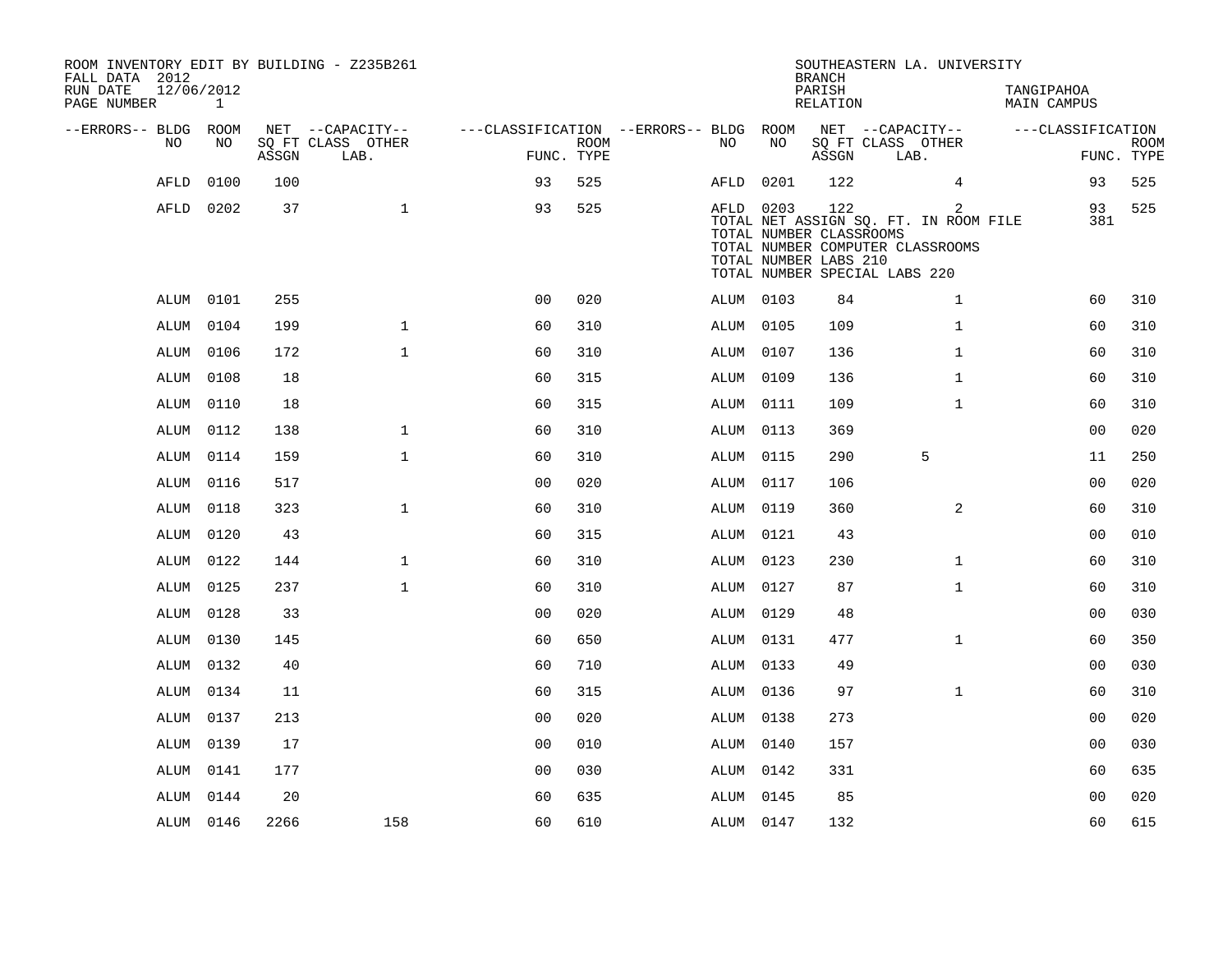| ROOM INVENTORY EDIT BY BUILDING - Z235B261<br>FALL DATA 2012 |           |            |                           |              |                                                         |                    |           |                                                                                   | <b>BRANCH</b>      |    | SOUTHEASTERN LA. UNIVERSITY                                               |                                  |                           |
|--------------------------------------------------------------|-----------|------------|---------------------------|--------------|---------------------------------------------------------|--------------------|-----------|-----------------------------------------------------------------------------------|--------------------|----|---------------------------------------------------------------------------|----------------------------------|---------------------------|
| 12/06/2012<br>RUN DATE<br>PAGE NUMBER                        | 2         |            |                           |              |                                                         |                    |           |                                                                                   | PARISH<br>RELATION |    |                                                                           | TANGIPAHOA<br><b>MAIN CAMPUS</b> |                           |
| --ERRORS-- BLDG ROOM                                         |           |            | NET --CAPACITY--          |              | ---CLASSIFICATION --ERRORS-- BLDG ROOM NET --CAPACITY-- |                    |           |                                                                                   |                    |    |                                                                           | ---CLASSIFICATION                |                           |
| NO                                                           | NO        | ASSGN      | SQ FT CLASS OTHER<br>LAB. |              |                                                         | ROOM<br>FUNC. TYPE | NO        | NO                                                                                | ASSGN              |    | SQ FT CLASS OTHER<br>LAB.                                                 |                                  | <b>ROOM</b><br>FUNC. TYPE |
|                                                              | ALUM 0148 | 92         |                           |              | 60                                                      | 615                |           | TOTAL NUMBER CLASSROOMS<br>TOTAL NUMBER LABS 210<br>TOTAL NUMBER SPECIAL LABS 220 |                    |    | TOTAL NET ASSIGN SQ. FT. IN ROOM FILE<br>TOTAL NUMBER COMPUTER CLASSROOMS | 6,603                            |                           |
|                                                              | ARTF 0100 | 864        | 17                        |              | 11                                                      | 220                |           | TOTAL NUMBER CLASSROOMS<br>TOTAL NUMBER LABS 210<br>TOTAL NUMBER SPECIAL LABS 220 |                    |    | TOTAL NET ASSIGN SQ. FT. IN ROOM FILE<br>TOTAL NUMBER COMPUTER CLASSROOMS | 864<br>$\overline{1}$            |                           |
| AZH0                                                         |           | 0110A 2122 | 20                        |              | 11                                                      | 220                |           | AZH0 0110B                                                                        | 47                 |    |                                                                           | 00                               | 030                       |
| AZH0                                                         | 0116      | 125        |                           |              | 0 <sub>0</sub>                                          | 030                | AZH0      | 0118                                                                              | 25                 |    |                                                                           | 0 <sub>0</sub>                   | 010                       |
| AZH0                                                         | 0120      | 64         |                           | $\mathbf 1$  | 11                                                      | 310                | AZH0      | 0120A 2025                                                                        |                    |    | 40                                                                        | 11                               | 220                       |
| AZH0                                                         | 0120B     | 422        | 8                         |              | 11                                                      | 210                | AZH0      | 0120C                                                                             | 540                |    | 10                                                                        | 11                               | 220                       |
| AZH0                                                         | 0121B     | 64         |                           |              | 0 <sub>0</sub>                                          | 030                | AZH0      | 0130A 2025                                                                        |                    |    | 40                                                                        | 11                               | 220                       |
| AZH0                                                         | 0130B     | 363        | 18                        |              | 11                                                      | 110                | AZH0      | 0130C                                                                             | 1035               |    | 20                                                                        | 11                               | 210                       |
| AZH0                                                         | 0140A     | 2025       | 40                        |              | 11                                                      | 220                | AZH0      | 0140B                                                                             | 540                |    | 10                                                                        | 11                               | 220                       |
| AZH0                                                         | 0210      | 372        |                           |              | 11                                                      | 350                | AZH0      | 0210A                                                                             | 108                |    | $\mathbf{1}$                                                              | 11                               | 310                       |
| AZH0                                                         | 0210B     | 150        |                           | $\mathbf 1$  | 11                                                      | 310                | AZH0      | 0210C                                                                             | 107                |    | $\mathbf{1}$                                                              | 11                               | 310                       |
| AZH0                                                         | 0210D     | 108        |                           | $\mathbf{1}$ | 11                                                      | 310                | AZH0      | 0210E                                                                             | 108                |    | $\mathbf{1}$                                                              | 11                               | 310                       |
| AZH0                                                         | 0210F     | 107        |                           | $\mathbf 1$  | 11                                                      | 310                | AZH0      | 0210G                                                                             | 96                 |    | $\mathbf{1}$                                                              | 11                               | 310                       |
| AZH0                                                         | 0211      | 96         |                           | $\mathbf{1}$ | 11                                                      | 310                | AZH0      | 0212                                                                              | 448                |    | 6                                                                         | 11                               | 650                       |
| AZH0                                                         | 0212A     | 53         |                           | $\mathbf{1}$ | 11                                                      | 655                | AZH0      | 0214                                                                              | 1032               | 51 |                                                                           | 11                               | 110                       |
| AZH0                                                         | 0215      | 741        | 14                        |              | 11                                                      | 210                | AZH0      | 0216                                                                              | 774                |    | 39                                                                        | 11                               | 210                       |
| AZH0                                                         | 0217      | 1205       | 24                        |              | 11                                                      | 210                | AZH0      | 0218                                                                              | 1164               |    | 23                                                                        | 11                               | 210                       |
| AZH0                                                         | 0219      | 1246       | 24                        |              | 11                                                      | 210                | AZH0      | 0219A                                                                             | 68                 |    |                                                                           | 11                               | 215                       |
| AZH0                                                         | 0220      | 1264       | 25                        |              | 11                                                      | 210                | AZH0      | 0221                                                                              | 279                |    | $\overline{2}$                                                            | 11                               | 310                       |
| AZH0                                                         | 0221A     | 186        |                           | $\mathbf{1}$ | 11                                                      | 310                | AZH0      | 0223                                                                              | 40                 |    |                                                                           | 0 <sub>0</sub>                   | 010                       |
| AZH0                                                         | 0224      | 24         |                           |              | 00                                                      | 030                | AZH0 0225 |                                                                                   | 109                |    |                                                                           | 0 <sub>0</sub>                   | 030                       |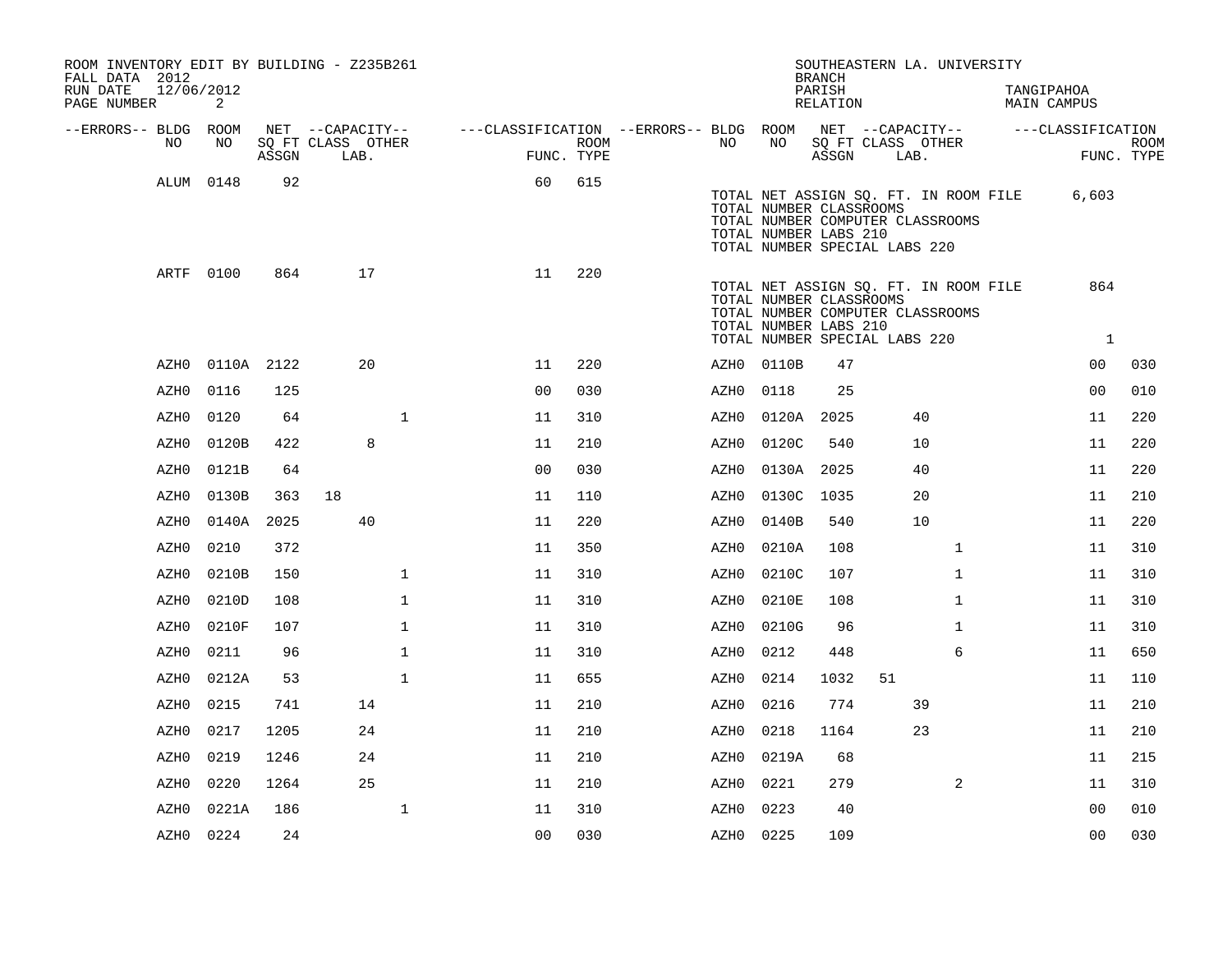| ROOM INVENTORY EDIT BY BUILDING - Z235B261<br>FALL DATA 2012 |                  |       |                           |                                        |                    |                  |            | <b>BRANCH</b>                                    | SOUTHEASTERN LA. UNIVERSITY                                                                                |              |                                  |                           |
|--------------------------------------------------------------|------------------|-------|---------------------------|----------------------------------------|--------------------|------------------|------------|--------------------------------------------------|------------------------------------------------------------------------------------------------------------|--------------|----------------------------------|---------------------------|
| RUN DATE<br>PAGE NUMBER                                      | 12/06/2012<br>3  |       |                           |                                        |                    |                  |            | PARISH<br>RELATION                               |                                                                                                            |              | TANGIPAHOA<br><b>MAIN CAMPUS</b> |                           |
| --ERRORS-- BLDG ROOM                                         |                  |       | NET --CAPACITY--          | ---CLASSIFICATION --ERRORS-- BLDG ROOM |                    |                  |            |                                                  | NET --CAPACITY--                                                                                           |              | ---CLASSIFICATION                |                           |
| NO                                                           | NO               | ASSGN | SQ FT CLASS OTHER<br>LAB. |                                        | ROOM<br>FUNC. TYPE | NO               | NO         | ASSGN                                            | SQ FT CLASS OTHER<br>LAB.                                                                                  |              |                                  | <b>ROOM</b><br>FUNC. TYPE |
| AZH0                                                         | 0226             | 1454  |                           | 0 <sub>0</sub>                         | 020                | AZH0 0227        |            | 97                                               |                                                                                                            |              | 0 <sub>0</sub>                   | 020                       |
|                                                              | AZH0 110-        | 133   | 3                         | 11                                     | 310                |                  |            | TOTAL NUMBER CLASSROOMS<br>TOTAL NUMBER LABS 210 | TOTAL NET ASSIGN SQ. FT. IN ROOM FILE<br>TOTAL NUMBER COMPUTER CLASSROOMS<br>TOTAL NUMBER SPECIAL LABS 220 |              | 21,006<br>2<br>8<br>6            |                           |
|                                                              | BIOF 0101        | 255   |                           | 70                                     | 720                |                  |            | TOTAL NUMBER CLASSROOMS<br>TOTAL NUMBER LABS 210 | TOTAL NET ASSIGN SQ. FT. IN ROOM FILE<br>TOTAL NUMBER COMPUTER CLASSROOMS<br>TOTAL NUMBER SPECIAL LABS 220 |              | 255                              |                           |
|                                                              | BIOL 0101        | 498   |                           | 0 <sub>0</sub>                         | 020                |                  | BIOL 0101A | 43                                               |                                                                                                            |              | 0 <sub>0</sub>                   | 020                       |
|                                                              | BIOL 0102        | 2473  |                           | 0 <sub>0</sub>                         | 020                |                  | BIOL 0102A | 14                                               |                                                                                                            |              | 0 <sub>0</sub>                   | 030                       |
|                                                              | BIOL 0102B       | 56    |                           | 0 <sub>0</sub>                         | 020                | BIOL 0103        |            | 110                                              |                                                                                                            | $\mathbf{1}$ | 11                               | 310                       |
|                                                              | BIOL 0104        | 110   | $\mathbf 1$               | 11                                     | 310                | <b>BIOL 0105</b> |            | 109                                              |                                                                                                            | $\mathbf{1}$ | 11                               | 310                       |
|                                                              | BIOL 0106        | 110   | $\mathbf{1}$              | 11                                     | 310                | BIOL 0107        |            | 173                                              |                                                                                                            |              | 75                               | 730                       |
|                                                              | <b>BIOL</b> 0108 | 491   |                           | 0 <sub>0</sub>                         | 030                | BIOL 0109        |            | 812                                              | 16                                                                                                         |              | 22                               | 250                       |
|                                                              | <b>BIOL</b> 0110 | 1720  |                           | 0 <sub>0</sub>                         | 030                |                  | BIOL 0110A | 64                                               |                                                                                                            |              | 0 <sub>0</sub>                   | 030                       |
|                                                              | <b>BIOL</b> 0111 | 1310  | 26                        | 11                                     | 210                |                  | BIOL 0111A | 24                                               |                                                                                                            |              | 11                               | 215                       |
|                                                              | BIOL 0112        | 145   |                           | 0 <sub>0</sub>                         | 010                | BIOL 0113        |            | 264                                              |                                                                                                            |              | 0 <sub>0</sub>                   | 030                       |
|                                                              | BIOL 0114        | 364   |                           | 22                                     | 255                |                  | BIOL 0114A | 47                                               |                                                                                                            |              | 0 <sub>0</sub>                   | 030                       |
|                                                              | BIOL 0114B       | 100   |                           | 22                                     | 255                | BIOL 0115        |            | 210                                              |                                                                                                            |              | 0 <sub>0</sub>                   | 020                       |
|                                                              | <b>BIOL</b> 0116 | 198   |                           | 0 <sub>0</sub>                         | 030                | BIOL 0117        |            | 202                                              |                                                                                                            |              | 0 <sub>0</sub>                   | 030                       |
|                                                              | <b>BIOL</b> 0118 | 285   |                           | 0 <sub>0</sub>                         | 030                |                  | BIOL 0118A | 85                                               |                                                                                                            |              | 60                               | 710                       |
|                                                              | <b>BIOL</b> 0119 | 338   | 6                         | 22                                     | 250                |                  | BIOL 0119A | 168                                              | $\mathbf{1}$                                                                                               |              | 22                               | 255                       |
|                                                              | BIOL 0119B       | 128   | $\mathbf{1}$              | 22                                     | 255                |                  | BIOL 0119C | 137                                              | $\mathbf 1$                                                                                                |              | 22                               | 255                       |
|                                                              | BIOL 0120        | 1293  | 26                        | 11                                     | 210                |                  | BIOL 0120A | 24                                               |                                                                                                            |              | 11                               | 215                       |
|                                                              | BIOL 0121        | 1310  | 26                        | 11                                     | 210                |                  | BIOL 0121A | 24                                               |                                                                                                            |              | 11                               | 215                       |
|                                                              | BIOL 0122        | 696   | 9                         | 11                                     | 310                | BIOL 0123        |            | 326                                              | 6                                                                                                          |              | 22                               | 250                       |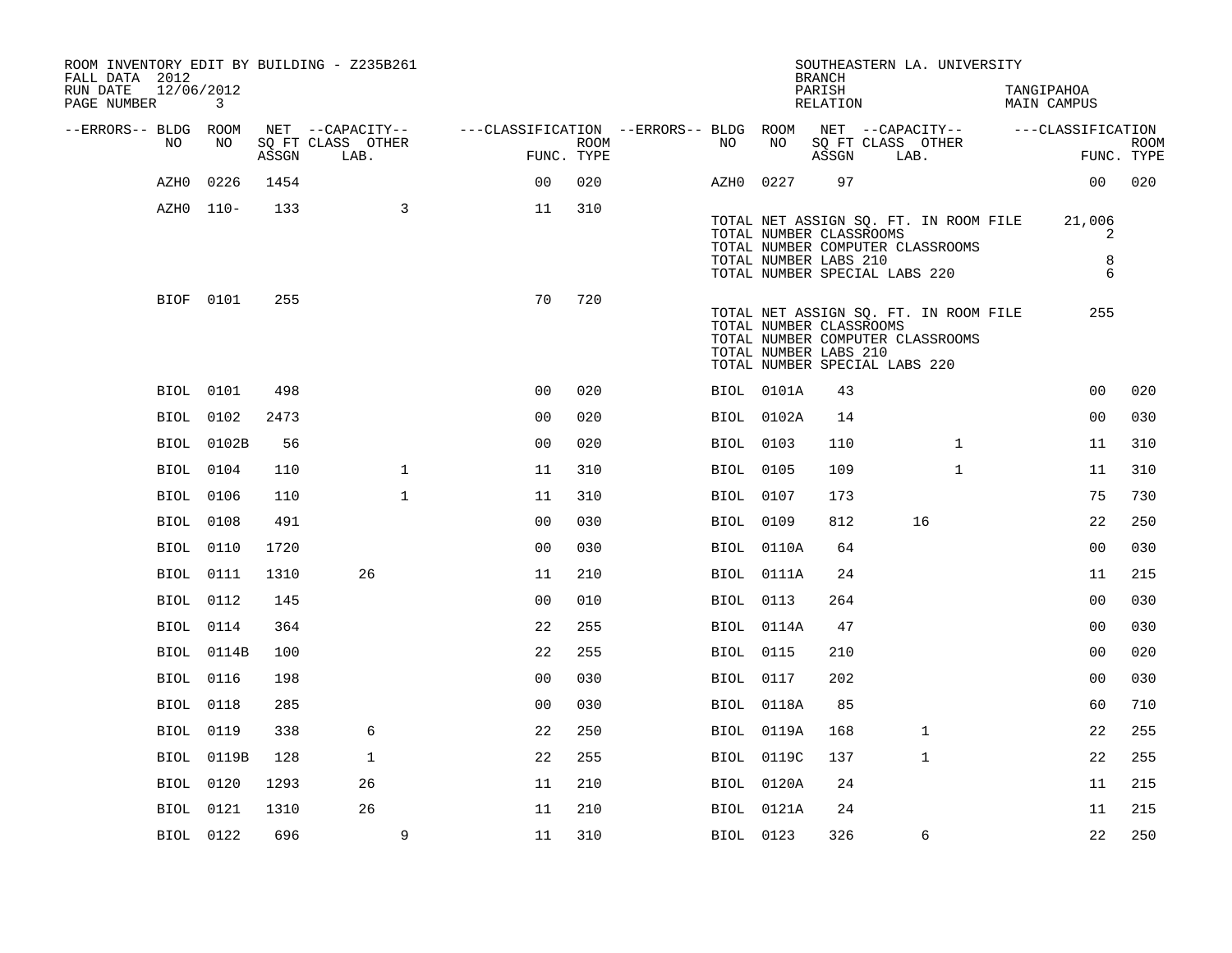| ROOM INVENTORY EDIT BY BUILDING - Z235B261<br>FALL DATA 2012 |                              |       |                           |                |             |                                   |                   | <b>BRANCH</b>             | SOUTHEASTERN LA. UNIVERSITY |                                  |                           |
|--------------------------------------------------------------|------------------------------|-------|---------------------------|----------------|-------------|-----------------------------------|-------------------|---------------------------|-----------------------------|----------------------------------|---------------------------|
| RUN DATE<br>PAGE NUMBER                                      | 12/06/2012<br>$\overline{4}$ |       |                           |                |             |                                   |                   | PARISH<br><b>RELATION</b> |                             | TANGIPAHOA<br><b>MAIN CAMPUS</b> |                           |
| --ERRORS-- BLDG                                              | ROOM                         |       | NET --CAPACITY--          |                |             | ---CLASSIFICATION --ERRORS-- BLDG | ROOM              |                           | NET --CAPACITY--            | ---CLASSIFICATION                |                           |
| NO                                                           | NO                           | ASSGN | SQ FT CLASS OTHER<br>LAB. | FUNC. TYPE     | <b>ROOM</b> | NO                                | NO                | ASSGN                     | SQ FT CLASS OTHER<br>LAB.   |                                  | <b>ROOM</b><br>FUNC. TYPE |
| BIOL                                                         | 0124                         | 210   |                           | 0 <sub>0</sub> | 020         |                                   | BIOL 0125         | 96                        | $\mathbf{1}$                | 11                               | 310                       |
| <b>BIOL</b>                                                  | 0126                         | 96    | $\mathbf{1}$              | 11             | 310         |                                   | BIOL 0127         | 113                       | $\mathbf{1}$                | 11                               | 310                       |
| BIOL                                                         | 0128                         | 173   |                           | 75             | 730         |                                   | BIOL 0130         | 1578                      |                             | 00                               | 020                       |
| <b>BIOL</b>                                                  | 0130A                        | 357   |                           | 0 <sub>0</sub> | 020         |                                   | <b>BIOL 0130B</b> | 200                       |                             | 0 <sub>0</sub>                   | 020                       |
| <b>BIOL</b>                                                  | 0131                         | 111   |                           | 22             | 570         |                                   | BIOL 0132         | 97                        |                             | 22                               | 570                       |
| BIOL                                                         | 0133                         | 111   |                           | 22             | 575         |                                   | BIOL 0134         | 97                        |                             | 22                               | 570                       |
| BIOL                                                         | 0135                         | 111   |                           | 22             | 570         |                                   | <b>BIOL</b> 0136  | 83                        |                             | 22                               | 570                       |
|                                                              | BIOL 0137                    | 111   |                           | 22             | 570         |                                   | <b>BIOL</b> 0138  | 92                        | $\mathbf{1}$                | 22                               | 575                       |
| <b>BIOL</b>                                                  | 0139                         | 111   |                           | 22             | 570         |                                   | BIOL 0140         | 64                        |                             | 0 <sub>0</sub>                   | 020                       |
|                                                              | <b>BIOL</b> 0141             | 68    |                           | 0 <sub>0</sub> | 020         |                                   | BIOL 0142         | 93                        |                             | 22                               | 575                       |
|                                                              | BIOL 0143A                   | 370   |                           | 0 <sub>0</sub> | 020         |                                   | BIOL 0145         | 417                       |                             | 22                               | 575                       |
|                                                              | BIOL 0145A                   | 32    |                           | 22             | 575         |                                   | BIOL 0145B        | 32                        |                             | 22                               | 575                       |
| BIOL                                                         | 0146                         | 27    |                           | 0 <sub>0</sub> | 010         |                                   | BIOL 0147         | 120                       | 1                           | 22                               | 250                       |
|                                                              | BIOL 0148                    | 96    |                           | 0 <sub>0</sub> | 030         |                                   | BIOL 0149         | 120                       |                             | 22                               | 575                       |
| BIOL                                                         | 0150                         | 115   | $\mathbf{1}$              | 22             | 575         |                                   | BIOL 0151         | 126                       | $\mathbf{1}$                | 11                               | 310                       |
|                                                              | BIOL 0151A                   | 136   | $\mathbf{1}$              | 22             | 250         |                                   | BIOL 0152         | 1044                      | 1                           | 22                               | 255                       |
| <b>BIOL</b>                                                  | 0153                         | 205   |                           | 0 <sub>0</sub> | 030         |                                   | BIOL 0154         | 171                       |                             | 00                               | 030                       |
| <b>BIOL</b>                                                  | 0155                         | 156   |                           | 0 <sub>0</sub> | 030         |                                   | <b>BIOL 0156</b>  | 311                       |                             | 0 <sub>0</sub>                   | 030                       |
|                                                              | BIOL 0157                    | 45    |                           | 0 <sub>0</sub> | 010         |                                   | <b>BIOL</b> 0158  | 158                       | $\mathbf{1}$                | 11                               | 310                       |
| BIOL                                                         | 0158A                        | 174   | $\mathbf 1$               | 11             | 315         |                                   | BIOL 0159         | 123                       | $\mathbf{1}$                | 11                               | 310                       |
| BIOL                                                         | 0159A                        | 156   | $\mathbf{1}$              | 22             | 255         |                                   | BIOL 0160         | 1065                      | $\mathbf{1}$                | 22                               | 250                       |
| <b>BIOL</b>                                                  | 0161                         | 1075  | $\mathbf{1}$              | 22             | 255         |                                   | <b>BIOL 0161A</b> | 135                       | $\mathbf{1}$                | 11                               | 310                       |
| <b>BIOL</b>                                                  | 0161B                        | 161   | $\mathbf 1$               | 11             | 310         |                                   | BIOL 0202         | 2536                      |                             | 00                               | 020                       |
| <b>BIOL</b>                                                  | 0203                         | 110   | $\mathbf{1}$              | 11             | 310         |                                   | BIOL 0204         | 110                       | $\mathbf{1}$                | 11                               | 310                       |
| <b>BIOL</b>                                                  | 0205                         | 109   | $\mathbf{1}$              | 11             | 310         |                                   | BIOL 0206         | 110                       | $\mathbf{1}$                | 11                               | 310                       |
|                                                              | BIOL 0207                    | 47    |                           | 0 <sub>0</sub> | 010         |                                   | BIOL 0208         | 109                       |                             | 11                               | 215                       |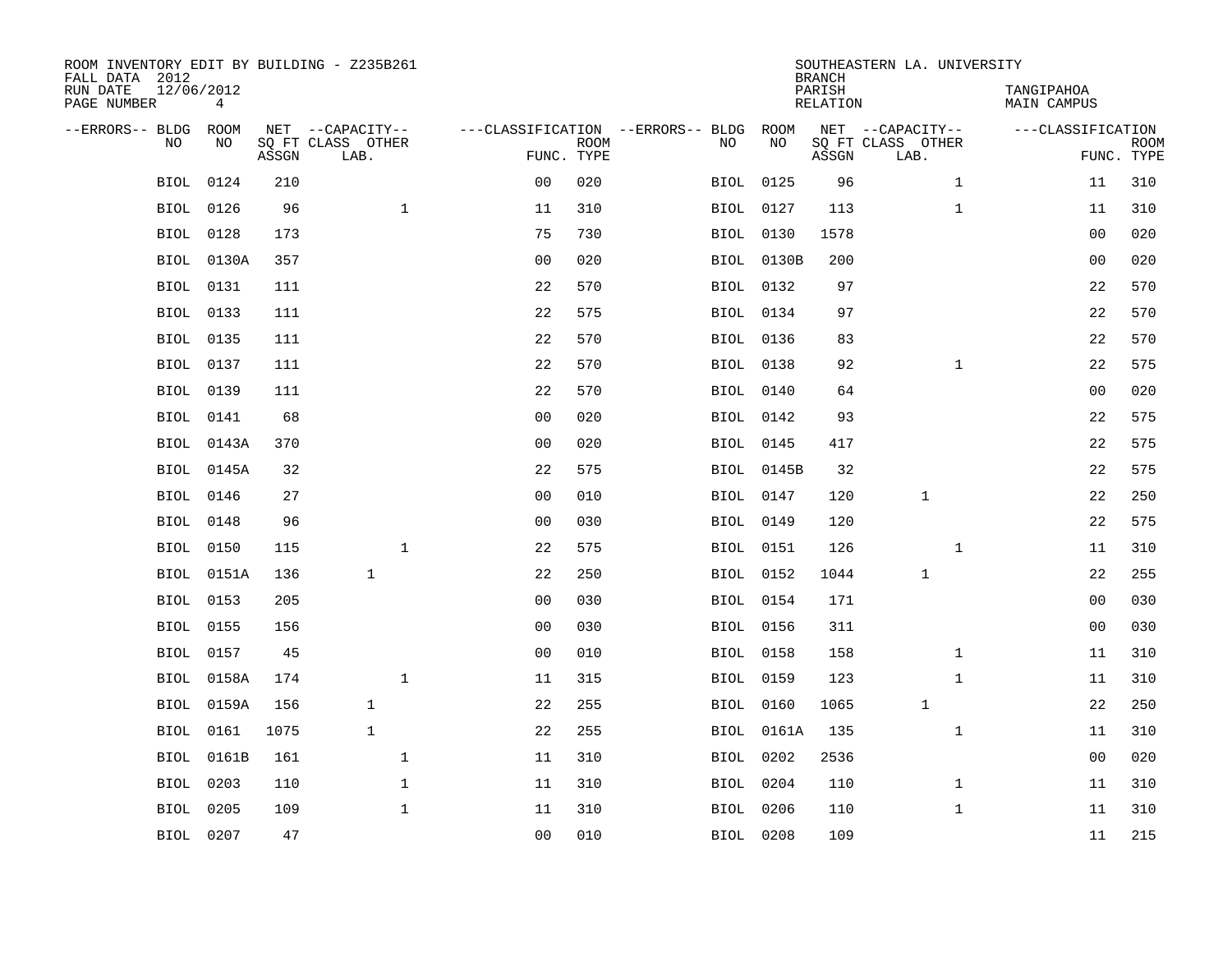| ROOM INVENTORY EDIT BY BUILDING - Z235B261<br>FALL DATA 2012 |                 |       |                           |              |                |             |                                   |                  | <b>BRANCH</b>             | SOUTHEASTERN LA. UNIVERSITY |              |                                  |                           |
|--------------------------------------------------------------|-----------------|-------|---------------------------|--------------|----------------|-------------|-----------------------------------|------------------|---------------------------|-----------------------------|--------------|----------------------------------|---------------------------|
| RUN DATE<br>PAGE NUMBER                                      | 12/06/2012<br>5 |       |                           |              |                |             |                                   |                  | PARISH<br><b>RELATION</b> |                             |              | TANGIPAHOA<br><b>MAIN CAMPUS</b> |                           |
| --ERRORS-- BLDG                                              | ROOM            |       | NET --CAPACITY--          |              |                |             | ---CLASSIFICATION --ERRORS-- BLDG | ROOM             |                           | NET --CAPACITY--            |              | ---CLASSIFICATION                |                           |
| NO                                                           | NO              | ASSGN | SQ FT CLASS OTHER<br>LAB. |              | FUNC. TYPE     | <b>ROOM</b> | NO                                | NO               | ASSGN                     | SQ FT CLASS OTHER<br>LAB.   |              |                                  | <b>ROOM</b><br>FUNC. TYPE |
| BIOL                                                         | 0209            | 317   | 6                         |              | 22             | 250         |                                   | BIOL 0210        | 691                       | 35                          |              | 11                               | 210                       |
| <b>BIOL</b>                                                  | 0210A           | 114   |                           |              | 11             | 215         |                                   | BIOL 0210B       | 60                        |                             |              | 00                               | 030                       |
| <b>BIOL</b>                                                  | 0211            | 1310  | 26                        |              | 11             | 210         |                                   | BIOL 0211A       | 24                        |                             |              | 11                               | 215                       |
| <b>BIOL</b>                                                  | 0212            | 1293  | 26                        |              | 11             | 210         |                                   | BIOL 0212A       | 24                        |                             |              | 11                               | 215                       |
| <b>BIOL</b>                                                  | 0213            | 262   |                           |              | 0 <sub>0</sub> | 030         |                                   | BIOL 0214        | 416                       |                             |              | 11                               | 215                       |
| BIOL                                                         | 0214A           | 242   |                           |              | 0 <sub>0</sub> | 030         |                                   | <b>BIOL</b> 0215 | 393                       |                             |              | 0 <sub>0</sub>                   | 020                       |
| BIOL                                                         | 0216            | 210   |                           |              | 0 <sub>0</sub> | 020         |                                   | BIOL 0217        | 198                       |                             |              | 00                               | 030                       |
| <b>BIOL</b>                                                  | 0218            | 202   |                           |              | 0 <sub>0</sub> | 030         |                                   | <b>BIOL 0219</b> | 136                       |                             |              | 0 <sub>0</sub>                   | 030                       |
| <b>BIOL</b>                                                  | 0219A           | 234   |                           |              | 0 <sub>0</sub> | 030         |                                   | BIOL 0220        | 1310                      | 26                          |              | 11                               | 210                       |
| BIOL                                                         | 0220A           | 24    |                           |              | 11             | 215         |                                   | BIOL 0221        | 1293                      | 26                          |              | 11                               | 210                       |
|                                                              | BIOL 0221A      | 24    |                           |              | 11             | 215         |                                   | BIOL 0222        | 690                       |                             | 6            | 11                               | 310                       |
|                                                              | BIOL 0223       | 326   |                           |              | 11             | 215         |                                   | BIOL 0224        | 196                       |                             | 10           | 11                               | 350                       |
| BIOL                                                         | 0225            | 113   |                           | $\mathbf{1}$ | 11             | 310         |                                   | BIOL 0227        | 1311                      | 26                          |              | 11                               | 210                       |
| BIOL                                                         | 0227A           | 24    |                           |              | 11             | 215         |                                   | BIOL 0229        | 1037                      | 20                          |              | 22                               | 250                       |
| BIOL                                                         | 0230            | 78    |                           |              | 11             | 215         |                                   | BIOL 0231        | 886                       | 17                          |              | 22                               | 250                       |
| BIOL                                                         | 0232            | 196   | 3                         |              | 22             | 250         |                                   | BIOL 0233        | 165                       |                             |              | 11                               | 215                       |
| <b>BIOL</b>                                                  | 0233A           | 51    |                           |              | 0 <sub>0</sub> | 030         |                                   | BIOL 0234        | 161                       |                             | $\mathbf{1}$ | 11                               | 310                       |
| <b>BIOL</b>                                                  | 0235            | 170   |                           | $\mathbf 1$  | 11             | 310         |                                   | BIOL 0237        | 1122                      | 22                          |              | 22                               | 250                       |
|                                                              | BIOL 0237A      | 155   |                           |              | 22             | 255         |                                   | BIOL 0238        | 333                       |                             | 3            | 11                               | 310                       |
| BIOL                                                         | 0239            | 21    |                           |              | 0 <sub>0</sub> | 010         |                                   | BIOL 0240        | 261                       |                             |              | 0 <sub>0</sub>                   | 030                       |
| <b>BIOL</b>                                                  | 0241            | 256   |                           | $\mathbf 1$  | 11             | 315         |                                   | BIOL 0241A       | 89                        |                             | $\mathbf{1}$ | 11                               | 310                       |
| <b>BIOL</b>                                                  | 0241B           | 116   |                           | $\mathbf 1$  | 11             | 310         |                                   | BIOL 0242        | 1242                      | 24                          |              | 22                               | 250                       |
| <b>BIOL</b>                                                  | 0242A           | 168   | $\mathbf{1}$              |              | 22             | 255         |                                   | BIOL 0243        | 1400                      | 28                          |              | 11                               | 210                       |
| <b>BIOL</b>                                                  | 0243A           | 78    |                           |              | 11             | 215         |                                   | BIOL 0250        | 1783                      |                             |              | 0 <sub>0</sub>                   | 020                       |
| <b>BIOL</b>                                                  | 0301            | 498   |                           |              | 0 <sub>0</sub> | 020         |                                   | BIOL 0302        | 2678                      |                             |              | 00                               | 020                       |
|                                                              | BIOL 0303       | 110   |                           | $\mathbf 1$  | 11             | 310         |                                   | BIOL 0304        | 110                       |                             | $\mathbf{1}$ | 11                               | 310                       |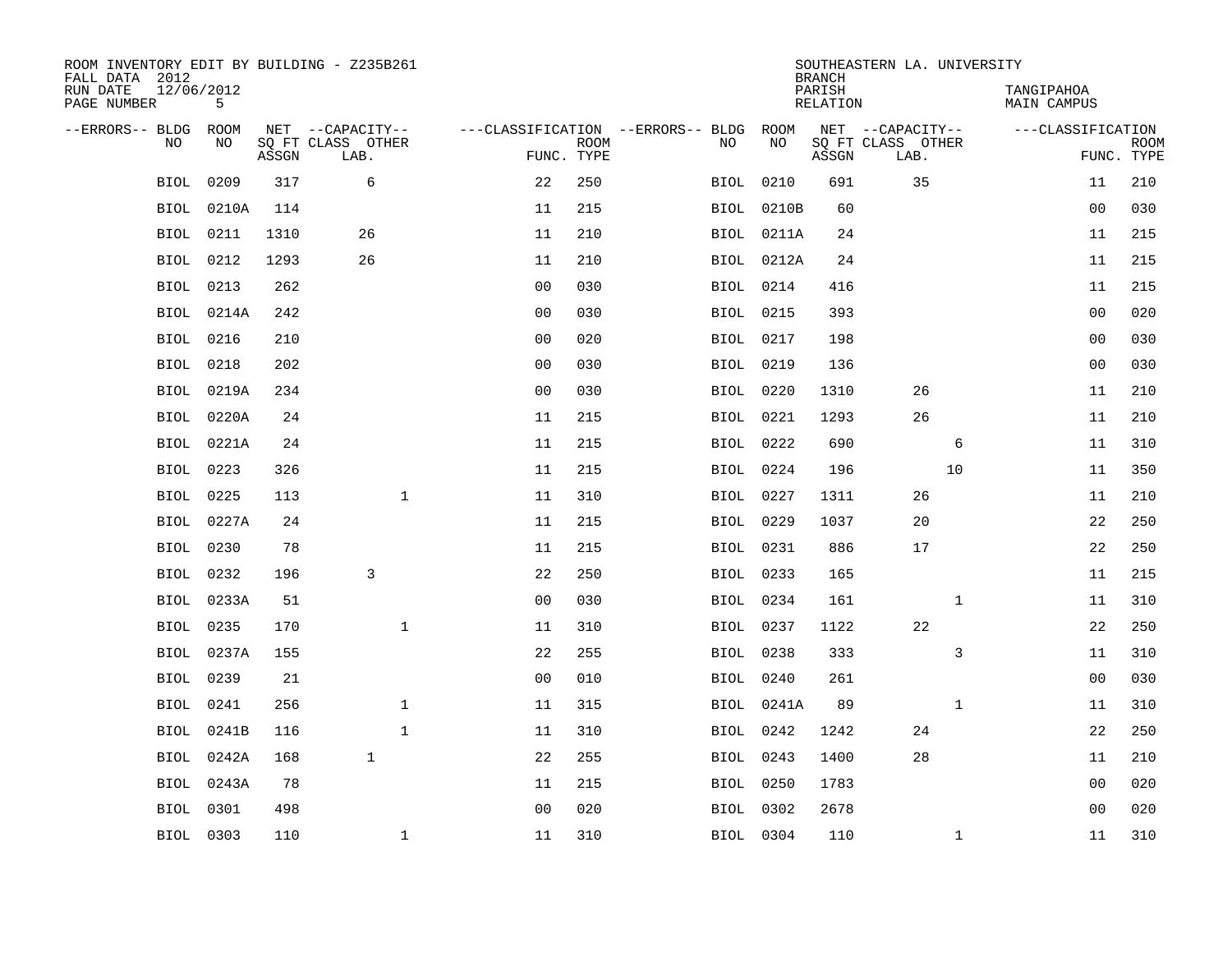| ROOM INVENTORY EDIT BY BUILDING - Z235B261<br>FALL DATA 2012 |                  |       |                           |                |                           |                                   |                  | <b>BRANCH</b>             | SOUTHEASTERN LA. UNIVERSITY |                           |                           |
|--------------------------------------------------------------|------------------|-------|---------------------------|----------------|---------------------------|-----------------------------------|------------------|---------------------------|-----------------------------|---------------------------|---------------------------|
| RUN DATE<br>PAGE NUMBER                                      | 12/06/2012<br>6  |       |                           |                |                           |                                   |                  | PARISH<br><b>RELATION</b> |                             | TANGIPAHOA<br>MAIN CAMPUS |                           |
| --ERRORS-- BLDG                                              | ROOM             |       | NET --CAPACITY--          |                |                           | ---CLASSIFICATION --ERRORS-- BLDG | ROOM             |                           | NET --CAPACITY--            | ---CLASSIFICATION         |                           |
| NO                                                           | NO               | ASSGN | SQ FT CLASS OTHER<br>LAB. |                | <b>ROOM</b><br>FUNC. TYPE | NO                                | NO               | ASSGN                     | SQ FT CLASS OTHER<br>LAB.   |                           | <b>ROOM</b><br>FUNC. TYPE |
| <b>BIOL</b>                                                  | 0305             | 109   | $\mathbf{1}$              | 11             | 310                       |                                   | BIOL 0306        | 110                       | $\mathbf{1}$                | 11                        | 310                       |
| BIOL                                                         | 0307             | 327   | $\mathbf{1}$              | 22             | 255                       |                                   | BIOL 0308        | 342                       | 6                           | 22                        | 250                       |
| BIOL                                                         | 0309             | 1309  | 26                        | 11             | 210                       |                                   | BIOL 0309A       | 24                        |                             | 11                        | 215                       |
| BIOL                                                         | 0310             | 342   | 6                         | 22             | 250                       |                                   | BIOL 0311        | 341                       | 6                           | 22                        | 250                       |
| <b>BIOL</b>                                                  | 0312             | 342   | 6                         | 22             | 250                       |                                   | BIOL 0313        | 341                       | 6                           | 22                        | 250                       |
|                                                              | BIOL 0314        | 377   | 7                         | 22             | 250                       |                                   | BIOL 0314A       | 282                       | 5                           | 22                        | 250                       |
| <b>BIOL</b>                                                  | 0315             | 342   | 6                         | 22             | 250                       |                                   | BIOL 0316        | 262                       |                             | 0 <sub>0</sub>            | 030                       |
|                                                              | BIOL 0317        | 210   |                           | 0 <sub>0</sub> | 020                       |                                   | <b>BIOL</b> 0318 | 199                       |                             | 0 <sub>0</sub>            | 030                       |
| <b>BIOL</b>                                                  | 0319             | 202   |                           | 0 <sub>0</sub> | 030                       |                                   | BIOL 0320        | 139                       |                             | 11                        | 710                       |
|                                                              | BIOL 0320A       | 234   |                           | 0 <sub>0</sub> | 030                       |                                   | BIOL 0321        | 343                       | 6                           | 22                        | 250                       |
| BIOL                                                         | 0322             | 1293  | 26                        | 11             | 210                       |                                   | BIOL 0322A       | 24                        |                             | 11                        | 215                       |
|                                                              | BIOL 0323        | 341   | 6                         | 22             | 250                       |                                   | BIOL 0324        | 342                       | 6                           | 22                        | 250                       |
| BIOL                                                         | 0325             | 341   | $\epsilon$                | 22             | 250                       |                                   | BIOL 0326        | 427                       | $\overline{4}$              | 11                        | 310                       |
|                                                              | BIOL 0326A       | 110   | $\mathbf{1}$              | 11             | 310                       |                                   | BIOL 0326C       | 193                       | $\mathbf{1}$                | 11                        | 310                       |
| BIOL                                                         | 0327             | 714   | 14                        | 22             | 250                       |                                   | BIOL 0328        | 54                        |                             | 00                        | 010                       |
|                                                              | BIOL 0329        | 228   | 8                         | 11             | 650                       |                                   | BIOL 0330        | 101                       | $\mathbf{1}$                | 11                        | 310                       |
| <b>BIOL</b>                                                  | 0331             | 102   | $\mathbf 1$               | 11             | 310                       |                                   | BIOL 0332        | 102                       | $\mathbf{1}$                | 11                        | 310                       |
|                                                              | BIOL 0333        | 210   |                           | 0 <sub>0</sub> | 020                       |                                   | BIOL 0401        | 313                       |                             | 00                        | 020                       |
|                                                              | BIOL 0402        | 2504  |                           | 0 <sub>0</sub> | 020                       |                                   | BIOL 0403        | 110                       | $\mathbf{1}$                | 11                        | 310                       |
|                                                              | BIOL 0404        | 110   | $\mathbf 1$               | 11             | 310                       |                                   | <b>BIOL</b> 0405 | 109                       | $\mathbf{1}$                | 11                        | 310                       |
|                                                              | <b>BIOL</b> 0406 | 111   | $\mathbf{1}$              | 11             | 310                       |                                   | BIOL 0407        | 326                       | $\mathbf{1}$                | 11                        | 215                       |
| BIOL                                                         | 0408             | 662   | 13                        | 22             | 250                       |                                   | BIOL 0409        | 1309                      | 26                          | 11                        | 210                       |
|                                                              | BIOL 0409A       | 24    |                           | 11             | 215                       |                                   | BIOL 0410        | 1310                      | 26                          | 11                        | 210                       |
| BIOL                                                         | 0410A            | 24    |                           | 11             | 215                       |                                   | BIOL 0411        | 320                       | 6                           | 22                        | 250                       |
| BIOL                                                         | 0412             | 319   | 6                         | 22             | 255                       |                                   | BIOL 0413        | 237                       |                             | 0 <sub>0</sub>            | 030                       |
|                                                              | BIOL 0414        | 218   |                           | 0 <sub>0</sub> | 020                       |                                   | <b>BIOL</b> 0415 | 150                       |                             | 00                        | 030                       |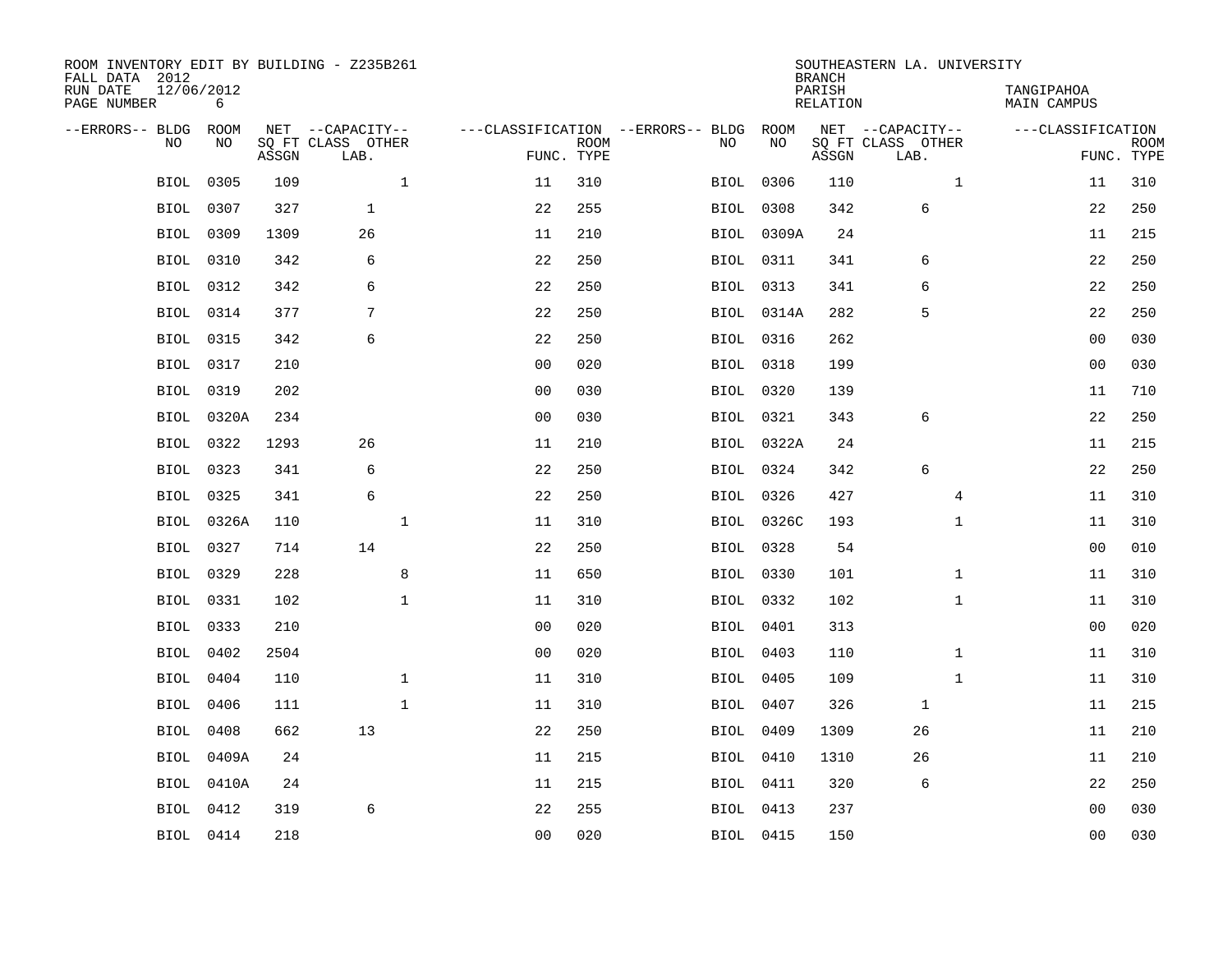| FALL DATA 2012<br>RUN DATE | 12/06/2012  |            |       | ROOM INVENTORY EDIT BY BUILDING - Z235B261    |                                                      |             |                  |                                                  | <b>BRANCH</b><br>PARISH | SOUTHEASTERN LA. UNIVERSITY                                                                                | TANGIPAHOA         |                           |
|----------------------------|-------------|------------|-------|-----------------------------------------------|------------------------------------------------------|-------------|------------------|--------------------------------------------------|-------------------------|------------------------------------------------------------------------------------------------------------|--------------------|---------------------------|
| PAGE NUMBER                |             | 7          |       |                                               |                                                      |             |                  |                                                  | RELATION                |                                                                                                            | <b>MAIN CAMPUS</b> |                           |
| --ERRORS-- BLDG ROOM       | NO.         | NO.        | ASSGN | NET --CAPACITY--<br>SQ FT CLASS OTHER<br>LAB. | ---CLASSIFICATION --ERRORS-- BLDG ROOM<br>FUNC. TYPE | <b>ROOM</b> | NO.              | NO                                               | ASSGN                   | NET --CAPACITY--<br>SQ FT CLASS OTHER<br>LAB.                                                              | ---CLASSIFICATION  | <b>ROOM</b><br>FUNC. TYPE |
|                            | <b>BIOL</b> | 0416       | 139   |                                               | 0 <sub>0</sub>                                       | 030         | BIOL 0417        |                                                  | 136                     |                                                                                                            | 0 <sub>0</sub>     | 030                       |
|                            | BIOL        | 0417A      | 234   |                                               | 0 <sub>0</sub>                                       | 030         | <b>BIOL</b> 0418 |                                                  | 1245                    | 24                                                                                                         | 22                 | 250                       |
|                            | BIOL        | 0419       | 665   | 13                                            | 22                                                   | 250         | BIOL 0420        |                                                  | 666                     | 13                                                                                                         | 22                 | 250                       |
|                            | <b>BIOL</b> | 0421       | 153   |                                               | 11                                                   | 315         |                  | BIOL 0421A                                       | 427                     | 6                                                                                                          | 11                 | 310                       |
|                            | BIOL        | 0421B      | 128   | $\mathbf 1$                                   | 11                                                   | 310         |                  | BIOL 0421C                                       | 199                     | $\mathbf{1}$                                                                                               | 11                 | 310                       |
|                            | BIOL 0422   |            | 269   | 5                                             | 11                                                   | 350         | BIOL 0423        |                                                  | 46                      |                                                                                                            | 0 <sub>0</sub>     | 010                       |
|                            | BIOL 0424   |            | 173   |                                               | 11                                                   | 315         |                  | BIOL 0424A                                       | 158                     | $\mathbf{1}$                                                                                               | 11                 | 310                       |
|                            | BIOL        | 0424B      | 144   | $\mathbf{1}$                                  | 11                                                   | 310         |                  | BIOL 0424C                                       | 111                     | $\mathbf{1}$                                                                                               | 11                 | 310                       |
|                            | BIOL 0425   |            | 66    |                                               | 11                                                   | 215         | BIOL 0426        |                                                  | 558                     | $\overline{4}$                                                                                             | 11                 | 310                       |
|                            | BIOL 0427   |            | 218   |                                               | 0 <sub>0</sub>                                       | 020         | <b>BIOL</b> 0501 |                                                  | 1979                    |                                                                                                            | 22                 | 580                       |
|                            | BIOL        | 0502       | 740   |                                               | 22                                                   | 585         |                  | BIOL 0502A                                       | 36                      |                                                                                                            | 22                 | 585                       |
|                            |             | BIOL 0502B | 50    |                                               | 0 <sub>0</sub>                                       | 030         | BIOL 0503        | TOTAL NUMBER CLASSROOMS<br>TOTAL NUMBER LABS 210 | 73                      | TOTAL NET ASSIGN SQ. FT. IN ROOM FILE<br>TOTAL NUMBER COMPUTER CLASSROOMS<br>TOTAL NUMBER SPECIAL LABS 220 | 00<br>54,194<br>14 | 020                       |
|                            | BRC0        | 0008A      | 15    |                                               | 11                                                   | 315         |                  | BRC0 0015B                                       | 10                      |                                                                                                            | 11                 | 735                       |
|                            | BRC0        | 0016A      | 10    |                                               | 11                                                   | 225         | BRC0             | 0018B                                            | 47                      |                                                                                                            | 0 <sub>0</sub>     | 010                       |
|                            | BRC0        | 0100       | 809   |                                               | 0 <sub>0</sub>                                       | 020         | BRC0             | 0101                                             | 182                     |                                                                                                            | 00                 | 010                       |
|                            | BRC0        | 0102       | 133   |                                               | 0 <sub>0</sub>                                       | 010         | BRC0             | 0103                                             | 267                     | $\mathbf{1}$                                                                                               | 11                 | 310                       |
|                            | BRC0        | 0103A      | 409   | $\mathbf{1}$                                  | 11                                                   | 310         | BRC0             | 0103B                                            | 70                      |                                                                                                            | 11                 | 315                       |
|                            | BRC0        | 0104       | 28    |                                               | 0 <sub>0</sub>                                       | 020         | BRC0             | 0104A                                            | 211                     | $\mathbf{1}$                                                                                               | 11                 | 310                       |
|                            | BRC0        | 0104B      | 41    |                                               | 0 <sub>0</sub>                                       | 010         | BRC0             | 0105                                             | 262                     |                                                                                                            | 11                 | 315                       |
|                            | BRC0        | 0106       | 136   |                                               | 0 <sub>0</sub>                                       | 010         | BRC0             | 0106A                                            | 77                      |                                                                                                            | 00                 | 010                       |
|                            | BRC0        | 0107       | 373   |                                               | 0 <sub>0</sub>                                       | 030         | BRC0             | 0108                                             | 696                     | 28                                                                                                         | 11                 | 650                       |
|                            | BRC0        | 0108A      | 237   |                                               | 11                                                   | 655         | BRC0             | 0109                                             | 858                     | 20                                                                                                         | 11                 | 350                       |
|                            | BRC0        | 0109A      | 186   |                                               | 11                                                   | 355         |                  | BRC0 0109B                                       | 13                      |                                                                                                            | 11                 | 355                       |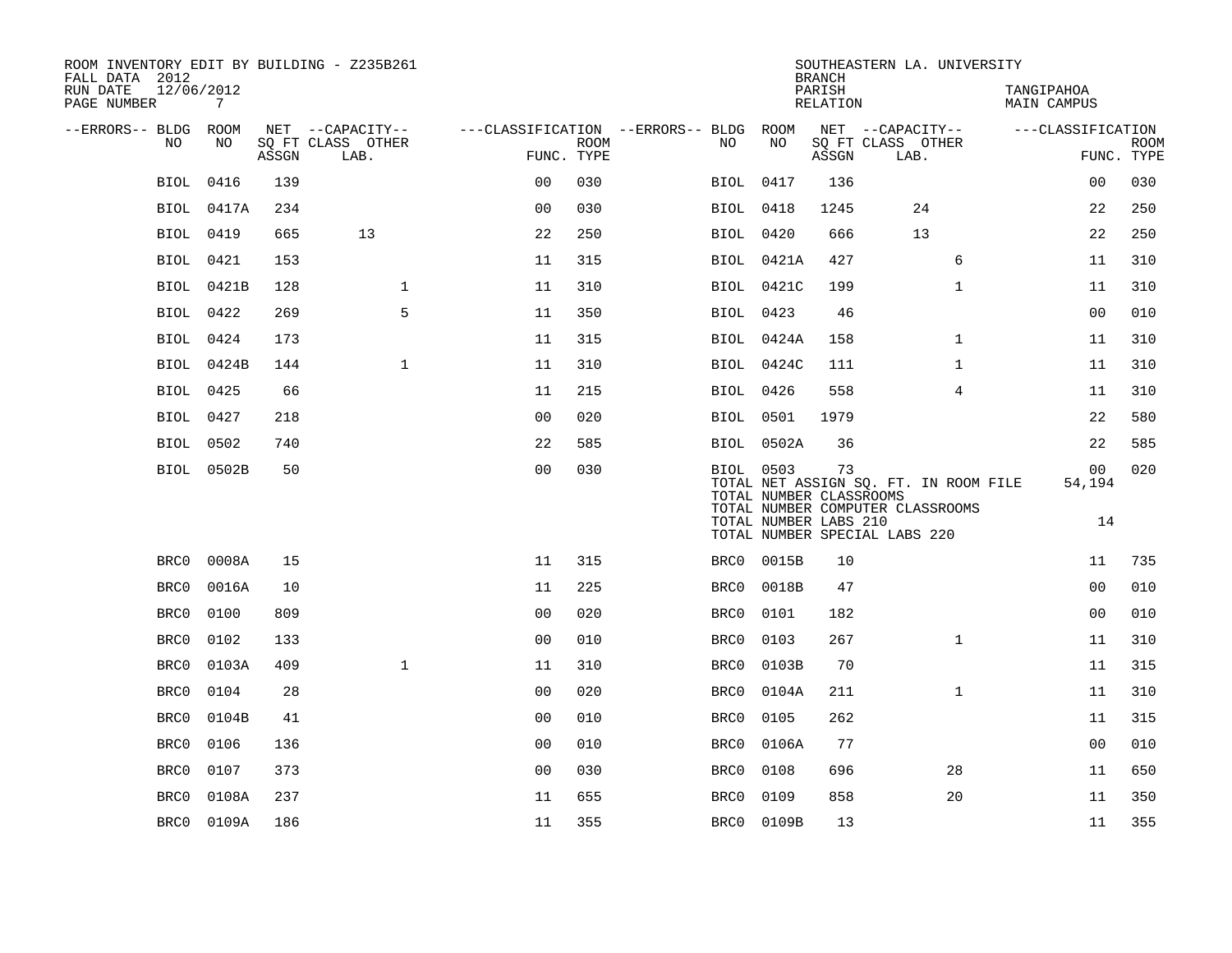| ROOM INVENTORY EDIT BY BUILDING - Z235B261<br>FALL DATA 2012 |                 |       |                           |                |                           |                                   |           | <b>BRANCH</b>             | SOUTHEASTERN LA. UNIVERSITY |                                  |                           |
|--------------------------------------------------------------|-----------------|-------|---------------------------|----------------|---------------------------|-----------------------------------|-----------|---------------------------|-----------------------------|----------------------------------|---------------------------|
| RUN DATE<br>PAGE NUMBER                                      | 12/06/2012<br>8 |       |                           |                |                           |                                   |           | PARISH<br><b>RELATION</b> |                             | TANGIPAHOA<br><b>MAIN CAMPUS</b> |                           |
| --ERRORS-- BLDG                                              | ROOM            |       | NET --CAPACITY--          |                |                           | ---CLASSIFICATION --ERRORS-- BLDG | ROOM      |                           | NET --CAPACITY--            | ---CLASSIFICATION                |                           |
| NO                                                           | NO              | ASSGN | SQ FT CLASS OTHER<br>LAB. |                | <b>ROOM</b><br>FUNC. TYPE | NO                                | NO        | ASSGN                     | SQ FT CLASS OTHER<br>LAB.   |                                  | <b>ROOM</b><br>FUNC. TYPE |
| BRC0                                                         | 0110            | 1329  | 6                         | 11             | 310                       | BRC0                              | 0111      | 470                       |                             | 11                               | 315                       |
| BRC0                                                         | 0112            | 181   | $\mathbf 1$               | 11             | 310                       | BRC0                              | 0112A     | 46                        |                             | 11                               | 315                       |
| BRC0                                                         | 0112B           | 36    |                           | 0 <sub>0</sub> | 010                       | BRC0                              | 0113      | 247                       |                             | 11                               | 730                       |
| BRC0                                                         | 0114            | 331   |                           | 11             | 730                       | BRC0                              | 0115      | 2117                      |                             | 0 <sub>0</sub>                   | 030                       |
| BRC0                                                         | 0115A           | 110   |                           | 0 <sub>0</sub> | 030                       | BRC0                              | 0116      | 215                       |                             | 11                               | 215                       |
| BRC0                                                         | 0117            | 361   |                           | 11             | 215                       | BRC0                              | 0118      | 2280                      | 45                          | 11                               | 210                       |
| BRC0                                                         | 0118A           | 11    |                           | 11             | 215                       | BRC0                              | 0118B     | $7\phantom{.0}$           |                             | 11                               | 215                       |
| BRC0                                                         | 0118C           | 19    |                           | 11             | 215                       | BRC0                              | 0118D     | 22                        |                             | 11                               | 215                       |
| BRC0                                                         | 0119            | 1910  | 134                       | 11             | 610                       | BRC0                              | 0119A     | 15                        |                             | 11                               | 115                       |
| BRC0                                                         | 0120            | 170   |                           | 11             | 115                       | BRC0                              | 0121      | 1910                      | 134                         | 11                               | 610                       |
| BRC0                                                         | 0121A           | 15    |                           | 11             | 115                       | BRC0                              | 0122      | 170                       |                             | 11                               | 115                       |
| BRC0                                                         | 0123            | 200   |                           | 0 <sub>0</sub> | 010                       | BRC0                              | 0124      | 50                        |                             | 0 <sub>0</sub>                   | 010                       |
| BRC0                                                         | 0125            | 411   |                           | 0 <sub>0</sub> | 010                       | BRC0                              | 0126      | 2704                      | 54                          | 11                               | 650                       |
| BRC0                                                         | 0126A           | 110   |                           | 11             | 655                       | BRC0                              | 0126B     | 25                        |                             | 11                               | 655                       |
| BRC0                                                         | 0126C           | 121   |                           | 11             | 655                       | BRC0                              | 0126D     | 195                       |                             | 11                               | 655                       |
| BRC0                                                         | 0126E           | 38    |                           | 11             | 655                       | BRC0                              | 0126F     | 159                       | 4                           | 11                               | 655                       |
| BRC0                                                         | 0127            | 6735  | 150                       | 11             | 430                       | BRC0                              | 0128      | 329                       | 10                          | 11                               | 310                       |
| BRC0                                                         | 0128A           | 68    |                           | 11             | 440                       | BRC0                              | 0129      | 33                        |                             | 11                               | 440                       |
| BRC0                                                         | 0130            | 33    |                           | 11             | 440                       | BRC0                              | 0131      | 501                       | 14                          | 11                               | 430                       |
| BRC0                                                         | 0132            | 620   |                           | 11             | 440                       | BRC0                              | 0132A     | 76                        |                             | 11                               | 440                       |
| BRC0                                                         | 0132B           | 74    |                           | 11             | 440                       | BRC0                              | 0132D     | 81                        |                             | 11                               | 455                       |
| BRC0                                                         | 0132E           | 142   |                           | 11             | 455                       | BRC0                              | 0133      | 119                       |                             | 11                               | 455                       |
| BRC0                                                         | 0134            | 181   |                           | 11             | 455                       | BRC0                              | 0135      | 24                        |                             | 0 <sub>0</sub>                   | 010                       |
| BRC0                                                         | 0136            | 18    |                           | 0 <sub>0</sub> | 010                       | BRC0                              | 0137      | 46                        |                             | 0 <sub>0</sub>                   | 020                       |
| BRC0                                                         | 0138            | 128   |                           | 0 <sub>0</sub> | 030                       | BRC0                              | 0139      | 1049                      |                             | 0 <sub>0</sub>                   | 020                       |
| BRC0                                                         | 0140            | 473   |                           | 00             | 020                       |                                   | BRC0 0141 | 331                       |                             | 0 <sub>0</sub>                   | 020                       |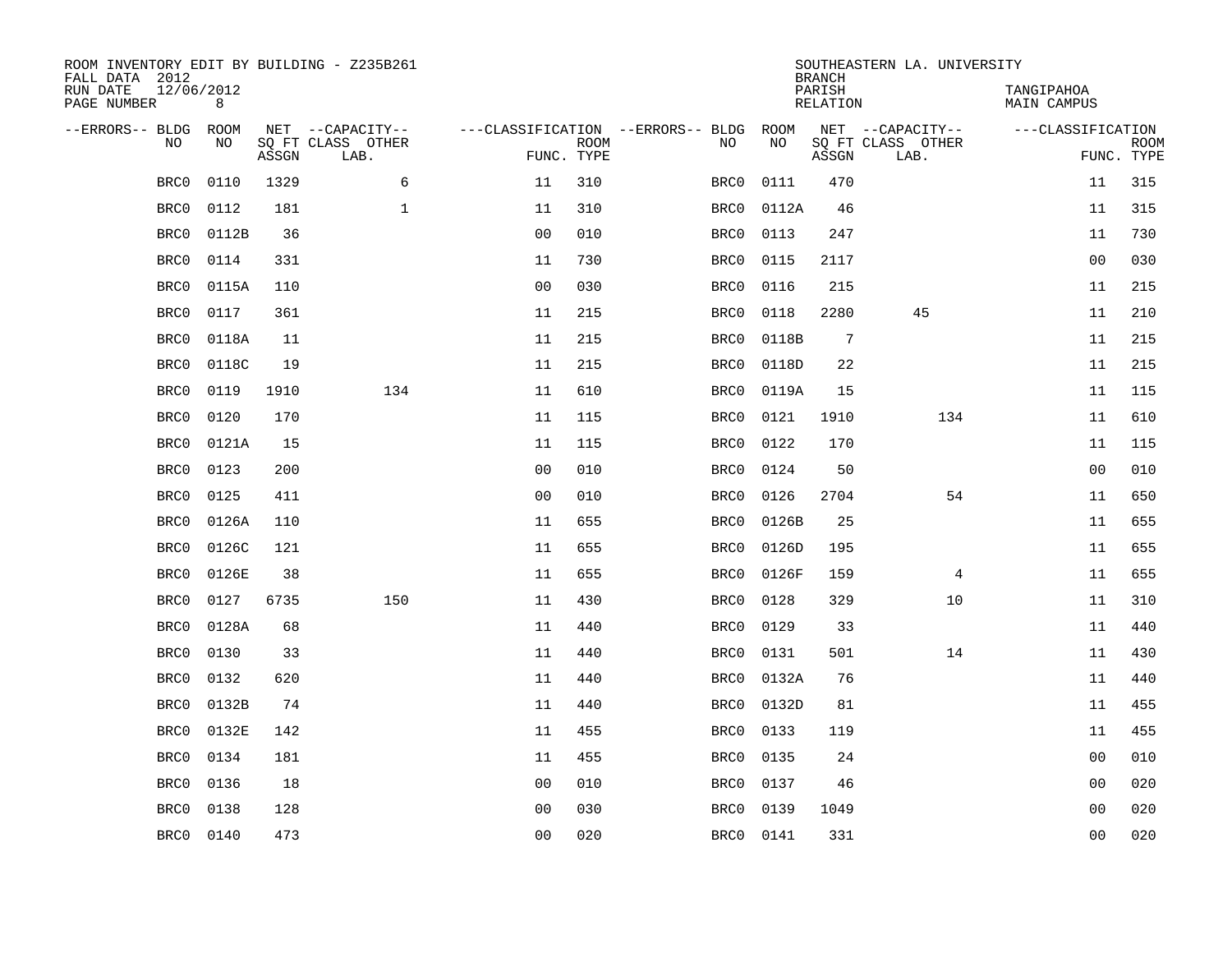| ROOM INVENTORY EDIT BY BUILDING - Z235B261<br>FALL DATA 2012 |                 |       |                           |                |             |                                   |      | <b>BRANCH</b>             | SOUTHEASTERN LA. UNIVERSITY |                                  |                           |
|--------------------------------------------------------------|-----------------|-------|---------------------------|----------------|-------------|-----------------------------------|------|---------------------------|-----------------------------|----------------------------------|---------------------------|
| RUN DATE<br>PAGE NUMBER                                      | 12/06/2012<br>9 |       |                           |                |             |                                   |      | PARISH<br><b>RELATION</b> |                             | TANGIPAHOA<br><b>MAIN CAMPUS</b> |                           |
| --ERRORS-- BLDG                                              | ROOM            |       | NET --CAPACITY--          |                |             | ---CLASSIFICATION --ERRORS-- BLDG | ROOM |                           | NET --CAPACITY--            | ---CLASSIFICATION                |                           |
| NO                                                           | NO              | ASSGN | SQ FT CLASS OTHER<br>LAB. | FUNC. TYPE     | <b>ROOM</b> | NO                                | NO   | ASSGN                     | SQ FT CLASS OTHER<br>LAB.   |                                  | <b>ROOM</b><br>FUNC. TYPE |
| BRC0                                                         | 0142            | 1014  |                           | 0 <sub>0</sub> | 020         | BRC0                              | 0143 | 186                       |                             | 00                               | 020                       |
| BRC0                                                         | 0144            | 1284  |                           | 0 <sub>0</sub> | 020         | BRC0                              | 0145 | 310                       |                             | 00                               | 020                       |
| BRC0                                                         | 0146            | 100   |                           | 0 <sub>0</sub> | 020         | BRC0                              | 0147 | 1325                      |                             | 00                               | 020                       |
| BRC0                                                         | 0148            | 310   |                           | 0 <sub>0</sub> | 020         | BRC0                              | 0149 | 94                        |                             | 0 <sub>0</sub>                   | 020                       |
| BRC0                                                         | 0150            | 1389  |                           | 0 <sub>0</sub> | 020         | BRC0                              | 0151 | 421                       |                             | 0 <sub>0</sub>                   | 020                       |
| BRC0                                                         | 0152            | 295   |                           | 0 <sub>0</sub> | 030         | BRC0                              | 0153 | 195                       |                             | 0 <sub>0</sub>                   | 030                       |
| BRC0                                                         | 0154            | 71    |                           | 0 <sub>0</sub> | 020         | BRC0                              | 0155 | 294                       |                             | 00                               | 030                       |
| BRC0                                                         | 0201            | 244   | $\mathbf{1}$              | 11             | 310         | BRC0                              | 0202 | 90                        | $\mathbf{1}$                | 11                               | 310                       |
| BRC0                                                         | 0203            | 90    | $\mathbf{1}$              | 11             | 310         | BRC0                              | 0204 | 90                        | $\mathbf{1}$                | 11                               | 310                       |
| BRC0                                                         | 0205            | 90    | $\mathbf 1$               | 11             | 310         | BRC0                              | 0206 | 228                       | 10                          | 11                               | 350                       |
| BRC0                                                         | 0207            | 90    | $\mathbf{1}$              | 11             | 310         | BRC0                              | 0208 | 90                        | $\mathbf{1}$                | 11                               | 310                       |
| BRC0                                                         | 0209            | 90    | $\mathbf{1}$              | 11             | 310         | BRC0                              | 0210 | 90                        | $\mathbf{1}$                | 11                               | 310                       |
| BRC0                                                         | 0211            | 94    | $\mathbf 1$               | 11             | 310         | BRC0                              | 0212 | 94                        | $\mathbf{1}$                | 11                               | 310                       |
| BRC0                                                         | 0213            | 90    | $\mathbf 1$               | 11             | 310         | BRC0                              | 0214 | 90                        | $\mathbf{1}$                | 11                               | 310                       |
| BRC0                                                         | 0215            | 90    | $\mathbf{1}$              | 11             | 310         | BRC0                              | 0216 | 96                        | $\mathbf{1}$                | 11                               | 310                       |
| BRC0                                                         | 0217            | 86    | $\mathbf 1$               | 11             | 310         | BRC0                              | 0218 | 96                        | $\mathbf{1}$                | 11                               | 310                       |
| BRC0                                                         | 0219            | 90    | $\mathbf 1$               | 11             | 310         | BRC0                              | 0220 | 93                        | $\mathbf{1}$                | 11                               | 310                       |
| BRC0                                                         | 0221            | 96    | $\mathbf 1$               | 11             | 310         | BRC0                              | 0222 | 90                        | $\mathbf{1}$                | 11                               | 310                       |
| BRC0                                                         | 0223            | 92    | $\mathbf 1$               | 11             | 310         | BRC0                              | 0224 | 85                        | $\mathbf{1}$                | 11                               | 310                       |
| BRC0                                                         | 0225            | 85    | $\mathbf 1$               | 11             | 310         | BRC0                              | 0226 | 94                        | $\mathbf{1}$                | 11                               | 310                       |
| BRC0                                                         | 0227            | 93    | $\mathbf 1$               | 11             | 310         | BRC0                              | 0228 | 92                        | $\mathbf{1}$                | 11                               | 310                       |
| BRC0                                                         | 0229            | 92    | $\mathbf 1$               | 11             | 310         | BRC0                              | 0230 | 86                        | $\mathbf{1}$                | 11                               | 310                       |
| BRC0                                                         | 0231            | 92    | $\mathbf 1$               | 11             | 310         | BRC0                              | 0232 | 92                        | $\mathbf{1}$                | 11                               | 310                       |
| BRC0                                                         | 0233            | 92    | $\mathbf{1}$              | 11             | 310         | BRC0                              | 0234 | 92                        | $\mathbf{1}$                | 11                               | 310                       |
| BRC0                                                         | 0235            | 94    | $\mathbf 1$               | 11             | 310         | BRC0                              | 0236 | 94                        | $\mathbf{1}$                | 11                               | 310                       |
| BRC0                                                         | 0237            | 92    | $\mathbf{1}$              | 11             | 310         | BRC0                              | 0238 | 92                        | $\mathbf{1}$                | 11                               | 310                       |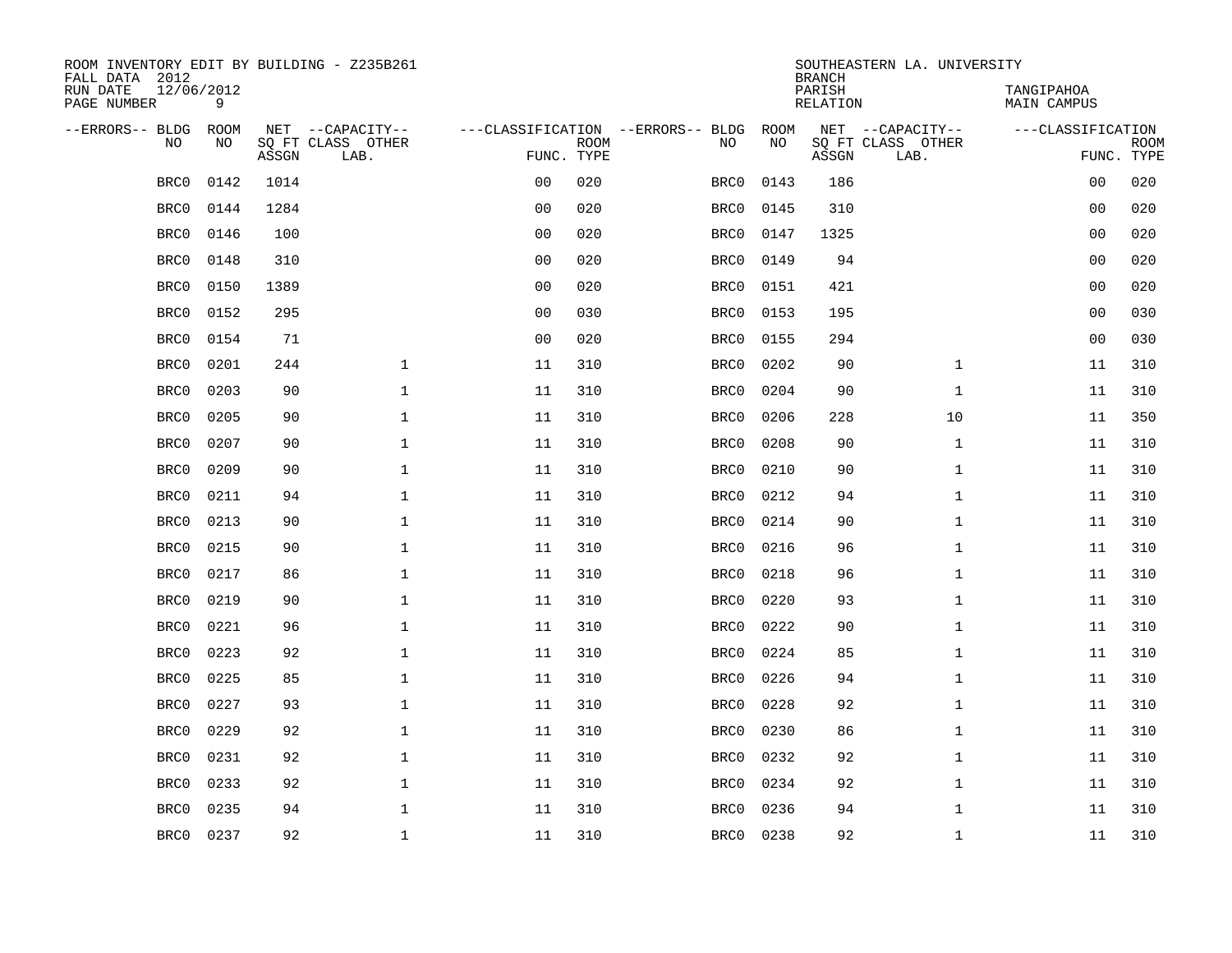| ROOM INVENTORY EDIT BY BUILDING - Z235B261<br>FALL DATA 2012 |                  |       |                           |                |             |                                        |            | <b>BRANCH</b>                                    | SOUTHEASTERN LA. UNIVERSITY                                                                                |                              |                           |
|--------------------------------------------------------------|------------------|-------|---------------------------|----------------|-------------|----------------------------------------|------------|--------------------------------------------------|------------------------------------------------------------------------------------------------------------|------------------------------|---------------------------|
| RUN DATE<br>PAGE NUMBER                                      | 12/06/2012<br>10 |       |                           |                |             |                                        |            | PARISH<br>RELATION                               |                                                                                                            | TANGIPAHOA<br>MAIN CAMPUS    |                           |
| --ERRORS-- BLDG ROOM                                         |                  |       | NET --CAPACITY--          |                |             | ---CLASSIFICATION --ERRORS-- BLDG ROOM |            |                                                  | NET --CAPACITY--                                                                                           | ---CLASSIFICATION            |                           |
| NO                                                           | NO               | ASSGN | SQ FT CLASS OTHER<br>LAB. | FUNC. TYPE     | <b>ROOM</b> | NO                                     | NO         | ASSGN                                            | SQ FT CLASS OTHER<br>LAB.                                                                                  |                              | <b>ROOM</b><br>FUNC. TYPE |
| BRC0                                                         | 0239             | 92    | $\mathbf 1$               | 11             | 310         | BRC0                                   | 0240       | 92                                               | $\mathbf{1}$                                                                                               | 11                           | 310                       |
| BRC0                                                         | 0241             | 228   | 10                        | 11             | 350         | BRC0                                   | 0242       | 92                                               | $\mathbf{1}$                                                                                               | 11                           | 310                       |
| BRC0                                                         | 0243             | 92    | $\mathbf{1}$              | 11             | 310         | BRC0                                   | 0244       | 96                                               | $\mathbf{1}$                                                                                               | 11                           | 310                       |
| BRC0                                                         | 0245             | 92    | $\mathbf 1$               | 11             | 310         | BRC0                                   | 0246       | 92                                               | $\mathbf{1}$                                                                                               | 11                           | 310                       |
| BRC0                                                         | 0247             | 96    | $\mathbf{1}$              | 11             | 310         | BRC0                                   | 0248       | 90                                               | $\mathbf{1}$                                                                                               | 11                           | 310                       |
| BRC0                                                         | 0249             | 88    | $\mathbf{1}$              | 11             | 310         | BRC0                                   | 0250       | 29                                               |                                                                                                            | 0 <sub>0</sub>               | 010                       |
| BRC0                                                         | 0251             | 177   |                           | 0 <sub>0</sub> | 010         | BRC0                                   | 0252       | 99                                               |                                                                                                            | 0 <sub>0</sub>               | 010                       |
| BRC0                                                         | 0253             | 118   |                           | 0 <sub>0</sub> | 010         | BRC0                                   | 0254       | 191                                              |                                                                                                            | 0 <sub>0</sub>               | 010                       |
| BRC0                                                         | 0255             | 503   |                           | 0 <sub>0</sub> | 030         | BRC0                                   | 0255A      | 60                                               |                                                                                                            | 0 <sub>0</sub>               | 030                       |
| BRC0                                                         | 0256             | 46    |                           | 0 <sub>0</sub> | 020         | BRC0                                   | 0257       | 1075                                             |                                                                                                            | 0 <sub>0</sub>               | 030                       |
| BRC0                                                         | 0258             | 1150  | 57                        | 11             | 110         | BRC0                                   | 0259       | 1149                                             | 57                                                                                                         | 11                           | 110                       |
| BRC0                                                         | 0260             | 1145  | 57                        | 11             | 110         | BRC0                                   | 0261       | 813                                              | 40                                                                                                         | 11                           | 110                       |
| BRC0                                                         | 0262             | 695   | 34                        | 11             | 110         | BRC0                                   | 0263       | 725                                              | 36                                                                                                         | 11                           | 110                       |
| BRC0                                                         | 0264             | 725   | 36                        | 11             | 110         | BRC0                                   | 0265       | 696                                              | 34                                                                                                         | 11                           | 110                       |
| BRC0                                                         | 0266             | 826   | 41                        | 11             | 110         | BRC0                                   | 0267       | 1841                                             |                                                                                                            | 0 <sub>0</sub>               | 020                       |
| BRC0                                                         | 0268             | 328   |                           | 0 <sub>0</sub> | 020         | BRC0                                   | 0269       | 920                                              |                                                                                                            | 00                           | 020                       |
| BRC0                                                         | 0270             | 670   |                           | 0 <sub>0</sub> | 020         | BRC0                                   | 0271       | 451                                              |                                                                                                            | 0 <sub>0</sub>               | 020                       |
| BRC0                                                         | 0272             | 905   |                           | 0 <sub>0</sub> | 020         | BRC0                                   | 0273       | 720                                              |                                                                                                            | 00                           | 020                       |
| BRC0                                                         | 0276             | 721   | 36                        | 11             | 110         |                                        | BRC0 0277  | 233                                              |                                                                                                            | 0 <sub>0</sub>               | 020                       |
| BRC0                                                         | 0288             | 572   |                           | 0 <sub>0</sub> | 020         |                                        |            | TOTAL NUMBER CLASSROOMS<br>TOTAL NUMBER LABS 210 | TOTAL NET ASSIGN SQ. FT. IN ROOM FILE<br>TOTAL NUMBER COMPUTER CLASSROOMS<br>TOTAL NUMBER SPECIAL LABS 220 | 38,848<br>10<br>$\mathbf{1}$ |                           |
| CAFE                                                         | 0100 15458       |       | 310                       | 91             | 630         |                                        | CAFE 0100A | 204                                              |                                                                                                            | 0 <sub>0</sub>               | 030                       |
| CAFE                                                         | 0100B            | 165   |                           | 0 <sub>0</sub> | 030         |                                        | CAFE 0100C | 111                                              |                                                                                                            | 0 <sub>0</sub>               | 010                       |
|                                                              | CAFE 0100D       | 179   |                           | 0 <sub>0</sub> | 030         |                                        | CAFE 0100E | 175                                              |                                                                                                            | 0 <sub>0</sub>               | 030                       |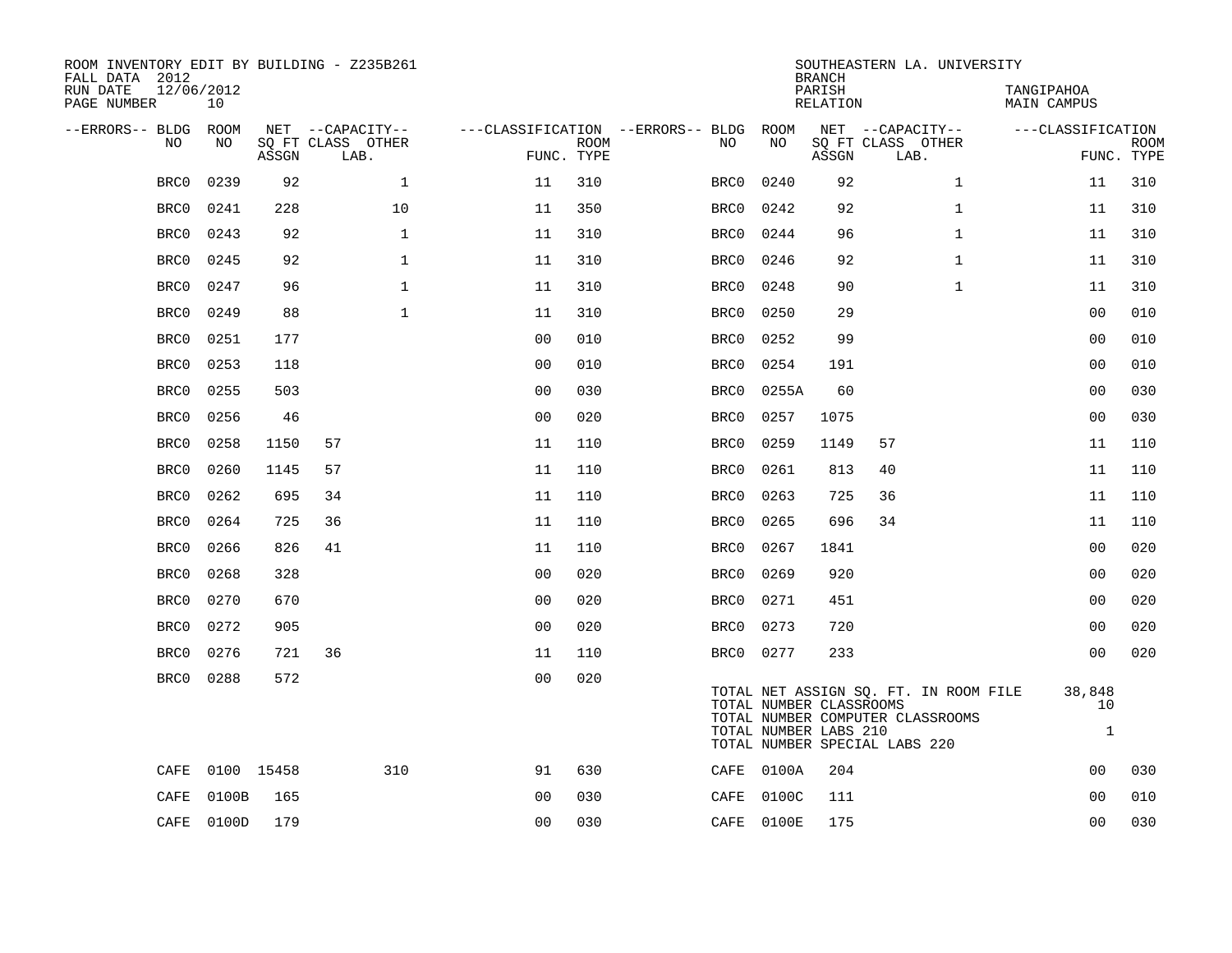| ROOM INVENTORY EDIT BY BUILDING - Z235B261<br>FALL DATA 2012 |                  |       |                           |                                        |             |           |                 | <b>BRANCH</b>             | SOUTHEASTERN LA. UNIVERSITY |                                  |                           |
|--------------------------------------------------------------|------------------|-------|---------------------------|----------------------------------------|-------------|-----------|-----------------|---------------------------|-----------------------------|----------------------------------|---------------------------|
| RUN DATE<br>PAGE NUMBER                                      | 12/06/2012<br>11 |       |                           |                                        |             |           |                 | PARISH<br><b>RELATION</b> |                             | TANGIPAHOA<br><b>MAIN CAMPUS</b> |                           |
| --ERRORS-- BLDG ROOM                                         |                  |       | NET --CAPACITY--          | ---CLASSIFICATION --ERRORS-- BLDG ROOM |             |           |                 |                           | NET --CAPACITY--            | ---CLASSIFICATION                |                           |
| NO                                                           | NO               | ASSGN | SQ FT CLASS OTHER<br>LAB. | FUNC. TYPE                             | <b>ROOM</b> | NO        | NO              | ASSGN                     | SQ FT CLASS OTHER<br>LAB.   |                                  | <b>ROOM</b><br>FUNC. TYPE |
| CAFE                                                         | 0101             | 1992  | 40                        | 91                                     | 630         | CAFE      | 0101A           | 430                       | 9                           | 91                               | 630                       |
| CAFE                                                         | 0101C            | 111   |                           | 0 <sub>0</sub>                         | 010         | CAFE      | 0102            | 5740                      | 115                         | 91                               | 630                       |
| CAFE                                                         | 0102A            | 792   |                           | 91                                     | 635         | CAFE      | 0102B           | 156                       | $\mathbf{1}$                | 91                               | 635                       |
| CAFE                                                         | 0102C            | 156   |                           | 91                                     | 635         | CAFE      | 0102D           | 143                       | $\mathbf{1}$                | 91                               | 310                       |
| CAFE                                                         | 0102E            | 424   |                           | 91                                     | 635         | CAFE      | 0102F           | 314                       |                             | 91                               | 635                       |
| CAFE                                                         | 0102G            | 312   |                           | 91                                     | 635         |           | CAFE 0102H      | 314                       |                             | 91                               | 635                       |
| CAFE                                                         | 0102I            | 314   |                           | 91                                     | 635         | CAFE      | 0103            | 883                       |                             | 91                               | 635                       |
| CAFE                                                         | 0103A            | 325   |                           | 0 <sub>0</sub>                         | 030         |           | CAFE 0103B      | 325                       |                             | 0 <sub>0</sub>                   | 030                       |
| CAFE                                                         | 0104             | 227   |                           | 0 <sub>0</sub>                         | 020         | CAFE      | 0104A           | 87                        | $\mathbf{1}$                | 91                               | 310                       |
| CAFE                                                         | 0104B            | 87    | $\mathbf{1}$              | 91                                     | 310         |           | CAFE 0104C      | 59                        |                             | 0 <sub>0</sub>                   | 030                       |
| CAFE                                                         | 0104D            | 92    | $\mathbf{1}$              | 91                                     | 310         | CAFE      | 0106            | 534                       |                             | 0 <sub>0</sub>                   | 020                       |
| CAFE                                                         | 0107             | 308   |                           | 91                                     | 730         |           | CAFE 0107A      | 132                       |                             | 91                               | 635                       |
| CAFE                                                         | 0108             | 73    |                           | 91                                     | 635         | CAFE      | 0108A           | 30                        |                             | 00                               | 030                       |
| CAFE                                                         | 0109             | 2624  |                           | 91                                     | 635         | CAFE 0110 |                 | 1718                      |                             | 91                               | 635                       |
| CAFE                                                         | 0111             | 189   |                           | 91                                     | 730         | CAFE 0112 |                 | 130                       |                             | 91                               | 635                       |
| CAFE                                                         | 0112A            | 65    |                           | 91                                     | 635         | CAFE 0113 |                 | 3606                      |                             | 91                               | 630                       |
| CAFE                                                         | 0113A            | 151   |                           | 91                                     | 635         |           | CAFE 0113B      | 249                       | 2                           | 91                               | 310                       |
| CAFE                                                         | 0113C            | 60    |                           | 0 <sub>0</sub>                         | 030         |           | CAFE 0113D      | 249                       |                             | 91                               | 635                       |
| CAFE                                                         | 0113E            | 298   |                           | 91                                     | 635         |           | CAFE 0113F      | 223                       |                             | 91                               | 635                       |
| CAFE                                                         | 0113G            | 248   |                           | 91                                     | 635         |           | CAFE 0113H      | 291                       |                             | 91                               | 635                       |
| CAFE                                                         | 0113I            | 307   | 3                         | 91                                     | 310         |           | CAFE 0113J      | 306                       |                             | 91                               | 635                       |
| CAFE                                                         | 0113K            | 318   |                           | 91                                     | 635         |           | CAFE 0114 11281 |                           |                             | 91                               | 630                       |
| CAFE                                                         | 0114A 1177       |       |                           | 91                                     | 630         |           | CAFE 0114B      | 596                       |                             | 91                               | 630                       |
| CAFE                                                         | 0114C            | 115   | $\mathbf{1}$              | 91                                     | 310         |           | CAFE 0114D      | 242                       |                             | 0 <sub>0</sub>                   | 030                       |
| CAFE                                                         | 0114E            | 265   |                           | 0 <sub>0</sub>                         | 030         |           | CAFE 0114F      | 326                       |                             | 0 <sub>0</sub>                   | 030                       |
|                                                              | CAFE 0115        | 1017  |                           | 91                                     | 630         |           | CAFE 0115A      | 222                       |                             | 91                               | 635                       |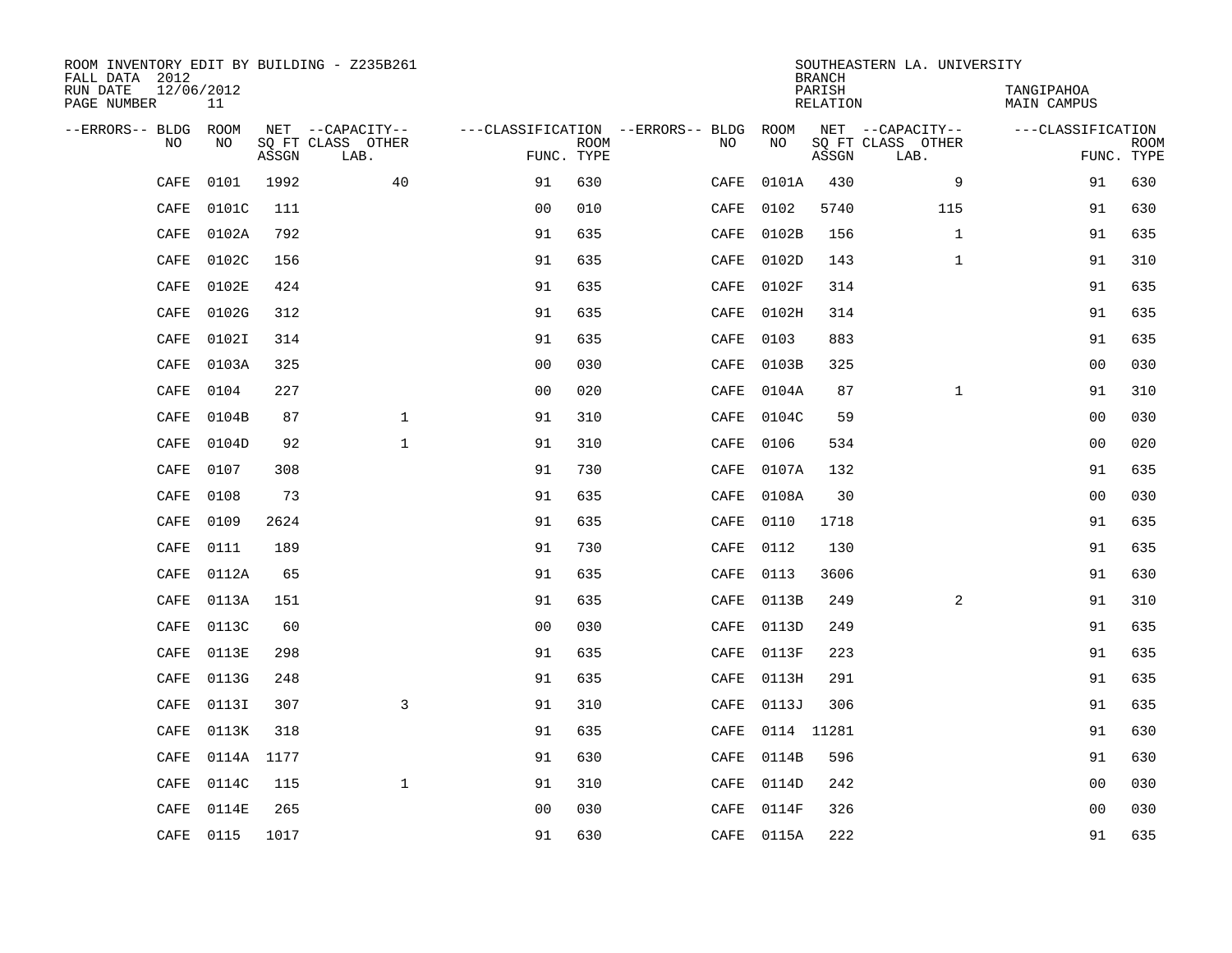| ROOM INVENTORY EDIT BY BUILDING - Z235B261<br>FALL DATA 2012 |           |       |                           |                                        |                           |                  |            | <b>BRANCH</b>                                    | SOUTHEASTERN LA. UNIVERSITY                                                                                |                |                                  |             |
|--------------------------------------------------------------|-----------|-------|---------------------------|----------------------------------------|---------------------------|------------------|------------|--------------------------------------------------|------------------------------------------------------------------------------------------------------------|----------------|----------------------------------|-------------|
| RUN DATE<br>12/06/2012<br>PAGE NUMBER                        | 12        |       |                           |                                        |                           |                  |            | PARISH<br>RELATION                               |                                                                                                            |                | TANGIPAHOA<br><b>MAIN CAMPUS</b> |             |
| --ERRORS-- BLDG ROOM                                         |           |       | NET --CAPACITY--          | ---CLASSIFICATION --ERRORS-- BLDG ROOM |                           |                  |            |                                                  | NET --CAPACITY--                                                                                           |                | ---CLASSIFICATION                |             |
| NO                                                           | NO.       | ASSGN | SO FT CLASS OTHER<br>LAB. |                                        | <b>ROOM</b><br>FUNC. TYPE | NO               | NO         | ASSGN                                            | SO FT CLASS OTHER<br>LAB.                                                                                  |                | FUNC. TYPE                       | <b>ROOM</b> |
| CAFE                                                         | 0116      | 159   |                           | 0 <sup>0</sup>                         | 020                       | CAFE             | 0117       | 272                                              |                                                                                                            |                | 0 <sub>0</sub>                   | 030         |
| CAFE                                                         | 0118      | 166   | $\mathbf{1}$              | 00                                     | 020                       | CAFE             | 0119       | 865                                              |                                                                                                            |                | 91                               | 635         |
| CAFE                                                         | 0120      | 135   |                           | 0 <sub>0</sub>                         | 020                       |                  | CAFE 0121  | 342                                              |                                                                                                            | 3              | 91                               | 310         |
| CAFE                                                         | 0121A     | 100   | $\mathbf{1}$              | 91                                     | 310                       |                  | CAFE 0121B | 67                                               |                                                                                                            |                | 91                               | 315         |
| CAFE                                                         | 0122      | 2355  |                           | 0 <sub>0</sub>                         | 030                       |                  | CAFE 0123  | 227                                              |                                                                                                            |                | 0 <sub>0</sub>                   | 030         |
|                                                              | CAFE 0124 | 122   |                           | 0 <sub>0</sub>                         | 020                       |                  | CAFE 0125  | 112                                              |                                                                                                            |                | 00                               | 020         |
|                                                              | CAFE 0126 | 534   |                           | 0 <sub>0</sub>                         | 020                       |                  | CAFE 0127  | 81                                               |                                                                                                            |                | 0 <sub>0</sub>                   | 020         |
|                                                              | CAFE 0128 | 54    |                           | 0 <sub>0</sub>                         | 020                       |                  |            | TOTAL NUMBER CLASSROOMS<br>TOTAL NUMBER LABS 210 | TOTAL NET ASSIGN SO. FT. IN ROOM FILE<br>TOTAL NUMBER COMPUTER CLASSROOMS<br>TOTAL NUMBER SPECIAL LABS 220 |                | 54,961                           |             |
| CCC <sub>0</sub>                                             | 0100      | 629   |                           | 0 <sub>0</sub>                         | 020                       |                  | CCC0 0101  | 337                                              |                                                                                                            |                | 53                               | 315         |
| CCC <sub>0</sub>                                             | 0102      | 237   | 2                         | 53                                     | 310                       |                  | CCC0 0102A | 2                                                |                                                                                                            |                | 53                               | 315         |
| CCC <sub>0</sub>                                             | 0103      | 224   |                           | 53                                     | 315                       | CCC0             | 0104       | 220                                              |                                                                                                            | 2              | 53                               | 310         |
| CCC <sub>0</sub>                                             | 0104A     | 13    |                           | 53                                     | 315                       |                  | CCC0 0105  | 65                                               |                                                                                                            |                | 0 <sub>0</sub>                   | 030         |
| CCC <sub>0</sub>                                             | 0106      | 182   | $\mathbf{1}$              | 53                                     | 310                       | CCC <sub>0</sub> | 0107       | 90                                               |                                                                                                            | $\overline{2}$ | 53                               | 540         |
| CCC <sub>0</sub>                                             | 0108      | 139   | 3                         | 53                                     | 540                       | CCC <sub>0</sub> | 0109       | 182                                              |                                                                                                            | $\mathbf{1}$   | 53                               | 310         |
| CCC <sub>0</sub>                                             | 0110      | 63    |                           | 00                                     | 030                       | CCC <sub>0</sub> | 0111       | 228                                              |                                                                                                            | $\overline{2}$ | 53                               | 310         |
| CCC <sub>0</sub>                                             | 0112      | 287   | $\mathbf{1}$              | 53                                     | 310                       |                  | CCC0 0113  | 158                                              |                                                                                                            | $\mathbf{1}$   | 53                               | 310         |
| CCC <sub>0</sub>                                             | 0113A     | 299   |                           | 53                                     | 315                       |                  | CCC0 0113B | 54                                               |                                                                                                            |                | 53                               | 315         |
| CCC <sub>0</sub>                                             | 0114      | 35    |                           | 0 <sub>0</sub>                         | 030                       |                  | CCC0 0115  | 74                                               |                                                                                                            |                | 0 <sub>0</sub>                   | 030         |
|                                                              | CCC0 0116 | 230   |                           | 0 <sub>0</sub>                         | 030                       |                  |            | TOTAL NUMBER CLASSROOMS<br>TOTAL NUMBER LABS 210 | TOTAL NET ASSIGN SQ. FT. IN ROOM FILE<br>TOTAL NUMBER COMPUTER CLASSROOMS<br>TOTAL NUMBER SPECIAL LABS 220 |                | 2,652                            |             |
|                                                              | CHAS 0101 | 135   |                           | 50                                     | 590                       |                  |            |                                                  | TOTAL NET ASSIGN SO. FT. IN ROOM FILE                                                                      |                | 135                              |             |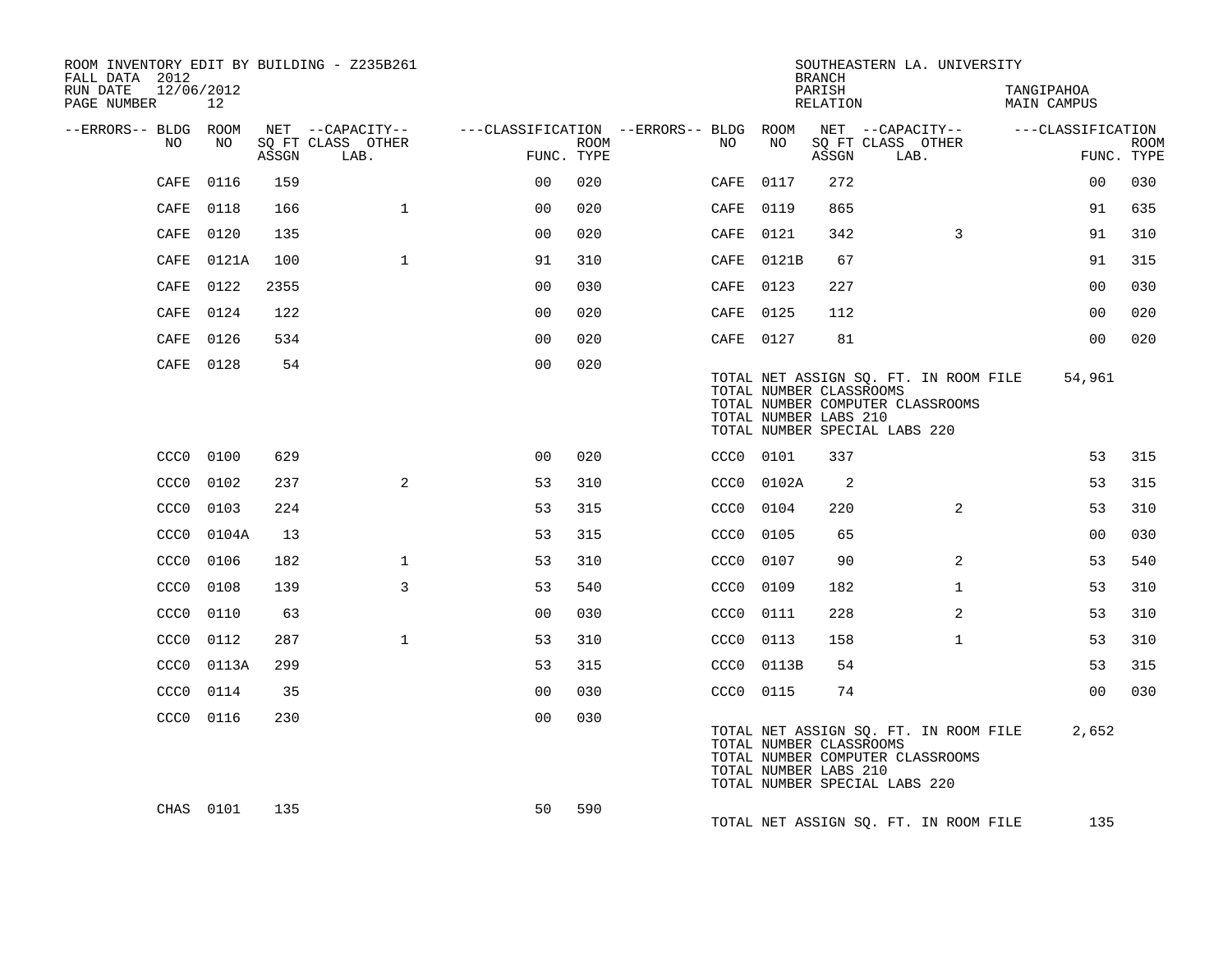| ROOM INVENTORY EDIT BY BUILDING - Z235B261<br>FALL DATA 2012 |                |      |                   |                                                                                                |      |           |                                                                                   | <b>BRANCH</b>      |      | SOUTHEASTERN LA. UNIVERSITY      |                                       |                       |             |
|--------------------------------------------------------------|----------------|------|-------------------|------------------------------------------------------------------------------------------------|------|-----------|-----------------------------------------------------------------------------------|--------------------|------|----------------------------------|---------------------------------------|-----------------------|-------------|
| 12/06/2012<br>RUN DATE<br>PAGE NUMBER                        | 13             |      |                   |                                                                                                |      |           |                                                                                   | PARISH<br>RELATION |      |                                  | TANGIPAHOA<br><b>MAIN CAMPUS</b>      |                       |             |
| --ERRORS-- BLDG ROOM<br>NO                                   | NO             |      | SQ FT CLASS OTHER | NET --CAPACITY-- - ---CLASSIFICATION --ERRORS-- BLDG ROOM NET --CAPACITY-- - ---CLASSIFICATION | ROOM | NO        | NO                                                                                | SQ FT CLASS OTHER  |      |                                  |                                       |                       | <b>ROOM</b> |
|                                                              |                |      | ASSGN LAB.        | FUNC. TYPE                                                                                     |      |           | TOTAL NUMBER CLASSROOMS<br>TOTAL NUMBER LABS 210<br>TOTAL NUMBER SPECIAL LABS 220 | ASSGN              | LAB. | TOTAL NUMBER COMPUTER CLASSROOMS |                                       | FUNC. TYPE            |             |
| CHA0                                                         | 0101           | 3022 | 60                | 11                                                                                             | 210  |           | CHA0 0101A                                                                        | 128                |      |                                  |                                       | 11                    | 215         |
| CHA0                                                         | 0102           | 821  | 16                | 22                                                                                             | 250  | CHA0      | 0103                                                                              | 186                |      |                                  |                                       | 0 <sub>0</sub>        | 020         |
| CHA0                                                         | 0103A          | 28   |                   | 11                                                                                             | 215  | CHA0      | 0103B                                                                             | 150                |      |                                  |                                       | 11                    | 215         |
| CHA0                                                         | 0104           | 60   | $\overline{4}$    | 0 <sub>0</sub>                                                                                 | 020  |           | CHA0 0104A                                                                        | 208                |      |                                  |                                       | 11                    | 215         |
| CHA0                                                         | 0104B          | 202  |                   | 11                                                                                             | 215  | CHA0 0107 |                                                                                   | 47                 |      |                                  |                                       | 0 <sub>0</sub>        | 030         |
| CHA0                                                         | 0110           | 68   |                   | 0 <sub>0</sub>                                                                                 | 020  |           | CHA0 0110A                                                                        | 76                 |      |                                  |                                       | 0 <sub>0</sub>        | 030         |
|                                                              | CHA0 0110B     | 76   |                   | 0 <sub>0</sub>                                                                                 | 030  |           | TOTAL NUMBER CLASSROOMS<br>TOTAL NUMBER LABS 210<br>TOTAL NUMBER SPECIAL LABS 220 |                    |      | TOTAL NUMBER COMPUTER CLASSROOMS | TOTAL NET ASSIGN SQ. FT. IN ROOM FILE | 4,559<br>$\mathbf{1}$ |             |
|                                                              | CHRY 0101 1851 |      |                   | 75                                                                                             | 745  |           | TOTAL NUMBER CLASSROOMS<br>TOTAL NUMBER LABS 210<br>TOTAL NUMBER SPECIAL LABS 220 |                    |      | TOTAL NUMBER COMPUTER CLASSROOMS | TOTAL NET ASSIGN SQ. FT. IN ROOM FILE | 1,851                 |             |
|                                                              | CH00 0101      | 1075 |                   | 0 <sub>0</sub>                                                                                 | 020  | CH00 0104 |                                                                                   | 78                 |      |                                  |                                       | 0 <sub>0</sub>        | 020         |
| CH00                                                         | 0104A          | 94   |                   | 0 <sub>0</sub>                                                                                 | 030  | CH00 0105 |                                                                                   | 31                 |      |                                  |                                       | 0 <sub>0</sub>        | 010         |
| CH00                                                         | 0107           | 32   |                   | 0 <sub>0</sub>                                                                                 | 030  | CH00      | 0109                                                                              | 194                |      | 3                                |                                       | 11                    | 220         |
| CH00                                                         | 0109A          | 59   |                   | 11                                                                                             | 225  | CH00 0110 |                                                                                   | 978                | 19   |                                  |                                       | 11                    | 210         |
| CH00                                                         | 0111           | 151  |                   | 0 <sub>0</sub>                                                                                 | 020  | CH00      | 0112                                                                              | 175                |      |                                  |                                       | 0 <sub>0</sub>        | 020         |
| CH <sub>0</sub> 0                                            | 0113           | 98   |                   | 0 <sub>0</sub>                                                                                 | 030  | CH00 0114 |                                                                                   | 231                |      | 2                                |                                       | 11                    | 310         |
| CH <sub>0</sub> 0                                            | 0115           | 232  | $\mathbf{1}$      | 11                                                                                             | 280  | CH00      | 0116                                                                              | 208                |      | 2                                |                                       | 11                    | 280         |
| CH <sub>0</sub> 0                                            | 0117           | 215  | 2                 | 11                                                                                             | 280  | CH00 0118 |                                                                                   | 565                |      |                                  |                                       | 0 <sub>0</sub>        | 020         |
| CH00                                                         | 0119           | 129  |                   | 11                                                                                             | 215  | CH00      | 0122                                                                              | 1356               | 27   |                                  |                                       | 11                    | 210         |
| CH00                                                         | 0122A          | 115  |                   | 11                                                                                             | 215  |           | CH00 0122B                                                                        | 220                |      |                                  |                                       | 11                    | 215         |
|                                                              | CH00 0122C     | 9    |                   | 00                                                                                             | 030  | CH00 0123 |                                                                                   | 133                |      |                                  |                                       | 0 <sub>0</sub>        | 020         |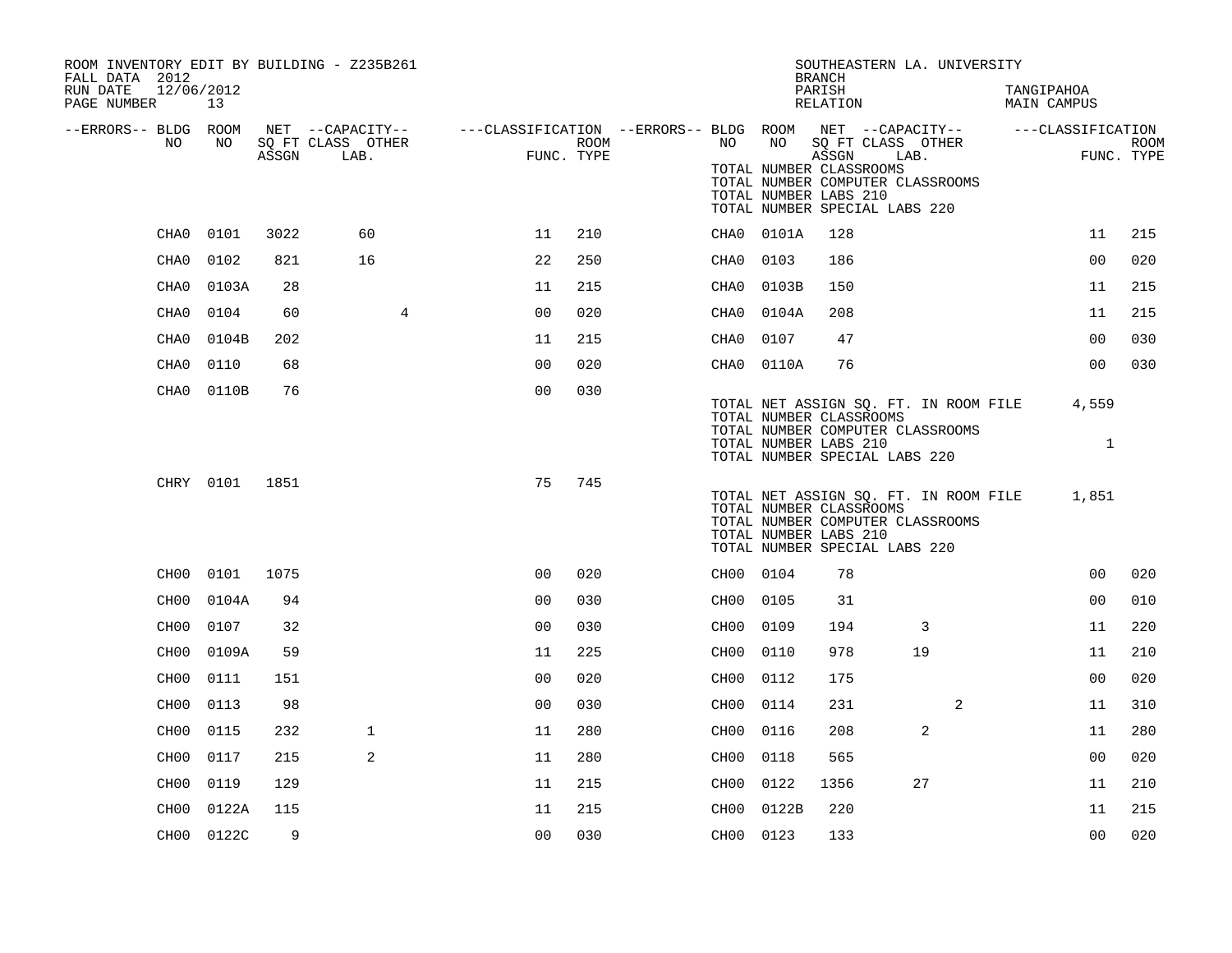| ROOM INVENTORY EDIT BY BUILDING - Z235B261<br>FALL DATA 2012 |                  |       |                           |                                        |             |      |                                      | <b>BRANCH</b>      | SOUTHEASTERN LA. UNIVERSITY                                                     |                                  |                     |                           |
|--------------------------------------------------------------|------------------|-------|---------------------------|----------------------------------------|-------------|------|--------------------------------------|--------------------|---------------------------------------------------------------------------------|----------------------------------|---------------------|---------------------------|
| RUN DATE<br>PAGE NUMBER                                      | 12/06/2012<br>14 |       |                           |                                        |             |      |                                      | PARISH<br>RELATION |                                                                                 | TANGIPAHOA<br><b>MAIN CAMPUS</b> |                     |                           |
| --ERRORS-- BLDG ROOM                                         |                  |       | NET --CAPACITY--          | ---CLASSIFICATION --ERRORS-- BLDG ROOM |             |      |                                      |                    | NET --CAPACITY--                                                                | ---CLASSIFICATION                |                     |                           |
| NO                                                           | NO               | ASSGN | SQ FT CLASS OTHER<br>LAB. | FUNC. TYPE                             | <b>ROOM</b> | NO   | NO                                   | ASSGN              | SQ FT CLASS OTHER<br>LAB.                                                       |                                  |                     | <b>ROOM</b><br>FUNC. TYPE |
| CH <sub>00</sub>                                             | 0123A            | 87    |                           | 0 <sub>0</sub>                         | 030         | CH00 | 0150                                 | 288                |                                                                                 |                                  | 00                  | 030                       |
| CH <sub>00</sub>                                             | 0200             | 66    | $\mathbf{1}$              | 11                                     | 280         | CH00 | 0201                                 | 227                | 2                                                                               |                                  | 11                  | 280                       |
| CH <sub>00</sub>                                             | 0202             | 228   | 2                         | 11                                     | 280         | CH00 | 0203                                 | 213                | 2                                                                               |                                  | 11                  | 280                       |
| CH <sub>00</sub>                                             | 0204             | 217   | 2                         | 11                                     | 280         | CH00 | 0205                                 | 198                |                                                                                 |                                  | 0 <sub>0</sub>      | 020                       |
| CH <sub>00</sub>                                             | 0206             | 47    |                           | 0 <sub>0</sub>                         | 020         | CH00 | 0300                                 | 836                |                                                                                 |                                  | 0 <sub>0</sub>      | 020                       |
| CH <sub>00</sub>                                             | 0301             | 135   |                           | 0 <sub>0</sub>                         | 020         | CH00 | 0302                                 | 130                |                                                                                 |                                  | 0 <sub>0</sub>      | 020                       |
| CH <sub>00</sub>                                             | 0303             | 1286  | 25                        | 11                                     | 210         | CH00 | 0304                                 | 435                | 8                                                                               |                                  | 11                  | 220                       |
| CH <sub>0</sub> 0                                            | 0307             | 70    |                           | 0 <sub>0</sub>                         | 020         | CH00 | 0308                                 | 1170               | 23                                                                              |                                  | 11                  | 210                       |
| CH <sub>00</sub>                                             | 0309             | 232   |                           | 11                                     | 215         | CH00 | 0310                                 | 392                |                                                                                 |                                  | 11                  | 215                       |
| CH00                                                         | 0312             | 83    |                           | 11                                     | 215         |      | CH00 0313<br>TOTAL NUMBER CLASSROOMS | 1265               | 25<br>TOTAL NET ASSIGN SQ. FT. IN ROOM FILE<br>TOTAL NUMBER COMPUTER CLASSROOMS |                                  | 11<br>9,751         | 210                       |
|                                                              |                  |       |                           |                                        |             |      | TOTAL NUMBER LABS 210                |                    | TOTAL NUMBER SPECIAL LABS 220                                                   |                                  | 5<br>$\overline{2}$ |                           |
| CLMB                                                         | 0100             | 1431  |                           | 0 <sub>0</sub>                         | 020         |      | CLMB 0100A                           | 337                |                                                                                 |                                  | 00                  | 020                       |
| <b>CLMB</b>                                                  | 0100B            | 134   |                           | 0 <sub>0</sub>                         | 020         | CLMB | 0100C                                | 589                |                                                                                 |                                  | 0 <sub>0</sub>      | 020                       |
| <b>CLMB</b>                                                  | 0100D            | 507   |                           | 0 <sub>0</sub>                         | 020         | CLMB | 0100E                                | 777                |                                                                                 |                                  | 0 <sub>0</sub>      | 020                       |
| <b>CLMB</b>                                                  | 0101             | 3763  |                           | 11                                     | 615         | CLMB | 0101A                                | 302                |                                                                                 |                                  | 11                  | 615                       |
| <b>CLMB</b>                                                  | 0101B            | 30    |                           | 0 <sub>0</sub>                         | 020         | CLMB | 0101C                                | 30                 |                                                                                 |                                  | 0 <sub>0</sub>      | 020                       |
| <b>CLMB</b>                                                  | 0101D            | 552   |                           | 11                                     | 615         | CLMB | 0101E                                | 2023               |                                                                                 |                                  | 11                  | 615                       |
| <b>CLMB</b>                                                  | 0101F            | 320   |                           | 11                                     | 615         | CLMB | 0101G                                | 27                 |                                                                                 |                                  | 0 <sub>0</sub>      | 030                       |
| <b>CLMB</b>                                                  | 0101H            | 50    |                           | 0 <sub>0</sub>                         | 030         | CLMB | 0101J                                | 181                |                                                                                 |                                  | 11                  | 615                       |
| CLMB                                                         | 0101K            | 35    |                           | 0 <sub>0</sub>                         | 030         | CLMB | 0102                                 | 205                |                                                                                 |                                  | 0 <sub>0</sub>      | 020                       |
| <b>CLMB</b>                                                  | 0103             | 248   |                           | 0 <sub>0</sub>                         | 020         | CLMB | 0104                                 | 93                 |                                                                                 |                                  | 11                  | 615                       |
| CLMB                                                         | 0105             | 180   |                           | 00                                     | 020         | CLMB | 0106                                 | 30                 |                                                                                 |                                  | 00                  | 010                       |
| CLMB                                                         | 0107             | 296   |                           | 0 <sub>0</sub>                         | 020         | CLMB | 0108                                 | 51                 |                                                                                 |                                  | 0 <sub>0</sub>      | 020                       |
|                                                              | CLMB 0109        | 481   | $\mathbf 1$               | 11                                     | 310         |      | CLMB 0109A                           | 83                 | $\mathbf{1}$                                                                    |                                  | 11                  | 310                       |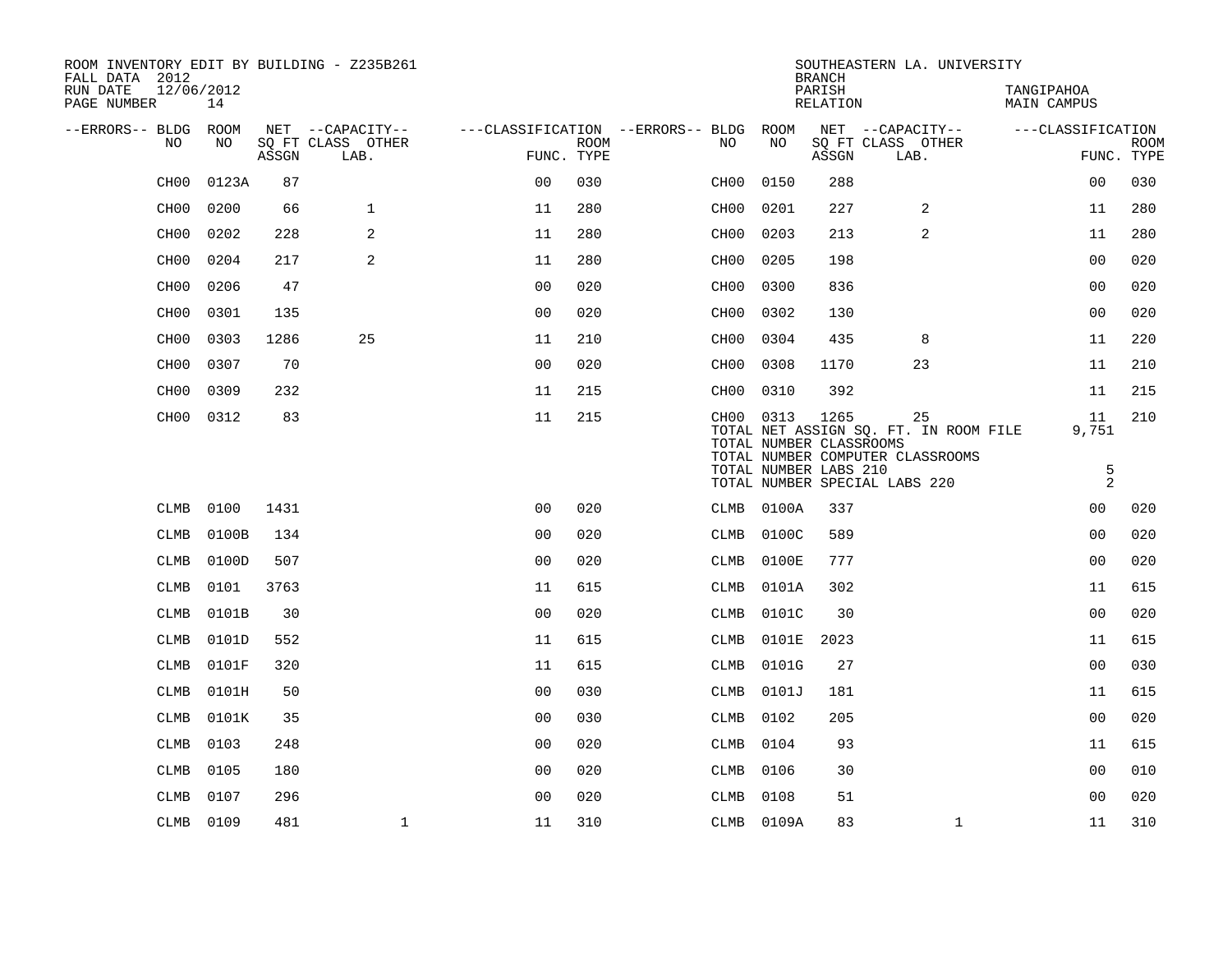| ROOM INVENTORY EDIT BY BUILDING - Z235B261<br>FALL DATA 2012 |                  |       |                           |                                   |                           |             |           | <b>BRANCH</b>      | SOUTHEASTERN LA. UNIVERSITY |                                  |                           |
|--------------------------------------------------------------|------------------|-------|---------------------------|-----------------------------------|---------------------------|-------------|-----------|--------------------|-----------------------------|----------------------------------|---------------------------|
| RUN DATE<br>PAGE NUMBER                                      | 12/06/2012<br>15 |       |                           |                                   |                           |             |           | PARISH<br>RELATION |                             | TANGIPAHOA<br><b>MAIN CAMPUS</b> |                           |
| --ERRORS-- BLDG                                              | ROOM             |       | NET --CAPACITY--          | ---CLASSIFICATION --ERRORS-- BLDG |                           |             | ROOM      |                    | NET --CAPACITY--            | ---CLASSIFICATION                |                           |
| NO                                                           | NO               | ASSGN | SQ FT CLASS OTHER<br>LAB. |                                   | <b>ROOM</b><br>FUNC. TYPE | NO          | NO        | ASSGN              | SQ FT CLASS OTHER<br>LAB.   |                                  | <b>ROOM</b><br>FUNC. TYPE |
| <b>CLMB</b>                                                  | 0109B            | 116   | $\mathbf{1}$              | 11                                | 310                       | <b>CLMB</b> | 0109C     | 99                 | $\mathbf{1}$                | 11                               | 310                       |
| <b>CLMB</b>                                                  | 0109D            | 47    |                           | 0 <sub>0</sub>                    | 030                       | CLMB        | 0109E     | 47                 |                             | 11                               | 615                       |
| CLMB                                                         | 0110             | 295   |                           | 0 <sub>0</sub>                    | 030                       | CLMB        | 0110A     | 74                 |                             | 0 <sub>0</sub>                   | 030                       |
| <b>CLMB</b>                                                  | 0111             | 79    |                           | 0 <sub>0</sub>                    | 030                       | CLMB        | 0112      | 214                |                             | 0 <sub>0</sub>                   | 030                       |
| <b>CLMB</b>                                                  | 0114A            | 130   |                           | 0 <sub>0</sub>                    | 020                       | CLMB        | 0114B     | 165                |                             | 0 <sub>0</sub>                   | 020                       |
| <b>CLMB</b>                                                  | 0116             | 139   |                           | 11                                | 615                       | CLMB        | 0118      | 39                 |                             | 0 <sub>0</sub>                   | 030                       |
| <b>CLMB</b>                                                  | 0120             | 39    |                           | 0 <sub>0</sub>                    | 030                       | CLMB        | 0122      | 210                |                             | 11                               | 615                       |
| <b>CLMB</b>                                                  | 0130             | 730   |                           | 0 <sub>0</sub>                    | 020                       | CLMB        | 0131      | 113                | $\mathbf{1}$                | 11                               | 310                       |
| <b>CLMB</b>                                                  | 0132             | 113   | $\mathbf{1}$              | 11                                | 310                       | CLMB        | 0133      | 2109               |                             | 11                               | 615                       |
| <b>CLMB</b>                                                  | 0133A            | 165   |                           | 0 <sub>0</sub>                    | 020                       | CLMB        | 0133B     | 100                |                             | 0 <sub>0</sub>                   | 020                       |
| <b>CLMB</b>                                                  | 0134A            | 214   |                           | 0 <sub>0</sub>                    | 020                       | CLMB        | 0134B     | 231                |                             | 0 <sub>0</sub>                   | 020                       |
| <b>CLMB</b>                                                  | 0135             | 171   |                           | 11                                | 615                       | CLMB        | 0136      | 154                | $\mathbf{1}$                | 11                               | 310                       |
| CLMB                                                         | 0137             | 47    |                           | 00                                | 020                       | CLMB        | 0137A     | 131                |                             | 11                               | 615                       |
| CLMB                                                         | 0137B            | 37    |                           | 00                                | 030                       | CLMB        | 0137C     | 91                 |                             | 0 <sub>0</sub>                   | 030                       |
| <b>CLMB</b>                                                  | 0138             | 208   |                           | 0 <sub>0</sub>                    | 020                       | CLMB        | 0140      | 479                |                             | 11                               | 615                       |
| <b>CLMB</b>                                                  | 0140A            | 28    |                           | 0 <sub>0</sub>                    | 020                       | CLMB        | 0200A     | 440                |                             | 0 <sub>0</sub>                   | 020                       |
| <b>CLMB</b>                                                  | 0200B            | 274   |                           | 0 <sub>0</sub>                    | 020                       | CLMB        | 0201A     | 173                |                             | 11                               | 615                       |
| <b>CLMB</b>                                                  | 0201B            | 627   |                           | 0 <sub>0</sub>                    | 030                       | CLMB        | 0202      | 494                |                             | 00                               | 020                       |
| <b>CLMB</b>                                                  | 0203             | 501   |                           | 0 <sub>0</sub>                    | 020                       | CLMB        | 0204      | 152                |                             | 11                               | 615                       |
| <b>CLMB</b>                                                  | 0206             | 267   |                           | 0 <sub>0</sub>                    | 030                       | CLMB        | 0208      | 52                 |                             | 0 <sub>0</sub>                   | 020                       |
| <b>CLMB</b>                                                  | 0210             | 258   |                           | 11                                | 615                       | CLMB        | 0210A     | 56                 |                             | 0 <sub>0</sub>                   | 030                       |
| <b>CLMB</b>                                                  | 0210B            | 66    |                           | 0 <sub>0</sub>                    | 010                       | CLMB        | 0210C     | 59                 |                             | 0 <sub>0</sub>                   | 030                       |
| <b>CLMB</b>                                                  | 0212             | 228   |                           | 11                                | 615                       | CLMB        | 0212A     | 66                 |                             | 0 <sub>0</sub>                   | 030                       |
| <b>CLMB</b>                                                  | 0214             | 315   |                           | 0 <sub>0</sub>                    | 030                       | CLMB        | 0216      | 290                | $\mathbf{1}$                | 11                               | 350                       |
| <b>CLMB</b>                                                  | 0218             | 700   |                           | 11                                | 680                       | CLMB        | 0218A     | 120                |                             | 11                               | 615                       |
|                                                              | CLMB 0238        | 207   |                           | 00                                | 020                       |             | CLMB 0300 | 973                |                             | 00                               | 020                       |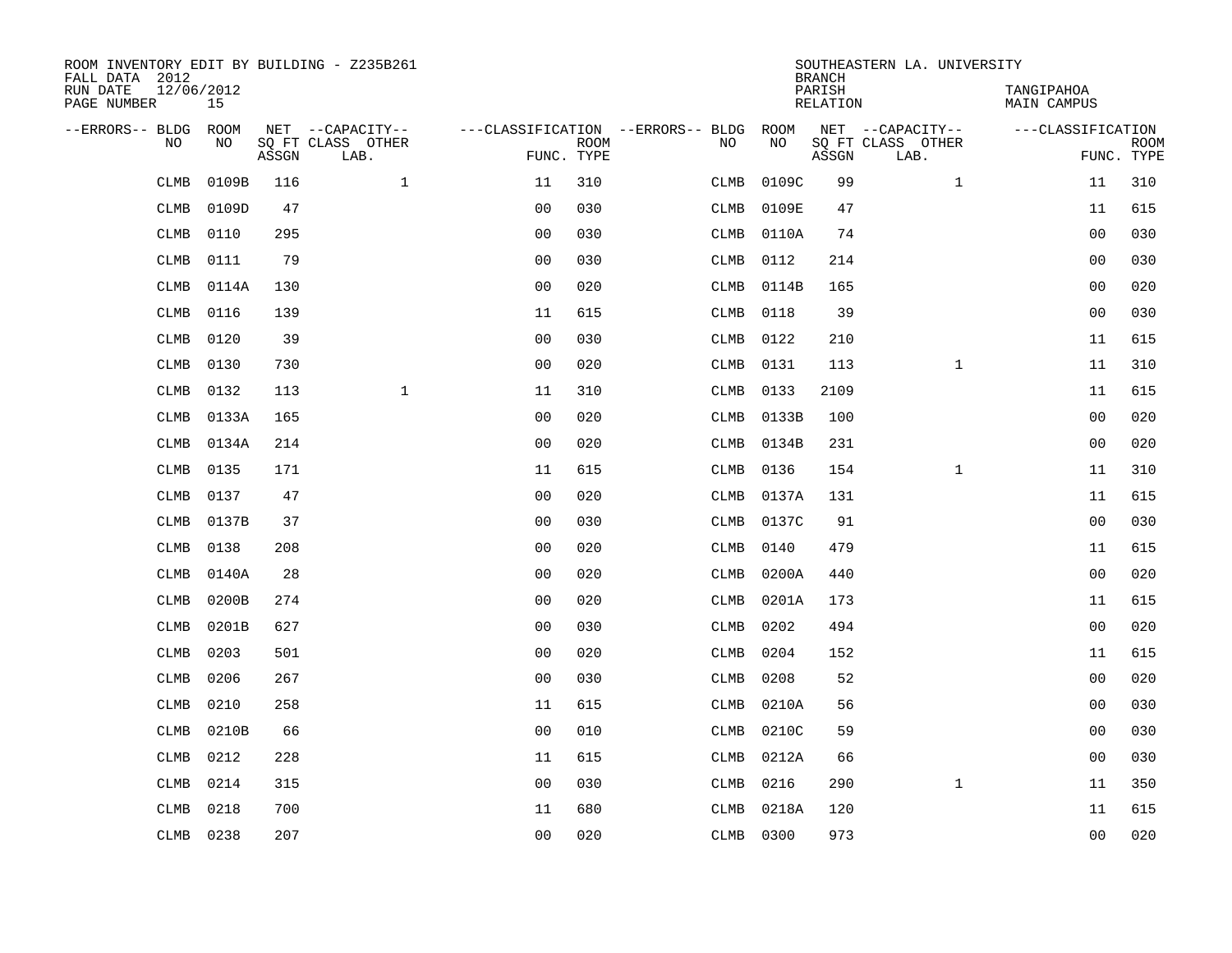| ROOM INVENTORY EDIT BY BUILDING - Z235B261<br>FALL DATA 2012 |       |       |                           |                |             |                                        |                                                  | <b>BRANCH</b>      | SOUTHEASTERN LA. UNIVERSITY                                                                                |                                  |                           |
|--------------------------------------------------------------|-------|-------|---------------------------|----------------|-------------|----------------------------------------|--------------------------------------------------|--------------------|------------------------------------------------------------------------------------------------------------|----------------------------------|---------------------------|
| 12/06/2012<br>RUN DATE<br>PAGE NUMBER                        | 16    |       |                           |                |             |                                        |                                                  | PARISH<br>RELATION |                                                                                                            | TANGIPAHOA<br><b>MAIN CAMPUS</b> |                           |
| --ERRORS-- BLDG ROOM                                         |       |       | NET --CAPACITY--          |                |             | ---CLASSIFICATION --ERRORS-- BLDG ROOM |                                                  |                    | NET --CAPACITY--                                                                                           | ---CLASSIFICATION                |                           |
| NO                                                           | NO    | ASSGN | SO FT CLASS OTHER<br>LAB. | FUNC. TYPE     | <b>ROOM</b> | NO                                     | NO                                               | ASSGN              | SQ FT CLASS OTHER<br>LAB.                                                                                  |                                  | <b>ROOM</b><br>FUNC. TYPE |
| <b>CLMB</b>                                                  | 0300A | 264   |                           | 0 <sub>0</sub> | 020         | CLMB                                   | 0300B                                            | 375                |                                                                                                            | 0 <sub>0</sub>                   | 020                       |
| <b>CLMB</b>                                                  | 0300C | 287   |                           | 0 <sub>0</sub> | 020         | CLMB                                   | 0300D                                            | 529                |                                                                                                            | 00                               | 020                       |
| <b>CLMB</b>                                                  | 0301  | 487   |                           | 0 <sub>0</sub> | 030         | CLMB                                   | 0302                                             | 293                |                                                                                                            | 0 <sub>0</sub>                   | 020                       |
| <b>CLMB</b>                                                  | 0303  | 303   |                           | 0 <sub>0</sub> | 020         | CLMB                                   | 0304                                             | 91                 |                                                                                                            | 0 <sub>0</sub>                   | 020                       |
| <b>CLMB</b>                                                  | 0304A | 524   |                           | 0 <sub>0</sub> | 030         | CLMB                                   | 0305                                             | 92                 |                                                                                                            | 00                               | 020                       |
| <b>CLMB</b>                                                  | 0306  | 30    |                           | 0 <sub>0</sub> | 010         | CLMB                                   | 0307                                             | 57                 |                                                                                                            | 11                               | 615                       |
| <b>CLMB</b>                                                  | 0308  | 51    |                           | 0 <sub>0</sub> | 020         | CLMB                                   | 0309                                             | 20                 |                                                                                                            | 11                               | 615                       |
| <b>CLMB</b>                                                  | 0310  | 297   |                           | 0 <sub>0</sub> | 030         | CLMB                                   | 0311                                             | 503                |                                                                                                            | 0 <sub>0</sub>                   | 030                       |
| <b>CLMB</b>                                                  | 0312  | 207   |                           | 0 <sub>0</sub> | 030         | CLMB                                   | 0314                                             | 50                 |                                                                                                            | 11                               | 615                       |
| CLMB                                                         | 0316  | 20    |                           | 11             | 615         | CLMB                                   | 0318                                             | 556                |                                                                                                            | 0 <sub>0</sub>                   | 030                       |
| <b>CLMB</b>                                                  | 0400  | 1990  |                           | 11             | 615         |                                        | CLMB 0400A                                       | 42                 |                                                                                                            | 11                               | 615                       |
| <b>CLMB</b>                                                  | 0400B | 904   |                           | 11             | 615         | CLMB                                   | 0401                                             | 36                 |                                                                                                            | 11                               | 615                       |
| <b>CLMB</b>                                                  | 0402  | 36    |                           | 11             | 615         | CLMB                                   | 0403                                             | 77                 |                                                                                                            | 00                               | 030                       |
| <b>CLMB</b>                                                  | 0404  | 77    |                           | 0 <sub>0</sub> | 030         | CLMB 0405                              |                                                  | 197                |                                                                                                            | 11                               | 615                       |
| CLMB                                                         | 0406  | 42    |                           | 0 <sub>0</sub> | 020         | CLMB 0407                              | TOTAL NUMBER CLASSROOMS<br>TOTAL NUMBER LABS 210 | 42                 | TOTAL NET ASSIGN SQ. FT. IN ROOM FILE<br>TOTAL NUMBER COMPUTER CLASSROOMS<br>TOTAL NUMBER SPECIAL LABS 220 | 00<br>16,952                     | 020                       |
| CNH0                                                         | 0100  | 1503  |                           | 82             | 082         |                                        | CNH0 0100A                                       | 305                |                                                                                                            | 82                               | 082                       |
| CNH <sub>0</sub>                                             | 0100B | 20    |                           | 82             | 082         | $\mathtt{CNH0}$                        | 0100C                                            | 30                 |                                                                                                            | 82                               | 082                       |
| CNH <sub>0</sub>                                             | 0100D | 15    |                           | 82             | 082         | CNH0                                   | 0100E                                            | 31                 |                                                                                                            | 82                               | 082                       |
| CNH <sub>0</sub>                                             | 0101  | 200   | $\mathbf{1}$              | 82             | 082         | CNHO                                   | 0101A                                            | 21                 |                                                                                                            | 82                               | 082                       |
| CNH <sub>0</sub>                                             | 0101B | 28    |                           | 82             | 082         | $\mathtt{CNH0}$                        | 0102                                             | 200                | $\mathbf{1}$                                                                                               | 82                               | 082                       |
| CNH0                                                         | 0102A | 21    |                           | 82             | 082         | CNHO                                   | 0102B                                            | 28                 |                                                                                                            | 82                               | 082                       |
| CNH <sub>0</sub>                                             | 0103  | 200   | $\mathbf 1$               | 82             | 082         | CNH0                                   | 0104                                             | 200                | $\mathbf{1}$                                                                                               | 82                               | 082                       |
| CNH0                                                         | 0105  | 200   | $\mathbf{1}$              | 82             | 082         |                                        | CNH0 0105A                                       | 21                 |                                                                                                            | 82                               | 082                       |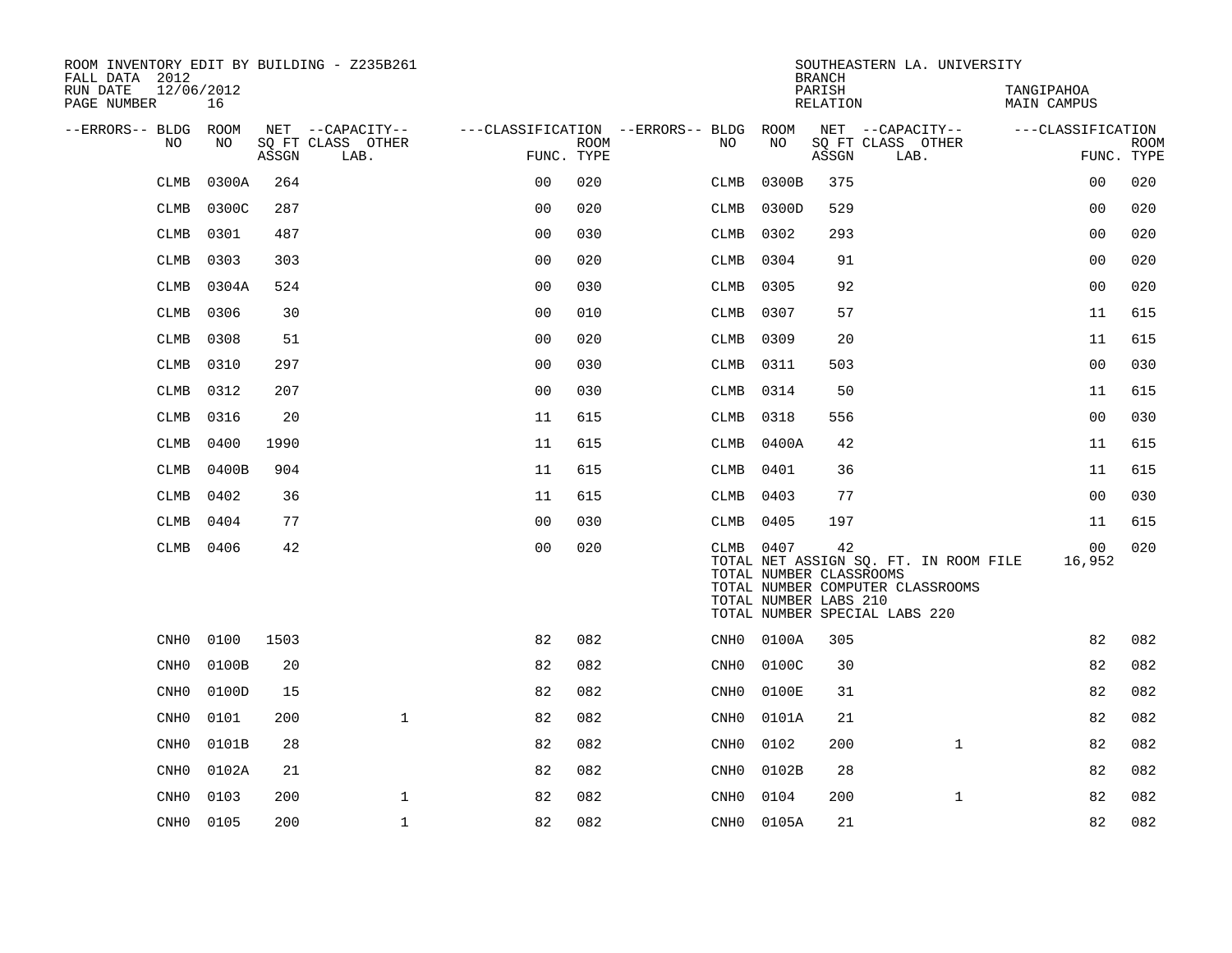| ROOM INVENTORY EDIT BY BUILDING - Z235B261<br>FALL DATA 2012 |                    |       |                           |                                   |             |                  |            | <b>BRANCH</b>             | SOUTHEASTERN LA. UNIVERSITY |                                  |                           |
|--------------------------------------------------------------|--------------------|-------|---------------------------|-----------------------------------|-------------|------------------|------------|---------------------------|-----------------------------|----------------------------------|---------------------------|
| RUN DATE<br>PAGE NUMBER                                      | 12/06/2012<br>17   |       |                           |                                   |             |                  |            | PARISH<br><b>RELATION</b> |                             | TANGIPAHOA<br><b>MAIN CAMPUS</b> |                           |
| --ERRORS-- BLDG<br>N <sub>O</sub>                            | <b>ROOM</b><br>NO. |       | NET --CAPACITY--          | ---CLASSIFICATION --ERRORS-- BLDG |             | NO.              | ROOM<br>NO |                           | NET --CAPACITY--            | ---CLASSIFICATION                |                           |
|                                                              |                    | ASSGN | SO FT CLASS OTHER<br>LAB. | FUNC. TYPE                        | <b>ROOM</b> |                  |            | ASSGN                     | SQ FT CLASS OTHER<br>LAB.   |                                  | <b>ROOM</b><br>FUNC. TYPE |
| CNH <sub>0</sub>                                             | 0105B              | 28    |                           | 82                                | 082         | CNH0             | 0106       | 200                       | $\mathbf{1}$                | 82                               | 082                       |
| CNH <sub>0</sub>                                             | 0106A              | 21    |                           | 82                                | 082         | CNH0             | 0106B      | 28                        |                             | 82                               | 082                       |
| CNH <sub>0</sub>                                             | 0107               | 200   | $\mathbf{1}$              | 82                                | 082         | CNH0             | 0108       | 200                       | $\mathbf{1}$                | 82                               | 082                       |
| CNH <sub>0</sub>                                             | 0109               | 212   | $\mathbf{1}$              | 82                                | 082         | CNH0             | 0109A      | 21                        |                             | 82                               | 082                       |
| CNH <sub>0</sub>                                             | 0109B              | 28    |                           | 82                                | 082         | CNH0             | 0110       | 212                       | $\mathbf{1}$                | 82                               | 082                       |
| CNH <sub>0</sub>                                             | 0110A              | 21    |                           | 82                                | 082         | CNH0             | 0110B      | 28                        |                             | 82                               | 082                       |
| CNH <sub>0</sub>                                             | 0111               | 200   | $\mathbf{1}$              | 82                                | 082         | CNH0             | 0112       | 200                       | $\mathbf{1}$                | 82                               | 082                       |
| CNH <sub>0</sub>                                             | 0120               | 96    | $\mathbf 1$               | 82                                | 082         | CNH0             | 0120A      | 13                        |                             | 82                               | 082                       |
| CNH <sub>0</sub>                                             | 0120B              | 10    |                           | 82                                | 082         | CNH0             | 0120C      | 14                        |                             | 82                               | 082                       |
| CNH <sub>0</sub>                                             | 0121               | 586   | 27                        | 82                                | 082         | CNH0             | 0121A      | 44                        |                             | 82                               | 082                       |
| CNH <sub>0</sub>                                             | 0122               | 66    |                           | 82                                | 082         | CNH0             | 0123       | 51                        |                             | 82                               | 082                       |
| CNH <sub>0</sub>                                             | 0124               | 344   |                           | 82                                | 082         | CNH0             | 0126       | 307                       |                             | 82                               | 082                       |
| CNH <sub>0</sub>                                             | 0130               | 129   |                           | 82                                | 082         | CNH0             | 0131       | 227                       | 2                           | 82                               | 082                       |
| CNH <sub>0</sub>                                             | 0131A              | 218   | 2                         | 82                                | 082         | CNH0             | 0131B      | 91                        |                             | 82                               | 082                       |
| CNH <sub>0</sub>                                             | 0131C              | 45    |                           | 82                                | 082         | CNH0             | 0131D      | 28                        |                             | 82                               | 082                       |
| CNH <sub>0</sub>                                             | 0131E              | 23    |                           | 82                                | 082         | CNH0             | 0131F      | 55                        |                             | 82                               | 082                       |
| CNH <sub>0</sub>                                             | 0132               | 188   |                           | 82                                | 082         | CNH0             | 0132A      | 122                       |                             | 82                               | 082                       |
| CNH <sub>0</sub>                                             | 0200               | 1180  |                           | 82                                | 082         | CNH0             | 0200B      | 20                        |                             | 82                               | 082                       |
| CNH <sub>0</sub>                                             | 0200C              | 30    |                           | 82                                | 082         | CNH0             | 0200D      | 15                        |                             | 82                               | 082                       |
| CNH <sub>0</sub>                                             | 0200E              | 31    |                           | 82                                | 082         | CNH0             | 0201       | 200                       | $\mathbf{1}$                | 82                               | 082                       |
| CNH <sub>0</sub>                                             | 0201A              | 21    |                           | 82                                | 082         | CNH0             | 0201B      | 28                        |                             | 82                               | 082                       |
| CNH <sub>0</sub>                                             | 0202               | 200   | $\mathbf{1}$              | 82                                | 082         | CNH0             | 0202A      | 21                        |                             | 82                               | 082                       |
| CNH <sub>0</sub>                                             | 0202B              | 28    |                           | 82                                | 082         | CNH0             | 0203       | 200                       | $\mathbf{1}$                | 82                               | 082                       |
| CNH <sub>0</sub>                                             | 0204               | 200   | $\mathbf{1}$              | 82                                | 082         | CNH0             | 0205       | 200                       | $\mathbf{1}$                | 82                               | 082                       |
| CNH <sub>0</sub>                                             | 0205A              | 21    |                           | 82                                | 082         | CNH <sub>0</sub> | 0205B      | 28                        |                             | 82                               | 082                       |
| CNHO                                                         | 0206               | 200   | $\mathbf 1$               | 82                                | 082         | CNHO             | 0206A      | 21                        |                             | 82                               | 082                       |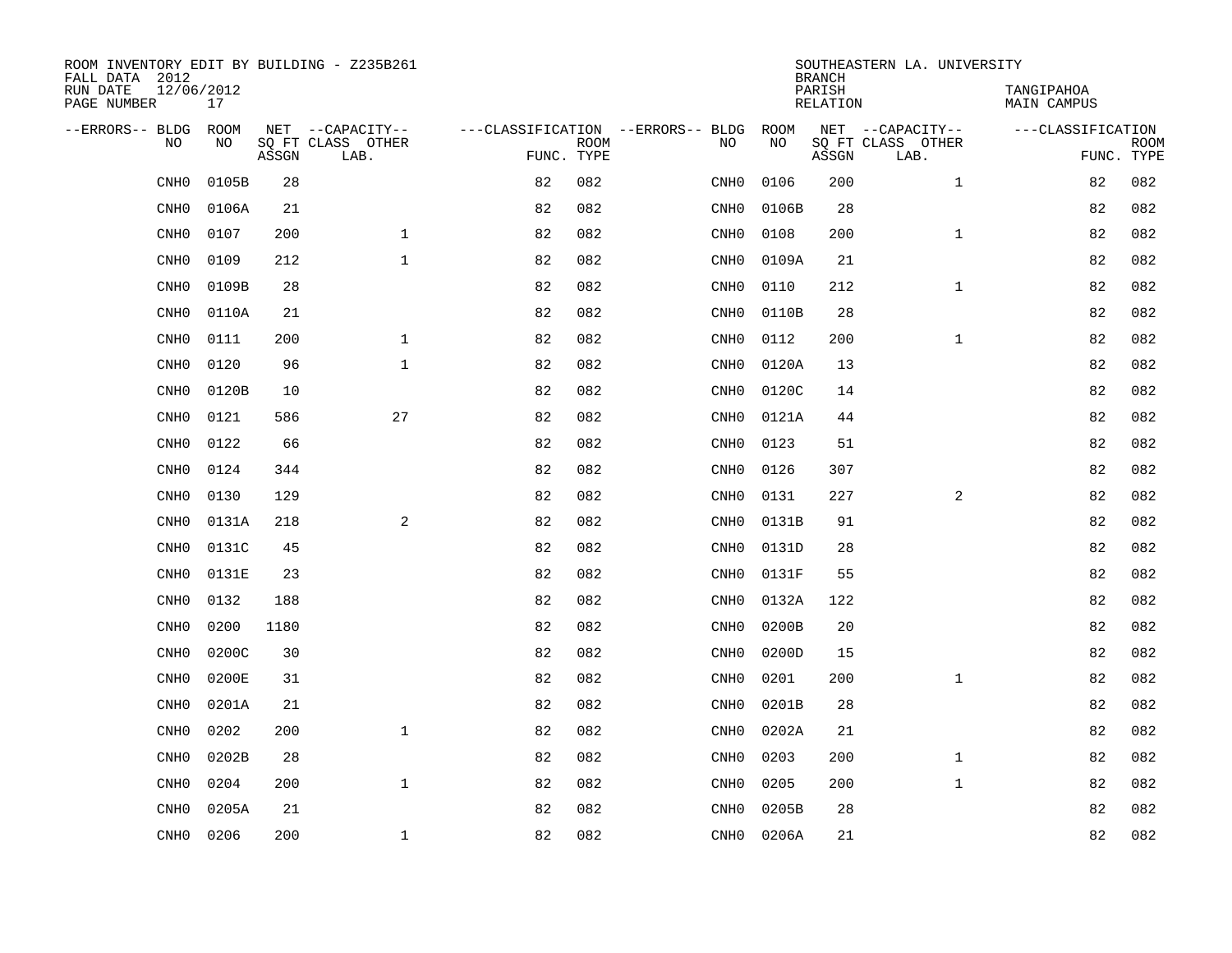| ROOM INVENTORY EDIT BY BUILDING - Z235B261<br>FALL DATA 2012 |                    |       |                           |            |             |                                          |                   | <b>BRANCH</b>             | SOUTHEASTERN LA. UNIVERSITY           |                                  |                           |
|--------------------------------------------------------------|--------------------|-------|---------------------------|------------|-------------|------------------------------------------|-------------------|---------------------------|---------------------------------------|----------------------------------|---------------------------|
| RUN DATE<br>PAGE NUMBER                                      | 12/06/2012<br>18   |       |                           |            |             |                                          |                   | PARISH<br><b>RELATION</b> |                                       | TANGIPAHOA<br><b>MAIN CAMPUS</b> |                           |
| --ERRORS-- BLDG<br>N <sub>O</sub>                            | <b>ROOM</b><br>NO. |       | NET --CAPACITY--          |            |             | ---CLASSIFICATION --ERRORS-- BLDG<br>NO. | <b>ROOM</b><br>NO |                           | NET --CAPACITY--<br>SO FT CLASS OTHER | ---CLASSIFICATION                |                           |
|                                                              |                    | ASSGN | SO FT CLASS OTHER<br>LAB. | FUNC. TYPE | <b>ROOM</b> |                                          |                   | ASSGN                     | LAB.                                  |                                  | <b>ROOM</b><br>FUNC. TYPE |
| CNH <sub>0</sub>                                             | 0206B              | 28    |                           | 82         | 082         | CNH0                                     | 0207              | 200                       | $\mathbf{1}$                          | 82                               | 082                       |
| CNH <sub>0</sub>                                             | 0208               | 200   | $\mathbf{1}$              | 82         | 082         | CNH0                                     | 0209              | 212                       | $\mathbf{1}$                          | 82                               | 082                       |
| CNH <sub>0</sub>                                             | 0209A              | 21    |                           | 82         | 082         | CNH0                                     | 0209B             | 28                        |                                       | 82                               | 082                       |
| CNH <sub>0</sub>                                             | 0210               | 212   | $\mathbf{1}$              | 82         | 082         | CNH0                                     | 0210A             | 21                        |                                       | 82                               | 082                       |
| CNH <sub>0</sub>                                             | 0210B              | 28    |                           | 82         | 082         | CNH0                                     | 0211              | 200                       | $\mathbf{1}$                          | 82                               | 082                       |
| CNH <sub>0</sub>                                             | 0212               | 200   | $\mathbf{1}$              | 82         | 082         | CNH <sub>0</sub>                         | 0300              | 1124                      |                                       | 82                               | 082                       |
| CNH <sub>0</sub>                                             | 0300A              | 305   |                           | 82         | 082         | CNH0                                     | 0300B             | 20                        |                                       | 82                               | 082                       |
| CNH <sub>0</sub>                                             | 0300C              | 30    |                           | 82         | 082         | CNH0                                     | 0300D             | 15                        |                                       | 82                               | 082                       |
| CNH <sub>0</sub>                                             | 0300E              | 31    |                           | 82         | 082         | CNH0                                     | 0301              | 200                       | $\mathbf{1}$                          | 82                               | 082                       |
| CNH <sub>0</sub>                                             | 0301A              | 21    |                           | 82         | 082         | CNH0                                     | 0301B             | 28                        |                                       | 82                               | 082                       |
| CNH <sub>0</sub>                                             | 0302               | 200   | $\mathbf{1}$              | 82         | 082         | CNHO                                     | 0302A             | 21                        |                                       | 82                               | 082                       |
| CNH <sub>0</sub>                                             | 0302B              | 28    |                           | 82         | 082         | CNH0                                     | 0303              | 200                       | $\mathbf{1}$                          | 82                               | 082                       |
| CNH <sub>0</sub>                                             | 0304               | 200   | $\mathbf{1}$              | 82         | 082         | CNH0                                     | 0305              | 200                       | $\mathbf{1}$                          | 82                               | 082                       |
| CNH <sub>0</sub>                                             | 0305A              | 21    |                           | 82         | 082         | CNH0                                     | 0305B             | 28                        |                                       | 82                               | 082                       |
| CNH <sub>0</sub>                                             | 0306               | 200   | $\mathbf{1}$              | 82         | 082         | CNH0                                     | 0306A             | 21                        |                                       | 82                               | 082                       |
| CNH <sub>0</sub>                                             | 0306B              | 28    |                           | 82         | 082         | CNH0                                     | 0307              | 200                       | $\mathbf{1}$                          | 82                               | 082                       |
| CNH <sub>0</sub>                                             | 0308               | 200   | $\mathbf{1}$              | 82         | 082         | CNH0                                     | 0309              | 212                       | $\mathbf{1}$                          | 82                               | 082                       |
| CNH <sub>0</sub>                                             | 0309A              | 21    |                           | 82         | 082         | CNH0                                     | 0309B             | 28                        |                                       | 82                               | 082                       |
| CNH <sub>0</sub>                                             | 0310               | 212   | $\mathbf{1}$              | 82         | 082         | CNH0                                     | 0310A             | 21                        |                                       | 82                               | 082                       |
| CNH <sub>0</sub>                                             | 0310B              | 28    |                           | 82         | 082         | CNH0                                     | 0311              | 200                       | $\mathbf{1}$                          | 82                               | 082                       |
| CNH <sub>0</sub>                                             | 0312               | 200   | $\mathbf{1}$              | 82         | 082         | CNH0                                     | 0400              | 1180                      |                                       | 82                               | 082                       |
| CNH <sub>0</sub>                                             | 0400B              | 20    |                           | 82         | 082         | CNH0                                     | 0400C             | 30                        |                                       | 82                               | 082                       |
| CNH <sub>0</sub>                                             | 0400D              | 15    |                           | 82         | 082         | CNH0                                     | 0400E             | 31                        |                                       | 82                               | 082                       |
| CNH <sub>0</sub>                                             | 0401               | 200   | $\mathbf{1}$              | 82         | 082         | CNH0                                     | 0401A             | 21                        |                                       | 82                               | 082                       |
| CNH <sub>0</sub>                                             | 0401B              | 28    |                           | 82         | 082         | CNH <sub>0</sub>                         | 0402              | 200                       | $\mathbf{1}$                          | 82                               | 082                       |
| CNHO                                                         | 0402A              | 21    |                           | 82         | 082         | CNHO                                     | 0402B             | 28                        |                                       | 82                               | 082                       |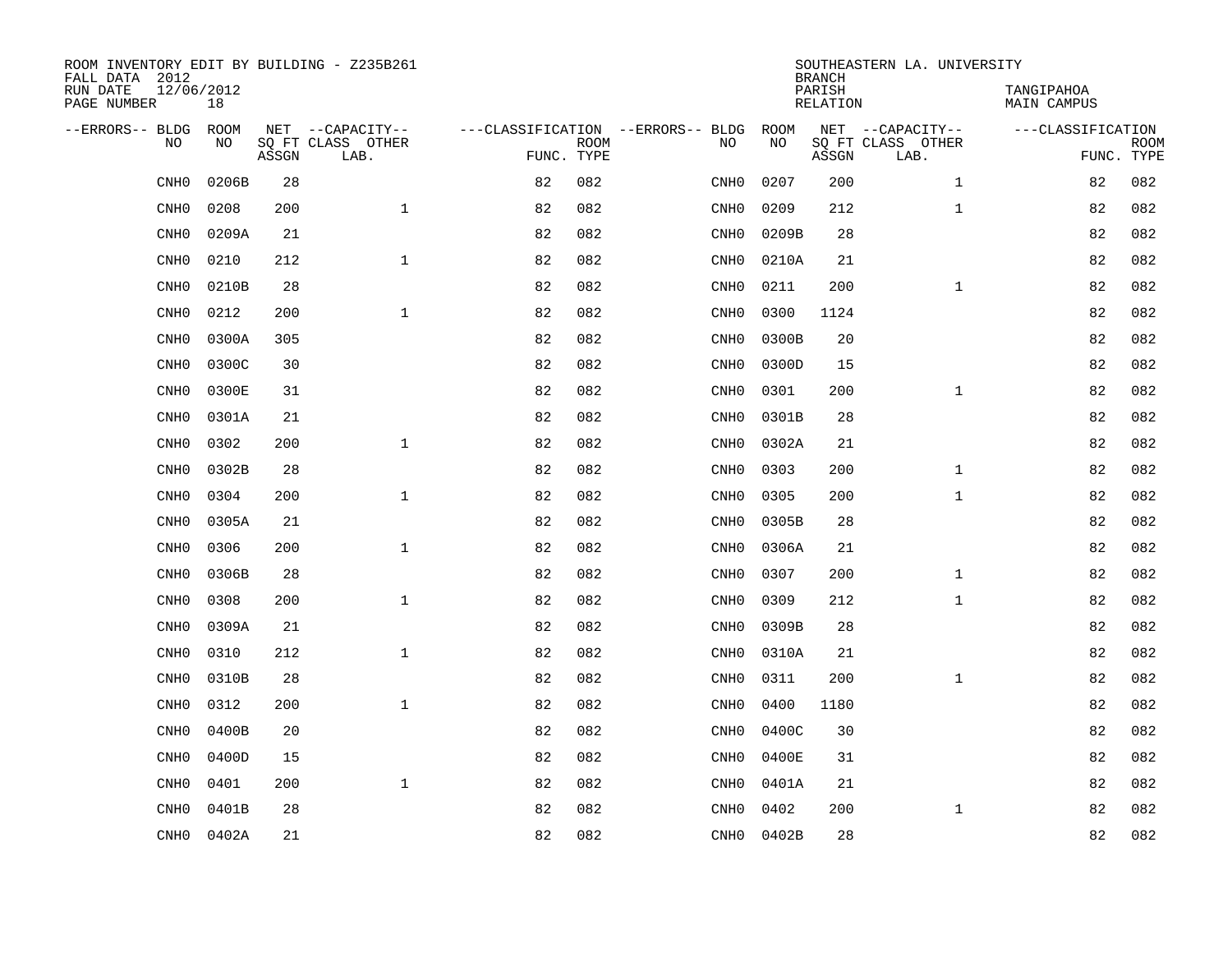| ROOM INVENTORY EDIT BY BUILDING - Z235B261<br>FALL DATA 2012<br>RUN DATE | 12/06/2012 |       |                                       |                                   |             |                 |            | <b>BRANCH</b><br>PARISH                                 | SOUTHEASTERN LA. UNIVERSITY                                                                                                | TANGIPAHOA         |             |
|--------------------------------------------------------------------------|------------|-------|---------------------------------------|-----------------------------------|-------------|-----------------|------------|---------------------------------------------------------|----------------------------------------------------------------------------------------------------------------------------|--------------------|-------------|
| PAGE NUMBER                                                              | 19         |       |                                       |                                   |             |                 |            | RELATION                                                |                                                                                                                            | <b>MAIN CAMPUS</b> |             |
| --ERRORS-- BLDG ROOM<br>NO                                               | NO         |       | NET --CAPACITY--<br>SQ FT CLASS OTHER | ---CLASSIFICATION --ERRORS-- BLDG | <b>ROOM</b> | NO.             | ROOM<br>NO |                                                         | NET --CAPACITY--<br>SQ FT CLASS OTHER                                                                                      | ---CLASSIFICATION  | <b>ROOM</b> |
|                                                                          |            | ASSGN | LAB.                                  | FUNC. TYPE                        |             |                 |            | ASSGN                                                   | LAB.                                                                                                                       | FUNC. TYPE         |             |
| CNH <sub>0</sub>                                                         | 0403       | 200   | $\mathbf{1}$                          | 82                                | 082         | CNH0            | 0404       | 200                                                     | $\mathbf{1}$                                                                                                               | 82                 | 082         |
| CNH <sub>0</sub>                                                         | 0405       | 200   | $\mathbf{1}$                          | 82                                | 082         | CNH0            | 0405A      | 21                                                      |                                                                                                                            | 82                 | 082         |
| CNH <sub>0</sub>                                                         | 0405B      | 28    |                                       | 82                                | 082         | CNH0            | 0406       | 200                                                     | $\mathbf{1}$                                                                                                               | 82                 | 082         |
| CNH <sub>0</sub>                                                         | 0406A      | 21    |                                       | 82                                | 082         | CNH0            | 0406B      | 28                                                      |                                                                                                                            | 82                 | 082         |
| CNH <sub>0</sub>                                                         | 0407       | 200   | $\mathbf 1$                           | 82                                | 082         | $\texttt{CNH0}$ | 0408       | 200                                                     | $\mathbf{1}$                                                                                                               | 82                 | 082         |
| CNH <sub>0</sub>                                                         | 0409       | 212   | $\mathbf{1}$                          | 82                                | 082         | $\mathtt{CNH0}$ | 0409A      | 21                                                      |                                                                                                                            | 82                 | 082         |
| CNH <sub>0</sub>                                                         | 0409B      | 28    |                                       | 82                                | 082         | $\texttt{CNH0}$ | 0410       | 212                                                     | $\mathbf{1}$                                                                                                               | 82                 | 082         |
| CNH <sub>0</sub>                                                         | 0410A      | 21    |                                       | 82                                | 082         | CNH0            | 0410B      | 28                                                      |                                                                                                                            | 82                 | 082         |
| CNH0                                                                     | 0411       | 200   | $\mathbf{1}$                          | 82                                | 082         | CNH0 0412       |            | 200<br>TOTAL NUMBER CLASSROOMS<br>TOTAL NUMBER LABS 210 | $\mathbf{1}$<br>TOTAL NET ASSIGN SO. FT. IN ROOM FILE<br>TOTAL NUMBER COMPUTER CLASSROOMS<br>TOTAL NUMBER SPECIAL LABS 220 | 82<br>19,510       | 082         |
|                                                                          | CWCH 0100E | 36    |                                       | 0 <sub>0</sub>                    | 020         | CWCH 0101       |            | 1537                                                    |                                                                                                                            | 0 <sub>0</sub>     | 020         |
|                                                                          | CWCH 0102  | 176   | $\mathbf{1}$                          | 11                                | 310         | CWCH 0103       |            | 44                                                      | $\mathbf{1}$                                                                                                               | 0 <sub>0</sub>     | 030         |
|                                                                          | CWCH 0104  | 156   | $\mathbf{1}$                          | 11                                | 310         | CWCH 0105       |            | 268                                                     | 2                                                                                                                          | 11                 | 310         |
|                                                                          | CWCH 0106  | 256   | 2                                     | 52                                | 650         |                 | CWCH 0107A | 55                                                      |                                                                                                                            | 0 <sub>0</sub>     | 030         |
| CWCH                                                                     | 0107B      | 26    |                                       | 0 <sub>0</sub>                    | 030         | CWCH 0108       |            | 40                                                      | $\mathbf{1}$                                                                                                               | 00                 | 030         |
| CWCH                                                                     | 0109       | 177   |                                       | 11                                | 315         |                 | CWCH 0110  | 14                                                      |                                                                                                                            | 0 <sub>0</sub>     | 010         |
| CWCH                                                                     | 0111       | 118   |                                       | 0 <sub>0</sub>                    | 020         |                 | CWCH 0111A | 57                                                      |                                                                                                                            | 22                 | 255         |
| CWCH                                                                     | 0111B      | 95    | $\mathbf{1}$                          | 22                                | 250         |                 | CWCH 0111C | 135                                                     | $\mathbf{1}$                                                                                                               | 22                 | 250         |
| CWCH                                                                     | 0112       | 168   | $\mathbf 1$                           | 11                                | 310         |                 | CWCH 0112A | 11                                                      |                                                                                                                            | 11                 | 315         |
| CWCH                                                                     | 0112B      | 11    |                                       | 11                                | 315         | CWCH 0113       |            | 209                                                     | 2                                                                                                                          | 22                 | 250         |
| CWCH                                                                     | 0113A      | 9     |                                       | 22                                | 255         |                 | CWCH 0113B | 10                                                      |                                                                                                                            | 22                 | 255         |
|                                                                          | CWCH 0113C | 10    |                                       | 22                                | 255         | CWCH 0114       |            | 201                                                     | 2                                                                                                                          | 11                 | 310         |
|                                                                          | CWCH 0114A | 8     |                                       | 11                                | 315         |                 | CWCH 0114B | 8                                                       |                                                                                                                            | 11                 | 315         |
|                                                                          | CWCH 0114C | 8     |                                       | 11                                | 315         | CWCH 0115       |            | 178                                                     | $\mathbf{1}$                                                                                                               | 11                 | 310         |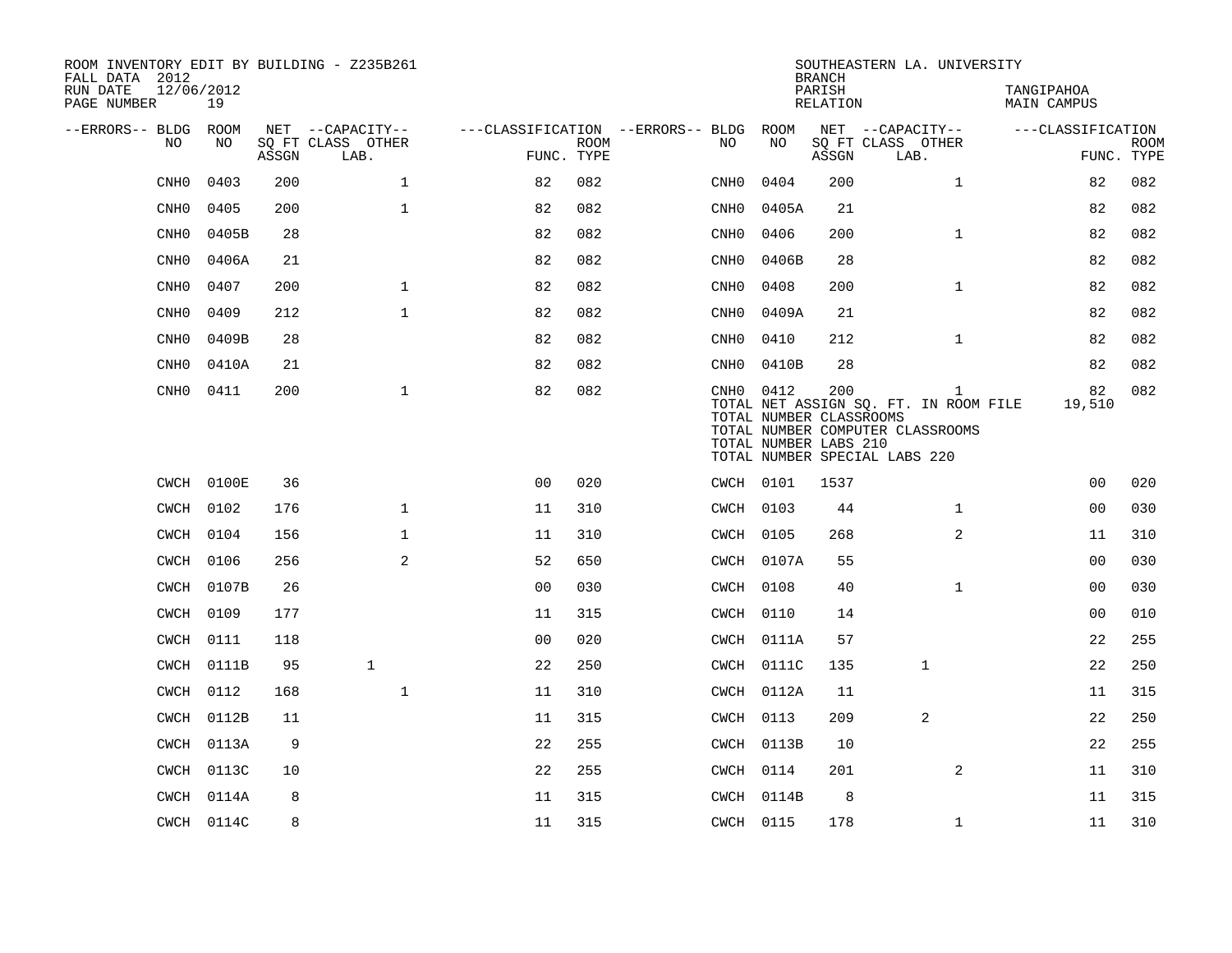| ROOM INVENTORY EDIT BY BUILDING - Z235B261<br>FALL DATA 2012 |           |       |                           |                |                           |                                        |                                                                                                                                    | <b>BRANCH</b>      |                           |                | SOUTHEASTERN LA. UNIVERSITY           |                   |             |
|--------------------------------------------------------------|-----------|-------|---------------------------|----------------|---------------------------|----------------------------------------|------------------------------------------------------------------------------------------------------------------------------------|--------------------|---------------------------|----------------|---------------------------------------|-------------------|-------------|
| RUN DATE<br>12/06/2012<br>PAGE NUMBER                        | 20        |       |                           |                |                           |                                        |                                                                                                                                    | PARISH<br>RELATION |                           |                | TANGIPAHOA<br>MAIN CAMPUS             |                   |             |
| --ERRORS-- BLDG ROOM                                         |           |       | NET --CAPACITY--          |                |                           | ---CLASSIFICATION --ERRORS-- BLDG ROOM |                                                                                                                                    |                    | NET --CAPACITY--          |                |                                       | ---CLASSIFICATION |             |
| NO                                                           | NO        | ASSGN | SO FT CLASS OTHER<br>LAB. |                | <b>ROOM</b><br>FUNC. TYPE | NO.                                    | NO                                                                                                                                 | ASSGN              | SQ FT CLASS OTHER<br>LAB. |                |                                       | FUNC. TYPE        | <b>ROOM</b> |
| CWCH                                                         | 0115A     | 8     |                           | 11             | 315                       |                                        | CWCH 0115B                                                                                                                         | 6                  |                           |                |                                       | 11                | 315         |
| CWCH                                                         | 0116      | 10    |                           | 0 <sub>0</sub> | 010                       |                                        | CWCH 0117                                                                                                                          | 173                |                           | $\mathbf{1}$   |                                       | 11                | 310         |
| CWCH                                                         | 0117A     | 8     |                           | 11             | 315                       |                                        | CWCH 0117B                                                                                                                         | 10                 |                           |                |                                       | 11                | 315         |
| CWCH                                                         | 0118      | 178   | $\mathbf{1}$              | 11             | 310                       |                                        | CWCH 0118A                                                                                                                         | 8                  |                           |                |                                       | 11                | 315         |
| CWCH                                                         | 0118B     | 6     |                           | 11             | 315                       |                                        | CWCH 0119                                                                                                                          | 10                 |                           |                |                                       | 11                | 315         |
| CWCH                                                         | 0120      | 234   | 2                         | 11             | 310                       |                                        | CWCH 0120A                                                                                                                         | 8                  |                           |                |                                       | 11                | 315         |
| CWCH                                                         | 0120B     | 9     |                           | 11             | 315                       |                                        | CWCH 0120C                                                                                                                         | 8                  |                           |                |                                       | 11                | 315         |
| CWCH                                                         | 0121      | 47    |                           | 00             | 030                       |                                        | CWCH 0200                                                                                                                          | 869                |                           |                |                                       | 0 <sub>0</sub>    | 020         |
| <b>CWCH</b>                                                  | 0200A     | 55    |                           | 0 <sub>0</sub> | 020                       |                                        | CWCH 0201                                                                                                                          | 266                |                           | 2              |                                       | 11                | 310         |
| CWCH                                                         | 0202      | 172   | $\mathbf{1}$              | 11             | 310                       |                                        | CWCH 0203                                                                                                                          | 270                |                           | $\overline{a}$ |                                       | 11                | 350         |
| CWCH                                                         | 0203A     | 8     |                           | 11             | 355                       |                                        | CWCH 0204                                                                                                                          | 182                |                           | 2              |                                       | 11                | 310         |
| CWCH                                                         | 0205      | 159   | $\mathbf{1}$              | 11             | 310                       |                                        | CWCH 0206                                                                                                                          | 67                 |                           |                |                                       | 00                | 030         |
| <b>CWCH</b>                                                  | 0207      | 63    |                           | 22             | 255                       |                                        | CWCH 0208                                                                                                                          | 203                |                           | 2              |                                       | 22                | 250         |
| CWCH                                                         | 0209      | 475   | 23                        | 11             | 110                       |                                        | CWCH 0210                                                                                                                          | 425                | 21                        |                |                                       | 11                | 110         |
| CWCH                                                         | 0211      | 172   | $\mathbf 1$               | 11             | 310                       |                                        | CWCH 0212                                                                                                                          | 200                |                           | $\mathbf{1}$   |                                       | 11                | 310         |
| CWCH                                                         | 0213      | 186   | $\mathbf{1}$              | 11             | 310                       |                                        | CWCH 0214                                                                                                                          | 200                |                           | $\mathbf{1}$   |                                       | 11                | 310         |
| CWCH                                                         | 0215      | 90    | $\mathbf{1}$              | 22             | 250                       |                                        | CWCH 0216                                                                                                                          | 91                 |                           | $\mathbf{1}$   |                                       | 22                | 250         |
| CWCH                                                         | 0217      | 89    | $\mathbf{1}$              | 22             | 250                       |                                        | CWCH 0218                                                                                                                          | 84                 |                           | 1              |                                       | 22                | 250         |
| CWCH                                                         | 0219      | 73    | $\mathbf{1}$              | 22             | 250                       |                                        | CWCH 0220                                                                                                                          | 77                 |                           | 1              |                                       | 22                | 250         |
| CWCH                                                         | 0221      | 88    | $\mathbf{1}$              | 22             | 250                       |                                        | CWCH 0222                                                                                                                          | 93                 |                           | $\mathbf{1}$   |                                       | 22                | 250         |
|                                                              | CWCH 0223 | 117   | $\mathbf{1}$              | 22             | 250                       |                                        | CWCH 0224<br>TOTAL NUMBER CLASSROOMS<br>TOTAL NUMBER COMPUTER CLASSROOMS<br>TOTAL NUMBER LABS 210<br>TOTAL NUMBER SPECIAL LABS 220 | 124                |                           | 1              | TOTAL NET ASSIGN SQ. FT. IN ROOM FILE | 22<br>6,724<br>2  | 250         |
|                                                              | DAMR 0001 | 2100  |                           | 76             | 730                       |                                        | TOTAL NUMBER CLASSROOMS                                                                                                            |                    |                           |                | TOTAL NET ASSIGN SQ. FT. IN ROOM FILE | 2,100             |             |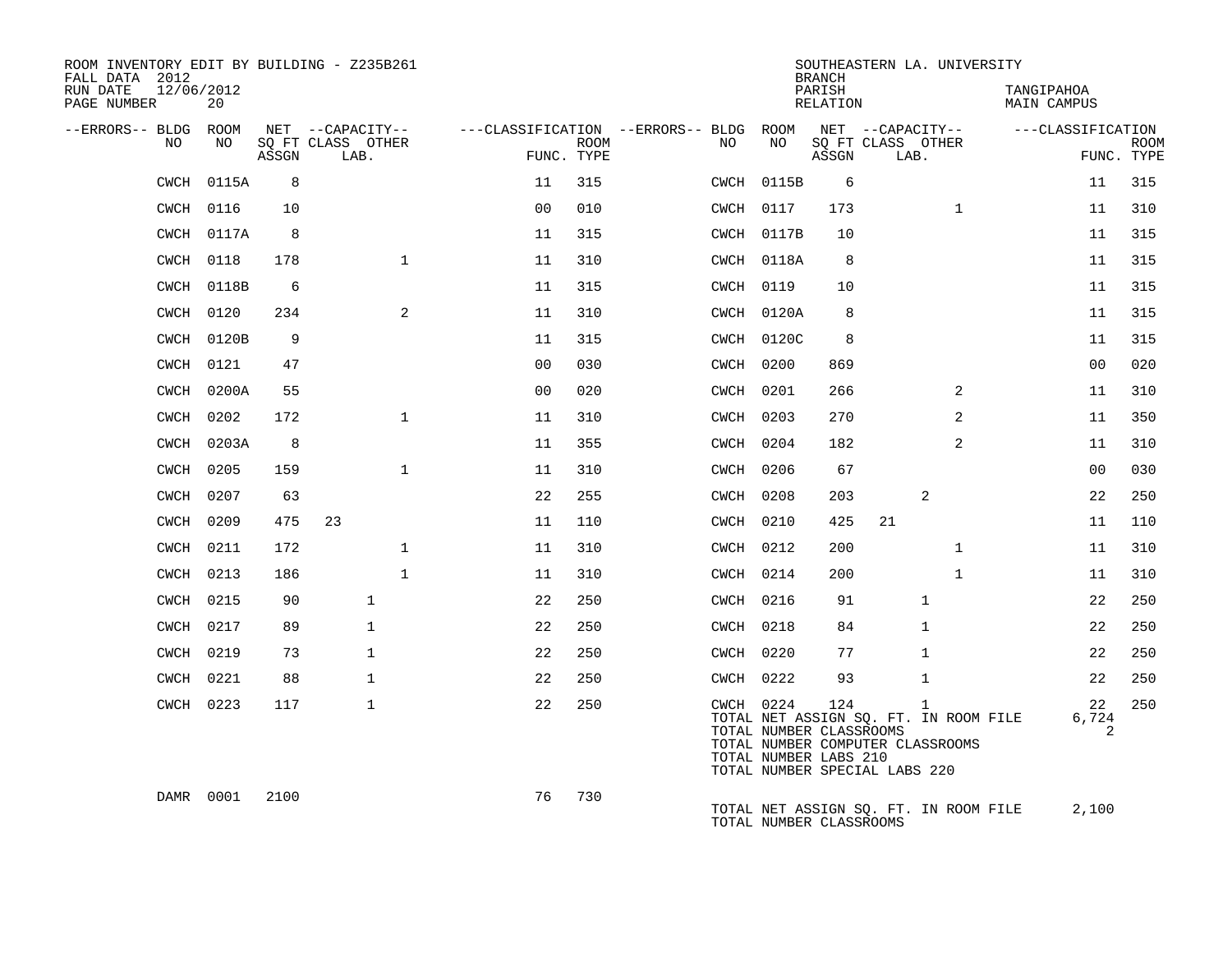| ROOM INVENTORY EDIT BY BUILDING - Z235B261<br>FALL DATA 2012 |            |       |                                               |                |      |                                                               |                       | <b>BRANCH</b>      | SOUTHEASTERN LA. UNIVERSITY                                   |                                  |                           |
|--------------------------------------------------------------|------------|-------|-----------------------------------------------|----------------|------|---------------------------------------------------------------|-----------------------|--------------------|---------------------------------------------------------------|----------------------------------|---------------------------|
| 12/06/2012<br>RUN DATE<br>PAGE NUMBER                        | 21         |       |                                               |                |      |                                                               |                       | PARISH<br>RELATION |                                                               | TANGIPAHOA<br><b>MAIN CAMPUS</b> |                           |
| --ERRORS-- BLDG ROOM<br>NO                                   | NO         | ASSGN | NET --CAPACITY--<br>SQ FT CLASS OTHER<br>LAB. | FUNC. TYPE     | ROOM | ---CLASSIFICATION --ERRORS-- BLDG ROOM NET --CAPACITY--<br>NO | NO                    | ASSGN              | SQ FT CLASS OTHER<br>LAB.<br>TOTAL NUMBER COMPUTER CLASSROOMS | ---CLASSIFICATION                | <b>ROOM</b><br>FUNC. TYPE |
|                                                              |            |       |                                               |                |      |                                                               | TOTAL NUMBER LABS 210 |                    | TOTAL NUMBER SPECIAL LABS 220                                 |                                  |                           |
|                                                              | DCSA 0100E | 17    |                                               | 0 <sub>0</sub> | 020  |                                                               | DCSA 0101             | 1844               |                                                               | 0 <sub>0</sub>                   | 020                       |
|                                                              | DCSA 0103  | 471   |                                               | 0 <sub>0</sub> | 020  |                                                               | DCSA 0104             | 205                |                                                               | 93                               | 315                       |
|                                                              | DCSA 0104A | 24    |                                               | 93             | 315  |                                                               | DCSA 0104B            | 24                 |                                                               | 0 <sub>0</sub>                   | 030                       |
|                                                              | DCSA 0107  | 160   | $\mathbf{1}$                                  | 93             | 310  |                                                               | DCSA 0108             | 161                | $\mathbf{1}$                                                  | 93                               | 310                       |
|                                                              | DCSA 0109  | 153   | $\mathbf{1}$                                  | 93             | 310  |                                                               | DCSA 0111             | 165                | $\mathbf{1}$                                                  | 93                               | 310                       |
|                                                              | DCSA 0112  | 167   | $\mathbf{1}$                                  | 93             | 310  |                                                               | DCSA 0113             | 125                | $\mathbf{1}$                                                  | 93                               | 310                       |
|                                                              | DCSA 0114  | 186   | $\mathbf 1$                                   | 93             | 315  |                                                               | DCSA 0115             | 271                | $\mathbf{1}$                                                  | 93                               | 310                       |
|                                                              | DCSA 0115A | 44    | $\mathbf{1}$                                  | 93             | 315  |                                                               | DCSA 0115B            | 90                 | $\mathbf{1}$                                                  | 93                               | 310                       |
|                                                              | DCSA 0115C | 16    | $\mathbf{1}$                                  | 64             | 710  |                                                               | DCSA 0116             | 229                | $\mathbf{1}$                                                  | 93                               | 310                       |
|                                                              | DCSA 0117  | 33    |                                               | 93             | 655  |                                                               | DCSA 0118             | 19                 |                                                               | 00                               | 010                       |
|                                                              | DCSA 0120  | 40    |                                               | 0 <sub>0</sub> | 030  |                                                               | DCSA 0121             | 42                 |                                                               | 00                               | 030                       |
|                                                              | DCSA 0122  | 38    |                                               | 93             | 315  |                                                               | DCSA 0123             | 133                | $\mathbf{1}$                                                  | 93                               | 310                       |
|                                                              | DCSA 0124  | 453   | 24                                            | 93             | 350  |                                                               | DCSA 0125             | 41                 |                                                               | 93                               | 355                       |
|                                                              | DCSA 0126  | 22    |                                               | 0 <sub>0</sub> | 030  |                                                               | DCSA 0127             | 255                | $\mathbf{1}$                                                  | 93                               | 315                       |
|                                                              | DCSA 0128  | 192   |                                               | 93             | 315  |                                                               | DCSA 0129             | 181                | 2                                                             | 93                               | 310                       |
|                                                              | DCSA 0129A | 12    |                                               | 93             | 315  |                                                               | DCSA 0132             | 218                |                                                               | 0 <sub>0</sub>                   | 030                       |
|                                                              | DCSA 0133  | 889   |                                               | 0 <sub>0</sub> | 020  |                                                               | DCSA 0134             | 277                |                                                               | 0 <sub>0</sub>                   | 020                       |
|                                                              | DCSA 0134A | 138   | $\mathbf{1}$                                  | 93             | 310  |                                                               | DCSA 0134B            | 113                | $\mathbf{1}$                                                  | 93                               | 310                       |
|                                                              | DCSA 0134C | 102   | $\mathbf{1}$                                  | 93             | 310  |                                                               | DCSA 0134D            | 108                | $\mathbf{1}$                                                  | 93                               | 310                       |
|                                                              | DCSA 0134E | 267   | $\mathbf{1}$                                  | 93             | 310  |                                                               | DCSA 0136             | 689                |                                                               | 93                               | 525                       |
|                                                              | DCSA 0136A | 363   |                                               | 93             | 525  |                                                               | DCSA 0138             | 80                 |                                                               | 0 <sub>0</sub>                   | 010                       |
|                                                              | DCSA 0139  | 323   |                                               | 93             | 525  |                                                               | DCSA 0141             | 101                |                                                               | 93                               | 525                       |
|                                                              | DCSA 0145  | 406   |                                               | 93             | 525  |                                                               | DCSA 0147             | 1935               |                                                               | 93                               | 525                       |
|                                                              | DCSA 0147A | 577   |                                               | 93             | 525  |                                                               | DCSA 0147B            | 745                |                                                               | 93                               | 525                       |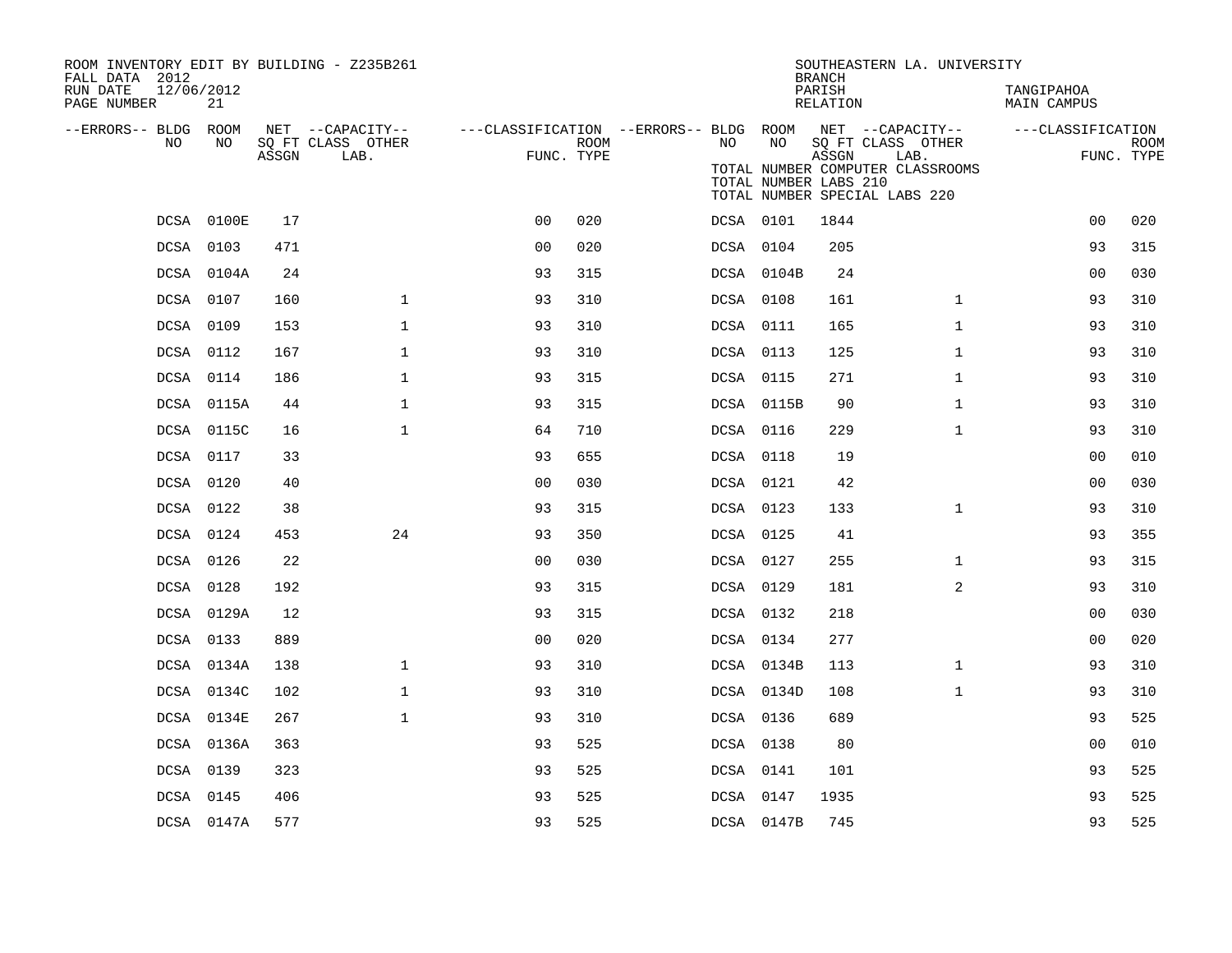| ROOM INVENTORY EDIT BY BUILDING - Z235B261<br>FALL DATA 2012 |                  |       |                           |                |             |                                        |                                                  | <b>BRANCH</b>      | SOUTHEASTERN LA. UNIVERSITY                                                                                |                                  |                           |
|--------------------------------------------------------------|------------------|-------|---------------------------|----------------|-------------|----------------------------------------|--------------------------------------------------|--------------------|------------------------------------------------------------------------------------------------------------|----------------------------------|---------------------------|
| RUN DATE<br>PAGE NUMBER                                      | 12/06/2012<br>22 |       |                           |                |             |                                        |                                                  | PARISH<br>RELATION |                                                                                                            | TANGIPAHOA<br><b>MAIN CAMPUS</b> |                           |
| --ERRORS-- BLDG                                              | ROOM             |       | NET --CAPACITY--          |                |             | ---CLASSIFICATION --ERRORS-- BLDG ROOM |                                                  |                    | NET --CAPACITY--                                                                                           | ---CLASSIFICATION                |                           |
| NO.                                                          | NO.              | ASSGN | SQ FT CLASS OTHER<br>LAB. | FUNC. TYPE     | <b>ROOM</b> | NO.                                    | NO.                                              | ASSGN              | SQ FT CLASS OTHER<br>LAB.                                                                                  |                                  | <b>ROOM</b><br>FUNC. TYPE |
| DCSA                                                         | 0155             | 248   |                           | 0 <sub>0</sub> | 030         | DCSA                                   | 0201                                             | 1203               |                                                                                                            | 0 <sub>0</sub>                   | 020                       |
| <b>DCSA</b>                                                  | 0202             | 2885  | 57                        | 93             | 850         |                                        | DCSA 0202A                                       | 138                | $\mathbf{1}$                                                                                               | 93                               | 310                       |
|                                                              | DCSA 0202B       | 78    |                           | 93             | 855         | DCSA 0207                              |                                                  | 124                |                                                                                                            | 93                               | 855                       |
|                                                              | DCSA 0209        | 322   | 3                         | 93             | 850         |                                        | DCSA 0210                                        | 22                 |                                                                                                            | 93                               | 855                       |
|                                                              | DCSA 0211        | 163   |                           | 0 <sub>0</sub> | 020         | DCSA 0212                              |                                                  | 258                |                                                                                                            | 0 <sub>0</sub>                   | 020                       |
|                                                              | DCSA 0213        | 146   |                           | 0 <sub>0</sub> | 030         | DCSA 0214                              |                                                  | 135                |                                                                                                            | 0 <sub>0</sub>                   | 030                       |
|                                                              | DCSA 0216        | 122   | $\mathbf 1$               | 93             | 310         | DCSA 0217                              |                                                  | 122                | $\mathbf{1}$                                                                                               | 93                               | 310                       |
| DCSA                                                         | 0218             | 122   | $\mathbf{1}$              | 93             | 310         | DCSA 0219                              |                                                  | 122                | $\mathbf{1}$                                                                                               | 93                               | 310                       |
|                                                              | DCSA 0220        | 240   | $\mathbf 1$               | 93             | 310         | DCSA 0221                              |                                                  | 116                | $\mathbf{1}$                                                                                               | 93                               | 310                       |
|                                                              | DCSA 0222        | 118   | $\mathbf 1$               | 93             | 310         | DCSA 0223                              |                                                  | 117                | $\mathbf{1}$                                                                                               | 93                               | 310                       |
|                                                              | DCSA 0224        | 121   | $\mathbf 1$               | 93             | 310         | DCSA 0225                              |                                                  | 1597               | 70                                                                                                         | 93                               | 520                       |
|                                                              | DCSA 0227        | 233   |                           | 00             | 030         | DCSA 0229                              |                                                  | 106                |                                                                                                            | 00                               | 010                       |
| <b>DCSA</b>                                                  | 0230             | 275   |                           | 93             | 525         |                                        | DCSA 0232                                        | 275                |                                                                                                            | 93                               | 525                       |
|                                                              | DCSA 0236        | 402   | $\mathbf 1$               | 93             | 310         |                                        | DCSA 0236A                                       | 120                | $\mathbf{1}$                                                                                               | 93                               | 310                       |
| DCSA                                                         | 0236B            | 120   | $\mathbf 1$               | 93             | 310         |                                        | DCSA 0236C                                       | 120                | $\mathbf{1}$                                                                                               | 93                               | 310                       |
| <b>DCSA</b>                                                  | 0236D            | 240   | $\mathbf{1}$              | 93             | 310         |                                        | DCSA 0237                                        | 678                |                                                                                                            | 93                               | 525                       |
| DCSA                                                         | 0237A            | 163   |                           | 93             | 525         |                                        | DCSA 0237B                                       | 163                |                                                                                                            | 93                               | 525                       |
| DCSA                                                         | 0237C            | 317   |                           | 93             | 525         |                                        | DCSA 0238                                        | 31                 |                                                                                                            | 0 <sub>0</sub>                   | 010                       |
|                                                              | DCSA 0241        | 983   |                           | 0 <sub>0</sub> | 030         |                                        | TOTAL NUMBER CLASSROOMS<br>TOTAL NUMBER LABS 210 |                    | TOTAL NET ASSIGN SQ. FT. IN ROOM FILE<br>TOTAL NUMBER COMPUTER CLASSROOMS<br>TOTAL NUMBER SPECIAL LABS 220 | 18,440                           |                           |
|                                                              | DVIC 0100        | 3950  |                           | 0 <sub>0</sub> | 020         |                                        | DVIC 0101                                        | 149                |                                                                                                            | 00                               | 020                       |
| DVIC                                                         | 0103             | 982   |                           | 0 <sub>0</sub> | 020         | DVIC 0104                              |                                                  | 149                |                                                                                                            | 0 <sub>0</sub>                   | 020                       |
| <b>DVIC</b>                                                  | 0105             | 1338  |                           | 0 <sub>0</sub> | 020         | DVIC                                   | 0106                                             | 138                |                                                                                                            | 0 <sub>0</sub>                   | 020                       |
|                                                              | DVIC 0107        | 106   |                           | 0 <sub>0</sub> | 020         | DVIC 0108                              |                                                  | 128                |                                                                                                            | 11                               | 615                       |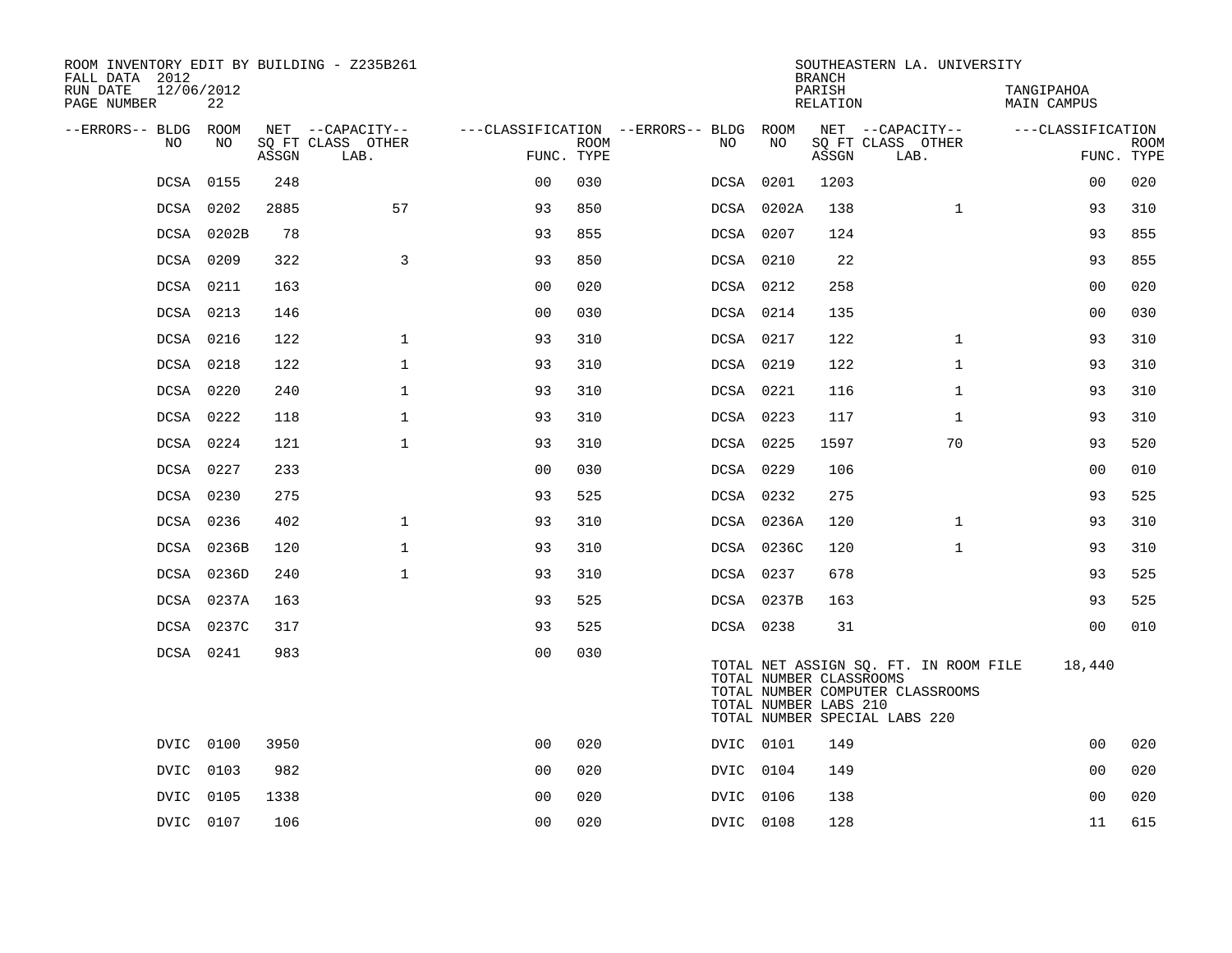| ROOM INVENTORY EDIT BY BUILDING - Z235B261<br>FALL DATA 2012 |                  |          |    |                           |                |                           |                                   |            | <b>BRANCH</b>             | SOUTHEASTERN LA. UNIVERSITY |                                  |                           |
|--------------------------------------------------------------|------------------|----------|----|---------------------------|----------------|---------------------------|-----------------------------------|------------|---------------------------|-----------------------------|----------------------------------|---------------------------|
| RUN DATE<br>PAGE NUMBER                                      | 12/06/2012<br>23 |          |    |                           |                |                           |                                   |            | PARISH<br><b>RELATION</b> |                             | TANGIPAHOA<br><b>MAIN CAMPUS</b> |                           |
| --ERRORS-- BLDG                                              | ROOM             |          |    | NET --CAPACITY--          |                |                           | ---CLASSIFICATION --ERRORS-- BLDG | ROOM       |                           | NET --CAPACITY--            | ---CLASSIFICATION                |                           |
| NO.                                                          | NO               | ASSGN    |    | SQ FT CLASS OTHER<br>LAB. |                | <b>ROOM</b><br>FUNC. TYPE | NO                                | NO         | ASSGN                     | SQ FT CLASS OTHER<br>LAB.   |                                  | <b>ROOM</b><br>FUNC. TYPE |
| DVIC                                                         | 0109             | 553      |    | 20                        | 11             | 615                       | DVIC                              | 0110       | 128                       |                             | 0 <sub>0</sub>                   | 030                       |
| DVIC                                                         | 0111             | 153      |    |                           | 0 <sub>0</sub> | 030                       | DVIC                              | 0112       | 128                       | $\mathbf{1}$                | 63                               | 310                       |
| DVIC                                                         | 0112A            | 8        |    |                           | 11             | 315                       | DVIC                              | 0113       | 166                       | $\mathbf{1}$                | 11                               | 310                       |
| <b>DVIC</b>                                                  | 0113A            | 8        |    |                           | 11             | 315                       | <b>DVIC</b>                       | 0115       | 96                        | $\mathbf{1}$                | 11                               | 310                       |
| <b>DVIC</b>                                                  | 0116             | 96       |    | $\mathbf{1}$              | 11             | 310                       | <b>DVIC</b>                       | 0117       | 92                        | $\mathbf{1}$                | 11                               | 310                       |
| <b>DVIC</b>                                                  | 0118             | 108      |    | 3                         | 11             | 310                       |                                   | DVIC 0119  | 157                       | $\overline{4}$              | 11                               | 310                       |
| <b>DVIC</b>                                                  | 0120             | 68       |    |                           | 0 <sub>0</sub> | 020                       | <b>DVIC</b>                       | 0121       | 167                       |                             | 11                               | 535                       |
| <b>DVIC</b>                                                  | 0122             | 53       |    |                           | 11             | 535                       | DVIC                              | 0123       | 422                       |                             | 11                               | 530                       |
| <b>DVIC</b>                                                  | 0123A            | 51       |    | $\mathbf{1}$              | 11             | 530                       | <b>DVIC</b>                       | 0123B      | 53                        | $\mathbf{1}$                | 11                               | 530                       |
| DVIC                                                         | 0123C            | 108      |    |                           | 11             | 530                       | DVIC                              | 0124       | 50                        |                             | 0 <sub>0</sub>                   | 030                       |
| <b>DVIC</b>                                                  | 0125             | 1941 110 |    |                           | 11             | 110                       | DVIC                              | 0126       | 595                       |                             | 00                               | 020                       |
| <b>DVIC</b>                                                  | 0127             | 165      |    | $\mathbf 1$               | 11             | 310                       | DVIC                              | 0128       | 165                       | $\mathbf{1}$                | 11                               | 310                       |
| <b>DVIC</b>                                                  | 0129             | 364      |    |                           | 0 <sub>0</sub> | 030                       | <b>DVIC</b>                       | 0131       | 16                        |                             | 00                               | 010                       |
|                                                              | DVIC 0132        | 85       |    |                           | 0 <sub>0</sub> | 010                       |                                   | DVIC 0134  | 362                       |                             | 00                               | 030                       |
| <b>DVIC</b>                                                  | 0136             | 171      |    | $\mathbf{1}$              | 11             | 615                       | <b>DVIC</b>                       | 0137       | 158                       | $\mathbf{1}$                | 11                               | 615                       |
| DVIC                                                         | 0138             | 1934     | 96 |                           | 11             | 110                       |                                   | DVIC 0139  | 53                        |                             | 0 <sub>0</sub>                   | 030                       |
| DVIC                                                         | 0140             | 754      |    | 15                        | 11             | 210                       | DVIC                              | 0140A      | 12                        |                             | 0 <sub>0</sub>                   | 030                       |
| DVIC                                                         | 0141             | 764      | 38 |                           | 11             | 110                       |                                   | DVIC 0142  | 152                       | $\mathbf{1}$                | 11                               | 310                       |
|                                                              | DVIC 0142A       | 340      |    |                           | 11             | 615                       |                                   | DVIC 0142B | 263                       |                             | 11                               | 615                       |
|                                                              | DVIC 0143        | 698      |    |                           | 0 <sub>0</sub> | 030                       |                                   | DVIC 0144  | 529                       |                             | 11                               | 615                       |
|                                                              | DVIC 0145        | 83       |    |                           | 11             | 615                       |                                   | DVIC 0146  | 43                        |                             | 11                               | 615                       |
|                                                              | DVIC 0147        | 84       |    |                           | 11             | 615                       |                                   | DVIC 0148  | 1466                      |                             | 11                               | 615                       |
| <b>DVIC</b>                                                  | 0149             | 278      |    |                           | 11             | 615                       |                                   | DVIC 0150  | 36                        |                             | 11                               | 615                       |
| <b>DVIC</b>                                                  | 0151             | 30       |    |                           | 11             | 615                       |                                   | DVIC 0152  | 106                       |                             | 11                               | 615                       |
| <b>DVIC</b>                                                  | 0153             | 32       |    |                           | 0 <sub>0</sub> | 030                       | DVIC                              | 0154       | 101                       |                             | 11                               | 615                       |
|                                                              | DVIC 0155        | 139      |    |                           | 0 <sub>0</sub> | 020                       |                                   | DVIC 0156  | 3891                      | 156                         | 11                               | 610                       |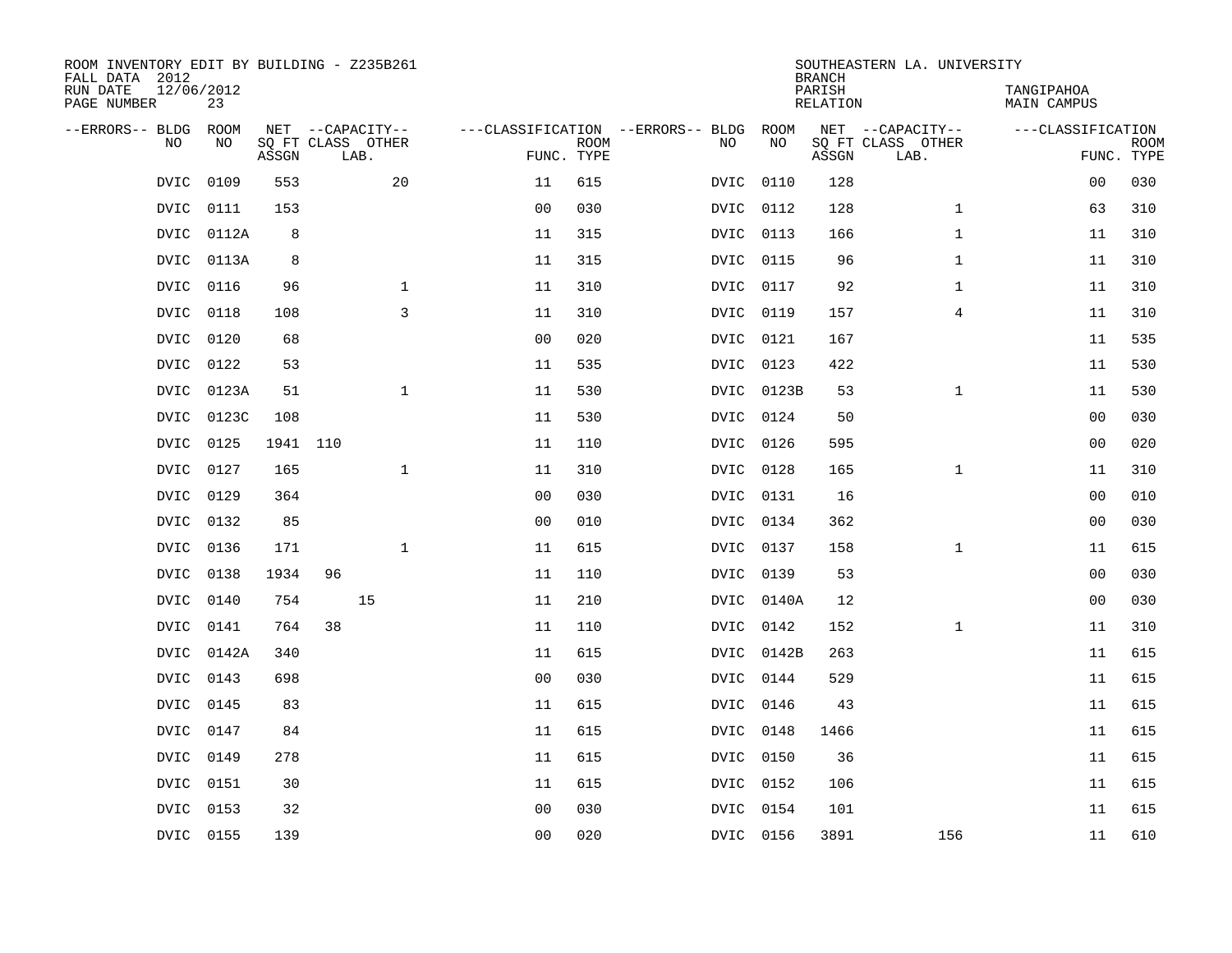| ROOM INVENTORY EDIT BY BUILDING - Z235B261<br>FALL DATA 2012 |                  |                 |                           |                |             |                                   |           | <b>BRANCH</b>      | SOUTHEASTERN LA. UNIVERSITY |                           |             |
|--------------------------------------------------------------|------------------|-----------------|---------------------------|----------------|-------------|-----------------------------------|-----------|--------------------|-----------------------------|---------------------------|-------------|
| RUN DATE<br>PAGE NUMBER                                      | 12/06/2012<br>24 |                 |                           |                |             |                                   |           | PARISH<br>RELATION |                             | TANGIPAHOA<br>MAIN CAMPUS |             |
| --ERRORS-- BLDG ROOM                                         |                  |                 | NET --CAPACITY--          |                |             | ---CLASSIFICATION --ERRORS-- BLDG | ROOM      |                    | NET --CAPACITY--            | ---CLASSIFICATION         |             |
| NO                                                           | NO               | ASSGN           | SQ FT CLASS OTHER<br>LAB. | FUNC. TYPE     | <b>ROOM</b> | NO                                | NO        | ASSGN              | SQ FT CLASS OTHER<br>LAB.   | FUNC. TYPE                | <b>ROOM</b> |
| <b>DVIC</b>                                                  | 0157             | 131             |                           | 0 <sub>0</sub> | 020         | <b>DVIC</b>                       | 0158      | 51                 |                             | 0 <sub>0</sub>            | 030         |
|                                                              | DVIC 0159        | 299             |                           | 0 <sub>0</sub> | 020         | DVIC                              | 0160      | 299                |                             | 00                        | 020         |
|                                                              | DVIC 0161        | 131             |                           | 0 <sub>0</sub> | 020         |                                   | DVIC 0162 | 291                |                             | 0 <sub>0</sub>            | 030         |
| DVIC                                                         | 0162A            | $7\phantom{.0}$ |                           | 0 <sub>0</sub> | 020         |                                   | DVIC 0164 | 43                 |                             | 0 <sub>0</sub>            | 030         |
| DVIC                                                         | 0165             | 240             |                           | 11             | 715         | DVIC                              | 0165A     | 51                 |                             | 11                        | 315         |
| DVIC                                                         | 0165B            | 88              |                           | 0 <sub>0</sub> | 030         | DVIC                              | 0201      | 202                |                             | 0 <sub>0</sub>            | 020         |
| <b>DVIC</b>                                                  | 0202             | 1342            |                           | 0 <sub>0</sub> | 020         | <b>DVIC</b>                       | 0203      | 1600               |                             | 0 <sub>0</sub>            | 020         |
| DVIC                                                         | 0204             | 202             |                           | 0 <sub>0</sub> | 020         | DVIC                              | 0205      | 1893               |                             | 0 <sub>0</sub>            | 020         |
| <b>DVIC</b>                                                  | 0206             | 138             |                           | 0 <sub>0</sub> | 020         | <b>DVIC</b>                       | 0207      | 141                |                             | 0 <sub>0</sub>            | 020         |
| <b>DVIC</b>                                                  | 0208             | 93              |                           | 11             | 115         | DVIC                              | 0209      | 616                | 30                          | 11                        | 110         |
| <b>DVIC</b>                                                  | 0210             | 1484            | 74                        | 11             | 110         | <b>DVIC</b>                       | 0211      | 1411               | 28                          | 11                        | 250         |
| DVIC                                                         | 0213             | 980             | 19                        | 11             | 210         | DVIC                              | 0215      | 214                |                             | 0 <sub>0</sub>            | 030         |
| <b>DVIC</b>                                                  | 0216             | 210             |                           | 0 <sub>0</sub> | 030         | DVIC                              | 0218      | 325                |                             | 11                        | 615         |
| DVIC                                                         | 0219             | 347             | 20                        | 11             | 310         | DVIC                              | 0220      | 334                | 2                           | 11                        | 310         |
| <b>DVIC</b>                                                  | 0221             | 328             | $\mathbf{1}$              | 11             | 310         | <b>DVIC</b>                       | 0222      | 341                | 2                           | 63                        | 310         |
| DVIC                                                         | 0223             | 307             | $\mathbf 1$               | 63             | 310         | DVIC                              | 0223A     | 11                 |                             | 11                        | 315         |
|                                                              | DVIC 0225        | 361             | $\mathbf{1}$              | 11             | 310         |                                   | DVIC 0226 | 160                | $\mathbf{1}$                | 11                        | 310         |
| DVIC                                                         | 0226A            | 8               |                           | 11             | 315         | DVIC                              | 0227      | 173                | $\mathbf{1}$                | 11                        | 310         |
|                                                              | DVIC 0227A       | 8               |                           | 11             | 315         |                                   | DVIC 0228 | 93                 | $\mathbf{1}$                | 11                        | 315         |
| DVIC                                                         | 0229             | 92              | $\mathbf 1$               | 11             | 310         |                                   | DVIC 0230 | 89                 | $\mathbf{1}$                | 11                        | 310         |
|                                                              | DVIC 0231        | 93              | $\mathbf 1$               | 11             | 310         |                                   | DVIC 0232 | 92                 | $\mathbf{1}$                | 11                        | 310         |
| <b>DVIC</b>                                                  | 0233             | 89              | $\mathbf 1$               | 11             | 310         | DVIC                              | 0234      | 93                 | $\mathbf{1}$                | 11                        | 310         |
| DVIC                                                         | 0235             | 92              | $\mathbf{1}$              | 11             | 310         |                                   | DVIC 0236 | 89                 | $\mathbf{1}$                | 11                        | 310         |
| DVIC                                                         | 0237             | 93              | $\mathbf{1}$              | 11             | 310         | DVIC                              | 0238      | 92                 | $\mathbf{1}$                | 11                        | 310         |
| <b>DVIC</b>                                                  | 0239             | 89              | $\mathbf{1}$              | 11             | 310         | <b>DVIC</b>                       | 0240      | 111                | $\mathbf{1}$                | 11                        | 310         |
|                                                              | DVIC 0241        | 109             | $\mathbf 1$               | 11             | 310         |                                   | DVIC 0242 | 105                | $\mathbf{1}$                | 11                        | 310         |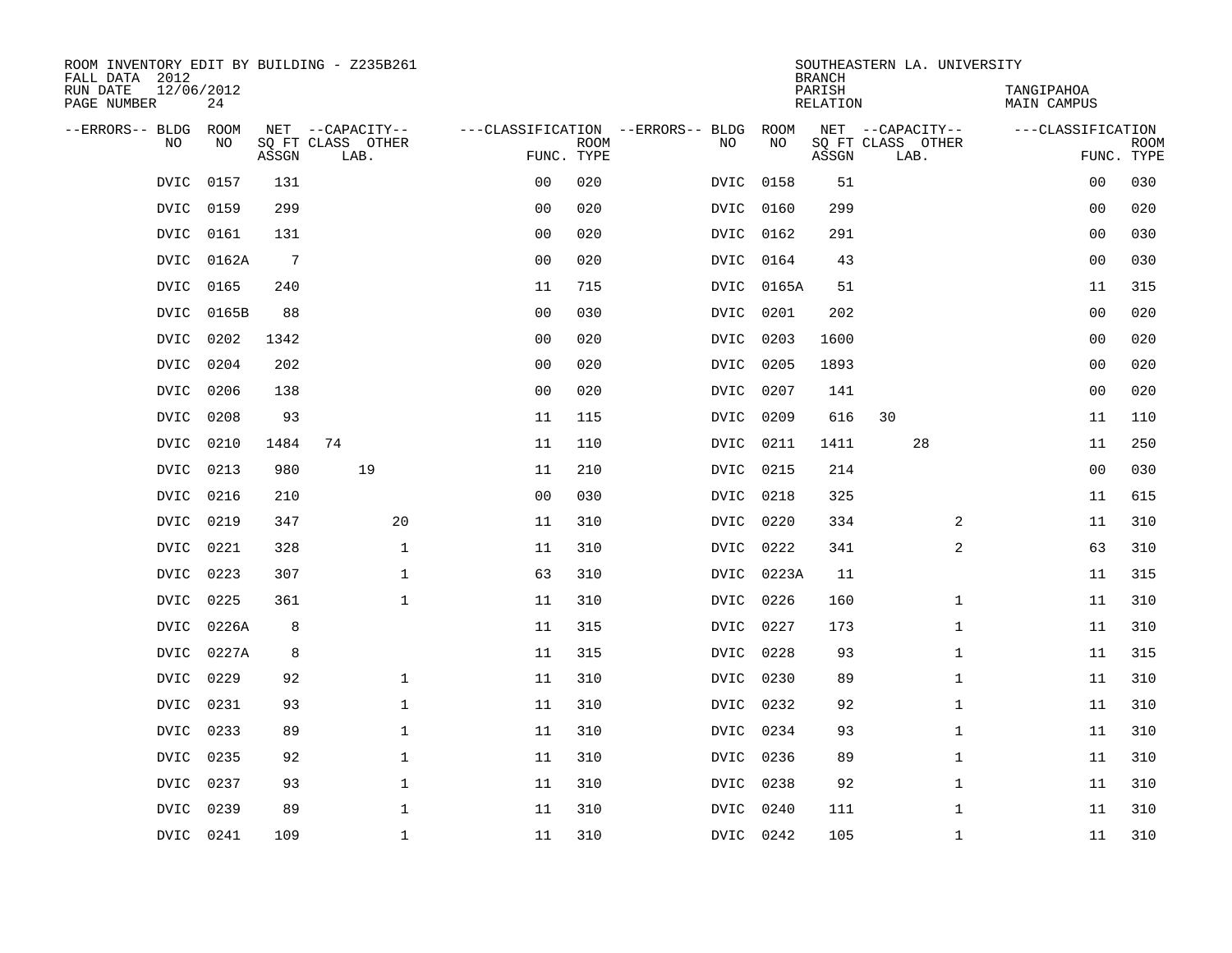| FALL DATA 2012<br>RUN DATE<br>PAGE NUMBER |             | 12/06/2012<br>25 |       | ROOM INVENTORY EDIT BY BUILDING - Z235B261    |                                                 |             |             |            | <b>BRANCH</b><br>PARISH<br>RELATION | SOUTHEASTERN LA. UNIVERSITY                   | TANGIPAHOA<br>MAIN CAMPUS |                           |
|-------------------------------------------|-------------|------------------|-------|-----------------------------------------------|-------------------------------------------------|-------------|-------------|------------|-------------------------------------|-----------------------------------------------|---------------------------|---------------------------|
| --ERRORS-- BLDG                           | <b>NO</b>   | ROOM<br>NO.      | ASSGN | NET --CAPACITY--<br>SQ FT CLASS OTHER<br>LAB. | ---CLASSIFICATION --ERRORS-- BLDG<br>FUNC. TYPE | <b>ROOM</b> | NO          | ROOM<br>NO | ASSGN                               | NET --CAPACITY--<br>SQ FT CLASS OTHER<br>LAB. | ---CLASSIFICATION         | <b>ROOM</b><br>FUNC. TYPE |
|                                           | <b>DVIC</b> | 0243             | 87    | $\mathbf{1}$                                  | 11                                              | 310         | <b>DVIC</b> | 0244       | 86                                  | $\mathbf{1}$                                  | 11                        | 310                       |
|                                           | <b>DVIC</b> | 0245             | 83    |                                               | 0 <sub>0</sub>                                  | 030         | <b>DVIC</b> | 0246       | 98                                  | $\mathbf{1}$                                  | 11                        | 310                       |
|                                           | DVIC        | 0247             | 97    | $\mathbf{1}$                                  | 11                                              | 310         | DVIC        | 0248       | 93                                  | $\mathbf{1}$                                  | 11                        | 310                       |
|                                           | <b>DVIC</b> | 0249             | 98    | $\mathbf{1}$                                  | 11                                              | 310         | <b>DVIC</b> | 0250       | 97                                  | $\mathbf{1}$                                  | 11                        | 310                       |
|                                           | <b>DVIC</b> | 0251             | 93    | $\mathbf{1}$                                  | 11                                              | 310         | DVIC        | 0252       | 98                                  | $\mathbf{1}$                                  | 11                        | 310                       |
|                                           | <b>DVIC</b> | 0253             | 97    | $\mathbf 1$                                   | 11                                              | 310         | DVIC        | 0254       | 93                                  | $\mathbf{1}$                                  | 11                        | 310                       |
|                                           | <b>DVIC</b> | 0255             | 104   | $\mathbf 1$                                   | 11                                              | 310         | <b>DVIC</b> | 0256       | 102                                 | $\mathbf{1}$                                  | 11                        | 310                       |
|                                           | <b>DVIC</b> | 0257             | 99    | $\mathbf 1$                                   | 11                                              | 310         | DVIC        | 0258       | 120                                 | $\mathbf{1}$                                  | 11                        | 310                       |
|                                           | <b>DVIC</b> | 0259             | 153   | $\mathbf 1$                                   | 11                                              | 310         | DVIC        | 0260       | 81                                  | $\mathbf{1}$                                  | 11                        | 310                       |
|                                           | <b>DVIC</b> | 0261             | 80    | $\mathbf{1}$                                  | 11                                              | 310         | <b>DVIC</b> | 0262       | 77                                  | $\mathbf{1}$                                  | 11                        | 310                       |
|                                           | <b>DVIC</b> | 0263             | 89    | $\mathbf 1$                                   | 11                                              | 310         | <b>DVIC</b> | 0264       | 87                                  | $\mathbf{1}$                                  | 11                        | 310                       |
|                                           | <b>DVIC</b> | 0265             | 84    |                                               | 11                                              | 115         | <b>DVIC</b> | 0267       | 79                                  |                                               | 11                        | 315                       |
|                                           | <b>DVIC</b> | 0268             | 18    |                                               | 11                                              | 315         | <b>DVIC</b> | 0269       | 18                                  |                                               | 11                        | 315                       |
|                                           | <b>DVIC</b> | 0270             | 16    |                                               | 11                                              | 315         | <b>DVIC</b> | 0280       | 54                                  |                                               | 0 <sub>0</sub>            | 030                       |
|                                           | DVIC        | 0281             | 130   |                                               | 0 <sub>0</sub>                                  | 030         | DVIC        | 0282       | 44                                  |                                               | 0 <sub>0</sub>            | 010                       |
|                                           | DVIC        | 0283             | 991   | 49                                            | 11                                              | 110         | DVIC        | 0284       | 811                                 |                                               | 11                        | 615                       |
|                                           | DVIC        | 0285             | 991   | 49                                            | 11                                              | 110         | DVIC        | 0301       | 198                                 |                                               | 0 <sub>0</sub>            | 020                       |
|                                           | DVIC        | 0302             | 1699  |                                               | 0 <sub>0</sub>                                  | 020         | DVIC 0303   |            | 845                                 |                                               | 00                        | 020                       |
|                                           |             | DVIC 0304        | 198   |                                               | 0 <sub>0</sub>                                  | 020         | DVIC 0305   |            | 2336                                |                                               | 00                        | 020                       |
|                                           | DVIC        | 0306             | 772   |                                               | 0 <sub>0</sub>                                  | 020         | DVIC 0307   |            | 141                                 |                                               | 0 <sub>0</sub>            | 020                       |
|                                           | DVIC        | 0308             | 93    |                                               | 11                                              | 115         | DVIC 0309   |            | 616                                 | 30                                            | 11                        | 110                       |
|                                           | DVIC        | 0310             | 604   | 30                                            | 11                                              | 110         | DVIC 0311   |            | 607                                 | 30                                            | 11                        | 110                       |
|                                           | DVIC        | 0312             | 609   | 30                                            | 11                                              | 110         | DVIC 0313   |            | 609                                 | 30                                            | 11                        | 110                       |
|                                           | <b>DVIC</b> | 0314             | 609   | 30                                            | 11                                              | 110         | DVIC 0315   |            | 609                                 | 30                                            | 11                        | 110                       |
|                                           | DVIC        | 0316             | 595   | 29                                            | 11                                              | 110         | DVIC        | 0317       | 251                                 |                                               | 0 <sub>0</sub>            | 030                       |
|                                           |             | DVIC 0318        | 169   |                                               | 0 <sub>0</sub>                                  | 030         | DVIC 0319   |            | 688                                 | 34                                            | 11                        | 110                       |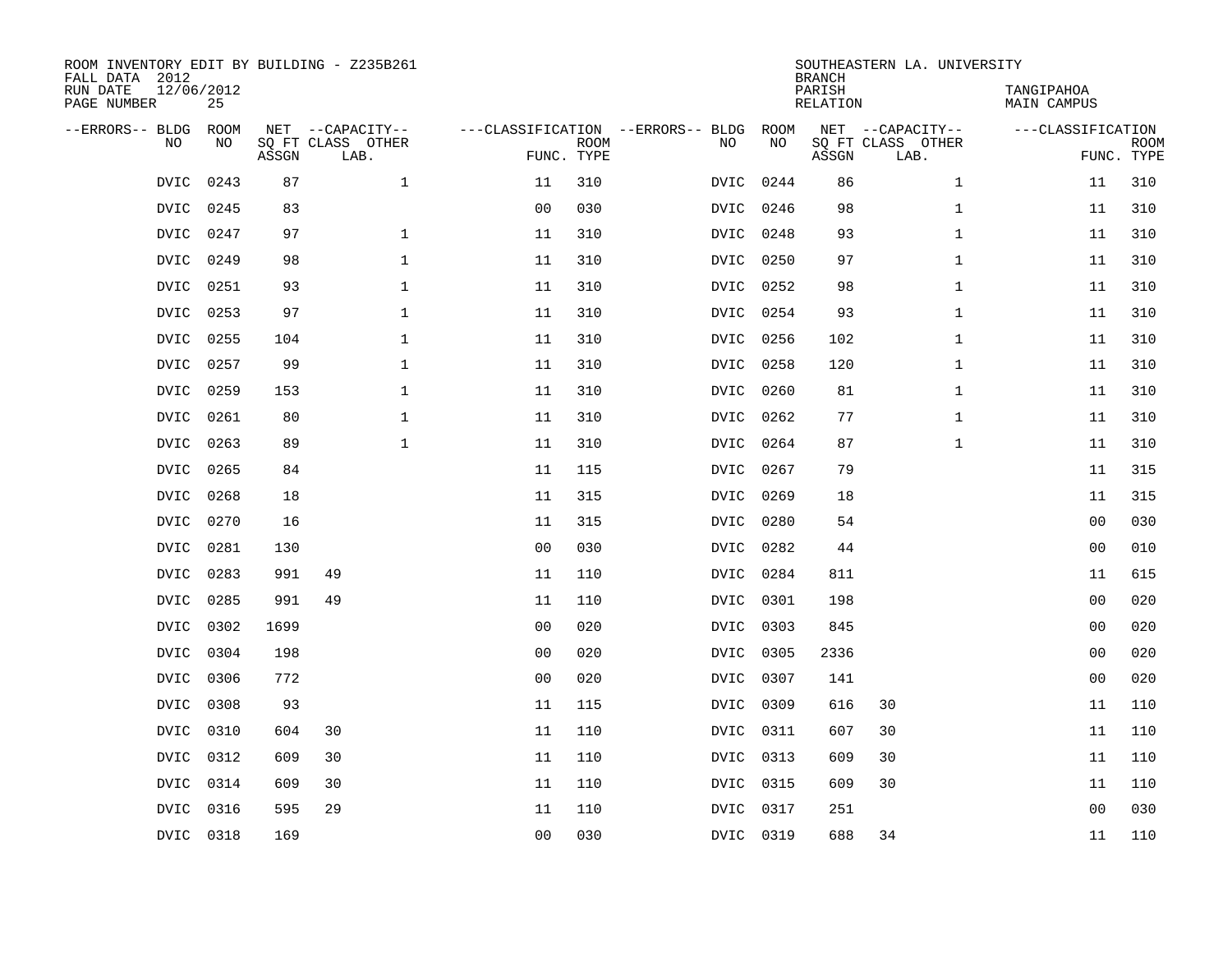| ROOM INVENTORY EDIT BY BUILDING - Z235B261<br>FALL DATA 2012 |                  |       |                           |    |                           |                                   |      | <b>BRANCH</b>      | SOUTHEASTERN LA. UNIVERSITY |                                  |                           |
|--------------------------------------------------------------|------------------|-------|---------------------------|----|---------------------------|-----------------------------------|------|--------------------|-----------------------------|----------------------------------|---------------------------|
| RUN DATE<br>PAGE NUMBER                                      | 12/06/2012<br>26 |       |                           |    |                           |                                   |      | PARISH<br>RELATION |                             | TANGIPAHOA<br><b>MAIN CAMPUS</b> |                           |
| --ERRORS-- BLDG                                              | <b>ROOM</b>      |       | NET --CAPACITY--          |    |                           | ---CLASSIFICATION --ERRORS-- BLDG | ROOM |                    | NET --CAPACITY--            | ---CLASSIFICATION                |                           |
| N <sub>O</sub>                                               | NO.              | ASSGN | SO FT CLASS OTHER<br>LAB. |    | <b>ROOM</b><br>FUNC. TYPE | NO.                               | NO   | ASSGN              | SQ FT CLASS OTHER<br>LAB.   |                                  | <b>ROOM</b><br>FUNC. TYPE |
| <b>DVIC</b>                                                  | 0320             | 634   | 31                        | 11 | 110                       | DVIC                              | 0321 | 569                | 28                          | 11                               | 110                       |
| DVIC                                                         | 0321A            | 27    |                           | 11 | 115                       | DVIC                              | 0322 | 676                | 33                          | 11                               | 110                       |
|                                                              | DVIC 0323        | 569   | 28                        | 11 | 110                       | DVIC                              | 0325 | 258                | 16                          | 11                               | 350                       |
| DVIC                                                         | 0326             | 334   | 27                        | 11 | 315                       | DVIC                              | 0327 | 347                |                             | 11                               | 115                       |
| DVIC                                                         | 0328             | 27    |                           | 11 | 115                       | DVIC                              | 0329 | 150                | $\mathbf{1}$                | 11                               | 310                       |
| DVIC                                                         | 0330             | 163   | $\mathbf 1$               | 11 | 310                       | DVIC                              | 0331 | 144                | $\mathbf{1}$                | 11                               | 310                       |
| DVIC                                                         | 0332             | 157   | $\mathbf{1}$              | 11 | 310                       | DVIC                              | 0333 | 92                 | $\mathbf{1}$                | 11                               | 310                       |
| <b>DVIC</b>                                                  | 0334             | 90    | $\mathbf 1$               | 11 | 310                       | <b>DVIC</b>                       | 0335 | 87                 | $\mathbf{1}$                | 11                               | 310                       |
| <b>DVIC</b>                                                  | 0336             | 93    | $\mathbf{1}$              | 11 | 310                       | <b>DVIC</b>                       | 0337 | 92                 | $\mathbf{1}$                | 11                               | 310                       |
| <b>DVIC</b>                                                  | 0338             | 89    | $\mathbf 1$               | 11 | 310                       | DVIC                              | 0339 | 93                 | $\mathbf{1}$                | 11                               | 310                       |
| <b>DVIC</b>                                                  | 0340             | 92    | $\mathbf 1$               | 11 | 310                       | <b>DVIC</b>                       | 0341 | 89                 | $\mathbf{1}$                | 11                               | 310                       |
| <b>DVIC</b>                                                  | 0342             | 111   | $\mathbf 1$               | 11 | 310                       | <b>DVIC</b>                       | 0343 | 109                | $\mathbf{1}$                | 11                               | 310                       |
| <b>DVIC</b>                                                  | 0344             | 105   | $\mathbf{1}$              | 11 | 310                       | <b>DVIC</b>                       | 0345 | 87                 | $\mathbf{1}$                | 11                               | 310                       |
| <b>DVIC</b>                                                  | 0346             | 86    | $\mathbf{1}$              | 11 | 310                       | <b>DVIC</b>                       | 0347 | 83                 |                             | 0 <sub>0</sub>                   | 030                       |
| DVIC                                                         | 0348             | 98    | $\mathbf 1$               | 11 | 310                       | DVIC                              | 0349 | 97                 | $\mathbf{1}$                | 11                               | 310                       |
| DVIC                                                         | 0350             | 93    | $\mathbf 1$               | 11 | 310                       | DVIC                              | 0351 | 98                 | 5                           | 11                               | 310                       |
| <b>DVIC</b>                                                  | 0352             | 97    | $\mathbf 1$               | 11 | 310                       | DVIC                              | 0353 | 93                 | $\mathbf{1}$                | 11                               | 310                       |
| <b>DVIC</b>                                                  | 0354             | 98    | $\mathbf{1}$              | 11 | 310                       | DVIC                              | 0355 | 97                 | $\mathbf{1}$                | 11                               | 310                       |
| <b>DVIC</b>                                                  | 0356             | 93    | $\mathbf{1}$              | 11 | 310                       | <b>DVIC</b>                       | 0357 | 104                | $\mathbf{1}$                | 11                               | 310                       |
| DVIC                                                         | 0358             | 102   | $\mathbf{1}$              | 11 | 310                       | DVIC                              | 0359 | 99                 | $\mathbf{1}$                | 11                               | 310                       |
| <b>DVIC</b>                                                  | 0360             | 99    | $\mathbf 1$               | 11 | 310                       | DVIC                              | 0361 | 97                 | $\mathbf{1}$                | 11                               | 310                       |
| DVIC                                                         | 0362             | 94    | $\mathbf 1$               | 11 | 310                       | DVIC                              | 0363 | 81                 | $\mathbf{1}$                | 11                               | 310                       |
| <b>DVIC</b>                                                  | 0364             | 80    | $\mathbf 1$               | 11 | 310                       | DVIC                              | 0365 | 77                 | $\mathbf{1}$                | 11                               | 310                       |
| <b>DVIC</b>                                                  | 0366             | 89    | $\mathbf 1$               | 11 | 310                       | DVIC                              | 0367 | 87                 | $\mathbf{1}$                | 11                               | 310                       |
| <b>DVIC</b>                                                  | 0368             | 84    | $\mathbf{1}$              | 11 | 310                       | <b>DVIC</b>                       | 0369 | 79                 |                             | 11                               | 315                       |
|                                                              | DVIC 0370        | 18    |                           | 11 | 315                       | DVIC 0383                         |      | 629                | 12                          | 11                               | 250                       |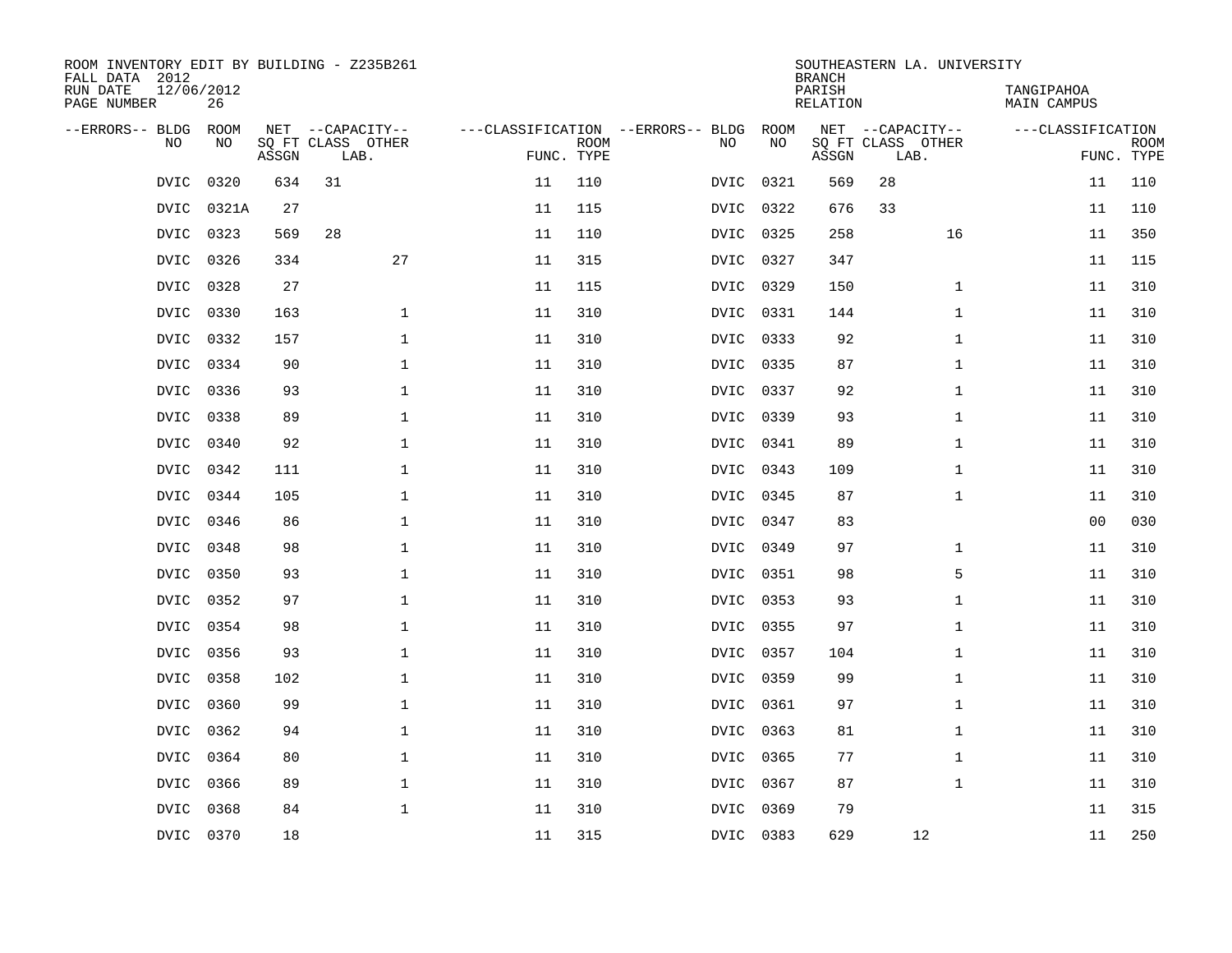| ROOM INVENTORY EDIT BY BUILDING - Z235B261<br>FALL DATA 2012 |                  |       |                           |                                        |             |             |                                                                                   | <b>BRANCH</b>      |      | SOUTHEASTERN LA. UNIVERSITY                                               |                                  |                   |                           |
|--------------------------------------------------------------|------------------|-------|---------------------------|----------------------------------------|-------------|-------------|-----------------------------------------------------------------------------------|--------------------|------|---------------------------------------------------------------------------|----------------------------------|-------------------|---------------------------|
| RUN DATE<br>PAGE NUMBER                                      | 12/06/2012<br>27 |       |                           |                                        |             |             |                                                                                   | PARISH<br>RELATION |      |                                                                           | TANGIPAHOA<br><b>MAIN CAMPUS</b> |                   |                           |
| --ERRORS-- BLDG ROOM                                         |                  |       | NET --CAPACITY--          | ---CLASSIFICATION --ERRORS-- BLDG ROOM |             |             |                                                                                   |                    |      | NET --CAPACITY--                                                          |                                  | ---CLASSIFICATION |                           |
| NO                                                           | NO.              | ASSGN | SQ FT CLASS OTHER<br>LAB. | FUNC. TYPE                             | <b>ROOM</b> | NO          | NO                                                                                | ASSGN              | LAB. | SQ FT CLASS OTHER                                                         |                                  |                   | <b>ROOM</b><br>FUNC. TYPE |
| DVIC                                                         | 0384             | 619   | 31                        | 11                                     | 250         | <b>DVIC</b> | 0385                                                                              | 619                | 30   |                                                                           |                                  | 11                | 110                       |
|                                                              | DVIC 0386        | 619   | 30                        | 11                                     | 110         | DVIC 0387   |                                                                                   | 629                | 31   |                                                                           |                                  | 11                | 110                       |
|                                                              | DVIC 0388        | 154   |                           | 0 <sub>0</sub>                         | 030         | DVIC 0389   |                                                                                   | 19                 |      |                                                                           |                                  | 0 <sub>0</sub>    | 030                       |
| DVIC                                                         | 0390             | 43    |                           | 00                                     | 010         | DVIC 0392   |                                                                                   | 144                |      | $\mathbf{1}$                                                              |                                  | 11                | 310                       |
|                                                              | DVIC 0393        | 182   | $\mathbf{1}$              | 11                                     | 310         |             | TOTAL NUMBER CLASSROOMS<br>TOTAL NUMBER LABS 210<br>TOTAL NUMBER SPECIAL LABS 220 |                    |      | TOTAL NET ASSIGN SQ. FT. IN ROOM FILE<br>TOTAL NUMBER COMPUTER CLASSROOMS |                                  | 46,388<br>23<br>2 |                           |
|                                                              | DYSN 0100        | 2359  |                           | 0 <sub>0</sub>                         | 020         | DYSN 0102   |                                                                                   | 444                |      | $\mathbf{1}$                                                              |                                  | 61                | 310                       |
|                                                              | DYSN 0106        | 440   | 3                         | 61                                     | 310         |             | DYSN 0106A                                                                        | 278                |      | $\mathbf{1}$                                                              |                                  | 61                | 310                       |
|                                                              | DYSN 0107        | 25    |                           | 0 <sub>0</sub>                         | 020         | DYSN 0108   |                                                                                   | 28                 |      |                                                                           |                                  | 0 <sub>0</sub>    | 030                       |
|                                                              | DYSN 0109        | 20    |                           | 0 <sub>0</sub>                         | 020         | DYSN 0110   |                                                                                   | 194                |      | $\mathbf{1}$                                                              |                                  | 61                | 310                       |
|                                                              | DYSN 0111        | 261   | $\mathbf{1}$              | 61                                     | 310         | DYSN 0112   |                                                                                   | 125                |      | $\mathbf{1}$                                                              |                                  | 61                | 310                       |
|                                                              | DYSN 0114        | 365   | $\mathbf{1}$              | 61                                     | 310         | DYSN 0115   |                                                                                   | 132                |      | $\mathbf{1}$                                                              |                                  | 60                | 315                       |
|                                                              | DYSN 0116        | 565   | 2                         | 60                                     | 350         | DYSN 0118   |                                                                                   | 266                |      | $\mathbf{1}$                                                              |                                  | 61                | 310                       |
|                                                              | DYSN 0118A       | 31    |                           | 61                                     | 315         | DYSN 0119   |                                                                                   | 258                |      | $\mathbf{1}$                                                              |                                  | 61                | 310                       |
|                                                              | DYSN 0120        | 266   | $\mathbf 1$               | 61                                     | 310         |             | DYSN 0120A                                                                        | 31                 |      |                                                                           |                                  | 61                | 315                       |
|                                                              | DYSN 0121        | 259   | $\mathbf{1}$              | 61                                     | 310         | DYSN 0122   |                                                                                   | 266                |      | $\mathbf{1}$                                                              |                                  | 61                | 310                       |
|                                                              | DYSN 0122A       | 31    |                           | 61                                     | 315         | DYSN 0123   |                                                                                   | 258                |      | $\mathbf{1}$                                                              |                                  | 61                | 310                       |
|                                                              | DYSN 0124        | 266   | $\mathbf{1}$              | 61                                     | 310         |             | DYSN 0124A                                                                        | 31                 |      |                                                                           |                                  | 61                | 315                       |
|                                                              | DYSN 0125        | 258   | $\mathbf{1}$              | 61                                     | 310         | DYSN 0126   |                                                                                   | 234                |      | $\mathbf{1}$                                                              |                                  | 51                | 310                       |
|                                                              | DYSN 0127        | 217   | $\mathbf{1}$              | 60                                     | 310         |             | DYSN 0127A                                                                        | 6                  |      |                                                                           |                                  | 60                | 315                       |
|                                                              | DYSN 0130        | 402   | $\mathbf{1}$              | 51                                     | 310         |             | DYSN 0130A                                                                        | 11                 |      |                                                                           |                                  | 51                | 315                       |
|                                                              | DYSN 0131        | 1192  |                           | 60                                     | 315         |             | DYSN 0131A                                                                        | 174                |      |                                                                           |                                  | 60                | 315                       |
|                                                              | DYSN 0131B       | 94    |                           | 60                                     | 315         |             | DYSN 0131C                                                                        | 61                 |      |                                                                           |                                  | 00                | 030                       |
|                                                              | DYSN 0134        | 82    |                           | 0 <sub>0</sub>                         | 030         |             | DYSN 0134A                                                                        | 9                  |      |                                                                           |                                  | 0 <sub>0</sub>    | 030                       |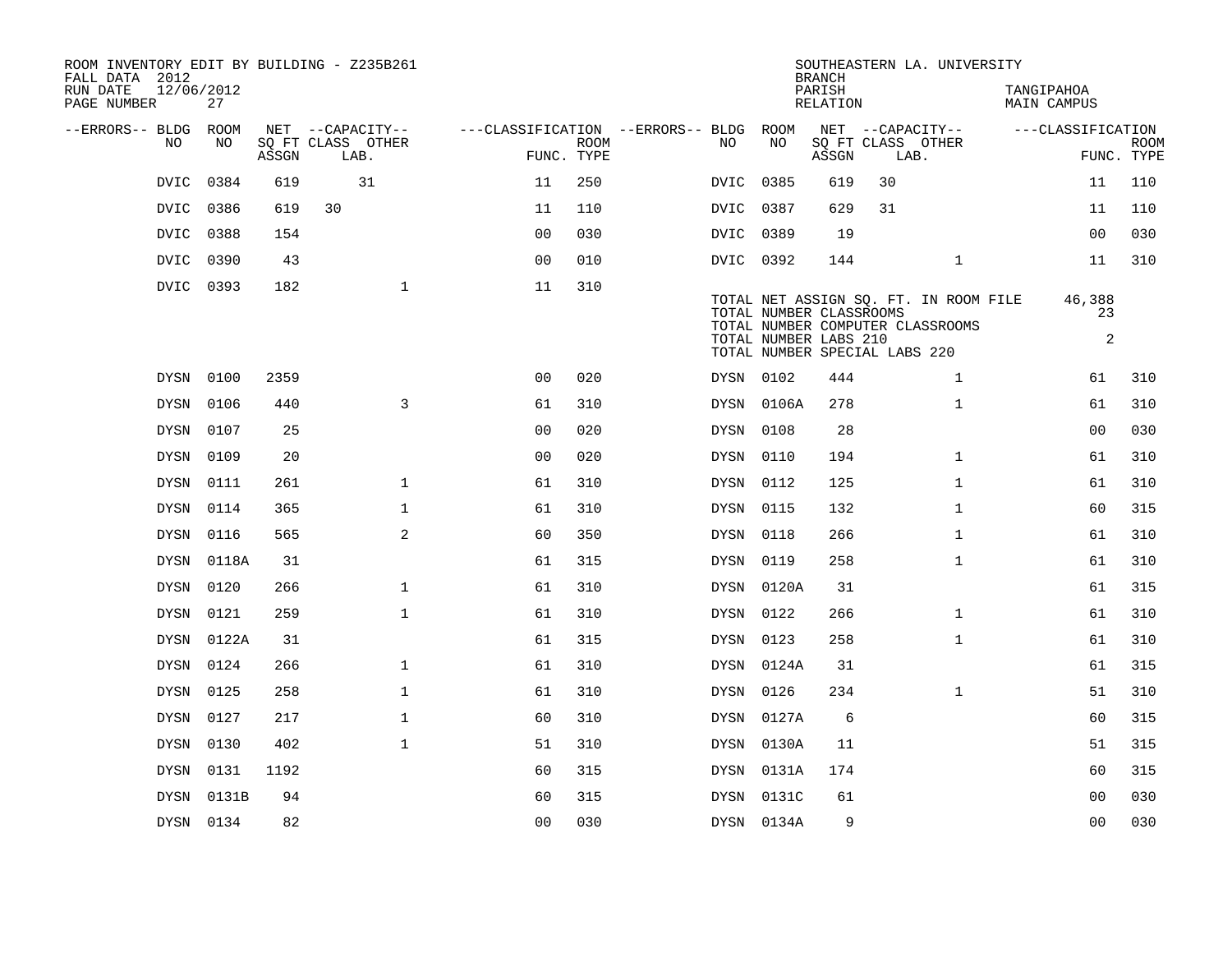| ROOM INVENTORY EDIT BY BUILDING - Z235B261<br>FALL DATA 2012 |                  |       |                           |                |      |                                        |                                                  | <b>BRANCH</b>      | SOUTHEASTERN LA. UNIVERSITY                                                                                |                                  |                           |
|--------------------------------------------------------------|------------------|-------|---------------------------|----------------|------|----------------------------------------|--------------------------------------------------|--------------------|------------------------------------------------------------------------------------------------------------|----------------------------------|---------------------------|
| RUN DATE<br>PAGE NUMBER                                      | 12/06/2012<br>28 |       |                           |                |      |                                        |                                                  | PARISH<br>RELATION |                                                                                                            | TANGIPAHOA<br><b>MAIN CAMPUS</b> |                           |
| --ERRORS-- BLDG ROOM                                         |                  |       | NET --CAPACITY--          |                |      | ---CLASSIFICATION --ERRORS-- BLDG ROOM | NO                                               |                    | NET --CAPACITY--                                                                                           | ---CLASSIFICATION                |                           |
| NO.                                                          | NO.              | ASSGN | SQ FT CLASS OTHER<br>LAB. | FUNC. TYPE     | ROOM | NO.                                    |                                                  | ASSGN              | SQ FT CLASS OTHER<br>LAB.                                                                                  |                                  | <b>ROOM</b><br>FUNC. TYPE |
| <b>DYSN</b>                                                  | 0135             | 66    |                           | 0 <sup>0</sup> | 030  | DYSN                                   | 0135A                                            | 7                  |                                                                                                            | 0 <sub>0</sub>                   | 030                       |
| <b>DYSN</b>                                                  | 0139             | 40    |                           | 0 <sub>0</sub> | 010  | DYSN 0140                              |                                                  | 287                | $\mathbf{1}$                                                                                               | 65                               | 310                       |
|                                                              | DYSN 0140A       | 20    |                           | 65             | 315  | DYSN 0142                              |                                                  | 488                | $\mathbf{1}$                                                                                               | 65                               | 310                       |
|                                                              | DYSN 0142A       | 174   |                           | 65             | 315  |                                        | DYSN 0142B                                       | 15                 |                                                                                                            | 65                               | 315                       |
|                                                              | DYSN 0143        | 182   | 3                         | 65             | 310  | DYSN 0146                              |                                                  | 315                | 2                                                                                                          | 65                               | 350                       |
| DYSN                                                         | 0146A            | 31    |                           | 65             | 355  | DYSN 0148                              |                                                  | 282                | $\overline{a}$                                                                                             | 65                               | 310                       |
|                                                              | DYSN 0148A       | 25    |                           | 65             | 315  | DYSN 0150                              |                                                  | 280                | $\mathbf{1}$                                                                                               | 60                               | 310                       |
|                                                              | DYSN 0150A       | 151   | $\mathbf{1}$              | 60             | 310  |                                        | DYSN 0150B                                       | 156                | $\mathbf{1}$                                                                                               | 60                               | 310                       |
|                                                              | DYSN 0151        | 101   |                           | 0 <sub>0</sub> | 030  |                                        | DYSN 0151A                                       | 11                 |                                                                                                            | 0 <sub>0</sub>                   | 030                       |
|                                                              | DYSN 0152        | 107   |                           | 0 <sub>0</sub> | 030  | DYSN 0153                              |                                                  | 391                | $\mathbf{1}$                                                                                               | 62                               | 310                       |
|                                                              | DYSN 0154        | 247   | $\mathbf 1$               | 62             | 310  | DYSN 0155                              |                                                  | 312                | 2                                                                                                          | 62                               | 310                       |
|                                                              | DYSN 0156        | 290   | 1                         | 62             | 315  |                                        | DYSN 0158A                                       | 197                | $\mathbf{1}$                                                                                               | 62                               | 310                       |
| DYSN                                                         | 0159             | 321   | 3                         | 62             | 310  |                                        | DYSN 0159A                                       | 171                | $\mathbf{1}$                                                                                               | 62                               | 310                       |
|                                                              | DYSN 0159B       | 285   | $\mathbf{1}$              | 62             | 310  | DYSN 0170                              | TOTAL NUMBER CLASSROOMS<br>TOTAL NUMBER LABS 210 | 642                | TOTAL NET ASSIGN SQ. FT. IN ROOM FILE<br>TOTAL NUMBER COMPUTER CLASSROOMS<br>TOTAL NUMBER SPECIAL LABS 220 | 00<br>11,975                     | 030                       |
|                                                              | ELEC 0100        | 632   |                           | 0 <sub>0</sub> | 030  |                                        | TOTAL NUMBER CLASSROOMS<br>TOTAL NUMBER LABS 210 |                    | TOTAL NET ASSIGN SQ. FT. IN ROOM FILE<br>TOTAL NUMBER COMPUTER CLASSROOMS<br>TOTAL NUMBER SPECIAL LABS 220 |                                  |                           |
| ESA0                                                         | 0100             | 6620  | 140                       | 11             | 620  |                                        | ESA0 0100A                                       | 28                 |                                                                                                            | 0 <sub>0</sub>                   | 010                       |
| ESA0                                                         | 0100B            | 28    |                           | 0 <sub>0</sub> | 010  | ESA0                                   | 0102                                             | 21                 |                                                                                                            | 0 <sub>0</sub>                   | 020                       |
| ESA0                                                         | 0103             | 168   | $\mathbf{1}$              | 11             | 310  | ESA0                                   | 0103A                                            | 41                 |                                                                                                            | 00                               | 030                       |
| ESA0                                                         | 0104             | 111   |                           | 0 <sub>0</sub> | 030  | ESA0                                   | 0105                                             | 22                 |                                                                                                            | 0 <sub>0</sub>                   | 030                       |
| ESA0                                                         | 0106             | 264   |                           | 11             | 315  | ESA0                                   | 0106A                                            | 8                  |                                                                                                            | 0 <sub>0</sub>                   | 030                       |
|                                                              | ESA0 0106B       | 19    |                           | 00             | 020  | ESA0 0107                              |                                                  | 482                | 25                                                                                                         | 11                               | 625                       |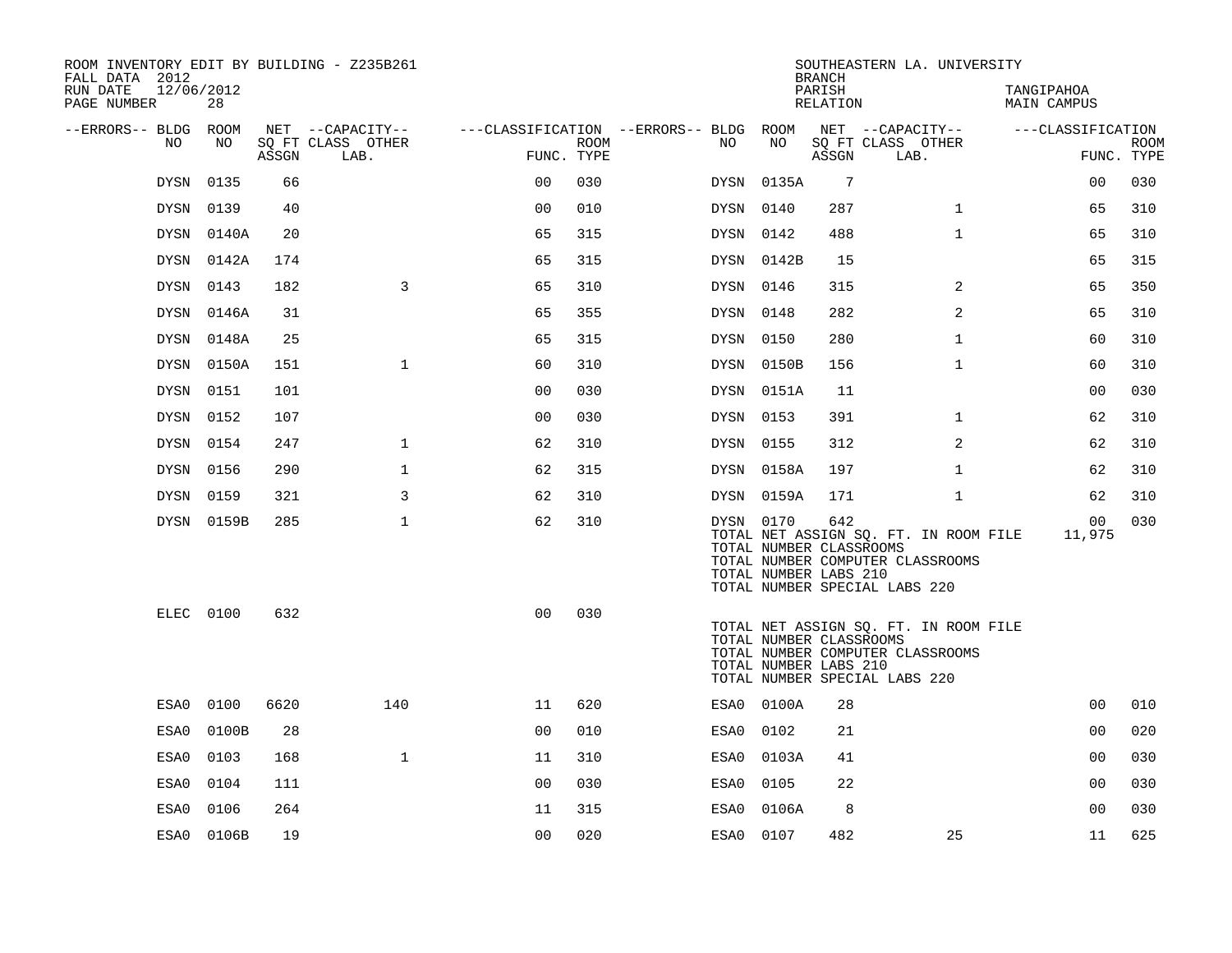| FALL DATA 2012          |            |       |       | ROOM INVENTORY EDIT BY BUILDING - Z235B261    |                                                      |             |           |                                                  | <b>BRANCH</b>      | SOUTHEASTERN LA. UNIVERSITY                                                                                      |                           |                           |
|-------------------------|------------|-------|-------|-----------------------------------------------|------------------------------------------------------|-------------|-----------|--------------------------------------------------|--------------------|------------------------------------------------------------------------------------------------------------------|---------------------------|---------------------------|
| RUN DATE<br>PAGE NUMBER | 12/06/2012 | 29    |       |                                               |                                                      |             |           |                                                  | PARISH<br>RELATION |                                                                                                                  | TANGIPAHOA<br>MAIN CAMPUS |                           |
| --ERRORS-- BLDG ROOM    | NO         | NO    | ASSGN | NET --CAPACITY--<br>SQ FT CLASS OTHER<br>LAB. | ---CLASSIFICATION --ERRORS-- BLDG ROOM<br>FUNC. TYPE | <b>ROOM</b> | NO        | NO                                               | ASSGN              | NET --CAPACITY--<br>SQ FT CLASS OTHER<br>LAB.                                                                    | ---CLASSIFICATION         | <b>ROOM</b><br>FUNC. TYPE |
|                         | ESA0       | 0107A | 14    |                                               | 0 <sub>0</sub>                                       | 030         | ESA0      | 0108                                             | 256                | 2                                                                                                                | 11                        | 310                       |
|                         | ESA0       | 0108A | 67    |                                               | 11                                                   | 315         | ESA0      | 0108B                                            | 12                 |                                                                                                                  | 11                        | 315                       |
|                         | ESA0       | 0114  | 64    |                                               | 0 <sub>0</sub>                                       | 030         | ESA0      | 0115                                             | 279                | 2                                                                                                                | 11                        | 310                       |
|                         | ESA0       | 0116  | 772   | 7                                             | 11                                                   | 310         | ESA0      | 0116A                                            | 14                 |                                                                                                                  | 11                        | 315                       |
|                         | ESA0       | 0116B | 10    |                                               | 11                                                   | 315         | ESA0      | 0116C                                            | 8                  |                                                                                                                  | 0 <sub>0</sub>            | 030                       |
|                         | ESA0       | 0116D | 19    |                                               | 0 <sub>0</sub>                                       | 020         | ESA0      | 0116E                                            | 22                 |                                                                                                                  | 0 <sub>0</sub>            | 020                       |
|                         | ESA0       | 0117  | 20    |                                               | 0 <sub>0</sub>                                       | 030         | ESA0      | 0118                                             | 106                |                                                                                                                  | 0 <sub>0</sub>            | 030                       |
|                         | ESA0       | 0119  | 176   |                                               | 11                                                   | 315         | ESA0      | 0119A                                            | 43                 |                                                                                                                  | 0 <sub>0</sub>            | 030                       |
|                         | ESA0       | 0120  | 235   | 12                                            | 11                                                   | 620         | ESA0 0121 | TOTAL NUMBER CLASSROOMS<br>TOTAL NUMBER LABS 210 | 246                | 13<br>TOTAL NET ASSIGN SQ. FT. IN ROOM FILE<br>TOTAL NUMBER COMPUTER CLASSROOMS<br>TOTAL NUMBER SPECIAL LABS 220 | 11<br>9,601               | 620                       |
|                         | ES00       | 0124  | 702   |                                               | 65                                                   | 315         | ES00 0125 |                                                  | 159                |                                                                                                                  | 65                        | 315                       |
|                         | ES00       | 0125A | 21    |                                               | 00                                                   | 030         | ES00      | 0126                                             | 149                | $\mathbf{1}$                                                                                                     | 65                        | 310                       |
|                         | ES00       | 0126A | 230   | 2                                             | 65                                                   | 310         |           | ES00 0126B                                       | 224                | $\overline{a}$                                                                                                   | 65                        | 310                       |
|                         | ES00       | 0126C | 179   | $\mathbf 1$                                   | 65                                                   | 310         | ES00      | 0126D                                            | 164                |                                                                                                                  | 65                        | 315                       |
|                         | ES00       | 0126E | 177   | $\mathbf 1$                                   | 65                                                   | 310         | ES00      | 0126F                                            | 97                 |                                                                                                                  | 65                        | 535                       |
|                         | ES00       | 0126G | 160   |                                               | 65                                                   | 535         | ES00      | 0126H                                            | 245                |                                                                                                                  | 65                        | 530                       |
|                         | ES00       | 0126J | 24    |                                               | 65                                                   | 535         |           | ES00 0126K                                       | 382                | 3                                                                                                                | 65                        | 310                       |
|                         | ES00       | 0127  | 27    |                                               | 65                                                   | 535         | ES00      | 0128                                             | 69                 | $\mathbf{1}$                                                                                                     | 65                        | 310                       |
|                         | ES00       | 0130  | 377   |                                               | 0 <sub>0</sub>                                       | 020         | ES00      | 0131                                             | 1239               | 25                                                                                                               | 11                        | 210                       |
|                         | ES00       | 0131A | 240   |                                               | 11                                                   | 215         | ES00      | 0131B                                            | 108                | $\mathbf{1}$                                                                                                     | 11                        | 310                       |
|                         | ES00       | 0131C | 144   |                                               | 11                                                   | 215         | ES00      | 0131D                                            | 100                |                                                                                                                  | 11                        | 215                       |
|                         | ES00       | 0132  | 1339  | 27                                            | 11                                                   | 210         | ES00      | 0132A                                            | 31                 |                                                                                                                  | 0 <sub>0</sub>            | 030                       |
|                         | ES00       | 0132B | 124   | $\mathbf{1}$                                  | 11                                                   | 310         | ES00      | 0133                                             | 156                |                                                                                                                  | 00                        | 030                       |
|                         | ES00 0134  |       | 156   |                                               | 0 <sub>0</sub>                                       | 030         | ES00 0135 |                                                  | 378                |                                                                                                                  | 0 <sub>0</sub>            | 020                       |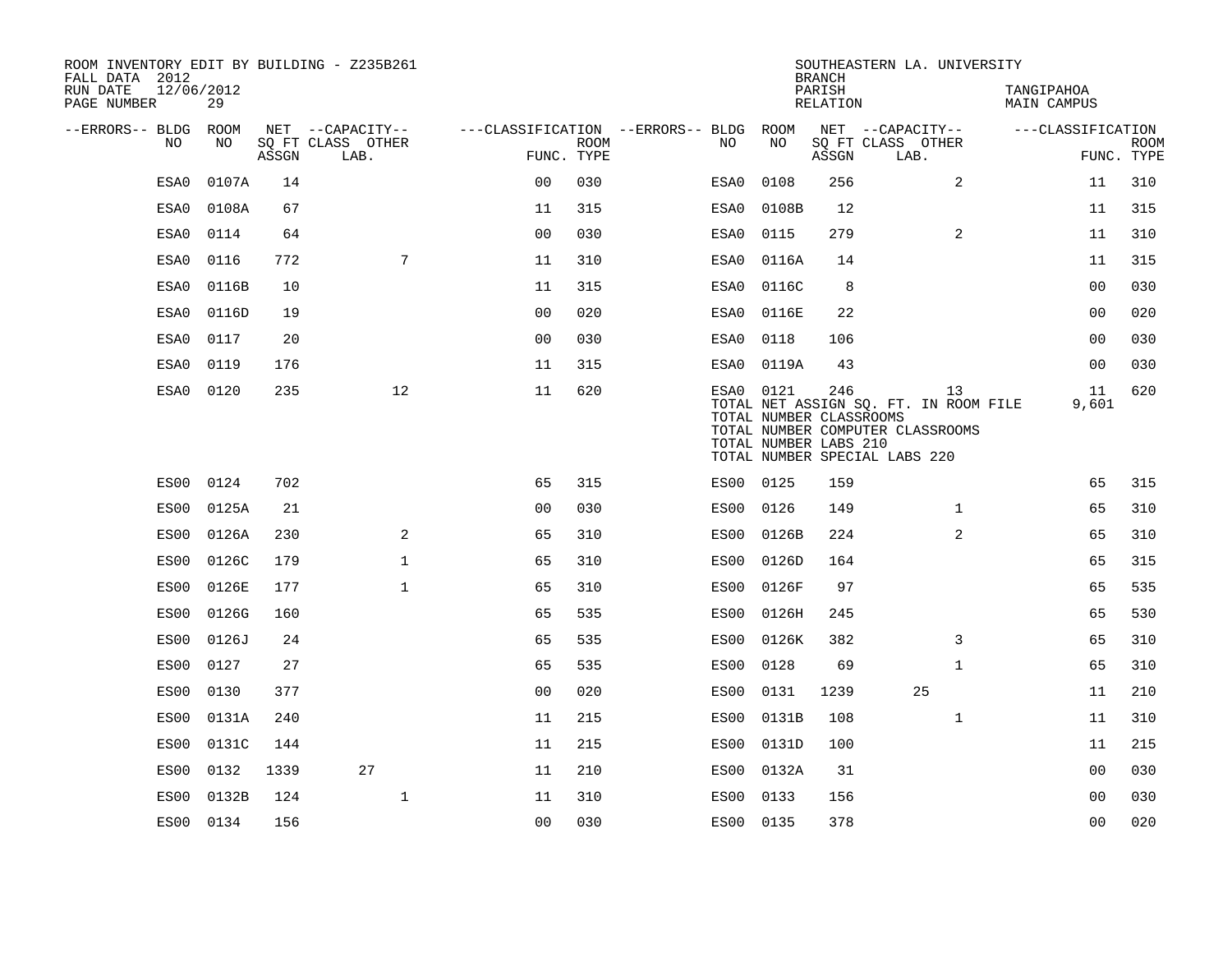| ROOM INVENTORY EDIT BY BUILDING - Z235B261<br>FALL DATA 2012 |                  |       |                           |                |             |                                        |           | <b>BRANCH</b>      | SOUTHEASTERN LA. UNIVERSITY |                           |                           |
|--------------------------------------------------------------|------------------|-------|---------------------------|----------------|-------------|----------------------------------------|-----------|--------------------|-----------------------------|---------------------------|---------------------------|
| RUN DATE<br>PAGE NUMBER                                      | 12/06/2012<br>30 |       |                           |                |             |                                        |           | PARISH<br>RELATION |                             | TANGIPAHOA<br>MAIN CAMPUS |                           |
| --ERRORS-- BLDG ROOM                                         |                  |       | NET --CAPACITY--          |                |             | ---CLASSIFICATION --ERRORS-- BLDG ROOM |           |                    | NET --CAPACITY--            | ---CLASSIFICATION         |                           |
| NO.                                                          | NO.              | ASSGN | SQ FT CLASS OTHER<br>LAB. | FUNC. TYPE     | <b>ROOM</b> | NO.                                    | NO        | ASSGN              | SQ FT CLASS OTHER<br>LAB.   |                           | <b>ROOM</b><br>FUNC. TYPE |
| ES00                                                         | 0139             | 54    |                           | 0 <sub>0</sub> | 020         | ES00                                   | 0140      | 1714               | 35                          | 11                        | 210                       |
| ES00                                                         | 0140A            | 41    |                           | 11             | 215         | ES00                                   | 0141      | 54                 |                             | 0 <sub>0</sub>            | 020                       |
| ES00                                                         | 0144             | 291   | 6                         | 11             | 210         | ES00                                   | 0144A     | 21                 |                             | 00                        | 030                       |
| ES00                                                         | 0145             | 603   | 13                        | 11             | 210         | ES00                                   | 0146      | 274                | 6                           | 11                        | 210                       |
| ES00                                                         | 0146A            | 19    |                           | 0 <sub>0</sub> | 010         | ES00                                   | 0149      | 1517               | 31                          | 11                        | 210                       |
| ES00                                                         | 0149A            | 13    |                           | 0 <sub>0</sub> | 010         | ES00                                   | 0149B     | 27                 |                             | 11                        | 215                       |
| ES00                                                         | 0149C            | 85    |                           | 0 <sub>0</sub> | 020         | ES00                                   | 0150      | 132                |                             | 0 <sub>0</sub>            | 020                       |
| ES00                                                         | 0151             | 363   |                           | 81             | 081         | ES00                                   | 0152      | 580                |                             | 81                        | 081                       |
| ES00                                                         | 0153             | 376   |                           | 0 <sub>0</sub> | 030         | ES00                                   | 0153A     | 23                 |                             | 0 <sub>0</sub>            | 010                       |
| ES00                                                         | 0154             | 545   |                           | 81             | 081         | ES00                                   | 0155      | 561                |                             | 0 <sub>0</sub>            | 030                       |
| ES00                                                         | 0155A            | 373   |                           | 0 <sub>0</sub> | 030         | ES00                                   | 0156      | 478                |                             | 81                        | 081                       |
| ES00                                                         | 0157             | 357   |                           | 0 <sub>0</sub> | 030         | ES00                                   | 0157A     | 47                 |                             | 00                        | 010                       |
| ES00                                                         | 0158             | 867   |                           | 81             | 081         | ES00                                   | 0159      | 150                |                             | 0 <sub>0</sub>            | 020                       |
| ES00                                                         | 0200             | 1540  |                           | 0 <sub>0</sub> | 020         | ES00                                   | 0201      | 209                | 2                           | 11                        | 310                       |
| ES00                                                         | 0201A            | 9     |                           | 11             | 315         | ES00                                   | 0201B     | 9                  |                             | 0 <sub>0</sub>            | 020                       |
| ES00                                                         | 0202             | 209   | $\mathbf{1}$              | 11             | 310         | ES00                                   | 0202A     | 9                  |                             | 11                        | 315                       |
| ES00                                                         | 0202B            | 9     |                           | 11             | 315         | ES00                                   | 0203      | 208                | $\mathbf{1}$                | 11                        | 310                       |
| ES00                                                         | 0203A            | 9     |                           | 11             | 315         | ES00                                   | 0203B     | 9                  |                             | 11                        | 315                       |
| ES00                                                         | 0204             | 209   | $\mathbf{1}$              | 11             | 310         | ES00                                   | 0204A     | 9                  |                             | 11                        | 315                       |
| ES00                                                         | 0204B            | 9     |                           | 11             | 315         | ES00                                   | 0205      | 209                | $\mathbf{1}$                | 11                        | 310                       |
| ES00                                                         | 0205A            | 9     |                           | 11             | 315         | ES00                                   | 0205B     | 9                  |                             | 11                        | 315                       |
| ES00                                                         | 0206             | 208   | $\mathbf{1}$              | 11             | 310         | ES00                                   | 0206A     | 9                  |                             | 11                        | 315                       |
| ES00                                                         | 0206B            | 9     |                           | 11             | 315         | ES00                                   | 0207      | 209                | $\mathbf{1}$                | 11                        | 310                       |
| ES00                                                         | 0207A            | 9     |                           | 11             | 315         | ES00                                   | 0207B     | 9                  |                             | 11                        | 315                       |
| ES00                                                         | 0208             | 208   | $\mathbf 1$               | 11             | 310         | ES00                                   | 0208A     | 9                  |                             | 11                        | 315                       |
| ES00                                                         | 0208B            | 9     |                           | 11             | 315         |                                        | ES00 0209 | 209                | $\mathbf{1}$                | 11                        | 310                       |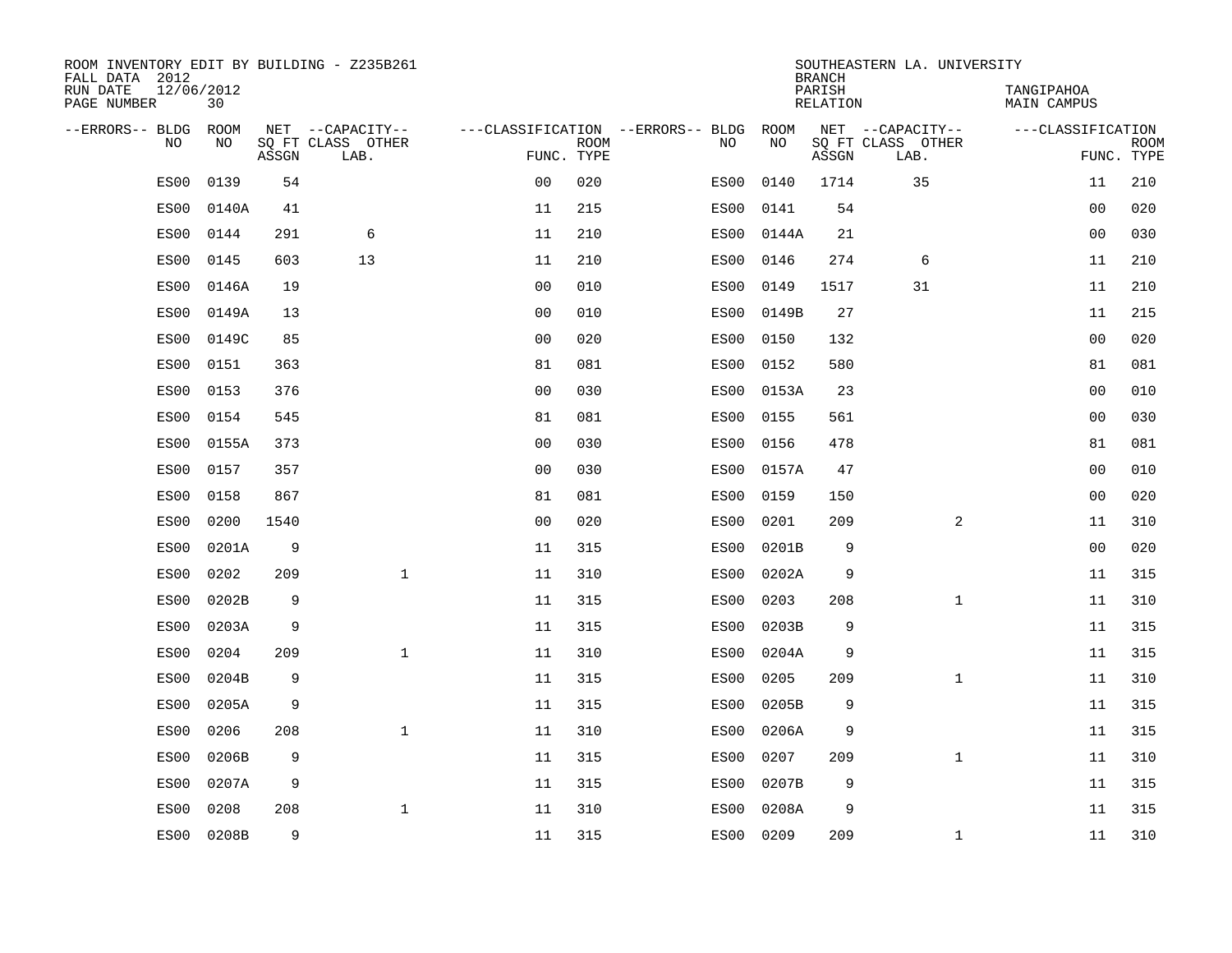| ROOM INVENTORY EDIT BY BUILDING - Z235B261<br>FALL DATA 2012 |                  |       |                           |                |      |                                        |                                                  | <b>BRANCH</b>      | SOUTHEASTERN LA. UNIVERSITY                                                                                |                                  |                           |
|--------------------------------------------------------------|------------------|-------|---------------------------|----------------|------|----------------------------------------|--------------------------------------------------|--------------------|------------------------------------------------------------------------------------------------------------|----------------------------------|---------------------------|
| RUN DATE<br>PAGE NUMBER                                      | 12/06/2012<br>31 |       |                           |                |      |                                        |                                                  | PARISH<br>RELATION |                                                                                                            | TANGIPAHOA<br><b>MAIN CAMPUS</b> |                           |
| --ERRORS-- BLDG ROOM                                         |                  |       | NET --CAPACITY--          |                |      | ---CLASSIFICATION --ERRORS-- BLDG ROOM | NΟ                                               |                    | NET --CAPACITY--                                                                                           | ---CLASSIFICATION                |                           |
| NO                                                           | NO               | ASSGN | SQ FT CLASS OTHER<br>LAB. | FUNC. TYPE     | ROOM | NO.                                    |                                                  | ASSGN              | SQ FT CLASS OTHER<br>LAB.                                                                                  |                                  | <b>ROOM</b><br>FUNC. TYPE |
| ES00                                                         | 0209A            | 9     |                           | 11             | 315  | ES00                                   | 0209B                                            | 9                  |                                                                                                            | 11                               | 315                       |
| ES00                                                         | 0210             | 200   | $\mathbf{1}$              | 60             | 310  | ES00                                   | 0210A                                            | 9                  |                                                                                                            | 60                               | 315                       |
| ES00                                                         | 0210B            | 9     |                           | 60             | 315  | ES00                                   | 0210C                                            | 7                  |                                                                                                            | 60                               | 315                       |
| ES00                                                         | 0211             | 201   | $\mathbf{1}$              | 60             | 310  | ES00                                   | 0211A                                            | 9                  |                                                                                                            | 60                               | 315                       |
| ES00                                                         | 0211B            | 9     |                           | 0 <sub>0</sub> | 020  | ES00                                   | 0211C                                            | 7                  |                                                                                                            | 60                               | 315                       |
| ES00                                                         | 0212             | 201   | $\mathbf{1}$              | 60             | 310  | ES00                                   | 0212A                                            | 9                  |                                                                                                            | 60                               | 315                       |
| ES00                                                         | 0212B            | 9     |                           | 60             | 315  | ES00                                   | 0212C                                            | 9                  | $7\phantom{.0}$                                                                                            | 60                               | 355                       |
| ES00                                                         | 0213             | 200   | $\mathbf{1}$              | 60             | 310  | ES00                                   | 0213A                                            | 9                  |                                                                                                            | 60                               | 315                       |
| ES00                                                         | 0213B            | 9     |                           | 0 <sub>0</sub> | 020  | ES00                                   | 0213C                                            | 7                  |                                                                                                            | 60                               | 315                       |
| ES00                                                         | 0214             | 212   | $\mathbf{1}$              | 60             | 310  | ES00                                   | 0214A                                            | 9                  |                                                                                                            | 60                               | 315                       |
| ES00                                                         | 0214B            | 9     |                           | 60             | 315  | ES00                                   | 0215                                             | 209                | 2                                                                                                          | 60                               | 310                       |
| ES00                                                         | 0215A            | 9     |                           | 60             | 315  | ES00                                   | 0215B                                            | 9                  |                                                                                                            | 60                               | 315                       |
| ES00                                                         | 0216             | 208   | $\overline{2}$            | 11             | 310  |                                        | ES00 0216A                                       | 9                  |                                                                                                            | 11                               | 315                       |
| ES00                                                         | 0216B            | 9     |                           | 0 <sub>0</sub> | 020  | ES00                                   | 0217                                             | 209                | 2                                                                                                          | 11                               | 310                       |
| ES00                                                         | 0217A            | 9     |                           | 0 <sub>0</sub> | 020  | ES00                                   | 0217B                                            | 9                  |                                                                                                            | 11                               | 315                       |
| ES00                                                         | 0218             | 191   | $\mathbf{1}$              | 11             | 310  | ES00                                   | 0218A                                            | 9                  |                                                                                                            | 11                               | 315                       |
| ES00                                                         | 0218B            | 9     |                           | 11             | 315  | ES00                                   | 0220                                             | 140                |                                                                                                            | 81                               | 081                       |
| ES00                                                         | 0221             | 67    |                           | 0 <sub>0</sub> | 010  |                                        | ES00 0222                                        | 74                 |                                                                                                            | 11                               | 315                       |
| ES00                                                         | 0225             | 74    |                           | 0 <sub>0</sub> | 010  | ES00                                   | 0226                                             | 67                 |                                                                                                            | 0 <sub>0</sub>                   | 010                       |
| ES00                                                         | 0227             | 140   |                           | 60             | 535  |                                        | ES00 0228                                        | 4974               |                                                                                                            | 82                               | 082                       |
| ES00                                                         | 0229             | 215   |                           | 0 <sub>0</sub> | 030  |                                        | TOTAL NUMBER CLASSROOMS<br>TOTAL NUMBER LABS 210 |                    | TOTAL NET ASSIGN SQ. FT. IN ROOM FILE<br>TOTAL NUMBER COMPUTER CLASSROOMS<br>TOTAL NUMBER SPECIAL LABS 220 | 22,928<br>7                      |                           |
|                                                              | ETCK 0101        | 8     | $\mathbf{1}$              | 93             | 525  |                                        | TOTAL NUMBER CLASSROOMS                          |                    | TOTAL NET ASSIGN SQ. FT. IN ROOM FILE                                                                      | 8                                |                           |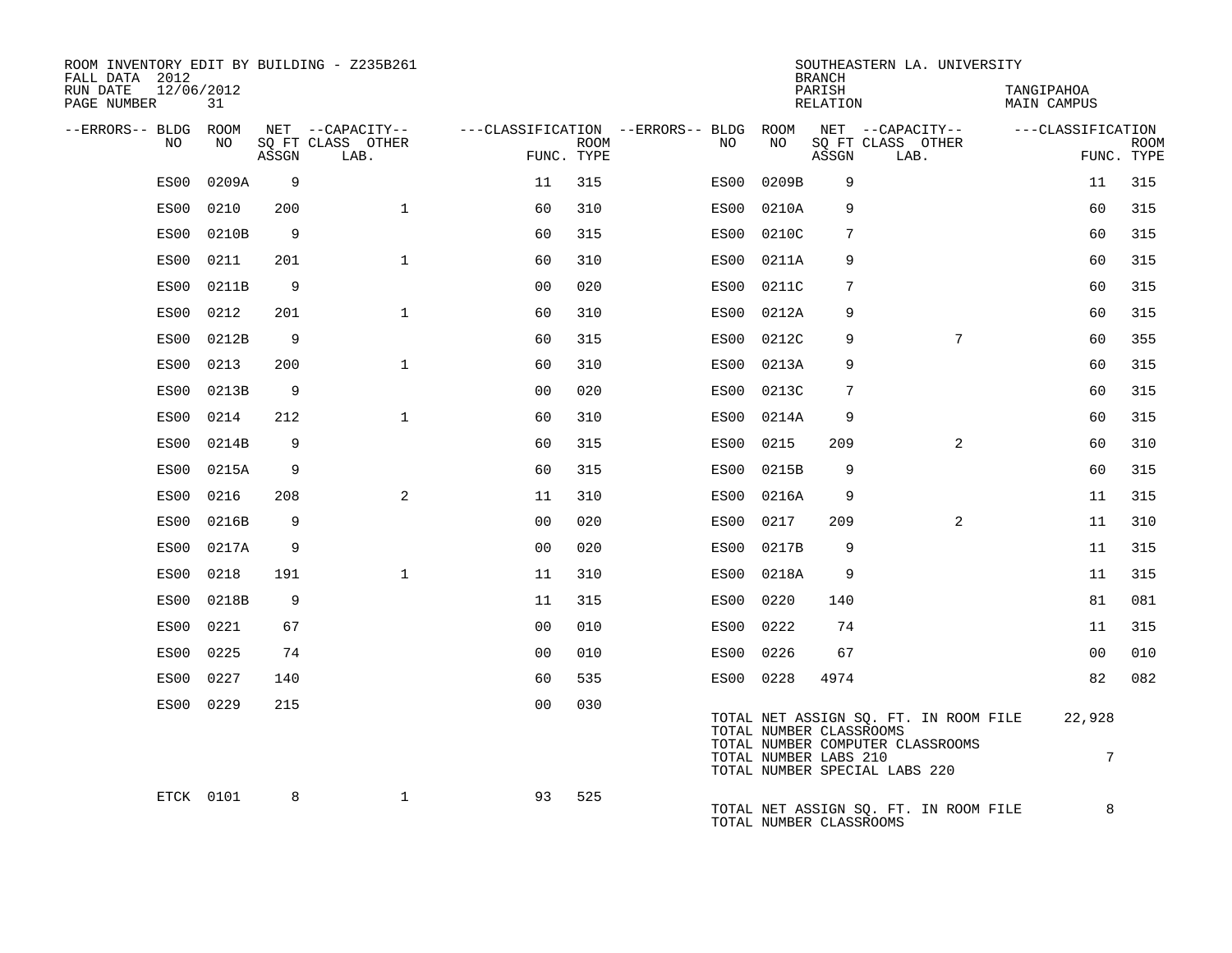| ROOM INVENTORY EDIT BY BUILDING - Z235B261<br>FALL DATA 2012 |           |       |                           |              |                                                         |      |           |                                                                                            | SOUTHEASTERN LA. UNIVERSITY<br><b>BRANCH</b> |                   |      |              |                           |                |                           |
|--------------------------------------------------------------|-----------|-------|---------------------------|--------------|---------------------------------------------------------|------|-----------|--------------------------------------------------------------------------------------------|----------------------------------------------|-------------------|------|--------------|---------------------------|----------------|---------------------------|
| 12/06/2012<br>RUN DATE<br>PAGE NUMBER                        | 32        |       |                           |              |                                                         |      |           |                                                                                            | PARISH<br>RELATION                           |                   |      |              | TANGIPAHOA<br>MAIN CAMPUS |                |                           |
| --ERRORS-- BLDG ROOM                                         |           |       | NET --CAPACITY--          |              | ---CLASSIFICATION --ERRORS-- BLDG ROOM NET --CAPACITY-- |      |           |                                                                                            |                                              |                   |      |              | ---CLASSIFICATION         |                |                           |
| NO                                                           | NO.       | ASSGN | SO FT CLASS OTHER<br>LAB. |              | FUNC. TYPE                                              | ROOM | NO .      | NO                                                                                         | ASSGN                                        | SQ FT CLASS OTHER | LAB. |              |                           |                | <b>ROOM</b><br>FUNC. TYPE |
|                                                              |           |       |                           |              |                                                         |      |           | TOTAL NUMBER COMPUTER CLASSROOMS<br>TOTAL NUMBER LABS 210<br>TOTAL NUMBER SPECIAL LABS 220 |                                              |                   |      |              |                           |                |                           |
| FAY0                                                         | 0100      | 4631  |                           |              | 0 <sub>0</sub>                                          | 020  | FAY0 0101 |                                                                                            | 2839 141                                     |                   |      |              |                           | 11             | 110                       |
| FAY0                                                         | 0102      | 70    |                           |              | 11                                                      | 115  | FAY0 0103 |                                                                                            | 27                                           |                   |      |              |                           | 11             | 115                       |
| FAY0                                                         | 0104      | 54    |                           |              | 0 <sub>0</sub>                                          | 010  | FAY0      | 0105                                                                                       | 94                                           |                   |      |              |                           | 0 <sub>0</sub> | 030                       |
| FAY0                                                         | 0106      | 405   |                           |              | 0 <sub>0</sub>                                          | 030  | FAY0      | 0107                                                                                       | 1797                                         | 89                |      |              |                           | 11             | 110                       |
| FAY0                                                         | 0108      | 157   |                           |              | 0 <sub>0</sub>                                          | 030  | FAY0      | 0109                                                                                       | 1793                                         | 89                |      |              |                           | 11             | 110                       |
| FAY0                                                         | 0110      | 205   |                           |              | 0 <sub>0</sub>                                          | 030  | FAY0 0111 |                                                                                            | 208                                          |                   |      |              |                           | 0 <sub>0</sub> | 030                       |
| FAY0                                                         | 0113      | 167   |                           |              | 0 <sub>0</sub>                                          | 030  | FAY0      | 0113A                                                                                      | 67                                           |                   |      |              |                           | 00             | 030                       |
| FAY0                                                         | 0114      | 1276  |                           |              | 0 <sub>0</sub>                                          | 030  | FAY0      | 0115                                                                                       | 481                                          |                   |      |              |                           | 0 <sub>0</sub> | 020                       |
| FAY0                                                         | 0116      | 5049  |                           |              | 0 <sub>0</sub>                                          | 020  | FAY0      | 0117                                                                                       | 72                                           |                   |      |              |                           | 0 <sub>0</sub> | 030                       |
| FAY0                                                         | 0118      | 254   |                           |              | 00                                                      | 030  | FAY0      | 0119                                                                                       | 1131                                         |                   | 22   |              |                           | 11             | 210                       |
| FAY0                                                         | 0120      | 1119  | 22                        |              | 11                                                      | 210  | FAY0      | 0121                                                                                       | 91                                           |                   |      |              |                           | 0 <sub>0</sub> | 010                       |
| FAY0                                                         | 0122      | 1209  | 24                        |              | 11                                                      | 250  | FAY0      | 0123                                                                                       | 830                                          | 41                |      |              |                           | 11             | 110                       |
| FAY0                                                         | 0124      | 161   |                           |              | 11                                                      | 315  | FAY0      | 0125                                                                                       | 1130                                         |                   | 22   |              |                           | 11             | 250                       |
| FAY0                                                         | 0126      | 1232  | 24                        |              | 11                                                      | 210  | FAY0      | 0127                                                                                       | 206                                          |                   |      | $\mathbf{1}$ |                           | 11             | 310                       |
| FAY0                                                         | 0127A     | 100   |                           |              | 11                                                      | 315  | FAY0      | 0128                                                                                       | 215                                          |                   |      |              |                           | 00             | 030                       |
| FAY0                                                         | 0129      | 1356  | 27                        |              | 11                                                      | 250  | FAY0      | 0130                                                                                       | 217                                          |                   |      |              |                           | 0 <sub>0</sub> | 030                       |
| FAY0                                                         | 0131      | 149   |                           | $\mathbf{1}$ | 11                                                      | 310  | FAY0      | 0132                                                                                       | 226                                          |                   |      |              |                           | 00             | 010                       |
| FAY0                                                         | 0133      | 481   |                           |              | 0 <sub>0</sub>                                          | 020  | FAY0      | 0134                                                                                       | 47                                           |                   |      |              |                           | 0 <sub>0</sub> | 010                       |
| FAY0                                                         | 0135      | 47    |                           |              | 0 <sub>0</sub>                                          | 010  | FAY0      | 0200                                                                                       | 6082                                         |                   |      |              |                           | 0 <sub>0</sub> | 020                       |
| FAY0                                                         | 0201      | 556   |                           |              | 0 <sub>0</sub>                                          | 020  | FAY0      | 0202                                                                                       | 74                                           |                   |      |              |                           | 11             | 115                       |
| FAY0                                                         | 0203      | 34    |                           |              | 11                                                      | 115  | FAY0      | 0204                                                                                       | 667                                          | 33                |      |              |                           | 11             | 110                       |
| FAY0                                                         | 0205      | 1455  | 72                        |              | 11                                                      | 110  | FAY0      | 0206                                                                                       | 62                                           |                   |      |              |                           | 0 <sub>0</sub> | 030                       |
| FAY0                                                         | 0207      | 1455  | 72                        |              | 11                                                      | 110  | FAY0      | 0208                                                                                       | 355                                          |                   |      |              |                           | 00             | 030                       |
|                                                              | FAY0 0209 | 276   |                           |              | 0 <sub>0</sub>                                          | 030  | FAY0 0210 |                                                                                            | 89                                           |                   |      |              |                           | 0 <sub>0</sub> | 030                       |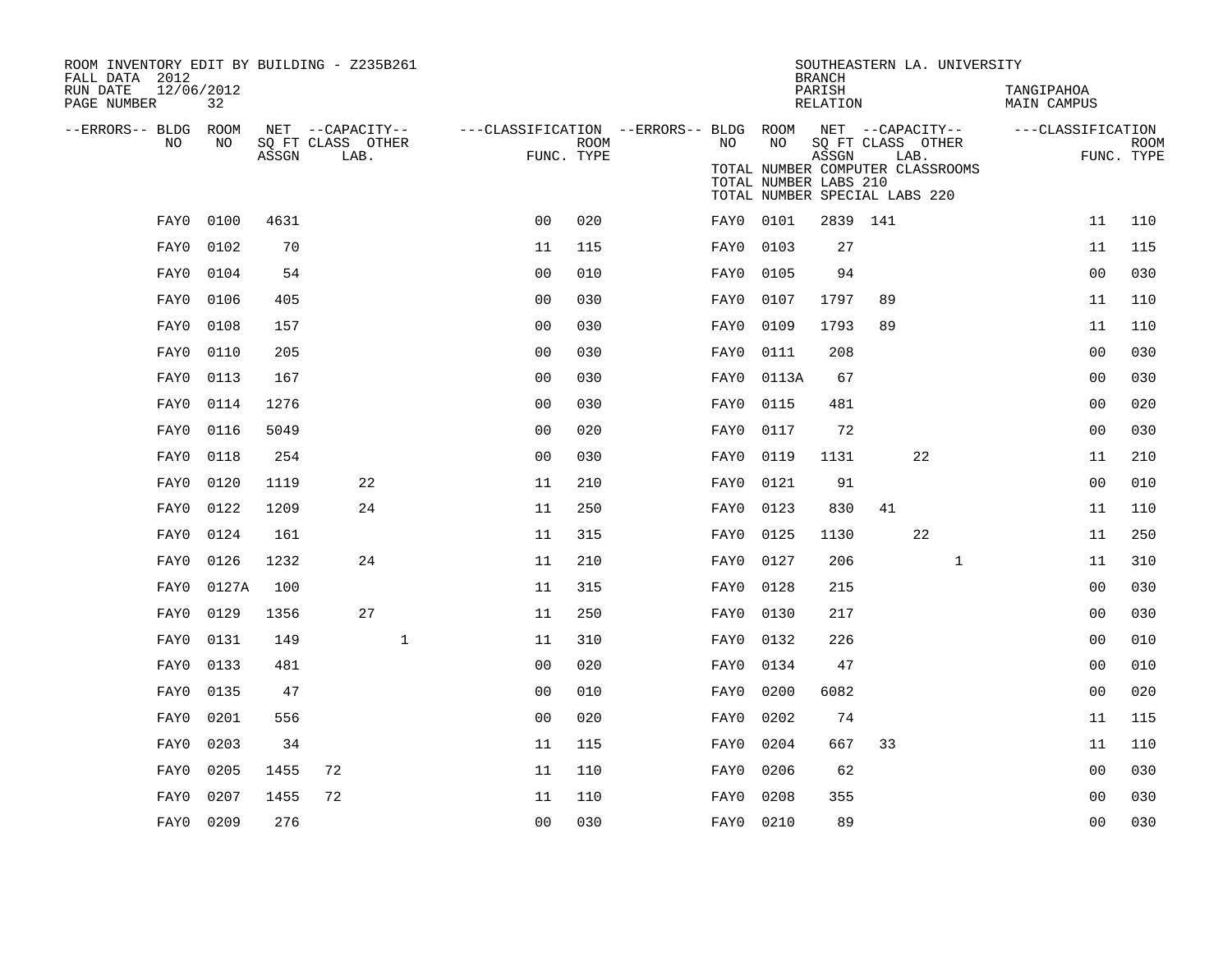| ROOM INVENTORY EDIT BY BUILDING - Z235B261<br>FALL DATA 2012 |                    |       |    |                                       |                |                           |                                          |            | <b>BRANCH</b>      |                           | SOUTHEASTERN LA. UNIVERSITY |                                  |                           |
|--------------------------------------------------------------|--------------------|-------|----|---------------------------------------|----------------|---------------------------|------------------------------------------|------------|--------------------|---------------------------|-----------------------------|----------------------------------|---------------------------|
| RUN DATE<br>PAGE NUMBER                                      | 12/06/2012<br>33   |       |    |                                       |                |                           |                                          |            | PARISH<br>RELATION |                           |                             | TANGIPAHOA<br><b>MAIN CAMPUS</b> |                           |
| --ERRORS-- BLDG<br>N <sub>O</sub>                            | <b>ROOM</b><br>NO. |       |    | NET --CAPACITY--<br>SO FT CLASS OTHER |                |                           | ---CLASSIFICATION --ERRORS-- BLDG<br>NO. | ROOM<br>NO |                    | NET --CAPACITY--          |                             | ---CLASSIFICATION                |                           |
|                                                              |                    | ASSGN |    | LAB.                                  |                | <b>ROOM</b><br>FUNC. TYPE |                                          |            | ASSGN              | SQ FT CLASS OTHER<br>LAB. |                             |                                  | <b>ROOM</b><br>FUNC. TYPE |
| FAY0                                                         | 0211               | 687   |    | 34                                    | 11             | 250                       | FAY0                                     | 0212       | 872                | 43                        |                             | 11                               | 110                       |
| FAY0                                                         | 0213               | 860   | 43 |                                       | 11             | 110                       | FAY0                                     | 0214       | 874                | 43                        |                             | 11                               | 110                       |
| FAY0                                                         | 0215               | 879   |    | 44                                    | 11             | 210                       | FAY0                                     | 0216       | 874                | 43                        |                             | 11                               | 110                       |
| FAY0                                                         | 0217               | 454   | 22 |                                       | 11             | 110                       | FAY0                                     | 0218       | 861                | 43                        |                             | 11                               | 110                       |
| FAY0                                                         | 0219               | 481   |    |                                       | 00             | 020                       | FAY0                                     | 0220       | 494                |                           | 9                           | 11                               | 250                       |
| FAY0                                                         | 0221               | 209   |    |                                       | 0 <sub>0</sub> | 020                       | FAY0                                     | 0222       | 165                |                           |                             | 91                               | 655                       |
| FAY0                                                         | 0223               | 694   |    | $\mathbf 1$                           | 11             | 650                       | FAY0                                     | 0224       | 34                 |                           |                             | 91                               | 655                       |
| FAY0                                                         | 0225               | 1448  | 72 |                                       | 11             | 110                       | FAY0                                     | 0226       | 85                 |                           |                             | 0 <sub>0</sub>                   | 030                       |
| FAY0                                                         | 0227               | 1441  | 72 |                                       | 11             | 110                       | FAY0                                     | 0228       | 303                |                           |                             | 0 <sub>0</sub>                   | 030                       |
| FAY0                                                         | 0229               | 127   |    |                                       | 0 <sub>0</sub> | 030                       | FAY0                                     | 0230       | 73                 |                           |                             | 00                               | 010                       |
| FAY0                                                         | 0231               | 146   |    |                                       | 0 <sub>0</sub> | 030                       | FAY0                                     | 0232       | 874                | 43                        |                             | 11                               | 110                       |
| FAY0                                                         | 0233               | 435   |    | 5                                     | 11             | 310                       | FAY0                                     | 0234       | 874                | 43                        |                             | 11                               | 110                       |
| FAY0                                                         | 0235               | 292   |    |                                       | 0 <sub>0</sub> | 030                       | FAY0                                     | 0236       | 874                | 43                        |                             | 11                               | 110                       |
| FAY0                                                         | 0237               | 865   | 43 |                                       | 11             | 110                       | FAY0                                     | 0238       | 861                | 43                        |                             | 11                               | 110                       |
| FAY0                                                         | 0239               | 876   | 43 |                                       | 11             | 110                       | FAY0                                     | 0240       | 494                | 24                        |                             | 11                               | 110                       |
| FAY0                                                         | 0241               | 470   | 23 |                                       | 11             | 110                       | FAY0                                     | 0242       | 147                |                           |                             | 00                               | 020                       |
| FAY0                                                         | 0300               | 2942  |    |                                       | 0 <sub>0</sub> | 020                       | FAY0                                     | 0301       | 224                |                           |                             | 00                               | 020                       |
| FAY0                                                         | 0302               | 1631  |    | $\mathbf 1$                           | 11             | 310                       | FAY0                                     | 0302A      | 99                 |                           | $\mathbf{1}$                | 11                               | 315                       |
| FAY0                                                         | 0302B              | 116   |    | $\mathbf 1$                           | 11             | 310                       | FAY0                                     | 0302C      | 188                |                           | $\mathbf{1}$                | 11                               | 310                       |
| FAY0                                                         | 0302D              | 189   |    | $\mathbf{1}$                          | 11             | 310                       | FAY0                                     | 0302E      | 186                |                           | $\mathbf{1}$                | 11                               | 310                       |
| FAY0                                                         | 0303               | 430   |    | 10                                    | 11             | 350                       | FAY0                                     | 0304       | 430                |                           | $\mathbf{1}$                | 11                               | 650                       |
| FAY0                                                         | 0306               | 176   |    |                                       | 0 <sub>0</sub> | 030                       | FAY0                                     | 0307       | 421                |                           | $\mathbf{1}$                | 11                               | 310                       |
| FAY0                                                         | 0307A              | 135   |    | $\mathbf 1$                           | 11             | 310                       | FAY0                                     | 0307B      | 66                 |                           | $\mathbf{1}$                | 11                               | 315                       |
| FAY0                                                         | 0307C              | 204   |    | $\mathbf 1$                           | 11             | 310                       | FAY0                                     | 0308       | 426                |                           | $\mathbf{1}$                | 11                               | 310                       |
| FAY0                                                         | 0308A              | 135   |    | $\mathbf 1$                           | 11             | 310                       | FAY0                                     | 0308B      | 66                 |                           | $\mathbf{1}$                | 11                               | 315                       |
| FAY0                                                         | 0308C              | 210   |    | $\mathbf{1}$                          | 11             | 310                       |                                          | FAY0 0309  | 377                |                           | $\mathbf{1}$                | 11                               | 315                       |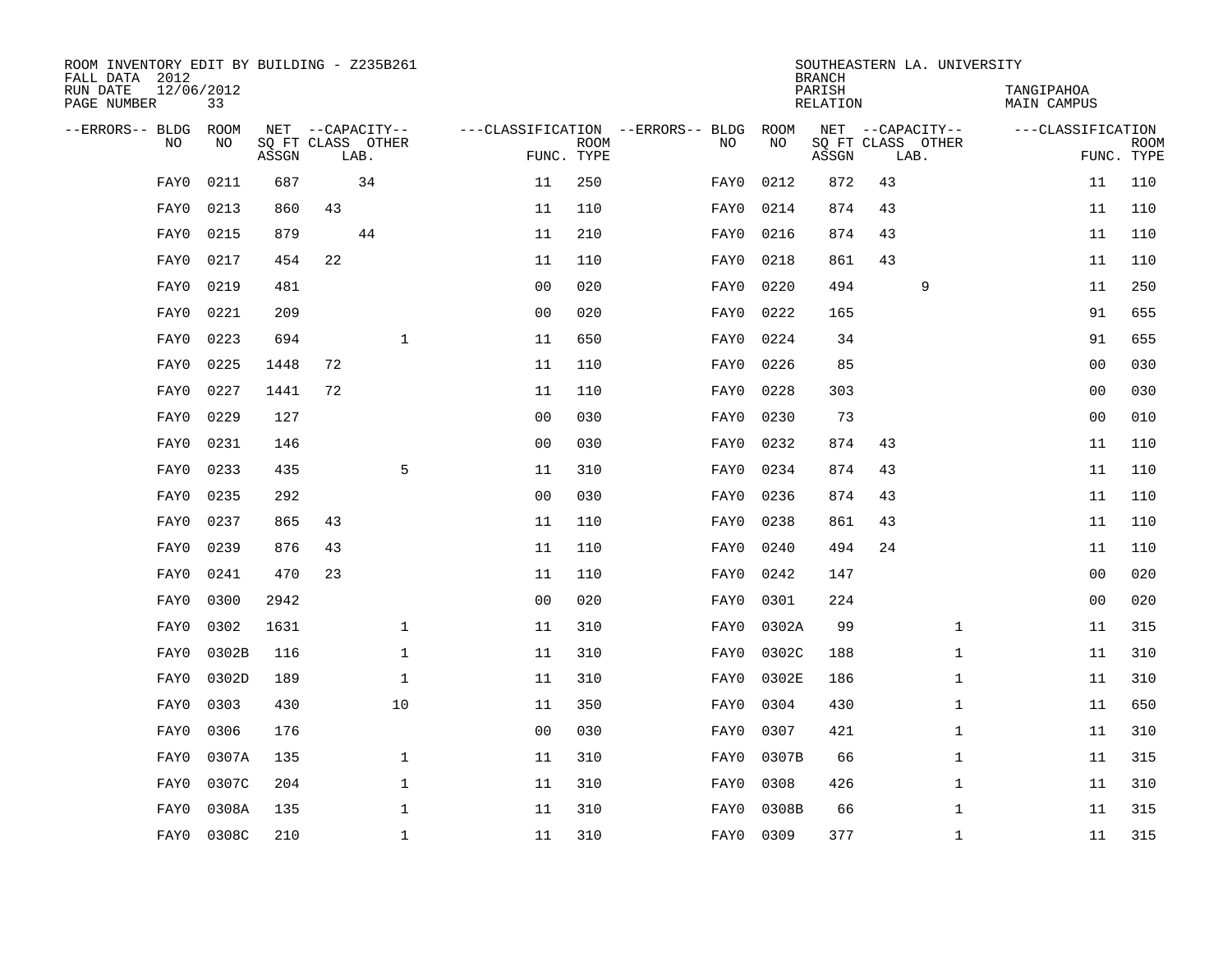| FALL DATA 2012<br>RUN DATE<br>PAGE NUMBER | 12/06/2012<br>34         |       | ROOM INVENTORY EDIT BY BUILDING - Z235B261    |                                   |                           |      |            | <b>BRANCH</b><br>PARISH<br>RELATION | SOUTHEASTERN LA. UNIVERSITY                   | TANGIPAHOA<br>MAIN CAMPUS |                           |
|-------------------------------------------|--------------------------|-------|-----------------------------------------------|-----------------------------------|---------------------------|------|------------|-------------------------------------|-----------------------------------------------|---------------------------|---------------------------|
| --ERRORS-- BLDG                           | ROOM<br><b>NO</b><br>NO. | ASSGN | NET --CAPACITY--<br>SO FT CLASS OTHER<br>LAB. | ---CLASSIFICATION --ERRORS-- BLDG | <b>ROOM</b><br>FUNC. TYPE | NO   | ROOM<br>NO | ASSGN                               | NET --CAPACITY--<br>SQ FT CLASS OTHER<br>LAB. | ---CLASSIFICATION         | <b>ROOM</b><br>FUNC. TYPE |
|                                           | 0309A<br>FAY0            | 97    | $\mathbf{1}$                                  | 11                                | 315                       | FAY0 | 0309B      | 128                                 | $\mathbf{1}$                                  | 11                        | 315                       |
|                                           | 0310<br>FAY0             | 173   | $\mathbf 1$                                   | 11                                | 310                       | FAY0 | 0311       | 118                                 |                                               | 0 <sub>0</sub>            | 030                       |
|                                           | FAY0<br>0312             | 114   | $\mathbf 1$                                   | 11                                | 310                       | FAY0 | 0313       | 112                                 | $\mathbf{1}$                                  | 11                        | 310                       |
|                                           | 0314<br>FAY0             | 109   | $\mathbf 1$                                   | 11                                | 310                       | FAY0 | 0315       | 109                                 | $\mathbf{1}$                                  | 11                        | 310                       |
|                                           | 0316<br>FAY0             | 127   | $\mathbf{1}$                                  | 11                                | 315                       | FAY0 | 0316A      | 109                                 | $\mathbf{1}$                                  | 11                        | 310                       |
|                                           | 0316B<br>FAY0            | 134   | $\mathbf{1}$                                  | 11                                | 310                       | FAY0 | 0316C      | 132                                 | $\mathbf{1}$                                  | 11                        | 310                       |
|                                           | 0316D<br>FAY0            | 128   | $\mathbf{1}$                                  | 11                                | 310                       | FAY0 | 0316E      | 110                                 | $\mathbf{1}$                                  | 11                        | 310                       |
|                                           | FAY0<br>0316F            | 113   | $\mathbf 1$                                   | 11                                | 310                       | FAY0 | 0317       | 251                                 |                                               | 0 <sub>0</sub>            | 030                       |
|                                           | 0318A<br>FAY0            | 114   | $\mathbf 1$                                   | 11                                | 310                       | FAY0 | 0318B      | 114                                 | $\mathbf{1}$                                  | 11                        | 310                       |
|                                           | 0319<br>FAY0             | 126   | 1                                             | 11                                | 315                       | FAY0 | 0319A      | 113                                 | $\mathbf{1}$                                  | 11                        | 310                       |
|                                           | 0319B<br>FAY0            | 111   | $\mathbf 1$                                   | 11                                | 310                       | FAY0 | 0319C      | 128                                 | $\mathbf{1}$                                  | 11                        | 310                       |
|                                           | 0319D<br>FAY0            | 132   | $\mathbf 1$                                   | 11                                | 310                       | FAY0 | 0319E      | 134                                 | $\mathbf{1}$                                  | 11                        | 310                       |
|                                           | 0319F<br>FAY0            | 109   | $\mathbf 1$                                   | 11                                | 310                       | FAY0 | 0320       | 109                                 | $\mathbf{1}$                                  | 11                        | 310                       |
|                                           | 0321<br>FAY0             | 109   | $\mathbf{1}$                                  | 11                                | 310                       | FAY0 | 0322       | 112                                 | $\mathbf{1}$                                  | 11                        | 310                       |
|                                           | FAY0<br>0323             | 80    |                                               | 0 <sub>0</sub>                    | 030                       | FAY0 | 0324       | 47                                  |                                               | 0 <sub>0</sub>            | 010                       |
|                                           | 0325<br>FAY0             | 316   | 1                                             | 11                                | 350                       | FAY0 | 0326       | 77                                  | $\mathbf{1}$                                  | 11                        | 315                       |
|                                           | 0327<br>FAY0             | 110   |                                               | 11                                | 315                       | FAY0 | 0327A      | 113                                 | $\mathbf{1}$                                  | 11                        | 310                       |
|                                           | 0327B<br>FAY0            | 110   | $\mathbf 1$                                   | 11                                | 310                       | FAY0 | 0327C      | 110                                 | $\mathbf{1}$                                  | 11                        | 310                       |
|                                           | 0327D<br>FAY0            | 100   | $\mathbf{1}$                                  | 11                                | 310                       | FAY0 | 0327E      | 100                                 | $\mathbf{1}$                                  | 11                        | 310                       |
|                                           | 0327F<br>FAY0            | 102   | $\mathbf{1}$                                  | 11                                | 310                       | FAY0 | 0328       | 109                                 | $\mathbf{1}$                                  | 11                        | 315                       |
|                                           | 0328A<br>FAY0            | 112   | $\mathbf{1}$                                  | 11                                | 310                       | FAY0 | 0328B      | 110                                 | $\mathbf{1}$                                  | 11                        | 310                       |
|                                           | 0328C<br>FAY0            | 109   | $\mathbf{1}$                                  | 11                                | 310                       | FAY0 | 0328D      | 109                                 | $\mathbf{1}$                                  | 11                        | 310                       |
|                                           | 0328E<br>FAY0            | 100   | $\mathbf 1$                                   | 11                                | 310                       | FAY0 | 0328F      | 102                                 | $\mathbf{1}$                                  | 11                        | 310                       |
|                                           | 0329<br>FAY0             | 110   |                                               | 11                                | 315                       | FAY0 | 0329A      | 112                                 | $\mathbf{1}$                                  | 11                        | 310                       |
|                                           | 0329B<br>FAY0            | 100   | 1                                             | 11                                | 310                       | FAY0 | 0329C      | 100                                 | $\mathbf{1}$                                  | 11                        | 310                       |
|                                           | FAY0<br>0329D            | 100   | $\mathbf 1$                                   | 11                                | 310                       |      | FAY0 0329E | 100                                 | $\mathbf{1}$                                  | 11                        | 310                       |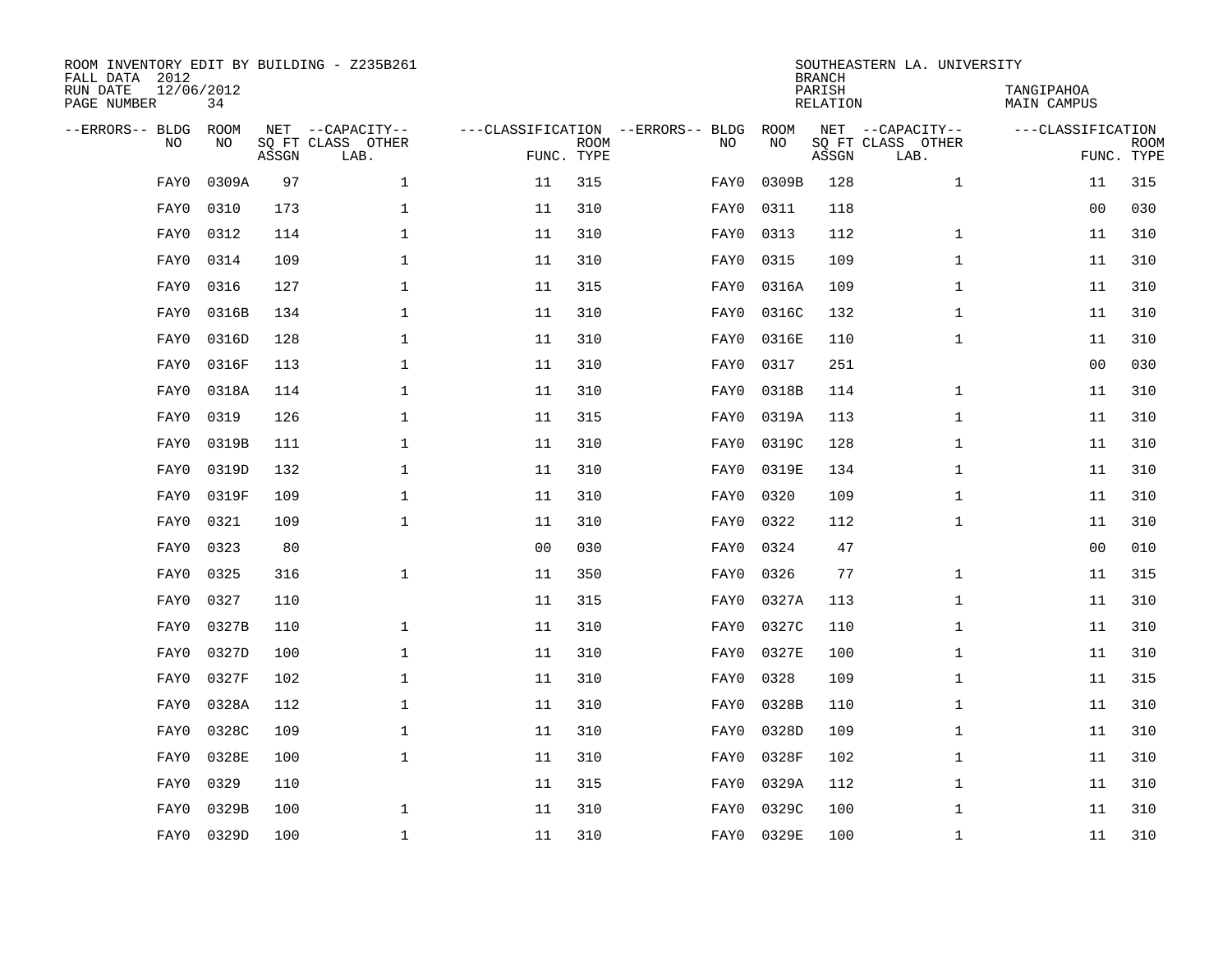| FALL DATA 2012<br>RUN DATE<br>PAGE NUMBER | 12/06/2012<br>35         |       | ROOM INVENTORY EDIT BY BUILDING - Z235B261    |                                                 |             |      |            | <b>BRANCH</b><br>PARISH<br>RELATION | SOUTHEASTERN LA. UNIVERSITY                   | TANGIPAHOA<br>MAIN CAMPUS |                           |
|-------------------------------------------|--------------------------|-------|-----------------------------------------------|-------------------------------------------------|-------------|------|------------|-------------------------------------|-----------------------------------------------|---------------------------|---------------------------|
| --ERRORS-- BLDG                           | ROOM<br><b>NO</b><br>NO. | ASSGN | NET --CAPACITY--<br>SO FT CLASS OTHER<br>LAB. | ---CLASSIFICATION --ERRORS-- BLDG<br>FUNC. TYPE | <b>ROOM</b> | NO   | ROOM<br>NO | ASSGN                               | NET --CAPACITY--<br>SQ FT CLASS OTHER<br>LAB. | ---CLASSIFICATION         | <b>ROOM</b><br>FUNC. TYPE |
|                                           | 0329F<br>FAY0            | 102   | $\mathbf{1}$                                  | 11                                              | 310         | FAY0 | 0330       | 109                                 | $\mathbf{1}$                                  | 11                        | 315                       |
|                                           | 0330A<br>FAY0            | 112   | $\mathbf 1$                                   | 11                                              | 310         | FAY0 | 0330B      | 110                                 | $\mathbf{1}$                                  | 11                        | 310                       |
|                                           | FAY0<br>0330C            | 109   | $\mathbf 1$                                   | 11                                              | 310         | FAY0 | 0330D      | 109                                 | $\mathbf{1}$                                  | 11                        | 310                       |
|                                           | 0330E<br>FAY0            | 110   | $\mathbf 1$                                   | 11                                              | 310         | FAY0 | 0330F      | 112                                 | $\mathbf{1}$                                  | 11                        | 310                       |
|                                           | 0331A<br>FAY0            | 88    | $\mathbf{1}$                                  | 11                                              | 310         | FAY0 | 0331B      | 100                                 | $\mathbf{1}$                                  | 11                        | 310                       |
|                                           | 0331C<br>FAY0            | 186   | $\mathbf{1}$                                  | 11                                              | 310         | FAY0 | 0332A      | 111                                 | $\mathbf{1}$                                  | 11                        | 310                       |
|                                           | 0332B<br>FAY0            | 99    | $\mathbf{1}$                                  | 11                                              | 310         | FAY0 | 0332C      | 200                                 | $\mathbf{1}$                                  | 11                        | 310                       |
|                                           | 0334<br>FAY0             | 174   |                                               | 0 <sub>0</sub>                                  | 030         | FAY0 | 0335       | 421                                 | $\mathbf{1}$                                  | 11                        | 310                       |
|                                           | 0335A<br>FAY0            | 135   | $\mathbf 1$                                   | $11\,$                                          | 310         | FAY0 | 0335B      | 66                                  |                                               | 11                        | 315                       |
|                                           | 0335C<br>FAY0            | 204   | $\mathbf 1$                                   | 11                                              | 310         | FAY0 | 0336       | 426                                 | $\mathbf{1}$                                  | 11                        | 310                       |
|                                           | 0336A<br>FAY0            | 135   | $\mathbf 1$                                   | 11                                              | 310         | FAY0 | 0336B      | 66                                  |                                               | 11                        | 315                       |
|                                           | 0336C<br>FAY0            | 209   | $\mathbf{1}$                                  | 11                                              | 310         | FAY0 | 0337       | 387                                 |                                               | 11                        | 315                       |
|                                           | 0337A<br>FAY0            | 97    |                                               | 11                                              | 315         | FAY0 | 0337B      | 128                                 |                                               | 11                        | 315                       |
|                                           | 0338<br>FAY0             | 303   | 10                                            | 11                                              | 350         | FAY0 | 0339       | 115                                 | $\mathbf{1}$                                  | 11                        | 310                       |
|                                           | 0340<br>FAY0             | 112   | $\mathbf 1$                                   | 11                                              | 310         | FAY0 | 0341       | 108                                 | $\mathbf{1}$                                  | 11                        | 310                       |
|                                           | 0342<br>FAY0             | 109   | $\mathbf 1$                                   | 11                                              | 310         | FAY0 | 0343       | 252                                 |                                               | 00                        | 030                       |
|                                           | 0344<br>FAY0             | 127   |                                               | 11                                              | 315         | FAY0 | 0344A      | 113                                 | $\mathbf{1}$                                  | 11                        | 310                       |
|                                           | 0344B<br>FAY0            | 111   | $\mathbf 1$                                   | 11                                              | 310         | FAY0 | 0344C      | 128                                 | $\mathbf{1}$                                  | 11                        | 310                       |
|                                           | 0344D<br>FAY0            | 132   | $\mathbf{1}$                                  | 11                                              | 310         | FAY0 | 0344E      | 134                                 | $\mathbf{1}$                                  | 11                        | 310                       |
|                                           | 0344F<br>FAY0            | 109   | $\mathbf{1}$                                  | 11                                              | 310         | FAY0 | 0345       | 114                                 | $\mathbf{1}$                                  | 11                        | 310                       |
|                                           | 0346<br>FAY0             | 114   | $\mathbf{1}$                                  | 11                                              | 310         | FAY0 | 0347       | 127                                 |                                               | 11                        | 315                       |
|                                           | 0347A<br>FAY0            | 132   | $\mathbf{1}$                                  | 11                                              | 310         | FAY0 | 0347B      | 134                                 | $\mathbf{1}$                                  | 11                        | 310                       |
|                                           | 0347C<br>FAY0            | 109   | $\mathbf 1$                                   | 11                                              | 310         | FAY0 | 0347D      | 128                                 | $\mathbf{1}$                                  | 11                        | 310                       |
|                                           | 0347E<br>FAY0            | 111   | $\mathbf{1}$                                  | 11                                              | 310         | FAY0 | 0347F      | 113                                 | $\mathbf{1}$                                  | 11                        | 310                       |
|                                           | 0348<br>FAY0             | 109   | 1                                             | 11                                              | 310         | FAY0 | 0349       | 109                                 | $\mathbf{1}$                                  | 11                        | 310                       |
|                                           | FAY0<br>0350             | 112   | $\mathbf 1$                                   | 11                                              | 310         |      | FAY0 0351  | 80                                  |                                               | 0 <sub>0</sub>            | 030                       |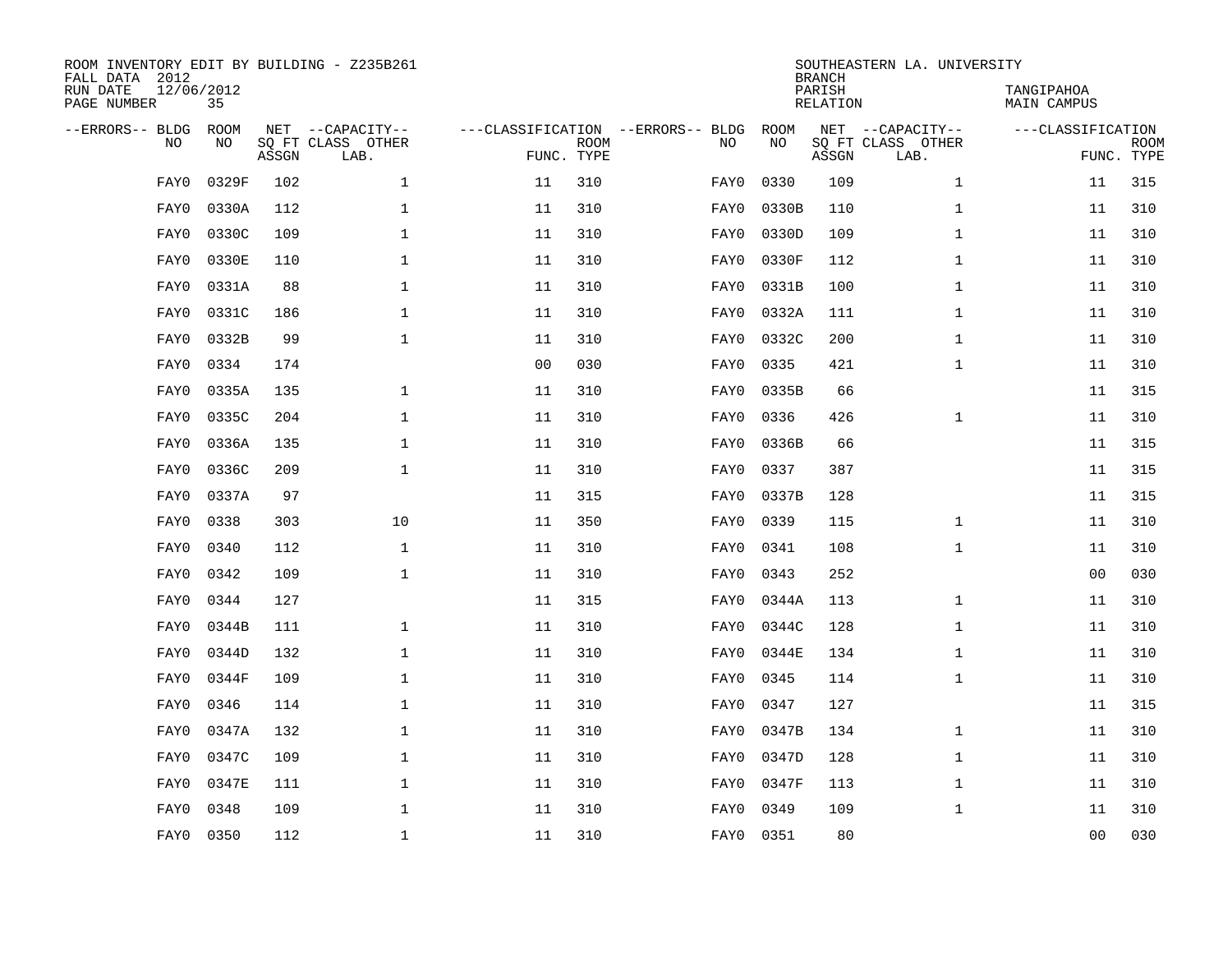| ROOM INVENTORY EDIT BY BUILDING - Z235B261<br>FALL DATA 2012 |           |            |                           |                |             |                                   |                                                               | <b>BRANCH</b>      | SOUTHEASTERN LA. UNIVERSITY                                               |                                      |                           |
|--------------------------------------------------------------|-----------|------------|---------------------------|----------------|-------------|-----------------------------------|---------------------------------------------------------------|--------------------|---------------------------------------------------------------------------|--------------------------------------|---------------------------|
| 12/06/2012<br>RUN DATE<br>PAGE NUMBER                        | 36        |            |                           |                |             |                                   |                                                               | PARISH<br>RELATION |                                                                           | TANGIPAHOA<br><b>MAIN CAMPUS</b>     |                           |
| --ERRORS-- BLDG                                              | ROOM      |            | NET --CAPACITY--          |                |             | ---CLASSIFICATION --ERRORS-- BLDG | ROOM                                                          |                    | NET --CAPACITY--                                                          | ---CLASSIFICATION                    |                           |
| NO                                                           | NO        | ASSGN      | SQ FT CLASS OTHER<br>LAB. | FUNC. TYPE     | <b>ROOM</b> | NO                                | NO                                                            | ASSGN              | SQ FT CLASS OTHER<br>LAB.                                                 |                                      | <b>ROOM</b><br>FUNC. TYPE |
| FAY0                                                         | 0352      | 81         |                           | 0 <sub>0</sub> | 030         | FAY0                              | 0353                                                          | 77                 | $\mathbf{1}$                                                              | 11                                   | 750                       |
| FAY0                                                         | 0354      | 315        | $\overline{4}$            | 11             | 350         | FAY0                              | 0355                                                          | 109                |                                                                           | 11                                   | 315                       |
| FAY0                                                         | 0355A     | 112        | $\mathbf 1$               | 11             | 310         | FAY0                              | 0355B                                                         | 110                | $\mathbf{1}$                                                              | 11                                   | 310                       |
| FAY0                                                         | 0355C     | 110        | $\mathbf{1}$              | 11             | 310         | FAY0                              | 0355D                                                         | 110                | $\mathbf{1}$                                                              | 11                                   | 310                       |
| FAY0                                                         | 0355E     | 111        | $\mathbf 1$               | 11             | 310         | FAY0                              | 0355F                                                         | 113                | $\mathbf{1}$                                                              | 11                                   | 310                       |
| FAY0                                                         | 0356      | 109        |                           | 11             | 315         | FAY0                              | 0356A                                                         | 112                | $\mathbf{1}$                                                              | 11                                   | 310                       |
| FAY0                                                         | 0356B     | 110        | $\mathbf 1$               | 11             | 310         | FAY0                              | 0356C                                                         | 109                | $\mathbf{1}$                                                              | 11                                   | 310                       |
| FAY0                                                         | 0356D     | 109        | $\mathbf{1}$              | 11             | 310         | FAY0                              | 0356E                                                         | 110                | $\mathbf{1}$                                                              | 11                                   | 310                       |
| FAY0                                                         | 0356F     | 112        | $\mathbf 1$               | 11             | 310         | FAY0                              | 0357                                                          | 109                |                                                                           | 11                                   | 315                       |
| FAY0                                                         | 0357A     | 112        | $\mathbf 1$               | 11             | 310         | FAY0                              | 0357B                                                         | 110                | $\mathbf{1}$                                                              | 11                                   | 310                       |
| FAY0                                                         | 0357C     | 111        | $\mathbf 1$               | 11             | 310         | FAY0                              | 0357D                                                         | 110                | $\mathbf{1}$                                                              | 11                                   | 310                       |
| FAY0                                                         | 0357E     | 110        | $\mathbf{1}$              | 11             | 310         | FAY0                              | 0357F                                                         | 113                | $\mathbf{1}$                                                              | 11                                   | 310                       |
| FAY0                                                         | 0358      | 108        |                           | 11             | 315         | FAY0                              | 0358A                                                         | 113                | $\mathbf{1}$                                                              | 11                                   | 310                       |
| FAY0                                                         | 0358B     | 110        | $\mathbf 1$               | 11             | 310         | FAY0                              | 0358C                                                         | 109                | $\mathbf{1}$                                                              | 11                                   | 310                       |
| FAY0                                                         | 0358D     | 109        | $\mathbf{1}$              | 11             | 310         | FAY0                              | 0358E                                                         | 110                | $\mathbf{1}$                                                              | 11                                   | 310                       |
| FAY0                                                         | 0358F     | 112        | $\mathbf 1$               | 11             | 310         | FAY0                              | 0359A                                                         | 110                | $\mathbf{1}$                                                              | 11                                   | 310                       |
| FAY0                                                         | 0359B     | 100        | $\mathbf{1}$              | 11             | 310         | FAY0                              | 0359C                                                         | 186                | $\mathbf{1}$                                                              | 11                                   | 310                       |
| FAY0                                                         | 0360A     | 111        | 1                         | 11             | 310         | FAY0                              | 0360B                                                         | 99                 | $\mathbf{1}$                                                              | 11                                   | 310                       |
| FAY0                                                         | 0360C     | 202        | $\mathbf 1$               | 11             | 310         |                                   | FAY0 0399<br>TOTAL NUMBER CLASSROOMS<br>TOTAL NUMBER LABS 210 | 1605               | TOTAL NET ASSIGN SQ. FT. IN ROOM FILE<br>TOTAL NUMBER COMPUTER CLASSROOMS | 00<br>58,256<br>23<br>$\overline{4}$ | 020                       |
|                                                              |           |            |                           |                |             |                                   |                                                               |                    | TOTAL NUMBER SPECIAL LABS 220                                             |                                      |                           |
| GARR                                                         | 0001      | 131<br>279 | $\mathbf{1}$<br>14        | 11             | 310<br>220  | GARR 0002                         |                                                               | 131                | $\mathbf{1}$                                                              | 11                                   | 310<br>350                |
| GARR                                                         | 0003      |            |                           | 11             |             |                                   | GARR 0003A                                                    | 250                | 13                                                                        | 11                                   |                           |
| GARR                                                         | 0003C     | 13         |                           | 11             | 225         | GARR                              | 0004                                                          | 131                | $\mathbf{1}$                                                              | 11                                   | 310                       |
|                                                              | GARR 0005 | 131        | $\mathbf 1$               | 11             | 310         | GARR 0006                         |                                                               | 819                | 41                                                                        | 11                                   | 110                       |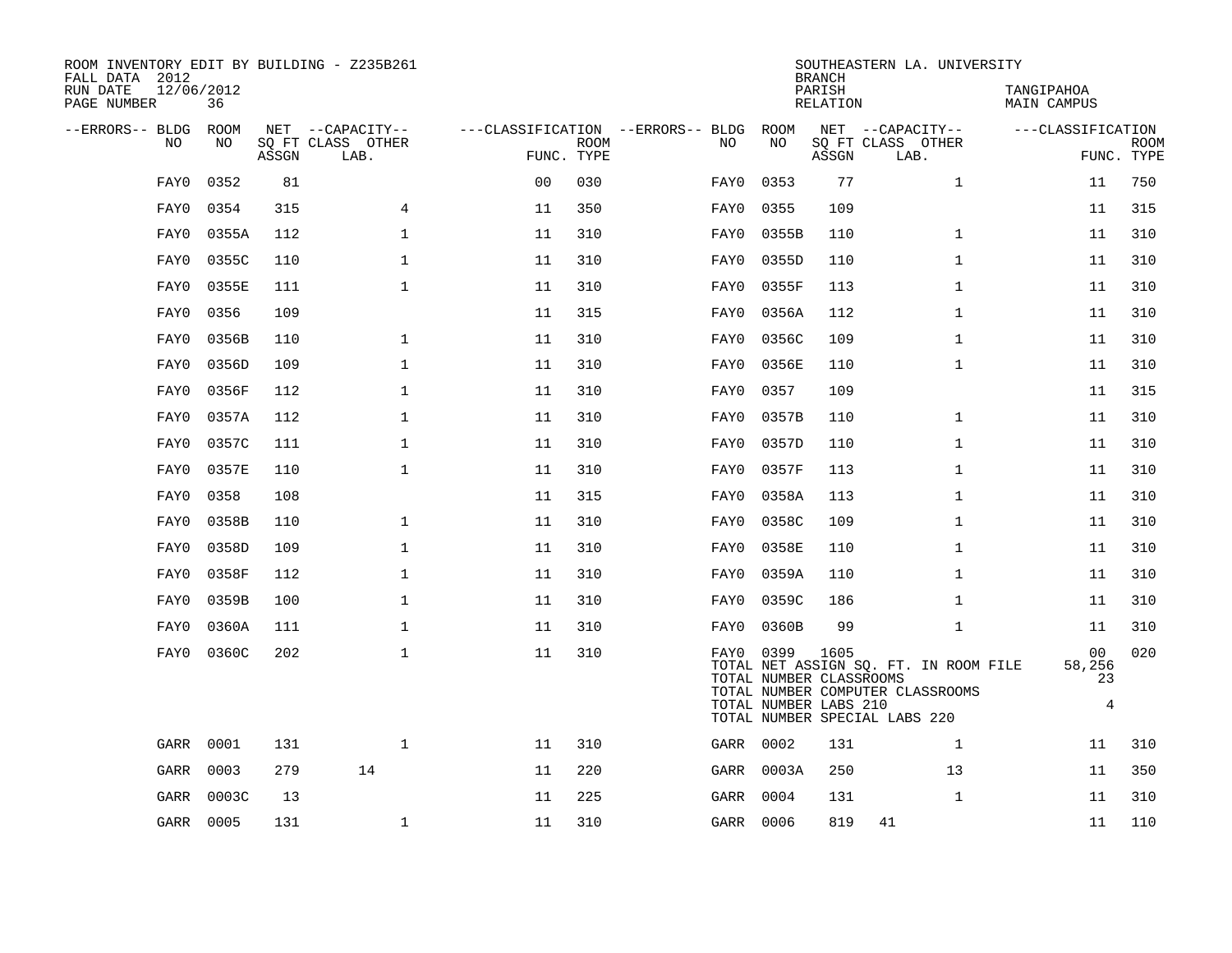| ROOM INVENTORY EDIT BY BUILDING - Z235B261<br>FALL DATA 2012<br>RUN DATE<br>PAGE NUMBER | 12/06/2012<br>37 |       |                                               |              |                |                           |                                         |            | <b>BRANCH</b><br>PARISH<br><b>RELATION</b> | SOUTHEASTERN LA. UNIVERSITY                   | TANGIPAHOA<br>MAIN CAMPUS |                           |
|-----------------------------------------------------------------------------------------|------------------|-------|-----------------------------------------------|--------------|----------------|---------------------------|-----------------------------------------|------------|--------------------------------------------|-----------------------------------------------|---------------------------|---------------------------|
| --ERRORS-- BLDG<br>NO                                                                   | ROOM<br>NO       | ASSGN | NET --CAPACITY--<br>SO FT CLASS OTHER<br>LAB. |              |                | <b>ROOM</b><br>FUNC. TYPE | ---CLASSIFICATION --ERRORS-- BLDG<br>NO | ROOM<br>NO | ASSGN                                      | NET --CAPACITY--<br>SQ FT CLASS OTHER<br>LAB. | ---CLASSIFICATION         | <b>ROOM</b><br>FUNC. TYPE |
| GARR                                                                                    | 0007             | 131   |                                               | $\mathbf{1}$ | 11             | 310                       | GARR                                    | 0008       | 819                                        | 41                                            | 11                        | 110                       |
| GARR                                                                                    | 0009             | 131   | 11                                            |              | 11             | 310                       | GARR                                    | 0010       | 131                                        | $\mathbf{1}$                                  | 11                        | 310                       |
| GARR                                                                                    | 0011             | 819   | 41                                            |              | 11             | 110                       | GARR                                    | 0012       | 131                                        | $\mathbf{1}$                                  | 11                        | 310                       |
| GARR                                                                                    | 0013             | 131   |                                               | $\mathbf{1}$ | 11             | 310                       | GARR                                    | 0014       |                                            | 2378 118                                      | 11                        | 110                       |
| GARR                                                                                    | 0015             | 131   |                                               | $\mathbf{1}$ | 11             | 310                       | GARR                                    | 0016       | 131                                        | $\mathbf{1}$                                  | 11                        | 310                       |
| GARR                                                                                    | 0017             | 131   |                                               | $\mathbf 1$  | 11             | 310                       | GARR                                    | 0018       | 131                                        | $\mathbf{1}$                                  | 11                        | 310                       |
| GARR                                                                                    | 0019             | 131   |                                               | $\mathbf{1}$ | 11             | 310                       | GARR                                    | 0020       | 131                                        | $\mathbf{1}$                                  | 11                        | 310                       |
| GARR                                                                                    | 0021             | 131   |                                               | $\mathbf 1$  | 11             | 310                       | GARR                                    | 0022       | 106                                        | $\mathbf{1}$                                  | 11                        | 310                       |
| GARR                                                                                    | 0023             | 131   |                                               | $\mathbf{1}$ | 11             | 310                       | GARR                                    | 0024       | 120                                        | $\mathbf{1}$                                  | 11                        | 310                       |
| GARR                                                                                    | 0025             | 131   |                                               | $\mathbf 1$  | 11             | 310                       | GARR                                    | 0026       | 120                                        | $\mathbf{1}$                                  | 11                        | 310                       |
| GARR                                                                                    | 0027             | 120   |                                               | $\mathbf{1}$ | 11             | 310                       | GARR                                    | 0028       | 120                                        | $\mathbf{1}$                                  | 11                        | 310                       |
| GARR                                                                                    | 0029             | 662   | 34                                            |              | 11             | 110                       | GARR                                    | 0030       | 120                                        | $\mathbf{1}$                                  | 11                        | 310                       |
| GARR                                                                                    | 0031             | 100   |                                               | $\mathbf{1}$ | 00             | 030                       | GARR                                    | 0032       | 662                                        | 34                                            | 11                        | 110                       |
| GARR                                                                                    | 0033             | 94    |                                               | $\mathbf 1$  | 0 <sub>0</sub> | 030                       | GARR                                    | 0034       | 662                                        | 34                                            | 11                        | 110                       |
| GARR                                                                                    | 0035             | 662   | 34                                            |              | 11             | 110                       | GARR                                    | 0036       | 662                                        | 26                                            | 11                        | 110                       |
| GARR                                                                                    | 0037             | 805   | 41                                            |              | 11             | 110                       | GARR                                    | 0038       | 68                                         | $\mathbf{1}$                                  | 0 <sub>0</sub>            | 030                       |
| GARR                                                                                    | 0039             | 34    |                                               |              | 11             | 115                       | GARR                                    | 0040       | 245                                        | 13                                            | 11                        | 350                       |
| GARR                                                                                    | 0041             | 133   |                                               | $\mathbf{1}$ | 11             | 310                       | GARR                                    | 0042       | 133                                        | $\mathbf{1}$                                  | 11                        | 310                       |
| GARR                                                                                    | 0043             | 133   |                                               | $\mathbf 1$  | 11             | 310                       | GARR                                    | 0044       | 133                                        | $\mathbf{1}$                                  | 11                        | 310                       |
| GARR                                                                                    | 0045             | 133   |                                               | 1            | 11             | 310                       | GARR                                    | 0046       | 133                                        | $\mathbf{1}$                                  | 11                        | 310                       |
| GARR                                                                                    | 0047             | 133   |                                               | $\mathbf 1$  | 11             | 310                       | GARR                                    | 0048       | 806                                        | 41                                            | 11                        | 110                       |
| GARR                                                                                    | 0049             | 133   |                                               | $\mathbf{1}$ | 11             | 310                       | GARR                                    | 0050       | 133                                        | $\mathbf{1}$                                  | 11                        | 310                       |
| GARR<br>9                                                                               | 0051             | 551   | 10                                            |              | 11             | 110                       | GARR                                    | 0052       | 133                                        | $\mathbf{1}$                                  | 11                        | 310                       |
| GARR                                                                                    | 0053             | 133   |                                               | $\mathbf 1$  | 11             | 310                       | GARR                                    | 0054       | 133                                        | $\mathbf{1}$                                  | 11                        | 310                       |
| GARR                                                                                    | 0055             | 133   |                                               | $\mathbf 1$  | 11             | 310                       | GARR                                    | 0056       | 551                                        | 5                                             | 11                        | 310                       |
|                                                                                         | GARR 0057        | 133   |                                               | $\mathbf{1}$ | 11             | 310                       |                                         | GARR 0058  | 133                                        | $\mathbf{1}$                                  | 11                        | 310                       |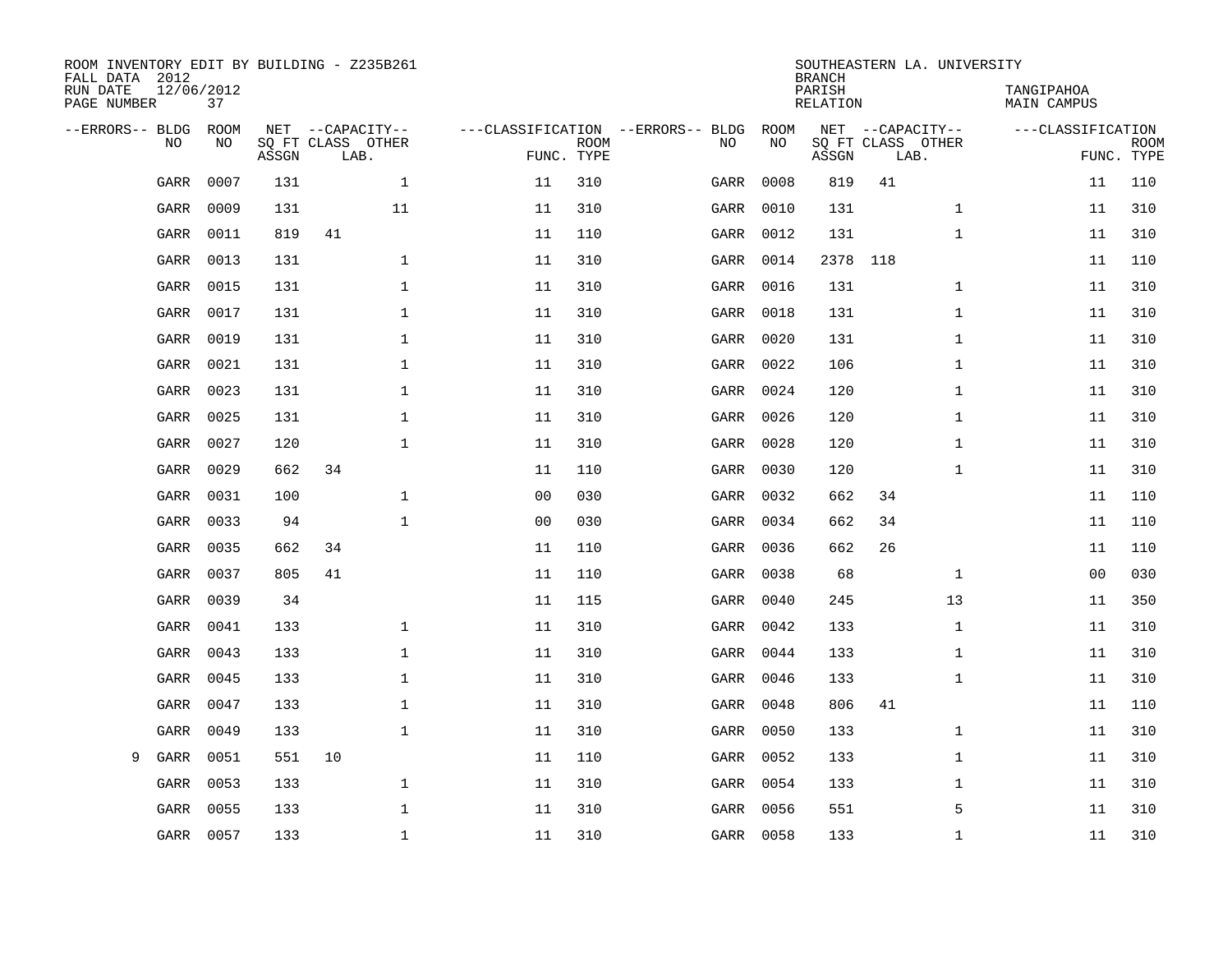| ROOM INVENTORY EDIT BY BUILDING - Z235B261<br>FALL DATA 2012 |                  |       |                           |                |                           |                                   |            | <b>BRANCH</b>             | SOUTHEASTERN LA. UNIVERSITY |                                  |                           |
|--------------------------------------------------------------|------------------|-------|---------------------------|----------------|---------------------------|-----------------------------------|------------|---------------------------|-----------------------------|----------------------------------|---------------------------|
| RUN DATE<br>PAGE NUMBER                                      | 12/06/2012<br>38 |       |                           |                |                           |                                   |            | PARISH<br><b>RELATION</b> |                             | TANGIPAHOA<br><b>MAIN CAMPUS</b> |                           |
| --ERRORS-- BLDG                                              | ROOM             |       | NET --CAPACITY--          |                |                           | ---CLASSIFICATION --ERRORS-- BLDG | ROOM       |                           | NET --CAPACITY--            | ---CLASSIFICATION                |                           |
| NO                                                           | NO               | ASSGN | SQ FT CLASS OTHER<br>LAB. |                | <b>ROOM</b><br>FUNC. TYPE | NO                                | NO         | ASSGN                     | SQ FT CLASS OTHER<br>LAB.   |                                  | <b>ROOM</b><br>FUNC. TYPE |
| GARR                                                         | 0059             | 133   | $\mathbf 1$               | 11             | 310                       | GARR                              | 0060       | 278                       | $\mathbf{1}$                | 11                               | 310                       |
| GARR                                                         | 0060A            | 247   | 2                         | 11             | 310                       | GARR                              | 0060B      | 111                       |                             | 11                               | 315                       |
| GARR                                                         | 0060D            | 142   | 1                         | 11             | 310                       | GARR                              | 0061       | 280                       | 2                           | 11                               | 310                       |
| GARR                                                         | 0061A            | 250   | $\mathbf{2}$              | 11             | 310                       | GARR                              | 0061B      | 120                       |                             | 11                               | 315                       |
| GARR                                                         | 0061C            | 13    |                           | 11             | 315                       | GARR                              | 0061D      | 149                       | $\mathbf{1}$                | 11                               | 310                       |
| GARR                                                         | 0062             | 133   | $\mathbf 1$               | 11             | 310                       | GARR                              | 0063       | 133                       | $\mathbf{1}$                | 11                               | 310                       |
| GARR                                                         | 0064             | 289   | 2                         | 11             | 310                       | GARR                              | 0065       | 84                        | $\mathbf{1}$                | 11                               | 310                       |
| GARR                                                         | 0066             | 85    | $\mathbf{1}$              | 11             | 310                       | GARR                              | 0067       | 83                        | $\mathbf{1}$                | 11                               | 310                       |
| GARR                                                         | 0068             | 83    | $\mathbf{1}$              | 11             | 310                       | GARR                              | 0069       | 225                       |                             | 11                               | 315                       |
| GARR                                                         | 0070             | 357   |                           | 0 <sub>0</sub> | 030                       | GARR                              | 0071       | 347                       |                             | 0 <sub>0</sub>                   | 030                       |
| GARR                                                         | 0072             | 407   | 33                        | 91             | 660                       | GARR                              | 0073       | 1109                      | 40                          | 11                               | 210                       |
| GARR                                                         | 0074             | 276   | 2                         | 11             | 310                       | GARR                              | 0074A      | 250                       | 2                           | 11                               | 310                       |
| GARR                                                         | 0074B            | 120   |                           | 11             | 315                       | GARR                              | 0074C      | 13                        |                             | 11                               | 315                       |
| GARR                                                         | 0074D            | 147   | $\mathbf 1$               | 11             | 310                       | GARR                              | 0075       | 276                       | 2                           | 11                               | 310                       |
| GARR                                                         | 0075A            | 250   | 2                         | 11             | 310                       | GARR                              | 0075B      | 111                       |                             | 11                               | 315                       |
| GARR                                                         | 0075C            | 13    |                           | 11             | 315                       | GARR                              | 0075D      | 140                       | $\mathbf{1}$                | 11                               | 310                       |
| GARR                                                         | 0076             | 786   | 40                        | 11             | 110                       | GARR                              | 0076A      | 13                        |                             | 11                               | 115                       |
| GARR                                                         | 0076B            | 13    |                           | 11             | 115                       | GARR                              | 0077       | 785                       | 40                          | 11                               | 110                       |
| GARR                                                         | 0077A            | 13    |                           | 11             | 115                       | GARR                              | 0077B      | 13                        |                             | 11                               | 115                       |
| GARR                                                         | 0078             | 786   | 40                        | 11             | 110                       | GARR                              | 0078A      | 13                        |                             | 11                               | 115                       |
| GARR                                                         | 0078B            | 13    |                           | 11             | 115                       | GARR                              | 0079       | 783                       | 40                          | 11                               | 110                       |
| GARR                                                         | 0079A            | 13    |                           | 11             | 115                       | GARR                              | 0079B      | 13                        |                             | 11                               | 115                       |
| GARR                                                         | 0080             | 1136  | 40                        | 11             | 210                       | GARR                              | 0081       | 156                       | $\mathbf{1}$                | 11                               | 310                       |
| GARR                                                         | 0082             | 141   | $\mathbf 1$               | 11             | 310                       | GARR                              | 0083       | 142                       | $\mathbf{1}$                | 11                               | 310                       |
| GARR                                                         | 0083A            | 181   | $\mathbf{1}$              | 11             | 310                       | GARR                              | 0084       | 516                       | 5                           | 11                               | 310                       |
|                                                              | GARR 0084A       | 160   | $\mathbf 1$               | 11             | 310                       |                                   | GARR 0084B | 161                       | $\mathbf{1}$                | 11                               | 310                       |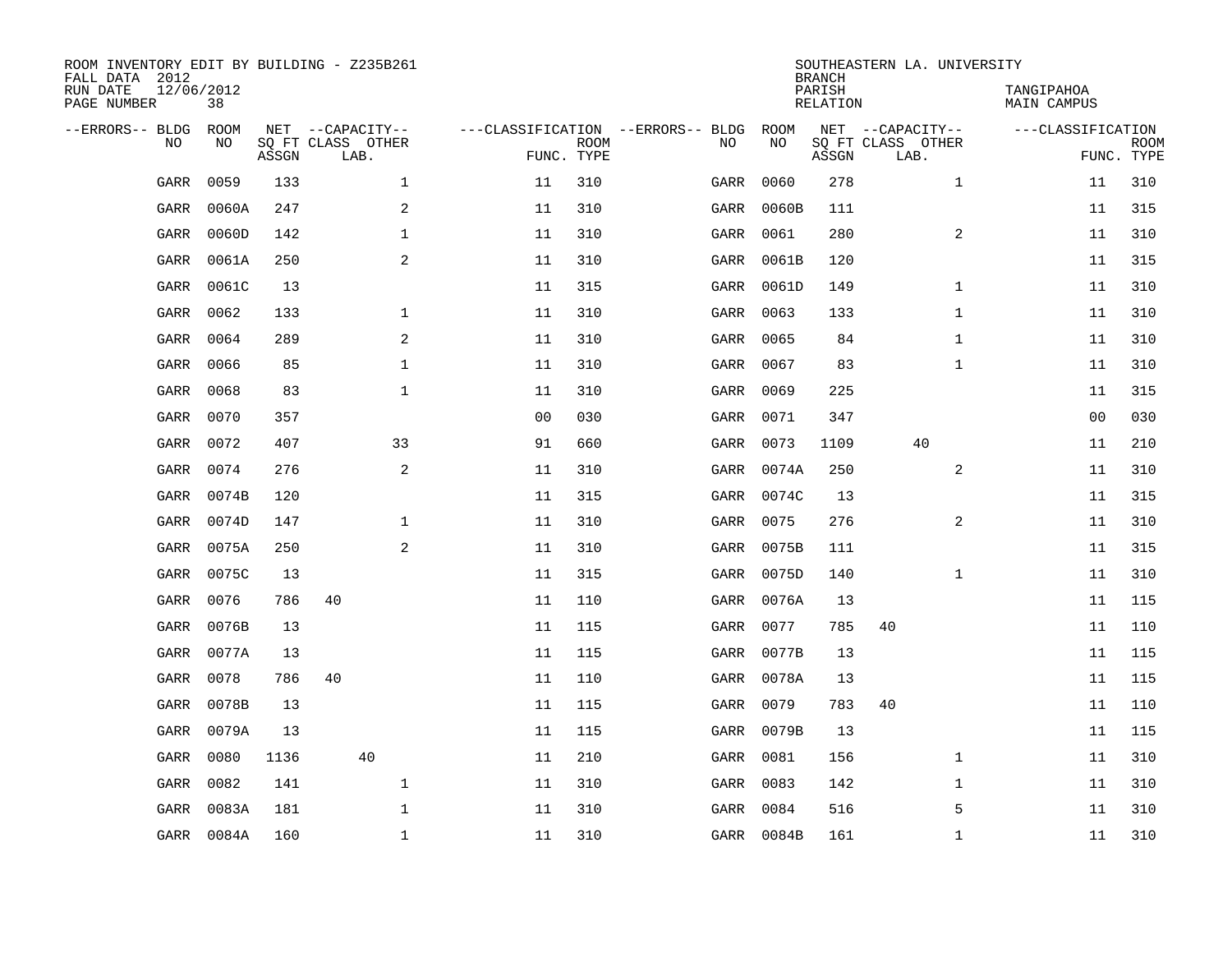| ROOM INVENTORY EDIT BY BUILDING - Z235B261<br>FALL DATA 2012<br>12/06/2012<br>RUN DATE |            |       |                                       |                |      |                                              |                                                               | <b>BRANCH</b><br>PARISH | SOUTHEASTERN LA. UNIVERSITY                                                                                | TANGIPAHOA                                                          |             |
|----------------------------------------------------------------------------------------|------------|-------|---------------------------------------|----------------|------|----------------------------------------------|---------------------------------------------------------------|-------------------------|------------------------------------------------------------------------------------------------------------|---------------------------------------------------------------------|-------------|
| PAGE NUMBER                                                                            | 39         |       |                                       |                |      |                                              |                                                               | RELATION                |                                                                                                            | <b>MAIN CAMPUS</b>                                                  |             |
| --ERRORS-- BLDG ROOM<br>NO                                                             | NO.        |       | NET --CAPACITY--<br>SQ FT CLASS OTHER |                | ROOM | ---CLASSIFICATION --ERRORS-- BLDG ROOM<br>NO | NO                                                            |                         | NET --CAPACITY--<br>SQ FT CLASS OTHER                                                                      | ---CLASSIFICATION                                                   | <b>ROOM</b> |
|                                                                                        |            | ASSGN | LAB.                                  | FUNC. TYPE     |      |                                              |                                                               | ASSGN                   | LAB.                                                                                                       |                                                                     | FUNC. TYPE  |
| GARR                                                                                   | 0084C      | 161   | $\mathbf{1}$                          | 11             | 310  | GARR                                         | 0084D                                                         | 20                      |                                                                                                            | 11                                                                  | 315         |
|                                                                                        | GARR 0084E | 340   | 3                                     | 11             | 310  |                                              | GARR 0084F                                                    | 163                     | $\mathbf{1}$                                                                                               | 11                                                                  | 310         |
|                                                                                        | GARR 0084G | 20    |                                       | 11             | 315  |                                              | GARR 0084H                                                    | 39                      |                                                                                                            | 00                                                                  | 030         |
|                                                                                        | GARR 0085  | 360   | 18                                    | 11             | 350  |                                              | GARR 0085A                                                    | 123                     |                                                                                                            | 11                                                                  | 315         |
|                                                                                        | GARR 0086  | 1296  | 45                                    | 11             | 210  |                                              | GARR 0087                                                     | 104                     | $\mathbf{1}$                                                                                               | 11                                                                  | 310         |
|                                                                                        | GARR 0088  | 103   | $\mathbf{1}$                          | 11             | 310  |                                              | GARR 0089                                                     | 103                     | $\mathbf{1}$                                                                                               | 11                                                                  | 310         |
|                                                                                        | GARR 0090  | 104   | $\mathbf{1}$                          | 11             | 310  |                                              | GARR 0091                                                     | 75                      |                                                                                                            | 0 <sub>0</sub>                                                      | 030         |
|                                                                                        | GARR 0092  | 45    |                                       | 0 <sub>0</sub> | 020  |                                              | GARR 0093                                                     | 54                      |                                                                                                            | 0 <sub>0</sub>                                                      | 010         |
|                                                                                        | GARR 0094  | 1246  | 12                                    | 11             | 310  |                                              | GARR 0094A                                                    | 39                      |                                                                                                            | 11                                                                  | 315         |
|                                                                                        | GARR 0094B | 143   | $\mathbf{1}$                          | 11             | 310  |                                              | GARR 0094C                                                    | 313                     | 18                                                                                                         | 11                                                                  | 310         |
|                                                                                        | GARR 0094D | 207   | 2                                     | 11             | 310  |                                              | GARR 0094E                                                    | 207                     | 2                                                                                                          | 11                                                                  | 310         |
|                                                                                        | GARR 0095  | 34    |                                       | 11             | 315  |                                              | GARR 0096                                                     | 198                     |                                                                                                            | 0 <sub>0</sub>                                                      | 030         |
| GARR                                                                                   | 0097       | 27    |                                       | 0 <sub>0</sub> | 030  |                                              | GARR 0098                                                     | 198                     |                                                                                                            | 0 <sub>0</sub>                                                      | 030         |
|                                                                                        | GARR 0099  | 1573  | 79                                    | 11             | 220  |                                              | GARR 0099A                                                    | 131                     | $\mathbf{1}$                                                                                               | 11                                                                  | 310         |
|                                                                                        | GARR 0099B | 108   |                                       | 11             | 315  |                                              | GARR 0099C                                                    | 130                     | $\mathbf{1}$                                                                                               | 11                                                                  | 310         |
|                                                                                        | GARR 0100  | 194   | $\mathbf{1}$                          | 11             | 310  |                                              | GARR 0150 10070                                               |                         |                                                                                                            | 0 <sub>0</sub>                                                      | 020         |
|                                                                                        | GARR 0151  | 379   |                                       | 0 <sub>0</sub> | 020  |                                              | GARR 0152<br>TOTAL NUMBER CLASSROOMS<br>TOTAL NUMBER LABS 210 | 92                      | TOTAL NET ASSIGN SQ. FT. IN ROOM FILE<br>TOTAL NUMBER COMPUTER CLASSROOMS<br>TOTAL NUMBER SPECIAL LABS 220 | 00 <sub>o</sub><br>35,747<br>16<br>$\overline{3}$<br>$\overline{2}$ | 020         |
|                                                                                        | GAZE 0101  | 142   |                                       | 50             | 590  |                                              | TOTAL NUMBER CLASSROOMS<br>TOTAL NUMBER LABS 210              |                         | TOTAL NET ASSIGN SQ. FT. IN ROOM FILE<br>TOTAL NUMBER COMPUTER CLASSROOMS<br>TOTAL NUMBER SPECIAL LABS 220 | 142                                                                 |             |
|                                                                                        | GREN 0101  | 2897  |                                       | 75             | 580  |                                              | TOTAL NUMBER CLASSROOMS                                       |                         | TOTAL NET ASSIGN SQ. FT. IN ROOM FILE<br>TOTAL NUMBER COMPUTER CLASSROOMS                                  | 2,897                                                               |             |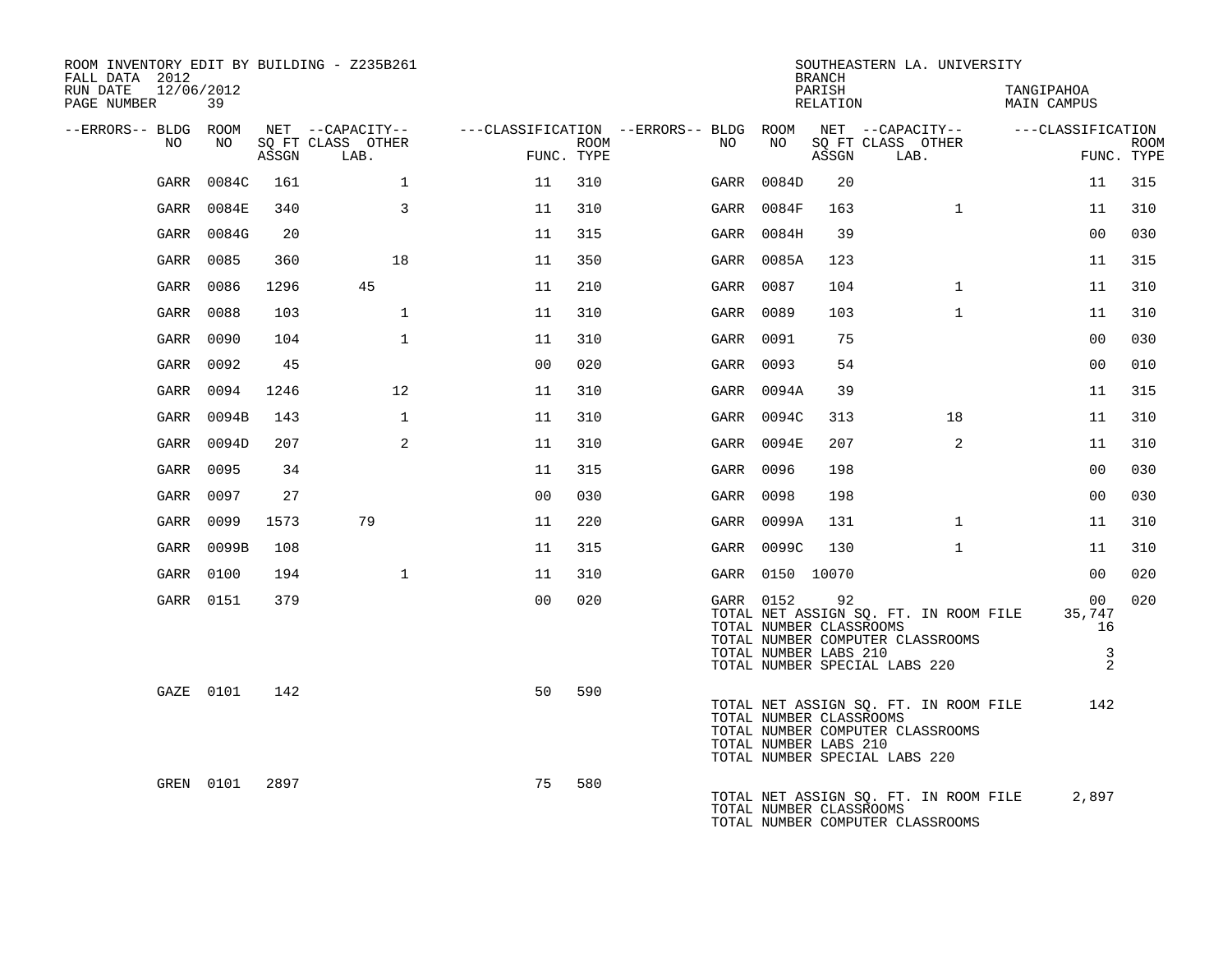| ROOM INVENTORY EDIT BY BUILDING - Z235B261<br>FALL DATA 2012<br>RUN DATE<br>12/06/2012<br>PAGE NUMBER | 40               |       |                                               |                                                         |                           |                  |            | SOUTHEASTERN LA. UNIVERSITY<br><b>BRANCH</b><br>PARISH<br>RELATION                                                                                             |              | TANGIPAHOA<br>MAIN CAMPUS       |             |
|-------------------------------------------------------------------------------------------------------|------------------|-------|-----------------------------------------------|---------------------------------------------------------|---------------------------|------------------|------------|----------------------------------------------------------------------------------------------------------------------------------------------------------------|--------------|---------------------------------|-------------|
| --ERRORS-- BLDG ROOM<br>NO                                                                            | NO.              | ASSGN | NET --CAPACITY--<br>SQ FT CLASS OTHER<br>LAB. | ---CLASSIFICATION --ERRORS-- BLDG ROOM NET --CAPACITY-- | <b>ROOM</b><br>FUNC. TYPE | NO               | NO         | SQ FT CLASS OTHER<br>ASSGN<br>TOTAL NUMBER LABS 210<br>TOTAL NUMBER SPECIAL LABS 220                                                                           | LAB.         | ---CLASSIFICATION<br>FUNC. TYPE | <b>ROOM</b> |
|                                                                                                       | GUAR 0101        | 41    |                                               | 82                                                      | 082                       |                  |            | TOTAL NET ASSIGN SQ. FT. IN ROOM FILE<br>TOTAL NUMBER CLASSROOMS<br>TOTAL NUMBER COMPUTER CLASSROOMS<br>TOTAL NUMBER LABS 210<br>TOTAL NUMBER SPECIAL LABS 220 |              | 41                              |             |
|                                                                                                       | HCTR 0101        | 255   | $\mathbf{1}$                                  | 57                                                      | 310                       |                  | HCTR 0101A | 57                                                                                                                                                             |              | 00                              | 030         |
|                                                                                                       | HCTR 0101B       | 9     |                                               | 57                                                      | 870                       | HCTR 0102        |            | 305                                                                                                                                                            | $\mathbf{1}$ | 57                              | 310         |
|                                                                                                       | HCTR 0102A       | 62    |                                               | 0 <sub>0</sub>                                          | 030                       |                  | HCTR 0102B | 9                                                                                                                                                              |              | 57                              | 870         |
|                                                                                                       | HCTR 0103        | 309   | $\mathbf{1}$                                  | 57                                                      | 810                       |                  | HCTR 0103A | 73                                                                                                                                                             |              | 57                              | 820         |
|                                                                                                       | HCTR 0103B       | 14    |                                               | 57                                                      | 870                       | HCTR 0104        |            | 308                                                                                                                                                            | $\mathbf{1}$ | 57                              | 810         |
|                                                                                                       | HCTR 0104B       | 14    |                                               | 57                                                      | 870                       | <b>HCTR 0105</b> |            | 36                                                                                                                                                             |              | 57                              | 870         |
|                                                                                                       | <b>HCTR 0106</b> | 314   | $\mathbf{1}$                                  | 57                                                      | 810                       |                  | HCTR 0106A | 72                                                                                                                                                             |              | 57                              | 820         |
|                                                                                                       | HCTR 0106B       | 15    |                                               | 57                                                      | 870                       | HCTR 0107        |            | 318                                                                                                                                                            | $\mathbf{1}$ | 57                              | 810         |
|                                                                                                       | HCTR 0107B       | 15    |                                               | 57                                                      | 870                       | HCTR 0108        |            | 31                                                                                                                                                             |              | 57                              | 870         |
|                                                                                                       | <b>HCTR 0109</b> | 362   |                                               | 0 <sub>0</sub>                                          | 030                       | HCTR 0110        |            | 307                                                                                                                                                            | $\mathbf{1}$ | 57                              | 840         |
|                                                                                                       | HCTR 0110A       | 73    |                                               | 57                                                      | 820                       |                  | HCTR 0110B | 13                                                                                                                                                             |              | 57                              | 870         |
|                                                                                                       | <b>HCTR 0111</b> | 308   | $\mathbf{1}$                                  | 57                                                      | 810                       |                  | HCTR 0111B | 14                                                                                                                                                             |              | 57                              | 870         |
|                                                                                                       | HCTR 0112        | 36    |                                               | 57                                                      | 870                       | HCTR 0113        |            | 303                                                                                                                                                            |              | 57                              | 810         |
|                                                                                                       | HCTR 0113A       | 57    |                                               | 57                                                      | 820                       |                  | HCTR 0113B | 9                                                                                                                                                              |              | 57                              | 870         |
|                                                                                                       | HCTR 0114        | 247   | $\mathbf{1}$                                  | 57                                                      | 310                       |                  | HCTR 0114A | 82                                                                                                                                                             |              | 57                              | 820         |
|                                                                                                       | HCTR 0114B       | 16    |                                               | 57                                                      | 870                       | <b>HCTR 0115</b> |            | 620                                                                                                                                                            |              | 57                              | 880         |
|                                                                                                       | HCTR 0116        | 264   |                                               | 00                                                      | 020                       |                  | HCTR 0116A | 11                                                                                                                                                             |              | 57                              | 870         |
|                                                                                                       | HCTR 0117        | 442   |                                               | 0 <sub>0</sub>                                          | 020                       | <b>HCTR 0118</b> |            | 222                                                                                                                                                            |              | 0 <sub>0</sub>                  | 020         |
|                                                                                                       | <b>HCTR 0119</b> | 112   |                                               | 57                                                      | 850                       | HCTR 0120        |            | 362                                                                                                                                                            | $\mathbf{1}$ | 57                              | 830         |
|                                                                                                       | HCTR 0121        | 77    | $\mathbf 1$                                   | 57                                                      | 850                       | HCTR 0122        |            | 73                                                                                                                                                             |              | 0 <sub>0</sub>                  | 030         |
|                                                                                                       | HCTR 0123        | 291   |                                               | 57                                                      | 835                       | HCTR 0124        |            | 53                                                                                                                                                             |              | 57                              | 870         |
|                                                                                                       |                  |       |                                               |                                                         |                           |                  |            |                                                                                                                                                                |              |                                 |             |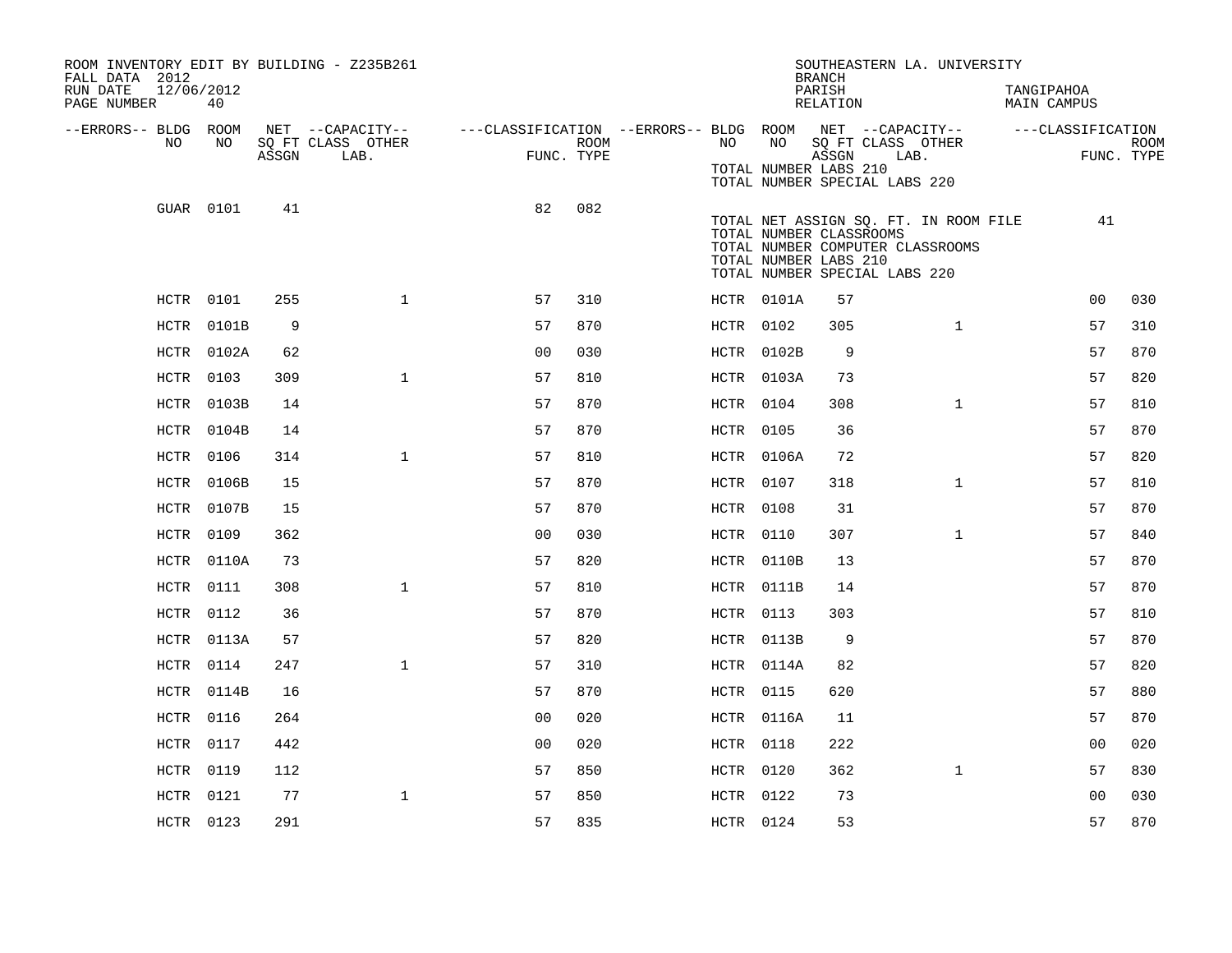| ROOM INVENTORY EDIT BY BUILDING - Z235B261<br>FALL DATA 2012<br>RUN DATE<br>12/06/2012<br>PAGE NUMBER | 41               |       |                           |                                        |                    |                  |            | <b>BRANCH</b><br>PARISH<br>RELATION                     | SOUTHEASTERN LA. UNIVERSITY                                                                                                | TANGIPAHOA<br><b>MAIN CAMPUS</b> |                           |
|-------------------------------------------------------------------------------------------------------|------------------|-------|---------------------------|----------------------------------------|--------------------|------------------|------------|---------------------------------------------------------|----------------------------------------------------------------------------------------------------------------------------|----------------------------------|---------------------------|
| --ERRORS-- BLDG ROOM                                                                                  |                  |       | NET --CAPACITY--          | ---CLASSIFICATION --ERRORS-- BLDG ROOM |                    |                  |            |                                                         | NET --CAPACITY--                                                                                                           | ---CLASSIFICATION                |                           |
| NO                                                                                                    | NO               | ASSGN | SQ FT CLASS OTHER<br>LAB. |                                        | ROOM<br>FUNC. TYPE | NO               | NO         | ASSGN                                                   | SQ FT CLASS OTHER<br>LAB.                                                                                                  |                                  | <b>ROOM</b><br>FUNC. TYPE |
|                                                                                                       | HCTR 0125        | 79    |                           | 57                                     | 870                | HCTR 0126        |            | 103                                                     |                                                                                                                            |                                  | 57<br>850                 |
|                                                                                                       | HCTR 0127        | 72    |                           | 57                                     | 850                |                  | HCTR 0128  | 115<br>TOTAL NUMBER CLASSROOMS<br>TOTAL NUMBER LABS 210 | <sup>1</sup><br>TOTAL NET ASSIGN SQ. FT. IN ROOM FILE<br>TOTAL NUMBER COMPUTER CLASSROOMS<br>TOTAL NUMBER SPECIAL LABS 220 | 5,457                            | 57<br>310                 |
|                                                                                                       | <b>HILL 0100</b> | 56    |                           | 0 <sup>0</sup>                         | 020                |                  | HILL 0101  | 210                                                     |                                                                                                                            |                                  | 11<br>350                 |
|                                                                                                       | HILL 0101A       | 87    |                           | 11                                     | 315                | <b>HILL 0102</b> |            | 243                                                     | $\mathbf{1}$                                                                                                               |                                  | 11<br>310                 |
|                                                                                                       | <b>HILL 0103</b> | 200   | $\mathbf 1$               | 11                                     | 310                | HILL 0104        |            | 182                                                     |                                                                                                                            |                                  | 315<br>11                 |
|                                                                                                       | <b>HILL 0105</b> | 132   | 2                         | 11                                     | 250                | <b>HILL 0106</b> |            | 127                                                     | $\mathbf{1}$                                                                                                               |                                  | 11<br>650                 |
|                                                                                                       | <b>HILL 0107</b> | 152   | $\mathbf{1}$              | 11                                     | 680                | <b>HILL 0108</b> |            | 152                                                     | $\mathbf{1}$                                                                                                               |                                  | 11<br>315                 |
|                                                                                                       | <b>HILL 0109</b> | 35    |                           | 0 <sub>0</sub>                         | 030                | HILL 0110        |            | 51                                                      |                                                                                                                            |                                  | 0 <sub>0</sub><br>030     |
|                                                                                                       | HILL 0111        | 42    |                           | 0 <sub>0</sub>                         | 030                |                  | HILL 0111A | 10<br>TOTAL NUMBER CLASSROOMS<br>TOTAL NUMBER LABS 210  | TOTAL NET ASSIGN SQ. FT. IN ROOM FILE<br>TOTAL NUMBER COMPUTER CLASSROOMS<br>TOTAL NUMBER SPECIAL LABS 220                 | 1,495                            | 315<br>11                 |
| HMB0                                                                                                  | 0100             | 1174  |                           | 91                                     | 720                |                  | HMB0 0101  | 47                                                      |                                                                                                                            |                                  | 310<br>91                 |
|                                                                                                       | HMB0 0102        | 299   |                           | 91                                     | 725                |                  | HMB0 0103  | 51<br>TOTAL NUMBER CLASSROOMS<br>TOTAL NUMBER LABS 210  | TOTAL NET ASSIGN SQ. FT. IN ROOM FILE<br>TOTAL NUMBER COMPUTER CLASSROOMS<br>TOTAL NUMBER SPECIAL LABS 220                 | 1,520                            | 030<br>0 <sub>0</sub>     |
| HORT                                                                                                  | 0101             | 844   | 17                        | 75                                     | 585                |                  | HORT 0101A | 61                                                      | $\mathbf{1}$                                                                                                               |                                  | 75<br>310                 |
| HORT                                                                                                  | 0102             | 115   | $\mathbf{1}$              | 75                                     | 310                | HORT             | 0103       | 68                                                      | $\mathbf{1}$                                                                                                               |                                  | 75<br>310                 |
| HORT                                                                                                  | 0104             | 16    |                           | 0 <sub>0</sub>                         | 030                | HORT             | 0105       | 36                                                      | $\mathbf{1}$                                                                                                               |                                  | 0 <sub>0</sub><br>030     |
| HORT                                                                                                  | 0106             | 36    |                           | 00                                     | 030                | HORT             | 0107       | 898                                                     |                                                                                                                            |                                  | 11<br>585                 |
| HORT                                                                                                  | 0108             | 130   |                           | 0 <sub>0</sub>                         | 020                | HORT             | 0109       | 716                                                     | 36                                                                                                                         |                                  | 110<br>11                 |
| HORT                                                                                                  | 0110             | 3618  |                           | 75                                     | 580                | HORT 0111        |            | 1798                                                    |                                                                                                                            |                                  | 75<br>580                 |
| HORT                                                                                                  | 0112             | 1787  |                           | 75                                     | 580                |                  |            |                                                         | TOTAL NET ASSIGN SQ. FT. IN ROOM FILE                                                                                      | 9,905                            |                           |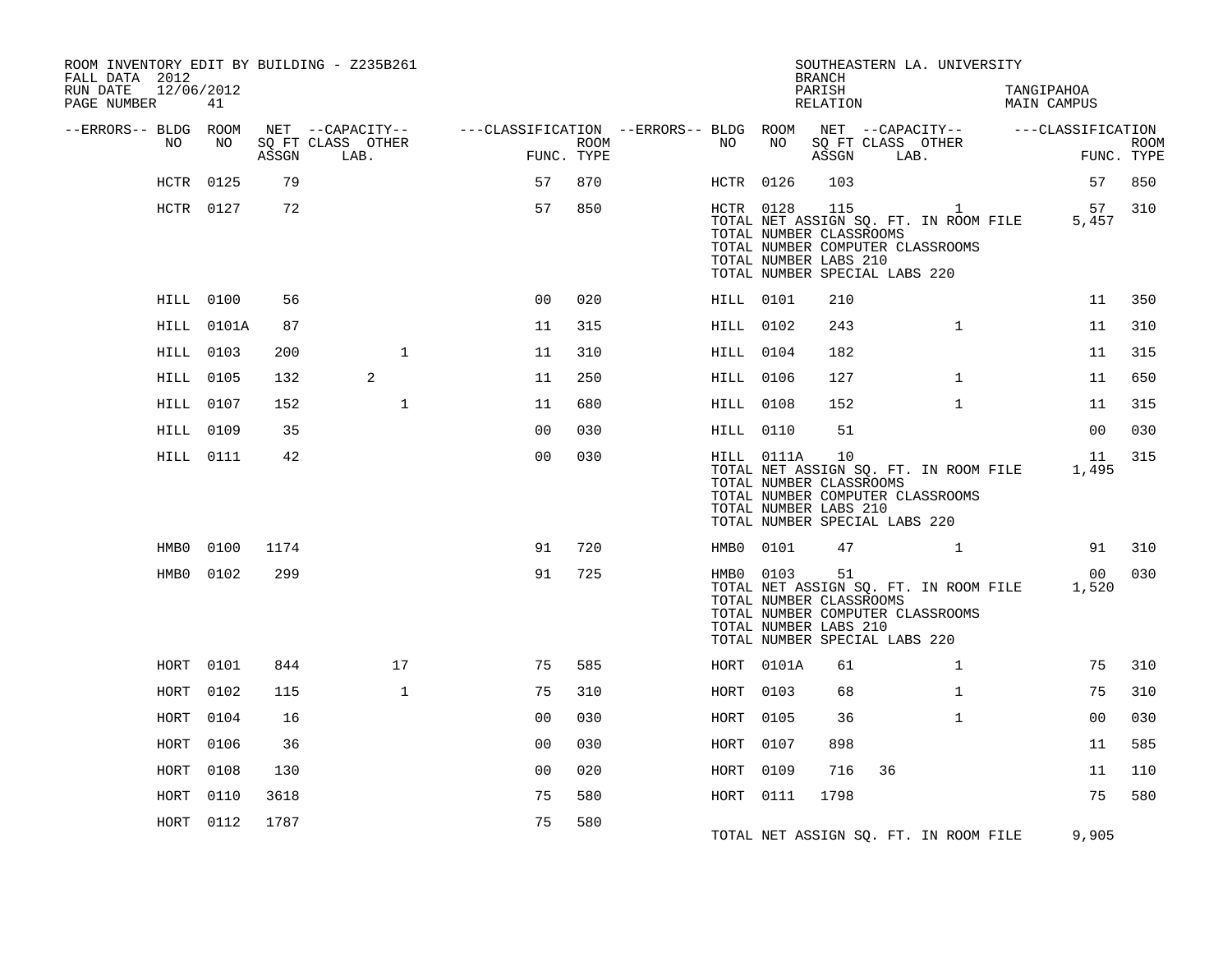| ROOM INVENTORY EDIT BY BUILDING - Z235B261<br>FALL DATA 2012<br>12/06/2012<br>RUN DATE<br>PAGE NUMBER | 42        |       |                   |                |            |           |            | SOUTHEASTERN LA. UNIVERSITY<br><b>BRANCH</b><br>$\texttt{PARISH}$<br>RELATION                                                                                  | TANGIPAHOA<br><b>MAIN CAMPUS</b> |             |
|-------------------------------------------------------------------------------------------------------|-----------|-------|-------------------|----------------|------------|-----------|------------|----------------------------------------------------------------------------------------------------------------------------------------------------------------|----------------------------------|-------------|
| --ERRORS-- BLDG ROOM<br>NO                                                                            | NO        |       | SQ FT CLASS OTHER |                | ROOM       | NO        | NO         | NET --CAPACITY-- - ---CLASSIFICATION --ERRORS-- BLDG ROOM NET --CAPACITY-- - ---CLASSIFICATION<br>SO FT CLASS OTHER                                            |                                  | <b>ROOM</b> |
|                                                                                                       |           | ASSGN | LAB.              |                | FUNC. TYPE |           |            | ASSGN<br>LAB.<br>TOTAL NUMBER CLASSROOMS<br>TOTAL NUMBER COMPUTER CLASSROOMS<br>TOTAL NUMBER LABS 210<br>TOTAL NUMBER SPECIAL LABS 220                         | $\mathbf{1}$                     | FUNC. TYPE  |
|                                                                                                       | HZMB 0101 | 132   |                   | 60             | 760        | HZMB 0102 |            | 115                                                                                                                                                            | 60                               | 760         |
|                                                                                                       | HZMB 0103 | 554   |                   | 60             | 760        |           |            | TOTAL NET ASSIGN SQ. FT. IN ROOM FILE<br>TOTAL NUMBER CLASSROOMS<br>TOTAL NUMBER COMPUTER CLASSROOMS<br>TOTAL NUMBER LABS 210<br>TOTAL NUMBER SPECIAL LABS 220 | 801                              |             |
| INMO                                                                                                  | 0100      | 310   |                   | 00             | 020        |           | INMO 0100A | 34                                                                                                                                                             | 0 <sub>0</sub>                   | 020         |
| INMO                                                                                                  | 0100B     | 34    |                   | 0 <sub>0</sub> | 020        | INMO      | 0101       | 554                                                                                                                                                            | 0 <sub>0</sub>                   | 030         |
| INMO                                                                                                  | 0102      | 549   |                   | 00             | 030        | INMO      | 0103       | 320                                                                                                                                                            | 0 <sub>0</sub>                   | 020         |
| INMO                                                                                                  | 0104      | 321   |                   | 0 <sub>0</sub> | 020        | INMO      | 0105       | 183                                                                                                                                                            | 00                               | 030         |
| INMO                                                                                                  | 0106      | 182   |                   | 90             | 665        | INMO      | 0107       | 429                                                                                                                                                            | 90                               | 660         |
| INMO                                                                                                  | 0108      | 429   |                   | 90             | 660        | INMO      | 0109       | 185                                                                                                                                                            | 00                               | 030         |
| INMO                                                                                                  | 0110      | 184   |                   | 0 <sub>0</sub> | 030        | INMO      | 0112       | 163                                                                                                                                                            | 90                               | 665         |
| INMO                                                                                                  | 0120      | 39686 |                   | 60             | 740        | INMO      | 0121       | 3945                                                                                                                                                           | 83                               | 083         |
| INMO                                                                                                  | 0200      | 310   |                   | 0 <sub>0</sub> | 020        | INMO      | 0203       | 320                                                                                                                                                            | 0 <sub>0</sub>                   | 020         |
| INMO                                                                                                  | 0204      | 320   |                   | 0 <sub>0</sub> | 020        | INMO      | 0220       | 29920                                                                                                                                                          | 60                               | 740         |
| INMO                                                                                                  | 0300      | 310   |                   | 0 <sub>0</sub> | 020        | INMO      | 0303       | 320                                                                                                                                                            | 0 <sub>0</sub>                   | 020         |
| INMO                                                                                                  | 0304      | 320   |                   | 0 <sub>0</sub> | 020        | INMO      | 0320       | 45313                                                                                                                                                          | 60                               | 740         |
| INMO                                                                                                  | 0400      | 310   |                   | 0 <sub>0</sub> | 020        | INMO      | 0403       | 320                                                                                                                                                            | 0 <sub>0</sub>                   | 020         |
| INMO                                                                                                  | 0404      | 320   |                   | 0 <sub>0</sub> | 020        | INMO      | 0420       | 40389                                                                                                                                                          | 60                               | 740         |
| INMO                                                                                                  | 0500      | 314   |                   | 0 <sub>0</sub> | 020        | INMO      | 0503       | 448                                                                                                                                                            | 00                               | 020         |
| INMO                                                                                                  | 0504      | 448   |                   | 0 <sub>0</sub> | 020        | INMO      | 0600       | 314                                                                                                                                                            | 0 <sub>0</sub>                   | 020         |
|                                                                                                       | INMO 0603 | 391   |                   | 0 <sub>0</sub> | 020        | INMO 0604 |            | 391<br>TOTAL NET ASSIGN SQ. FT. IN ROOM FILE<br>TOTAL NUMBER CLASSROOMS<br>TOTAL NUMBER COMPUTER CLASSROOMS<br>TOTAL NUMBER LABS 210                           | 00<br>160,456                    | 020         |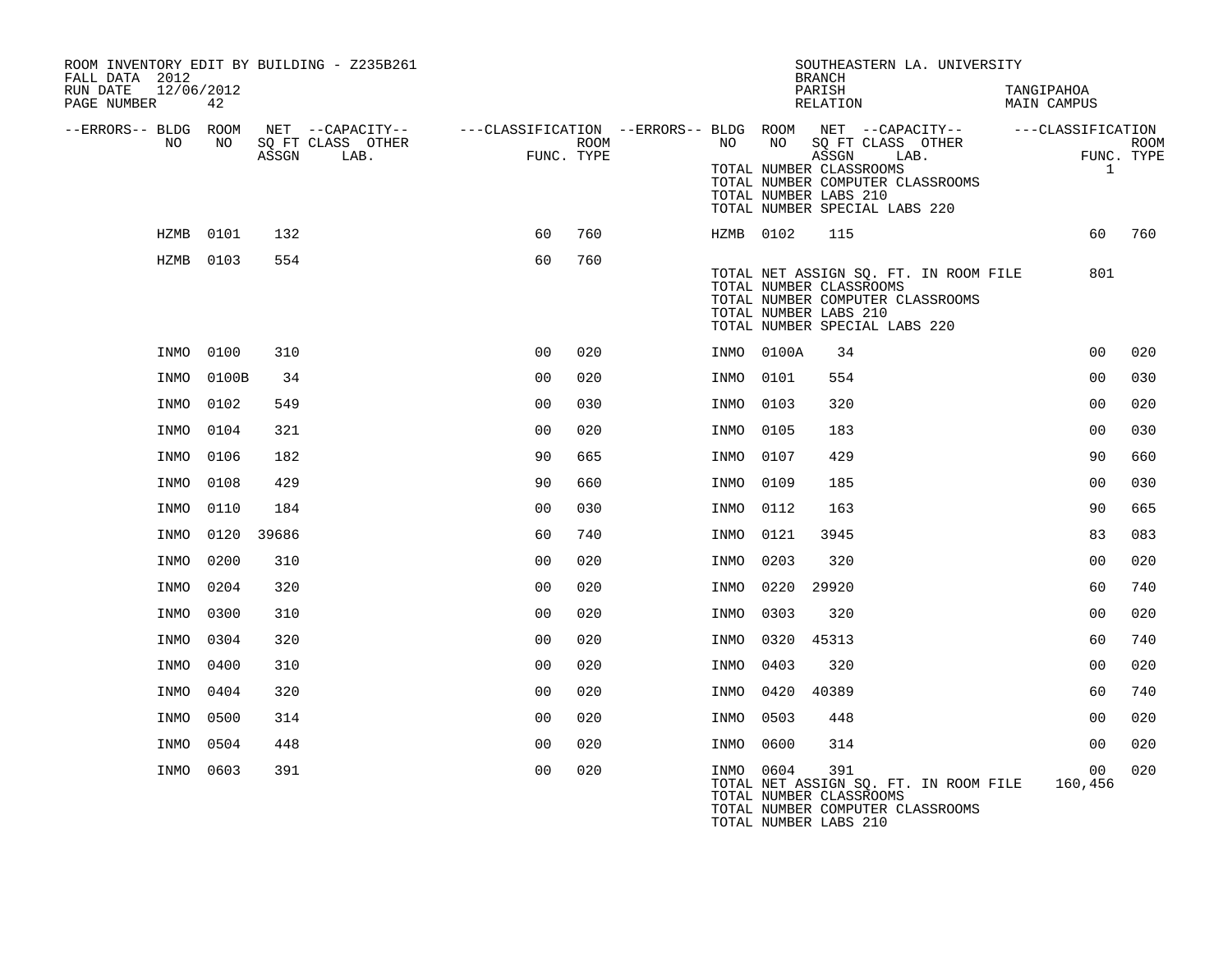| ROOM INVENTORY EDIT BY BUILDING - Z235B261<br>FALL DATA 2012 |           |       |                           |                                        |      |           |            | <b>BRANCH</b>                                    | SOUTHEASTERN LA. UNIVERSITY                                                                                |                           |                    |
|--------------------------------------------------------------|-----------|-------|---------------------------|----------------------------------------|------|-----------|------------|--------------------------------------------------|------------------------------------------------------------------------------------------------------------|---------------------------|--------------------|
| RUN DATE<br>12/06/2012<br>PAGE NUMBER                        | 43        |       |                           |                                        |      |           |            | PARISH<br>RELATION                               |                                                                                                            | TANGIPAHOA<br>MAIN CAMPUS |                    |
| --ERRORS-- BLDG ROOM                                         |           |       | NET --CAPACITY--          | ---CLASSIFICATION --ERRORS-- BLDG ROOM |      |           |            |                                                  | NET --CAPACITY--                                                                                           | ---CLASSIFICATION         |                    |
| NO.                                                          | NO.       | ASSGN | SQ FT CLASS OTHER<br>LAB. | FUNC. TYPE                             | ROOM | NO.       | NO         | ASSGN                                            | SQ FT CLASS OTHER<br>LAB.                                                                                  |                           | ROOM<br>FUNC. TYPE |
|                                                              |           |       |                           |                                        |      |           |            |                                                  | TOTAL NUMBER SPECIAL LABS 220                                                                              |                           |                    |
| INN0                                                         | 0100      | 226   |                           | 10                                     | 935  | INN0      | 0101       | 297                                              | $\mathbf{1}$                                                                                               | 10                        | 910                |
| INN0                                                         | 0101A     | 16    |                           | 10                                     | 935  | INN0      | 0101B      | 33                                               |                                                                                                            | 91                        | 919                |
| INN0                                                         | 0102      | 162   |                           | 10                                     | 935  | INN0      | 0103       | 51                                               |                                                                                                            | 0 <sub>0</sub>            | 020                |
| INN0                                                         | 0104      | 221   |                           | 10                                     | 935  | INN0      | 0104A      | 7                                                |                                                                                                            | 10                        | 935                |
| INN0                                                         | 0104B     | 11    |                           | 10                                     | 935  | INN0      | 0104C      | 38                                               |                                                                                                            | 10                        | 935                |
| INN0                                                         | 0104D     | 67    |                           | 91                                     | 919  | INN0      | 0104E      | 33                                               |                                                                                                            | 10                        | 935                |
| INN0                                                         | 0104F     | 12    |                           | 10                                     | 935  | INN0      | 0111       | 181                                              |                                                                                                            | 10                        | 630                |
| INN0                                                         | 0111A     | 34    |                           | 10                                     | 635  | INN0      | 0113       | 174                                              |                                                                                                            | 00                        | 020                |
| INN0                                                         | 0114      | 234   |                           | 10                                     | 635  | INN0      | 0115       | 41                                               |                                                                                                            | 0 <sub>0</sub>            | 020                |
| INN0                                                         | 0117      | 320   |                           | 10                                     | 935  | INN0      | 0119       | 8                                                |                                                                                                            | 10                        | 935                |
| INN0                                                         | 0120      | 160   |                           | 10                                     | 935  | INN0      | 0120A      | 6                                                |                                                                                                            | 10                        | 935                |
| INN0                                                         | 0200      | 139   |                           | 0 <sub>0</sub>                         | 020  | INN0      | 0200A      | 15                                               |                                                                                                            | 00                        | 030                |
| INN0                                                         | 0200B     | 6     |                           | 10                                     | 935  | INN0      | 0202       | 172                                              | $\mathbf{1}$                                                                                               | 10                        | 910                |
| INN0                                                         | 0202A     | 10    |                           | 10                                     | 935  | INN0      | 0202B      | 63                                               |                                                                                                            | 91                        | 919                |
| INN0                                                         | 0202C     | 5     |                           | 0 <sub>0</sub>                         | 030  | INN0      | 0203       | 302                                              | $\mathbf{1}$                                                                                               | 10                        | 910                |
| INN0                                                         | 0203A     | 9     |                           | 10                                     | 935  | INN0      | 0204       | 278                                              | $\mathbf{1}$                                                                                               | 10                        | 910                |
| INN0                                                         | 0204A     | 85    |                           | 10                                     | 935  | INN0      | 0204B      | 24                                               |                                                                                                            | 10                        | 935                |
| INN0                                                         | 0204C     | 52    |                           | 91                                     | 919  | INN0      | 0204D      | 5                                                |                                                                                                            | 10                        | 935                |
| INN0                                                         | 0204E     | 12    |                           | 10                                     | 935  |           |            |                                                  |                                                                                                            |                           |                    |
|                                                              |           |       |                           |                                        |      |           |            | TOTAL NUMBER CLASSROOMS<br>TOTAL NUMBER LABS 210 | TOTAL NET ASSIGN SQ. FT. IN ROOM FILE<br>TOTAL NUMBER COMPUTER CLASSROOMS<br>TOTAL NUMBER SPECIAL LABS 220 | 3,084                     |                    |
| JC00                                                         | 0100      | 98    |                           | 31                                     | 315  | JC00 0101 |            | 92                                               | $\mathbf{1}$                                                                                               | 31                        | 310                |
| JC00                                                         | 0102      | 91    |                           | 31                                     | 315  |           | JC00 0102A | 140                                              | $\mathbf{1}$                                                                                               | 31                        | 310                |
| JC00                                                         | 0103      | 123   | $\mathbf{1}$              | 31                                     | 310  | JC00      | 0104       | 158                                              | 3                                                                                                          | 31                        | 540                |
|                                                              | JC00 0105 | 43    |                           | 31                                     | 315  | JC00 0106 |            | 110                                              | $\mathbf{1}$                                                                                               | 31                        | 310                |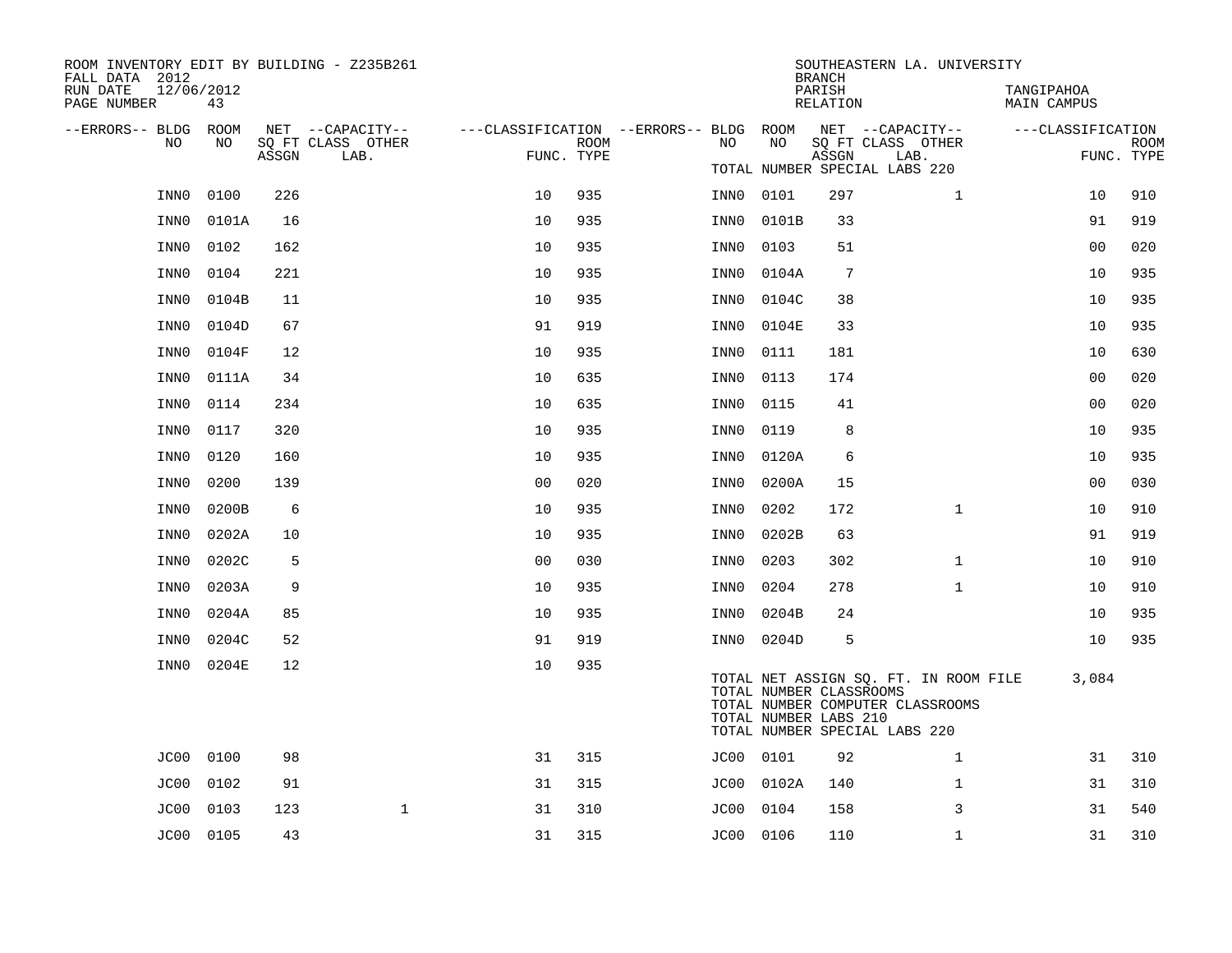| ROOM INVENTORY EDIT BY BUILDING - Z235B261<br>FALL DATA 2012 |                  |       |                           |              |                                        |             |           |                                                                                   | <b>BRANCH</b>      |                           | SOUTHEASTERN LA. UNIVERSITY                                                                 |                           |                   |             |
|--------------------------------------------------------------|------------------|-------|---------------------------|--------------|----------------------------------------|-------------|-----------|-----------------------------------------------------------------------------------|--------------------|---------------------------|---------------------------------------------------------------------------------------------|---------------------------|-------------------|-------------|
| RUN DATE<br>PAGE NUMBER                                      | 12/06/2012<br>44 |       |                           |              |                                        |             |           |                                                                                   | PARISH<br>RELATION |                           |                                                                                             | TANGIPAHOA<br>MAIN CAMPUS |                   |             |
| --ERRORS-- BLDG                                              | ROOM             |       | NET --CAPACITY--          |              | ---CLASSIFICATION --ERRORS-- BLDG ROOM |             |           |                                                                                   |                    | NET --CAPACITY--          |                                                                                             |                           | ---CLASSIFICATION |             |
| NO                                                           | NO               | ASSGN | SQ FT CLASS OTHER<br>LAB. |              | FUNC. TYPE                             | <b>ROOM</b> | NO        | NO                                                                                | ASSGN              | SQ FT CLASS OTHER<br>LAB. |                                                                                             |                           | FUNC. TYPE        | <b>ROOM</b> |
| JC00                                                         | 0107             | 110   |                           | $\mathbf{1}$ | 31                                     | 310         | JC00      | 0108                                                                              | 181                |                           | 3                                                                                           |                           | 31                | 540         |
| JC00                                                         | 0109             | 79    |                           |              | 31                                     | 315         | JC00      | 0110                                                                              | 25                 |                           |                                                                                             |                           | 0 <sub>0</sub>    | 030         |
| JC00                                                         | 0111             | 263   |                           |              | 0 <sub>0</sub>                         | 020         | JC00 0112 |                                                                                   | 57                 |                           |                                                                                             |                           | 0 <sub>0</sub>    | 030         |
| JC00                                                         | 0120             | 100   |                           |              | 0 <sub>0</sub>                         | 020         | JC00      | 0121                                                                              | 78                 |                           | $\mathbf{1}$                                                                                |                           | 31                | 310         |
| JC00                                                         | 0122             | 78    |                           | $\mathbf{1}$ | 31                                     | 315         | JC00 0123 |                                                                                   | 78                 |                           | $\mathbf{1}$                                                                                |                           | 31                | 310         |
| JC00                                                         | 0124             | 38    |                           |              | 0 <sub>0</sub>                         | 030         | JC00 0125 | TOTAL NUMBER CLASSROOMS<br>TOTAL NUMBER LABS 210<br>TOTAL NUMBER SPECIAL LABS 220 | 291                |                           | $\overline{2}$<br>TOTAL NET ASSIGN SQ. FT. IN ROOM FILE<br>TOTAL NUMBER COMPUTER CLASSROOMS |                           | 31<br>1,750       | 540         |
|                                                              | KHSA 1000        | 437   | 22                        |              | 11                                     | 220         | KHSA 1001 |                                                                                   | 1280               | 52                        |                                                                                             |                           | 11                | 110         |
|                                                              | KHSA 1001A       | 109   |                           | $\mathbf 1$  | 11                                     | 310         |           | KHSA 1001B                                                                        | 109                |                           |                                                                                             |                           | 11                | 115         |
|                                                              | KHSA 1002        | 938   | 46                        |              | 11                                     | 110         | KHSA 1003 |                                                                                   | 730                | 34                        |                                                                                             |                           | 11                | 110         |
|                                                              | KHSA 1004        | 718   | 34                        |              | 11                                     | 110         | KHSA 1005 |                                                                                   | 730                | 34                        |                                                                                             |                           | 11                | 110         |
|                                                              | KHSA 1006        | 729   | 34                        |              | 11                                     | 110         | KHSA 1007 |                                                                                   | 671                | 33                        |                                                                                             |                           | 11                | 110         |
|                                                              | KHSA 1008        | 265   |                           | 2            | 11                                     | 310         | KHSA 1009 |                                                                                   | 242                |                           | 2                                                                                           |                           | 11                | 310         |
|                                                              | KHSA 1009A       | 216   |                           | 2            | 11                                     | 310         |           | KHSA 1009B                                                                        | 184                |                           | $\mathbf{1}$                                                                                |                           | 11                | 310         |
|                                                              | KHSA 1009C       | 283   |                           | 2            | 11                                     | 310         |           | KHSA 1009D                                                                        | 29                 |                           |                                                                                             |                           | 0 <sub>0</sub>    | 030         |
|                                                              | KHSA 1010        | 377   |                           | 3            | 11                                     | 310         |           | KHSA 1010A                                                                        | 171                |                           | $\mathbf{1}$                                                                                |                           | 11                | 310         |
|                                                              | KHSA 1011        | 459   |                           |              | 11                                     | 315         | KHSA 1012 |                                                                                   | 193                |                           |                                                                                             |                           | 0 <sub>0</sub>    | 030         |
|                                                              | KHSA 1013        | 258   | 13                        |              | 11                                     | 220         | KHSA 1014 |                                                                                   | 257                |                           | 13                                                                                          |                           | 11                | 220         |
|                                                              | KHSA 1015        | 257   | 13                        |              | 11                                     | 210         | KHSA 1016 |                                                                                   | 258                |                           | 13                                                                                          |                           | 11                | 220         |
|                                                              | KHSA 1017        | 146   |                           |              | 00                                     | 030         | KHSA 1018 |                                                                                   | 210                |                           |                                                                                             |                           | 0 <sub>0</sub>    | 030         |
|                                                              | KHSA 1019        | 210   |                           |              | 00                                     | 030         | KHSA 1020 |                                                                                   | 47                 |                           |                                                                                             |                           | 00                | 020         |
|                                                              | KHSA 1021        | 63    |                           |              | 00                                     | 030         | KHSA 1022 |                                                                                   | 62                 |                           |                                                                                             |                           | 00                | 030         |
|                                                              | KHSA 1023        | 25    |                           |              | 0 <sub>0</sub>                         | 010         | KHSA 1024 |                                                                                   | 60                 |                           |                                                                                             |                           | 00                | 030         |
|                                                              | KHSA 1025        | 110   |                           | $\mathbf 1$  | 11                                     | 310         | KHSA 1026 |                                                                                   | 110                |                           | $\mathbf{1}$                                                                                |                           | 11                | 310         |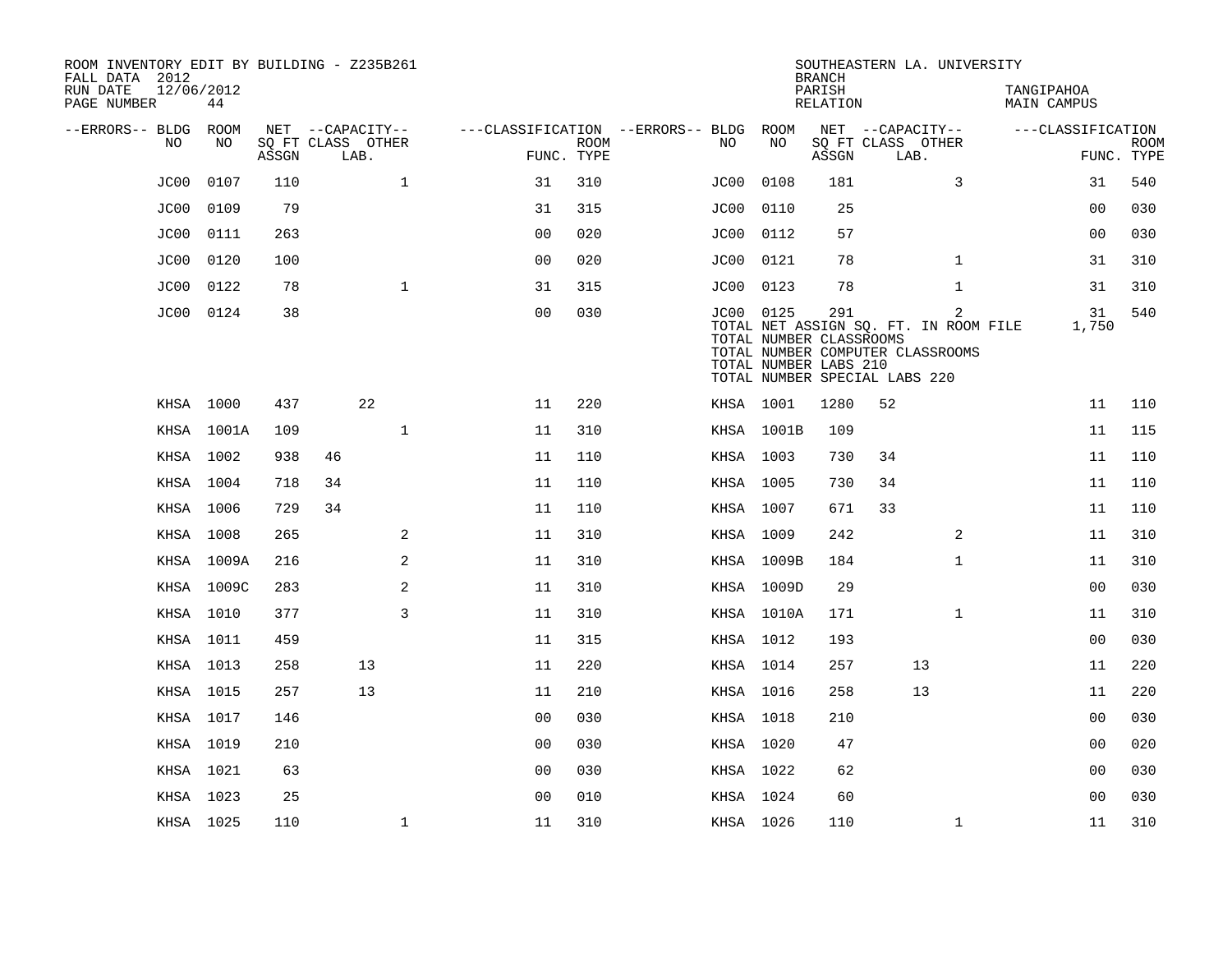| FALL DATA 2012<br>RUN DATE<br>PAGE NUMBER | 12/06/2012 | 45          |       | ROOM INVENTORY EDIT BY BUILDING - Z235B261    |                                   |                           |           |            | <b>BRANCH</b><br>PARISH<br>RELATION | SOUTHEASTERN LA. UNIVERSITY                   |              | TANGIPAHOA<br>MAIN CAMPUS |                           |
|-------------------------------------------|------------|-------------|-------|-----------------------------------------------|-----------------------------------|---------------------------|-----------|------------|-------------------------------------|-----------------------------------------------|--------------|---------------------------|---------------------------|
| --ERRORS-- BLDG                           | <b>NO</b>  | ROOM<br>NO. | ASSGN | NET --CAPACITY--<br>SQ FT CLASS OTHER<br>LAB. | ---CLASSIFICATION --ERRORS-- BLDG | <b>ROOM</b><br>FUNC. TYPE | NO        | ROOM<br>NO | ASSGN                               | NET --CAPACITY--<br>SQ FT CLASS OTHER<br>LAB. |              | ---CLASSIFICATION         | <b>ROOM</b><br>FUNC. TYPE |
|                                           | KHSA       | 1027        | 110   | $\mathbf{1}$                                  | 11                                | 310                       |           | KHSA 1028  | 110                                 |                                               | $\mathbf{1}$ | 11                        | 310                       |
|                                           | KHSA 1029  |             | 110   | $\mathbf 1$                                   | 11                                | 310                       |           | KHSA 1030  | 110                                 |                                               | $\mathbf{1}$ | 11                        | 310                       |
|                                           | KHSA       | 1031        | 110   | $\mathbf 1$                                   | 11                                | 310                       |           | KHSA 1032  | 110                                 |                                               | $\mathbf{1}$ | 11                        | 310                       |
|                                           | KHSA 1033  |             | 110   | $\mathbf{1}$                                  | 11                                | 310                       |           | KHSA 1034  | 110                                 |                                               | $\mathbf{1}$ | 11                        | 310                       |
|                                           | KHSA       | 1035        | 110   | $\mathbf{1}$                                  | 11                                | 310                       |           | KHSA 1036  | 110                                 |                                               | $\mathbf{1}$ | 11                        | 310                       |
|                                           | KHSA 1037  |             | 110   | $\mathbf 1$                                   | 11                                | 310                       |           | KHSA 1038  | 110                                 |                                               | $\mathbf{1}$ | 11                        | 310                       |
|                                           | KHSA       | 1039        | 110   | $\mathbf 1$                                   | 11                                | 310                       |           | KHSA 1040  | 110                                 |                                               | $\mathbf{1}$ | 11                        | 310                       |
|                                           | KHSA 1041  |             | 110   | $\mathbf 1$                                   | 11                                | 310                       |           | KHSA 1050  | 1115                                |                                               |              | 00                        | 020                       |
|                                           | KHSA       | 1051        | 2194  |                                               | 0 <sub>0</sub>                    | 020                       |           | KHSA 1052  | 376                                 |                                               |              | 00                        | 020                       |
|                                           | KHSA       | 2000        | 261   |                                               | 11                                | 650                       |           | KHSA 2001  | 1356                                | 38                                            |              | 11                        | 110                       |
|                                           | KHSA       | 2001A       | 108   |                                               | 11                                | 115                       | KHSA      | 2002       | 938                                 | 46                                            |              | 11                        | 110                       |
|                                           | KHSA       | 2003        | 671   | 34                                            | 11                                | 210                       |           | KHSA 2003A | 20                                  |                                               |              | 11                        | 215                       |
|                                           | KHSA       | 2003B       | 20    |                                               | 11                                | 215                       | KHSA      | 2004       | 662                                 | 34                                            |              | 11                        | 210                       |
|                                           | KHSA       | 2004A       | 20    |                                               | 11                                | 215                       |           | KHSA 2004B | 20                                  |                                               |              | 11                        | 215                       |
|                                           | KHSA       | 2005        | 671   | 34                                            | 11                                | 210                       | KHSA      | 2005A      | 20                                  |                                               |              | 11                        | 215                       |
|                                           | KHSA       | 2005B       | 20    |                                               | 11                                | 215                       | KHSA      | 2006       | 729                                 | 37                                            |              | 11                        | 210                       |
|                                           | KHSA       | 2007        | 671   | 33                                            | 11                                | 110                       | KHSA      | 2008       | 363                                 |                                               | 18           | 11                        | 350                       |
|                                           | KHSA       | 2009        | 39    |                                               | 0 <sub>0</sub>                    | 010                       | KHSA      | 2010       | 124                                 |                                               | $\mathbf{1}$ | 11                        | 310                       |
|                                           | KHSA       | 2011        | 192   |                                               | 0 <sub>0</sub>                    | 030                       | KHSA      | 2012       | 258                                 | 13                                            |              | 11                        | 220                       |
|                                           | KHSA       | 2013        | 257   | 13                                            | 11                                | 210                       | KHSA      | 2014       | 257                                 | 13                                            |              | 11                        | 220                       |
|                                           | KHSA       | 2015        | 258   | 13                                            | 11                                | 220                       | KHSA      | 2016       | 146                                 |                                               |              | 0 <sub>0</sub>            | 030                       |
|                                           | KHSA       | 2017        | 210   |                                               | 0 <sub>0</sub>                    | 030                       | KHSA      | 2018       | 210                                 |                                               |              | 0 <sub>0</sub>            | 030                       |
|                                           | KHSA       | 2020        | 67    |                                               | 11                                | 315                       | KHSA      | 2021       | 62                                  |                                               |              | 0 <sub>0</sub>            | 030                       |
|                                           | KHSA       | 2022        | 86    |                                               | 0 <sub>0</sub>                    | 030                       |           | KHSA 2023  | 235                                 |                                               |              | 11                        | 315                       |
|                                           | KHSA       | 2023A       | 145   | $\mathbf 1$                                   | 11                                | 310                       | KHSA      | 2023B      | 121                                 |                                               | $\mathbf{1}$ | 11                        | 310                       |
|                                           | KHSA 2024  |             | 68    |                                               | 0 <sub>0</sub>                    | 030                       | KHSA 2025 |            | 124                                 |                                               |              | 11                        | 315                       |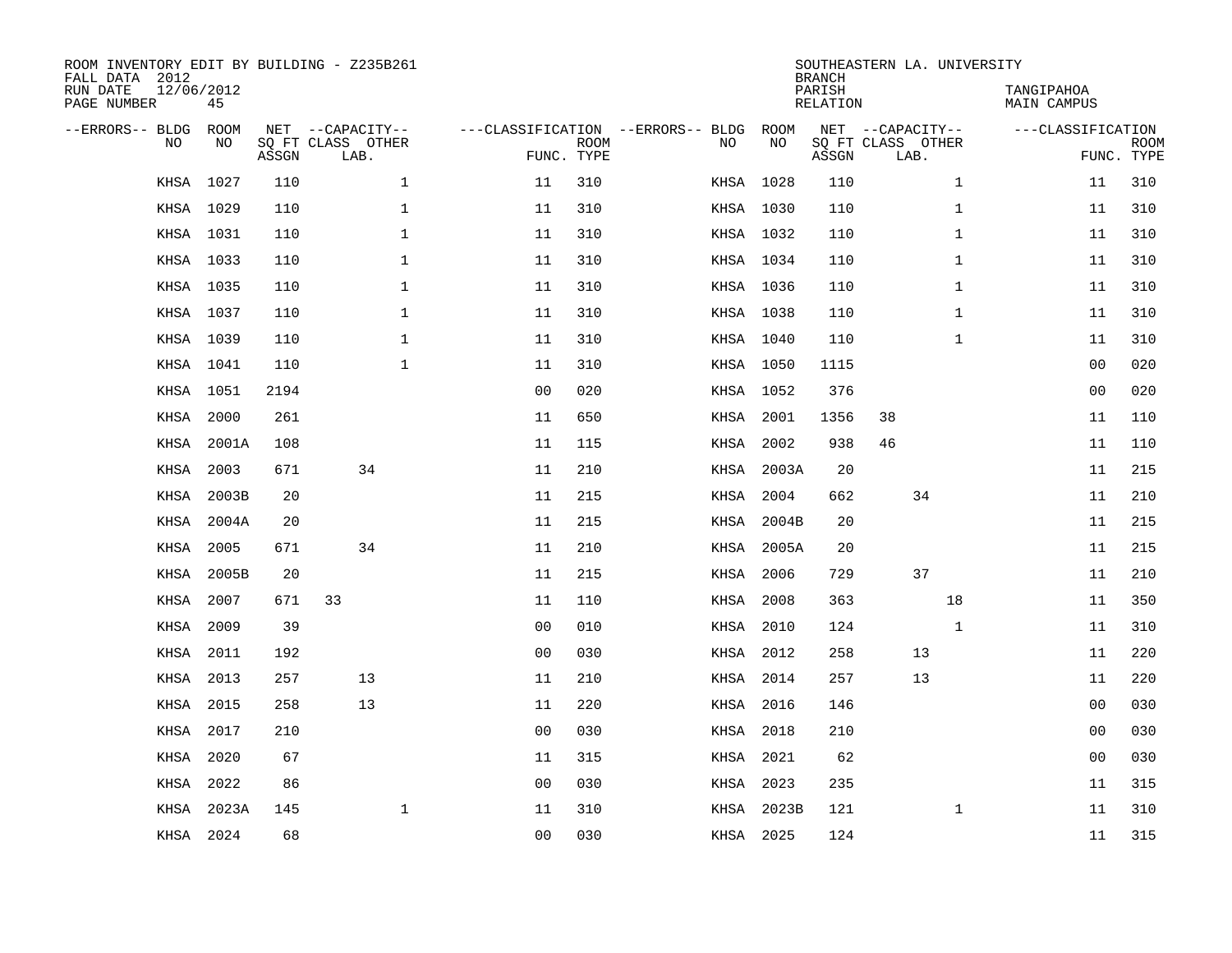| ROOM INVENTORY EDIT BY BUILDING - Z235B261<br>FALL DATA 2012<br>RUN DATE | 12/06/2012 |       |                           |                |             |                                   |           | <b>BRANCH</b><br>PARISH                          | SOUTHEASTERN LA. UNIVERSITY                                                                                | TANGIPAHOA                                    |                           |
|--------------------------------------------------------------------------|------------|-------|---------------------------|----------------|-------------|-----------------------------------|-----------|--------------------------------------------------|------------------------------------------------------------------------------------------------------------|-----------------------------------------------|---------------------------|
| PAGE NUMBER                                                              | 46         |       |                           |                |             |                                   |           | RELATION                                         |                                                                                                            | MAIN CAMPUS                                   |                           |
| --ERRORS-- BLDG                                                          | ROOM       |       | NET --CAPACITY--          |                |             | ---CLASSIFICATION --ERRORS-- BLDG | ROOM      |                                                  | NET --CAPACITY--                                                                                           | ---CLASSIFICATION                             |                           |
| NO                                                                       | NO         | ASSGN | SQ FT CLASS OTHER<br>LAB. | FUNC. TYPE     | <b>ROOM</b> | NO.                               | NO        | ASSGN                                            | SQ FT CLASS OTHER<br>LAB.                                                                                  |                                               | <b>ROOM</b><br>FUNC. TYPE |
| KHSA                                                                     | 2026       | 431   | $\overline{4}$            | 11             | 310         | KHSA                              | 2026A     | 391                                              | 3                                                                                                          | 11                                            | 310                       |
| KHSA                                                                     | 2026B      | 128   |                           | 11             | 315         | KHSA                              | 2028      | 110                                              | $\mathbf{1}$                                                                                               | 11                                            | 310                       |
| KHSA                                                                     | 2029       | 110   | $\mathbf{1}$              | 11             | 310         | KHSA                              | 2030      | 110                                              | $\mathbf{1}$                                                                                               | 11                                            | 310                       |
| KHSA                                                                     | 2031       | 110   | $\mathbf{1}$              | 11             | 310         | KHSA                              | 2032      | 110                                              | $\mathbf{1}$                                                                                               | 11                                            | 310                       |
| KHSA                                                                     | 2033       | 110   | $\mathbf{1}$              | 11             | 310         |                                   | KHSA 2034 | 110                                              | $\mathbf{1}$                                                                                               | 11                                            | 310                       |
| KHSA                                                                     | 2035       | 110   | $\mathbf 1$               | 11             | 310         |                                   | KHSA 2036 | 110                                              | $\mathbf{1}$                                                                                               | 11                                            | 310                       |
| KHSA                                                                     | 2037       | 110   | $\mathbf{1}$              | 11             | 310         |                                   | KHSA 2038 | 110                                              | $\mathbf{1}$                                                                                               | 11                                            | 310                       |
| KHSA                                                                     | 2039       | 110   | $\mathbf 1$               | 11             | 310         |                                   | KHSA 2040 | 110                                              | $\mathbf{1}$                                                                                               | 11                                            | 310                       |
| KHSA                                                                     | 2041       | 110   | $\mathbf 1$               | 11             | 310         |                                   | KHSA 2042 | 110                                              | $\mathbf{1}$                                                                                               | 11                                            | 310                       |
| KHSA                                                                     | 2043       | 110   | $\mathbf 1$               | 11             | 310         |                                   | KHSA 2044 | 110                                              | $\mathbf{1}$                                                                                               | 11                                            | 310                       |
| KHSA                                                                     | 2045       | 1164  |                           | 0 <sub>0</sub> | 020         |                                   | KHSA 2046 | 2246                                             |                                                                                                            | 0 <sub>0</sub>                                | 020                       |
|                                                                          | KHSA 2047  | 318   |                           | 00             | 020         |                                   |           | TOTAL NUMBER CLASSROOMS<br>TOTAL NUMBER LABS 210 | TOTAL NET ASSIGN SQ. FT. IN ROOM FILE<br>TOTAL NUMBER COMPUTER CLASSROOMS<br>TOTAL NUMBER SPECIAL LABS 220 | 22,764<br>10<br>$\epsilon$<br>$7\overline{ }$ |                           |
| KHS0                                                                     | 0100       | 892   | 40                        | 11             | 110         |                                   | KHS0 0101 | 123                                              | $\mathbf{1}$                                                                                               | 11                                            | 310                       |
| KHS0                                                                     | 0102       | 120   | $\mathbf 1$               | 11             | 310         | KHS0                              | 0103      | 120                                              | $\mathbf{1}$                                                                                               | 11                                            | 310                       |
| KHS0                                                                     | 0104       | 117   | $\mathbf{1}$              | 11             | 310         | KHS0                              | 0105      | 120                                              | $\mathbf{1}$                                                                                               | 11                                            | 310                       |
| KHS0                                                                     | 0106       | 123   | $\mathbf{1}$              | 11             | 310         | KHS0                              | 0107      | 120                                              | $\mathbf{1}$                                                                                               | 11                                            | 310                       |
| KHS0                                                                     | 0108       | 120   | $\mathbf{1}$              | 11             | 310         | KHS0                              | 0109      | 119                                              | $\mathbf{1}$                                                                                               | 11                                            | 310                       |
| KHS0                                                                     | 0110       | 117   | $\mathbf{1}$              | 11             | 310         | KHS0                              | 0111      | 123                                              | $\mathbf{1}$                                                                                               | 11                                            | 310                       |
| KHS0                                                                     | 0112       | 126   | $\mathbf 1$               | 11             | 310         | KHS0                              | 0113      | 245                                              | 2                                                                                                          | 11                                            | 310                       |
| KHS0                                                                     | 0113A      | 243   | 2                         | 11             | 310         | KHS0                              | 0113B     | 119                                              |                                                                                                            | 11                                            | 315                       |
| KHS0                                                                     | 0115       | 67    |                           | 11             | 315         | KHS0                              | 0116      | 58                                               |                                                                                                            | 00                                            | 030                       |
| KHS0                                                                     | 0117       | 58    |                           | 0 <sub>0</sub> | 030         | KHS0                              | 0118      | 67                                               | $\mathbf{1}$                                                                                               | 91                                            | 660                       |
| KHS0                                                                     | 0119       | 321   | 16                        | 11             | 350         |                                   | KHS0 0120 | 116                                              | $\mathbf{1}$                                                                                               | 11                                            | 310                       |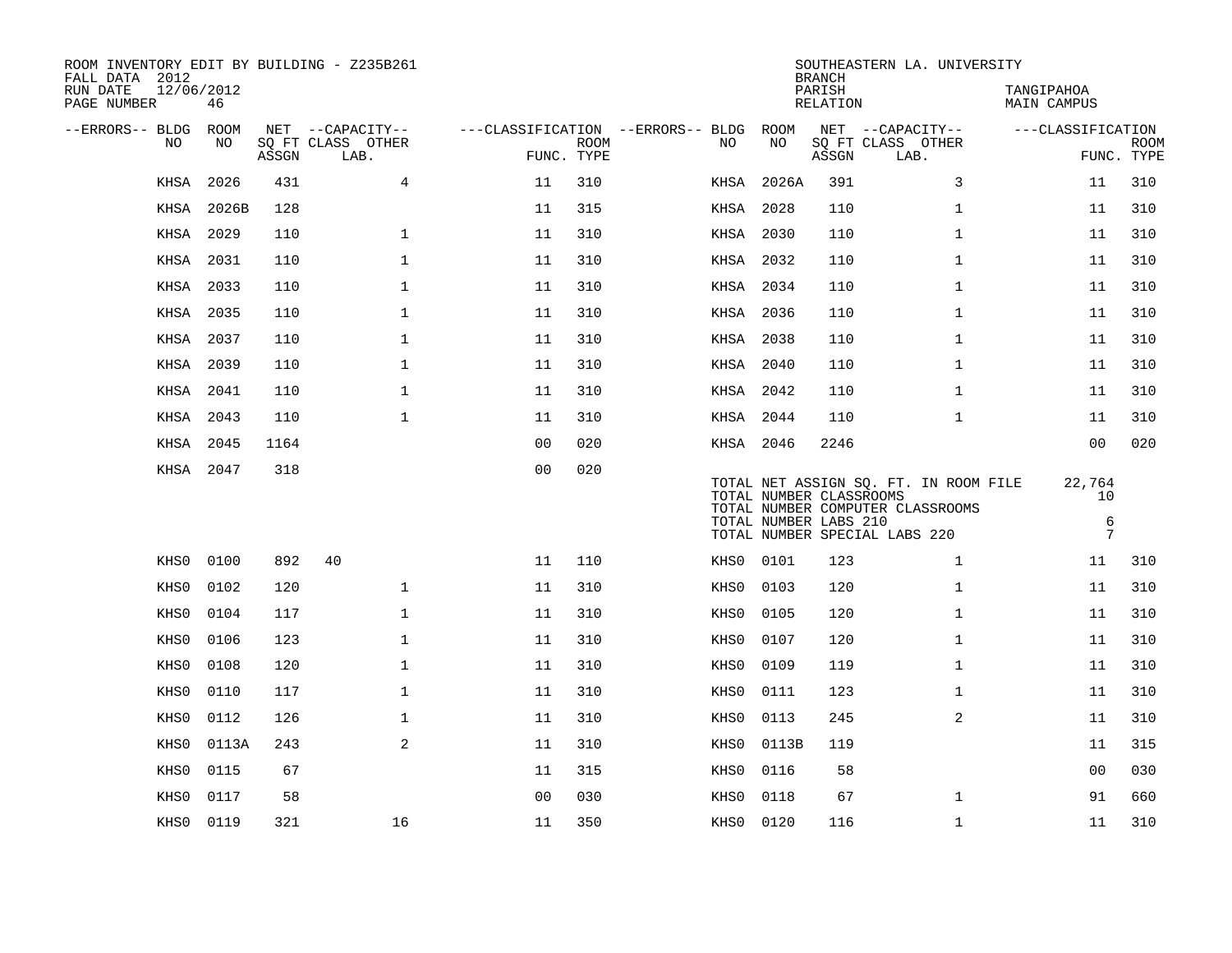| ROOM INVENTORY EDIT BY BUILDING - Z235B261<br>FALL DATA 2012 |                  |       |                           |                |             |                                   |            | <b>BRANCH</b>      | SOUTHEASTERN LA. UNIVERSITY |                                  |                           |
|--------------------------------------------------------------|------------------|-------|---------------------------|----------------|-------------|-----------------------------------|------------|--------------------|-----------------------------|----------------------------------|---------------------------|
| RUN DATE<br>PAGE NUMBER                                      | 12/06/2012<br>47 |       |                           |                |             |                                   |            | PARISH<br>RELATION |                             | TANGIPAHOA<br><b>MAIN CAMPUS</b> |                           |
| --ERRORS-- BLDG                                              | <b>ROOM</b>      |       | NET --CAPACITY--          |                |             | ---CLASSIFICATION --ERRORS-- BLDG | ROOM       |                    | NET --CAPACITY--            | ---CLASSIFICATION                |                           |
| N <sub>O</sub>                                               | NO.              | ASSGN | SO FT CLASS OTHER<br>LAB. | FUNC. TYPE     | <b>ROOM</b> | NO.                               | <b>NO</b>  | ASSGN              | SQ FT CLASS OTHER<br>LAB.   |                                  | <b>ROOM</b><br>FUNC. TYPE |
| KHS0                                                         | 0121             | 116   | $\mathbf{1}$              | 11             | 310         | KHS0                              | 0122       | 238                | 2                           | 11                               | 310                       |
| KHS0                                                         | 0123             | 574   | 28                        | 11             | 110         | KHS0                              | 0125       | 571                | 29                          | 11                               | 110                       |
| KHS0                                                         | 0125A            | 14    |                           | 11             | 115         | KHS0                              | 0129       | 586                | 30                          | 11                               | 110                       |
| KHS0                                                         | 0129A            | 14    |                           | 11             | 115         | KHS0                              | 0130       | 932                | 18                          | 11                               | 210                       |
| KHS0                                                         | 0130A            | 55    |                           | 11             | 215         | KHS0                              | 0130B      | 36                 |                             | 11                               | 215                       |
| KHS0                                                         | 0130C            | 55    |                           | 11             | 215         | KHS0                              | 0132       | 116                |                             | 0 <sub>0</sub>                   | 010                       |
| KHS0                                                         | 0133             | 153   |                           | 0 <sub>0</sub> | 030         | KHS0                              | 0134       | 153                |                             | 0 <sub>0</sub>                   | 030                       |
| KHS0                                                         | 0135             | 71    |                           | 11             | 525         | KHS0                              | 0136       | 865                |                             | 0 <sub>0</sub>                   | 030                       |
| KHS0                                                         | 0143             | 2092  | 42                        | 11             | 520         | KHS0                              | 0143A      | 45                 |                             | 11                               | 525                       |
| KHS0                                                         | 0143B            | 48    |                           | 11             | 525         | KHS0                              | 0143C      | 60                 |                             | 11                               | 525                       |
| KHS0                                                         | 0143D            | 48    |                           | 0 <sub>0</sub> | 030         | KHS0                              |            | 0144 11140         | 743                         | 11                               | 520                       |
| KHS0                                                         | 0144A            | 68    |                           | 11             | 525         | KHS0                              | 0150       | 3023               | 150                         | 82                               | 082                       |
| KHS0                                                         | 0150A            | 198   |                           | 82             | 082         | KHS0                              | 0151       | 227                | $\mathbf{1}$                | 11                               | 525                       |
| KHS0                                                         | 0153             | 2849  | 142                       | 11             | 210         | KHS0                              | 0153A      | 16                 |                             | 11                               | 215                       |
| KHS0                                                         | 0153B            | 181   |                           | 11             | 215         | KHS0                              | 0156       | 239                | 2                           | 11                               | 310                       |
| KHS0                                                         | 0156A            | 126   |                           | 11             | 315         | KHS0                              | 0157       | 120                | $\mathbf{1}$                | 11                               | 310                       |
| KHS0                                                         | 0158             | 162   | $\mathbf{1}$              | 11             | 310         | KHS0                              | 0164       | 1203               |                             | 11                               | 525                       |
| KHS0                                                         | 0164A            | 321   |                           | 93             | 525         | KHS0                              | 0165       | 118                | $\mathbf{1}$                | 11                               | 310                       |
| KHS0                                                         | 0165A            | 10    |                           | 11             | 315         | KHS0                              | 0166       | 477                |                             | 11                               | 525                       |
| KHS0                                                         | 0167             | 340   |                           | 11             | 525         | KHS0                              | 0168       | 132                | $\mathbf{1}$                | 11                               | 310                       |
| KHS0                                                         | 0169             | 8258  |                           | 11             | 520         | KHS0                              | 0169A      | 94                 |                             | 11                               | 525                       |
| KHS0                                                         | 0170             | 132   | $\mathbf{1}$              | 11             | 310         | KHS0                              | 0171       | 120                | $\mathbf{1}$                | 11                               | 310                       |
| KHS0                                                         | 0172             | 120   | $\mathbf 1$               | 57             | 310         | KHS0                              | 0173       | 214                | 2                           | 57                               | 315                       |
| KHS0                                                         | 0174             | 470   |                           | 11             | 525         | KHS0                              | 0175       | 105                | $\mathbf{1}$                | 93                               | 310                       |
| KHS0                                                         | 0176             | 177   | $\mathbf 1$               | 93             | 310         | KHS0                              | 0177       | 184                | $\mathbf{1}$                | 93                               | 310                       |
| KHS0                                                         | 0178             | 845   |                           | 11             | 525         |                                   | KHS0 0178A | 351                |                             | 93                               | 525                       |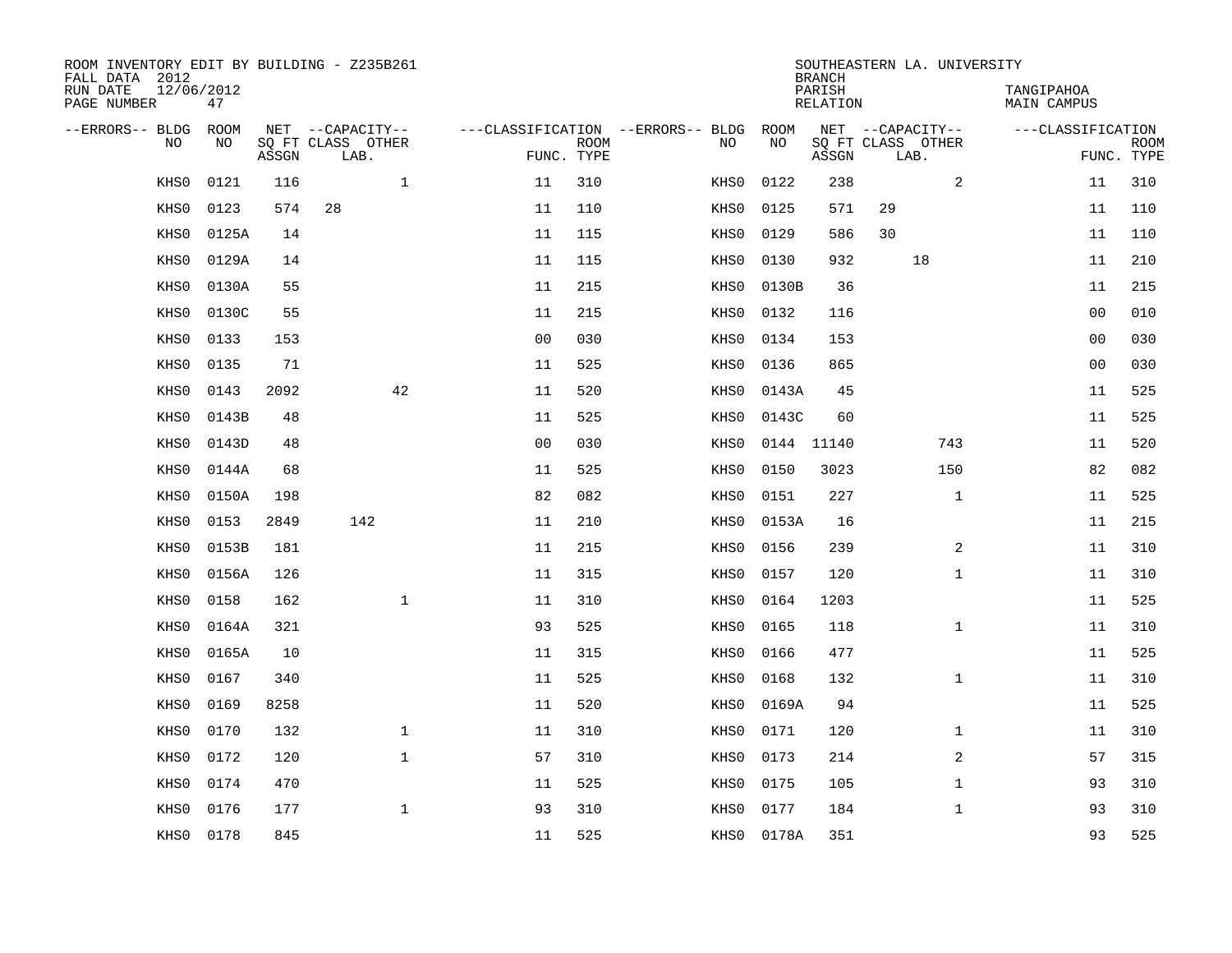| ROOM INVENTORY EDIT BY BUILDING - Z235B261<br>FALL DATA 2012 |                  |       |                           |                |             |                                        |           | <b>BRANCH</b>                                    | SOUTHEASTERN LA. UNIVERSITY                                                                                |                               |                           |
|--------------------------------------------------------------|------------------|-------|---------------------------|----------------|-------------|----------------------------------------|-----------|--------------------------------------------------|------------------------------------------------------------------------------------------------------------|-------------------------------|---------------------------|
| RUN DATE<br>PAGE NUMBER                                      | 12/06/2012<br>48 |       |                           |                |             |                                        |           | PARISH<br><b>RELATION</b>                        |                                                                                                            | TANGIPAHOA<br>MAIN CAMPUS     |                           |
| --ERRORS-- BLDG                                              | ROOM             |       | NET --CAPACITY--          |                |             | ---CLASSIFICATION --ERRORS-- BLDG ROOM |           |                                                  | NET --CAPACITY--                                                                                           | ---CLASSIFICATION             |                           |
| NO                                                           | NO               | ASSGN | SQ FT CLASS OTHER<br>LAB. | FUNC. TYPE     | <b>ROOM</b> | NO.                                    | NO        | ASSGN                                            | SQ FT CLASS OTHER<br>LAB.                                                                                  |                               | <b>ROOM</b><br>FUNC. TYPE |
| KHS0                                                         | 0178B            | 94    |                           | 11             | 525         | KHS0                                   | 0180      | 247                                              |                                                                                                            | 00                            | 030                       |
| KHS0                                                         | 0181             | 597   |                           | 93             | 525         | KHS0                                   | 0181A     | 67                                               |                                                                                                            | 0 <sub>0</sub>                | 030                       |
| KHS0                                                         | 0182             | 597   |                           | 93             | 525         | KHS0                                   | 0182A     | 76                                               |                                                                                                            | 93                            | 525                       |
| KHS0                                                         | 0182B            | 244   |                           | 93             | 525         | KHS0                                   | 0183      | 247                                              |                                                                                                            | 93                            | 525                       |
| KHS0                                                         | 0184             | 84    |                           | 0 <sub>0</sub> | 030         | KHS0                                   | 0188      | 324                                              |                                                                                                            | 0 <sub>0</sub>                | 030                       |
| KHS0                                                         | 0189             | 779   |                           | 0 <sub>0</sub> | 030         | KHS0                                   | 0190      | 7370                                             |                                                                                                            | 0 <sub>0</sub>                | 020                       |
| KHS0                                                         | 0191             | 84    |                           | 0 <sub>0</sub> | 020         | KHS0                                   | 0192      | 39                                               |                                                                                                            | 00                            | 020                       |
| KHS0                                                         | 0193             | 46    |                           | 00             | 020         | KHS0                                   | 0194      | 71                                               |                                                                                                            | 00                            | 020                       |
| KHS0                                                         | 1023             | 25    |                           | 0 <sub>0</sub> | 010         |                                        |           | TOTAL NUMBER CLASSROOMS<br>TOTAL NUMBER LABS 210 | TOTAL NET ASSIGN SO. FT. IN ROOM FILE<br>TOTAL NUMBER COMPUTER CLASSROOMS<br>TOTAL NUMBER SPECIAL LABS 220 | 42,900<br>4<br>$\overline{a}$ |                           |
| LAH0                                                         | 0101             | 332   | 3                         | 91             | 310         | LAH0                                   | 0102      | 1055                                             |                                                                                                            | 91                            | 935                       |
| LAH0                                                         | 0102A            | 45    |                           | 0 <sub>0</sub> | 030         | LAH0                                   | 0102B     | 33                                               |                                                                                                            | 91                            | 730                       |
| LAH0                                                         | 0103             | 747   | $\overline{4}$            | 91             | 950         | LAH0                                   | 0104      | 216                                              | 2                                                                                                          | 91                            | 910                       |
| LAH0                                                         | 0104A            | 31    |                           | 91             | 919         | LAH0                                   | 0105      | 216                                              | $\overline{2}$                                                                                             | 91                            | 910                       |
| LAH0                                                         | 0105A            | 31    |                           | 91             | 919         | LAH0                                   | 0106      | 348                                              |                                                                                                            | 0 <sub>0</sub>                | 030                       |
| LAH0                                                         | 0107             | 216   | 2                         | 91             | 910         | LAH0                                   | 0107A     | 31                                               |                                                                                                            | 91                            | 919                       |
| LAH0                                                         | 0108             | 96    |                           | 0 <sub>0</sub> | 030         | LAH0                                   | 0108A     | 45                                               |                                                                                                            | 0 <sub>0</sub>                | 010                       |
| LAH0                                                         | 0108B            | 34    |                           | 00             | 010         | LAH0                                   | 0108C     | 53                                               |                                                                                                            | 0 <sub>0</sub>                | 030                       |
| LAH0                                                         | 0109             | 216   | 2                         | 91             | 910         | LAH0                                   | 0109A     | 31                                               |                                                                                                            | 91                            | 919                       |
| LAH0                                                         | 0110             | 270   |                           | 00             | 010         | LAH0                                   | 0111      | 216                                              | 2                                                                                                          | 91                            | 910                       |
| LAH0                                                         | 0111A            | 31    |                           | 91             | 919         | LAH0                                   | 0112      | 224                                              | $\overline{a}$                                                                                             | 91                            | 910                       |
| LAH0                                                         | 0112A            | 51    |                           | 91             | 919         | LAH0                                   | 0113      | 216                                              | 2                                                                                                          | 91                            | 910                       |
| LAH0                                                         | 0113A            | 31    |                           | 91             | 919         | LAH0                                   | 0114      | 216                                              | 2                                                                                                          | 91                            | 910                       |
| LAH0                                                         | 0114A            | 31    |                           | 91             | 919         |                                        | LAH0 0115 | 216                                              | 2                                                                                                          | 91                            | 910                       |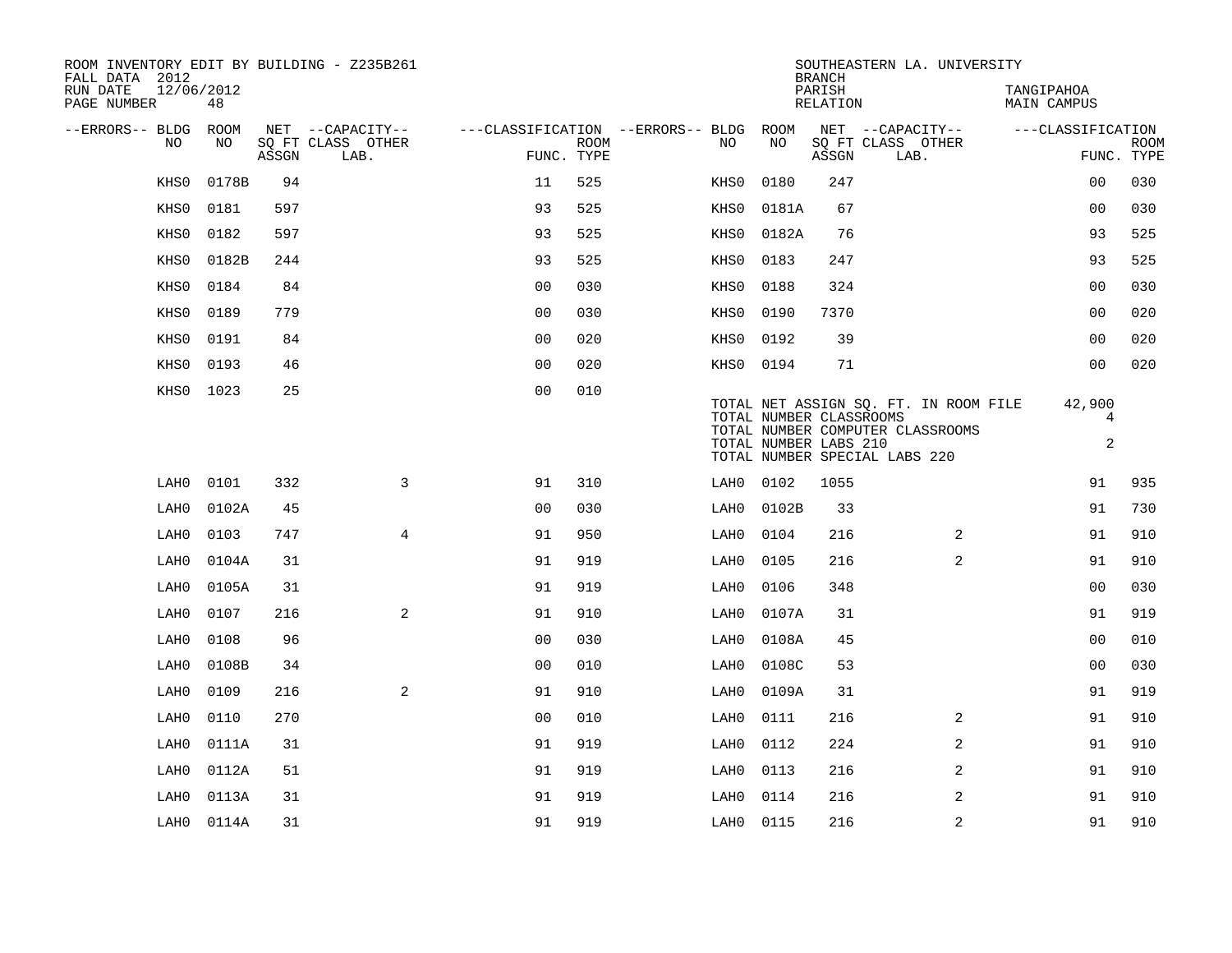| ROOM INVENTORY EDIT BY BUILDING - Z235B261<br>FALL DATA 2012 |       |       |                           |                |             |                                        |            | <b>BRANCH</b>      | SOUTHEASTERN LA. UNIVERSITY |                           |                           |
|--------------------------------------------------------------|-------|-------|---------------------------|----------------|-------------|----------------------------------------|------------|--------------------|-----------------------------|---------------------------|---------------------------|
| 12/06/2012<br>RUN DATE<br>PAGE NUMBER                        | 49    |       |                           |                |             |                                        |            | PARISH<br>RELATION |                             | TANGIPAHOA<br>MAIN CAMPUS |                           |
| --ERRORS-- BLDG ROOM                                         |       |       | NET --CAPACITY--          |                |             | ---CLASSIFICATION --ERRORS-- BLDG ROOM |            |                    | NET --CAPACITY--            | ---CLASSIFICATION         |                           |
| NO.                                                          | NO    | ASSGN | SQ FT CLASS OTHER<br>LAB. | FUNC. TYPE     | <b>ROOM</b> | NO                                     | NO         | ASSGN              | SQ FT CLASS OTHER<br>LAB.   |                           | <b>ROOM</b><br>FUNC. TYPE |
| LAH0                                                         | 0115A | 31    |                           | 91             | 919         | LAH0                                   | 0116       | 216                | 2                           | 91                        | 910                       |
| LAH0                                                         | 0116A | 31    |                           | 91             | 919         | LAH0                                   | 0117       | 216                | 2                           | 91                        | 910                       |
| LAH0                                                         | 0117A | 31    |                           | 91             | 919         | LAH0                                   | 0118       | 216                | 2                           | 91                        | 910                       |
| LAH0                                                         | 0118A | 31    |                           | 91             | 919         | LAH0                                   | 0120       | 381                |                             | 0 <sub>0</sub>            | 020                       |
| LAH0                                                         | 0121  | 11    |                           | 91             | 730         | LAH0                                   | 0122       | $\mathsf 9$        |                             | 91                        | 730                       |
| LAH0                                                         | 0123  | 33    |                           | 0 <sub>0</sub> | 020         | LAH0                                   | 0124       | 33                 |                             | 91                        | 730                       |
| LAH0                                                         | 0201  | 214   | 2                         | 91             | 910         | LAH0                                   | 0201A      | 31                 |                             | 91                        | 919                       |
| LAH0                                                         | 0202  | 214   | $\mathbf 1$               | 91             | 910         | LAH0                                   | 0202A      | 31                 |                             | 91                        | 919                       |
| LAH0                                                         | 0203  | 214   | 2                         | 91             | 910         | LAH0                                   | 0203A      | 31                 |                             | 91                        | 919                       |
| LAH0                                                         | 0204  | 214   | 2                         | 91             | 910         | LAH0                                   | 0204A      | 31                 |                             | 91                        | 919                       |
| LAH0                                                         | 0205  | 214   | 2                         | 91             | 910         | LAH0                                   | 0205A      | 31                 |                             | 91                        | 919                       |
| LAH0                                                         | 0206  | 214   | 2                         | 91             | 910         | LAH0                                   | 0206A      | 31                 |                             | 91                        | 919                       |
| LAH0                                                         | 0207  | 214   | 2                         | 91             | 910         | LAH0                                   | 0207A      | 31                 |                             | 91                        | 919                       |
| LAH0                                                         | 0208  | 214   | 2                         | 91             | 910         | LAH0                                   | 0208A      | 31                 |                             | 91                        | 919                       |
| LAH0                                                         | 0209  | 214   | 2                         | 91             | 910         | LAH0                                   | 0209A      | 31                 |                             | 91                        | 919                       |
| LAH0                                                         | 0210  | 275   | $\mathbf 1$               | 91             | 910         | LAH0                                   | 0210A      | 49                 |                             | 91                        | 919                       |
| LAH0                                                         | 0211  | 214   | 2                         | 91             | 910         | LAH0                                   | 0211A      | 31                 |                             | 91                        | 919                       |
| LAH0                                                         | 0212  | 99    |                           | 0 <sub>0</sub> | 030         | LAH0                                   | 0212A      | 46                 |                             | 0 <sub>0</sub>            | 030                       |
| LAH0                                                         | 0212B | 10    |                           | 0 <sub>0</sub> | 010         | LAH0                                   | 0212C      | 76                 |                             | 91                        | 935                       |
| LAH0                                                         | 0213  | 214   | 2                         | 91             | 910         | LAH0                                   | 0213A      | 31                 |                             | 91                        | 919                       |
| LAH0                                                         | 0214  | 214   | 2                         | 91             | 910         | LAH0                                   | 0214A      | 31                 |                             | 91                        | 919                       |
| LAH0                                                         | 0215  | 214   | $\mathbf{2}$              | 91             | 910         | LAH0                                   | 0215A      | 31                 |                             | 91                        | 919                       |
| LAH0                                                         | 0216  | 214   | $\sqrt{2}$                | 91             | 910         | LAH0                                   | 0216A      | 31                 |                             | 91                        | 919                       |
| LAH0                                                         | 0217  | 214   | 2                         | 91             | 910         | LAH0                                   | 0217A      | 31                 |                             | 91                        | 919                       |
| LAH0                                                         | 0218  | 222   | $\mathbf{1}$              | 91             | 910         | LAH0                                   | 0218A      | 50                 |                             | 91                        | 919                       |
| LAH0                                                         | 0219  | 214   | 2                         | 91             | 910         |                                        | LAH0 0219A | 31                 |                             | 91                        | 919                       |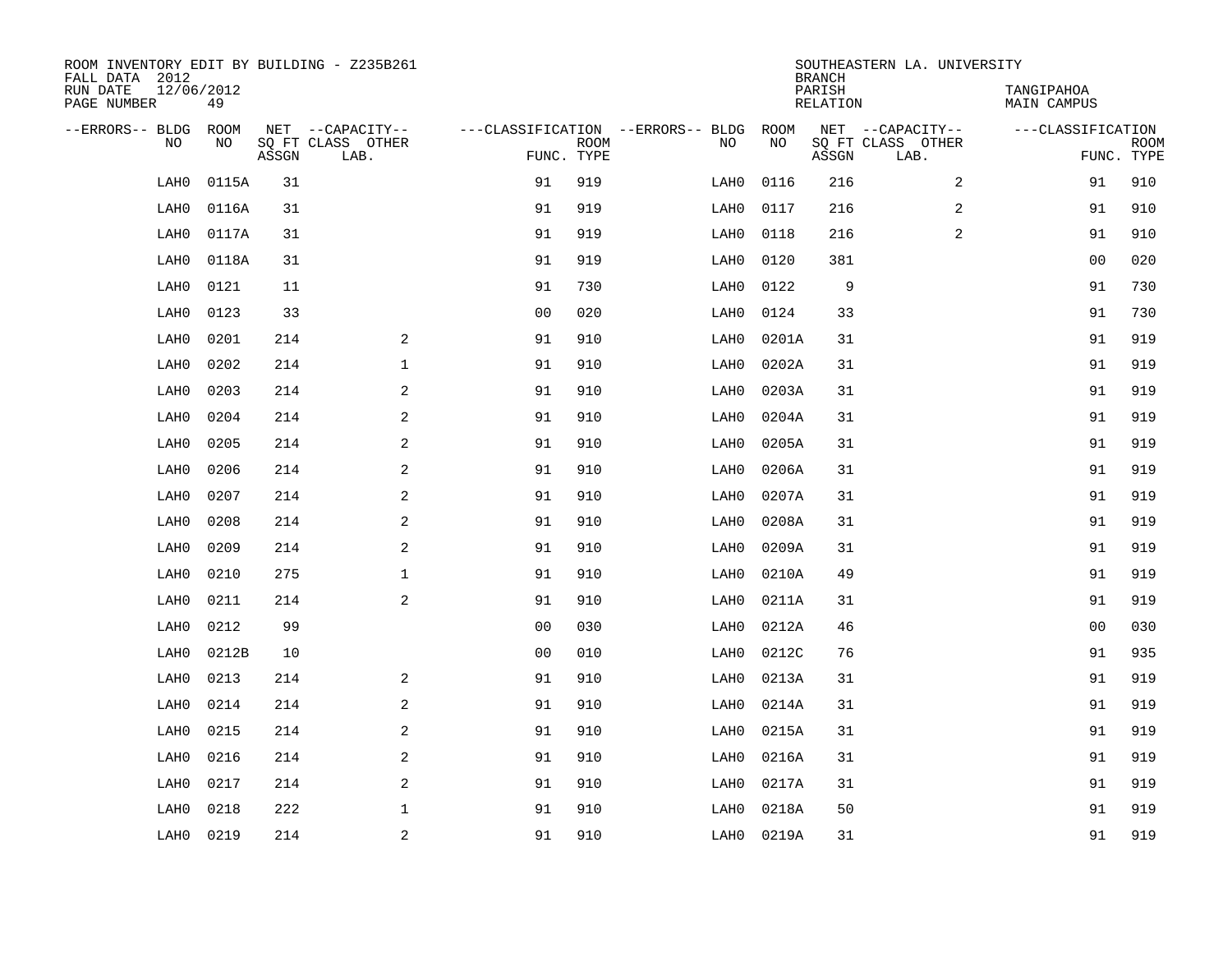| ROOM INVENTORY EDIT BY BUILDING - Z235B261<br>FALL DATA 2012 |                  |       |                           |                |                           |                                   |            | <b>BRANCH</b>      | SOUTHEASTERN LA. UNIVERSITY |                                  |                           |
|--------------------------------------------------------------|------------------|-------|---------------------------|----------------|---------------------------|-----------------------------------|------------|--------------------|-----------------------------|----------------------------------|---------------------------|
| RUN DATE<br>PAGE NUMBER                                      | 12/06/2012<br>50 |       |                           |                |                           |                                   |            | PARISH<br>RELATION |                             | TANGIPAHOA<br><b>MAIN CAMPUS</b> |                           |
| --ERRORS-- BLDG                                              | ROOM<br>NO       |       | NET --CAPACITY--          |                |                           | ---CLASSIFICATION --ERRORS-- BLDG | ROOM<br>NO |                    | NET --CAPACITY--            | ---CLASSIFICATION                |                           |
| NO.                                                          |                  | ASSGN | SQ FT CLASS OTHER<br>LAB. |                | <b>ROOM</b><br>FUNC. TYPE | NO                                |            | ASSGN              | SQ FT CLASS OTHER<br>LAB.   |                                  | <b>ROOM</b><br>FUNC. TYPE |
| LAH0                                                         | 0220             | 214   | 2                         | 91             | 910                       | LAH0                              | 0220A      | 31                 |                             | 91                               | 919                       |
| LAH0                                                         | 0221             | 214   | $\sqrt{2}$                | 91             | 910                       | LAH0                              | 0221A      | 31                 |                             | 91                               | 919                       |
| LAH0                                                         | 0222             | 214   | $\sqrt{2}$                | 91             | 910                       | LAH0                              | 0222A      | 31                 |                             | 91                               | 919                       |
| LAH0                                                         | 0223             | 214   | 2                         | 91             | 910                       | LAH0                              | 0223A      | 31                 |                             | 91                               | 919                       |
| LAH0                                                         | 0224             | 9     |                           | 91             | 935                       | LAH0                              | 0225       | 11                 |                             | 91                               | 935                       |
| LAH0                                                         | 0226             | 9     |                           | 91             | 935                       | LAH0                              | 0227       | 11                 |                             | 91                               | 935                       |
| LAH0                                                         | 0301             | 214   | 2                         | 91             | 910                       | LAH0                              | 0301A      | 31                 |                             | 91                               | 919                       |
| LAH0                                                         | 0302             | 214   | 2                         | 91             | 910                       | LAH0                              | 0302A      | 31                 |                             | 91                               | 919                       |
| LAH0                                                         | 0303             | 214   | 2                         | 91             | 910                       | LAH0                              | 0303A      | 31                 |                             | 91                               | 919                       |
| LAH0                                                         | 0304             | 214   | $\mathbf{2}$              | 91             | 910                       | LAH0                              | 0304A      | 31                 |                             | 91                               | 919                       |
| LAH0                                                         | 0305             | 214   | 2                         | 91             | 910                       | LAH0                              | 0305A      | 31                 |                             | 91                               | 919                       |
| LAH0                                                         | 0306             | 214   | 2                         | 91             | 910                       | LAH0                              | 0306A      | 31                 |                             | 91                               | 919                       |
| LAH0                                                         | 0307             | 214   | 2                         | 91             | 910                       | LAH0                              | 0307A      | 31                 |                             | 91                               | 919                       |
| LAH0                                                         | 0308             | 214   | $\mathbf{2}$              | 91             | 910                       | LAH0                              | 0308A      | 31                 |                             | 91                               | 919                       |
| LAH0                                                         | 0309             | 214   | 2                         | 91             | 910                       | LAH0                              | 0309A      | 31                 |                             | 91                               | 919                       |
| LAH0                                                         | 0310             | 227   | $\mathbf{1}$              | 91             | 910                       | LAH0                              | 0310A      | 50                 |                             | 91                               | 919                       |
| LAH0                                                         | 0311             | 214   | 2                         | 91             | 910                       | LAH0                              | 0311A      | 31                 |                             | 91                               | 919                       |
| LAH0                                                         | 0312             | 99    |                           | 0 <sub>0</sub> | 030                       | LAH0                              | 0312A      | 47                 |                             | 00                               | 020                       |
| LAH0                                                         | 0312B            | 37    |                           | 0 <sub>0</sub> | 010                       | LAH0                              | 0312C      | 109                |                             | 91                               | 660                       |
| LAH0                                                         | 0313             | 214   | 2                         | 91             | 910                       | LAH0                              | 0313A      | 31                 |                             | 91                               | 919                       |
| LAH0                                                         | 0314             | 214   | 2                         | 91             | 910                       | LAH0                              | 0314A      | 31                 |                             | 91                               | 919                       |
| LAH0                                                         | 0315             | 214   | 2                         | 91             | 910                       | LAH0                              | 0315A      | 31                 |                             | 91                               | 919                       |
| LAH0                                                         | 0316             | 214   | 2                         | 91             | 910                       | LAH0                              | 0316A      | 31                 |                             | 91                               | 919                       |
| LAH0                                                         | 0317             | 214   | 2                         | 91             | 910                       | LAH0                              | 0317A      | 31                 |                             | 91                               | 919                       |
| LAH0                                                         | 0318             | 214   | 2                         | 91             | 910                       | LAH0                              | 0318A      | 31                 |                             | 91                               | 919                       |
| LAH0                                                         | 0319             | 214   | $\overline{c}$            | 91             | 910                       | LAH0                              | 0319A      | 31                 |                             | 91                               | 919                       |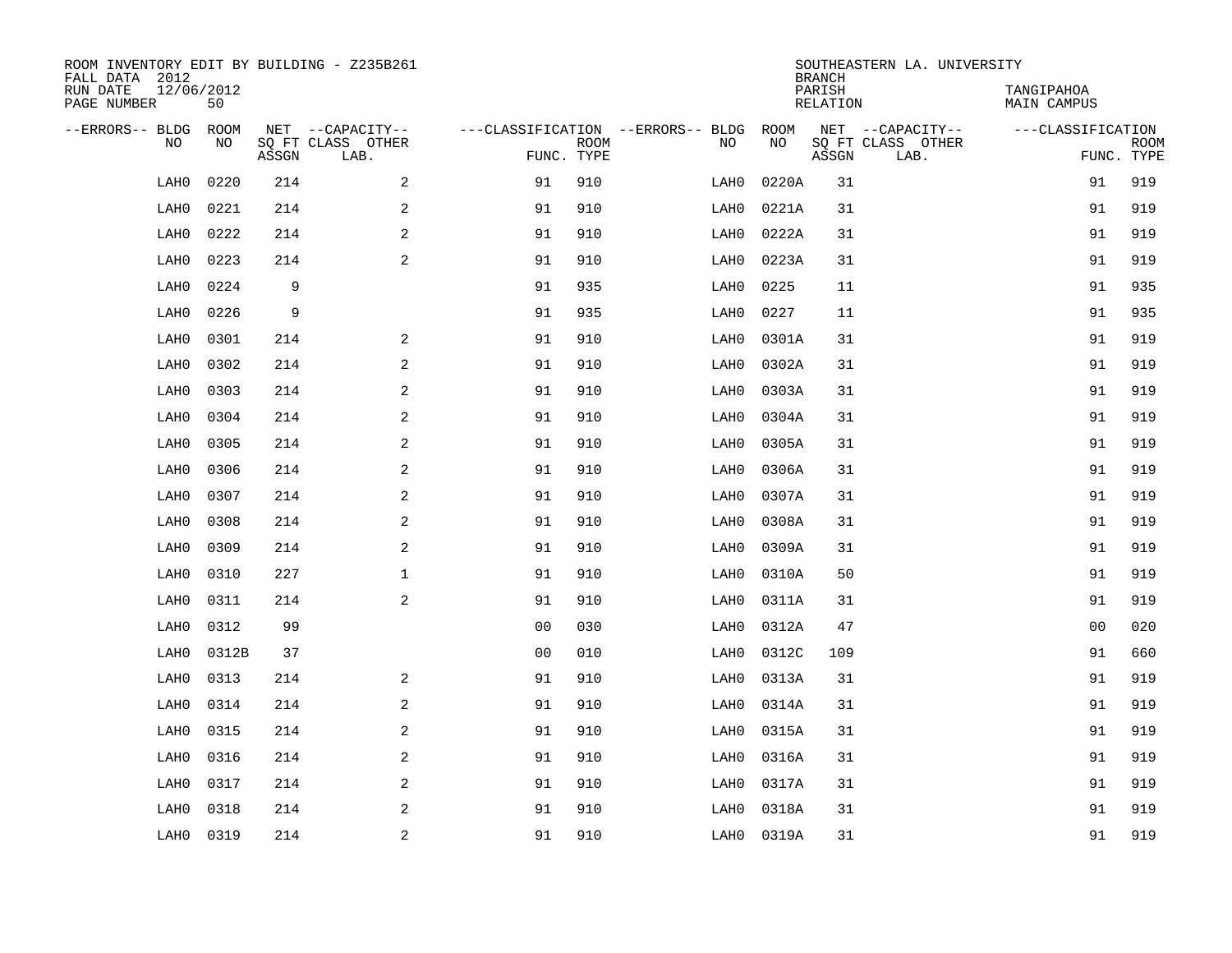| ROOM INVENTORY EDIT BY BUILDING - Z235B261<br>FALL DATA 2012 |                  |       |                           |                |             |                                   |            | <b>BRANCH</b>      | SOUTHEASTERN LA. UNIVERSITY |                                  |                           |
|--------------------------------------------------------------|------------------|-------|---------------------------|----------------|-------------|-----------------------------------|------------|--------------------|-----------------------------|----------------------------------|---------------------------|
| RUN DATE<br>PAGE NUMBER                                      | 12/06/2012<br>51 |       |                           |                |             |                                   |            | PARISH<br>RELATION |                             | TANGIPAHOA<br><b>MAIN CAMPUS</b> |                           |
| --ERRORS-- BLDG                                              | ROOM             |       | NET --CAPACITY--          |                |             | ---CLASSIFICATION --ERRORS-- BLDG | ROOM       |                    | NET --CAPACITY--            | ---CLASSIFICATION                |                           |
| NO.                                                          | NO               | ASSGN | SQ FT CLASS OTHER<br>LAB. | FUNC. TYPE     | <b>ROOM</b> | NO                                | NO         | ASSGN              | SQ FT CLASS OTHER<br>LAB.   |                                  | <b>ROOM</b><br>FUNC. TYPE |
| LAH0                                                         | 0320             | 224   | $\mathbf{1}$              | 91             | 910         | LAH0                              | 0320A      | 50                 |                             | 91                               | 919                       |
| LAH0                                                         | 0321             | 214   | $\overline{a}$            | 91             | 910         | LAH0                              | 0321A      | 31                 |                             | 91                               | 919                       |
| LAH0                                                         | 0322             | 214   | $\mathbf{2}$              | 91             | 910         | LAH0                              | 0322A      | 31                 |                             | 91                               | 919                       |
| LAH0                                                         | 0323             | 214   | $\mathbf{2}$              | 91             | 910         | LAH0                              | 0323A      | 31                 |                             | 91                               | 919                       |
| LAH0                                                         | 0324             | 214   | 2                         | 91             | 910         | LAH0                              | 0324A      | 31                 |                             | 91                               | 919                       |
| LAH0                                                         | 0325             | 214   | $\mathbf{2}$              | 91             | 910         | LAH0                              | 0325A      | 31                 |                             | 91                               | 919                       |
| LAH0                                                         | 0326             | 9     |                           | 91             | 935         | LAH0                              | 0327       | 11                 |                             | 91                               | 935                       |
| LAH0                                                         | 0328             | 9     |                           | 91             | 935         | LAH0                              | 0329       | 11                 |                             | 91                               | 935                       |
| LAH0                                                         | 0401             | 214   | 2                         | 91             | 910         | LAH0                              | 0401A      | 31                 |                             | 91                               | 919                       |
| LAH0                                                         | 0402             | 214   | 2                         | 91             | 910         | LAH0                              | 0402A      | 31                 |                             | 91                               | 919                       |
| LAH0                                                         | 0403             | 214   | 2                         | 91             | 910         | LAH0                              | 0403A      | 31                 |                             | 91                               | 919                       |
| LAH0                                                         | 0404             | 214   | 2                         | 91             | 910         | LAH0                              | 0404A      | 31                 |                             | 91                               | 919                       |
| LAH0                                                         | 0405             | 214   | $\mathbf{2}$              | 91             | 910         | LAH0                              | 0405A      | 31                 |                             | 91                               | 919                       |
| LAH0                                                         | 0406             | 214   | $\mathsf{3}$              | 91             | 910         | LAH0                              | 0406A      | 31                 |                             | 91                               | 919                       |
| LAH0                                                         | 0407             | 214   | $\mathbf{2}$              | 91             | 910         | LAH0                              | 0407A      | 31                 |                             | 91                               | 919                       |
| LAH0                                                         | 0408             | 214   | 2                         | 91             | 910         | LAH0                              | 0408A      | 31                 |                             | 91                               | 919                       |
| LAH0                                                         | 0409             | 214   | $\mathbf{2}$              | 91             | 910         | LAH0                              | 0409A      | 31                 |                             | 91                               | 919                       |
| LAH0                                                         | 0410             | 227   | $\mathbf 1$               | 91             | 910         | LAH0                              | 0410A      | 50                 |                             | 91                               | 919                       |
| LAH0                                                         | 0411             | 214   | 2                         | 91             | 910         | LAH0                              | 0411A      | 31                 |                             | 91                               | 919                       |
| LAH0                                                         | 0412             | 99    |                           | 0 <sub>0</sub> | 030         | LAH0                              | 0412A      | 47                 |                             | 0 <sub>0</sub>                   | 030                       |
| LAH0                                                         | 0412B            | 38    |                           | 0 <sub>0</sub> | 010         | LAH0                              | 0412C      | 52                 |                             | 0 <sub>0</sub>                   | 030                       |
| LAH0                                                         | 0412D            | 57    |                           | 0 <sub>0</sub> | 030         | LAH0                              | 0413       | 520                |                             | 91                               | 680                       |
| LAH0                                                         | 0414             | 214   | 2                         | 91             | 910         | LAH0                              | 0414A      | 31                 |                             | 91                               | 919                       |
| LAH0                                                         | 0415             | 214   | 2                         | 91             | 910         | LAH0                              | 0415A      | 31                 |                             | 91                               | 919                       |
| LAH0                                                         | 0416             | 214   | 2                         | 91             | 910         | LAH0                              | 0416A      | 31                 |                             | 91                               | 919                       |
| LAH0                                                         | 0417             | 214   | 2                         | 91             | 910         |                                   | LAH0 0417A | 31                 |                             | 91                               | 919                       |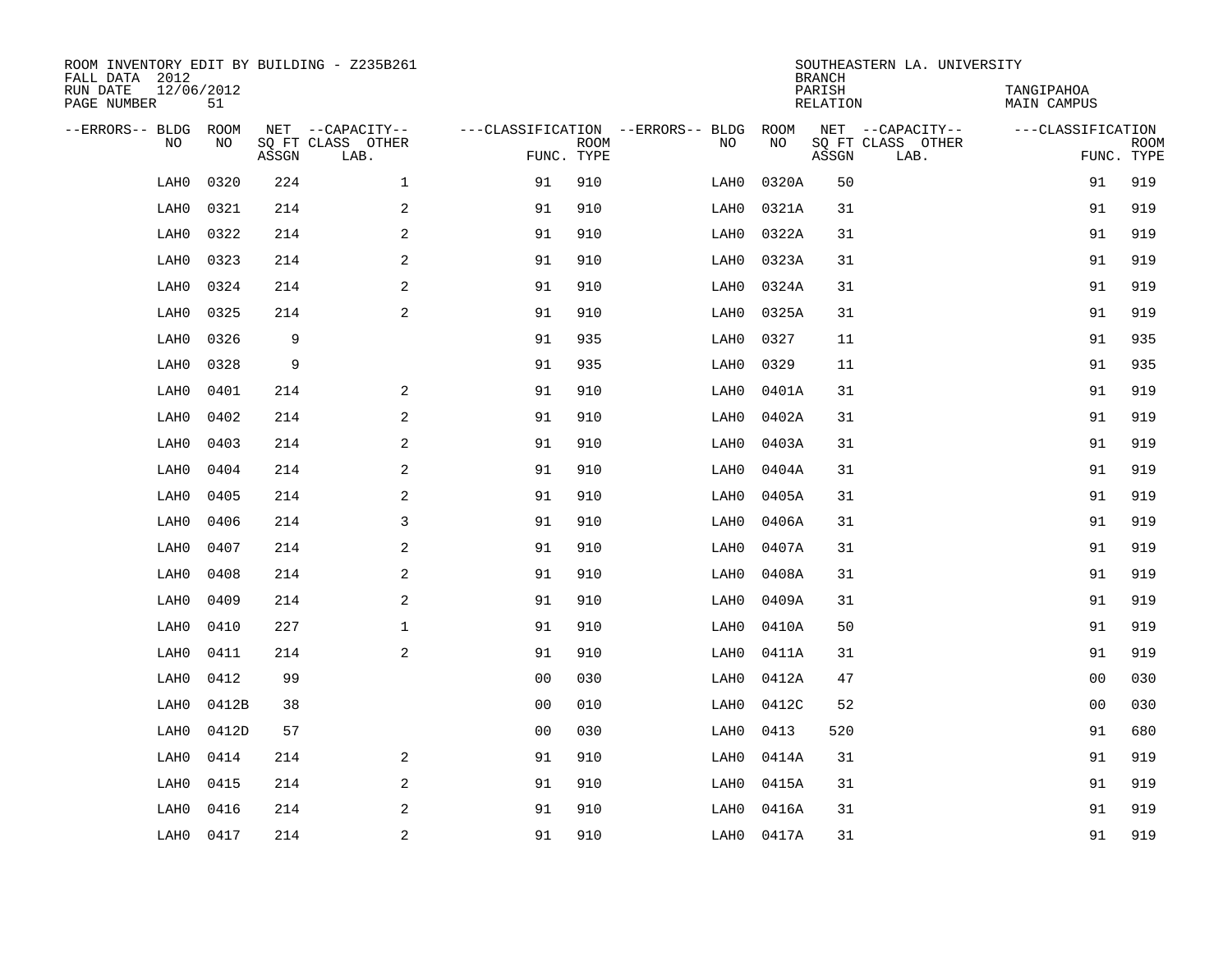| ROOM INVENTORY EDIT BY BUILDING - Z235B261<br>FALL DATA 2012<br>RUN DATE | 12/06/2012 |       |                                       |                                   |             |      |            | <b>BRANCH</b><br>PARISH                                | SOUTHEASTERN LA. UNIVERSITY                                                                                | TANGIPAHOA        |                           |
|--------------------------------------------------------------------------|------------|-------|---------------------------------------|-----------------------------------|-------------|------|------------|--------------------------------------------------------|------------------------------------------------------------------------------------------------------------|-------------------|---------------------------|
| PAGE NUMBER                                                              | 52         |       |                                       |                                   |             |      |            | <b>RELATION</b>                                        |                                                                                                            | MAIN CAMPUS       |                           |
| --ERRORS-- BLDG<br>NO                                                    | ROOM<br>NO |       | NET --CAPACITY--<br>SQ FT CLASS OTHER | ---CLASSIFICATION --ERRORS-- BLDG | <b>ROOM</b> | NO.  | ROOM<br>NO |                                                        | NET --CAPACITY--                                                                                           | ---CLASSIFICATION |                           |
|                                                                          |            | ASSGN | LAB.                                  | FUNC. TYPE                        |             |      |            | ASSGN                                                  | SQ FT CLASS OTHER<br>LAB.                                                                                  |                   | <b>ROOM</b><br>FUNC. TYPE |
| LAH0                                                                     | 0418       | 224   | 2                                     | 91                                | 910         | LAH0 | 0418A      | 50                                                     |                                                                                                            | 91                | 919                       |
| LAH0                                                                     | 0419       | 214   | 2                                     | 91                                | 910         | LAH0 | 0419A      | 31                                                     |                                                                                                            | 91                | 919                       |
| LAH0                                                                     | 0420       | 214   | 2                                     | 91                                | 910         | LAH0 | 0420A      | 31                                                     |                                                                                                            | 91                | 919                       |
| LAH0                                                                     | 0421       | 214   | $\mathbf{2}$                          | 91                                | 910         | LAH0 | 0421A      | 31                                                     |                                                                                                            | 91                | 919                       |
| LAH0                                                                     | 0422       | 214   | 2                                     | 91                                | 910         | LAH0 | 0422A      | 31                                                     |                                                                                                            | 91                | 919                       |
| LAH0                                                                     | 0423       | 214   | 2                                     | 91                                | 910         | LAH0 | 0423A      | 31                                                     |                                                                                                            | 91                | 919                       |
| LAH0                                                                     | 0424       | 214   | 2                                     | 91                                | 910         | LAH0 | 0424A      | 31                                                     |                                                                                                            | 91                | 919                       |
| LAH0                                                                     | 0425       | 9     |                                       | 91                                | 935         | LAH0 | 0426       | 11                                                     |                                                                                                            | 91                | 935                       |
| LAH0                                                                     | 0427       | 9     |                                       | 91                                | 935         |      | LAH0 0428  | 11<br>TOTAL NUMBER CLASSROOMS<br>TOTAL NUMBER LABS 210 | TOTAL NET ASSIGN SQ. FT. IN ROOM FILE<br>TOTAL NUMBER COMPUTER CLASSROOMS<br>TOTAL NUMBER SPECIAL LABS 220 | 91<br>22,925      | 935                       |
|                                                                          | LIVH 0100  | 1521  |                                       | 0 <sub>0</sub>                    | 020         |      | LIVH 0101  | 83                                                     |                                                                                                            | 91                | 935                       |
| LIVH                                                                     | 0101A      | 32    |                                       | 91                                | 919         |      | LIVH 0101B | 109                                                    | $\mathbf{1}$                                                                                               | 91                | 910                       |
|                                                                          | LIVH 0101C | 109   | $\mathbf{1}$                          | 91                                | 910         |      | LIVH 0102A | 103                                                    |                                                                                                            | 91                | 935                       |
|                                                                          | LIVH 0102B | 64    |                                       | 91                                | 935         |      | LIVH 0102C | 173                                                    |                                                                                                            | 0 <sub>0</sub>    | 030                       |
|                                                                          | LIVH 0103  | 83    |                                       | 91                                | 935         |      | LIVH 0103A | 32                                                     |                                                                                                            | 91                | 919                       |
|                                                                          | LIVH 0103B | 109   | $\mathbf{1}$                          | 91                                | 910         |      | LIVH 0103C | 109                                                    | $\mathbf{1}$                                                                                               | 91                | 910                       |
|                                                                          | LIVH 0104  | 88    |                                       | 91                                | 935         |      | LIVH 0104A | 79                                                     |                                                                                                            | 91                | 919                       |
| LIVH                                                                     | 0104B      | 156   | $\mathbf 1$                           | 91                                | 910         |      | LIVH 0104C | 109                                                    | $\mathbf{1}$                                                                                               | 91                | 910                       |
| LIVH                                                                     | 0105       | 83    |                                       | 91                                | 935         |      | LIVH 0105A | 32                                                     |                                                                                                            | 91                | 919                       |
| LIVH                                                                     | 0105B      | 109   | $\mathbf{1}$                          | 91                                | 910         |      | LIVH 0105C | 109                                                    | $\mathbf{1}$                                                                                               | 91                | 910                       |
| LIVH                                                                     | 0107       | 83    |                                       | 91                                | 935         |      | LIVH 0107A | 32                                                     |                                                                                                            | 91                | 919                       |
|                                                                          | LIVH 0107B | 109   | $\mathbf{1}$                          | 91                                | 910         |      | LIVH 0107C | 109                                                    | $\mathbf{1}$                                                                                               | 91                | 910                       |
|                                                                          | LIVH 0108  | 83    |                                       | 91                                | 935         |      | LIVH 0108A | 32                                                     |                                                                                                            | 91                | 919                       |
|                                                                          | LIVH 0108B | 109   | $\mathbf 1$                           | 91                                | 910         |      | LIVH 0108C | 109                                                    | $\mathbf{1}$                                                                                               | 91                | 910                       |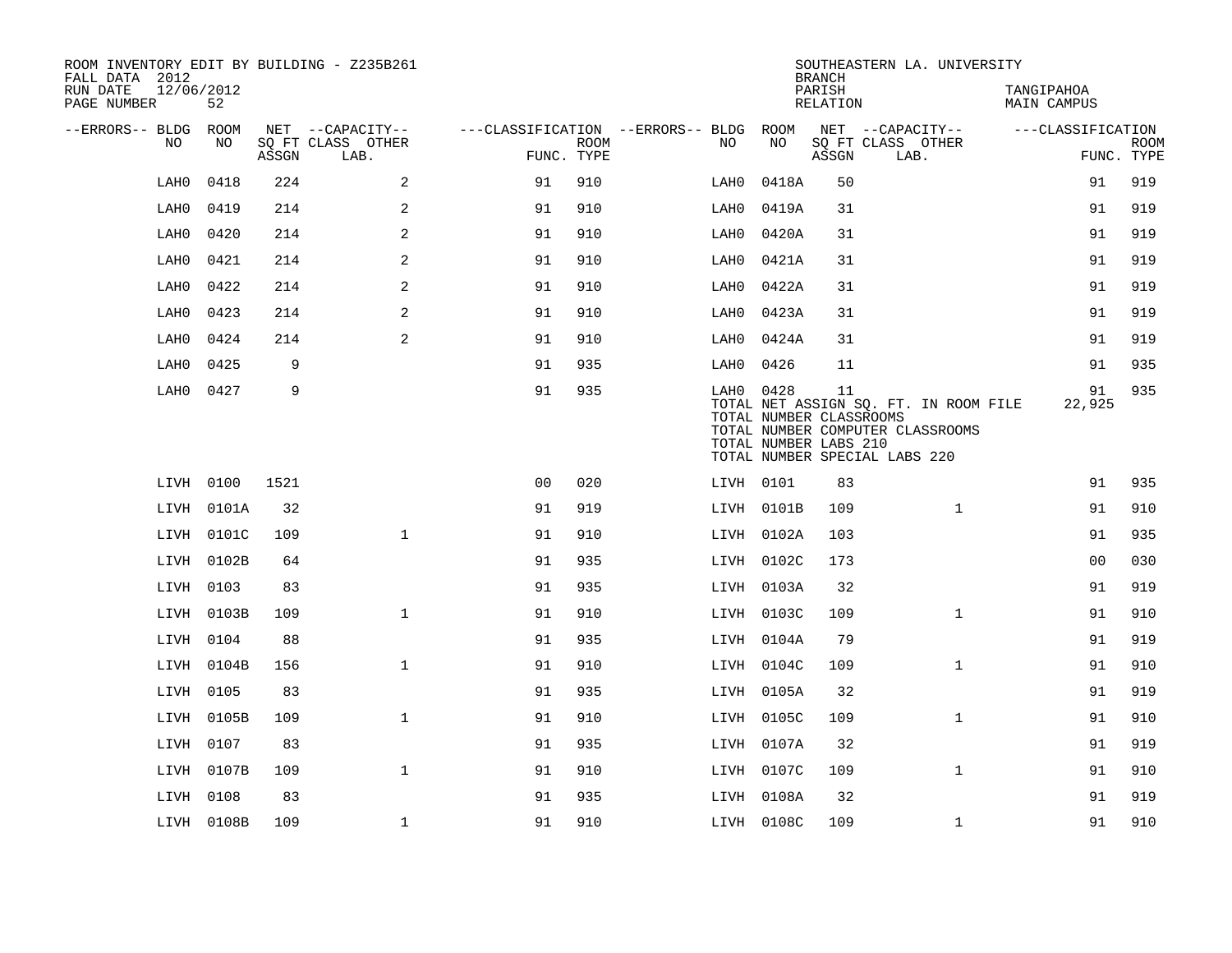| ROOM INVENTORY EDIT BY BUILDING - Z235B261<br>FALL DATA 2012 |                  |       |                           |                |             |                                   |            | <b>BRANCH</b>             | SOUTHEASTERN LA. UNIVERSITY |                                  |                           |
|--------------------------------------------------------------|------------------|-------|---------------------------|----------------|-------------|-----------------------------------|------------|---------------------------|-----------------------------|----------------------------------|---------------------------|
| RUN DATE<br>PAGE NUMBER                                      | 12/06/2012<br>53 |       |                           |                |             |                                   |            | PARISH<br><b>RELATION</b> |                             | TANGIPAHOA<br><b>MAIN CAMPUS</b> |                           |
| --ERRORS-- BLDG                                              | ROOM             |       | NET --CAPACITY--          |                |             | ---CLASSIFICATION --ERRORS-- BLDG | ROOM       |                           | NET --CAPACITY--            | ---CLASSIFICATION                |                           |
| NO                                                           | NO               | ASSGN | SQ FT CLASS OTHER<br>LAB. | FUNC. TYPE     | <b>ROOM</b> | NO                                | NO         | ASSGN                     | SQ FT CLASS OTHER<br>LAB.   |                                  | <b>ROOM</b><br>FUNC. TYPE |
| LIVH                                                         | 0109             | 83    |                           | 91             | 935         | LIVH                              | 0109A      | 32                        |                             | 91                               | 919                       |
| LIVH                                                         | 0109B            | 109   | $\mathbf{1}$              | 91             | 910         |                                   | LIVH 0109C | 109                       | $\mathbf{1}$                | 91                               | 910                       |
| LIVH                                                         | 0110             | 83    |                           | 91             | 935         |                                   | LIVH 0110A | 32                        |                             | 91                               | 919                       |
| LIVH                                                         | 0110B            | 109   | $\mathbf 1$               | 91             | 910         |                                   | LIVH 0110C | 109                       | $\mathbf{1}$                | 91                               | 910                       |
| LIVH                                                         | 0111             | 83    |                           | 91             | 935         |                                   | LIVH 0111A | 32                        |                             | 91                               | 919                       |
| LIVH                                                         | 0111B            | 109   | $\mathbf{1}$              | 91             | 910         |                                   | LIVH 0111C | 109                       | $\mathbf{1}$                | 91                               | 910                       |
| LIVH                                                         | 0112A            | 110   |                           | 90             | 660         |                                   | LIVH 0112B | 150                       |                             | 0 <sub>0</sub>                   | 030                       |
| LIVH                                                         | 0112C            | 28    |                           | 0 <sub>0</sub> | 030         |                                   | LIVH 0112D | 150                       |                             | 0 <sub>0</sub>                   | 030                       |
| LIVH                                                         | 0113             | 83    |                           | 91             | 935         |                                   | LIVH 0113A | 32                        |                             | 91                               | 919                       |
| LIVH                                                         | 0113B            | 109   | $\mathbf{1}$              | 91             | 910         |                                   | LIVH 0113C | 109                       | $\mathbf{1}$                | 91                               | 910                       |
| LIVH                                                         | 0114             | 313   |                           | 0 <sub>0</sub> | 020         |                                   | LIVH 0116  | 83                        |                             | 91                               | 935                       |
| LIVH                                                         | 0116A            | 32    |                           | 91             | 919         |                                   | LIVH 0116B | 109                       | $\mathbf{1}$                | 91                               | 910                       |
| LIVH                                                         | 0116C            | 109   | $\mathbf{1}$              | 91             | 910         |                                   | LIVH 0117  | 83                        |                             | 91                               | 935                       |
| LIVH                                                         | 0117A            | 32    |                           | 91             | 919         |                                   | LIVH 0117B | 109                       | $\mathbf{1}$                | 91                               | 910                       |
| LIVH                                                         | 0117C            | 109   | $\mathbf{1}$              | 91             | 910         |                                   | LIVH 0118  | 83                        |                             | 91                               | 935                       |
| LIVH                                                         | 0118A            | 32    |                           | 91             | 919         |                                   | LIVH 0118B | 109                       | $\mathbf{1}$                | 91                               | 910                       |
| LIVH                                                         | 0118C            | 109   | $\mathbf{1}$              | 91             | 910         |                                   | LIVH 0119  | 83                        |                             | 91                               | 935                       |
| LIVH                                                         | 0119A            | 32    |                           | 91             | 919         |                                   | LIVH 0119B | 109                       | $\mathbf{1}$                | 91                               | 910                       |
| LIVH                                                         | 0119C            | 109   | $\mathbf{1}$              | 91             | 910         |                                   | LIVH 0120  | 83                        |                             | 91                               | 935                       |
| LIVH                                                         | 0120A            | 32    |                           | 91             | 919         |                                   | LIVH 0120B | 109                       | $\mathbf{1}$                | 91                               | 910                       |
| LIVH                                                         | 0120C            | 109   | $\mathbf{1}$              | 91             | 910         |                                   | LIVH 0121  | 83                        |                             | 91                               | 935                       |
| LIVH                                                         | 0121A            | 32    |                           | 91             | 919         |                                   | LIVH 0121B | 109                       | $\mathbf{1}$                | 91                               | 910                       |
| LIVH                                                         | 0121C            | 109   | $\mathbf{1}$              | 91             | 910         |                                   | LIVH 0123  | 83                        |                             | 91                               | 935                       |
| LIVH                                                         | 0123A            | 32    |                           | 91             | 919         |                                   | LIVH 0123B | 109                       | $\mathbf{1}$                | 91                               | 910                       |
| LIVH                                                         | 0123C            | 109   | $\mathbf{1}$              | 91             | 910         |                                   | LIVH 0124  | 83                        |                             | 91                               | 935                       |
|                                                              | LIVH 0124A       | 32    |                           | 91             | 919         |                                   | LIVH 0124B | 109                       | $\mathbf{1}$                | 91                               | 910                       |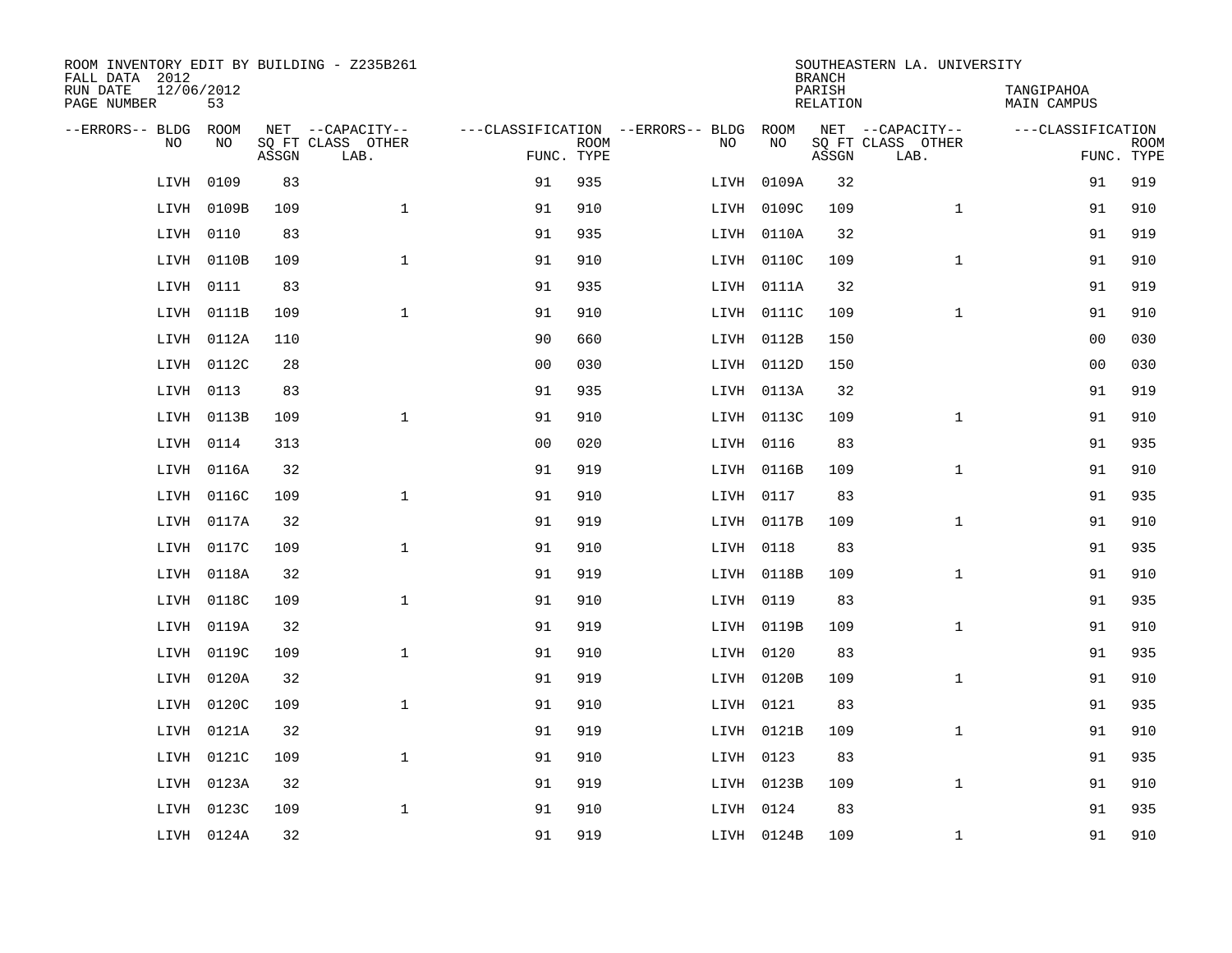| ROOM INVENTORY EDIT BY BUILDING - Z235B261<br>FALL DATA 2012 |                  |       |                           |                |             |                                        |            | <b>BRANCH</b>             | SOUTHEASTERN LA. UNIVERSITY |                                  |             |
|--------------------------------------------------------------|------------------|-------|---------------------------|----------------|-------------|----------------------------------------|------------|---------------------------|-----------------------------|----------------------------------|-------------|
| RUN DATE<br>PAGE NUMBER                                      | 12/06/2012<br>54 |       |                           |                |             |                                        |            | PARISH<br><b>RELATION</b> |                             | TANGIPAHOA<br><b>MAIN CAMPUS</b> |             |
| --ERRORS-- BLDG                                              | ROOM             |       | NET --CAPACITY--          |                |             | ---CLASSIFICATION --ERRORS-- BLDG ROOM |            |                           | NET --CAPACITY--            | ---CLASSIFICATION                |             |
| NO                                                           | NO               | ASSGN | SQ FT CLASS OTHER<br>LAB. | FUNC. TYPE     | <b>ROOM</b> | NO                                     | NO         | ASSGN                     | SQ FT CLASS OTHER<br>LAB.   | FUNC. TYPE                       | <b>ROOM</b> |
| LIVH                                                         | 0124C            | 109   | $\mathbf{1}$              | 91             | 910         |                                        | LIVH 0125  | 83                        |                             | 91                               | 935         |
| LIVH                                                         | 0125A            | 32    |                           | 91             | 919         |                                        | LIVH 0125B | 109                       | $\mathbf{1}$                | 91                               | 910         |
| LIVH                                                         | 0125C            | 109   | $\mathbf{1}$              | 91             | 910         |                                        | LIVH 0126  | 83                        |                             | 91                               | 935         |
| LIVH                                                         | 0126A            | 32    |                           | 91             | 919         |                                        | LIVH 0126B | 109                       | $\mathbf{1}$                | 91                               | 910         |
| LIVH                                                         | 0126C            | 109   | $\mathbf{1}$              | 91             | 910         |                                        | LIVH 0127  | 83                        |                             | 91                               | 935         |
| LIVH                                                         | 0127A            | 32    |                           | 91             | 919         |                                        | LIVH 0127B | 109                       | $\mathbf{1}$                | 91                               | 910         |
| LIVH                                                         | 0127C            | 109   | $\mathbf{1}$              | 91             | 910         |                                        | LIVH 0128  | 142                       |                             | 00                               | 020         |
| LIVH                                                         | 0129             | 83    |                           | 91             | 935         |                                        | LIVH 0129A | 32                        |                             | 91                               | 919         |
| LIVH                                                         | 0129B            | 109   | $\mathbf 1$               | 91             | 910         |                                        | LIVH 0129C | 109                       | $\mathbf{1}$                | 91                               | 910         |
| LIVH                                                         | 0200             | 1540  |                           | 0 <sub>0</sub> | 020         |                                        | LIVH 0201  | 83                        |                             | 91                               | 935         |
| LIVH                                                         | 0201A            | 32    |                           | 91             | 919         |                                        | LIVH 0201B | 109                       | $\mathbf{1}$                | 91                               | 910         |
| LIVH                                                         | 0201C            | 109   | $\mathbf{1}$              | 91             | 910         |                                        | LIVH 0202  | 83                        |                             | 91                               | 935         |
| LIVH                                                         | 0202A            | 32    |                           | 91             | 919         |                                        | LIVH 0202B | 109                       | $\mathbf{1}$                | 91                               | 910         |
| LIVH                                                         | 0202C            | 109   | $\mathbf 1$               | 91             | 910         |                                        | LIVH 0203  | 83                        |                             | 91                               | 935         |
| LIVH                                                         | 0203A            | 32    |                           | 91             | 919         |                                        | LIVH 0203B | 109                       | $\mathbf{1}$                | 91                               | 910         |
| LIVH                                                         | 0203C            | 109   | $\mathbf{1}$              | 91             | 910         |                                        | LIVH 0204  | 93                        |                             | 91                               | 935         |
| LIVH                                                         | 0204A            | 75    |                           | 91             | 919         |                                        | LIVH 0204B | 158                       | $\mathbf{1}$                | 91                               | 910         |
| LIVH                                                         | 0204C            | 109   | $\mathbf{1}$              | 91             | 910         |                                        | LIVH 0205  | 83                        |                             | 91                               | 935         |
| LIVH                                                         | 0205A            | 32    |                           | 91             | 919         |                                        | LIVH 0205B | 109                       | $\mathbf{1}$                | 91                               | 910         |
| LIVH                                                         | 0205C            | 109   | $\mathbf 1$               | 91             | 910         |                                        | LIVH 0207  | 83                        |                             | 91                               | 935         |
| LIVH                                                         | 0207A            | 32    |                           | 91             | 919         |                                        | LIVH 0207B | 109                       | $\mathbf{1}$                | 91                               | 910         |
| LIVH                                                         | 0207C            | 109   | $\mathbf{1}$              | 91             | 910         |                                        | LIVH 0208  | 83                        |                             | 91                               | 935         |
| LIVH                                                         | 0208A            | 32    |                           | 91             | 919         |                                        | LIVH 0208B | 109                       | $\mathbf{1}$                | 91                               | 910         |
| LIVH                                                         | 0208C            | 109   | $\mathbf{1}$              | 91             | 910         |                                        | LIVH 0209  | 83                        |                             | 91                               | 935         |
| LIVH                                                         | 0209A            | 32    |                           | 91             | 919         |                                        | LIVH 0209B | 109                       | $\mathbf{1}$                | 91                               | 910         |
|                                                              | LIVH 0209C       | 109   | $\mathbf{1}$              | 91             | 910         |                                        | LIVH 0210  | 83                        |                             | 91                               | 935         |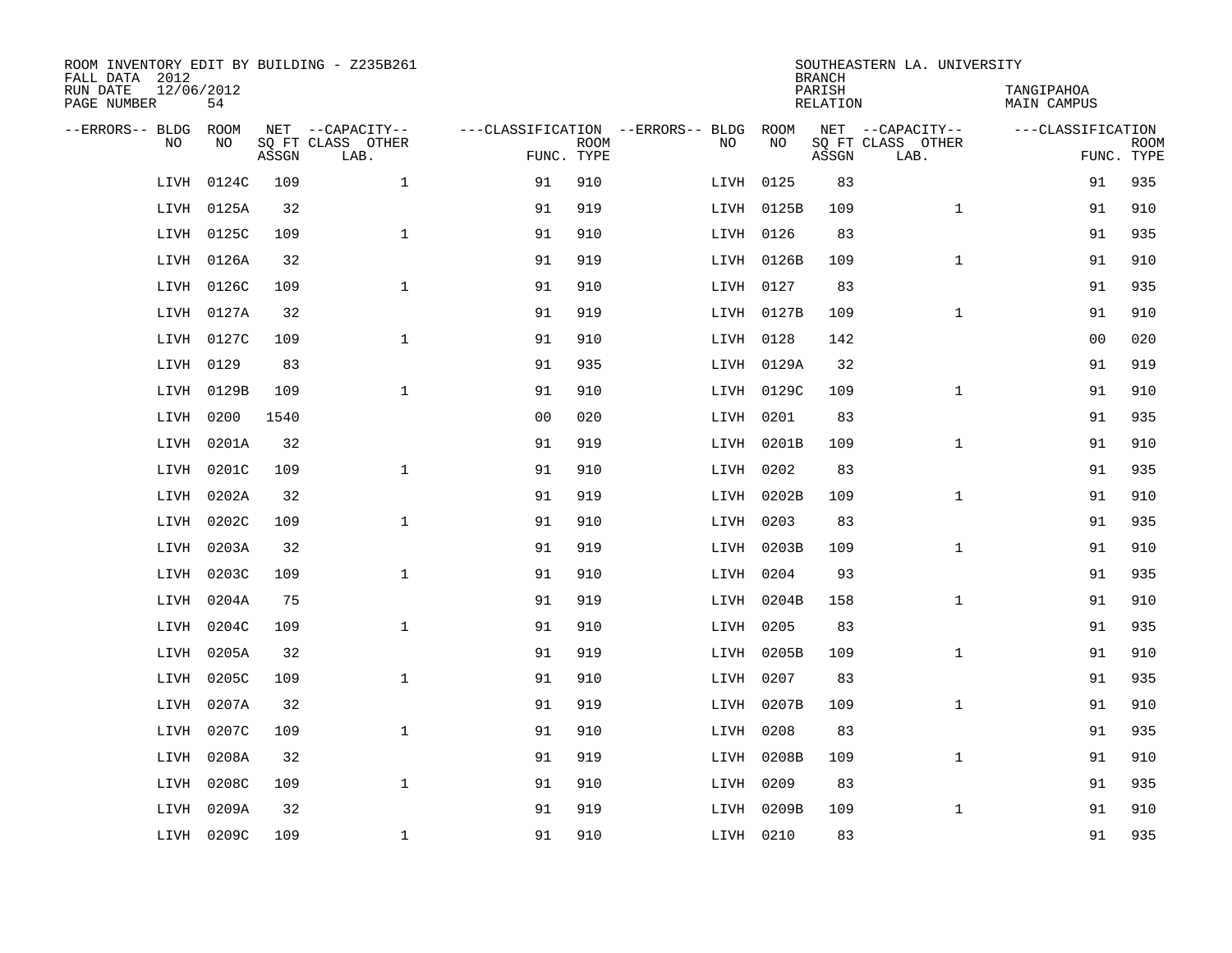| ROOM INVENTORY EDIT BY BUILDING - Z235B261<br>FALL DATA 2012 |                  |       |                           |                |             |                                        |            | <b>BRANCH</b>             | SOUTHEASTERN LA. UNIVERSITY |                                  |                           |
|--------------------------------------------------------------|------------------|-------|---------------------------|----------------|-------------|----------------------------------------|------------|---------------------------|-----------------------------|----------------------------------|---------------------------|
| RUN DATE<br>PAGE NUMBER                                      | 12/06/2012<br>55 |       |                           |                |             |                                        |            | PARISH<br><b>RELATION</b> |                             | TANGIPAHOA<br><b>MAIN CAMPUS</b> |                           |
| --ERRORS-- BLDG                                              | ROOM             |       | NET --CAPACITY--          |                |             | ---CLASSIFICATION --ERRORS-- BLDG ROOM |            |                           | NET --CAPACITY--            | ---CLASSIFICATION                |                           |
| NO                                                           | NO               | ASSGN | SQ FT CLASS OTHER<br>LAB. | FUNC. TYPE     | <b>ROOM</b> | NO                                     | NO         | ASSGN                     | SQ FT CLASS OTHER<br>LAB.   |                                  | <b>ROOM</b><br>FUNC. TYPE |
| LIVH                                                         | 0210A            | 32    |                           | 91             | 919         | LIVH                                   | 0210B      | 109                       | $\mathbf{1}$                | 91                               | 910                       |
| LIVH                                                         | 0210C            | 109   | $\mathbf{1}$              | 91             | 910         |                                        | LIVH 0211  | 83                        |                             | 91                               | 935                       |
| LIVH                                                         | 0211A            | 32    |                           | 91             | 919         |                                        | LIVH 0211B | 109                       | $\mathbf{1}$                | 91                               | 910                       |
| LIVH                                                         | 0211C            | 109   | $\mathbf 1$               | 91             | 910         |                                        | LIVH 0212  | 128                       | $\mathbf{1}$                | 91                               | 910                       |
| LIVH                                                         | 0212A            | 26    |                           | 0 <sub>0</sub> | 030         |                                        | LIVH 0212B | 38                        |                             | 0 <sub>0</sub>                   | 010                       |
| LIVH                                                         | 0212C            | 173   |                           | 0 <sub>0</sub> | 030         |                                        | LIVH 0212D | 47                        |                             | 91                               | 919                       |
| LIVH                                                         | 0213             | 83    |                           | 91             | 935         |                                        | LIVH 0213A | 32                        |                             | 91                               | 919                       |
| LIVH                                                         | 0213B            | 109   | $\mathbf{1}$              | 91             | 910         |                                        | LIVH 0213C | 109                       | $\mathbf{1}$                | 91                               | 910                       |
| LIVH                                                         | 0216             | 83    |                           | 91             | 935         |                                        | LIVH 0216A | 32                        |                             | 91                               | 919                       |
| LIVH                                                         | 0216B            | 109   | $\mathbf{1}$              | 91             | 910         |                                        | LIVH 0216C | 109                       | $\mathbf{1}$                | 91                               | 910                       |
| LIVH                                                         | 0217             | 83    |                           | 91             | 935         |                                        | LIVH 0217A | 32                        |                             | 91                               | 919                       |
| LIVH                                                         | 0217B            | 109   | $\mathbf{1}$              | 91             | 910         |                                        | LIVH 0217C | 109                       | $\mathbf{1}$                | 91                               | 910                       |
| LIVH                                                         | 0218             | 83    |                           | 91             | 935         |                                        | LIVH 0218A | 32                        |                             | 91                               | 919                       |
| LIVH                                                         | 0218B            | 109   | $\mathbf 1$               | 91             | 910         |                                        | LIVH 0218C | 109                       | $\mathbf{1}$                | 91                               | 910                       |
| LIVH                                                         | 0219             | 83    |                           | 91             | 935         |                                        | LIVH 0219A | 32                        |                             | 91                               | 919                       |
| LIVH                                                         | 0219B            | 109   | $\mathbf{1}$              | 91             | 910         |                                        | LIVH 0219C | 109                       | $\mathbf{1}$                | 91                               | 910                       |
| LIVH                                                         | 0220             | 83    |                           | 91             | 935         |                                        | LIVH 0220A | 32                        |                             | 91                               | 919                       |
| LIVH                                                         | 0220B            | 109   | $\mathbf{1}$              | 91             | 910         |                                        | LIVH 0220C | 109                       | $\mathbf{1}$                | 91                               | 910                       |
| LIVH                                                         | 0221             | 83    |                           | 91             | 935         |                                        | LIVH 0221A | 32                        |                             | 91                               | 919                       |
| LIVH                                                         | 0221B            | 109   | $\mathbf 1$               | 91             | 910         |                                        | LIVH 0221C | 109                       | $\mathbf{1}$                | 91                               | 910                       |
| LIVH                                                         | 0223             | 83    |                           | 91             | 935         |                                        | LIVH 0223A | 32                        |                             | 91                               | 919                       |
| LIVH                                                         | 0223B            | 109   | $\mathbf{1}$              | 91             | 910         |                                        | LIVH 0223C | 109                       | $\mathbf{1}$                | 91                               | 910                       |
| LIVH                                                         | 0224             | 83    |                           | 91             | 935         |                                        | LIVH 0224A | 32                        |                             | 91                               | 919                       |
| LIVH                                                         | 0224B            | 109   | $\mathbf{1}$              | 91             | 910         |                                        | LIVH 0224C | 109                       | $\mathbf{1}$                | 91                               | 910                       |
| LIVH                                                         | 0225             | 83    |                           | 91             | 935         |                                        | LIVH 0225A | 32                        |                             | 91                               | 919                       |
|                                                              | LIVH 0225B       | 109   | $\mathbf{1}$              | 91             | 910         |                                        | LIVH 0225C | 109                       | $\mathbf{1}$                | 91                               | 910                       |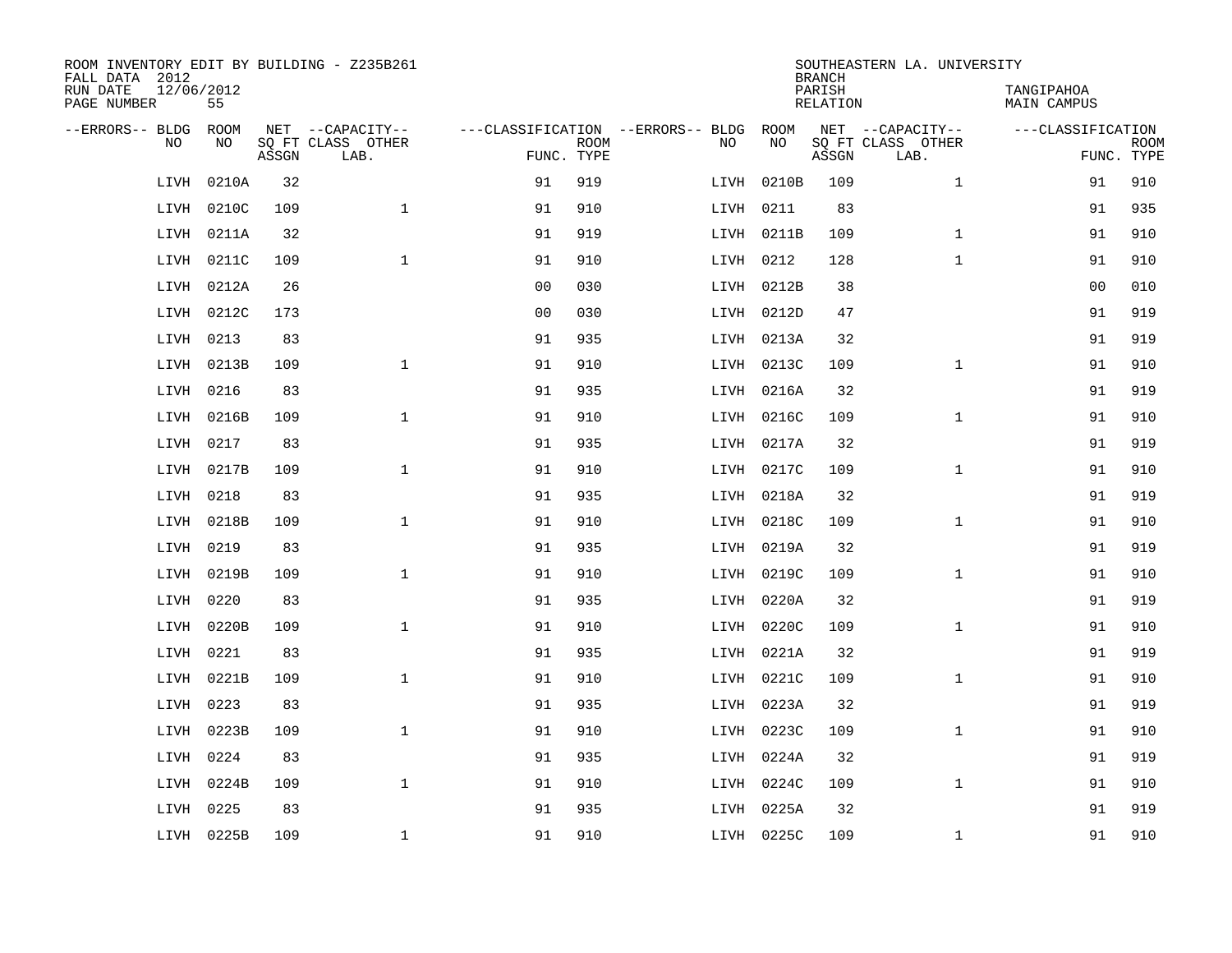| ROOM INVENTORY EDIT BY BUILDING - Z235B261<br>FALL DATA 2012 |                    |       |                           |                |             |                                          |            | <b>BRANCH</b>      | SOUTHEASTERN LA. UNIVERSITY           |                                  |                           |
|--------------------------------------------------------------|--------------------|-------|---------------------------|----------------|-------------|------------------------------------------|------------|--------------------|---------------------------------------|----------------------------------|---------------------------|
| RUN DATE<br>PAGE NUMBER                                      | 12/06/2012<br>56   |       |                           |                |             |                                          |            | PARISH<br>RELATION |                                       | TANGIPAHOA<br><b>MAIN CAMPUS</b> |                           |
| --ERRORS-- BLDG<br>N <sub>O</sub>                            | <b>ROOM</b><br>NO. |       | NET --CAPACITY--          |                |             | ---CLASSIFICATION --ERRORS-- BLDG<br>NO. | ROOM<br>NO |                    | NET --CAPACITY--<br>SO FT CLASS OTHER | ---CLASSIFICATION                |                           |
|                                                              |                    | ASSGN | SQ FT CLASS OTHER<br>LAB. | FUNC. TYPE     | <b>ROOM</b> |                                          |            | ASSGN              | LAB.                                  |                                  | <b>ROOM</b><br>FUNC. TYPE |
| LIVH                                                         | 0226               | 83    |                           | 91             | 935         | LIVH                                     | 0226A      | 32                 |                                       | 91                               | 919                       |
| LIVH                                                         | 0226B              | 109   | $\mathbf{1}$              | 91             | 910         |                                          | LIVH 0226C | 109                | $\mathbf{1}$                          | 91                               | 910                       |
| LIVH                                                         | 0227               | 83    |                           | 91             | 935         |                                          | LIVH 0227A | 32                 |                                       | 91                               | 919                       |
| LIVH                                                         | 0227B              | 109   | $\mathbf{1}$              | 91             | 910         |                                          | LIVH 0227C | 109                | $\mathbf{1}$                          | 91                               | 910                       |
| LIVH                                                         | 0228               | 141   |                           | 0 <sub>0</sub> | 020         |                                          | LIVH 0229  | 83                 |                                       | 91                               | 935                       |
| LIVH                                                         | 0229A              | 32    |                           | 91             | 919         |                                          | LIVH 0229B | 109                | $\mathbf{1}$                          | 91                               | 910                       |
| LIVH                                                         | 0229C              | 109   | $\mathbf{1}$              | 91             | 910         |                                          | LIVH 0300  | 1524               |                                       | 0 <sub>0</sub>                   | 020                       |
| LIVH                                                         | 0301               | 83    |                           | 91             | 935         |                                          | LIVH 0301A | 32                 |                                       | 91                               | 919                       |
| LIVH                                                         | 0301B              | 109   | $\mathbf{1}$              | 91             | 910         |                                          | LIVH 0301C | 109                | $\mathbf{1}$                          | 91                               | 910                       |
| LIVH                                                         | 0302               | 83    |                           | 91             | 935         |                                          | LIVH 0302A | 32                 |                                       | 91                               | 919                       |
| LIVH                                                         | 0302B              | 109   | $\mathbf{1}$              | 91             | 910         |                                          | LIVH 0302C | 109                | $\mathbf{1}$                          | 91                               | 910                       |
| LIVH                                                         | 0303               | 83    |                           | 91             | 935         |                                          | LIVH 0303A | 32                 |                                       | 91                               | 919                       |
| LIVH                                                         | 0303B              | 109   | $\mathbf{1}$              | 91             | 910         |                                          | LIVH 0303C | 109                | $\mathbf{1}$                          | 91                               | 910                       |
| LIVH                                                         | 0304               | 930   |                           | 91             | 935         |                                          | LIVH 0304A | 75                 |                                       | 91                               | 919                       |
| LIVH                                                         | 0304B              | 156   | $\mathbf{1}$              | 91             | 910         |                                          | LIVH 0304C | 109                | $\mathbf{1}$                          | 91                               | 910                       |
| LIVH                                                         | 0305               | 83    |                           | 91             | 935         |                                          | LIVH 0305A | 32                 |                                       | 91                               | 919                       |
| LIVH                                                         | 0305B              | 109   | $\mathbf{1}$              | 91             | 910         |                                          | LIVH 0305C | 109                | $\mathbf{1}$                          | 91                               | 910                       |
| LIVH                                                         | 0307               | 83    |                           | 91             | 935         |                                          | LIVH 0307A | 32                 |                                       | 91                               | 919                       |
| LIVH                                                         | 0307B              | 109   | $\mathbf{1}$              | 91             | 910         |                                          | LIVH 0307C | 109                | $\mathbf{1}$                          | 91                               | 910                       |
| LIVH                                                         | 0308               | 83    |                           | 91             | 935         |                                          | LIVH 0308A | 32                 |                                       | 91                               | 919                       |
| LIVH                                                         | 0308B              | 109   | $\mathbf 1$               | 91             | 910         |                                          | LIVH 0308C | 109                | $\mathbf{1}$                          | 91                               | 910                       |
| LIVH                                                         | 0309               | 83    |                           | 91             | 935         |                                          | LIVH 0309A | 32                 |                                       | 91                               | 919                       |
| LIVH                                                         | 0309B              | 109   | $\mathbf{1}$              | 91             | 910         |                                          | LIVH 0309C | 109                | $\mathbf{1}$                          | 91                               | 910                       |
| LIVH                                                         | 0310               | 83    |                           | 91             | 935         |                                          | LIVH 0310A | 32                 |                                       | 91                               | 919                       |
| LIVH                                                         | 0310B              | 109   | $\mathbf{1}$              | 91             | 910         |                                          | LIVH 0310C | 109                | $\mathbf{1}$                          | 91                               | 910                       |
|                                                              | LIVH 0311          | 83    |                           | 91             | 935         |                                          | LIVH 0311A | 32                 |                                       | 91                               | 919                       |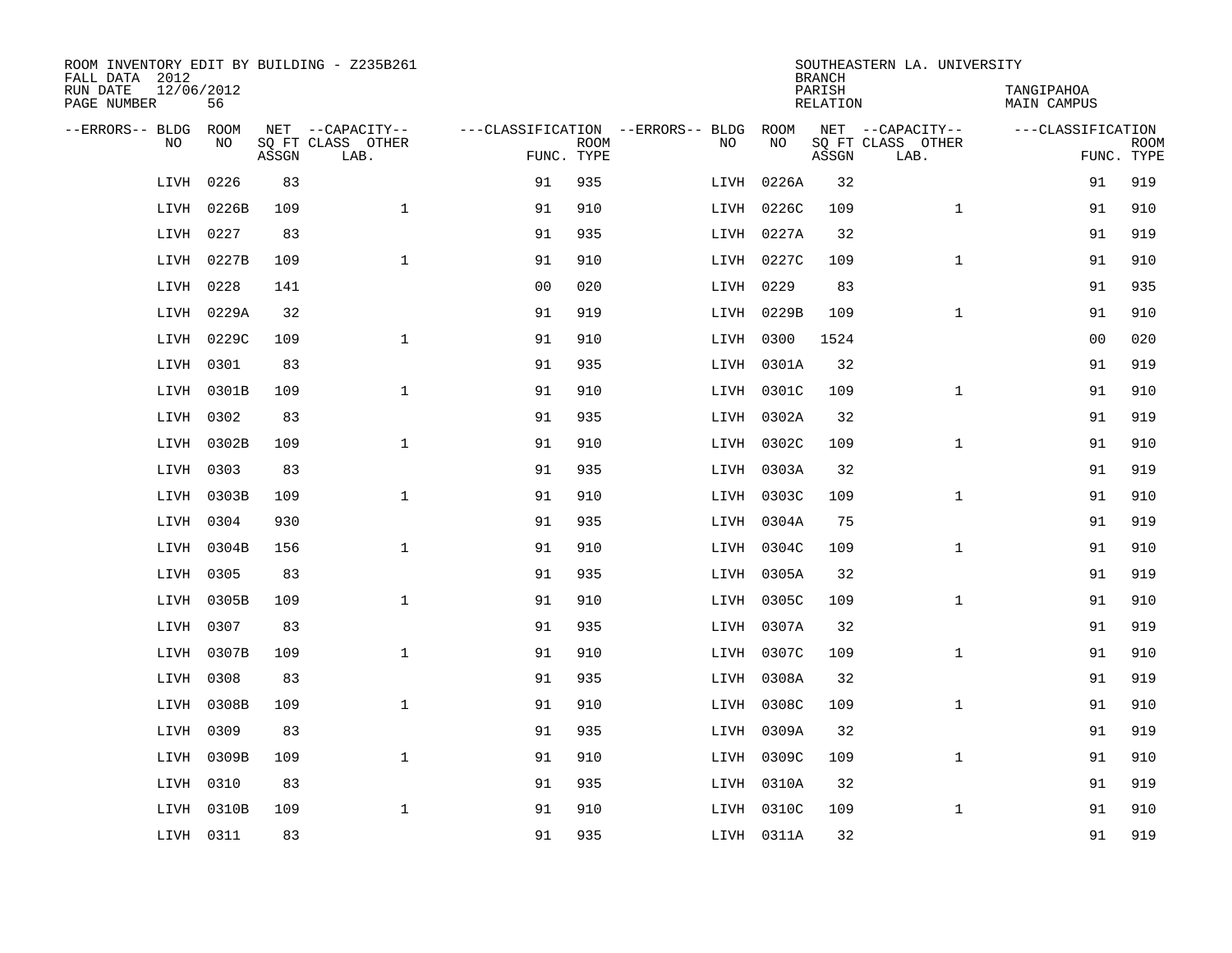| ROOM INVENTORY EDIT BY BUILDING - Z235B261<br>FALL DATA 2012 |                  |       |                           |                |             |                                   |            | <b>BRANCH</b>             | SOUTHEASTERN LA. UNIVERSITY |                                  |                           |
|--------------------------------------------------------------|------------------|-------|---------------------------|----------------|-------------|-----------------------------------|------------|---------------------------|-----------------------------|----------------------------------|---------------------------|
| RUN DATE<br>PAGE NUMBER                                      | 12/06/2012<br>57 |       |                           |                |             |                                   |            | PARISH<br><b>RELATION</b> |                             | TANGIPAHOA<br><b>MAIN CAMPUS</b> |                           |
| --ERRORS-- BLDG                                              | ROOM             |       | NET --CAPACITY--          |                |             | ---CLASSIFICATION --ERRORS-- BLDG | ROOM       |                           | NET --CAPACITY--            | ---CLASSIFICATION                |                           |
| NO                                                           | NO               | ASSGN | SQ FT CLASS OTHER<br>LAB. | FUNC. TYPE     | <b>ROOM</b> | NO                                | NO         | ASSGN                     | SQ FT CLASS OTHER<br>LAB.   |                                  | <b>ROOM</b><br>FUNC. TYPE |
| LIVH                                                         | 0311B            | 109   | $\mathbf{1}$              | 91             | 910         |                                   | LIVH 0311C | 109                       | $\mathbf{1}$                | 91                               | 910                       |
| LIVH                                                         | 0312             | 127   | $\mathbf{1}$              | 91             | 910         |                                   | LIVH 0312A | 27                        |                             | 0 <sub>0</sub>                   | 030                       |
| LIVH                                                         | 0312B            | 38    |                           | 0 <sub>0</sub> | 010         |                                   | LIVH 0312C | 69                        |                             | 0 <sub>0</sub>                   | 030                       |
| LIVH                                                         | 0312D            | 48    |                           | 91             | 935         |                                   | LIVH 0313  | 83                        |                             | 91                               | 935                       |
| LIVH                                                         | 0313A            | 32    |                           | 91             | 919         |                                   | LIVH 0313B | 109                       | $\mathbf{1}$                | 91                               | 910                       |
| LIVH                                                         | 0313C            | 109   | $\mathbf{1}$              | 91             | 910         |                                   | LIVH 0315  | 83                        |                             | 91                               | 935                       |
| LIVH                                                         | 0315A            | 32    |                           | 91             | 919         |                                   | LIVH 0315B | 109                       | $\mathbf{1}$                | 91                               | 910                       |
| LIVH                                                         | 0315C            | 109   | $\mathbf{1}$              | 91             | 910         |                                   | LIVH 0316  | 83                        |                             | 91                               | 935                       |
| LIVH                                                         | 0316A            | 32    |                           | 91             | 919         |                                   | LIVH 0316B | 109                       | $\mathbf{1}$                | 91                               | 910                       |
| LIVH                                                         | 0316C            | 109   | $\mathbf{1}$              | 91             | 910         |                                   | LIVH 0317  | 83                        |                             | 91                               | 935                       |
| LIVH                                                         | 0317A            | 32    |                           | 91             | 919         |                                   | LIVH 0317B | 109                       | $\mathbf{1}$                | 91                               | 910                       |
| LIVH                                                         | 0317C            | 109   | $\mathbf 1$               | 91             | 910         |                                   | LIVH 0318  | 83                        |                             | 91                               | 935                       |
| LIVH                                                         | 0318A            | 32    |                           | 91             | 919         |                                   | LIVH 0318B | 109                       | $\mathbf{1}$                | 91                               | 910                       |
| LIVH                                                         | 0318C            | 109   | $\mathbf{1}$              | 91             | 910         |                                   | LIVH 0319  | 83                        |                             | 91                               | 935                       |
| LIVH                                                         | 0319A            | 32    |                           | 91             | 919         |                                   | LIVH 0319B | 109                       | $\mathbf{1}$                | 91                               | 910                       |
| LIVH                                                         | 0319C            | 109   | $\mathbf 1$               | 91             | 910         |                                   | LIVH 0320  | 83                        |                             | 91                               | 935                       |
| LIVH                                                         | 0320A            | 32    |                           | 91             | 919         |                                   | LIVH 0320B | 109                       | $\mathbf{1}$                | 91                               | 910                       |
| LIVH                                                         | 0320C            | 109   | $\mathbf{1}$              | 91             | 910         |                                   | LIVH 0321  | 83                        |                             | 91                               | 935                       |
| LIVH                                                         | 0321A            | 32    |                           | 91             | 919         |                                   | LIVH 0321B | 109                       | $\mathbf{1}$                | 91                               | 910                       |
| LIVH                                                         | 0321C            | 109   | $\mathbf{1}$              | 91             | 910         |                                   | LIVH 0323  | 83                        |                             | 91                               | 935                       |
| LIVH                                                         | 0323A            | 32    |                           | 91             | 919         |                                   | LIVH 0323B | 109                       | $\mathbf{1}$                | 91                               | 910                       |
| LIVH                                                         | 0323C            | 109   | $\mathbf{1}$              | 91             | 910         |                                   | LIVH 0324  | 83                        |                             | 91                               | 935                       |
| LIVH                                                         | 0324A            | 32    |                           | 91             | 919         |                                   | LIVH 0324B | 109                       | $\mathbf{1}$                | 91                               | 910                       |
| LIVH                                                         | 0324C            | 109   | $\mathbf{1}$              | 91             | 910         |                                   | LIVH 0325  | 83                        |                             | 91                               | 935                       |
| LIVH                                                         | 0325A            | 32    |                           | 91             | 919         |                                   | LIVH 0325B | 109                       | $\mathbf{1}$                | 91                               | 910                       |
|                                                              | LIVH 0325C       | 109   | $\mathbf 1$               | 91             | 910         |                                   | LIVH 0326  | 83                        |                             | 91                               | 935                       |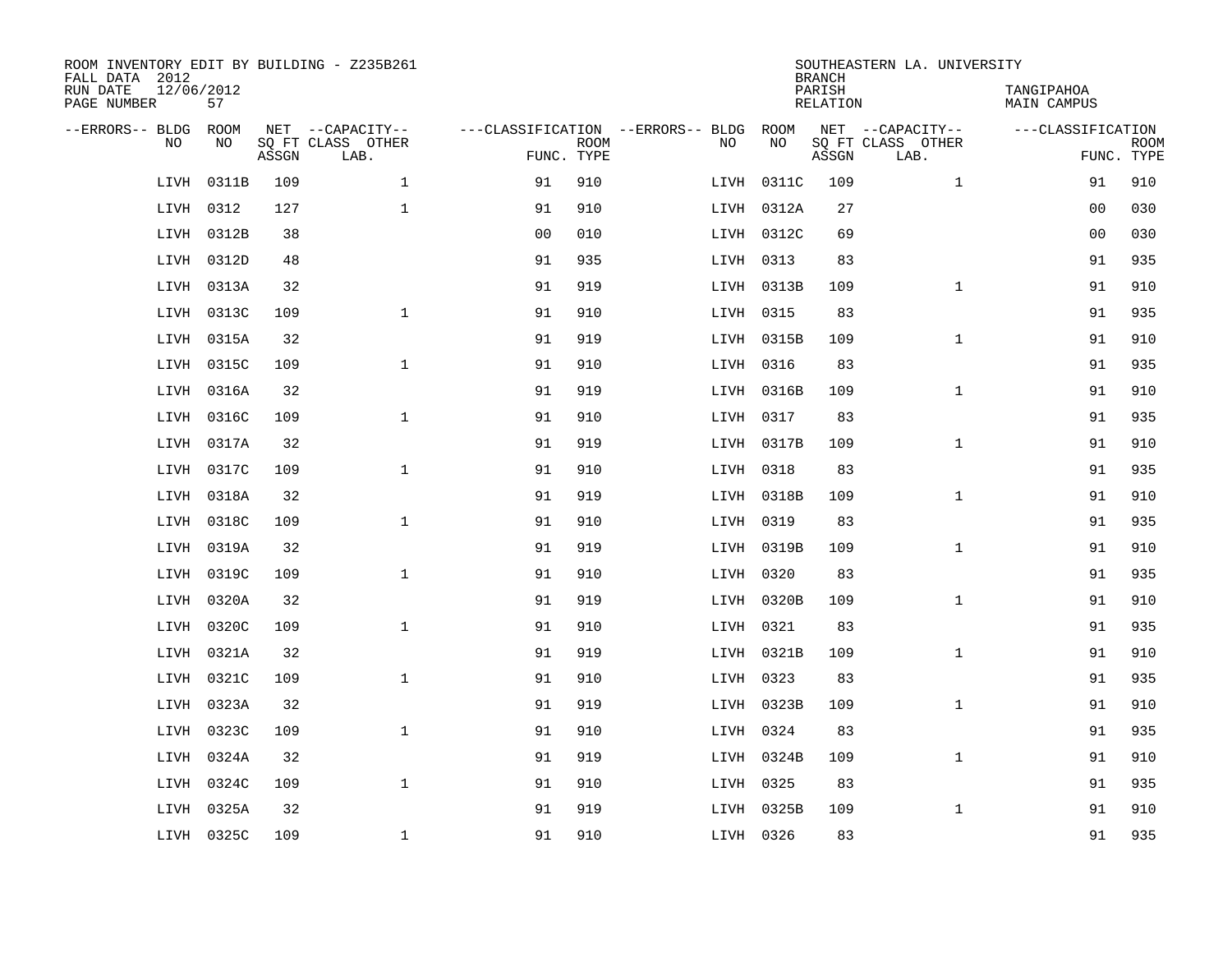| ROOM INVENTORY EDIT BY BUILDING - Z235B261<br>FALL DATA 2012 |                  |       |                           |                |             |                                   |            | <b>BRANCH</b>      | SOUTHEASTERN LA. UNIVERSITY |                                  |                           |
|--------------------------------------------------------------|------------------|-------|---------------------------|----------------|-------------|-----------------------------------|------------|--------------------|-----------------------------|----------------------------------|---------------------------|
| RUN DATE<br>PAGE NUMBER                                      | 12/06/2012<br>58 |       |                           |                |             |                                   |            | PARISH<br>RELATION |                             | TANGIPAHOA<br><b>MAIN CAMPUS</b> |                           |
| --ERRORS-- BLDG                                              | <b>ROOM</b>      |       | NET --CAPACITY--          |                |             | ---CLASSIFICATION --ERRORS-- BLDG | ROOM       |                    | NET --CAPACITY--            | ---CLASSIFICATION                |                           |
| N <sub>O</sub>                                               | NO.              | ASSGN | SQ FT CLASS OTHER<br>LAB. | FUNC. TYPE     | <b>ROOM</b> | NO.                               | NO         | ASSGN              | SO FT CLASS OTHER<br>LAB.   |                                  | <b>ROOM</b><br>FUNC. TYPE |
| LIVH                                                         | 0326A            | 32    |                           | 91             | 919         | LIVH                              | 0326B      | 109                | $\mathbf{1}$                | 91                               | 910                       |
| LIVH                                                         | 0326C            | 109   | $\mathbf{1}$              | 91             | 910         |                                   | LIVH 0327  | 83                 |                             | 91                               | 935                       |
| LIVH                                                         | 0327A            | 32    |                           | 91             | 919         |                                   | LIVH 0327B | 109                | $\mathbf{1}$                | 91                               | 910                       |
| LIVH                                                         | 0327C            | 109   | $\mathbf{1}$              | 91             | 910         |                                   | LIVH 0328  | 114                |                             | 0 <sub>0</sub>                   | 020                       |
| LIVH                                                         | 0329             | 83    |                           | 91             | 935         |                                   | LIVH 0329A | 32                 |                             | 91                               | 919                       |
| LIVH                                                         | 0329B            | 109   | $\mathbf{1}$              | 91             | 910         |                                   | LIVH 0329C | 109                | $\mathbf{1}$                | 91                               | 910                       |
| LIVH                                                         | 0400             | 1521  |                           | 0 <sub>0</sub> | 020         |                                   | LIVH 0401  | 83                 |                             | 91                               | 935                       |
| LIVH                                                         | 0401A            | 32    |                           | 91             | 919         |                                   | LIVH 0401B | 109                | $\mathbf{1}$                | 91                               | 910                       |
| LIVH                                                         | 0401C            | 109   | $\mathbf{1}$              | 91             | 910         |                                   | LIVH 0402  | 83                 |                             | 91                               | 935                       |
| LIVH                                                         | 0402A            | 32    |                           | 91             | 919         |                                   | LIVH 0402B | 109                | $\mathbf{1}$                | 91                               | 910                       |
| LIVH                                                         | 0402C            | 109   | $\mathbf{1}$              | 91             | 910         |                                   | LIVH 0403  | 83                 |                             | 91                               | 935                       |
| LIVH                                                         | 0403A            | 32    |                           | 91             | 919         |                                   | LIVH 0403B | 109                | $\mathbf{1}$                | 91                               | 910                       |
| LIVH                                                         | 0403C            | 109   | $\mathbf{1}$              | 91             | 910         |                                   | LIVH 0404  | 93                 |                             | 91                               | 935                       |
| LIVH                                                         | 0404A            | 75    |                           | 91             | 919         |                                   | LIVH 0404B | 157                | $\mathbf{1}$                | 91                               | 910                       |
| LIVH                                                         | 0404C            | 109   | $\mathbf{1}$              | 91             | 910         |                                   | LIVH 0405  | 83                 |                             | 91                               | 935                       |
| LIVH                                                         | 0405A            | 32    |                           | 91             | 919         |                                   | LIVH 0405B | 109                | $\mathbf{1}$                | 91                               | 910                       |
| LIVH                                                         | 0405C            | 109   | $\mathbf{1}$              | 91             | 910         |                                   | LIVH 0407  | 83                 |                             | 91                               | 935                       |
| LIVH                                                         | 0407A            | 32    |                           | 91             | 919         |                                   | LIVH 0407B | 109                | $\mathbf{1}$                | 91                               | 910                       |
| LIVH                                                         | 0407C            | 109   | $\mathbf{1}$              | 91             | 910         |                                   | LIVH 0408  | 83                 |                             | 91                               | 935                       |
| LIVH                                                         | 0408A            | 32    |                           | 91             | 919         |                                   | LIVH 0408B | 109                | $\mathbf{1}$                | 91                               | 910                       |
| LIVH                                                         | 0408C            | 109   | $\mathbf 1$               | 91             | 910         |                                   | LIVH 0409  | 83                 |                             | 91                               | 935                       |
| LIVH                                                         | 0409A            | 32    |                           | 91             | 919         |                                   | LIVH 0409B | 109                | $\mathbf{1}$                | 91                               | 910                       |
| LIVH                                                         | 0409C            | 109   | $\mathbf{1}$              | 91             | 910         |                                   | LIVH 0410  | 83                 |                             | 91                               | 935                       |
| LIVH                                                         | 0410A            | 32    |                           | 91             | 919         |                                   | LIVH 0410B | 109                | $\mathbf{1}$                | 91                               | 910                       |
| LIVH                                                         | 0410C            | 109   | $\mathbf{1}$              | 91             | 910         |                                   | LIVH 0411  | 83                 |                             | 91                               | 935                       |
|                                                              | LIVH 0411A       | 32    |                           | 91             | 919         |                                   | LIVH 0411B | 109                | $\mathbf{1}$                | 91                               | 910                       |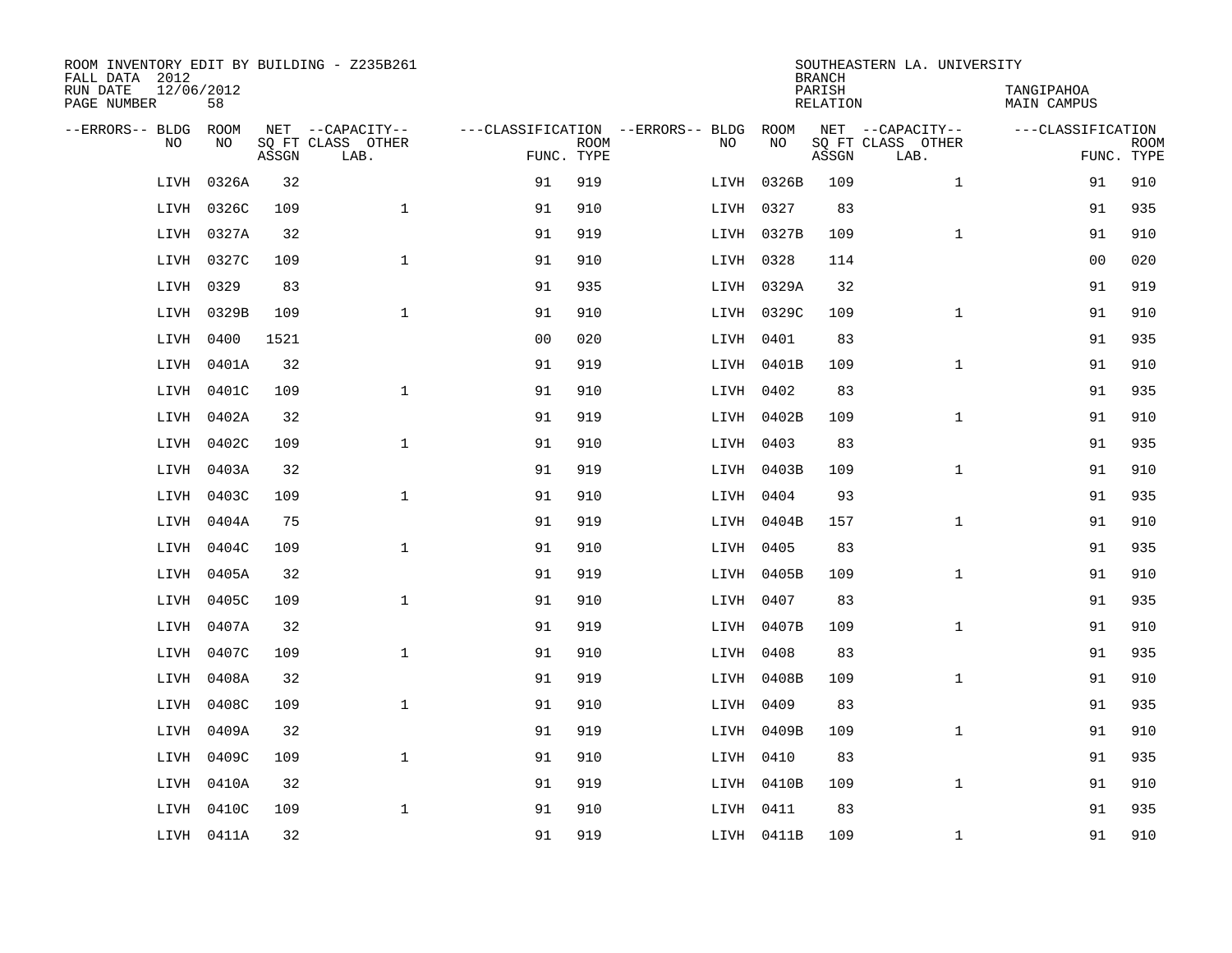| ROOM INVENTORY EDIT BY BUILDING - Z235B261<br>FALL DATA 2012 |                  |       |                           |                |             |                                        |            | <b>BRANCH</b>      | SOUTHEASTERN LA. UNIVERSITY |                                  |                           |
|--------------------------------------------------------------|------------------|-------|---------------------------|----------------|-------------|----------------------------------------|------------|--------------------|-----------------------------|----------------------------------|---------------------------|
| RUN DATE<br>PAGE NUMBER                                      | 12/06/2012<br>59 |       |                           |                |             |                                        |            | PARISH<br>RELATION |                             | TANGIPAHOA<br><b>MAIN CAMPUS</b> |                           |
| --ERRORS-- BLDG                                              | ROOM             |       | NET --CAPACITY--          |                |             | ---CLASSIFICATION --ERRORS-- BLDG ROOM |            |                    | NET --CAPACITY--            | ---CLASSIFICATION                |                           |
| N <sub>O</sub>                                               | NO.              | ASSGN | SO FT CLASS OTHER<br>LAB. | FUNC. TYPE     | <b>ROOM</b> | NO.                                    | NO         | ASSGN              | SO FT CLASS OTHER<br>LAB.   |                                  | <b>ROOM</b><br>FUNC. TYPE |
| LIVH                                                         | 0411C            | 109   | $\mathbf{1}$              | 91             | 910         |                                        | LIVH 0412  | 127                | $\mathbf{1}$                | 91                               | 910                       |
| LIVH                                                         | 0412A            | 26    |                           | 0 <sub>0</sub> | 030         |                                        | LIVH 0412B | 51                 |                             | 0 <sub>0</sub>                   | 030                       |
| LIVH                                                         | 0412C            | 55    |                           | 0 <sub>0</sub> | 030         |                                        | LIVH 0412D | 48                 |                             | 91                               | 919                       |
| LIVH                                                         | 0413             | 83    |                           | 91             | 935         |                                        | LIVH 0413A | 32                 |                             | 91                               | 919                       |
| LIVH                                                         | 0413B            | 109   | $\mathbf{1}$              | 91             | 910         |                                        | LIVH 0413C | 109                | $\mathbf{1}$                | 91                               | 910                       |
|                                                              | LIVH 0415        | 357   |                           | 91             | 680         |                                        | LIVH 0416  | 83                 |                             | 91                               | 935                       |
|                                                              | LIVH 0416A       | 32    |                           | 91             | 919         |                                        | LIVH 0416B | 109                | $\mathbf{1}$                | 91                               | 910                       |
| LIVH                                                         | 0416C            | 109   | $\mathbf{1}$              | 91             | 910         |                                        | LIVH 0417  | 83                 |                             | 91                               | 935                       |
| LIVH                                                         | 0417A            | 32    |                           | 91             | 919         |                                        | LIVH 0417B | 109                | $\mathbf{1}$                | 91                               | 910                       |
| LIVH                                                         | 0417C            | 109   | $\mathbf{1}$              | 91             | 910         |                                        | LIVH 0418  | 83                 |                             | 91                               | 935                       |
| LIVH                                                         | 0418A            | 32    |                           | 91             | 919         |                                        | LIVH 0418B | 109                | $\mathbf{1}$                | 91                               | 910                       |
| LIVH                                                         | 0418C            | 109   | $\mathbf{1}$              | 91             | 910         |                                        | LIVH 0419  | 83                 |                             | 91                               | 935                       |
| LIVH                                                         | 0419A            | 32    |                           | 91             | 919         |                                        | LIVH 0419B | 109                | $\mathbf{1}$                | 91                               | 910                       |
| LIVH                                                         | 0419C            | 109   | $\mathbf{1}$              | 91             | 910         |                                        | LIVH 0420  | 83                 |                             | 91                               | 935                       |
| LIVH                                                         | 0420A            | 32    |                           | 91             | 919         |                                        | LIVH 0420B | 109                | $\mathbf{1}$                | 91                               | 910                       |
|                                                              | LIVH 0420C       | 109   | $\mathbf 1$               | 91             | 910         |                                        | LIVH 0421  | 83                 |                             | 91                               | 935                       |
| LIVH                                                         | 0421A            | 32    |                           | 91             | 919         |                                        | LIVH 0421B | 32                 | $\mathbf{1}$                | 91                               | 910                       |
| LIVH                                                         | 0421C            | 109   | $\mathbf 1$               | 91             | 910         |                                        | LIVH 0423  | 83                 |                             | 91                               | 935                       |
| LIVH                                                         | 0423A            | 32    |                           | 91             | 919         |                                        | LIVH 0423B | 109                | $\mathbf{1}$                | 91                               | 910                       |
| LIVH                                                         | 0423C            | 109   | $\mathbf{1}$              | 91             | 910         |                                        | LIVH 0424  | 83                 |                             | 91                               | 935                       |
| LIVH                                                         | 0424A            | 32    |                           | 91             | 919         |                                        | LIVH 0424B | 109                | $\mathbf{1}$                | 91                               | 910                       |
| LIVH                                                         | 0424C            | 109   | $\mathbf{1}$              | 91             | 910         |                                        | LIVH 0425  | 83                 |                             | 91                               | 935                       |
| LIVH                                                         | 0425A            | 32    |                           | 91             | 919         |                                        | LIVH 0425B | 109                | $\mathbf{1}$                | 91                               | 910                       |
| LIVH                                                         | 0425C            | 109   | $\mathbf{1}$              | 91             | 910         |                                        | LIVH 0426  | 83                 |                             | 91                               | 935                       |
| LIVH                                                         | 0426A            | 32    |                           | 91             | 919         |                                        | LIVH 0426B | 109                | $\mathbf{1}$                | 91                               | 910                       |
|                                                              | LIVH 0426C       | 109   | $\mathbf{1}$              | 91             | 910         |                                        | LIVH 0427  | 83                 |                             | 91                               | 935                       |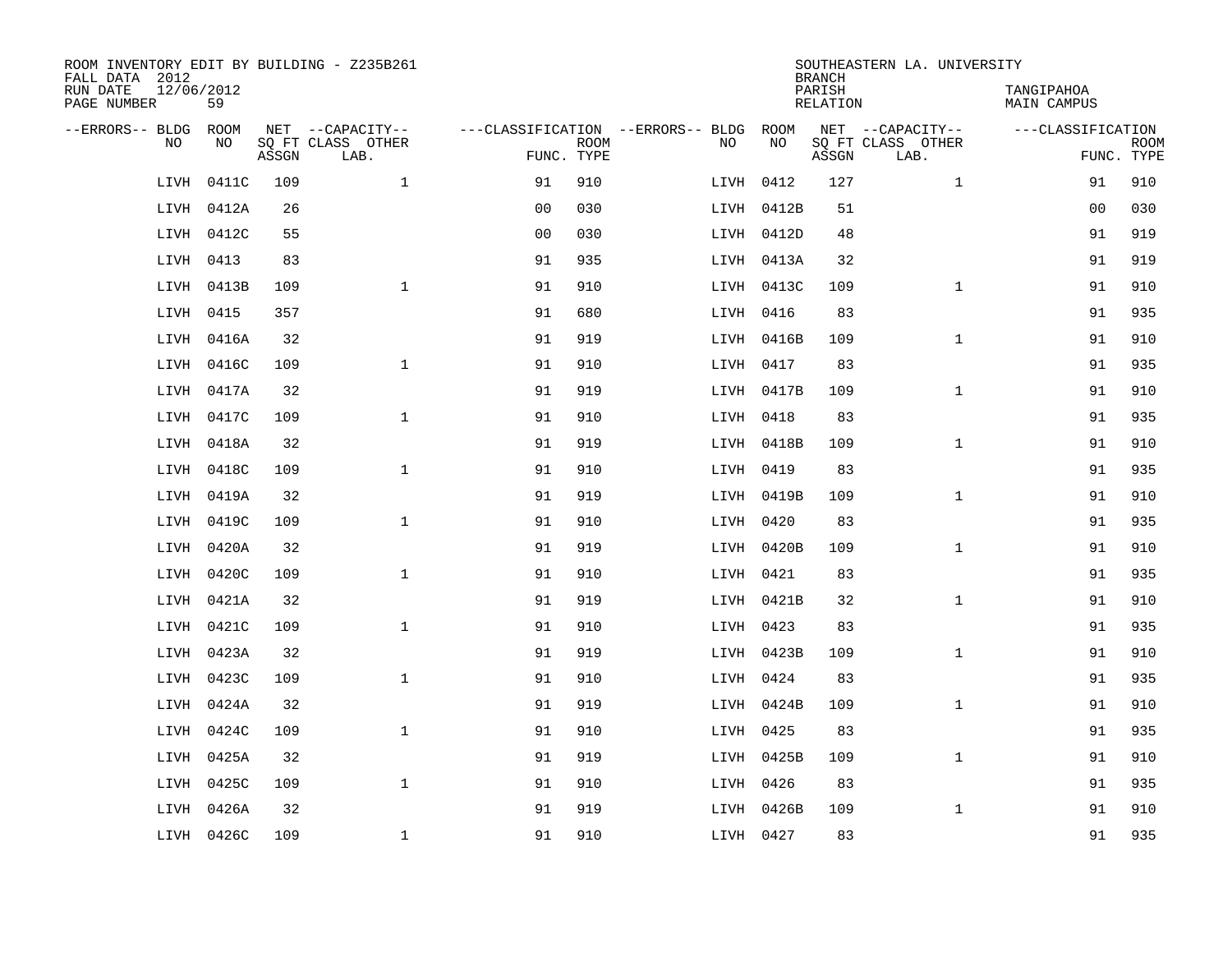| ROOM INVENTORY EDIT BY BUILDING - Z235B261<br>FALL DATA 2012 |                  |       |       |                                               |              |                                                      |             |           |                                                                                                 | <b>BRANCH</b>      |    | SOUTHEASTERN LA. UNIVERSITY                                                    |                           |                           |
|--------------------------------------------------------------|------------------|-------|-------|-----------------------------------------------|--------------|------------------------------------------------------|-------------|-----------|-------------------------------------------------------------------------------------------------|--------------------|----|--------------------------------------------------------------------------------|---------------------------|---------------------------|
| RUN DATE<br>PAGE NUMBER                                      | 12/06/2012<br>60 |       |       |                                               |              |                                                      |             |           |                                                                                                 | PARISH<br>RELATION |    |                                                                                | TANGIPAHOA<br>MAIN CAMPUS |                           |
| --ERRORS-- BLDG ROOM                                         | NO.              | NO.   | ASSGN | NET --CAPACITY--<br>SQ FT CLASS OTHER<br>LAB. |              | ---CLASSIFICATION --ERRORS-- BLDG ROOM<br>FUNC. TYPE | <b>ROOM</b> | NO        | NO                                                                                              | ASSGN              |    | NET --CAPACITY--<br>SQ FT CLASS OTHER<br>LAB.                                  | ---CLASSIFICATION         | <b>ROOM</b><br>FUNC. TYPE |
|                                                              | LIVH             | 0427A | 32    |                                               |              | 91                                                   | 919         |           | LIVH 0427B                                                                                      | 109                |    | $\mathbf{1}$                                                                   | 91                        | 910                       |
|                                                              | LIVH 0427C       |       | 109   |                                               | $\mathbf{1}$ | 91                                                   | 910         | LIVH 0428 |                                                                                                 | 114                |    |                                                                                | 0 <sub>0</sub>            | 020                       |
|                                                              | LIVH             | 0429  | 83    |                                               |              | 91                                                   | 935         |           | LIVH 0429A                                                                                      | 32                 |    |                                                                                | 91                        | 919                       |
|                                                              | LIVH 0429B       |       | 109   |                                               | $\mathbf{1}$ | 91                                                   | 910         |           | LIVH 0429C<br>TOTAL NUMBER CLASSROOMS<br>TOTAL NUMBER LABS 210<br>TOTAL NUMBER SPECIAL LABS 220 | 109                |    | 1<br>TOTAL NET ASSIGN SQ. FT. IN ROOM FILE<br>TOTAL NUMBER COMPUTER CLASSROOMS | 91<br>32,957              | 910                       |
|                                                              | LLTC             | 0100  | 1967  |                                               |              | 0 <sup>0</sup>                                       | 020         | LLTC 0101 |                                                                                                 | 387                |    | 20                                                                             | 31                        | 350                       |
|                                                              | LLTC             | 0102  | 1848  |                                               | 93           | 31                                                   | 610         | LLTC      | 0103                                                                                            | 2191               |    |                                                                                | 0 <sub>0</sub>            | 020                       |
|                                                              | LLTC             | 0104  | 859   | 43                                            |              | 11                                                   | 110         | LLTC      | 0105                                                                                            | 987                | 50 |                                                                                | 11                        | 110                       |
|                                                              | LLTC             | 0105A | 95    |                                               |              | 11                                                   | 115         | LLTC      | 0105B                                                                                           | 61                 |    |                                                                                | 0 <sub>0</sub>            | 030                       |
|                                                              | LLTC             | 0106  | 776   | 39                                            |              | 11                                                   | 110         | LLTC      | 0107                                                                                            | 194                |    |                                                                                | 11                        | 115                       |
|                                                              | LLTC             | 0108  | 194   |                                               | $\mathbf{1}$ | 11                                                   | 310         | LLTC      | 0109                                                                                            | 110                |    | $\mathbf{1}$                                                                   | 11                        | 310                       |
|                                                              | LLTC             | 0110  | 861   | 44                                            |              | 11                                                   | 110         | LLTC      | 0110A                                                                                           | 63                 |    |                                                                                | 11                        | 115                       |
|                                                              | LLTC             | 0111  | 861   | 44                                            |              | 11                                                   | 110         | LLTC      | 0111A                                                                                           | 71                 |    |                                                                                | 11                        | 115                       |
|                                                              | LLTC             | 0112  | 248   |                                               |              | 0 <sub>0</sub>                                       | 030         | LLTC      | 0113                                                                                            | 876                | 44 |                                                                                | 11                        | 110                       |
|                                                              | LLTC             | 0114  | 941   | 48                                            |              | 11                                                   | 110         | LLTC      | 0114A                                                                                           | 104                |    |                                                                                | 0 <sub>0</sub>            | 030                       |
|                                                              | LLTC             | 0115  | 108   |                                               |              | 00                                                   | 030         | LLTC      | 0116                                                                                            | 969                | 49 |                                                                                | 11                        | 110                       |
|                                                              | LLTC             | 0117  | 1168  | 59                                            |              | 11                                                   | 110         | LLTC      | 0117A                                                                                           | 209                |    |                                                                                | 11                        | 115                       |
|                                                              | LLTC             | 0118  | 1388  | 70                                            |              | 11                                                   | 110         | LLTC      | 0119                                                                                            | 1178               | 60 |                                                                                | 11                        | 110                       |
|                                                              | LLTC             | 0119A | 140   |                                               |              | 11                                                   | 115         | LLTC      | 0120                                                                                            | 682                |    | 6                                                                              | 31                        | 310                       |
|                                                              | LLTC             | 0120A | 143   |                                               | $\mathbf{1}$ | 31                                                   | 310         | LLTC      | 0121                                                                                            | 280                |    |                                                                                | 0 <sub>0</sub>            | 020                       |
|                                                              | LLTC             | 0122  | 200   |                                               |              | 0 <sub>0</sub>                                       | 030         | LLTC      | 0123                                                                                            | 200                |    |                                                                                | 00                        | 030                       |
|                                                              | LLTC             | 0124  | 289   |                                               |              | 0 <sub>0</sub>                                       | 030         |           | LLTC 0124A                                                                                      | 129                |    |                                                                                | 31                        | 315                       |
|                                                              | LLTC             | 0124B | 133   |                                               | $\mathbf{1}$ | 31                                                   | 310         | LLTC      | 0124C                                                                                           | 39                 |    |                                                                                | 0 <sub>0</sub>            | 030                       |
|                                                              | LLTC 0124D       |       | 123   |                                               | $\mathbf{1}$ | 31                                                   | 310         | LLTC 0125 |                                                                                                 | 859                |    | 43                                                                             | 11                        | 210                       |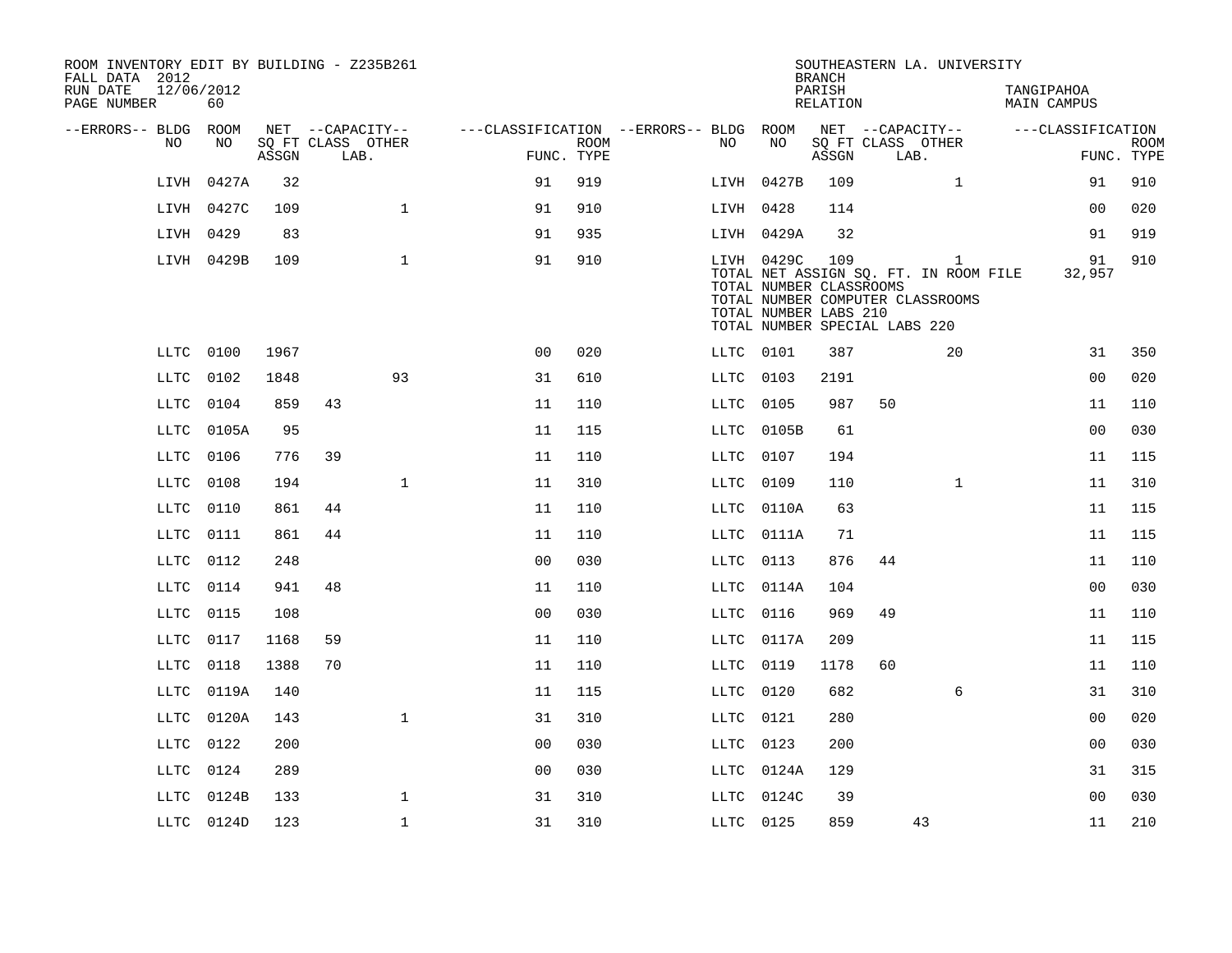| ROOM INVENTORY EDIT BY BUILDING - Z235B261<br>FALL DATA 2012<br>RUN DATE<br>12/06/2012<br>PAGE NUMBER | 61         |       |                           |                                                                              |                    |           |            | <b>BRANCH</b><br>PARISH<br>RELATION                     | SOUTHEASTERN LA. UNIVERSITY                                                                                | TANGIPAHOA<br>MAIN CAMPUS          |                           |
|-------------------------------------------------------------------------------------------------------|------------|-------|---------------------------|------------------------------------------------------------------------------|--------------------|-----------|------------|---------------------------------------------------------|------------------------------------------------------------------------------------------------------------|------------------------------------|---------------------------|
| --ERRORS-- BLDG ROOM                                                                                  |            |       | NET --CAPACITY--          | ---CLASSIFICATION --ERRORS-- BLDG ROOM NET --CAPACITY--    ---CLASSIFICATION |                    |           |            |                                                         |                                                                                                            |                                    |                           |
| NO                                                                                                    | NO         | ASSGN | SQ FT CLASS OTHER<br>LAB. |                                                                              | ROOM<br>FUNC. TYPE | NO        | NO         | ASSGN                                                   | SQ FT CLASS OTHER<br>LAB.                                                                                  |                                    | <b>ROOM</b><br>FUNC. TYPE |
| LLTC                                                                                                  | 0125A      | 90    |                           | 11                                                                           | 215                | LLTC      | 0125B      | 98                                                      |                                                                                                            | 11                                 | 215                       |
|                                                                                                       | LLTC 0125C | 98    |                           | 11                                                                           | 215                |           | LLTC 0140  | 513<br>TOTAL NUMBER CLASSROOMS<br>TOTAL NUMBER LABS 210 | TOTAL NET ASSIGN SQ. FT. IN ROOM FILE<br>TOTAL NUMBER COMPUTER CLASSROOMS<br>TOTAL NUMBER SPECIAL LABS 220 | 00<br>16,530<br>11<br>$\mathbf{1}$ | 030                       |
|                                                                                                       | LTOK 0101  | 500   |                           | 50                                                                           | 590                |           |            | TOTAL NUMBER CLASSROOMS<br>TOTAL NUMBER LABS 210        | TOTAL NET ASSIGN SQ. FT. IN ROOM FILE<br>TOTAL NUMBER COMPUTER CLASSROOMS<br>TOTAL NUMBER SPECIAL LABS 220 | 500                                |                           |
|                                                                                                       | LTTN 0101  | 87    |                           | 50                                                                           | 590                |           |            | TOTAL NUMBER CLASSROOMS<br>TOTAL NUMBER LABS 210        | TOTAL NET ASSIGN SQ. FT. IN ROOM FILE<br>TOTAL NUMBER COMPUTER CLASSROOMS<br>TOTAL NUMBER SPECIAL LABS 220 | 87                                 |                           |
|                                                                                                       | LTUC 0101  | 84    |                           | 50                                                                           | 590                |           |            | TOTAL NUMBER CLASSROOMS<br>TOTAL NUMBER LABS 210        | TOTAL NET ASSIGN SQ. FT. IN ROOM FILE<br>TOTAL NUMBER COMPUTER CLASSROOMS<br>TOTAL NUMBER SPECIAL LABS 220 | 84                                 |                           |
|                                                                                                       | MCCL 0001C | 20    |                           | 0 <sub>0</sub>                                                               | 030                | MCCL 0100 |            | 2907                                                    |                                                                                                            | 0 <sub>0</sub>                     | 020                       |
|                                                                                                       | MCCL 0101  | 135   |                           | 0 <sub>0</sub>                                                               | 020                |           | MCCL 0101A | 116                                                     | $\mathbf{1}$                                                                                               | 44                                 | 310                       |
|                                                                                                       | MCCL 0101B | 127   | $\mathbf{1}$              | 44                                                                           | 310                |           | MCCL 0101C | 271                                                     | $\mathbf{1}$                                                                                               | 44                                 | 310                       |
|                                                                                                       | MCCL 0102  | 37    |                           | 0 <sub>0</sub>                                                               | 020                |           | MCCL 0102A | 179                                                     |                                                                                                            | 00                                 | 030                       |
|                                                                                                       | MCCL 0102B | 37    |                           | 00                                                                           | 010                | MCCL 0103 |            | 145                                                     | $\mathbf{1}$                                                                                               | 44                                 | 310                       |
|                                                                                                       | MCCL 0103A | 165   | $\mathbf{1}$              | 44                                                                           | 310                | MCCL 0105 |            | 106                                                     | $\mathbf{1}$                                                                                               | 44                                 | 310                       |
|                                                                                                       | MCCL 0105A | 114   |                           | 11                                                                           | 225                |           | MCCL 0105B | 789                                                     | 15                                                                                                         | 11                                 | 210                       |
|                                                                                                       | MCCL 0106  | 1119  |                           | 44                                                                           | 710                | MCCL 0107 |            | 326                                                     |                                                                                                            | 44                                 | 350                       |
|                                                                                                       | MCCL 0108  | 215   | 3                         | 44                                                                           | 310                |           | MCCL 0108A | 104                                                     |                                                                                                            | 44                                 | 315                       |
|                                                                                                       | MCCL 0108B | 146   |                           | 44                                                                           | 315                |           | MCCL 0108C | 125                                                     | $\mathbf{1}$                                                                                               | 44                                 | 310                       |
|                                                                                                       | MCCL 0109  | 100   | $\mathbf 1$               | 44                                                                           | 310                |           | MCCL 0109A | 93                                                      | $\mathbf{1}$                                                                                               | 44                                 | 310                       |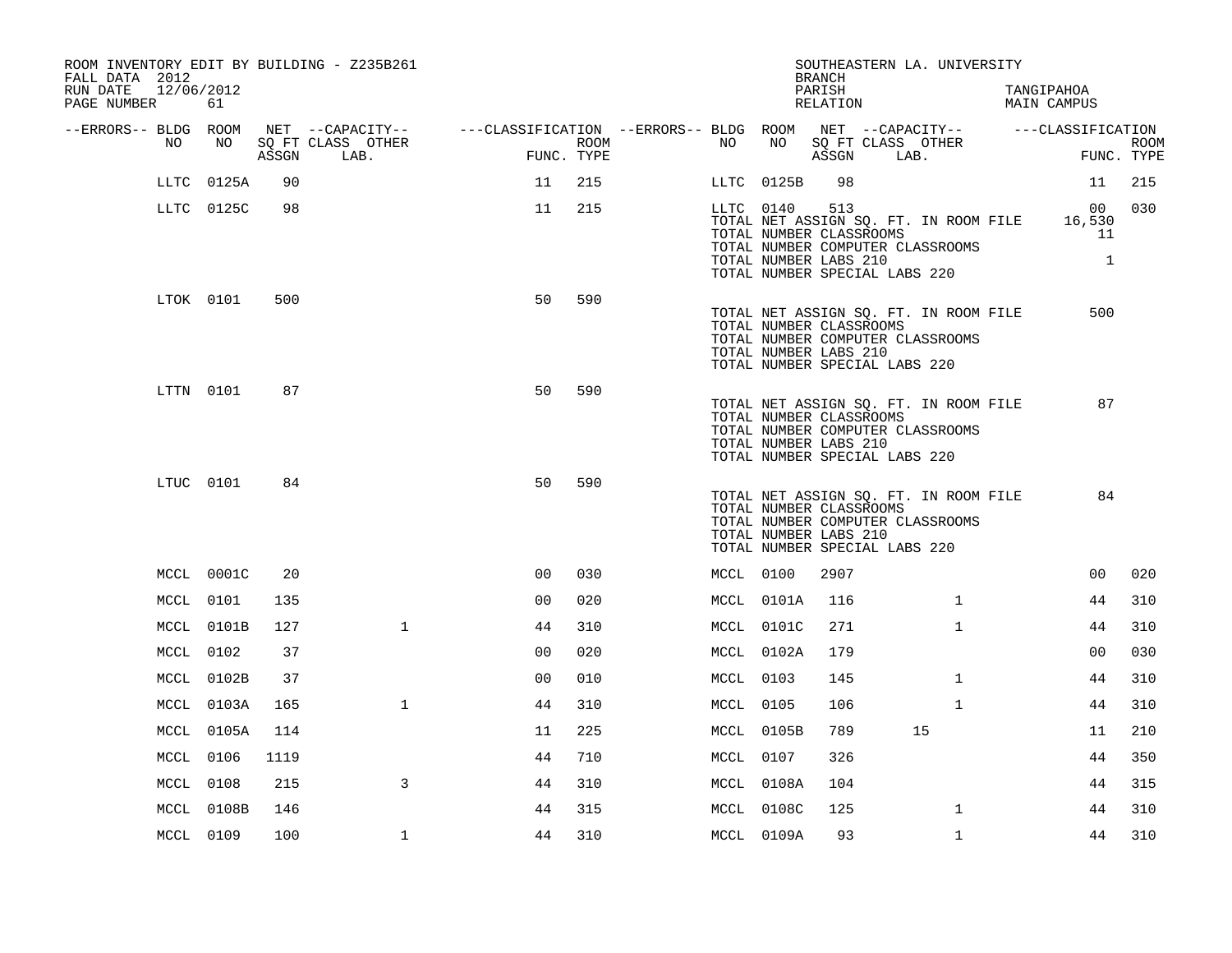| ROOM INVENTORY EDIT BY BUILDING - Z235B261<br>FALL DATA 2012<br>RUN DATE<br>PAGE NUMBER | 12/06/2012<br>62 |       |                                               |                |                           |                                          |                                       | <b>BRANCH</b><br>PARISH<br>RELATION |                           | SOUTHEASTERN LA. UNIVERSITY                                               | TANGIPAHOA<br>MAIN CAMPUS       |                           |
|-----------------------------------------------------------------------------------------|------------------|-------|-----------------------------------------------|----------------|---------------------------|------------------------------------------|---------------------------------------|-------------------------------------|---------------------------|---------------------------------------------------------------------------|---------------------------------|---------------------------|
| --ERRORS-- BLDG<br>NO                                                                   | ROOM<br>NO       | ASSGN | NET --CAPACITY--<br>SQ FT CLASS OTHER<br>LAB. |                | <b>ROOM</b><br>FUNC. TYPE | ---CLASSIFICATION --ERRORS-- BLDG<br>NO. | ROOM<br>NO                            | ASSGN                               | SQ FT CLASS OTHER<br>LAB. | NET --CAPACITY--                                                          | ---CLASSIFICATION               | <b>ROOM</b><br>FUNC. TYPE |
| MCCL                                                                                    | 0109B            | 136   | 2                                             | 44             | 310                       |                                          | MCCL 0109C                            | 100                                 |                           | $\mathbf{1}$                                                              | 44                              | 310                       |
| MCCL                                                                                    | 0109D            | 143   | 1                                             | 44             | 310                       | MCCL                                     | 0109E                                 | 14                                  |                           |                                                                           | 44                              | 315                       |
| MCCL                                                                                    | 0109F            | 217   | $\mathbf{1}$                                  | 44             | 310                       |                                          | MCCL 0109G                            | 150                                 |                           | $\mathbf{1}$                                                              | 44                              | 310                       |
| MCCL                                                                                    | 0110             | 102   | $\mathbf 1$                                   | 44             | 310                       |                                          | MCCL 0111                             | 246                                 |                           | 2                                                                         | 44                              | 310                       |
| MCCL                                                                                    | 0111A            | 99    | $\mathbf{1}$                                  | 44             | 310                       |                                          | MCCL 0111B                            | 90                                  |                           | $\mathbf{1}$                                                              | 44                              | 310                       |
| MCL                                                                                     | 0111C            | 121   | $\mathbf 1$                                   | 44             | 310                       |                                          | MCCL 0111D                            | 84                                  |                           | $\mathbf{1}$                                                              | 44                              | 310                       |
| MCCL                                                                                    | 0112A            | 151   | $\mathbf{1}$                                  | 44             | 310                       |                                          | MCCL 0112B                            | 131                                 |                           | $\mathbf{1}$                                                              | 44                              | 310                       |
| MCCL                                                                                    | 0112C            | 832   | 3                                             | 44             | 310                       |                                          | MCCL 0112D                            | 117                                 |                           | $\mathbf{1}$                                                              | 44                              | 310                       |
| MCCL                                                                                    | 0114             | 72    |                                               | 0 <sub>0</sub> | 020                       |                                          | MCCL 0114A                            | 217                                 |                           |                                                                           | 0 <sub>0</sub>                  | 030                       |
| MCCL                                                                                    | 0114B            | 11    |                                               | 0 <sub>0</sub> | 010                       | MCCL                                     | 0116                                  | 1623                                | 101                       |                                                                           | 11                              | 110                       |
| MCCL                                                                                    | 0116A            | 453   |                                               | 44             | 315                       |                                          | MCCL 0201                             | 585                                 | 29                        |                                                                           | 11                              | 110                       |
| MCCL                                                                                    | 0202             | 586   | 29                                            | 11             | 110                       | MCCL                                     | 0204                                  | 507                                 |                           | 10                                                                        | 22                              | 250                       |
| MCCL                                                                                    | 0205             | 886   | 44                                            | 11             | 110                       | MCCL                                     | 0206                                  | 743                                 | 37                        |                                                                           | 11                              | 110                       |
| MCCL                                                                                    | 0207             | 46    |                                               | 0 <sub>0</sub> | 020                       |                                          | MCCL 0207A                            | 147                                 |                           | $\mathbf{1}$                                                              | 44                              | 310                       |
| MCCL                                                                                    | 0208             | 755   | 37                                            | 11             | 110                       |                                          | MCCL 0209                             | 37                                  |                           |                                                                           | 0 <sub>0</sub>                  | 020                       |
| MCCL                                                                                    | 0209A            | 183   |                                               | 0 <sub>0</sub> | 030                       |                                          | MCCL 0209B                            | 56                                  |                           |                                                                           | 00                              | 010                       |
| MCCL                                                                                    | 0210             | 399   | 2                                             | 44             | 310                       |                                          | MCCL 0211                             | 188                                 |                           | $\mathbf{1}$                                                              | 44                              | 310                       |
| MCCL                                                                                    | 0211A            | 130   | $\mathbf{1}$                                  | 44             | 310                       |                                          | MCCL 0212                             | 417                                 |                           | 3                                                                         | 44                              | 310                       |
| MCCL                                                                                    | 0213             | 80    |                                               | 44             | 315                       |                                          | MCCL 0213A                            | 110                                 |                           | $\mathbf{1}$                                                              | 44                              | 310                       |
| MCCL                                                                                    | 0214             | 915   | 5                                             | 44             | 310                       |                                          | MCCL 0215                             | 79                                  |                           | $\mathbf{1}$                                                              | 44                              | 310                       |
| MCCL                                                                                    | 0215A            | 110   | $\mathbf{1}$                                  | 44             | 310                       |                                          | MCCL 0216                             | 683                                 | 34                        |                                                                           | 11                              | 110                       |
| MCCL                                                                                    | 0217             | 543   | $\mathbf{1}$                                  | 44             | 310                       |                                          | MCCL 0218                             | 37                                  |                           |                                                                           | 0 <sub>0</sub>                  | 020                       |
|                                                                                         | MCCL 0218A       | 153   |                                               | 0 <sub>0</sub> | 030                       |                                          | MCCL 0218B<br>TOTAL NUMBER CLASSROOMS | 30                                  |                           | TOTAL NET ASSIGN SQ. FT. IN ROOM FILE<br>TOTAL NUMBER COMPUTER CLASSROOMS | 00<br>16,733<br>$7\phantom{.0}$ | 010                       |

TOTAL NUMBER LABS 210 1

TOTAL NUMBER SPECIAL LABS 220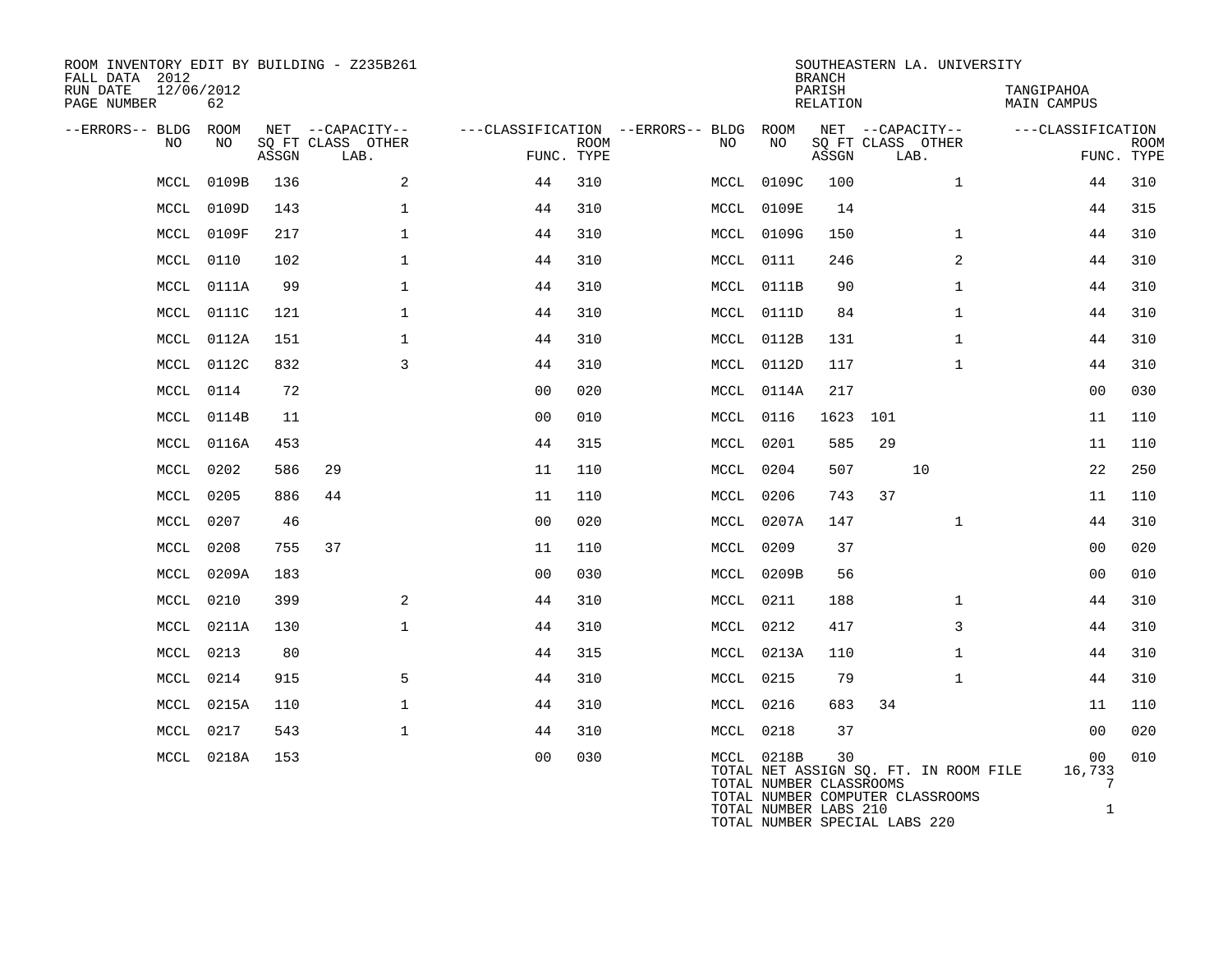| ROOM INVENTORY EDIT BY BUILDING - Z235B261<br>FALL DATA 2012 |           |          |                           |                                        |      |           |       | <b>BRANCH</b>                                                                     | SOUTHEASTERN LA. UNIVERSITY                                               |                           |                   |             |
|--------------------------------------------------------------|-----------|----------|---------------------------|----------------------------------------|------|-----------|-------|-----------------------------------------------------------------------------------|---------------------------------------------------------------------------|---------------------------|-------------------|-------------|
| 12/06/2012<br>RUN DATE<br>PAGE NUMBER                        | 63        |          |                           |                                        |      |           |       | PARISH<br>RELATION                                                                |                                                                           | TANGIPAHOA<br>MAIN CAMPUS |                   |             |
| --ERRORS-- BLDG ROOM                                         |           |          | NET --CAPACITY--          | ---CLASSIFICATION --ERRORS-- BLDG ROOM |      |           |       |                                                                                   | NET --CAPACITY--                                                          |                           | ---CLASSIFICATION |             |
| NO.                                                          | NO.       | ASSGN    | SO FT CLASS OTHER<br>LAB. | FUNC. TYPE                             | ROOM | NO.       | NO    | SQ FT CLASS OTHER<br>ASSGN                                                        | LAB.                                                                      |                           | FUNC. TYPE        | <b>ROOM</b> |
| MCE0                                                         | 0101      | 141      |                           | 0 <sub>0</sub>                         | 030  |           |       | TOTAL NUMBER CLASSROOMS<br>TOTAL NUMBER LABS 210<br>TOTAL NUMBER SPECIAL LABS 220 | TOTAL NET ASSIGN SQ. FT. IN ROOM FILE<br>TOTAL NUMBER COMPUTER CLASSROOMS |                           |                   |             |
|                                                              | MCM0 0101 | 370      |                           | 0 <sub>0</sub>                         | 030  |           |       | TOTAL NUMBER CLASSROOMS<br>TOTAL NUMBER LABS 210<br>TOTAL NUMBER SPECIAL LABS 220 | TOTAL NET ASSIGN SQ. FT. IN ROOM FILE<br>TOTAL NUMBER COMPUTER CLASSROOMS |                           |                   |             |
| MEAD                                                         | 0001      | 1376     |                           | 0 <sub>0</sub>                         | 030  | MEAD 0101 |       | 1696                                                                              |                                                                           |                           | 0 <sub>0</sub>    | 020         |
| MEAD                                                         | 0102      | 305      |                           | 0 <sub>0</sub>                         | 020  | MEAD      | 0103  | 635                                                                               | 6                                                                         |                           | 11                | 310         |
| MEAD                                                         | 0103A     | 176      |                           | 11                                     | 315  | MEAD      | 0103B | 257                                                                               | 2                                                                         |                           | 11                | 310         |
| MEAD                                                         | 0103C     | 301      | $\overline{3}$            | 11                                     | 310  | MEAD      | 0104  | 126                                                                               |                                                                           |                           | 0 <sub>0</sub>    | 020         |
| MEAD                                                         | 0105      | 187      |                           | 11                                     | 315  | MEAD      | 0106  | 181                                                                               |                                                                           |                           | 0 <sub>0</sub>    | 030         |
| MEAD                                                         | 0108      | 41       |                           | 0 <sub>0</sub>                         | 010  | MEAD      | 0110  | 254                                                                               |                                                                           |                           | 00                | 030         |
| MEAD                                                         | 0111      | 70       |                           | 0 <sub>0</sub>                         | 020  | MEAD      | 0111A | 47                                                                                |                                                                           |                           | 00                | 020         |
| MEAD                                                         | 0112      | 1211 124 |                           | 11                                     | 110  | MEAD      | 0112A | 11                                                                                |                                                                           |                           | 11                | 115         |
| MEAD                                                         | 0112B     | 11       |                           | 11                                     | 115  | MEAD      | 0112C | 16                                                                                |                                                                           |                           | 0 <sub>0</sub>    | 010         |
| MEAD                                                         | 0113      | 643      | 6                         | 11                                     | 310  | MEAD      | 0113A | 177                                                                               |                                                                           |                           | 11                | 315         |
| MEAD                                                         | 0113B     | 270      | $\overline{a}$            | 11                                     | 310  | MEAD      | 0113C | 310                                                                               | 3                                                                         |                           | 11                | 310         |
| MEAD                                                         | 0114      | 120      |                           | 0 <sub>0</sub>                         | 030  | MEAD      | 0116  | 245                                                                               |                                                                           |                           | 0 <sub>0</sub>    | 030         |
| MEAD                                                         | 0118      | 168      |                           | 0 <sub>0</sub>                         | 020  | MEAD      | 0120  | 479                                                                               | 24                                                                        |                           | 11                | 350         |
| MEAD                                                         | 0122      | 111      |                           | 11                                     | 315  | MEAD      | 0200  | 1436                                                                              |                                                                           |                           | 0 <sub>0</sub>    | 020         |
| MEAD                                                         | 0201      | 677      | 34                        | 11                                     | 110  | MEAD      | 0202  | 324                                                                               |                                                                           |                           | 00                | 020         |
| MEAD                                                         | 0203      | 880      | 44                        | 11                                     | 110  | MEAD      | 0204  | 121                                                                               | $\mathbf{1}$                                                              |                           | 91                | 660         |
| MEAD                                                         | 0205      | 186      |                           | 60                                     | 710  | MEAD      | 0205A | 45                                                                                |                                                                           |                           | 0 <sub>0</sub>    | 030         |
| MEAD                                                         | 0206      | 216      |                           | 0 <sub>0</sub>                         | 030  | MEAD      | 0207  | 63                                                                                |                                                                           |                           | 0 <sub>0</sub>    | 010         |
|                                                              | MEAD 0210 | 222      |                           | 00                                     | 030  | MEAD 0211 |       | 64                                                                                |                                                                           |                           | 0 <sub>0</sub>    | 020         |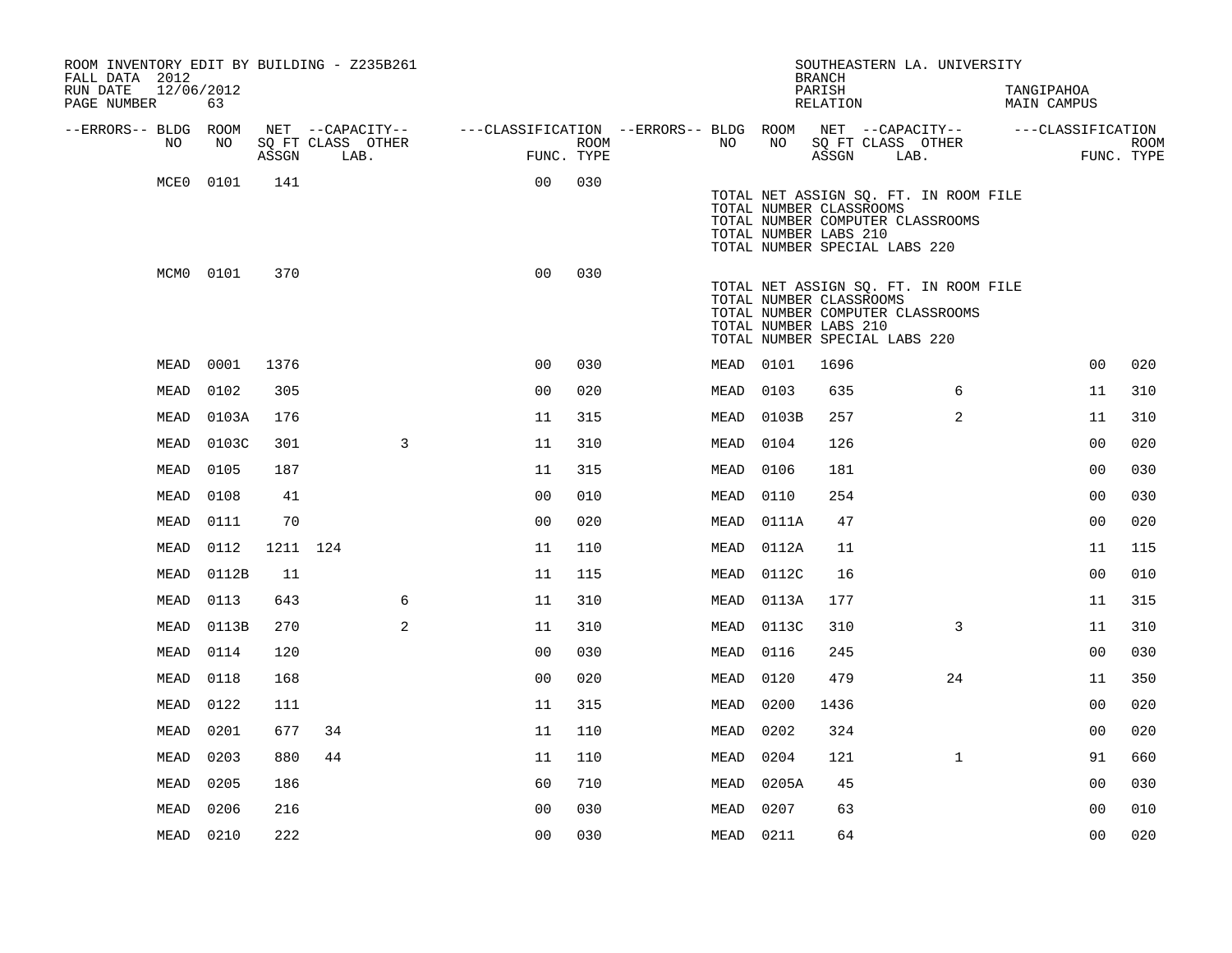| ROOM INVENTORY EDIT BY BUILDING - Z235B261<br>FALL DATA 2012 |                  |          |      |                   |                                        |                       |             |           |                                                  | <b>BRANCH</b>      |                               | SOUTHEASTERN LA. UNIVERSITY                                               |                                  |                           |
|--------------------------------------------------------------|------------------|----------|------|-------------------|----------------------------------------|-----------------------|-------------|-----------|--------------------------------------------------|--------------------|-------------------------------|---------------------------------------------------------------------------|----------------------------------|---------------------------|
| RUN DATE<br>PAGE NUMBER                                      | 12/06/2012<br>64 |          |      |                   |                                        |                       |             |           |                                                  | PARISH<br>RELATION |                               |                                                                           | TANGIPAHOA<br><b>MAIN CAMPUS</b> |                           |
| --ERRORS-- BLDG ROOM                                         |                  |          |      | NET --CAPACITY--  | ---CLASSIFICATION --ERRORS-- BLDG ROOM |                       |             |           |                                                  |                    |                               | NET --CAPACITY--                                                          | ---CLASSIFICATION                |                           |
| NO                                                           | NO               | ASSGN    | LAB. | SQ FT CLASS OTHER |                                        | FUNC. TYPE            | <b>ROOM</b> | NO        | NO                                               | ASSGN              | LAB.                          | SQ FT CLASS OTHER                                                         |                                  | <b>ROOM</b><br>FUNC. TYPE |
| MEAD                                                         | 0212             | 1219 124 |      |                   |                                        | 11<br>110             |             | MEAD      | 0212A                                            | 10                 |                               |                                                                           | 11                               | 115                       |
| MEAD                                                         | 0212B            | 10       |      |                   |                                        | 115<br>11             |             | MEAD      | 0212C                                            | 15                 |                               |                                                                           | 0 <sub>0</sub>                   | 010                       |
| MEAD                                                         | 0212D            | 12       |      |                   |                                        | 11<br>115             |             | MEAD      | 0213                                             | 735                | 36                            |                                                                           | 11                               | 110                       |
| MEAD                                                         | 0214             | 128      |      |                   |                                        | 0 <sub>0</sub><br>030 |             | MEAD      | 0215                                             | 676                | 33                            |                                                                           | 11                               | 110                       |
| MEAD                                                         | 0216             | 226      |      |                   |                                        | 0 <sub>0</sub><br>030 |             | MEAD 0218 |                                                  | 223                |                               |                                                                           | 0 <sub>0</sub>                   | 020                       |
|                                                              | MEAD 0220        | 665      | 33   |                   |                                        | 11<br>110             |             |           | TOTAL NUMBER CLASSROOMS<br>TOTAL NUMBER LABS 210 |                    | TOTAL NUMBER SPECIAL LABS 220 | TOTAL NET ASSIGN SQ. FT. IN ROOM FILE<br>TOTAL NUMBER COMPUTER CLASSROOMS | 9,970<br>7                       |                           |
|                                                              | MES1 0101        | 2400     |      |                   |                                        | 75<br>580             |             |           | TOTAL NUMBER CLASSROOMS<br>TOTAL NUMBER LABS 210 |                    | TOTAL NUMBER SPECIAL LABS 220 | TOTAL NET ASSIGN SQ. FT. IN ROOM FILE<br>TOTAL NUMBER COMPUTER CLASSROOMS | 2,400                            |                           |
|                                                              | MES2 0101        | 2420     |      |                   |                                        | 75<br>580             |             |           | TOTAL NUMBER CLASSROOMS<br>TOTAL NUMBER LABS 210 |                    | TOTAL NUMBER SPECIAL LABS 220 | TOTAL NET ASSIGN SQ. FT. IN ROOM FILE<br>TOTAL NUMBER COMPUTER CLASSROOMS | 2,420                            |                           |
| MGH0                                                         | 0100             | 695      |      | 6                 |                                        | 310<br>60             |             | MGH0 0101 |                                                  | 184                |                               |                                                                           | 0 <sub>0</sub>                   | 030                       |
| MGH0                                                         | 0102             | 573      |      |                   |                                        | 60<br>350             |             | MGH0      | 0104                                             | 541                | 27                            |                                                                           | 11                               | 110                       |
| MGH0                                                         | 0104A            | 38       |      |                   |                                        | 0 <sub>0</sub><br>030 |             | MGH0      | 0106                                             | 573                | 29                            |                                                                           | 11                               | 110                       |
| MGH0                                                         | 0107             | 200      |      |                   |                                        | 0 <sub>0</sub><br>030 |             | MGH0      | 0108                                             | 695                | 35                            |                                                                           | 11                               | 110                       |
| MGH0                                                         | 0109             | 154      |      | $\mathbf{1}$      |                                        | 60<br>310             |             | MGH0      | 0109A                                            | 236                |                               | $\mathbf{1}$                                                              | 60                               | 310                       |
| MGH0                                                         | 0109B            | 65       |      |                   |                                        | 60<br>315             |             | MGH0      | 0109C                                            | 50                 |                               |                                                                           | 64                               | 710                       |
| MGH <sub>0</sub>                                             | 0109D            | 80       |      |                   |                                        | 64<br>710             |             | MGH0      | 0109E                                            | 84                 |                               |                                                                           | 00                               | 020                       |
| MGH0                                                         | 0110             | 103      |      |                   |                                        | 60<br>315             |             | MGH0      | 0110A                                            | 185                |                               |                                                                           | 64                               | 710                       |
| MGH0                                                         | 0110B            | 187      |      |                   |                                        | 64<br>715             |             | MGH0      | 0111                                             | 277                |                               | $\mathbf{1}$                                                              | 60                               | 310                       |
| MGH0                                                         | 0112             | 216      |      | $\mathbf{1}$      |                                        | 60<br>310             |             |           | MGH0 0112A                                       | 126                |                               |                                                                           | 60                               | 315                       |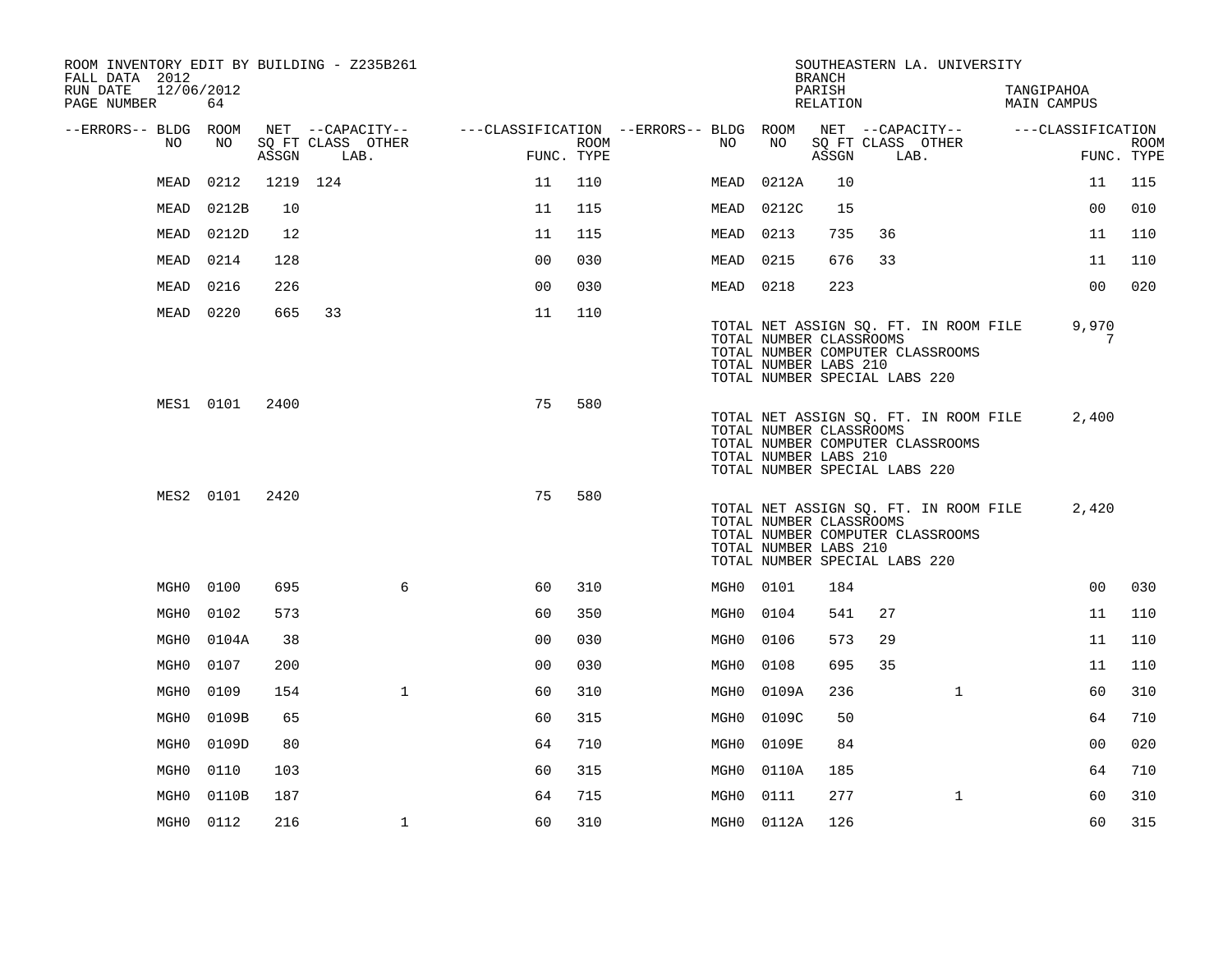| ROOM INVENTORY EDIT BY BUILDING - Z235B261<br>FALL DATA 2012<br>RUN DATE<br>PAGE NUMBER | 12/06/2012<br>65 |       |                                       |                |             |                                         |                                      | <b>BRANCH</b><br>PARISH<br>RELATION | SOUTHEASTERN LA. UNIVERSITY                                               | TANGIPAHOA<br>MAIN CAMPUS |             |
|-----------------------------------------------------------------------------------------|------------------|-------|---------------------------------------|----------------|-------------|-----------------------------------------|--------------------------------------|-------------------------------------|---------------------------------------------------------------------------|---------------------------|-------------|
| --ERRORS-- BLDG<br>NO                                                                   | ROOM<br>NO       |       | NET --CAPACITY--<br>SQ FT CLASS OTHER |                | <b>ROOM</b> | ---CLASSIFICATION --ERRORS-- BLDG<br>NO | ROOM<br>NO                           |                                     | NET --CAPACITY--<br>SQ FT CLASS OTHER                                     | ---CLASSIFICATION         | <b>ROOM</b> |
|                                                                                         |                  | ASSGN | LAB.                                  | FUNC. TYPE     |             |                                         |                                      | ASSGN                               | LAB.                                                                      |                           | FUNC. TYPE  |
| MGH <sub>0</sub>                                                                        | 0112B            | 98    | $\mathbf 1$                           | 60             | 315         | MGH0                                    | 0114                                 | 223                                 | $\mathbf{1}$                                                              | 60                        | 310         |
| MGH <sub>0</sub>                                                                        | 0115             | 180   | $\mathbf{1}$                          | 60             | 310         | MGH0                                    | 0116                                 | 161                                 | $\mathbf{1}$                                                              | 60                        | 310         |
| MGH <sub>0</sub>                                                                        | 0117             | 148   |                                       | 0 <sub>0</sub> | 030         | MGH0                                    | 0117A                                | 14                                  |                                                                           | 0 <sub>0</sub>            | 010         |
| MGH <sub>0</sub>                                                                        | 0118             | 23    |                                       | 0 <sub>0</sub> | 010         | MGH0                                    | 0119                                 | 113                                 |                                                                           | 0 <sub>0</sub>            | 030         |
| MGH <sub>0</sub>                                                                        | 0119A            | 8     |                                       | 0 <sub>0</sub> | 010         | MGH0                                    | 0120                                 | 145                                 | $\mathbf{1}$                                                              | 60                        | 315         |
| MGH <sub>0</sub>                                                                        | 0121             | 161   | $\mathbf{1}$                          | 60             | 315         | MGH0                                    | 0122                                 | 284                                 | $\mathbf{1}$                                                              | 60                        | 310         |
| MGH <sub>0</sub>                                                                        | 0122A            | 155   | $\mathbf{1}$                          | 60             | 310         | MGH0                                    | 0122B                                | 95                                  | $\mathbf{1}$                                                              | 60                        | 315         |
| MGH <sub>0</sub>                                                                        | 0122C            | 138   | $\mathbf 1$                           | 60             | 310         | MGH <sub>0</sub>                        | 0123                                 | 1954                                |                                                                           | 0 <sub>0</sub>            | 020         |
| MGH <sub>0</sub>                                                                        | 0200             | 852   | 43                                    | 11             | 110         | MGH <sub>0</sub>                        | 0200A                                | 118                                 | $\mathbf{1}$                                                              | 60                        | 310         |
| MGH <sub>0</sub>                                                                        | 0200B            | 128   | $\mathbf{1}$                          | 60             | 310         | MGH0                                    | 0200C                                | 236                                 | $\mathbf{1}$                                                              | 60                        | 310         |
| MGH <sub>0</sub>                                                                        | 0200D            | 57    |                                       | 0 <sub>0</sub> | 010         | MGH0                                    | 0201                                 | 184                                 |                                                                           | 0 <sub>0</sub>            | 030         |
| MGH <sub>0</sub>                                                                        | 0202             | 573   | 29                                    | 11             | 110         | MGH0                                    | 0205                                 | 179                                 | $\mathbf{1}$                                                              | 60                        | 310         |
| MGH <sub>0</sub>                                                                        | 0206             | 78    | $\mathbf{1}$                          | 60             | 315         | MGH0                                    | 0206A                                | 133                                 | $\mathbf{1}$                                                              | 60                        | 310         |
| MGH <sub>0</sub>                                                                        | 0207             | 179   | $\mathbf 1$                           | 60             | 310         | MGH0                                    | 0208                                 | 573                                 | 28                                                                        | 11                        | 110         |
| MGH <sub>0</sub>                                                                        | 0209             | 200   |                                       | 0 <sub>0</sub> | 030         | MGH0                                    | 0210                                 | 220                                 | $\mathbf{1}$                                                              | 62                        | 310         |
| MGH <sub>0</sub>                                                                        | 0210A            | 139   | $\mathbf{1}$                          | 62             | 310         | MGH0                                    | 0210B                                | 85                                  | $\mathbf{1}$                                                              | 62                        | 315         |
| MGH <sub>0</sub>                                                                        | 0210C            | 124   | $\mathbf{1}$                          | 62             | 310         | MGH0                                    | 0210D                                | 105                                 |                                                                           | 62                        | 315         |
| MGH <sub>0</sub>                                                                        | 0211             | 122   |                                       | 62             | 350         | MGH0                                    | 0212                                 | 695                                 | 35                                                                        | 11                        | 110         |
| MGH <sub>0</sub>                                                                        | 0213             | 500   | 25                                    | 11             | 110         | MGH0                                    | 0214                                 | 497                                 | 25                                                                        | 11                        | 110         |
| MGH <sub>0</sub>                                                                        | 0215             | 246   | $\mathbf 1$                           | 60             | 310         | MGH0                                    | 0215A                                | 201                                 | $\mathbf{1}$                                                              | 60                        | 310         |
| MGH <sub>0</sub>                                                                        | 0215B            | 144   | $\mathbf{1}$                          | 60             | 310         | MGH0                                    | 0215C                                | 57                                  | $\mathbf{1}$                                                              | 60                        | 310         |
| MGH <sub>0</sub>                                                                        | 0216             | 500   | 25                                    | 11             | 110         | MGH0                                    | 0217                                 | 33                                  |                                                                           | 00                        | 020         |
| MGH <sub>0</sub>                                                                        | 0217A            | 50    | $\mathbf{1}$                          | 60             | 310         | MGH0                                    | 0217B                                | 207                                 | 2                                                                         | 60                        | 310         |
| MGH <sub>0</sub>                                                                        | 0218             | 138   | $\mathbf 1$                           | 60             | 310         |                                         | MGH0 0220<br>TOTAL NUMBER CLASSROOMS | 1722                                | TOTAL NET ASSIGN SQ. FT. IN ROOM FILE<br>TOTAL NUMBER COMPUTER CLASSROOMS | 00<br>13,475<br>10        | 020         |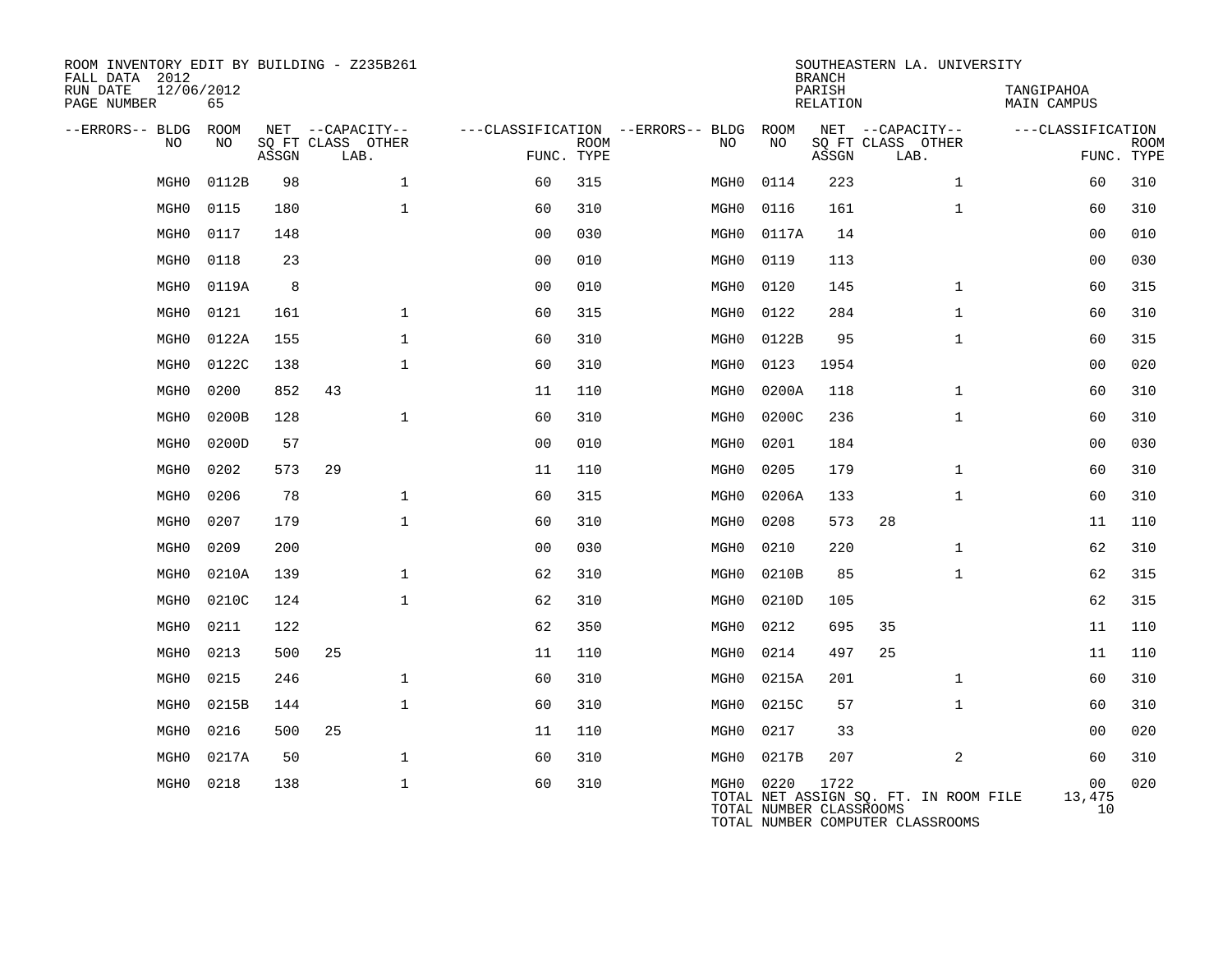| ROOM INVENTORY EDIT BY BUILDING - Z235B261<br>FALL DATA 2012 |       |                |                                       |                                        |             |      |                       | <b>BRANCH</b>      | SOUTHEASTERN LA. UNIVERSITY           |                           |             |
|--------------------------------------------------------------|-------|----------------|---------------------------------------|----------------------------------------|-------------|------|-----------------------|--------------------|---------------------------------------|---------------------------|-------------|
| 12/06/2012<br>RUN DATE<br>PAGE NUMBER                        | 66    |                |                                       |                                        |             |      |                       | PARISH<br>RELATION |                                       | TANGIPAHOA<br>MAIN CAMPUS |             |
| --ERRORS-- BLDG ROOM<br>NO.                                  | NO    |                | NET --CAPACITY--<br>SQ FT CLASS OTHER | ---CLASSIFICATION --ERRORS-- BLDG ROOM | <b>ROOM</b> | NO.  | NO                    |                    | NET --CAPACITY--<br>SQ FT CLASS OTHER | ---CLASSIFICATION         | <b>ROOM</b> |
|                                                              |       | ASSGN          | LAB.                                  | FUNC. TYPE                             |             |      | TOTAL NUMBER LABS 210 | ASSGN              | LAB.<br>TOTAL NUMBER SPECIAL LABS 220 | FUNC. TYPE                |             |
| MIMS                                                         | 0100  | 1694           |                                       | 0 <sub>0</sub>                         | 020         |      | MIMS 0101             | 204                |                                       | 00                        | 030         |
| MIMS                                                         | 0102  | 196            | $\mathbf{1}$                          | 50                                     | 310         | MIMS | 0103                  | 409                | 4                                     | 60                        | 350         |
| MIMS                                                         | 0104  | 194            | $\mathbf{1}$                          | 50                                     | 310         | MIMS | 0105                  | 131                |                                       | 0 <sub>0</sub>            | 030         |
| MIMS                                                         | 0106  | $\overline{7}$ |                                       | 00                                     | 030         | MIMS | 0107                  | 205                | 2                                     | 60                        | 310         |
| MIMS                                                         | 0107B | 37             |                                       | 0 <sub>0</sub>                         | 030         | MIMS | 0108                  | 60                 |                                       | 00                        | 010         |
| MIMS                                                         | 0109  | 64             |                                       | 60                                     | 315         | MIMS | 0110                  | 194                | $\mathbf{1}$                          | 60                        | 310         |
| MIMS                                                         | 0111  | 74             |                                       | 0 <sub>0</sub>                         | 020         | MIMS | 0111A                 | 439                | $\overline{4}$                        | 60                        | 310         |
| MIMS                                                         | 0111B | 208            | 2                                     | 60                                     | 310         | MIMS | 0111C                 | 37                 |                                       | 00                        | 030         |
| MIMS                                                         | 0111D | 8              |                                       | 60                                     | 315         | MIMS | 0112                  | 318                | 3                                     | 60                        | 310         |
| MIMS                                                         | 0112A | 210            | 2                                     | 60                                     | 310         | MIMS | 0113                  | 35                 | $\mathbf{1}$                          | 0 <sub>0</sub>            | 030         |
| MIMS                                                         | 0114  | 1347           | 26                                    | 50                                     | 530         | MIMS | 0115                  | 55                 |                                       | 60                        | 315         |
| MIMS                                                         | 0116  | 116            | $\mathbf 1$                           | 60                                     | 650         | MIMS | 0117                  | 408                | 4                                     | 50                        | 310         |
| MIMS                                                         | 0118  | 393            | 3                                     | 60                                     | 310         | MIMS | 0119                  | 198                | $\mathbf{1}$                          | 50                        | 310         |
| MIMS                                                         | 0120A | 9              |                                       | 40                                     | 710         | MIMS | 0121                  | 198                | $\mathbf{1}$                          | 50                        | 310         |
| MIMS                                                         | 0122  | 175            | $\mathbf 1$                           | 60                                     | 310         | MIMS | 0123                  | 198                | $\mathbf{1}$                          | 60                        | 310         |
| MIMS                                                         | 0125  | 203            | 2                                     | 60                                     | 310         | MIMS | 0126                  | 194                | $\mathbf{1}$                          | 60                        | 310         |
| MIMS                                                         | 0127  | 205            | 2                                     | 60                                     | 310         | MIMS | 0128                  | 196                | $\mathbf{1}$                          | 50                        | 310         |
| MIMS                                                         | 0129  | 202            | 2                                     | 50                                     | 310         | MIMS | 0131                  | 204                | 2                                     | 50                        | 310         |
| MIMS                                                         | 0132  | 35             |                                       | 00                                     | 020         | MIMS | 0134                  | 65                 |                                       | 00                        | 030         |
| MIMS                                                         | 0136  | 47             |                                       | 0 <sub>0</sub>                         | 030         | MIMS | 0138                  | 100                |                                       | 00                        | 020         |
| MIMS                                                         | 0200  | 1486           |                                       | 00                                     | 020         | MIMS | 0200A                 | 5                  |                                       | 0 <sub>0</sub>            | 030         |
| MIMS                                                         | 0200B | 9              |                                       | 0 <sub>0</sub>                         | 010         | MIMS | 0200C                 | 9                  |                                       | 0 <sub>0</sub>            | 030         |
| MIMS                                                         | 0200D | 6              |                                       | 0 <sub>0</sub>                         | 030         | MIMS | 0200E                 | 65                 |                                       | 00                        | 010         |
| MIMS                                                         | 0201  | 204            | 2                                     | 60                                     | 315         | MIMS | 0202                  | 196                | $\mathbf{1}$                          | 60                        | 310         |
| MIMS 0203                                                    |       | 409            | $\overline{4}$                        | 60                                     | 310         |      | MIMS 0204             | 194                | $\mathbf{1}$                          | 60                        | 310         |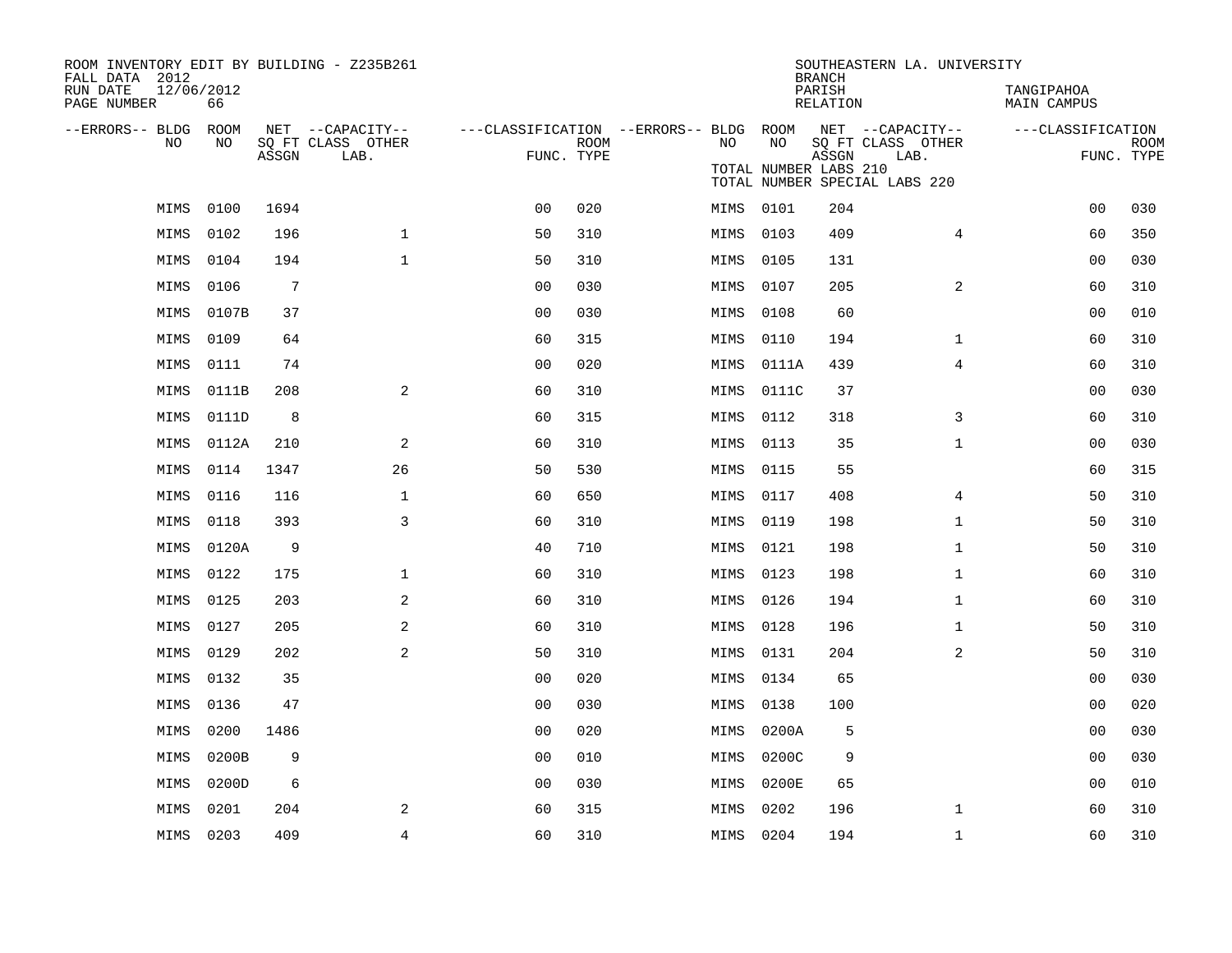| ROOM INVENTORY EDIT BY BUILDING - Z235B261<br>FALL DATA 2012 |           |       |                           |                |      |                                        |           | <b>BRANCH</b>                                           | SOUTHEASTERN LA. UNIVERSITY                                                                                |                                  |                           |
|--------------------------------------------------------------|-----------|-------|---------------------------|----------------|------|----------------------------------------|-----------|---------------------------------------------------------|------------------------------------------------------------------------------------------------------------|----------------------------------|---------------------------|
| RUN DATE<br>12/06/2012<br>PAGE NUMBER                        | 67        |       |                           |                |      |                                        |           | PARISH<br>RELATION                                      |                                                                                                            | TANGIPAHOA<br><b>MAIN CAMPUS</b> |                           |
| --ERRORS-- BLDG ROOM                                         |           |       | NET --CAPACITY--          |                |      | ---CLASSIFICATION --ERRORS-- BLDG ROOM |           |                                                         | NET --CAPACITY--                                                                                           | ---CLASSIFICATION                |                           |
| NO                                                           | NO        | ASSGN | SQ FT CLASS OTHER<br>LAB. | FUNC. TYPE     | ROOM | NO                                     | NO        | ASSGN                                                   | SQ FT CLASS OTHER<br>LAB.                                                                                  |                                  | <b>ROOM</b><br>FUNC. TYPE |
| MIMS                                                         | 0206      | 141   |                           | 0 <sub>0</sub> | 030  | MIMS                                   | 0206A     | 120                                                     |                                                                                                            | 60                               | 315                       |
| MIMS                                                         | 0207      | 405   | $\overline{4}$            | 60             | 310  | MIMS                                   | 0208      | 175                                                     | $\mathbf{1}$                                                                                               | 60                               | 310                       |
| MIMS                                                         | 0211      | 198   | $\mathbf 1$               | 60             | 310  | MIMS                                   | 0212      | 194                                                     | $\mathbf{1}$                                                                                               | 60                               | 310                       |
| MIMS                                                         | 0213      | 198   | $\mathbf{1}$              | 60             | 310  | MIMS                                   | 0214      | 194                                                     | $\mathbf{1}$                                                                                               | 60                               | 310                       |
| MIMS                                                         | 0215      | 197   | $\mathbf 1$               | 60             | 310  | MIMS 0216                              |           | 193                                                     | $\mathbf{1}$                                                                                               | 60                               | 310                       |
|                                                              | MIMS 0217 | 197   | $\mathbf{1}$              | 60             | 310  | MIMS                                   | 0218      | 193                                                     | $\mathbf{1}$                                                                                               | 60                               | 310                       |
| MIMS                                                         | 0219      | 199   | $\mathbf{1}$              | 60             | 310  | MIMS                                   | 0220      | 195                                                     | $\mathbf{1}$                                                                                               | 60                               | 310                       |
| MIMS                                                         | 0221      | 197   | $\mathbf{1}$              | 60             | 310  | MIMS 0222                              |           | 193                                                     | $\mathbf{1}$                                                                                               | 60                               | 310                       |
| MIMS                                                         | 0223      | 197   | $\mathbf 1$               | 60             | 310  | MIMS 0224                              |           | 194                                                     | $\mathbf{1}$                                                                                               | 60                               | 310                       |
| MIMS                                                         | 0225      | 198   | 1                         | 60             | 310  | MIMS 0226                              |           | 194                                                     | $\mathbf{1}$                                                                                               | 60                               | 310                       |
| MIMS                                                         | 0227      | 198   | $\mathbf{1}$              | 90             | 310  | MIMS                                   | 0228      | 194                                                     | $\mathbf{1}$                                                                                               | 90                               | 310                       |
| MIMS                                                         | 0228A     | 175   |                           | 60             | 315  | MIMS                                   | 0229      | 198                                                     | $\mathbf{1}$                                                                                               | 90                               | 310                       |
| MIMS                                                         | 0231      | 204   | 2                         | 90             | 310  | MIMS 0232                              |           | 46                                                      |                                                                                                            | 60                               | 315                       |
| MIMS                                                         | 0233      | 409   | 10                        | 90             | 310  | MIMS 0234                              |           | 194                                                     | $\mathbf{1}$                                                                                               | 90                               | 310                       |
| MIMS                                                         | 0236      | 196   | $\mathbf{1}$              | 90             | 310  | MIMS 0237                              |           | 204                                                     | $\overline{a}$                                                                                             | 90                               | 310                       |
|                                                              | MIMS 0240 | 125   |                           | 0 <sub>0</sub> | 020  |                                        |           | TOTAL NUMBER CLASSROOMS<br>TOTAL NUMBER LABS 210        | TOTAL NET ASSIGN SQ. FT. IN ROOM FILE<br>TOTAL NUMBER COMPUTER CLASSROOMS<br>TOTAL NUMBER SPECIAL LABS 220 | 13,598                           |                           |
|                                                              | MPB0 0100 | 140   |                           | 0 <sup>0</sup> | 030  |                                        | MPB0 0101 | 458<br>TOTAL NUMBER CLASSROOMS<br>TOTAL NUMBER LABS 210 | TOTAL NET ASSIGN SQ. FT. IN ROOM FILE<br>TOTAL NUMBER COMPUTER CLASSROOMS<br>TOTAL NUMBER SPECIAL LABS 220 | 0 <sub>0</sub>                   | 030                       |
|                                                              | MPOB 0100 | 19    |                           | 0 <sub>0</sub> | 020  | MPOB 0101                              |           | 133                                                     |                                                                                                            | 64                               | 315                       |
|                                                              | MPOB 0102 | 135   |                           | 64             | 315  |                                        | MPOB 0103 | 22<br>TOTAL NUMBER CLASSROOMS                           | TOTAL NET ASSIGN SQ. FT. IN ROOM FILE<br>TOTAL NUMBER COMPUTER CLASSROOMS                                  | 00 <sub>o</sub><br>268           | 030                       |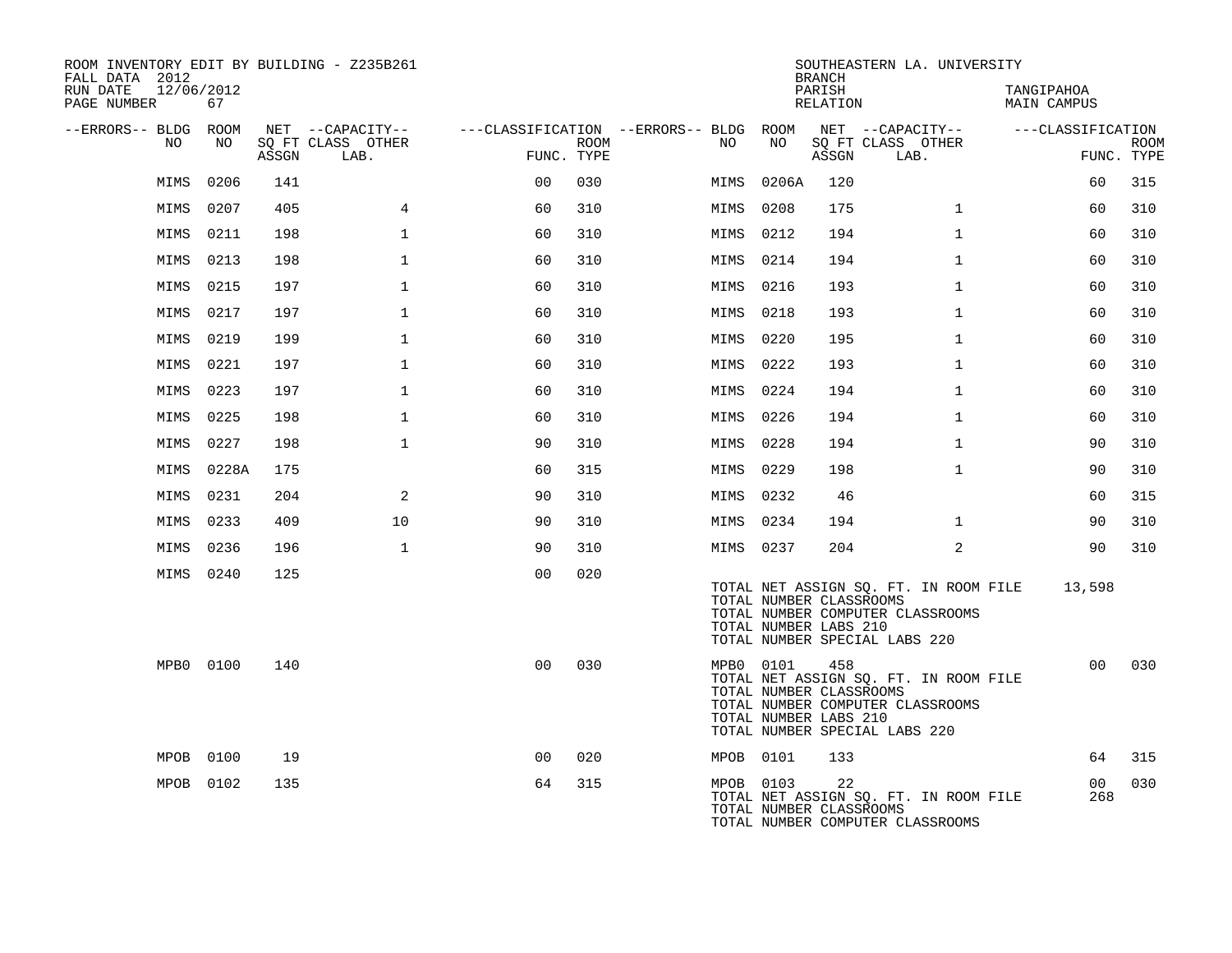| ROOM INVENTORY EDIT BY BUILDING - Z235B261<br>FALL DATA 2012 |            |       |                                       |              |                                        |             |     |                       | <b>BRANCH</b>      | SOUTHEASTERN LA. UNIVERSITY           |                           |             |
|--------------------------------------------------------------|------------|-------|---------------------------------------|--------------|----------------------------------------|-------------|-----|-----------------------|--------------------|---------------------------------------|---------------------------|-------------|
| 12/06/2012<br>RUN DATE<br>PAGE NUMBER                        | 68         |       |                                       |              |                                        |             |     |                       | PARISH<br>RELATION |                                       | TANGIPAHOA<br>MAIN CAMPUS |             |
| --ERRORS-- BLDG ROOM<br>NO                                   | NO         |       | NET --CAPACITY--<br>SQ FT CLASS OTHER |              | ---CLASSIFICATION --ERRORS-- BLDG ROOM | <b>ROOM</b> | NO. | NO                    |                    | NET --CAPACITY--<br>SQ FT CLASS OTHER | ---CLASSIFICATION         | <b>ROOM</b> |
|                                                              |            | ASSGN | LAB.                                  |              | FUNC. TYPE                             |             |     | TOTAL NUMBER LABS 210 | ASSGN              | LAB.<br>TOTAL NUMBER SPECIAL LABS 220 |                           | FUNC. TYPE  |
|                                                              | MUSA 0100  | 3045  |                                       |              | 0 <sub>0</sub>                         | 020         |     | MUSA 0150             | 1134               | 56                                    | 11                        | 110         |
|                                                              | MUSA 0151  | 598   | 29                                    |              | 11                                     | 110         |     | MUSA 0152             | 588                | 11                                    | 11                        | 210         |
|                                                              | MUSA 0153  | 297   | 5                                     |              | 11                                     | 250         |     | MUSA 0154             | 210                |                                       | 0 <sub>0</sub>            | 020         |
| MUSA 0155                                                    |            | 89    |                                       |              | 00                                     | 030         |     | MUSA 0156             | 62                 |                                       | 00                        | 010         |
|                                                              | MUSA 0157  | 281   |                                       | $\mathbf 1$  | 11                                     | 310         |     | MUSA 0158             | 17                 |                                       | 00                        | 030         |
|                                                              | MUSA 0160  | 398   | 20                                    |              | 11                                     | 210         |     | MUSA 0161             | 23                 |                                       | 0 <sub>0</sub>            | 030         |
|                                                              | MUSA 0162  | 4001  | 80                                    |              | 11                                     | 210         |     | MUSA 0163             | 1833               | 124                                   | 11                        | 210         |
|                                                              | MUSA 0164  | 377   |                                       | $\mathbf 1$  | 11                                     | 310         |     | MUSA 0165             | 378                | $\mathbf{1}$                          | 11                        | 310         |
|                                                              | MUSA 0166  | 367   |                                       | $\mathbf{1}$ | 11                                     | 310         |     | MUSA 0167             | 368                | 10                                    | 11                        | 310         |
|                                                              | MUSA 0168  | 233   |                                       |              | 0 <sub>0</sub>                         | 030         |     | MUSA 0169             | 233                |                                       | 0 <sub>0</sub>            | 030         |
|                                                              | MUSA 0170  | 1480  | 29                                    |              | 11                                     | 210         |     | MUSA 0170A            | 89                 |                                       | 11                        | 215         |
|                                                              | MUSA 0170B | 62    |                                       |              | 11                                     | 215         |     | MUSA 0171             | 47                 |                                       | 00                        | 020         |
|                                                              | MUSA 0172  | 42    |                                       |              | 0 <sub>0</sub>                         | 030         |     | MUSA 0200             | 2623               |                                       | 00                        | 020         |
|                                                              | MUSA 0201  | 32    |                                       |              | 0 <sub>0</sub>                         | 020         |     | MUSA 0202             | 1824               | 238                                   | 11                        | 610         |
|                                                              | MUSA 0208  | 259   |                                       |              | 0 <sub>0</sub>                         | 020         |     | MUSA 0229A            | 15                 |                                       | 0 <sub>0</sub>            | 030         |
|                                                              | MUSA 0230A | 15    |                                       |              | 0 <sub>0</sub>                         | 030         |     | MUSA 0250             | 352                | $\mathbf{1}$                          | 11                        | 310         |
| MUSA                                                         | 0251       | 349   |                                       | $\mathbf{1}$ | 11                                     | 310         |     | MUSA 0252             | 246                | $\mathbf{1}$                          | 11                        | 310         |
| MUSA                                                         | 0253       | 581   |                                       | $\mathbf{1}$ | 11                                     | 310         |     | MUSA 0253A            | 127                | $\mathbf{1}$                          | 11                        | 315         |
|                                                              | MUSA 0254  | 312   |                                       | 10           | 11                                     | 310         |     | MUSA 0255             | 307                | $\mathbf{1}$                          | 11                        | 310         |
| MUSA                                                         | 0256       | 376   |                                       |              | 11                                     | 315         |     | MUSA 0256A            | 34                 | $\mathbf{1}$                          | 11                        | 315         |
| MUSA                                                         | 0256B      | 30    |                                       |              | 11                                     | 315         |     | MUSA 0257             | 67                 | $\mathbf 1$                           | 11                        | 220         |
| MUSA                                                         | 0258       | 64    | $\mathbf{1}$                          |              | 11                                     | 220         |     | MUSA 0259             | 63                 | 1                                     | 11                        | 220         |
| MUSA                                                         | 0260       | 64    | $\mathbf{1}$                          |              | 11                                     | 220         |     | MUSA 0261             | 54                 | $\mathbf{1}$                          | 11                        | 220         |
| MUSA                                                         | 0262       | 64    | $\mathbf{1}$                          |              | 11                                     | 220         |     | MUSA 0263             | 25                 |                                       | 0 <sub>0</sub>            | 010         |
|                                                              | MUSA 0264  | 66    | $\mathbf{1}$                          |              | 11                                     | 220         |     | MUSA 0265             | 71                 | $\mathbf 1$                           | 11                        | 220         |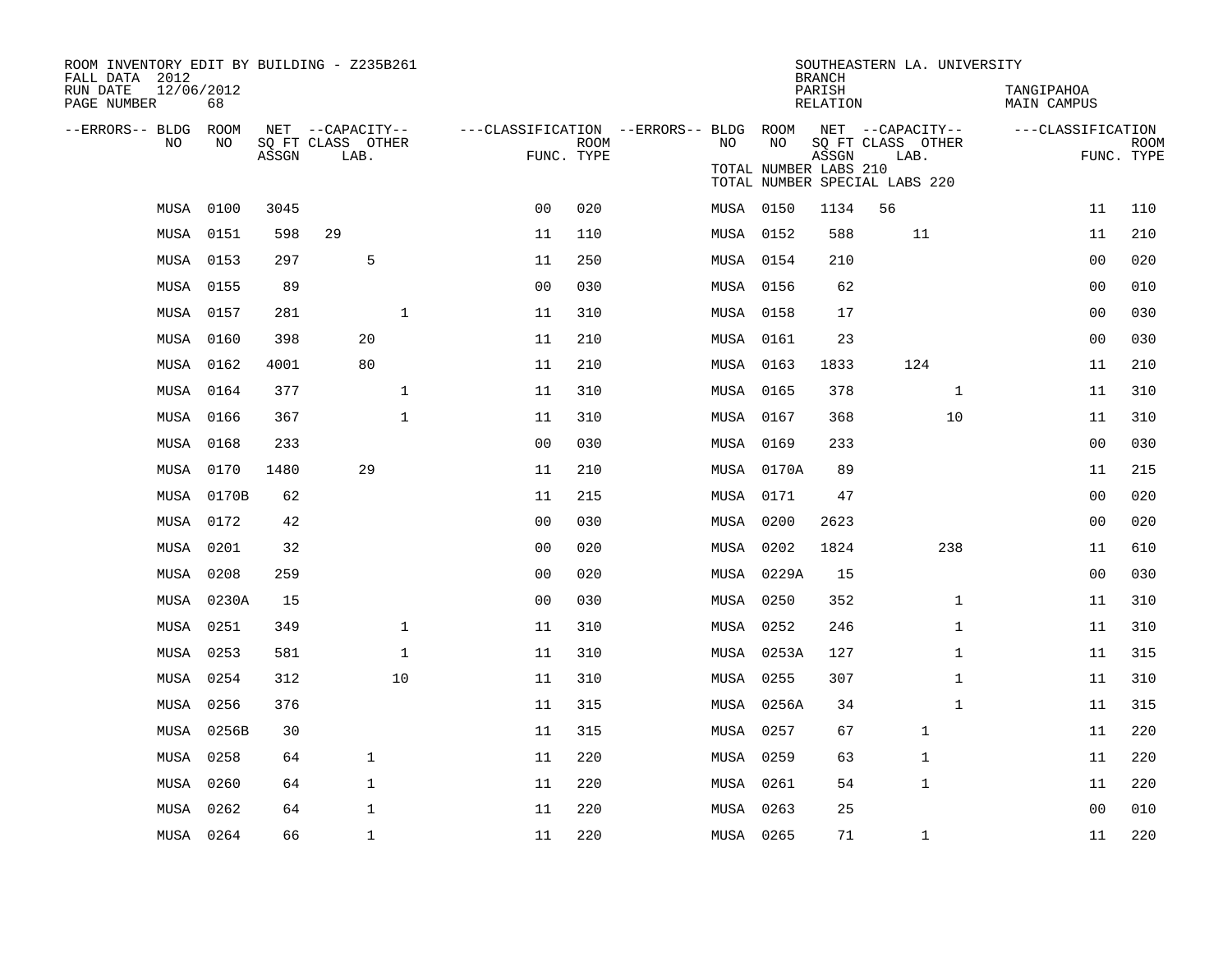| ROOM INVENTORY EDIT BY BUILDING - Z235B261<br>FALL DATA 2012 |           |       |                           |                                        |                    |      |                                                               | <b>BRANCH</b>      | SOUTHEASTERN LA. UNIVERSITY                                                                                |                           |                           |
|--------------------------------------------------------------|-----------|-------|---------------------------|----------------------------------------|--------------------|------|---------------------------------------------------------------|--------------------|------------------------------------------------------------------------------------------------------------|---------------------------|---------------------------|
| 12/06/2012<br>RUN DATE<br>PAGE NUMBER                        | 69        |       |                           |                                        |                    |      |                                                               | PARISH<br>RELATION |                                                                                                            | TANGIPAHOA<br>MAIN CAMPUS |                           |
| --ERRORS-- BLDG ROOM                                         |           |       | NET --CAPACITY--          | ---CLASSIFICATION --ERRORS-- BLDG ROOM |                    |      |                                                               |                    | NET --CAPACITY--                                                                                           | ---CLASSIFICATION         |                           |
| NO                                                           | NO        | ASSGN | SQ FT CLASS OTHER<br>LAB. |                                        | ROOM<br>FUNC. TYPE | NO.  | NO                                                            | ASSGN              | SQ FT CLASS OTHER<br>LAB.                                                                                  |                           | <b>ROOM</b><br>FUNC. TYPE |
| MUSA                                                         | 0266      | 65    | $\mathbf{1}$              | 11                                     | 220                |      | MUSA 0267                                                     | 53                 | $\mathbf{1}$                                                                                               | 11                        | 220                       |
| MUSA                                                         | 0268      | 63    | $\mathbf{1}$              | 11                                     | 220                |      | MUSA 0269                                                     | 62                 | 1                                                                                                          | 11                        | 220                       |
|                                                              | MUSA 0270 | 56    | $\mathbf{1}$              | 11                                     | 220                |      | MUSA 0271                                                     | 67                 | $\mathbf 1$                                                                                                | 11                        | 220                       |
|                                                              | MUSA 0272 | 70    | $\mathbf{1}$              | 11                                     | 220                |      | MUSA 0273                                                     | 315                | $\mathbf{1}$                                                                                               | 11                        | 310                       |
| MUSA                                                         | 0274      | 259   |                           | 11                                     | 650                |      | MUSA 0275                                                     | 166                |                                                                                                            | 0 <sub>0</sub>            | 030                       |
|                                                              | MUSA 0276 | 157   |                           | 0 <sub>0</sub>                         | 030                |      | MUSA 0277                                                     | 307                | $\mathbf{1}$                                                                                               | 11                        | 310                       |
|                                                              | MUSA 0278 | 311   | 10                        | 11                                     | 310                |      | MUSA 0279                                                     | 239                | $\mathbf{1}$                                                                                               | 11                        | 310                       |
|                                                              | MUSA 0280 | 239   | $\mathbf{1}$              | 11                                     | 310                |      | MUSA 0281                                                     | 67                 | $\mathbf 1$                                                                                                | 11                        | 220                       |
|                                                              | MUSA 0282 | 67    | $\mathbf{1}$              | 11                                     | 220                |      | MUSA 0283                                                     | 232                |                                                                                                            | 0 <sub>0</sub>            | 030                       |
|                                                              | MUSA 0284 | 233   |                           | 00                                     | 030                |      | MUSA 0286                                                     | 1081               | 21                                                                                                         | 11                        | 210                       |
|                                                              | MUSA 0288 | 42    |                           | 0 <sup>0</sup>                         | 030                |      | TOTAL NUMBER CLASSROOMS<br>TOTAL NUMBER LABS 210              |                    | TOTAL NET ASSIGN SQ. FT. IN ROOM FILE<br>TOTAL NUMBER COMPUTER CLASSROOMS<br>TOTAL NUMBER SPECIAL LABS 220 | 20,623<br>2<br>6<br>17    |                           |
|                                                              | NC-G 0101 | 5245  |                           | 82                                     | 082                |      | NC-G 0102<br>TOTAL NUMBER CLASSROOMS<br>TOTAL NUMBER LABS 210 | 413                | TOTAL NET ASSIGN SQ. FT. IN ROOM FILE<br>TOTAL NUMBER COMPUTER CLASSROOMS<br>TOTAL NUMBER SPECIAL LABS 220 | 62<br>5,658               | 730                       |
| NCAT                                                         | 0100      | 224   |                           | 93                                     | 315                |      | NCAT 0101                                                     | 226                |                                                                                                            | 0 <sub>0</sub>            | 020                       |
| NCAT                                                         | 0102      | 240   |                           | 0 <sub>0</sub>                         | 020                |      | NCAT 0102A                                                    | 216                | $\mathbf{1}$                                                                                               | 93                        | 310                       |
| <b>NCAT</b>                                                  | 0102B     | 103   | $\mathbf{1}$              | 93                                     | 310                |      | NCAT 0102C                                                    | 99                 | $\mathbf{1}$                                                                                               | 93                        | 310                       |
| NCAT                                                         | 0102D     | 216   | $\mathbf 1$               | 93                                     | 310                | NCAT | 0102E                                                         | 6                  |                                                                                                            | 00                        | 030                       |
| <b>NCAT</b>                                                  | 0103      | 7867  | 157                       | 93                                     | 520                | NCAT | 0103A                                                         | 95                 |                                                                                                            | 0 <sub>0</sub>            | 030                       |
| NCAT                                                         | 0104      | 154   |                           | 0 <sub>0</sub>                         | 020                | NCAT | 0105                                                          | 148                |                                                                                                            | 93                        | 525                       |
| NCAT                                                         | 0106      | 122   |                           | 0 <sub>0</sub>                         | 030                | NCAT | 0107                                                          | 439                |                                                                                                            | 93                        | 525                       |
| NCAT                                                         | 0108      | 980   |                           | 93                                     | 525                | NCAT | 0109                                                          | 153                |                                                                                                            | 93                        | 525                       |
|                                                              | NCAT 0110 | 100   |                           | 00                                     | 030                |      | NCAT 0111                                                     | 404                |                                                                                                            | 93                        | 525                       |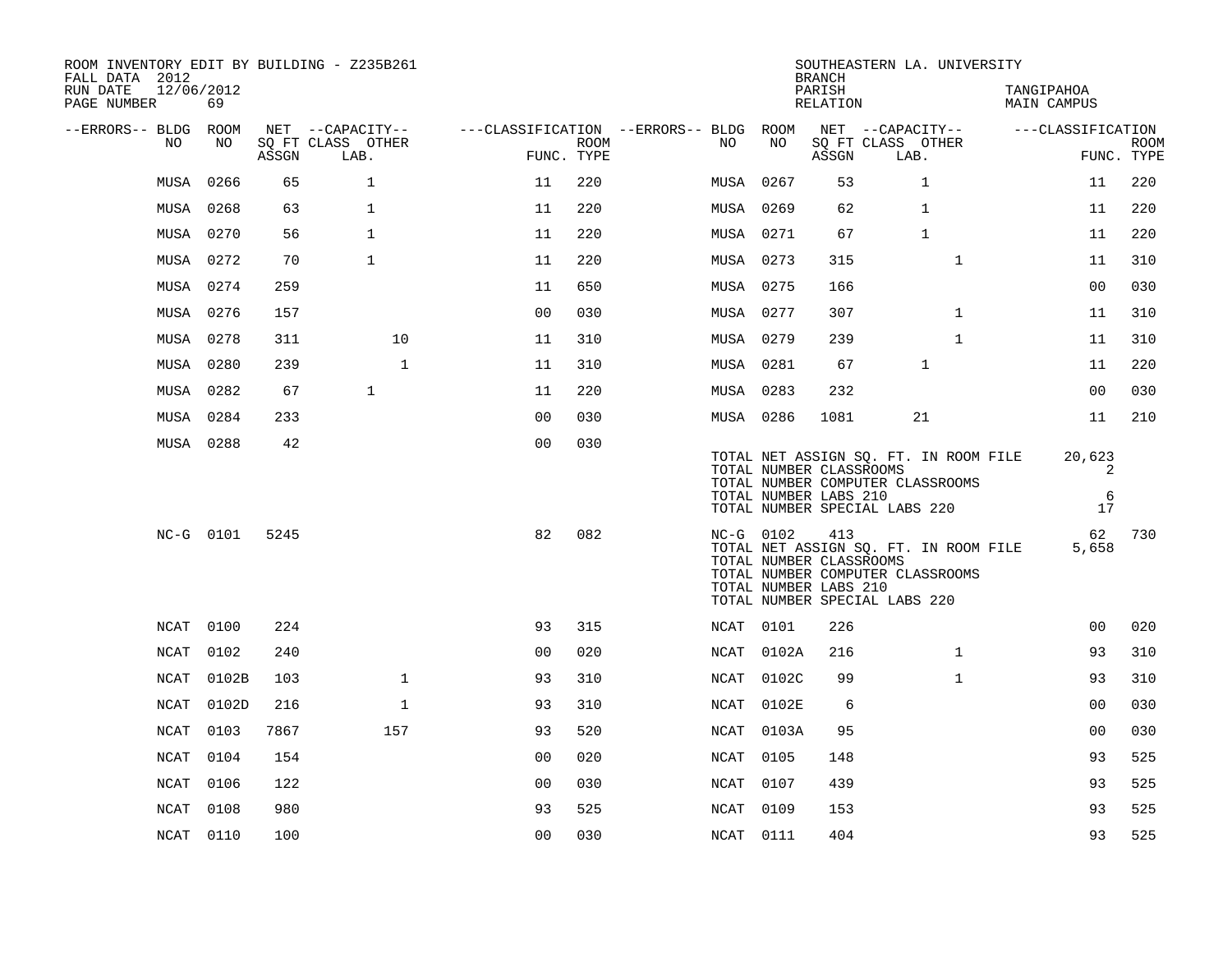| ROOM INVENTORY EDIT BY BUILDING - Z235B261<br>FALL DATA 2012 |                  |       |                           |                                        |             |                  |                                                  | <b>BRANCH</b>      | SOUTHEASTERN LA. UNIVERSITY                                                                                |                           |                |             |
|--------------------------------------------------------------|------------------|-------|---------------------------|----------------------------------------|-------------|------------------|--------------------------------------------------|--------------------|------------------------------------------------------------------------------------------------------------|---------------------------|----------------|-------------|
| RUN DATE<br>PAGE NUMBER                                      | 12/06/2012<br>70 |       |                           |                                        |             |                  |                                                  | PARISH<br>RELATION |                                                                                                            | TANGIPAHOA<br>MAIN CAMPUS |                |             |
| --ERRORS-- BLDG ROOM                                         |                  |       | NET --CAPACITY--          | ---CLASSIFICATION --ERRORS-- BLDG ROOM |             |                  |                                                  |                    | NET --CAPACITY--                                                                                           | ---CLASSIFICATION         |                |             |
| NO.                                                          | NO.              | ASSGN | SQ FT CLASS OTHER<br>LAB. | FUNC. TYPE                             | <b>ROOM</b> | NO               | NO                                               | ASSGN              | SQ FT CLASS OTHER<br>LAB.                                                                                  |                           | FUNC. TYPE     | <b>ROOM</b> |
| <b>NCAT</b>                                                  | 0112             | 820   | 16                        | 93                                     | 525         | NCAT             | 0112A                                            | 139                |                                                                                                            |                           | 93             | 525         |
| NCAT                                                         | 0113             | 128   | 20                        | 0 <sub>0</sub>                         | 020         | NCAT             | 0120                                             | 27                 |                                                                                                            |                           | 0 <sub>0</sub> | 020         |
| <b>NCAT</b>                                                  | 0121             | 31    |                           | 0 <sub>0</sub>                         | 030         | NCAT 0122        |                                                  | 27                 |                                                                                                            |                           | 0 <sub>0</sub> | 030         |
| NCAT                                                         | 0123             | 27    |                           | 0 <sub>0</sub>                         | 030         | NCAT 0124        |                                                  | 147                |                                                                                                            |                           | 93             | 315         |
| <b>NCAT</b>                                                  | 0125             | 64    |                           | 0 <sub>0</sub>                         | 020         | NCAT 0126        |                                                  | 81                 | $\mathbf{1}$                                                                                               |                           | 93             | 310         |
| NCAT                                                         | 0127             | 227   | 2                         | 93                                     | 310         | NCAT 0128        |                                                  | 947                |                                                                                                            |                           | 93             | 525         |
| NCAT                                                         | 0129             | 63    |                           | 82                                     | 082         | NCAT 0130        |                                                  | 161                |                                                                                                            |                           | 82             | 082         |
| <b>NCAT</b>                                                  | 0131             | 135   |                           | 82                                     | 082         |                  | NCAT 0131A                                       | 13                 |                                                                                                            |                           | 82             | 082         |
| NCAT                                                         | 0140             | 82    |                           | 0 <sub>0</sub>                         | 030         |                  | TOTAL NUMBER CLASSROOMS<br>TOTAL NUMBER LABS 210 |                    | TOTAL NET ASSIGN SQ. FT. IN ROOM FILE<br>TOTAL NUMBER COMPUTER CLASSROOMS<br>TOTAL NUMBER SPECIAL LABS 220 |                           | 13,582         |             |
|                                                              | NCFA 0100        | 2323  |                           | 0 <sub>0</sub>                         | 020         | NCFA 0101        |                                                  | 208                |                                                                                                            |                           | 62             | 315         |
|                                                              | NCFA 0102        | 207   | $\mathbf{1}$              | 11                                     | 310         |                  | NCFA 0102A                                       | 300                |                                                                                                            |                           | 62             | 315         |
|                                                              | NCFA 0103        | 712   | 3                         | 62                                     | 310         |                  | NCFA 0103A                                       | 300                | $\mathbf{1}$                                                                                               |                           | 62             | 310         |
|                                                              | NCFA 0103B       | 300   |                           | 62                                     | 315         |                  | NCFA 0103C                                       | 300                |                                                                                                            |                           | 0 <sub>0</sub> | 030         |
|                                                              | NCFA 0104        | 464   | $\mathbf{1}$              | 62                                     | 310         | NCFA 0105        |                                                  | 300                | 4                                                                                                          |                           | 62             | 310         |
|                                                              | NCFA 0105A       | 300   | $\mathbf 1$               | 62                                     | 310         |                  | NCFA 0105B                                       | 300                |                                                                                                            |                           | 62             | 315         |
|                                                              | NCFA 0106        | 238   | $\mathbf 1$               | 11                                     | 310         | NCFA 0107        |                                                  | 697                | 3                                                                                                          |                           | 62             | 310         |
|                                                              | NCFA 0108        | 683   | 2                         | 11                                     | 310         |                  | NCFA 0108A                                       | 300                | $\mathbf{1}$                                                                                               |                           | 62             | 310         |
|                                                              | NCFA 0108B       | 300   |                           | 0 <sub>0</sub>                         | 030         |                  | NCFA 0108C                                       | 300                |                                                                                                            |                           | 62             | 315         |
|                                                              | NCFA 0109        | 697   | $\mathbf{1}$              | 62                                     | 310         |                  | NCFA 0109A                                       | 300                |                                                                                                            |                           | 62             | 315         |
|                                                              | NCFA 0109B       | 300   |                           | 62                                     | 315         |                  | NCFA 0109C                                       | 15                 |                                                                                                            |                           | 00             | 030         |
|                                                              | NCFA 0110        | 174   |                           | 00                                     | 030         | <b>NCFA 0111</b> |                                                  | 696                | 3                                                                                                          |                           | 11             | 310         |
|                                                              | NCFA 0111A       | 300   |                           | 0 <sub>0</sub>                         | 030         | NCFA 0112        |                                                  | 698                | 2                                                                                                          |                           | 62             | 310         |
|                                                              | NCFA 0112A       | 300   | 1                         | 62                                     | 310         | NCFA 0113        |                                                  | 158                |                                                                                                            |                           | 62             | 650         |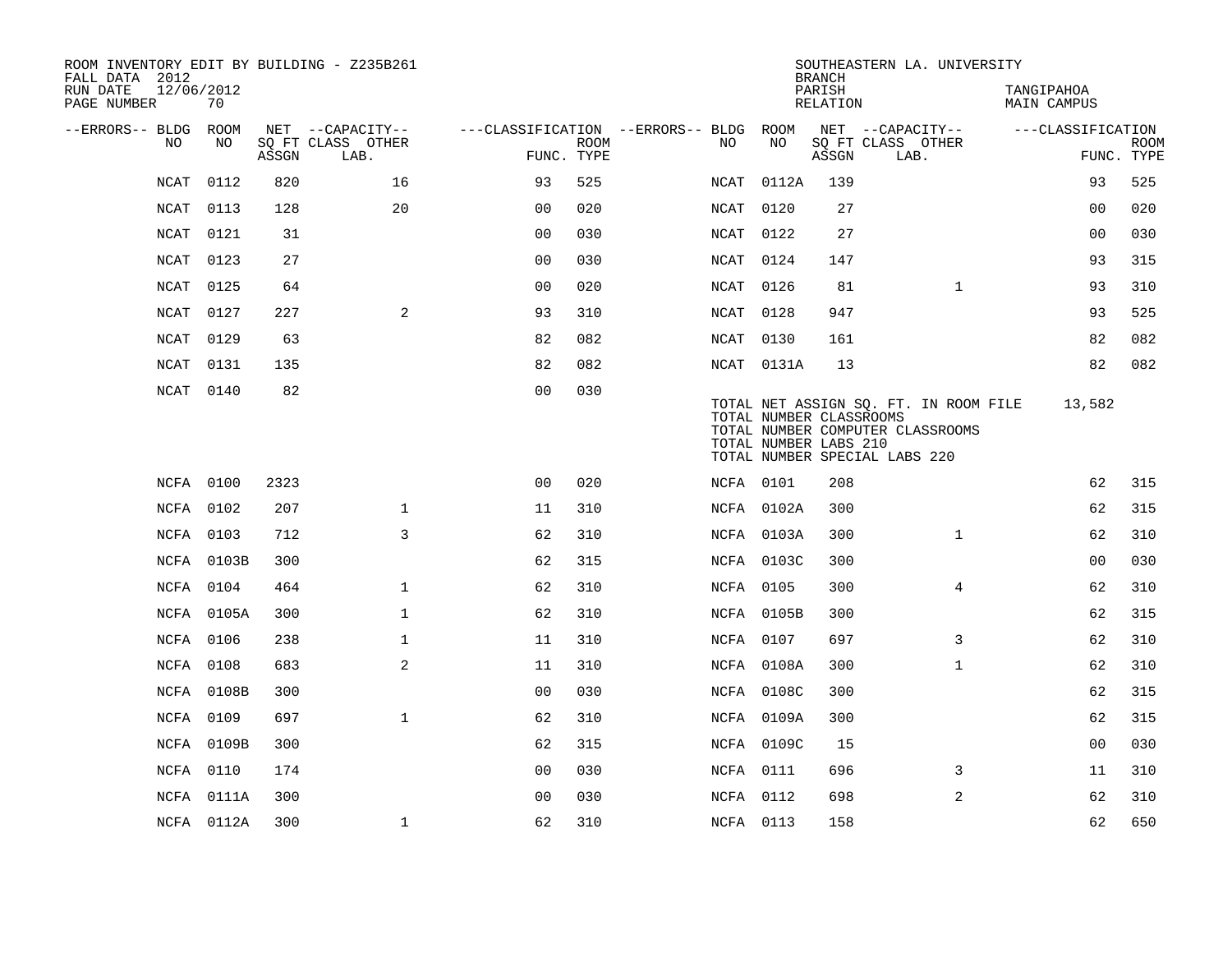| ROOM INVENTORY EDIT BY BUILDING - Z235B261<br>FALL DATA 2012 |            |       |                           |                |      |                                        |                                                               | <b>BRANCH</b>      | SOUTHEASTERN LA. UNIVERSITY                                                                                                |                           |                           |
|--------------------------------------------------------------|------------|-------|---------------------------|----------------|------|----------------------------------------|---------------------------------------------------------------|--------------------|----------------------------------------------------------------------------------------------------------------------------|---------------------------|---------------------------|
| RUN DATE<br>12/06/2012<br>PAGE NUMBER                        | 71         |       |                           |                |      |                                        |                                                               | PARISH<br>RELATION |                                                                                                                            | TANGIPAHOA<br>MAIN CAMPUS |                           |
| --ERRORS-- BLDG ROOM                                         |            |       | NET --CAPACITY--          |                |      | ---CLASSIFICATION --ERRORS-- BLDG ROOM |                                                               |                    | NET --CAPACITY--                                                                                                           | ---CLASSIFICATION         |                           |
| NO.                                                          | NO.        | ASSGN | SO FT CLASS OTHER<br>LAB. | FUNC. TYPE     | ROOM | NO.                                    | NO                                                            | ASSGN              | SQ FT CLASS OTHER<br>LAB.                                                                                                  |                           | <b>ROOM</b><br>FUNC. TYPE |
|                                                              | NCFA 0114  | 158   |                           | 0 <sub>0</sub> | 030  |                                        | <b>NCFA 0115</b>                                              | 34                 |                                                                                                                            | 00                        | 030                       |
|                                                              | NCFA 0116  | 100   |                           | 62             | 315  |                                        | NCFA 0116A                                                    | 483                | $\mathbf{1}$                                                                                                               | 62                        | 315                       |
|                                                              | NCFA 0116B | 10    |                           | 62             | 315  |                                        | NCFA 0116C                                                    | 16                 |                                                                                                                            | 0 <sub>0</sub>            | 030                       |
|                                                              | NCFA 0117  | 80    |                           | 62             | 315  |                                        | NCFA 0118                                                     | 300                | $\mathbf{1}$                                                                                                               | 60                        | 310                       |
|                                                              | NCFA 0120  | 591   | $\mathbf{1}$              | 11             | 310  |                                        | NCFA 0120A                                                    | 24                 | $\mathbf{1}$                                                                                                               | 54                        | 310                       |
|                                                              | NCFA 0120B | 24    |                           | 0 <sub>0</sub> | 030  |                                        | NCFA 0121                                                     | 615                | $\mathbf{1}$                                                                                                               | 11                        | 310                       |
|                                                              | NCFA 0122  | 204   | $\mathbf{1}$              | 11             | 310  |                                        | NCFA 0122A                                                    | 296                | $\mathbf{1}$                                                                                                               | 11                        | 310                       |
|                                                              | NCFA 0122B | 158   | $\mathbf{1}$              | 11             | 310  |                                        | NCFA 0123                                                     | 280                | $\mathbf{1}$                                                                                                               | 54                        | 310                       |
|                                                              | NCFA 0123A | 201   | $\mathbf 1$               | 54             | 310  |                                        | NCFA 0123C                                                    | 151                | $\mathbf{1}$                                                                                                               | 11                        | 310                       |
|                                                              | NCFA 0123D | 151   | $\mathbf{1}$              | 54             | 310  |                                        | NCFA 0123E                                                    | 151                | $\mathbf{1}$                                                                                                               | 11                        | 310                       |
|                                                              | NCFA 0123F | 157   | $\mathbf{1}$              | 11             | 310  |                                        | NCFA 0124                                                     | 19                 |                                                                                                                            | 0 <sub>0</sub>            | 030                       |
|                                                              | NCFA 0125  | 16    |                           | 0 <sub>0</sub> | 010  |                                        | NCFA 0126                                                     | 22                 |                                                                                                                            | 0 <sub>0</sub>            | 030                       |
|                                                              | NCFA 0127  | 98    |                           | 0 <sub>0</sub> | 030  |                                        | NCFA 0128                                                     | 107                |                                                                                                                            | 00                        | 030                       |
|                                                              | NCFA 0129  | 299   | $\mathbf 1$               | 54             | 310  |                                        | NCFA 0130                                                     | 667                |                                                                                                                            | 54                        | 315                       |
|                                                              | NCFA 0130A | 49    |                           | 54             | 650  |                                        | NCFA 0131                                                     | 527                | $\mathbf{1}$                                                                                                               | 11                        | 310                       |
|                                                              | NCFA 0131A | 114   | $\mathbf{1}$              | 54             | 310  |                                        | NCFA 0131B                                                    | 76                 | $\mathbf{1}$                                                                                                               | 54                        | 315                       |
|                                                              | NCFA 0132  | 436   | $\mathbf{1}$              | 11             | 310  |                                        | NCFA 0133                                                     | 652                | $\mathbf{1}$                                                                                                               | 54                        | 310                       |
|                                                              | NCFA 0133A | 113   | $\mathbf 1$               | 54             | 310  |                                        | NCFA 0134<br>TOTAL NUMBER CLASSROOMS<br>TOTAL NUMBER LABS 210 | 222                | $\mathbf{1}$<br>TOTAL NET ASSIGN SQ. FT. IN ROOM FILE<br>TOTAL NUMBER COMPUTER CLASSROOMS<br>TOTAL NUMBER SPECIAL LABS 220 | 54<br>15,865              | 310                       |
|                                                              | NCHP 0101  | 124   |                           | 0 <sub>0</sub> | 030  |                                        | TOTAL NUMBER CLASSROOMS<br>TOTAL NUMBER LABS 210              |                    | TOTAL NET ASSIGN SQ. FT. IN ROOM FILE<br>TOTAL NUMBER COMPUTER CLASSROOMS<br>TOTAL NUMBER SPECIAL LABS 220                 |                           |                           |
| NCHR                                                         | 0100       | 576   | $\mathbf{1}$              | 60             | 310  |                                        | NCHR 0100A                                                    | 281                |                                                                                                                            | 60                        | 315                       |
|                                                              | NCHR 0100B | 51    |                           | 60             | 315  |                                        | NCHR 0100C                                                    | 106                | $\mathbf{1}$                                                                                                               | 60                        | 310                       |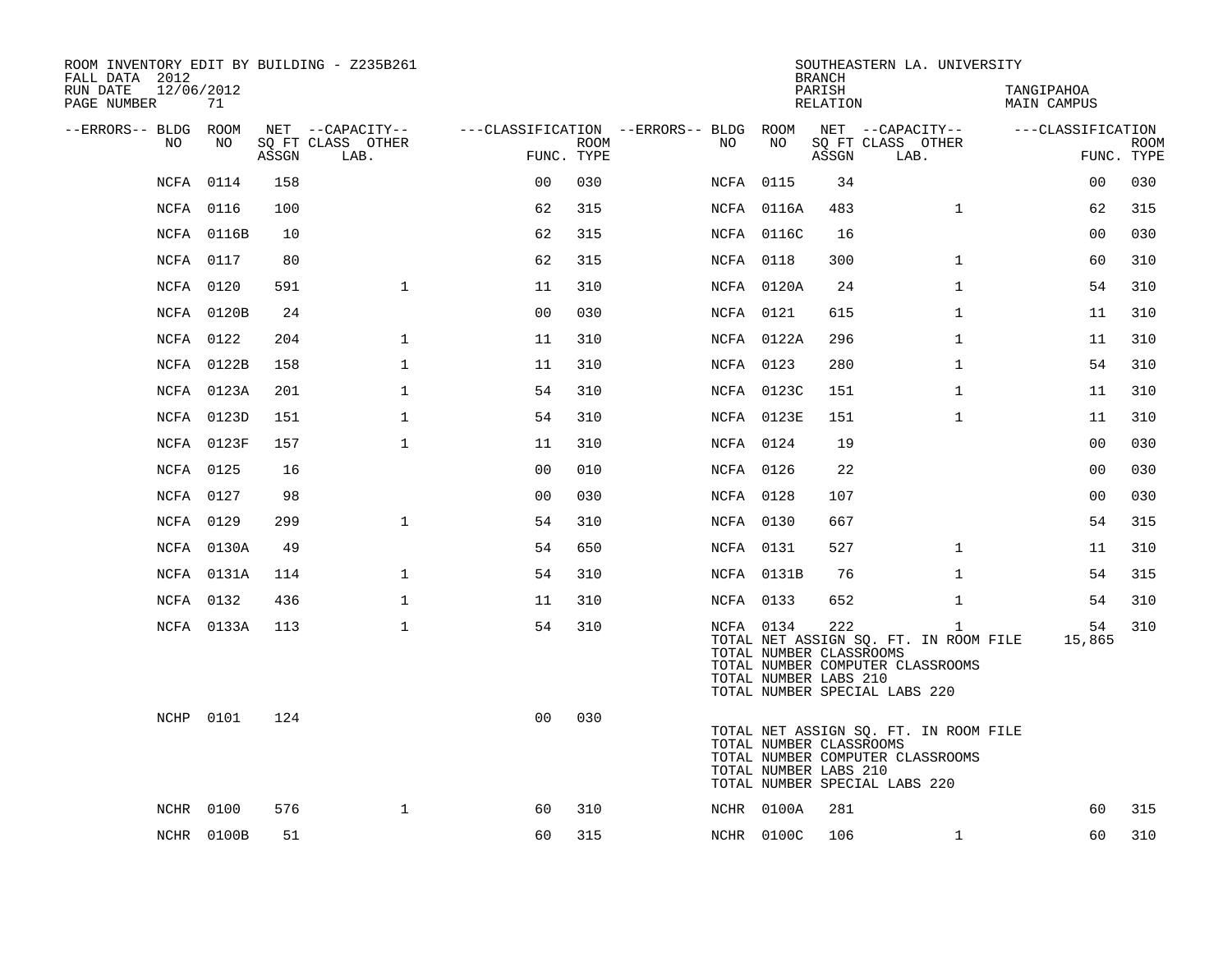| ROOM INVENTORY EDIT BY BUILDING - Z235B261<br>FALL DATA 2012<br>RUN DATE<br>PAGE NUMBER | 12/06/2012<br>72 |                                 |                                               |                                                      |             |                  |                                                  | <b>BRANCH</b><br>PARISH<br><b>RELATION</b> | SOUTHEASTERN LA. UNIVERSITY                                                                                | TANGIPAHOA<br><b>MAIN CAMPUS</b> |                           |
|-----------------------------------------------------------------------------------------|------------------|---------------------------------|-----------------------------------------------|------------------------------------------------------|-------------|------------------|--------------------------------------------------|--------------------------------------------|------------------------------------------------------------------------------------------------------------|----------------------------------|---------------------------|
| --ERRORS-- BLDG<br>NO                                                                   | ROOM<br>NO       | $\operatorname{\mathsf{ASSGN}}$ | NET --CAPACITY--<br>SQ FT CLASS OTHER<br>LAB. | ---CLASSIFICATION --ERRORS-- BLDG ROOM<br>FUNC. TYPE | <b>ROOM</b> | NO.              | NO                                               | ASSGN                                      | NET --CAPACITY--<br>SQ FT CLASS OTHER<br>LAB.                                                              | ---CLASSIFICATION                | <b>ROOM</b><br>FUNC. TYPE |
| <b>NCHR</b>                                                                             | 0100D            | 122                             | $\mathbf{1}$                                  | 60                                                   | 310         | NCHR             | 0101                                             | 517                                        | 4                                                                                                          | 60                               | 310                       |
| NCHR                                                                                    | 0101A            | 183                             | $\mathbf{1}$                                  | 60                                                   | 310         |                  | NCHR 0101B                                       | 159                                        | $\mathbf{1}$                                                                                               | 60                               | 310                       |
| NCHR                                                                                    | 0102             | 318                             | $\mathbf 1$                                   | 60                                                   | 310         | NCHR             | 0102A                                            | 281                                        | 5                                                                                                          | 60                               | 350                       |
| NCHR                                                                                    | 0102B            | 83                              | $\mathbf 1$                                   | 60                                                   | 315         | NCHR             | 0102C                                            | 178                                        | $\mathbf{1}$                                                                                               | 60                               | 310                       |
| NCHR                                                                                    | 0103             | 54                              |                                               | 0 <sub>0</sub>                                       | 030         | NCHR 0104        |                                                  | 64                                         |                                                                                                            | 0 <sub>0</sub>                   | 030                       |
| NCHR                                                                                    | 0105             | 50                              |                                               | 00                                                   | 010         | NCHR 0106        |                                                  | 477                                        | $\mathbf{1}$                                                                                               | 60                               | 310                       |
| NCHR                                                                                    | 0106A            | 125                             | $\mathbf 1$                                   | 60                                                   | 310         |                  | NCHR 0106B                                       | 107                                        | $\mathbf{1}$                                                                                               | 60                               | 310                       |
|                                                                                         | NCHR 0106C       | 51                              |                                               | 60                                                   | 315         | <b>NCHR 0110</b> | TOTAL NUMBER CLASSROOMS<br>TOTAL NUMBER LABS 210 | 644                                        | TOTAL NET ASSIGN SQ. FT. IN ROOM FILE<br>TOTAL NUMBER COMPUTER CLASSROOMS<br>TOTAL NUMBER SPECIAL LABS 220 | 00<br>3,615                      | 020                       |
| NCMB                                                                                    | 0101             | 718                             |                                               | 0 <sub>0</sub>                                       | 020         | NCMB 0102        |                                                  | 280                                        | $\mathbf{1}$                                                                                               | 11                               | 310                       |
| <b>NCMB</b>                                                                             | 0102A            | 391                             | 10                                            | 56                                                   | 310         | NCMB             | 0102B                                            | 205                                        | $\mathbf{1}$                                                                                               | 56                               | 310                       |
| NCMB                                                                                    | 0103             | 84                              | $\mathbf{1}$                                  | 56                                                   | 315         | NCMB             | 0104                                             | 574                                        | 10                                                                                                         | 56                               | 350                       |
| <b>NCMB</b>                                                                             | 0105             | 149                             | $\mathbf 1$                                   | 56                                                   | 350         | NCMB             | 0106                                             | 138                                        | 2                                                                                                          | 11                               | 220                       |
| <b>NCMB</b>                                                                             | 0107             | 254                             | $\mathbf 1$                                   | 56                                                   | 310         | NCMB             | 0107A                                            | 56                                         |                                                                                                            | 56                               | 315                       |
| <b>NCMB</b>                                                                             | 0107B            | 592                             | $\mathbf{1}$                                  | 11                                                   | 310         | NCMB             | 0107C                                            | 156                                        | $\mathbf{1}$                                                                                               | 11                               | 310                       |
| <b>NCMB</b>                                                                             | 0107D            | 108                             | $\mathbf{1}$                                  | 56                                                   | 310         | NCMB             | 0107E                                            | 91                                         |                                                                                                            | 56                               | 315                       |
| NCMB                                                                                    | 0107F            | 117                             | $\mathbf 1$                                   | 56                                                   | 310         | NCMB             | 0107G                                            | 420                                        | $\mathbf{1}$                                                                                               | 11                               | 310                       |
| <b>NCMB</b>                                                                             | 0108             | 199                             |                                               | 00                                                   | 020         | NCMB             | 0109                                             | 288                                        |                                                                                                            | 0 <sub>0</sub>                   | 030                       |
| NCMB                                                                                    | 0110             | 48                              |                                               | 0 <sub>0</sub>                                       | 030         | NCMB             | 0111                                             | 60                                         |                                                                                                            | 00                               | 030                       |
| <b>NCMB</b>                                                                             | 0112             | 92                              |                                               | 00                                                   | 020         | NCMB             | 0112A                                            | 112                                        |                                                                                                            | 56                               | 315                       |
| NCMB                                                                                    | 0112B            | 228                             | 2                                             | 11                                                   | 310         | NCMB             | 0112C                                            | 131                                        | $\mathbf{1}$                                                                                               | 56                               | 310                       |
| <b>NCMB</b>                                                                             | 0113             | 1295                            |                                               | 55                                                   | 315         | NCMB             | 0114                                             | 152                                        | 3                                                                                                          | 55                               | 310                       |
| NCMB                                                                                    | 0115             | 112                             |                                               | 55                                                   | 315         | NCMB             | 0116                                             | 122                                        | $\mathbf{1}$                                                                                               | 11                               | 310                       |
|                                                                                         | NCMB 0117        | 163                             | $\mathbf 1$                                   | 55                                                   | 310         | NCMB 0118        |                                                  | 563                                        |                                                                                                            | 11                               | 315                       |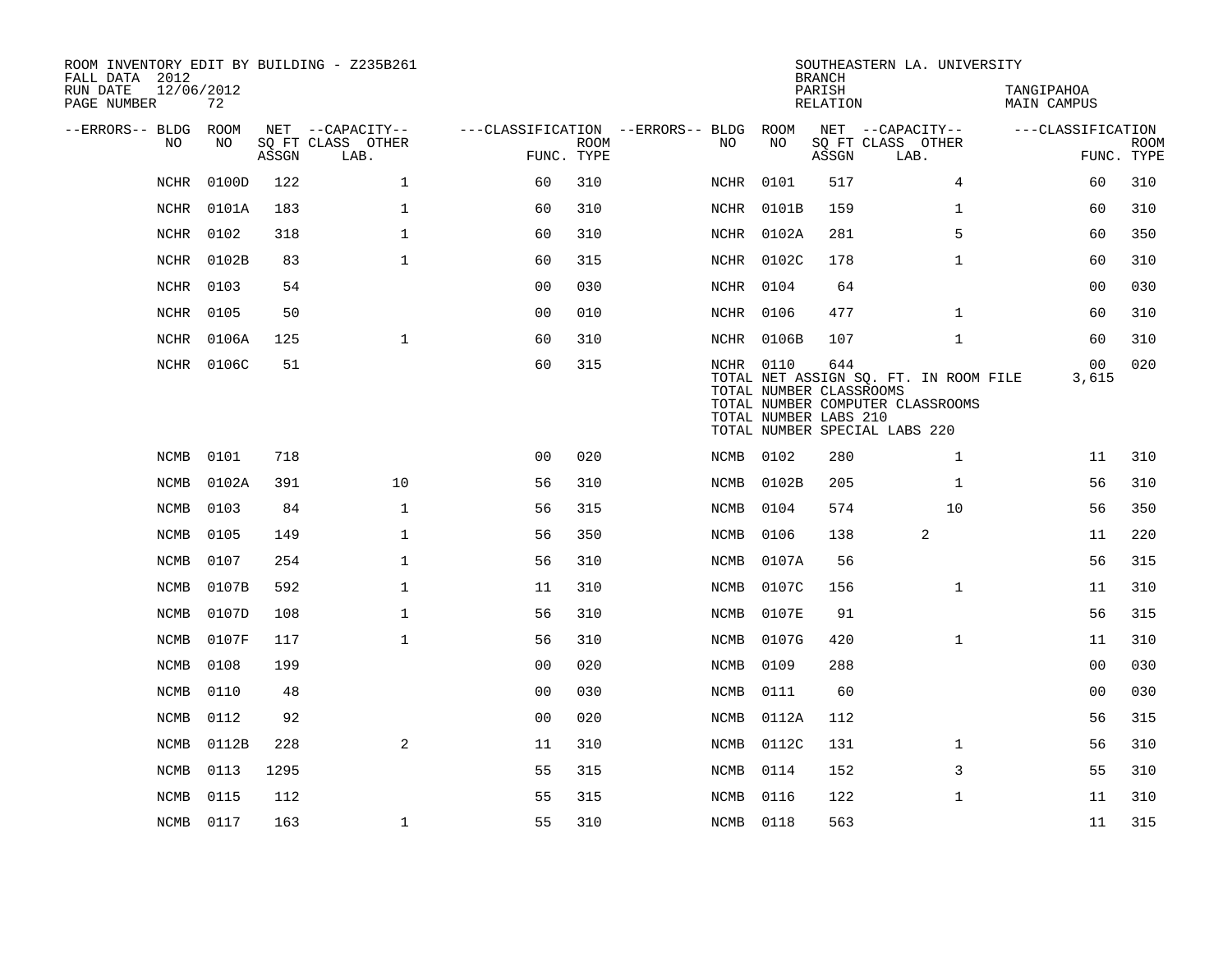| ROOM INVENTORY EDIT BY BUILDING - Z235B261<br>FALL DATA 2012 |                  |       |                           |                |                           |                                   |           | <b>BRANCH</b>             | SOUTHEASTERN LA. UNIVERSITY |                           |                           |
|--------------------------------------------------------------|------------------|-------|---------------------------|----------------|---------------------------|-----------------------------------|-----------|---------------------------|-----------------------------|---------------------------|---------------------------|
| RUN DATE<br>PAGE NUMBER                                      | 12/06/2012<br>73 |       |                           |                |                           |                                   |           | PARISH<br><b>RELATION</b> |                             | TANGIPAHOA<br>MAIN CAMPUS |                           |
| --ERRORS-- BLDG                                              | ROOM             |       | NET --CAPACITY--          |                |                           | ---CLASSIFICATION --ERRORS-- BLDG | ROOM      |                           | NET --CAPACITY--            | ---CLASSIFICATION         |                           |
| NO                                                           | NO               | ASSGN | SQ FT CLASS OTHER<br>LAB. |                | <b>ROOM</b><br>FUNC. TYPE | NO                                | NO        | ASSGN                     | SQ FT CLASS OTHER<br>LAB.   |                           | <b>ROOM</b><br>FUNC. TYPE |
| <b>NCMB</b>                                                  | 0119             | 129   | $\mathbf{1}$              | 11             | 310                       | <b>NCMB</b>                       | 0120      | 132                       | $\mathbf{1}$                | 11                        | 310                       |
| <b>NCMB</b>                                                  | 0121             | 116   | $\mathbf 1$               | 11             | 310                       | NCMB                              | 0122      | 255                       |                             | 50                        | 650                       |
| <b>NCMB</b>                                                  | 0122A            | 76    |                           | 50             | 655                       | NCMB                              | 0123      | 498                       |                             | 50                        | 315                       |
| <b>NCMB</b>                                                  | 0124             | 122   |                           | 50             | 315                       | NCMB                              | 0125      | 80                        | $\mathbf{1}$                | 11                        | 310                       |
| <b>NCMB</b>                                                  | 0126             | 81    | $\mathbf{1}$              | 50             | 310                       | NCMB                              | 0127      | 78                        | $\mathbf{1}$                | 11                        | 310                       |
| <b>NCMB</b>                                                  | 0128             | 80    | $\mathbf 1$               | 50             | 310                       | NCMB                              | 0129      | 147                       | $\mathbf{1}$                | 11                        | 315                       |
| NCMB                                                         | 0130             | 158   |                           | 50             | 315                       | NCMB                              | 0131      | 44                        |                             | 0 <sub>0</sub>            | 030                       |
| NCMB                                                         | 0132             | 126   |                           | 50             | 315                       | NCMB                              | 0133      | 355                       |                             | 11                        | 315                       |
| <b>NCMB</b>                                                  | 0134             | 108   | $\mathbf 1$               | 11             | 310                       | NCMB                              | 0135      | 121                       | $\mathbf{1}$                | 11                        | 310                       |
| <b>NCMB</b>                                                  | 0136             | 123   | $\mathbf 1$               | 11             | 310                       | NCMB                              | 0137      | 123                       | $\mathbf{1}$                | 50                        | 310                       |
| <b>NCMB</b>                                                  | 0138             | 123   | $\mathbf 1$               | 11             | 310                       | NCMB                              | 0139      | 123                       | $\mathbf{1}$                | 11                        | 310                       |
| <b>NCMB</b>                                                  | 0140             | 123   | $\mathbf{1}$              | 11             | 310                       | NCMB                              | 0141      | 127                       | $\mathbf{1}$                | 11                        | 310                       |
| <b>NCMB</b>                                                  | 0142             | 145   |                           | 11             | 315                       | NCMB                              | 0143      | 371                       |                             | 0 <sub>0</sub>            | 020                       |
| <b>NCMB</b>                                                  | 0144             | 46    |                           | 0 <sub>0</sub> | 030                       | NCMB                              | 0145      | 105                       |                             | 50                        | 315                       |
| <b>NCMB</b>                                                  | 0146             | 230   |                           | 11             | 315                       | NCMB                              | 0147      | 39                        |                             | 50                        | 730                       |
| <b>NCMB</b>                                                  | 0148             | 450   |                           | 50             | 315                       | NCMB                              | 0149      | 96                        | $\mathbf{1}$                | 50                        | 310                       |
| <b>NCMB</b>                                                  | 0150             | 178   |                           | 0 <sub>0</sub> | 030                       | NCMB                              | 0151      | 48                        |                             | 00                        | 010                       |
| <b>NCMB</b>                                                  | 0152             | 177   |                           | 0 <sub>0</sub> | 030                       | NCMB                              | 0153      | 245                       |                             | 50                        | 315                       |
| <b>NCMB</b>                                                  | 0154             | 834   | 16                        | 11             | 250                       | NCMB                              | 0155      | 803                       |                             | 0 <sub>0</sub>            | 020                       |
| <b>NCMB</b>                                                  | 0156             | 1161  | 20                        | 11             | 210                       | NCMB                              | 0156A     | 76                        |                             | 11                        | 215                       |
| NCMB                                                         | 0157             | 236   |                           | 0 <sub>0</sub> | 030                       | NCMB                              | 0158      | 1177                      | 23                          | 11                        | 210                       |
| NCMB                                                         | 0158A            | 82    |                           | 11             | 215                       | NCMB                              | 0159      | 65                        |                             | 0 <sub>0</sub>            | 030                       |
| NCMB                                                         | 0160             | 839   | 16                        | 11             | 220                       | NCMB                              | 0161      | 237                       | $\mathbf{1}$                | 60                        | 650                       |
| NCMB                                                         | 0162             | 957   |                           | 0 <sub>0</sub> | 020                       | NCMB                              | 0163      | 1938                      |                             | 00                        | 020                       |
| <b>NCMB</b>                                                  | 0164             | 267   |                           | 0 <sub>0</sub> | 030                       | NCMB                              | 0165      | 19                        |                             | 00                        | 010                       |
|                                                              | NCMB 0166        | 636   | 31                        | 11             | 110                       |                                   | NCMB 0167 | 59                        |                             | 0 <sub>0</sub>            | 030                       |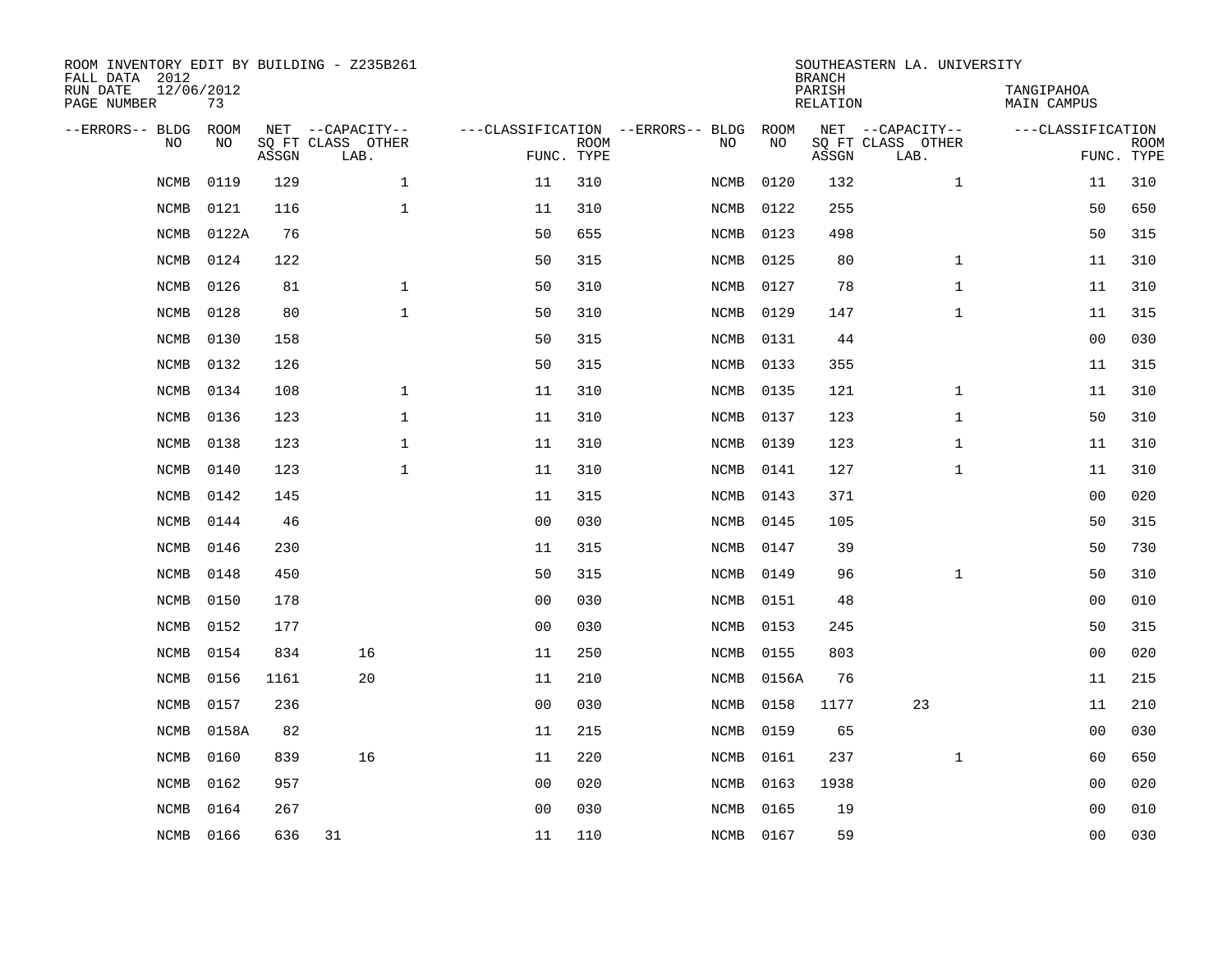| ROOM INVENTORY EDIT BY BUILDING - Z235B261<br>FALL DATA 2012 |                  |       |                           |                |                           |                                          |            | <b>BRANCH</b>      | SOUTHEASTERN LA. UNIVERSITY |                                  |                           |
|--------------------------------------------------------------|------------------|-------|---------------------------|----------------|---------------------------|------------------------------------------|------------|--------------------|-----------------------------|----------------------------------|---------------------------|
| RUN DATE<br>PAGE NUMBER                                      | 12/06/2012<br>74 |       |                           |                |                           |                                          |            | PARISH<br>RELATION |                             | TANGIPAHOA<br><b>MAIN CAMPUS</b> |                           |
| --ERRORS-- BLDG<br>N <sub>O</sub>                            | ROOM<br>NO.      |       | NET --CAPACITY--          |                |                           | ---CLASSIFICATION --ERRORS-- BLDG<br>NO. | ROOM<br>NO |                    | NET --CAPACITY--            | ---CLASSIFICATION                |                           |
|                                                              |                  | ASSGN | SO FT CLASS OTHER<br>LAB. |                | <b>ROOM</b><br>FUNC. TYPE |                                          |            | ASSGN              | SQ FT CLASS OTHER<br>LAB.   |                                  | <b>ROOM</b><br>FUNC. TYPE |
| <b>NCMB</b>                                                  | 0168             | 87    | $\mathbf{1}$              | 11             | 310                       | <b>NCMB</b>                              | 0169       | 953                | 19                          | 11                               | 310                       |
| <b>NCMB</b>                                                  | 0169A            | 80    | $\mathbf 1$               | 11             | 310                       | <b>NCMB</b>                              | 0169B      | 54                 |                             | 11                               | 315                       |
| <b>NCMB</b>                                                  | 0169C            | 80    | $\mathbf{1}$              | 11             | 310                       | NCMB                                     | 0170       | 639                | 31                          | 11                               | 110                       |
| <b>NCMB</b>                                                  | 0170A            | 118   |                           | 11             | 115                       | NCMB                                     | 0171       | 235                | $\mathbf{1}$                | 11                               | 310                       |
| <b>NCMB</b>                                                  | 0171A            | 155   | $\mathbf{1}$              | 11             | 310                       | NCMB                                     | 0172       | 223                | $\mathbf{1}$                | 11                               | 310                       |
| <b>NCMB</b>                                                  | 0172A            | 109   | $\mathbf 1$               | 11             | 310                       | NCMB                                     | 0172B      | 45                 | $\mathbf{1}$                | 11                               | 315                       |
| NCMB                                                         | 0172C            | 153   | $\mathbf 1$               | 11             | 310                       | NCMB                                     | 0172D      | 89                 |                             | 11                               | 315                       |
| <b>NCMB</b>                                                  | 0172E            | 274   | $\mathbf 1$               | 11             | 315                       | <b>NCMB</b>                              | 0172F      | 191                | $\mathbf{1}$                | 11                               | 310                       |
| <b>NCMB</b>                                                  | 0172G            | 152   | $\mathbf 1$               | 11             | 310                       | NCMB                                     | 0173       | 173                |                             | 0 <sub>0</sub>                   | 030                       |
| <b>NCMB</b>                                                  | 0174             | 628   | 13                        | 11             | 350                       | NCMB                                     | 0174A      | 77                 |                             | 11                               | 355                       |
| <b>NCMB</b>                                                  | 0175             | 49    |                           | 0 <sub>0</sub> | 030                       | <b>NCMB</b>                              | 0176       | 19                 |                             | 00                               | 010                       |
| <b>NCMB</b>                                                  | 0177             | 87    |                           | 0 <sub>0</sub> | 010                       | NCMB                                     | 0178       | 267                |                             | 0 <sub>0</sub>                   | 030                       |
| <b>NCMB</b>                                                  | 0179             | 56    |                           | 0 <sub>0</sub> | 030                       | <b>NCMB</b>                              | 0180       | 981                |                             | 0 <sub>0</sub>                   | 020                       |
| <b>NCMB</b>                                                  | 0201             | 2710  |                           | 0 <sub>0</sub> | 020                       | NCMB                                     | 0202       | 250                |                             | 0 <sub>0</sub>                   | 030                       |
| NCMB                                                         | 0203             | 1162  |                           | 11             | 315                       | NCMB                                     | 0204       | 100                | $\mathbf{1}$                | 11                               | 310                       |
| NCMB                                                         | 0205             | 122   | $\mathbf 1$               | 11             | 310                       | NCMB                                     | 0206       | 103                | $\mathbf{1}$                | 11                               | 310                       |
| NCMB                                                         | 0207             | 122   | $\mathbf 1$               | 11             | 310                       | NCMB                                     | 0208       | 103                | $\mathbf{1}$                | 11                               | 310                       |
| <b>NCMB</b>                                                  | 0209             | 330   | 7                         | 11             | 410                       | NCMB                                     | 0210       | 110                | $\mathbf{1}$                | 11                               | 310                       |
| <b>NCMB</b>                                                  | 0211             | 100   | 2                         | 11             | 410                       | NCMB                                     | 0212       | 100                | 2                           | 11                               | 410                       |
| <b>NCMB</b>                                                  | 0213             | 110   | $\overline{3}$            | 11             | 410                       | NCMB                                     | 0214       | 110                | $\mathbf{1}$                | 11                               | 310                       |
| <b>NCMB</b>                                                  | 0215             | 314   |                           | 11             | 315                       | NCMB                                     | 0215A      | 111                | $\mathbf{1}$                | 11                               | 310                       |
| <b>NCMB</b>                                                  | 0215B            | 387   | $\mathbf 1$               | 11             | 310                       | NCMB                                     | 0215C      | 165                | $\mathbf{1}$                | 11                               | 310                       |
| <b>NCMB</b>                                                  | 0215D            | 61    |                           | 11             | 315                       | NCMB                                     | 0215E      | 113                | $\mathbf{1}$                | 11                               | 310                       |
| <b>NCMB</b>                                                  | 0215F            | 113   | $\mathbf 1$               | 11             | 310                       | NCMB                                     | 0215G      | 111                | $\mathbf{1}$                | 11                               | 310                       |
| <b>NCMB</b>                                                  | 0215H            | 112   | 3                         | 11             | 410                       | <b>NCMB</b>                              | 0216       | 50                 |                             | 0 <sub>0</sub>                   | 030                       |
| NCMB                                                         | 0217             | 425   | $\mathbf{1}$              | 11             | 310                       |                                          | NCMB 0217A | 60                 |                             | 11                               | 115                       |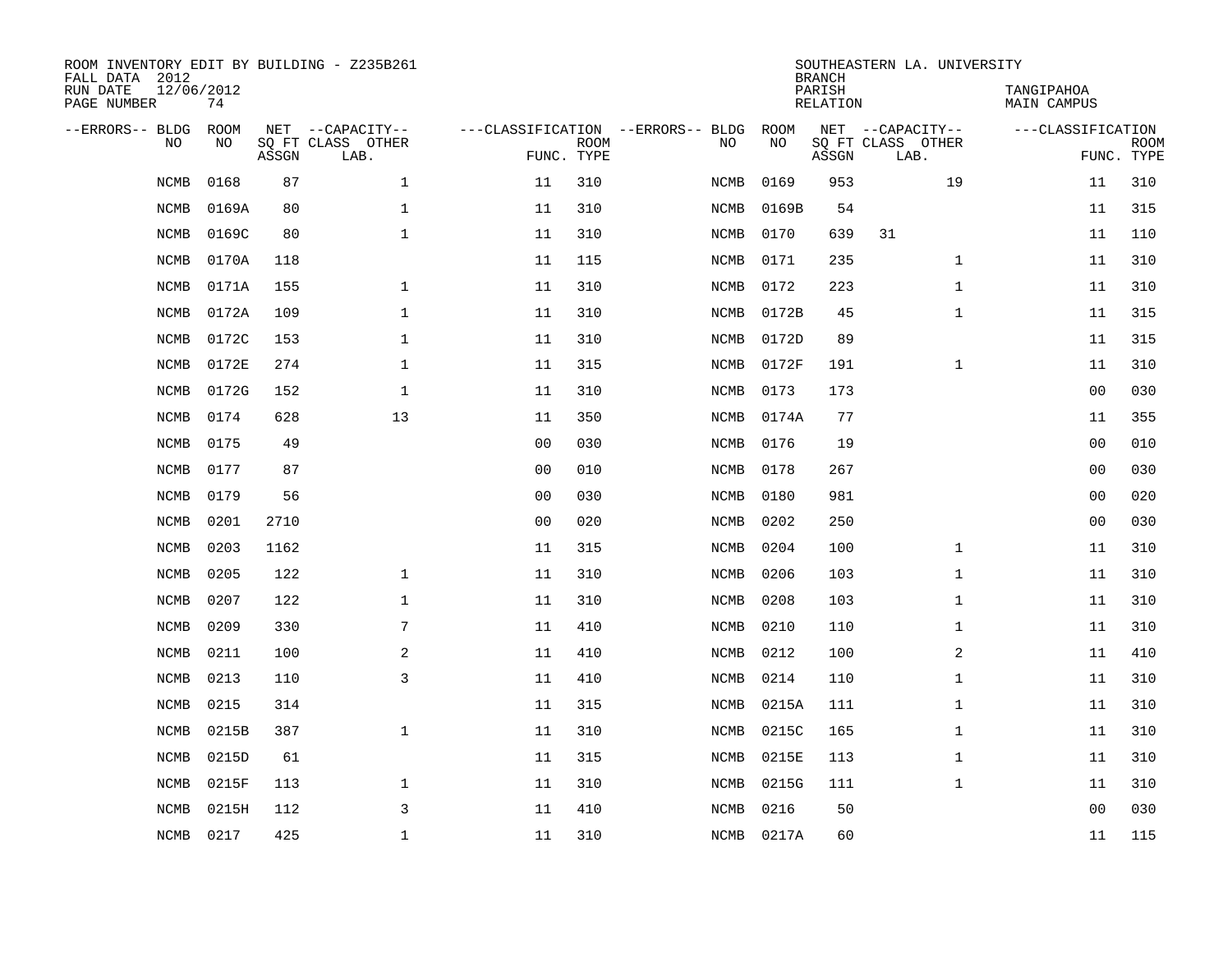| ROOM INVENTORY EDIT BY BUILDING - Z235B261<br>FALL DATA 2012 |                  |       |                           |              |                                   |             |             |           | <b>BRANCH</b>      |    | SOUTHEASTERN LA. UNIVERSITY |                           |                |                           |
|--------------------------------------------------------------|------------------|-------|---------------------------|--------------|-----------------------------------|-------------|-------------|-----------|--------------------|----|-----------------------------|---------------------------|----------------|---------------------------|
| RUN DATE<br>PAGE NUMBER                                      | 12/06/2012<br>75 |       |                           |              |                                   |             |             |           | PARISH<br>RELATION |    |                             | TANGIPAHOA<br>MAIN CAMPUS |                |                           |
| --ERRORS-- BLDG                                              | ROOM             |       | NET --CAPACITY--          |              | ---CLASSIFICATION --ERRORS-- BLDG |             |             | ROOM      |                    |    | NET --CAPACITY--            | ---CLASSIFICATION         |                |                           |
| N <sub>O</sub>                                               | NO.              | ASSGN | SQ FT CLASS OTHER<br>LAB. |              | FUNC. TYPE                        | <b>ROOM</b> | NO.         | <b>NO</b> | ASSGN              |    | SQ FT CLASS OTHER<br>LAB.   |                           |                | <b>ROOM</b><br>FUNC. TYPE |
| <b>NCMB</b>                                                  | 0218             | 399   |                           | 10           | 11                                | 410         | NCMB        | 0219      | 767                | 38 |                             |                           | 11             | 110                       |
| <b>NCMB</b>                                                  | 0220             | 839   | 41                        |              | 11                                | 110         | NCMB        | 0221      | 186                |    | $\mathbf{1}$                |                           | 11             | 310                       |
| NCMB                                                         | 0222             | 704   |                           | 40           | 11                                | 310         | NCMB        | 0222A     | 121                |    |                             |                           | 11             | 115                       |
| <b>NCMB</b>                                                  | 0223             | 720   |                           | 40           | 11                                | 310         | NCMB        | 0224      | 70                 |    |                             |                           | 11             | 730                       |
| <b>NCMB</b>                                                  | 0225             | 741   | 37                        |              | 11                                | 110         | <b>NCMB</b> | 0226      | 150                |    |                             |                           | 0 <sub>0</sub> | 030                       |
| <b>NCMB</b>                                                  | 0227             | 150   |                           |              | 0 <sub>0</sub>                    | 030         | <b>NCMB</b> | 0228      | 741                | 37 |                             |                           | 11             | 110                       |
| <b>NCMB</b>                                                  | 0229             | 664   | 33                        |              | 11                                | 110         | NCMB        | 0229A     | 45                 |    |                             |                           | 11             | 115                       |
| NCMB                                                         | 0229B            | 50    |                           |              | 11                                | 115         | NCMB        | 0230      | 720                | 36 |                             |                           | 11             | 110                       |
| <b>NCMB</b>                                                  | 0231             | 194   |                           | $\mathbf{1}$ | 11                                | 650         | <b>NCMB</b> | 0232      | 25                 |    |                             |                           | 0 <sub>0</sub> | 030                       |
| <b>NCMB</b>                                                  | 0233             | 40    |                           |              | 0 <sub>0</sub>                    | 010         | NCMB        | 0234      | 709                | 35 |                             |                           | 11             | 110                       |
| <b>NCMB</b>                                                  | 0234A            | 50    |                           |              | 11                                | 115         | NCMB        | 0235      | 532                |    |                             |                           | 11             | 315                       |
| <b>NCMB</b>                                                  | 0235A            | 50    |                           |              | 11                                | 115         | NCMB        | 0236      | 988                |    | 19                          |                           | 11             | 210                       |
| <b>NCMB</b>                                                  | 0237             | 663   | 33                        |              | 11                                | 110         | <b>NCMB</b> | 0238      | 574                | 28 |                             |                           | 11             | 110                       |
| <b>NCMB</b>                                                  | 0239             | 551   | 27                        |              | 11                                | 110         | NCMB        | 0240      | 490                | 24 |                             |                           | 11             | 110                       |
| <b>NCMB</b>                                                  | 0240A            | 45    |                           |              | 11                                | 115         | NCMB        | 0241      | 64                 |    |                             |                           | 00             | 030                       |
| <b>NCMB</b>                                                  | 0242             | 224   |                           |              | 0 <sub>0</sub>                    | 030         | NCMB        | 0243      | 1064               |    |                             |                           | 0 <sub>0</sub> | 020                       |
| NCMB                                                         | 0244             | 222   |                           |              | 0 <sub>0</sub>                    | 020         | NCMB        | 0245      | 267                |    |                             |                           | 00             | 030                       |
| NCMB                                                         | 0246             | 1055  |                           |              | 0 <sub>0</sub>                    | 020         | NCMB        | 0247      | 57                 |    |                             |                           | 00             | 010                       |
| <b>NCMB</b>                                                  | 0248             | 57    |                           |              | 0 <sub>0</sub>                    | 010         | NCMB        | 0249      | 126                |    | $\mathbf{1}$                |                           | 11             | 310                       |
| <b>NCMB</b>                                                  | 0250             | 106   |                           | $\mathbf{1}$ | 11                                | 310         | NCMB        | 0251      | 109                |    | $\mathbf{1}$                |                           | 11             | 310                       |
| <b>NCMB</b>                                                  | 0252             | 106   |                           | $\mathbf{1}$ | 11                                | 310         | NCMB        | 0253      | 109                |    | $\mathbf{1}$                |                           | 11             | 310                       |
| <b>NCMB</b>                                                  | 0254             | 106   |                           | $\mathbf 1$  | 11                                | 310         | NCMB        | 0255      | 109                |    | $\mathbf{1}$                |                           | 11             | 310                       |
| <b>NCMB</b>                                                  | 0256             | 106   |                           | $\mathbf{1}$ | 11                                | 310         | NCMB        | 0257      | 109                |    | $\mathbf{1}$                |                           | 11             | 310                       |
| <b>NCMB</b>                                                  | 0258             | 767   |                           |              | 0 <sub>0</sub>                    | 020         | NCMB        | 0259      | 109                |    | $\mathbf{1}$                |                           | 11             | 310                       |
| <b>NCMB</b>                                                  | 0260             | 190   |                           |              | 0 <sub>0</sub>                    | 030         | <b>NCMB</b> | 0261      | 109                |    | $\mathbf{1}$                |                           | 11             | 310                       |
| NCMB                                                         | 0262             | 40    |                           |              | 0 <sub>0</sub>                    | 030         | NCMB 0263   |           | 109                |    | $\mathbf{1}$                |                           | 11             | 310                       |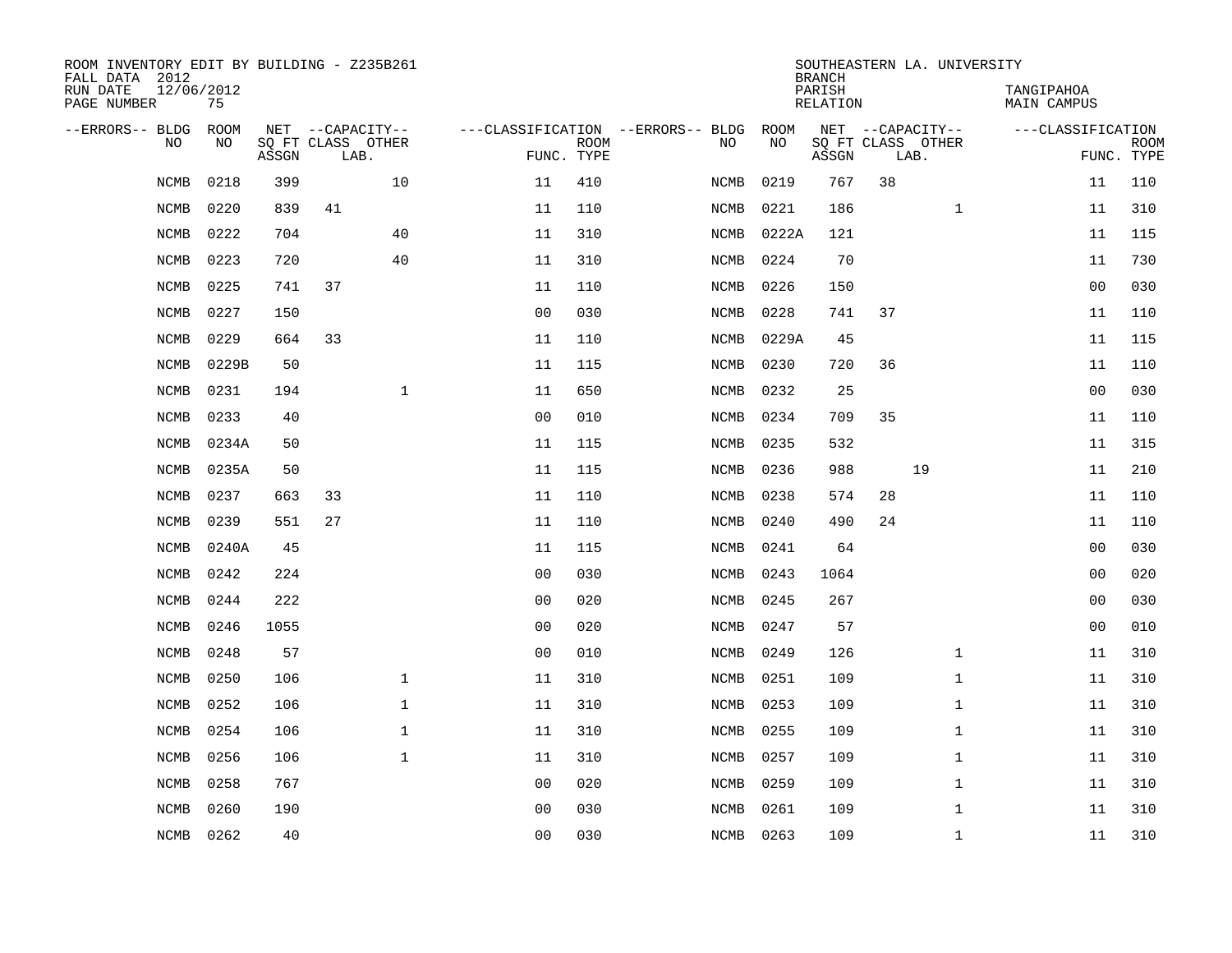| ROOM INVENTORY EDIT BY BUILDING - Z235B261<br>FALL DATA 2012 |                  |       |                           |                |             |                                        |            | <b>BRANCH</b>                                           | SOUTHEASTERN LA. UNIVERSITY                                                               |                                  |                           |
|--------------------------------------------------------------|------------------|-------|---------------------------|----------------|-------------|----------------------------------------|------------|---------------------------------------------------------|-------------------------------------------------------------------------------------------|----------------------------------|---------------------------|
| RUN DATE<br>PAGE NUMBER                                      | 12/06/2012<br>76 |       |                           |                |             |                                        |            | PARISH<br>RELATION                                      |                                                                                           | TANGIPAHOA<br><b>MAIN CAMPUS</b> |                           |
| --ERRORS-- BLDG ROOM                                         |                  |       | NET --CAPACITY--          |                |             | ---CLASSIFICATION --ERRORS-- BLDG ROOM |            |                                                         | NET --CAPACITY--                                                                          | ---CLASSIFICATION                |                           |
| NO.                                                          | NO.              | ASSGN | SO FT CLASS OTHER<br>LAB. | FUNC. TYPE     | <b>ROOM</b> | NO.                                    | NO         | ASSGN                                                   | SQ FT CLASS OTHER<br>LAB.                                                                 |                                  | <b>ROOM</b><br>FUNC. TYPE |
| <b>NCMB</b>                                                  | 0264             | 68    | $\mathbf{1}$              | 11             | 310         | NCMB                                   | 0265       | 109                                                     | $\mathbf{1}$                                                                              | 11                               | 310                       |
| NCMB                                                         | 0266             | 108   | $\mathbf{1}$              | 11             | 310         | NCMB                                   | 0267       | 109                                                     | $\mathbf{1}$                                                                              | 11                               | 310                       |
| NCMB                                                         | 0268             | 108   | $\mathbf 1$               | 11             | 310         | NCMB                                   | 0269       | 109                                                     | $\mathbf{1}$                                                                              | 11                               | 310                       |
| NCMB                                                         | 0270             | 108   | $\mathbf 1$               | 11             | 310         | NCMB                                   | 0271       | 109                                                     | $\mathbf{1}$                                                                              | 11                               | 310                       |
| <b>NCMB</b>                                                  | 0272             | 108   | $\mathbf 1$               | 11             | 310         | NCMB                                   | 0273       | 109                                                     | $\mathbf{1}$                                                                              | 11                               | 310                       |
| NCMB                                                         | 0274             | 109   | $\mathbf{1}$              | 11             | 310         | NCMB                                   | 0275       | 109                                                     | $\mathbf{1}$                                                                              | 11                               | 310                       |
| NCMB                                                         | 0276             | 41    |                           | 0 <sub>0</sub> | 010         | NCMB                                   | 0277       | 45                                                      |                                                                                           | 0 <sub>0</sub>                   | 010                       |
| NCMB                                                         | 0278             | 57    |                           | 11             | 315         | NCMB                                   | 0279       | 222                                                     |                                                                                           | 0 <sub>0</sub>                   | 020                       |
| NCMB                                                         | 0280             | 267   |                           | 0 <sub>0</sub> | 030         | NCMB                                   | 0281       | 1089                                                    |                                                                                           | 0 <sub>0</sub>                   | 020                       |
| NCMB                                                         | 0282             | 47    |                           | 11             | 710         | NCMB                                   | 0283       | 253                                                     | $\mathbf{1}$                                                                              | 11                               | 310                       |
| NCMB                                                         | 0283A            | 96    |                           | 11             | 710         | NCMB                                   | 0284       | 155                                                     | $\mathbf{1}$                                                                              | 11                               | 310                       |
| <b>NCMB</b>                                                  | 0286             | 369   |                           | 11             | 650         | NCMB                                   | 0286A      | 52                                                      |                                                                                           | 11                               | 315                       |
| NCMB                                                         | 0287             | 50    |                           | 11             | 315         | NCMB                                   | 0288       | 156                                                     | $\mathbf{1}$                                                                              | 11                               | 350                       |
| NCMB                                                         | 0288A            | 100   |                           | 11             | 355         | NCMB                                   | 0289       | 356                                                     |                                                                                           | 11                               | 315                       |
| NCMB                                                         | 0289A            | 149   | $\mathbf{1}$              | 11             | 310         | NCMB                                   | 0289B      | 156                                                     | $\mathbf{1}$                                                                              | 11                               | 310                       |
| NCMB                                                         | 0289C            | 118   | $\mathbf{1}$              | 11             | 310         | NCMB                                   | 0289D      | 106                                                     | $\mathbf{1}$                                                                              | 11                               | 310                       |
| NCMB                                                         | 0289E            | 106   |                           | 11             | 315         |                                        | NCMB 0289F | 109<br>TOTAL NUMBER CLASSROOMS<br>TOTAL NUMBER LABS 210 | $\mathbf{1}$<br>TOTAL NET ASSIGN SQ. FT. IN ROOM FILE<br>TOTAL NUMBER COMPUTER CLASSROOMS | 11<br>41,759<br>13<br>3          | 310                       |
|                                                              |                  |       |                           |                |             |                                        |            |                                                         | TOTAL NUMBER SPECIAL LABS 220                                                             | 2                                |                           |
|                                                              | NCTR 0100        | 5946  | 121                       | 91             | 660         |                                        | NCTR 0100A | 79                                                      |                                                                                           | 91                               | 665                       |
|                                                              | NCTR 0101        | 49    |                           | 00             | 030         |                                        | NCTR 0102  | 49                                                      |                                                                                           | 0 <sub>0</sub>                   | 030                       |
|                                                              | NCTR 0103        | 121   |                           | 91             | 315         |                                        | NCTR 0104  | 49                                                      |                                                                                           | 0 <sub>0</sub>                   | 010                       |
|                                                              | NCTR 0104A       | 33    |                           | 0 <sub>0</sub> | 020         |                                        | NCTR 0105  | 99                                                      | $\mathbf{1}$                                                                              | 91                               | 314                       |
|                                                              | NCTR 0105A       | 162   | 1                         | 91             | 314         |                                        | NCTR 0105B | 88                                                      | $\mathbf{1}$                                                                              | 91                               | 314                       |
|                                                              | NCTR 0106        | 307   |                           | 91             | 665         |                                        | NCTR 0106A | 88                                                      | $\mathbf{1}$                                                                              | 91                               | 314                       |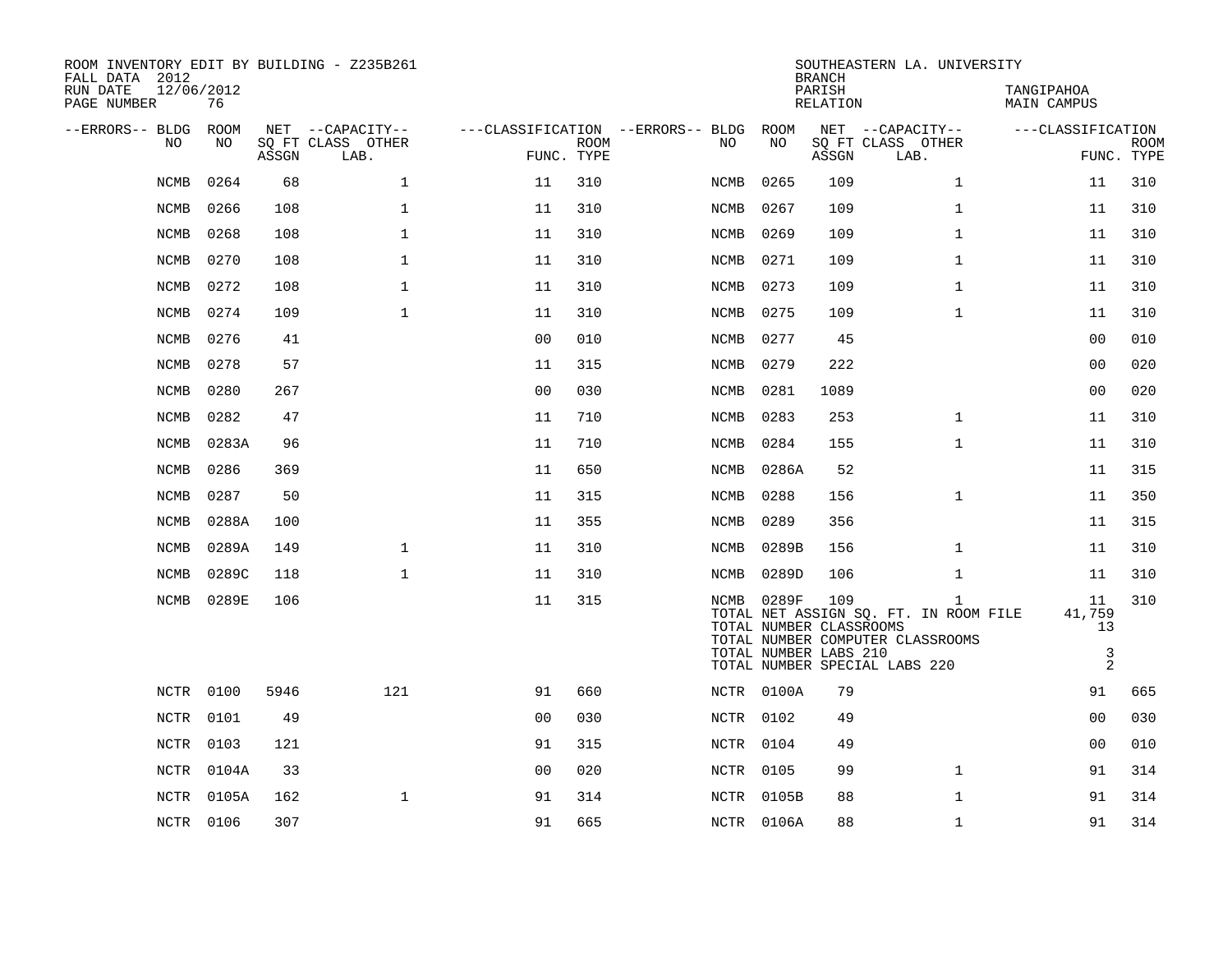| ROOM INVENTORY EDIT BY BUILDING - Z235B261<br>FALL DATA 2012<br>RUN DATE 12/06/2012<br>PAGE NUMBER | 77             |     |                                                                                                                                   |                |            |             |           | SOUTHEASTERN LA. UNIVERSITY<br><b>BRANCH</b><br>PARISH<br>RELATION                                                                                                                                                          |  | TANGIPAHOA<br>MAIN CAMPUS |     |
|----------------------------------------------------------------------------------------------------|----------------|-----|-----------------------------------------------------------------------------------------------------------------------------------|----------------|------------|-------------|-----------|-----------------------------------------------------------------------------------------------------------------------------------------------------------------------------------------------------------------------------|--|---------------------------|-----|
| --ERRORS-- BLDG ROOM<br>NO                                                                         | NO             |     | NET --CAPACITY-- - ---CLASSIFICATION --ERRORS-- BLDG ROOM NET --CAPACITY-- - ---CLASSIFICATION<br>SQ FT CLASS OTHER<br>ASSGN LAB. | <b>FUNC</b>    | FUNC. TYPE | <b>ROOM</b> |           | NO NO SOFT CLASS OTHER ROOM ROOM ASSGN LAB. FUNC. TYPE TOTAL NET ASSIGN SO. FT. IN ROOM FILE 6,890<br>TOTAL NUMBER CLASSROOMS<br>TOTAL NUMBER COMPUTER CLASSROOMS<br>TOTAL NUMBER LABS 210<br>TOTAL NUMBER SPECIAL LABS 220 |  |                           |     |
|                                                                                                    | NMEC 0101 1357 |     |                                                                                                                                   | 0 <sub>0</sub> | 030        |             |           | TOTAL NET ASSIGN SQ. FT. IN ROOM FILE<br>TOTAL NUMBER CLASSROOMS<br>TOTAL NUMBER COMPUTER CLASSROOMS<br>TOTAL NUMBER LABS 210<br>TOTAL NUMBER SPECIAL LABS 220                                                              |  |                           |     |
|                                                                                                    |                |     | 10<br>NOPS 0101 1355                                                                                                              | 52             | 525        |             |           | TOTAL NET ASSIGN SQ. FT. IN ROOM FILE 1,355<br>TOTAL NUMBER CLASSROOMS<br>TOTAL NUMBER COMPUTER CLASSROOMS<br>TOTAL NUMBER LABS 210<br>TOTAL NUMBER SPECIAL LABS 220                                                        |  |                           |     |
|                                                                                                    | NORC 0100      | 39  |                                                                                                                                   | 00             | 020        |             | NORC 0101 | 631                                                                                                                                                                                                                         |  | 52                        | 660 |
|                                                                                                    | NORC 0101A     | 142 | 2                                                                                                                                 | 52             | 310        |             | NORC 0102 | 90                                                                                                                                                                                                                          |  | 0 <sub>0</sub>            | 030 |
|                                                                                                    | NORC 0103      | 342 |                                                                                                                                   | 52             | 730        |             | NORC 0104 | 353                                                                                                                                                                                                                         |  | 0 <sub>0</sub>            | 030 |
|                                                                                                    | NORC 0105      | 353 |                                                                                                                                   | 0 <sub>0</sub> | 030        |             |           | TOTAL NET ASSIGN SQ. FT. IN ROOM FILE<br>TOTAL NUMBER CLASSROOMS<br>TOTAL NUMBER COMPUTER CLASSROOMS<br>TOTAL NUMBER LABS 210<br>TOTAL NUMBER SPECIAL LABS 220                                                              |  | 1,115                     |     |
|                                                                                                    | NORR 0101      | 150 |                                                                                                                                   | 00             | 030        |             | NORR 0102 | 150                                                                                                                                                                                                                         |  | 00                        | 030 |
|                                                                                                    | NORR 0103      | 183 | $\overline{2}$                                                                                                                    | 52             | 525        |             | NORR 0104 | 192                                                                                                                                                                                                                         |  | 52                        | 525 |
|                                                                                                    | NORR 0105      | 26  |                                                                                                                                   | 0 <sub>0</sub> | 030        |             |           | TOTAL NET ASSIGN SQ. FT. IN ROOM FILE<br>TOTAL NUMBER CLASSROOMS<br>TOTAL NUMBER COMPUTER CLASSROOMS<br>TOTAL NUMBER LABS 210<br>TOTAL NUMBER SPECIAL LABS 220                                                              |  | 375                       |     |
|                                                                                                    | OPBF 0101 2088 |     |                                                                                                                                   | 93             | 520        |             |           | TOTAL NET ASSIGN SQ. FT. IN ROOM FILE<br>TOTAL NUMBER CLASSROOMS<br>TOTAL NUMBER COMPUTER CLASSROOMS<br>TOTAL NUMBER LABS 210<br>TOTAL NUMBER SPECIAL LABS 220                                                              |  | 2,088                     |     |
|                                                                                                    | OPP1 0101      | 144 |                                                                                                                                   | 31             | 670        |             |           | TOTAL NET ASSIGN SQ. FT. IN ROOM FILE                                                                                                                                                                                       |  | 144                       |     |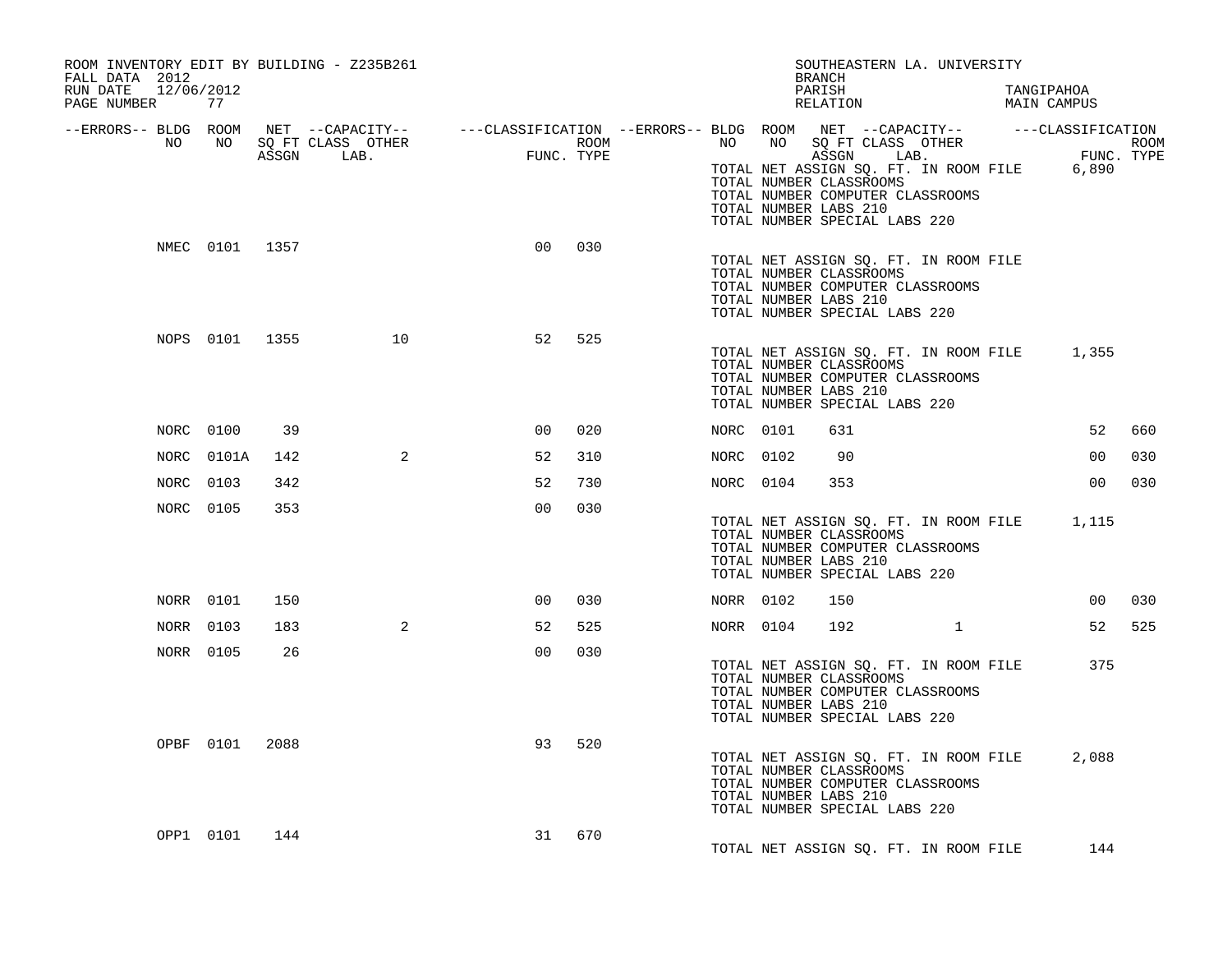| ROOM INVENTORY EDIT BY BUILDING - Z235B261<br>FALL DATA 2012<br>RUN DATE 12/06/2012 |               |                 |    |        | SOUTHEASTERN LA. UNIVERSITY<br>BRANCH<br>PARISH<br>TANGIPAHOA                                                                                                                                                                                                                                                                                                 |     |
|-------------------------------------------------------------------------------------|---------------|-----------------|----|--------|---------------------------------------------------------------------------------------------------------------------------------------------------------------------------------------------------------------------------------------------------------------------------------------------------------------------------------------------------------------|-----|
| PAGE NUMBER 78                                                                      |               |                 |    |        | RELATION MAIN CAMPUS                                                                                                                                                                                                                                                                                                                                          |     |
|                                                                                     |               |                 |    |        | ERRORS-- BLDG ROOM NET --CAPACITY--- --CLASSIFICATION --ERRORS-- BLDG ROOM NET --CAPACITY----------CLASSIFICATION--<br>NO NO SQ FT CLASS OTHER ROOM NO ROOM NO SQ FT CLASS OTHER ROOM<br>ASSGN LAB. FUNC. TYPE 1999 1999 1999 1999 1<br>TOTAL NUMBER CLASSROOMS<br>TOTAL NUMBER COMPUTER CLASSROOMS<br>TOTAL NUMBER LABS 210<br>TOTAL NUMBER SPECIAL LABS 220 |     |
|                                                                                     | OPP2 0101 144 |                 |    | 31 670 | TOTAL NET ASSIGN SQ. FT. IN ROOM FILE<br>144<br>TOTAL NUMBER CLASSROOMS<br>TOTAL NUMBER COMPUTER CLASSROOMS<br>TOTAL NUMBER LABS 210<br>TOTAL NUMBER SPECIAL LABS 220                                                                                                                                                                                         |     |
|                                                                                     | OPP3 0101 144 |                 |    | 31 670 | TOTAL NET ASSIGN SQ. FT. IN ROOM FILE<br>144<br>TOTAL NUMBER CLASSROOMS<br>TOTAL NUMBER COMPUTER CLASSROOMS<br>TOTAL NUMBER LABS 210<br>TOTAL NUMBER SPECIAL LABS 220                                                                                                                                                                                         |     |
|                                                                                     | OPP4 0101 144 |                 |    | 31 670 | TOTAL NET ASSIGN SQ. FT. IN ROOM FILE 144<br>TOTAL NUMBER CLASSROOMS<br>TOTAL NUMBER COMPUTER CLASSROOMS<br>TOTAL NUMBER LABS 210<br>TOTAL NUMBER SPECIAL LABS 220                                                                                                                                                                                            |     |
|                                                                                     | OPP5 0101 144 |                 | 31 | 670    | TOTAL NET ASSIGN SQ. FT. IN ROOM FILE<br>144<br>TOTAL NUMBER CLASSROOMS<br>TOTAL NUMBER COMPUTER CLASSROOMS<br>TOTAL NUMBER LABS 210<br>TOTAL NUMBER SPECIAL LABS 220                                                                                                                                                                                         |     |
|                                                                                     | OPP6 0101 144 |                 | 31 | 670    | TOTAL NET ASSIGN SQ. FT. IN ROOM FILE 144<br>TOTAL NUMBER CLASSROOMS<br>TOTAL NUMBER COMPUTER CLASSROOMS<br>TOTAL NUMBER LABS 210<br>TOTAL NUMBER SPECIAL LABS 220                                                                                                                                                                                            |     |
|                                                                                     |               | OPRS 0101 127 2 | 93 | 525    | TOTAL NET ASSIGN SQ. FT. IN ROOM FILE<br>127<br>TOTAL NUMBER CLASSROOMS<br>TOTAL NUMBER COMPUTER CLASSROOMS<br>TOTAL NUMBER LABS 210<br>TOTAL NUMBER SPECIAL LABS 220                                                                                                                                                                                         |     |
| OP11 0101                                                                           |               | 203<br>10       | 93 | 520    | OP11 0102 32<br>93<br>TOTAL NET ASSIGN SQ. FT. IN ROOM FILE<br>235<br>TOTAL NUMBER CLASSROOMS<br>TOTAL NUMBER COMPUTER CLASSROOMS                                                                                                                                                                                                                             | 525 |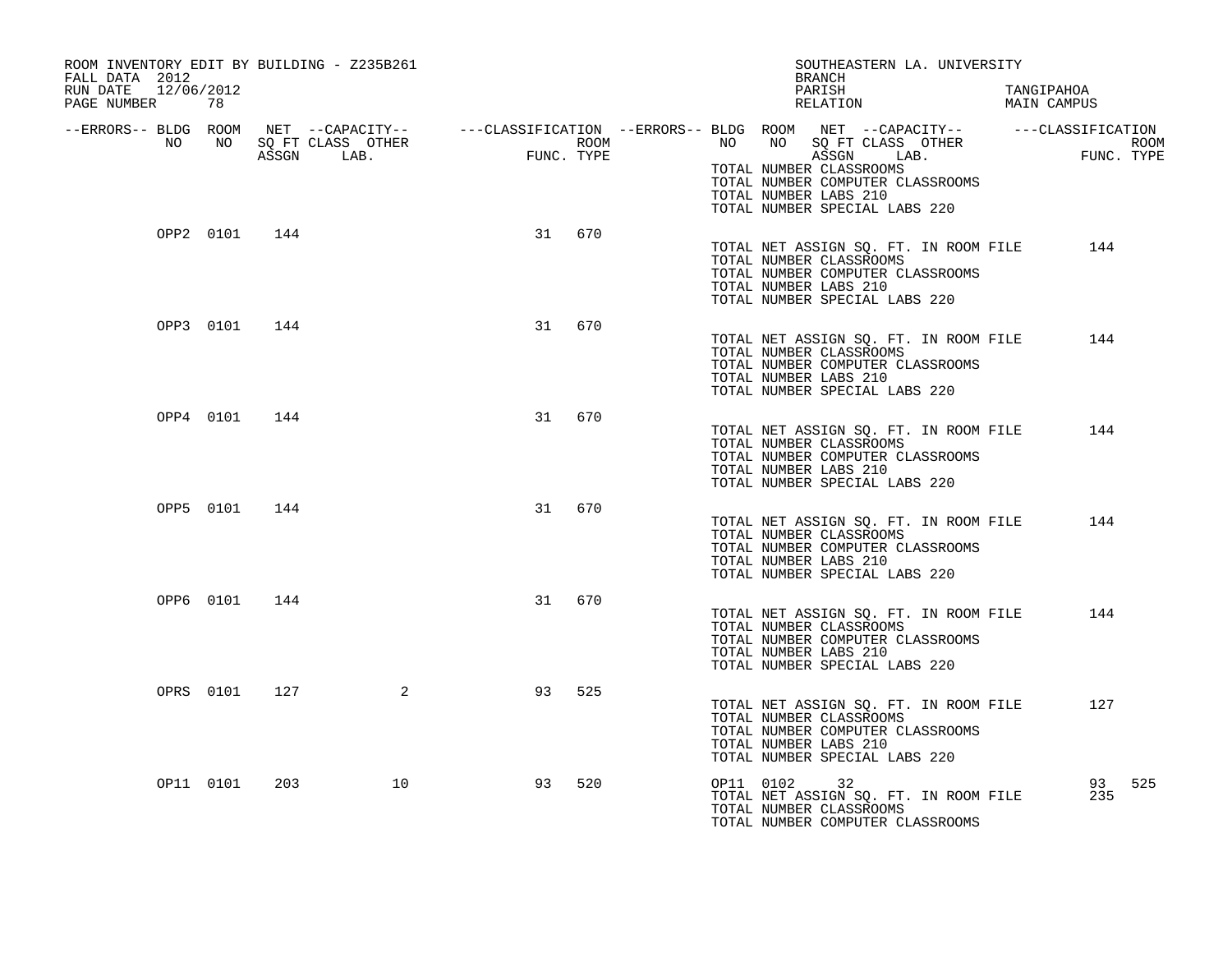| ROOM INVENTORY EDIT BY BUILDING - Z235B261<br>FALL DATA 2012<br>RUN DATE 12/06/2012<br>PAGE NUMBER 79 |           |     |           |                         |     |           | SOUTHEASTERN LA. UNIVERSITY<br>BRANCH<br>PARISH TANGIPAHOA RELATION MAIN CAMPUS                                                                                                                                  |               |        |
|-------------------------------------------------------------------------------------------------------|-----------|-----|-----------|-------------------------|-----|-----------|------------------------------------------------------------------------------------------------------------------------------------------------------------------------------------------------------------------|---------------|--------|
|                                                                                                       |           |     |           |                         |     |           | ERRORS-- BLDG ROOM NET --CAPACITY--------CLASSIFICATION--ERRORS-- BLDG ROOM NET --CAPACITY-------------------<br>NO NO SQ FT CLASS OTHER<br>ASSGN LAB. FUNC. TYPE TIME ASSGN ASSGN LAB.<br>TOTAL NUMBER LABS 210 |               |        |
|                                                                                                       |           |     |           | OP13 0101 184 10 93 520 |     |           | TOTAL NUMBER SPECIAL LABS 220<br>93 525<br>TOTAL NET ASSIGN SQ. FT. IN ROOM FILE 216<br>TOTAL NUMBER CLASSROOMS                                                                                                  |               |        |
|                                                                                                       |           |     |           |                         |     |           | TOTAL NUMBER COMPUTER CLASSROOMS<br>TOTAL NUMBER LABS 210<br>TOTAL NUMBER SPECIAL LABS 220                                                                                                                       |               |        |
|                                                                                                       | OP2B 0101 | 504 | 25        | 31                      | 523 |           | TOTAL NET ASSIGN SQ. FT. IN ROOM FILE<br>TOTAL NUMBER CLASSROOMS<br>TOTAL NUMBER COMPUTER CLASSROOMS<br>TOTAL NUMBER LABS 210<br>TOTAL NUMBER SPECIAL LABS 220                                                   | 504           |        |
|                                                                                                       | OP21 0101 | 192 | 10        | 52                      | 520 |           | OP21 0102 32<br>TOTAL NET ASSIGN SQ. FT. IN ROOM FILE<br>TOTAL NUMBER CLASSROOMS<br>TOTAL NUMBER COMPUTER CLASSROOMS<br>TOTAL NUMBER LABS 210<br>TOTAL NUMBER SPECIAL LABS 220                                   | 52 525<br>224 |        |
|                                                                                                       | OP23 0101 | 210 | 10        | 52                      | 520 | OP23 0102 | 32<br>TOTAL NET ASSIGN SQ. FT. IN ROOM FILE<br>TOTAL NUMBER CLASSROOMS<br>TOTAL NUMBER COMPUTER CLASSROOMS<br>TOTAL NUMBER LABS 210<br>TOTAL NUMBER SPECIAL LABS 220                                             | 52 525<br>242 |        |
|                                                                                                       | OP3B 0101 | 504 | 25        | 31                      | 523 |           | TOTAL NET ASSIGN SQ. FT. IN ROOM FILE<br>TOTAL NUMBER CLASSROOMS<br>TOTAL NUMBER COMPUTER CLASSROOMS<br>TOTAL NUMBER LABS 210<br>TOTAL NUMBER SPECIAL LABS 220                                                   | 504           |        |
|                                                                                                       | OP31 0101 | 210 | 10        | 52                      | 520 |           | OP31 0102 32<br>TOTAL NET ASSIGN SQ. FT. IN ROOM FILE<br>TOTAL NUMBER CLASSROOMS<br>TOTAL NUMBER COMPUTER CLASSROOMS<br>TOTAL NUMBER LABS 210<br>TOTAL NUMBER SPECIAL LABS 220                                   | 52 525<br>242 |        |
|                                                                                                       | OP33 0101 |     | 184<br>10 | 52                      | 520 | OP33 0102 | 32<br>TOTAL NET ASSIGN SQ. FT. IN ROOM FILE<br>TOTAL NUMBER CLASSROOMS<br>TOTAL NUMBER COMPUTER CLASSROOMS<br>TOTAL NUMBER LABS 210<br>TOTAL NUMBER SPECIAL LABS 220                                             | 216           | 52 525 |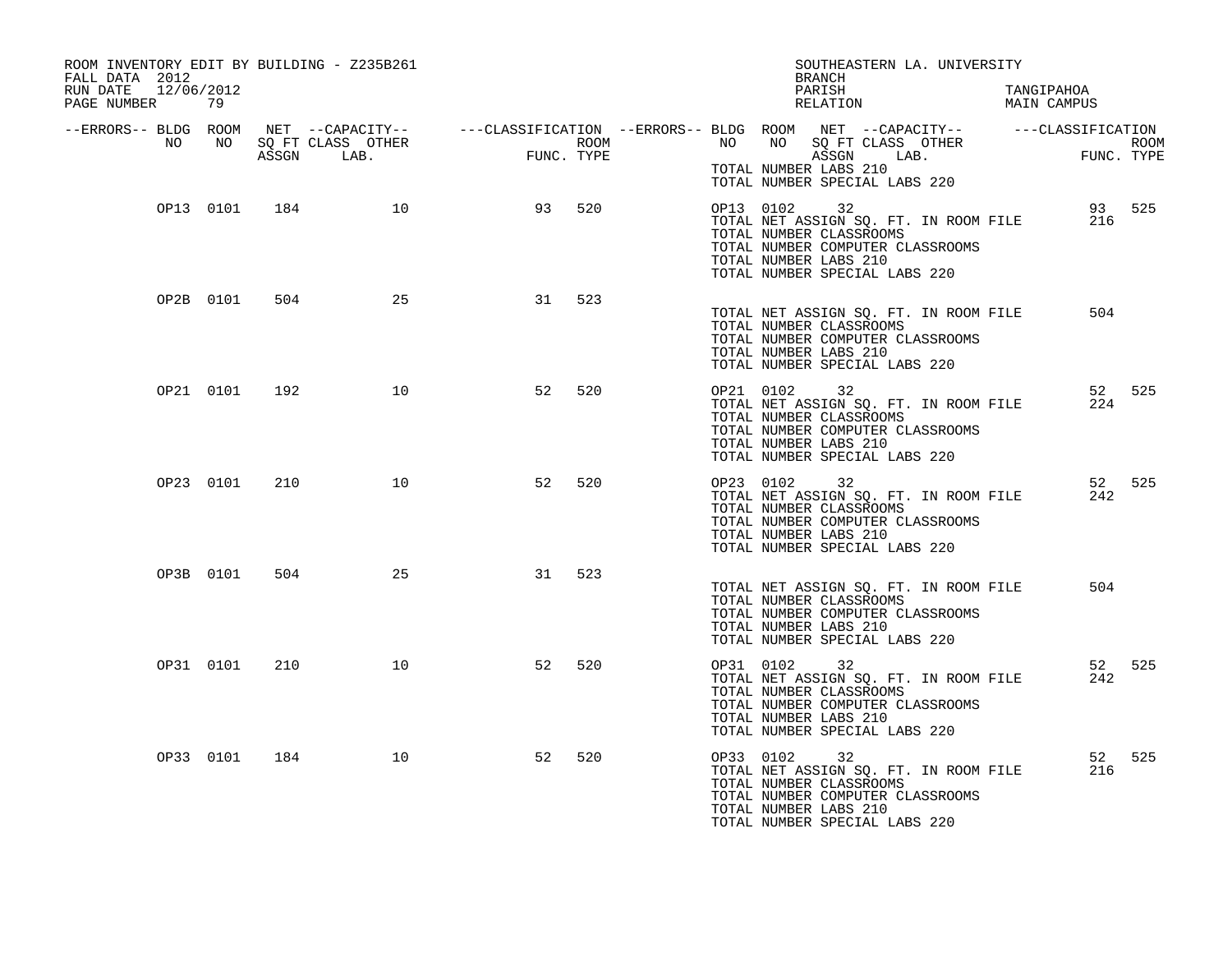| ROOM INVENTORY EDIT BY BUILDING - Z235B261<br>FALL DATA 2012 |           |      |                   |                                                                                                |      |           |                                                                                                   | <b>BRANCH</b>      | SOUTHEASTERN LA. UNIVERSITY                                               |                           |             |
|--------------------------------------------------------------|-----------|------|-------------------|------------------------------------------------------------------------------------------------|------|-----------|---------------------------------------------------------------------------------------------------|--------------------|---------------------------------------------------------------------------|---------------------------|-------------|
| 12/06/2012<br>RUN DATE<br>PAGE NUMBER                        | 80        |      |                   |                                                                                                |      |           |                                                                                                   | PARISH<br>RELATION |                                                                           | TANGIPAHOA<br>MAIN CAMPUS |             |
| --ERRORS-- BLDG ROOM<br>NO                                   | NO        |      | SQ FT CLASS OTHER | NET --CAPACITY-- - ---CLASSIFICATION --ERRORS-- BLDG ROOM NET --CAPACITY-- - ---CLASSIFICATION | ROOM | NO        | NO                                                                                                |                    | SQ FT CLASS OTHER                                                         |                           | <b>ROOM</b> |
|                                                              |           |      | ASSGN LAB.        | FUNC. TYPE                                                                                     |      |           |                                                                                                   | ASSGN LAB.         |                                                                           |                           | FUNC. TYPE  |
|                                                              | OP4B 0101 | 504  | 25                | 31                                                                                             | 523  |           | TOTAL NUMBER CLASSROOMS<br>TOTAL NUMBER LABS 210<br>TOTAL NUMBER SPECIAL LABS 220                 |                    | TOTAL NET ASSIGN SQ. FT. IN ROOM FILE<br>TOTAL NUMBER COMPUTER CLASSROOMS | 504                       |             |
|                                                              | OP41 0101 | 192  | 10                | 52                                                                                             | 520  |           | OP41 0102 32<br>TOTAL NUMBER CLASSROOMS<br>TOTAL NUMBER LABS 210<br>TOTAL NUMBER SPECIAL LABS 220 |                    | TOTAL NET ASSIGN SQ. FT. IN ROOM FILE<br>TOTAL NUMBER COMPUTER CLASSROOMS | 52<br>224                 | 525         |
|                                                              | OP43 0101 | 210  | 10                | 52                                                                                             | 520  | OP43 0102 | TOTAL NUMBER CLASSROOMS<br>TOTAL NUMBER LABS 210<br>TOTAL NUMBER SPECIAL LABS 220                 | 32                 | TOTAL NET ASSIGN SQ. FT. IN ROOM FILE<br>TOTAL NUMBER COMPUTER CLASSROOMS | 52<br>242                 | 525         |
|                                                              | OTIC 0101 | 100  | 2                 | 52                                                                                             | 525  |           | TOTAL NUMBER CLASSROOMS<br>TOTAL NUMBER LABS 210<br>TOTAL NUMBER SPECIAL LABS 220                 |                    | TOTAL NET ASSIGN SQ. FT. IN ROOM FILE<br>TOTAL NUMBER COMPUTER CLASSROOMS | 100                       |             |
|                                                              | PH00 0101 | 456  | 9                 | 11                                                                                             | 250  | PH00 0102 |                                                                                                   | 1080               | 21                                                                        | 11                        | 210         |
| PH00                                                         | 0103      | 442  |                   | 11                                                                                             | 215  | PH00 0104 |                                                                                                   | 1075               | 21                                                                        | 11                        | 210         |
| PH00                                                         | 0105      | 533  | 10                | 11                                                                                             | 210  |           | PH00 0105A                                                                                        | 46                 |                                                                           | 11                        | 215         |
| PH00                                                         | 0105B     | 48   |                   | 11                                                                                             | 215  | PH00      | 0105C                                                                                             | 46                 |                                                                           | 11                        | 215         |
| PH00                                                         | 0105D     | 47   |                   | 11                                                                                             | 215  | PH00      | 0105E                                                                                             | 47                 |                                                                           | 11                        | 215         |
| PH00                                                         | 0105F     | 48   |                   | 11                                                                                             | 215  | PH00      | 0106                                                                                              | 443                | 8                                                                         | 11                        | 250         |
| PH00                                                         | 0107      | 636  |                   | 11                                                                                             | 315  | PHOO      | 0108                                                                                              | 24                 |                                                                           | 0 <sub>0</sub>            | 010         |
| PH00                                                         | 0109      | 524  | 20                | 11                                                                                             | 650  | PH00      | 0110                                                                                              | 100                | $\mathbf{1}$                                                              | 11                        | 310         |
| PH00                                                         | 0110A     | 209  |                   | 11                                                                                             | 315  | PH00 0111 |                                                                                                   | 806                |                                                                           | 11                        | 730         |
| PH00                                                         | 0111A     | 140  | $\mathbf 1$       | 11                                                                                             | 735  | PH00      | 0111B                                                                                             | 51                 |                                                                           | 11                        | 735         |
| PH00                                                         | 0112      | 100  | $\mathbf 1$       | 11                                                                                             | 310  | PH00      | 0113                                                                                              | 100                | $\mathbf{1}$                                                              | 11                        | 310         |
|                                                              | PH00 0114 | 1071 | 96                | 11                                                                                             | 110  | PH00 0115 |                                                                                                   | 190                | $\mathbf{1}$                                                              | 11                        | 310         |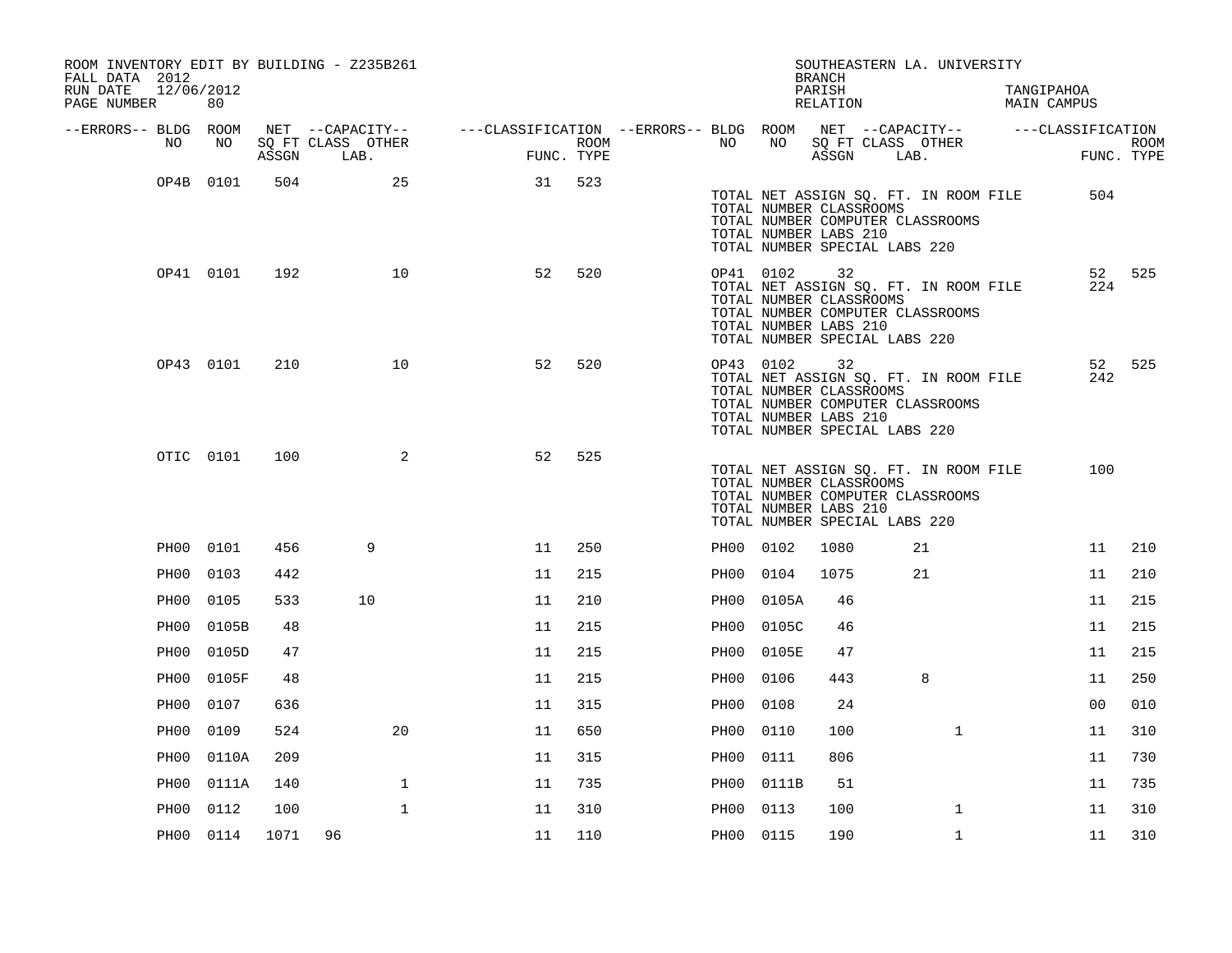| ROOM INVENTORY EDIT BY BUILDING - Z235B261<br>FALL DATA 2012 |                  |       |                           |                |                           |                                   |       | <b>BRANCH</b>             | SOUTHEASTERN LA. UNIVERSITY |              |                                  |                           |
|--------------------------------------------------------------|------------------|-------|---------------------------|----------------|---------------------------|-----------------------------------|-------|---------------------------|-----------------------------|--------------|----------------------------------|---------------------------|
| RUN DATE<br>PAGE NUMBER                                      | 12/06/2012<br>81 |       |                           |                |                           |                                   |       | PARISH<br><b>RELATION</b> |                             |              | TANGIPAHOA<br><b>MAIN CAMPUS</b> |                           |
| --ERRORS-- BLDG                                              | ROOM             |       | NET --CAPACITY--          |                |                           | ---CLASSIFICATION --ERRORS-- BLDG | ROOM  |                           | NET --CAPACITY--            |              | ---CLASSIFICATION                |                           |
| NO                                                           | NO               | ASSGN | SQ FT CLASS OTHER<br>LAB. |                | <b>ROOM</b><br>FUNC. TYPE | NO                                | NO    | ASSGN                     | SQ FT CLASS OTHER<br>LAB.   |              |                                  | <b>ROOM</b><br>FUNC. TYPE |
| PH <sub>0</sub> 0                                            | 0116             | 1186  | 23                        | 11             | 210                       | PH00                              | 0117  | 187                       |                             | $\mathbf{1}$ | 11                               | 310                       |
| PH00                                                         | 0118             | 172   | $\mathbf{1}$              | 11             | 310                       | PH00                              | 0118A | 109                       |                             | $\mathbf{1}$ | 11                               | 310                       |
| PH00                                                         | 0118B            | 42    |                           | 11             | 315                       | PH00                              | 0118C | 42                        |                             |              | 00                               | 030                       |
| PH00                                                         | 0119             | 163   | $\mathbf 1$               | 11             | 310                       | PH00                              | 0120  | 851                       | 17                          |              | 11                               | 250                       |
| PH <sub>00</sub>                                             | 0120A            | 233   | $\mathbf{1}$              | 11             | 310                       | PH00                              | 0120B | 81                        | $\mathbf{1}$                |              | 11                               | 250                       |
| PH00                                                         | 0120C            | 268   |                           | 11             | 255                       | PH00                              | 0121  | 40                        |                             |              | 11                               | 730                       |
| PH00                                                         | 0122             | 450   | 9                         | 11             | 250                       | PH00                              | 0123  | 229                       |                             | $\mathbf{1}$ | 11                               | 310                       |
| PH00                                                         | 0124             | 281   | $\mathbf 1$               | 11             | 310                       | PH00                              | 0125  | 281                       | 5                           |              | 11                               | 250                       |
| PH00                                                         | 0126             | 788   | 16                        | 11             | 210                       | PH00                              | 0127E | 294                       |                             | $\mathbf{1}$ | 11                               | 350                       |
| PH <sub>00</sub>                                             | 0127W            | 242   | $\mathbf{1}$              | 11             | 310                       | PH00                              | 0128  | 1084                      | 21                          |              | 11                               | 210                       |
| PH00                                                         | 0129             | 556   | 11                        | 11             | 250                       | PH00                              | 0129A | 122                       |                             |              | 11                               | 255                       |
| PH00                                                         | 0130             | 30    |                           | 0 <sub>0</sub> | 030                       | PH00                              | 0131  | 27                        |                             |              | 0 <sub>0</sub>                   | 030                       |
| PH00                                                         | 0131A            | 35    |                           | 0 <sub>0</sub> | 030                       | PH00                              | 0132  | 20                        |                             |              | 0 <sub>0</sub>                   | 030                       |
| PH <sub>00</sub>                                             | 0133             | 20    |                           | 0 <sub>0</sub> | 030                       | PH00                              | 0134  | 133                       |                             |              | 00                               | 030                       |
| PH <sub>00</sub>                                             | 0135             | 13    |                           | 0 <sub>0</sub> | 010                       | PH00                              | 0136  | 165                       |                             |              | 0 <sub>0</sub>                   | 030                       |
| PH <sub>00</sub>                                             | 0145X 2777       |       |                           | 0 <sub>0</sub> | 020                       | PH00                              | 0201  | 1041                      | 20                          |              | 11                               | 210                       |
| PH <sub>00</sub>                                             | 0202             | 893   | 17                        | 11             | 210                       | PH00                              | 0203  | 1079                      | 21                          |              | 11                               | 210                       |
| PH00                                                         | 0204             | 854   | 17                        | 11             | 210                       | PH00                              | 0205  | 788                       | 15                          |              | 11                               | 210                       |
| PH00                                                         | 0206             | 1533  |                           | 11             | 730                       | PH00                              | 0206A | 50                        |                             |              | 11                               | 735                       |
| PH <sub>00</sub>                                             | 0207             | 367   |                           | 11             | 215                       | PH00                              | 0208  | 466                       |                             |              | 11                               | 215                       |
| PH <sub>00</sub>                                             | 0209             | 96    | $\mathbf 1$               | 11             | 310                       | PH00                              | 0210  | 174                       |                             | $\mathbf{1}$ | 11                               | 310                       |
| PH <sub>00</sub>                                             | 0210A            | 103   |                           | 11             | 315                       | PH00                              | 0210B | 92                        |                             | $\mathbf{1}$ | 11                               | 310                       |
| PH <sub>00</sub>                                             | 0210C            | 179   | $\mathbf{1}$              | 11             | 310                       | PH00                              | 0210D | 44                        |                             |              | 11                               | 315                       |
| PH <sub>00</sub>                                             | 0210E            | 22    |                           | 0 <sub>0</sub> | 030                       | PH00                              | 0211  | 1116                      | 96                          |              | 11                               | 110                       |
| PH <sub>00</sub>                                             | 0212             | 1137  |                           | 11             | 730                       | PH00                              | 0212A | 115                       |                             |              | 11                               | 730                       |
| PH00                                                         | 0212B            | 110   |                           | 11             | 730                       | PH00                              | 0213  | 112                       |                             |              | 11                               | 215                       |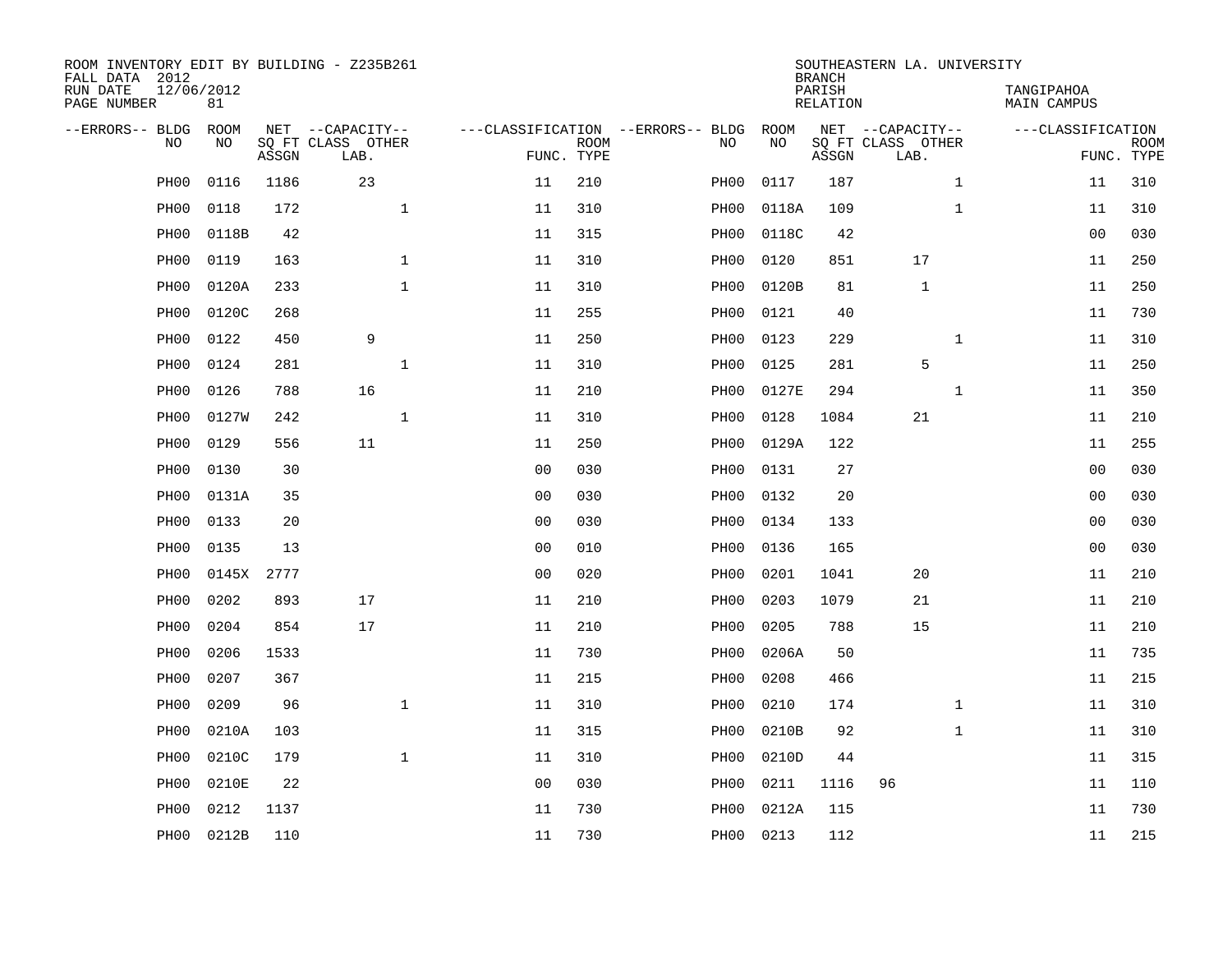| ROOM INVENTORY EDIT BY BUILDING - Z235B261<br>FALL DATA 2012<br>RUN DATE<br>PAGE NUMBER | 12/06/2012<br>82  |            |                                               |                |                                        |                           |      |                                                  | <b>BRANCH</b><br>PARISH<br>RELATION | SOUTHEASTERN LA. UNIVERSITY                                                                                |              | TANGIPAHOA<br>MAIN CAMPUS |                                 |             |
|-----------------------------------------------------------------------------------------|-------------------|------------|-----------------------------------------------|----------------|----------------------------------------|---------------------------|------|--------------------------------------------------|-------------------------------------|------------------------------------------------------------------------------------------------------------|--------------|---------------------------|---------------------------------|-------------|
| --ERRORS-- BLDG<br>NO                                                                   | <b>ROOM</b><br>NO | ASSGN      | NET --CAPACITY--<br>SQ FT CLASS OTHER<br>LAB. |                | ---CLASSIFICATION --ERRORS-- BLDG ROOM | <b>ROOM</b><br>FUNC. TYPE | NO.  | NO                                               | $\operatorname{\mathsf{ASSGN}}$     | NET --CAPACITY--<br>SQ FT CLASS OTHER<br>LAB.                                                              |              |                           | ---CLASSIFICATION<br>FUNC. TYPE | <b>ROOM</b> |
| PH <sub>00</sub>                                                                        | 0213B             | 52         |                                               |                | 0 <sub>0</sub>                         | 010                       | PH00 | 0214                                             | 166                                 |                                                                                                            | $\mathbf{1}$ |                           | 11                              | 310         |
| PH <sub>00</sub>                                                                        | 0215              | 518        | 10                                            |                | 11                                     | 210                       | PH00 | 0215A                                            | 105                                 |                                                                                                            |              |                           | 11                              | 215         |
| PH00                                                                                    | 0216              | 84         |                                               | $\mathbf{1}$   | 11                                     | 310                       | PH00 | 0217                                             | 84                                  |                                                                                                            | $\mathbf{1}$ |                           | 11                              | 310         |
| PH <sub>00</sub>                                                                        | 0217A             | 191        | 3                                             |                | 11                                     | 250                       | PH00 | 0218                                             | 81                                  |                                                                                                            | $\mathbf{1}$ |                           | 11                              | 310         |
| PH <sub>00</sub>                                                                        | 0218A             | 144        |                                               |                | 11                                     | 315                       | PH00 | 0219                                             | 65                                  |                                                                                                            | $\mathbf{1}$ |                           | 11                              | 310         |
| PH00                                                                                    | 0219A             | 120        |                                               |                | 11                                     | 315                       | PH00 | 0220                                             | 450                                 |                                                                                                            |              |                           | 11                              | 215         |
| PH <sub>00</sub>                                                                        | 0221              | 974        | 19                                            |                | 11                                     | 210                       | PH00 | 0221A                                            | 138                                 |                                                                                                            |              |                           | 11                              | 215         |
| PH00                                                                                    | 0221B             | 139        |                                               |                | 11                                     | 215                       | PH00 | 0222                                             | 909                                 | 18                                                                                                         |              |                           | 11                              | 210         |
| PH <sub>00</sub>                                                                        | 0222A             | 49         |                                               |                | 11                                     | 215                       | PH00 | 0222B                                            | 53                                  |                                                                                                            |              |                           | 11                              | 215         |
| PH00                                                                                    | 0222C             | 50         |                                               |                | 11                                     | 215                       | PH00 | 0223                                             | 1056                                | 21                                                                                                         |              |                           | 11                              | 210         |
| PH00                                                                                    | 0224              | 471        | 9                                             |                | 11                                     | 250                       | PH00 | 0224A                                            | 97                                  |                                                                                                            |              |                           | 11                              | 255         |
| PH <sub>00</sub>                                                                        | 0225              | 204        |                                               |                | 0 <sub>0</sub>                         | 030                       | PH00 | 0226                                             | 163                                 |                                                                                                            |              |                           | 0 <sub>0</sub>                  | 030         |
| PH00                                                                                    |                   | 0230X 2511 |                                               |                | 0 <sub>0</sub>                         | 020                       |      | TOTAL NUMBER CLASSROOMS<br>TOTAL NUMBER LABS 210 |                                     | TOTAL NET ASSIGN SQ. FT. IN ROOM FILE<br>TOTAL NUMBER COMPUTER CLASSROOMS<br>TOTAL NUMBER SPECIAL LABS 220 |              |                           | 32,190<br>2<br>15               |             |
|                                                                                         | <b>POTL 0101</b>  | 39         |                                               |                | 0 <sup>0</sup>                         | 020                       |      | POTL 0101A                                       | 167                                 |                                                                                                            |              |                           | 11                              | 620         |
| POTL                                                                                    | 0101B             | 51         |                                               |                | 11                                     | 625                       |      | POTL 0101C                                       | 24                                  |                                                                                                            |              |                           | 11                              | 625         |
|                                                                                         | POTL 0101D        | 3          |                                               |                | 11                                     | 625                       |      | POTL 0101E                                       | 3                                   |                                                                                                            |              |                           | 11                              | 625         |
| POTL                                                                                    | 0102              | 167        |                                               | $\mathbf{1}$   | 11                                     | 310                       |      | POTL 0102A                                       | 63                                  |                                                                                                            | $\mathbf{1}$ |                           | 11                              | 315         |
|                                                                                         | POTL 0102B        | 234        |                                               | $\mathbf{1}$   | 11                                     | 310                       |      | POTL 0102C                                       | 40                                  |                                                                                                            |              |                           | 11                              | 315         |
| POTL                                                                                    | 0103              | 437        | 21                                            |                | 11                                     | 110                       |      | POTL 0104                                        | 192                                 |                                                                                                            | 35           |                           | 11                              | 350         |
|                                                                                         | POTL 0105         | 327        |                                               | $\mathbf{1}$   | 11                                     | 310                       |      | <b>POTL 0106</b>                                 | 323                                 |                                                                                                            | $\mathbf{1}$ |                           | 11                              | 310         |
| POTL                                                                                    | 0107              | 306        |                                               | $\mathbf{1}$   | 11                                     | 310                       |      | <b>POTL 0108</b>                                 | 298                                 |                                                                                                            | $\mathbf{1}$ |                           | 11                              | 310         |
| POTL                                                                                    | 0109              | 106        |                                               | $\mathbf 1$    | 11                                     | 310                       |      | POTL 0110                                        | 106                                 |                                                                                                            | $\mathbf{1}$ |                           | 11                              | 310         |
|                                                                                         | <b>POTL 0111</b>  | 97         |                                               | $\overline{a}$ | 11                                     | 310                       |      | <b>POTL 0112</b>                                 | 67                                  |                                                                                                            | $\mathbf{1}$ |                           | 11                              | 310         |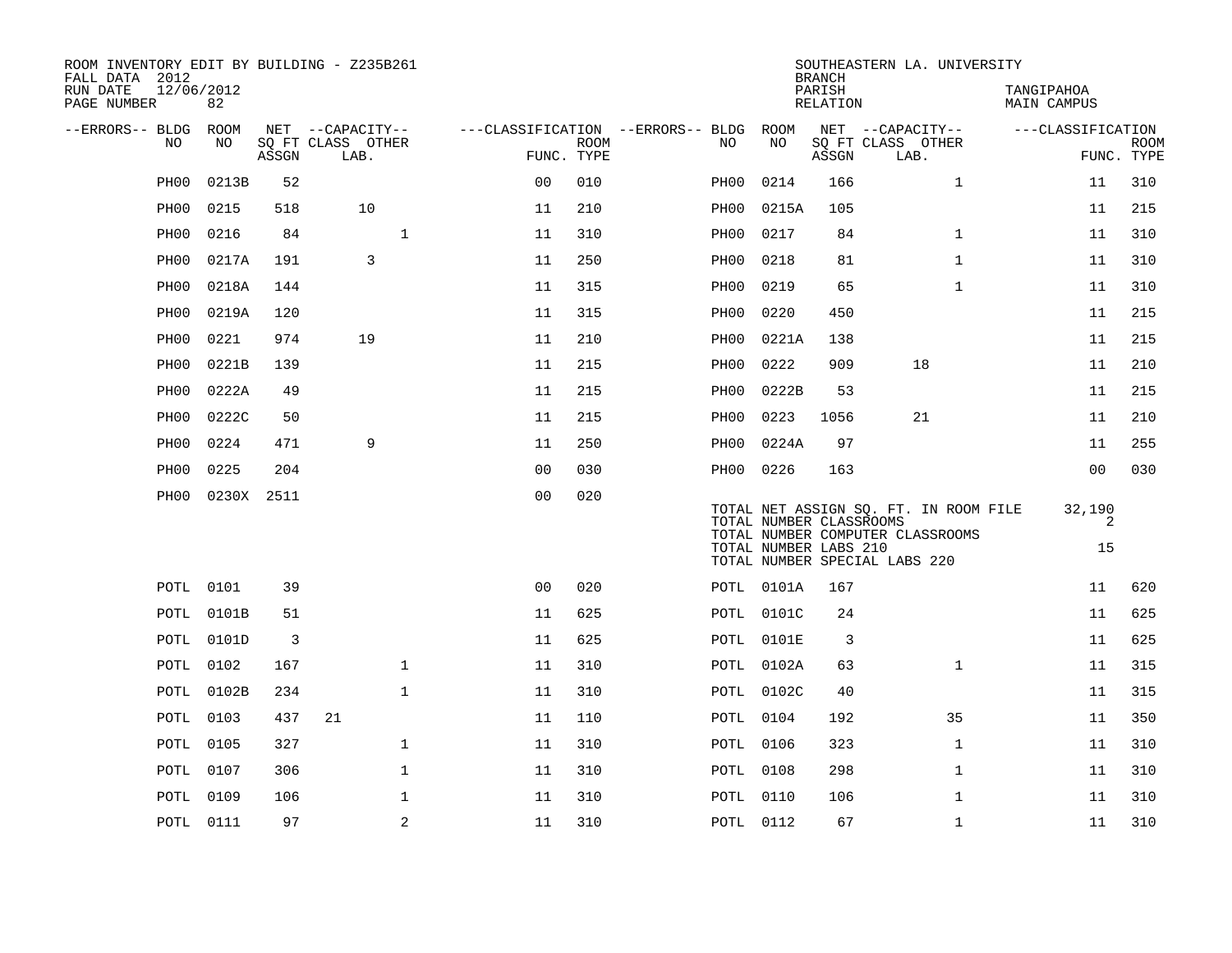| ROOM INVENTORY EDIT BY BUILDING - Z235B261<br>FALL DATA 2012<br>RUN DATE<br>PAGE NUMBER | 12/06/2012<br>83 |       |                                               |                |                           |                                         |                                                                | <b>BRANCH</b><br>PARISH<br>RELATION | SOUTHEASTERN LA. UNIVERSITY                                               | TANGIPAHOA<br><b>MAIN CAMPUS</b> |                           |
|-----------------------------------------------------------------------------------------|------------------|-------|-----------------------------------------------|----------------|---------------------------|-----------------------------------------|----------------------------------------------------------------|-------------------------------------|---------------------------------------------------------------------------|----------------------------------|---------------------------|
| --ERRORS-- BLDG<br>NO.                                                                  | ROOM<br>NO       | ASSGN | NET --CAPACITY--<br>SQ FT CLASS OTHER<br>LAB. |                | <b>ROOM</b><br>FUNC. TYPE | ---CLASSIFICATION --ERRORS-- BLDG<br>NO | ROOM<br>NO                                                     | ASSGN                               | NET --CAPACITY--<br>SQ FT CLASS OTHER<br>LAB.                             | ---CLASSIFICATION                | <b>ROOM</b><br>FUNC. TYPE |
| POTL                                                                                    | 0113             | 103   | $\mathbf 1$                                   | 11             | 310                       |                                         | POTL 0114                                                      | 56                                  | $\mathbf{1}$                                                              | 11                               | 220                       |
| POTL                                                                                    | 0115             | 78    | $\mathbf{1}$                                  | 11             | 310                       |                                         | POTL 0116                                                      | 56                                  | $\mathbf{1}$                                                              | 11                               | 220                       |
|                                                                                         | <b>POTL 0117</b> | 103   | $\mathbf{1}$                                  | 11             | 310                       |                                         | <b>POTL 0118</b>                                               | 56                                  | 1                                                                         | 11                               | 220                       |
| POTL                                                                                    | 0119             | 913   | 45                                            | 11             | 110                       |                                         | POTL 0120                                                      | 56                                  | $\mathbf{1}$                                                              | 11                               | 220                       |
|                                                                                         | POTL 0121        | 108   |                                               | 11             | 615                       |                                         | POTL 0121A                                                     | 30                                  |                                                                           | 0 <sub>0</sub>                   | 030                       |
|                                                                                         | POTL 0122        | 56    | $\mathbf{1}$                                  | 11             | 220                       |                                         | POTL 0123                                                      | 46                                  |                                                                           | 0 <sub>0</sub>                   | 030                       |
|                                                                                         | POTL 0124        | 925   | 46                                            | 11             | 110                       |                                         | POTL 0124A                                                     | 192                                 |                                                                           | 11                               | 115                       |
|                                                                                         | POTL 0126        | 1288  | 50                                            | 11             | 615                       |                                         | POTL 0127                                                      | 63                                  |                                                                           | 0 <sub>0</sub>                   | 010                       |
| POTL                                                                                    | 0128             | 2863  | 500                                           | 11             | 610                       |                                         | POTL 0129                                                      | 257                                 |                                                                           | 0 <sub>0</sub>                   | 030                       |
|                                                                                         | POTL 0130        | 257   |                                               | 0 <sub>0</sub> | 030                       |                                         | POTL 0131                                                      | 22                                  |                                                                           | 00                               | 030                       |
|                                                                                         | POTL 0131A       | 9     |                                               | 0 <sub>0</sub> | 010                       |                                         | POTL 0132                                                      | 22                                  |                                                                           | 0 <sub>0</sub>                   | 010                       |
|                                                                                         | POTL 0133        | 46    |                                               | 0 <sup>0</sup> | 020                       |                                         | POTL 0134                                                      | 9                                   |                                                                           | 0 <sub>0</sub>                   | 010                       |
|                                                                                         | POTL 0135        | 14    |                                               | 11             | 115                       |                                         | POTL 0136                                                      | 406                                 |                                                                           | 11                               | 615                       |
| POTL                                                                                    | 0137             | 110   |                                               | 11             | 615                       |                                         | POTL 0137A                                                     | 30                                  |                                                                           | 0 <sub>0</sub>                   | 030                       |
|                                                                                         | <b>POTL 0138</b> | 63    |                                               | 0 <sub>0</sub> | 010                       |                                         | POTL 0139                                                      | 95                                  |                                                                           | 00                               | 020                       |
|                                                                                         | POTL 0140        | 46    |                                               | 0 <sub>0</sub> | 030                       |                                         | POTL 0142                                                      | 46                                  |                                                                           | 0 <sub>0</sub>                   | 020                       |
|                                                                                         | POTL 0201        | 43    | $\mathbf{1}$                                  | 11             | 250                       |                                         | POTL 0202                                                      | 43                                  | $\mathbf{1}$                                                              | 11                               | 220                       |
| POTL                                                                                    | 0203             | 43    | $\mathbf{1}$                                  | 11             | 220                       |                                         | POTL 0204                                                      | 43                                  | $\mathbf{1}$                                                              | 11                               | 220                       |
| POTL                                                                                    | 0205             | 81    | $\mathbf{1}$                                  | 11             | 310                       |                                         | POTL 0206                                                      | 81                                  | $\mathbf{1}$                                                              | 11                               | 310                       |
|                                                                                         | POTL 0207        | 81    | $\mathbf{1}$                                  | 11             | 310                       |                                         | POTL 0208                                                      | 405                                 | $\mathbf{1}$                                                              | 11                               | 310                       |
| POTL                                                                                    | 0209             | 405   | $\mathbf{1}$                                  | 11             | 310                       |                                         | <b>POTL 0210</b>                                               | 260                                 | $\mathbf{1}$                                                              | 11                               | 310                       |
|                                                                                         | POTL 0211        | 260   | $\mathbf 1$                                   | 11             | 310                       |                                         | POTL 0228                                                      | 906                                 | 36                                                                        | 11                               | 610                       |
|                                                                                         | POTL 0241        | 412   |                                               | 11             | 615                       |                                         | POTL C0100<br>TOTAL NUMBER CLASSROOMS<br>TOTAL NUMBER LABS 210 | 2000                                | TOTAL NET ASSIGN SQ. FT. IN ROOM FILE<br>TOTAL NUMBER COMPUTER CLASSROOMS | 00<br>13,457<br>3                | 020                       |

TOTAL NUMBER SPECIAL LABS 220 8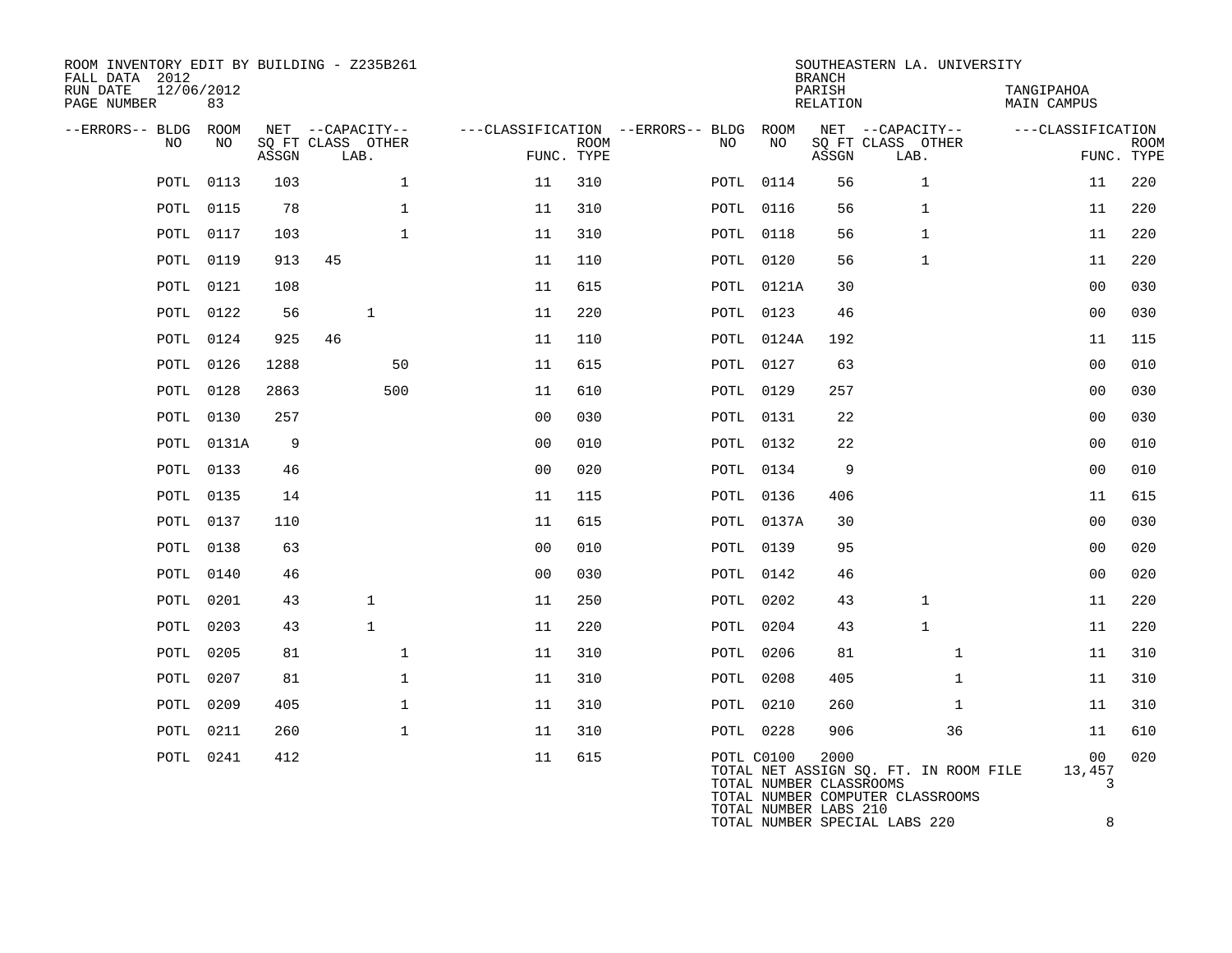| ROOM INVENTORY EDIT BY BUILDING - Z235B261<br>FALL DATA 2012<br>RUN DATE<br>12/06/2012 |           |       |                   |                                                                                                |            |           |            | <b>BRANCH</b><br>PARISH                                | SOUTHEASTERN LA. UNIVERSITY                                                                                | TANGIPAHOA         |             |
|----------------------------------------------------------------------------------------|-----------|-------|-------------------|------------------------------------------------------------------------------------------------|------------|-----------|------------|--------------------------------------------------------|------------------------------------------------------------------------------------------------------------|--------------------|-------------|
| PAGE NUMBER                                                                            | 84        |       |                   |                                                                                                |            |           |            | RELATION                                               |                                                                                                            | <b>MAIN CAMPUS</b> |             |
| --ERRORS-- BLDG ROOM<br>NO                                                             | NO        |       | SQ FT CLASS OTHER | NET --CAPACITY-- - ---CLASSIFICATION --ERRORS-- BLDG ROOM NET --CAPACITY-- - ---CLASSIFICATION | ROOM       | NO        | NO 11      |                                                        | SQ FT CLASS OTHER                                                                                          |                    | <b>ROOM</b> |
|                                                                                        |           | ASSGN | LAB.              |                                                                                                | FUNC. TYPE |           |            | ASSGN                                                  | LAB.                                                                                                       |                    | FUNC. TYPE  |
|                                                                                        | PPED 0101 | 52    |                   | 0 <sub>0</sub>                                                                                 | 030        |           | PPED 0102  | 64<br>TOTAL NUMBER CLASSROOMS<br>TOTAL NUMBER LABS 210 | TOTAL NET ASSIGN SQ. FT. IN ROOM FILE<br>TOTAL NUMBER COMPUTER CLASSROOMS<br>TOTAL NUMBER SPECIAL LABS 220 |                    | 00 030      |
|                                                                                        | PPFS 0101 | 166   |                   | 70                                                                                             | 590        |           |            | TOTAL NUMBER CLASSROOMS<br>TOTAL NUMBER LABS 210       | TOTAL NET ASSIGN SQ. FT. IN ROOM FILE<br>TOTAL NUMBER COMPUTER CLASSROOMS<br>TOTAL NUMBER SPECIAL LABS 220 | 166                |             |
|                                                                                        | PPM1 0101 | 751   | 15                | 72                                                                                             | 720        |           | PPM1 0101A | 178                                                    | $\mathbf{1}$                                                                                               | 72                 | 310         |
| PPM1                                                                                   | 0102      | 719   |                   | 72                                                                                             | 720        |           | PPM1 0102A | 117                                                    |                                                                                                            | 72                 | 725         |
| PPM1                                                                                   | 0102B     | 106   | $\mathbf{1}$      | 72                                                                                             | 310        |           | PPM1 0102C | 71                                                     |                                                                                                            | 72                 | 725         |
| PPM1                                                                                   | 0103      | 356   | 7                 | 72                                                                                             | 720        |           | PPM1 0103A | 436                                                    | $\overline{4}$                                                                                             | 72                 | 310         |
| PPM1                                                                                   | 0103B     | 48    |                   | 72                                                                                             | 315        | PPM1 0104 |            | 509                                                    | 8                                                                                                          | 72                 | 315         |
| PPM1                                                                                   | 0104A     | 444   |                   | 0 <sub>0</sub>                                                                                 | 030        | PPM1 0105 |            | 958                                                    | 15                                                                                                         | 72                 | 720         |
| PPM1                                                                                   | 0106      | 619   | 12                | 72                                                                                             | 720        |           | PPM1 0106A | 81                                                     | $\mathbf{1}$                                                                                               | 72                 | 310         |
| PPM1                                                                                   | 0107      | 212   | 2                 | 72                                                                                             | 310        |           | PPM1 0107A | 9                                                      |                                                                                                            | 72                 | 315         |
| PPM1                                                                                   | 0108      | 2820  | 56                | 72                                                                                             | 310        |           | PPM1 0108A | 65                                                     |                                                                                                            | 72                 | 725         |
| PPM1                                                                                   | 0108B     | 324   | 6                 | 72                                                                                             | 720        |           | PPM1 0108C | 12                                                     |                                                                                                            | 72                 | 725         |
| PPM1                                                                                   | 0108D     | 12    |                   | 72                                                                                             | 725        |           | PPM1 0108E | 12                                                     |                                                                                                            | 72                 | 725         |
| PPM1                                                                                   | 0108F     | 12    |                   | 72                                                                                             | 725        |           | PPM1 0108G | 61                                                     |                                                                                                            | 72                 | 725         |
|                                                                                        | PPM1 0109 | 607   |                   | 72                                                                                             | 725        |           |            | TOTAL NUMBER CLASSROOMS<br>TOTAL NUMBER LABS 210       | TOTAL NET ASSIGN SQ. FT. IN ROOM FILE<br>TOTAL NUMBER COMPUTER CLASSROOMS<br>TOTAL NUMBER SPECIAL LABS 220 | 9,095              |             |
|                                                                                        | PPM2 0100 | 173   |                   | 0 <sup>0</sup>                                                                                 | 020        |           | PPM2 0101  | 547                                                    |                                                                                                            | 0 <sub>0</sub>     | 020         |
| PPM2                                                                                   | 0101A     | 6     |                   | 71                                                                                             | 315        | PPM2 0102 |            | 547                                                    |                                                                                                            | 0 <sub>0</sub>     | 020         |
|                                                                                        | PPM2 0103 | 262   | 2                 | 71                                                                                             | 310        | PPM2 0104 |            | 122                                                    |                                                                                                            | 71                 | 315         |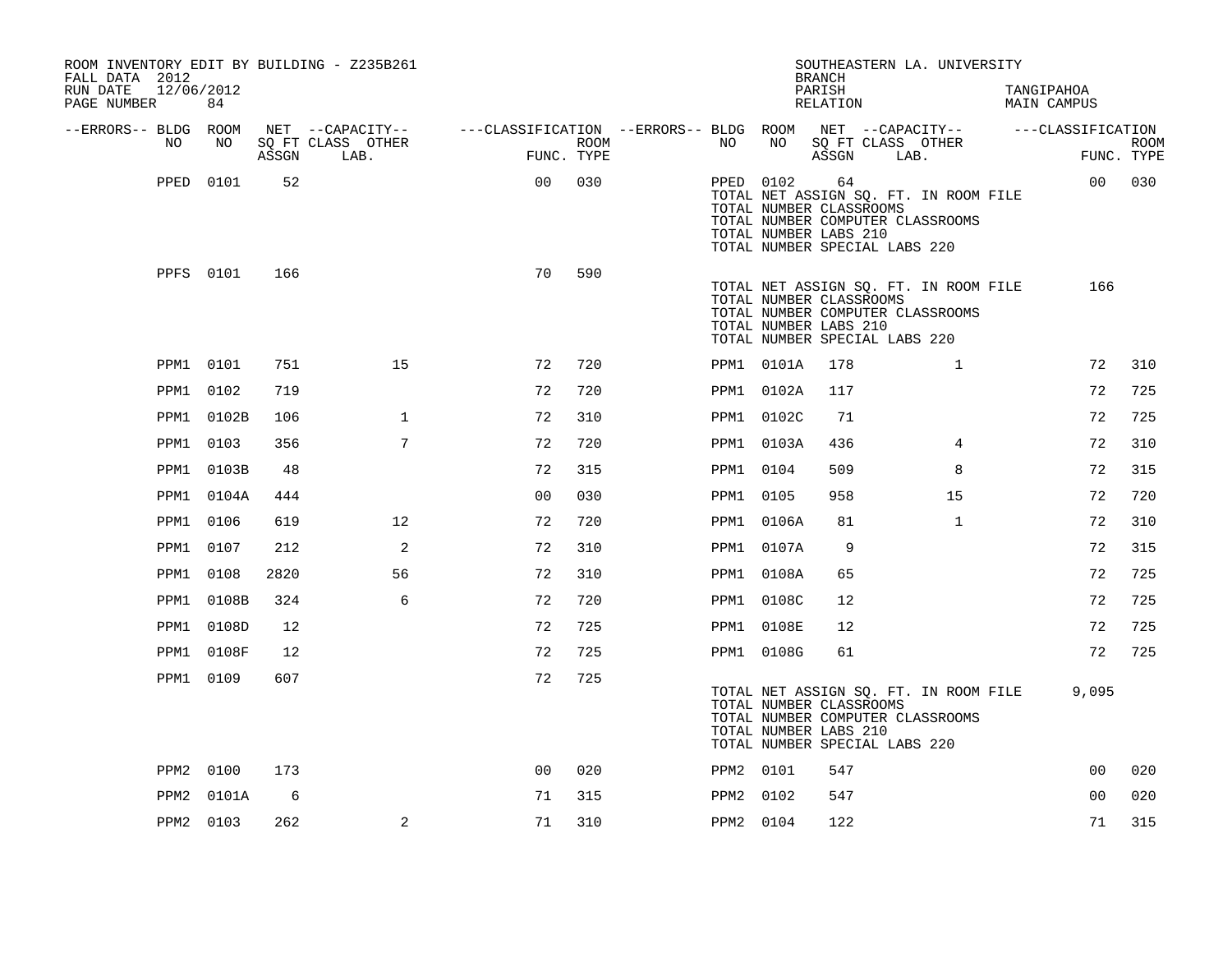| ROOM INVENTORY EDIT BY BUILDING - Z235B261<br>FALL DATA 2012 |            |       |                           |                |             |                                        |                                                  | <b>BRANCH</b>      | SOUTHEASTERN LA. UNIVERSITY                                                                                |                                  |                           |
|--------------------------------------------------------------|------------|-------|---------------------------|----------------|-------------|----------------------------------------|--------------------------------------------------|--------------------|------------------------------------------------------------------------------------------------------------|----------------------------------|---------------------------|
| RUN DATE<br>12/06/2012<br>PAGE NUMBER                        | 85         |       |                           |                |             |                                        |                                                  | PARISH<br>RELATION |                                                                                                            | TANGIPAHOA<br><b>MAIN CAMPUS</b> |                           |
| --ERRORS-- BLDG ROOM                                         |            |       | NET --CAPACITY--          |                |             | ---CLASSIFICATION --ERRORS-- BLDG ROOM |                                                  |                    | NET --CAPACITY--                                                                                           | ---CLASSIFICATION                |                           |
| NO                                                           | NO         | ASSGN | SQ FT CLASS OTHER<br>LAB. | FUNC. TYPE     | <b>ROOM</b> | NO                                     | NO                                               | ASSGN              | SQ FT CLASS OTHER<br>LAB.                                                                                  |                                  | <b>ROOM</b><br>FUNC. TYPE |
| PPM2                                                         | 0105       | 181   | $\mathbf{1}$              | 71             | 310         | PPM2                                   | 0106                                             | 49                 |                                                                                                            | 0 <sub>0</sub>                   | 030                       |
| PPM2                                                         | 0106A      | 41    |                           | 0 <sub>0</sub> | 030         | PPM2                                   | 0107                                             | 281                | 2                                                                                                          | 71                               | 310                       |
| PPM2                                                         | 0108       | 67    |                           | 0 <sub>0</sub> | 030         |                                        | PPM2 0108A                                       | 8                  |                                                                                                            | 0 <sub>0</sub>                   | 010                       |
| PPM2                                                         | 0108B      | 8     |                           | 0 <sub>0</sub> | 010         | PPM2                                   | 0109                                             | 134                | $\mathbf{1}$                                                                                               | 71                               | 310                       |
| PPM2                                                         | 0109A      | 247   | 2                         | 71             | 310         |                                        | PPM2 0109B                                       | 66                 |                                                                                                            | 71                               | 315                       |
| PPM2                                                         | 0110       | 85    |                           | 0 <sub>0</sub> | 030         |                                        | PPM2 0111                                        | 479                | 9                                                                                                          | 71                               | 350                       |
| PPM2                                                         | 0112       | 140   | $\mathbf{1}$              | 71             | 310         |                                        | PPM2 0113                                        | 110                |                                                                                                            | 0 <sub>0</sub>                   | 030                       |
| PPM2                                                         | 0114       | 168   | $\mathbf{1}$              | 71             | 310         | PPM2                                   | 0116                                             | 158                |                                                                                                            | 71                               | 315                       |
| PPM2                                                         | 0118       | 180   | $\mathbf{1}$              | 71             | 310         |                                        | PPM2 0120                                        | 177                | $\mathbf{1}$                                                                                               | 71                               | 310                       |
| PPM2                                                         | 0122       | 180   | $\mathbf 1$               | 71             | 310         |                                        | TOTAL NUMBER CLASSROOMS<br>TOTAL NUMBER LABS 210 |                    | TOTAL NET ASSIGN SQ. FT. IN ROOM FILE<br>TOTAL NUMBER COMPUTER CLASSROOMS<br>TOTAL NUMBER SPECIAL LABS 220 | 2,781                            |                           |
| PPM3                                                         | 0101       | 774   | 15                        | 72             | 720         |                                        | PPM3 0101A                                       | 154                | $\mathbf{1}$                                                                                               | 72                               | 310                       |
| PPM3                                                         | 0101B      | 72    |                           | 72             | 725         | PPM3                                   | 0102                                             | 768                | 15                                                                                                         | 72                               | 720                       |
| PPM3                                                         | 0102A      | 96    |                           | 72             | 725         | PPM3                                   | 0103                                             | 728                | $\mathbf{1}$                                                                                               | 72                               | 720                       |
| PPM3                                                         | 0103A      | 37    |                           | 0 <sub>0</sub> | 020         | PPM3                                   | 0103B                                            | 150                | $\mathbf{1}$                                                                                               | 72                               | 310                       |
| PPM3                                                         | 0103C      | 112   |                           | 72             | 725         | PPM3                                   | 0104A                                            | 122                |                                                                                                            | 72                               | 725                       |
| PPM3                                                         | 0105       | 130   |                           | 0 <sub>0</sub> | 020         | PPM3                                   | 0105A                                            | 114                | $\mathbf{1}$                                                                                               | 72                               | 310                       |
| PPM3                                                         | 0105B      | 114   | $\mathbf 1$               | 72             | 310         | PPM3                                   | 0106                                             | 232                |                                                                                                            | 00                               | 030                       |
| PPM3                                                         | 0107       | 867   | 17                        | 72             | 720         | PPM3                                   | 0107A                                            | 80                 | $\mathbf{1}$                                                                                               | 72                               | 310                       |
| PPM3                                                         | 0107B      | 126   |                           | 72             | 725         | PPM3                                   | 0108                                             | 633                |                                                                                                            | 73                               | 720                       |
| PPM3                                                         | 0108A      | 77    | $\mathbf{1}$              | 73             | 310         | PPM3                                   | 0108B                                            | 115                |                                                                                                            | 73                               | 725                       |
| PPM3                                                         | 0108C      | 107   |                           | 73             | 725         | PPM3                                   | 0109                                             | 2359               |                                                                                                            | 72                               | 720                       |
| PPM3                                                         | 0109A      | 75    |                           | 72             | 725         |                                        | PPM3 0109B                                       | 179                | $\mathbf{1}$                                                                                               | 72                               | 310                       |
|                                                              | PPM3 0109C | 160   | $\mathbf 1$               | 72             | 310         |                                        |                                                  |                    | TOTAL NET ASSIGN SO. FT. IN ROOM FILE                                                                      | 7,982                            |                           |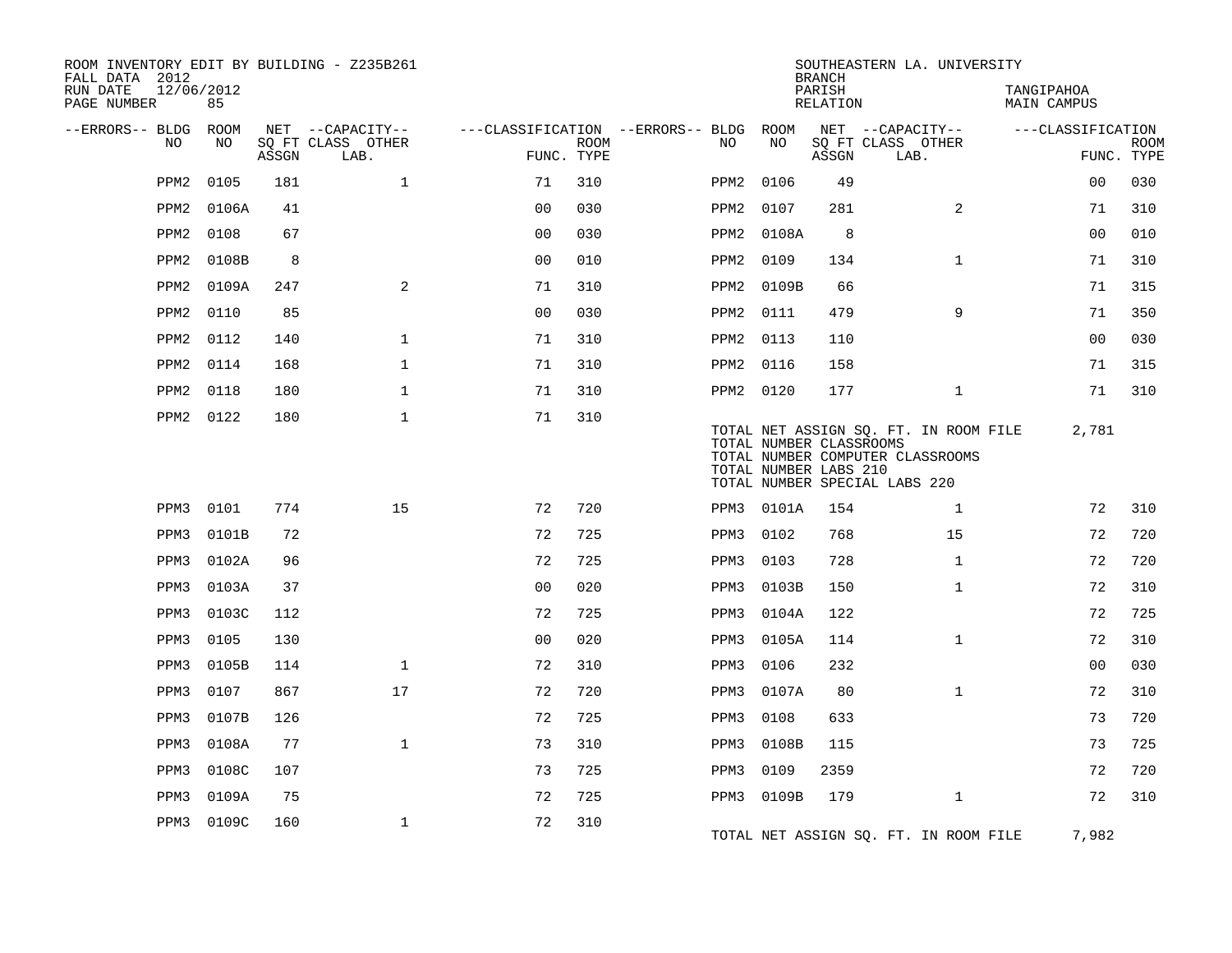| ROOM INVENTORY EDIT BY BUILDING - Z235B261<br>FALL DATA 2012 |                |                 |                           |                |                    |                                                                                                  |                 | <b>BRANCH</b>                                                                              | SOUTHEASTERN LA. UNIVERSITY                                               |                           |                           |
|--------------------------------------------------------------|----------------|-----------------|---------------------------|----------------|--------------------|--------------------------------------------------------------------------------------------------|-----------------|--------------------------------------------------------------------------------------------|---------------------------------------------------------------------------|---------------------------|---------------------------|
| RUN DATE<br>12/06/2012<br>PAGE NUMBER                        | 86             |                 |                           |                |                    |                                                                                                  |                 | PARISH<br>RELATION                                                                         |                                                                           | TANGIPAHOA<br>MAIN CAMPUS |                           |
| --ERRORS-- BLDG ROOM                                         |                |                 |                           |                |                    | NET --CAPACITY--    ---CLASSIFICATION --ERRORS-- BLDG ROOM NET --CAPACITY--    ---CLASSIFICATION |                 |                                                                                            |                                                                           |                           |                           |
| NO                                                           | NO             | ASSGN           | SQ FT CLASS OTHER<br>LAB. |                | ROOM<br>FUNC. TYPE | NO                                                                                               |                 | ASSGN<br>TOTAL NUMBER CLASSROOMS<br>TOTAL NUMBER LABS 210<br>TOTAL NUMBER SPECIAL LABS 220 | NO SQ FT CLASS OTHER<br>LAB.<br>TOTAL NUMBER COMPUTER CLASSROOMS          |                           | <b>ROOM</b><br>FUNC. TYPE |
|                                                              | PPM4 0100      | 257             |                           | 0 <sup>0</sup> | 020                | PPM4 0101                                                                                        |                 | 239                                                                                        | 2                                                                         | 60                        | 310                       |
| PPM4                                                         | 0101A          | $\overline{3}$  |                           | 60             | 315                |                                                                                                  | PPM4 0101B      | 9                                                                                          |                                                                           | 60                        | 315                       |
| PPM4                                                         | 0102           | 137             | $\mathbf{1}$              | 60             | 350                |                                                                                                  | PPM4 0102A      | 3                                                                                          |                                                                           | 60                        | 355                       |
| PPM4                                                         | 0103           | 153             | $\mathbf{1}$              | 60             | 310                |                                                                                                  | PPM4 0103A      | 6                                                                                          |                                                                           | 60                        | 315                       |
| PPM4                                                         | 0104           | 91              | $\mathbf{1}$              | 60             | 310                | PPM4 0105                                                                                        |                 | 141                                                                                        | $\mathbf{1}$                                                              | 60                        | 310                       |
|                                                              | PPM4 0105A     | 5               |                           | 60             | 315                | PPM4 0106                                                                                        |                 | 141                                                                                        | $\mathbf{1}$                                                              | 60                        | 310                       |
|                                                              | PPM4 0106A     | 5               |                           | 60             | 315                | PPM4 0107                                                                                        |                 | 164                                                                                        | $\mathbf{1}$                                                              | 60                        | 310                       |
| PPM4                                                         | 0108           | 137             | $\mathbf{1}$              | 60             | 310                | PPM4 0109                                                                                        |                 | 137                                                                                        |                                                                           | 60                        | 315                       |
| PPM4                                                         | 0110           | 300             | 3                         | 60             | 310                | PPM4 0111                                                                                        |                 | 113                                                                                        | $\mathbf{1}$                                                              | 60                        | 310                       |
|                                                              | PPM4 0111A     | $7\phantom{.0}$ |                           | 60             | 315                | PPM4 0112                                                                                        |                 | 138                                                                                        | $\mathbf{1}$                                                              | 60                        | 310                       |
|                                                              | PPM4 0113      | 238             |                           | 60             | 315                | PPM4 0114                                                                                        |                 | 41                                                                                         |                                                                           | 0 <sub>0</sub>            | 030                       |
|                                                              | PPM4 0115      | 25              |                           | 0 <sub>0</sub> | 030                | PPM4 0116                                                                                        |                 | 38                                                                                         |                                                                           | 0 <sub>0</sub>            | 030                       |
|                                                              | PPM4 0117      | 11              |                           | 0 <sub>0</sub> | 010                | PPM4 0118                                                                                        |                 | 14                                                                                         |                                                                           | 0 <sup>0</sup>            | 030                       |
|                                                              | PPM4 0121      | 9030            |                           | 60             | 730                |                                                                                                  | PPM4 0122 24245 | TOTAL NUMBER CLASSROOMS<br>TOTAL NUMBER LABS 210<br>TOTAL NUMBER SPECIAL LABS 220          | TOTAL NET ASSIGN SQ. FT. IN ROOM FILE<br>TOTAL NUMBER COMPUTER CLASSROOMS | 60<br>35,442              | 730                       |
|                                                              | PPM6 0100      | 3556            |                           | 76             | 720                |                                                                                                  | PPM6 0110       | 1152                                                                                       |                                                                           | 76                        | 720                       |
| PPM6                                                         | 0110A          | 150             |                           | 76             | 730                |                                                                                                  | PPM6 0110B      | 219                                                                                        |                                                                           | 76                        | 315                       |
| PPM6                                                         | 0110C          | 76              |                           | 0 <sub>0</sub> | 030                | PPM6 0112                                                                                        |                 | 150                                                                                        | $\mathbf{1}$                                                              | 76                        | 310                       |
|                                                              | PPM6 0114 1704 |                 |                           | 76             | 720                |                                                                                                  | PPM6 0115       | 395<br>TOTAL NUMBER CLASSROOMS<br>TOTAL NUMBER LABS 210<br>TOTAL NUMBER SPECIAL LABS 220   | TOTAL NET ASSIGN SQ. FT. IN ROOM FILE<br>TOTAL NUMBER COMPUTER CLASSROOMS | 76<br>7,326               | 725                       |
|                                                              | PPV1 0101      | 778             |                           | 70             | 740                |                                                                                                  |                 |                                                                                            | TOTAL NET ASSIGN SQ. FT. IN ROOM FILE                                     | 778                       |                           |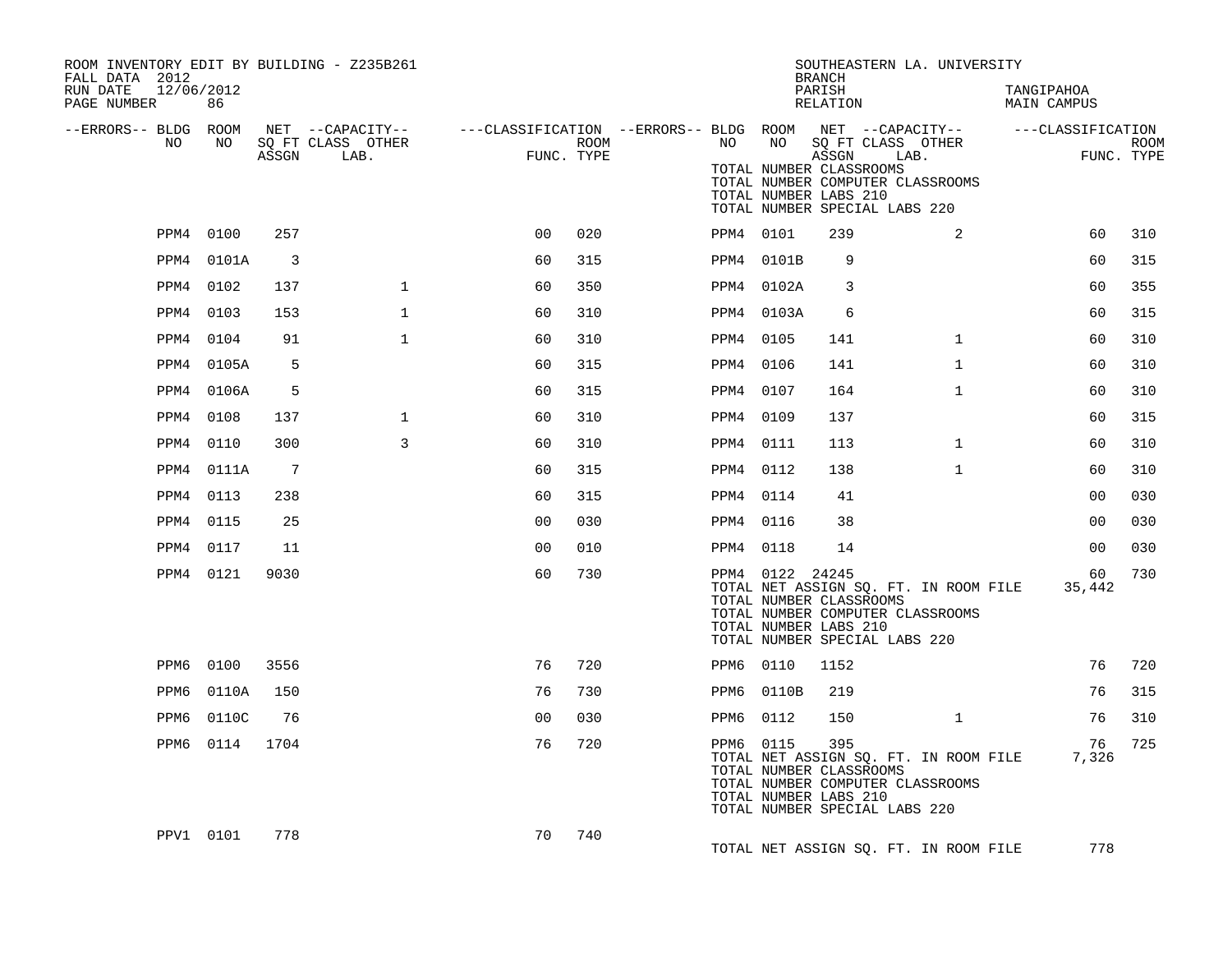| ROOM INVENTORY EDIT BY BUILDING - Z235B261<br>FALL DATA 2012<br>RUN DATE<br>12/06/2012<br>PAGE NUMBER | 87         |       |                                               |                                                                                           |      |           |            | SOUTHEASTERN LA. UNIVERSITY<br><b>BRANCH</b><br>PARISH<br>RELATION                                                                                             |              | TANGIPAHOA<br><b>MAIN CAMPUS</b> |                    |
|-------------------------------------------------------------------------------------------------------|------------|-------|-----------------------------------------------|-------------------------------------------------------------------------------------------|------|-----------|------------|----------------------------------------------------------------------------------------------------------------------------------------------------------------|--------------|----------------------------------|--------------------|
| --ERRORS-- BLDG ROOM<br>NO                                                                            | NO         | ASSGN | NET --CAPACITY--<br>SQ FT CLASS OTHER<br>LAB. | ---CLASSIFICATION --ERRORS-- BLDG ROOM NET --CAPACITY-- -----CLASSIFICATION<br>FUNC. TYPE | ROOM | NO        | NO         | SQ FT CLASS OTHER<br>ASSGN<br>TOTAL NUMBER CLASSROOMS<br>TOTAL NUMBER COMPUTER CLASSROOMS<br>TOTAL NUMBER LABS 210<br>TOTAL NUMBER SPECIAL LABS 220            | LAB.         |                                  | ROOM<br>FUNC. TYPE |
|                                                                                                       | PPV2 0101  | 6373  |                                               | 70                                                                                        | 740  |           |            | TOTAL NET ASSIGN SQ. FT. IN ROOM FILE<br>TOTAL NUMBER CLASSROOMS<br>TOTAL NUMBER COMPUTER CLASSROOMS<br>TOTAL NUMBER LABS 210<br>TOTAL NUMBER SPECIAL LABS 220 |              | 6,373                            |                    |
|                                                                                                       | PRDH 0100  | 774   |                                               | 0 <sup>0</sup>                                                                            | 020  | PRDH 0101 |            | 197                                                                                                                                                            |              | 0 <sub>0</sub>                   | 020                |
|                                                                                                       | PRDH 0102  | 218   |                                               | 0 <sub>0</sub>                                                                            | 030  | PRDH 0103 |            | 392                                                                                                                                                            |              | 91                               | 315                |
|                                                                                                       | PRDH 0104  | 56    |                                               | 0 <sub>0</sub>                                                                            | 030  | PRDH 0105 |            | 177                                                                                                                                                            | $\mathbf{1}$ | 91                               | 310                |
|                                                                                                       | PRDH 0106  | 306   |                                               | 91                                                                                        | 315  | PRDH 0107 |            | 178                                                                                                                                                            | $\mathbf{1}$ | 91                               | 310                |
|                                                                                                       | PRDH 0108  | 116   |                                               | 0 <sub>0</sub>                                                                            | 020  | PRDH 0109 |            | 202                                                                                                                                                            | $\mathbf{1}$ | 91                               | 310                |
|                                                                                                       | PRDH 0109A | 6     |                                               | 91                                                                                        | 315  | PRDH 0110 |            | 177                                                                                                                                                            | $\mathbf{1}$ | 91                               | 310                |
|                                                                                                       | PRDH 0111  | 488   | $\mathbf{1}$                                  | 91                                                                                        | 310  |           | PRDH 0111A | 48                                                                                                                                                             |              | 91                               | 315                |
|                                                                                                       | PRDH 0112  | 42    |                                               | 91                                                                                        | 315  | PRDH 0113 |            | 184                                                                                                                                                            | $\mathbf{1}$ | 91                               | 310                |
|                                                                                                       | PRDH 0114  | 136   | $\mathbf{1}$                                  | 91                                                                                        | 310  | PRDH 0115 |            | 213                                                                                                                                                            | $\mathbf{1}$ | 91                               | 310                |
|                                                                                                       | PRDH 0116  | 136   | $\mathbf{1}$                                  | 91                                                                                        | 310  | PRDH 0118 |            | 188                                                                                                                                                            |              | 91                               | 650                |
|                                                                                                       | PRDH 0119  | 161   |                                               | 41                                                                                        | 315  | PRDH 0120 |            | 437                                                                                                                                                            |              | 91                               | 350                |
|                                                                                                       | PRDH 0120A | 6     |                                               | 91                                                                                        | 355  |           | PRDH 0120B | 6                                                                                                                                                              |              | 91                               | 355                |
|                                                                                                       | PRDH 0121  | 111   |                                               | 0 <sub>0</sub>                                                                            | 030  | PRDH 0122 |            | 148                                                                                                                                                            |              | 00                               | 030                |
|                                                                                                       | PRDH 0123  | 22    |                                               | 0 <sub>0</sub>                                                                            | 030  | PRDH 0124 |            | 20                                                                                                                                                             |              | 0 <sub>0</sub>                   | 010                |
|                                                                                                       | PRDH 0125  | 157   |                                               | 0 <sub>0</sub>                                                                            | 030  | PRDH 0126 |            | 45                                                                                                                                                             |              | 00                               | 030                |
|                                                                                                       | PRDH 0127  | 382   |                                               | 00                                                                                        | 020  | PRDH 0128 |            | 181                                                                                                                                                            |              | 0 <sub>0</sub>                   | 030                |
|                                                                                                       | PRDH 0129  | 41    |                                               | 0 <sub>0</sub>                                                                            | 030  | PRDH 0130 |            | 523                                                                                                                                                            |              | 00                               | 020                |
| PRDH                                                                                                  | 0131       | 228   |                                               | 00                                                                                        | 020  | PRDH 0132 |            | 280                                                                                                                                                            | $\mathbf{1}$ | 60                               | 310                |
|                                                                                                       | PRDH 0133  | 305   | $\mathbf 1$                                   | 60                                                                                        | 310  |           | PRDH 0133A | 210                                                                                                                                                            | $\mathbf{1}$ | 60                               | 310                |
|                                                                                                       | PRDH 0134  | 39    |                                               | 0 <sub>0</sub>                                                                            | 020  | PRDH 0135 |            | 212                                                                                                                                                            |              | 41                               | 315                |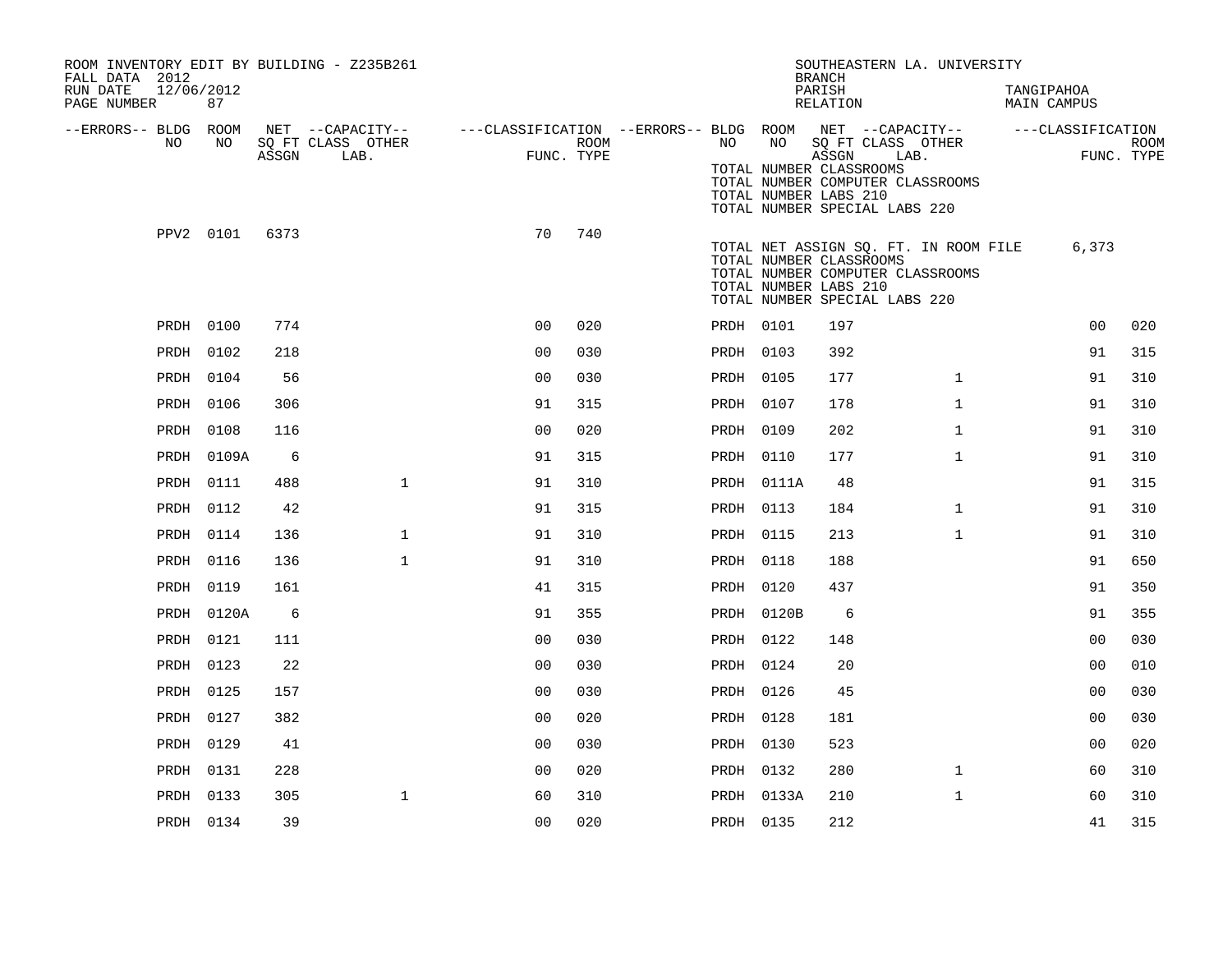| ROOM INVENTORY EDIT BY BUILDING - Z235B261<br>FALL DATA 2012 |                  |       |                           |                |             |                                        |            | <b>BRANCH</b>             | SOUTHEASTERN LA. UNIVERSITY |                                  |                           |
|--------------------------------------------------------------|------------------|-------|---------------------------|----------------|-------------|----------------------------------------|------------|---------------------------|-----------------------------|----------------------------------|---------------------------|
| RUN DATE<br>PAGE NUMBER                                      | 12/06/2012<br>88 |       |                           |                |             |                                        |            | PARISH<br><b>RELATION</b> |                             | TANGIPAHOA<br><b>MAIN CAMPUS</b> |                           |
| --ERRORS-- BLDG                                              | ROOM             |       | NET --CAPACITY--          |                |             | ---CLASSIFICATION --ERRORS-- BLDG ROOM |            |                           | NET --CAPACITY--            | ---CLASSIFICATION                |                           |
| NO                                                           | NO               | ASSGN | SQ FT CLASS OTHER<br>LAB. | FUNC. TYPE     | <b>ROOM</b> | NO                                     | NO         | ASSGN                     | SQ FT CLASS OTHER<br>LAB.   |                                  | <b>ROOM</b><br>FUNC. TYPE |
| PRDH                                                         | 0136             | 117   | $\mathbf{1}$              | 60             | 310         |                                        | PRDH 0137  | 116                       | $\mathbf{1}$                | 60                               | 310                       |
| PRDH                                                         | 0138             | 105   | $\mathbf 1$               | 60             | 310         |                                        | PRDH 0139  | 360                       |                             | 0 <sub>0</sub>                   | 020                       |
| PRDH                                                         | 0139A            | 144   |                           | 0 <sub>0</sub> | 020         |                                        | PRDH 0140  | 250                       | $\mathbf{1}$                | 60                               | 310                       |
| PRDH                                                         | 0140A            | 36    |                           | 41             | 315         |                                        | PRDH 0141  | 36                        |                             | 00                               | 030                       |
| PRDH                                                         | 0142             | 152   | $\mathbf{1}$              | 60             | 310         |                                        | PRDH 0143  | 46                        |                             | 0 <sub>0</sub>                   | 030                       |
| PRDH                                                         | 0144             | 50    |                           | 0 <sub>0</sub> | 030         |                                        | PRDH 0145  | 21                        |                             | 0 <sub>0</sub>                   | 010                       |
| PRDH                                                         | 0146             | 21    |                           | 0 <sub>0</sub> | 030         |                                        | PRDH 0147  | 31                        |                             | 41                               | 315                       |
| PRDH                                                         | 0148             | 93    |                           | 41             | 315         |                                        | PRDH 0149  | 93                        |                             | 41                               | 315                       |
| PRDH                                                         | 0150             | 61    |                           | 0 <sub>0</sub> | 020         |                                        | PRDH 0151  | 155                       | $\mathbf{1}$                | 60                               | 310                       |
| PRDH                                                         | 0152             | 92    | $\mathbf 1$               | 60             | 310         |                                        | PRDH 0153  | 158                       |                             | 41                               | 315                       |
| PRDH                                                         | 0154             | 93    | $\mathbf{1}$              | 60             | 310         |                                        | PRDH 0155  | 92                        | $\mathbf{1}$                | 60                               | 310                       |
| PRDH                                                         | 0156             | 126   | $\mathbf{1}$              | 60             | 310         |                                        | PRDH 0157  | 73                        |                             | 0 <sub>0</sub>                   | 030                       |
| PRDH                                                         | 0158             | 158   |                           | 0 <sub>0</sub> | 030         |                                        | PRDH 0159  | 73                        |                             | 41                               | 315                       |
| PRDH                                                         | 0160             | 75    |                           | 41             | 315         |                                        | PRDH 0161  | 75                        |                             | 41                               | 315                       |
| PRDH                                                         | 0162             | 139   |                           | 91             | 315         |                                        | PRDH 0163  | 47                        |                             | 41                               | 315                       |
| PRDH                                                         | 0164             | 46    |                           | 41             | 315         |                                        | PRDH 0165  | 118                       |                             | 41                               | 315                       |
| PRDH                                                         | 0166             | 255   | $\mathbf{1}$              | 60             | 310         |                                        | PRDH 0167  | 125                       |                             | 41                               | 315                       |
| PRDH                                                         | 0168             | 181   |                           | 41             | 315         |                                        | PRDH 0170  | 461                       |                             | 00                               | 020                       |
| PRDH                                                         | 0201             | 214   | 2                         | 91             | 910         |                                        | PRDH 0201A | 31                        |                             | 91                               | 919                       |
| PRDH                                                         | 0202             | 214   | 2                         | 91             | 910         |                                        | PRDH 0202A | 31                        |                             | 91                               | 919                       |
| PRDH                                                         | 0203             | 214   | 2                         | 91             | 910         |                                        | PRDH 0203A | 31                        |                             | 91                               | 919                       |
| PRDH                                                         | 0204             | 276   | $\mathbf{2}$              | 91             | 910         | PRDH                                   | 0204A      | 31                        |                             | 91                               | 919                       |
| PRDH                                                         | 0205             | 214   | 2                         | 91             | 910         |                                        | PRDH 0205A | 31                        |                             | 91                               | 919                       |
| PRDH                                                         | 0206             | 277   | 2                         | 91             | 910         |                                        | PRDH 0206A | 31                        |                             | 91                               | 919                       |
| PRDH                                                         | 0207             | 214   | 2                         | 91             | 910         |                                        | PRDH 0207A | 31                        |                             | 91                               | 919                       |
|                                                              | PRDH 0208        | 214   | $\overline{a}$            | 91             | 910         |                                        | PRDH 0208A | 31                        |                             | 91                               | 919                       |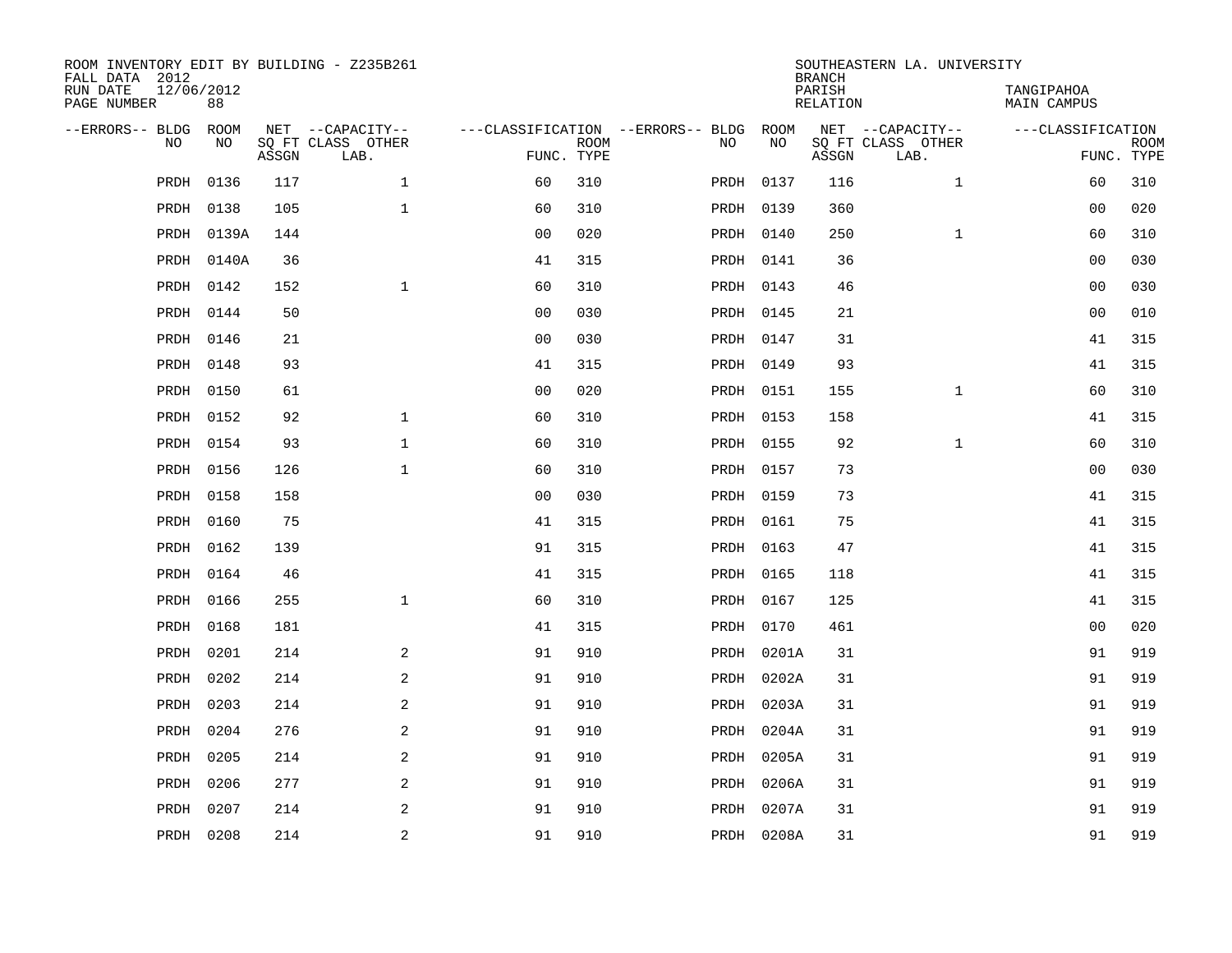| ROOM INVENTORY EDIT BY BUILDING - Z235B261<br>FALL DATA 2012 |                  |       |                           |                |                           |                                   |            |            | <b>BRANCH</b>             | SOUTHEASTERN LA. UNIVERSITY |                                  |                           |
|--------------------------------------------------------------|------------------|-------|---------------------------|----------------|---------------------------|-----------------------------------|------------|------------|---------------------------|-----------------------------|----------------------------------|---------------------------|
| RUN DATE<br>PAGE NUMBER                                      | 12/06/2012<br>89 |       |                           |                |                           |                                   |            |            | PARISH<br><b>RELATION</b> |                             | TANGIPAHOA<br><b>MAIN CAMPUS</b> |                           |
| --ERRORS-- BLDG                                              | ROOM             |       | NET --CAPACITY--          |                |                           | ---CLASSIFICATION --ERRORS-- BLDG |            | ROOM       |                           | NET --CAPACITY--            | ---CLASSIFICATION                |                           |
| NO                                                           | NO               | ASSGN | SQ FT CLASS OTHER<br>LAB. |                | <b>ROOM</b><br>FUNC. TYPE | NO                                |            | NO         | ASSGN                     | SQ FT CLASS OTHER<br>LAB.   |                                  | <b>ROOM</b><br>FUNC. TYPE |
| PRDH                                                         | 0209             | 329   | $\mathbf{1}$              | 91             | 910                       |                                   | PRDH       | 0209A      | 45                        |                             | 91                               | 919                       |
| PRDH                                                         | 0210             | 214   | $\overline{a}$            | 91             | 910                       |                                   |            | PRDH 0210A | 31                        |                             | 91                               | 919                       |
| PRDH                                                         | 0211             | 214   | 2                         | 91             | 910                       |                                   |            | PRDH 0211A | 31                        |                             | 91                               | 919                       |
| PRDH                                                         | 0212             | 214   | 2                         | 91             | 910                       |                                   |            | PRDH 0212A | 31                        |                             | 91                               | 919                       |
| PRDH                                                         | 0213             | 214   | 2                         | 91             | 910                       |                                   |            | PRDH 0213A | 31                        |                             | 91                               | 919                       |
| PRDH                                                         | 0214             | 214   | 2                         | 91             | 910                       |                                   |            | PRDH 0214A | 31                        |                             | 91                               | 919                       |
| PRDH                                                         | 0215             | 214   | 2                         | 91             | 910                       |                                   |            | PRDH 0215A | 31                        |                             | 91                               | 919                       |
| PRDH                                                         | 0216             | 227   | $\mathbf 1$               | 91             | 910                       |                                   |            | PRDH 0216A | 50                        |                             | 91                               | 919                       |
| PRDH                                                         | 0217             | 214   | 2                         | 91             | 910                       |                                   |            | PRDH 0217A | 31                        |                             | 91                               | 919                       |
| PRDH                                                         | 0218             | 214   | 2                         | 91             | 910                       |                                   |            | PRDH 0218A | 31                        |                             | 91                               | 919                       |
| PRDH                                                         | 0219             | 214   | 2                         | 91             | 910                       |                                   |            | PRDH 0219A | 31                        |                             | 91                               | 919                       |
| PRDH                                                         | 0220             | 108   |                           | 91             | 660                       |                                   |            | PRDH 0220A | 48                        |                             | 00                               | 030                       |
| PRDH                                                         | 0220B            | 40    |                           | 0 <sub>0</sub> | 010                       |                                   |            | PRDH 0220C | 40                        |                             | 00                               | 030                       |
| PRDH                                                         | 0220D            | 123   |                           | 91             | 935                       |                                   | PRDH 0220E |            | 40                        |                             | 91                               | 935                       |
| PRDH                                                         | 0220F            | 79    |                           | 91             | 935                       |                                   | PRDH 0221  |            | 214                       | 2                           | 91                               | 910                       |
| PRDH                                                         | 0221A            | 31    |                           | 91             | 919                       |                                   | PRDH 0222  |            | 226                       | $\mathbf{1}$                | 91                               | 910                       |
| PRDH                                                         | 0222A            | 50    |                           | 91             | 919                       |                                   | PRDH 0223  |            | 214                       | 2                           | 91                               | 910                       |
| PRDH                                                         | 0223A            | 31    |                           | 91             | 919                       |                                   | PRDH 0224  |            | 214                       | $\overline{a}$              | 91                               | 910                       |
| PRDH                                                         | 0224A            | 31    |                           | 91             | 919                       |                                   | PRDH 0225  |            | 214                       | 2                           | 91                               | 910                       |
| PRDH                                                         | 0225A            | 31    |                           | 91             | 919                       |                                   | PRDH 0226  |            | 214                       | 2                           | 91                               | 910                       |
| PRDH                                                         | 0226A            | 31    |                           | 91             | 919                       |                                   | PRDH 0227  |            | 214                       | 2                           | 91                               | 910                       |
| PRDH                                                         | 0227A            | 31    |                           | 91             | 919                       |                                   | PRDH 0228  |            | 214                       | 2                           | 91                               | 910                       |
| PRDH                                                         | 0228A            | 31    |                           | 91             | 919                       |                                   | PRDH 0229  |            | 214                       | 2                           | 91                               | 910                       |
| PRDH                                                         | 0229A            | 31    |                           | 91             | 919                       |                                   | PRDH 0230  |            | 214                       | $\overline{a}$              | 91                               | 910                       |
| PRDH                                                         | 0230A            | 31    |                           | 91             | 919                       |                                   | PRDH 0231  |            | 214                       | 2                           | 91                               | 910                       |
|                                                              | PRDH 0231A       | 31    |                           | 91             | 919                       |                                   | PRDH 0232  |            | 214                       | 2                           | 91                               | 910                       |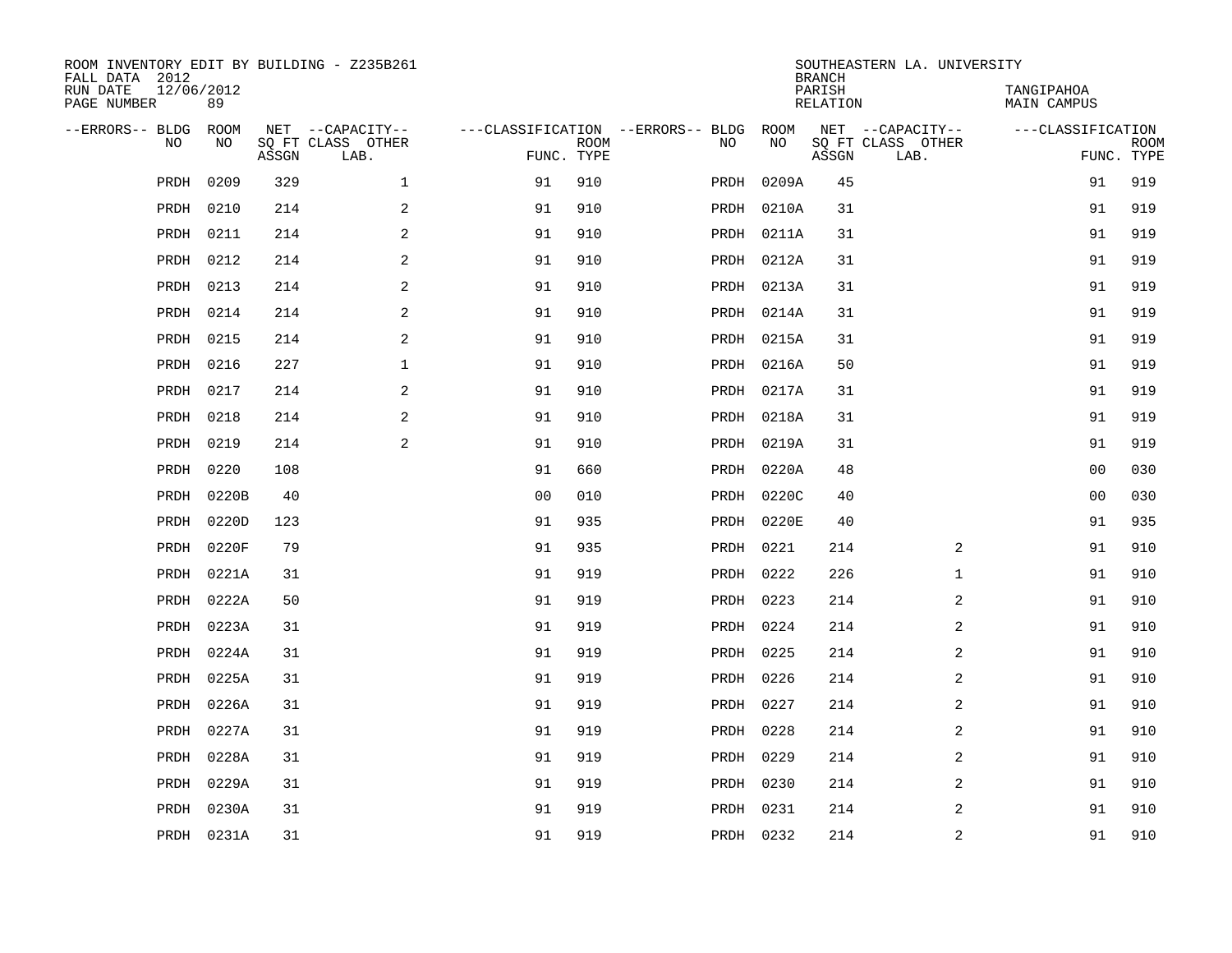| ROOM INVENTORY EDIT BY BUILDING - Z235B261<br>FALL DATA 2012 |            |       |                           |            |             |                                        |           | <b>BRANCH</b>      | SOUTHEASTERN LA. UNIVERSITY |                           |                           |
|--------------------------------------------------------------|------------|-------|---------------------------|------------|-------------|----------------------------------------|-----------|--------------------|-----------------------------|---------------------------|---------------------------|
| RUN DATE<br>12/06/2012<br>PAGE NUMBER                        | 90         |       |                           |            |             |                                        |           | PARISH<br>RELATION |                             | TANGIPAHOA<br>MAIN CAMPUS |                           |
| --ERRORS-- BLDG ROOM                                         |            |       | NET --CAPACITY--          |            |             | ---CLASSIFICATION --ERRORS-- BLDG ROOM |           |                    | NET --CAPACITY--            | ---CLASSIFICATION         |                           |
| NO                                                           | NO         | ASSGN | SQ FT CLASS OTHER<br>LAB. | FUNC. TYPE | <b>ROOM</b> | NO                                     | NO        | ASSGN              | SQ FT CLASS OTHER<br>LAB.   |                           | <b>ROOM</b><br>FUNC. TYPE |
| PRDH                                                         | 0232A      | 31    |                           | 91         | 919         |                                        | PRDH 0233 | 214                | $\overline{a}$              | 91                        | 910                       |
| PRDH                                                         | 0233A      | 31    |                           | 91         | 919         |                                        | PRDH 0234 | 214                | 2                           | 91                        | 910                       |
| PRDH                                                         | 0234A      | 31    |                           | 91         | 919         |                                        | PRDH 0235 | 214                | 2                           | 91                        | 910                       |
| PRDH                                                         | 0235A      | 31    |                           | 91         | 919         |                                        | PRDH 0236 | 214                | $\overline{a}$              | 91                        | 910                       |
| PRDH                                                         | 0236A      | 31    |                           | 91         | 919         |                                        | PRDH 0237 | 9                  |                             | 91                        | 935                       |
| PRDH                                                         | 0238       | 11    |                           | 91         | 935         |                                        | PRDH 0239 | 9                  |                             | 91                        | 935                       |
| PRDH                                                         | 0240       | 11    |                           | 91         | 935         |                                        | PRDH 0301 | 214                | 2                           | 91                        | 910                       |
| PRDH                                                         | 0301A      | 31    |                           | 91         | 919         |                                        | PRDH 0302 | 214                | 2                           | 91                        | 910                       |
| PRDH                                                         | 0302A      | 31    |                           | 91         | 919         |                                        | PRDH 0303 | 214                | 2                           | 91                        | 910                       |
| PRDH                                                         | 0303A      | 31    |                           | 91         | 919         |                                        | PRDH 0304 | 276                | 2                           | 91                        | 910                       |
| PRDH                                                         | 0304A      | 31    |                           | 91         | 919         |                                        | PRDH 0305 | 214                | 2                           | 91                        | 910                       |
| PRDH                                                         | 0305A      | 31    |                           | 91         | 919         |                                        | PRDH 0306 | 276                | 2                           | 91                        | 910                       |
| PRDH                                                         | 0306A      | 31    |                           | 91         | 919         |                                        | PRDH 0307 | 214                | 2                           | 91                        | 910                       |
| PRDH                                                         | 0307A      | 31    |                           | 91         | 919         |                                        | PRDH 0308 | 214                | 2                           | 91                        | 910                       |
| PRDH                                                         | 0308A      | 31    |                           | 91         | 919         |                                        | PRDH 0309 | 342                | 2                           | 91                        | 910                       |
| PRDH                                                         | 0309A      | 32    |                           | 91         | 919         |                                        | PRDH 0310 | 214                | $\overline{a}$              | 91                        | 910                       |
| PRDH                                                         | 0310A      | 31    |                           | 91         | 919         |                                        | PRDH 0311 | 214                | 2                           | 91                        | 910                       |
| PRDH                                                         | 0311A      | 31    |                           | 91         | 919         |                                        | PRDH 0312 | 214                | 2                           | 91                        | 910                       |
| PRDH                                                         | 0312A      | 31    |                           | 91         | 919         |                                        | PRDH 0313 | 214                | 2                           | 91                        | 910                       |
| PRDH                                                         | 0313A      | 31    |                           | 91         | 919         |                                        | PRDH 0314 | 214                | 2                           | 91                        | 910                       |
| PRDH                                                         | 0314A      | 31    |                           | 91         | 919         |                                        | PRDH 0315 | 214                | 2                           | 91                        | 910                       |
| PRDH                                                         | 0315A      | 31    |                           | 91         | 919         |                                        | PRDH 0316 | 227                | $\mathbf{1}$                | 91                        | 910                       |
| PRDH                                                         | 0316A      | 50    |                           | 91         | 919         |                                        | PRDH 0317 | 214                | 2                           | 91                        | 910                       |
| PRDH                                                         | 0317A      | 31    |                           | 91         | 919         |                                        | PRDH 0318 | 214                | 2                           | 91                        | 910                       |
| PRDH                                                         | 0318A      | 31    |                           | 91         | 919         |                                        | PRDH 0319 | 324                | 2                           | 91                        | 910                       |
|                                                              | PRDH 0319A | 32    |                           | 91         | 919         |                                        | PRDH 0320 | 337                | 2                           | 91                        | 910                       |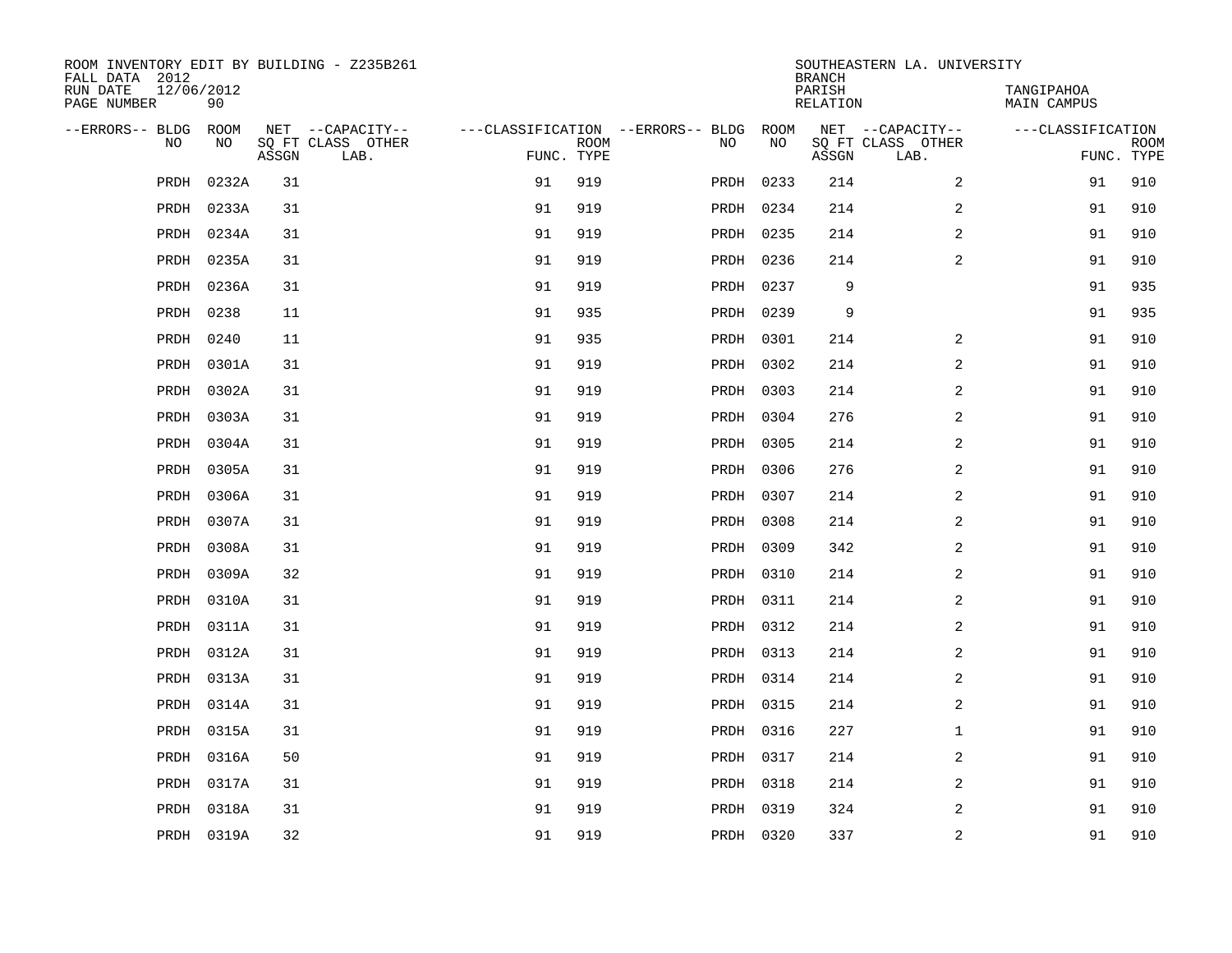| ROOM INVENTORY EDIT BY BUILDING - Z235B261<br>FALL DATA 2012 |                  |       |                           |                |      |                                        |            | <b>BRANCH</b>      | SOUTHEASTERN LA. UNIVERSITY |                                  |                           |
|--------------------------------------------------------------|------------------|-------|---------------------------|----------------|------|----------------------------------------|------------|--------------------|-----------------------------|----------------------------------|---------------------------|
| RUN DATE<br>PAGE NUMBER                                      | 12/06/2012<br>91 |       |                           |                |      |                                        |            | PARISH<br>RELATION |                             | TANGIPAHOA<br><b>MAIN CAMPUS</b> |                           |
| --ERRORS-- BLDG                                              | ROOM             |       | NET --CAPACITY--          |                |      | ---CLASSIFICATION --ERRORS-- BLDG ROOM |            |                    | NET --CAPACITY--            | ---CLASSIFICATION                |                           |
| N <sub>O</sub>                                               | NO.              | ASSGN | SO FT CLASS OTHER<br>LAB. | FUNC. TYPE     | ROOM | NO.                                    | <b>NO</b>  | ASSGN              | SO FT CLASS OTHER<br>LAB.   |                                  | <b>ROOM</b><br>FUNC. TYPE |
| PRDH                                                         | 0320A            | 48    |                           | 91             | 919  |                                        | PRDH 0320B | 41                 |                             | 00                               | 010                       |
| PRDH                                                         | 0320C            | 68    |                           | 0 <sub>0</sub> | 030  |                                        | PRDH 0320D | 32                 |                             | 0 <sub>0</sub>                   | 030                       |
| PRDH                                                         | 0321             | 214   | 2                         | 91             | 910  |                                        | PRDH 0321A | 31                 |                             | 91                               | 919                       |
| PRDH                                                         | 0322             | 31    | 2                         | 91             | 910  |                                        | PRDH 0322A | 31                 |                             | 91                               | 919                       |
| PRDH                                                         | 0323             | 214   | 2                         | 91             | 910  |                                        | PRDH 0323A | 31                 |                             | 91                               | 919                       |
| PRDH                                                         | 0324             | 227   | $\mathbf 1$               | 91             | 910  |                                        | PRDH 0324A | 50                 |                             | 91                               | 919                       |
| PRDH                                                         | 0325             | 214   | $\overline{a}$            | 91             | 910  |                                        | PRDH 0325A | 31                 |                             | 91                               | 919                       |
| PRDH                                                         | 0326             | 214   | 2                         | 91             | 910  |                                        | PRDH 0326A | 31                 |                             | 91                               | 919                       |
| PRDH                                                         | 0327             | 214   | 2                         | 91             | 910  |                                        | PRDH 0327A | 31                 |                             | 91                               | 919                       |
| PRDH                                                         | 0328             | 214   | $\overline{a}$            | 91             | 910  |                                        | PRDH 0328A | 31                 |                             | 91                               | 919                       |
| PRDH                                                         | 0329             | 214   | 2                         | 91             | 910  |                                        | PRDH 0329A | 31                 |                             | 91                               | 919                       |
| PRDH                                                         | 0330             | 214   | 2                         | 91             | 910  |                                        | PRDH 0330A | 31                 |                             | 91                               | 919                       |
| PRDH                                                         | 0331             | 214   | 2                         | 91             | 910  |                                        | PRDH 0331A | 31                 |                             | 91                               | 919                       |
| PRDH                                                         | 0332             | 214   | 2                         | 91             | 910  |                                        | PRDH 0332A | 31                 |                             | 91                               | 919                       |
| PRDH                                                         | 0333             | 214   | 2                         | 91             | 910  |                                        | PRDH 0333A | 31                 |                             | 91                               | 919                       |
| PRDH                                                         | 0334             | 214   | 2                         | 91             | 910  |                                        | PRDH 0334A | 31                 |                             | 91                               | 919                       |
| PRDH                                                         | 0335             | 214   | 2                         | 91             | 910  |                                        | PRDH 0335A | 31                 |                             | 91                               | 919                       |
| PRDH                                                         | 0336             | 214   | 2                         | 91             | 910  |                                        | PRDH 0336A | 31                 |                             | 91                               | 919                       |
| PRDH                                                         | 0337             | 214   | 2                         | 91             | 910  |                                        | PRDH 0337A | 31                 |                             | 91                               | 919                       |
| PRDH                                                         | 0338             | 9     |                           | 91             | 935  |                                        | PRDH 0339  | 11                 |                             | 91                               | 935                       |
| PRDH                                                         | 0340             | 9     |                           | 91             | 935  |                                        | PRDH 0341  | 11                 |                             | 91                               | 935                       |
| PRDH                                                         | 0401             | 214   | 2                         | 91             | 910  |                                        | PRDH 0401A | 31                 |                             | 91                               | 919                       |
| PRDH                                                         | 0402             | 214   | 2                         | 91             | 910  |                                        | PRDH 0402A | 31                 |                             | 91                               | 919                       |
| PRDH                                                         | 0403             | 214   | 2                         | 91             | 910  |                                        | PRDH 0403A | 31                 |                             | 91                               | 919                       |
| PRDH                                                         | 0404             | 276   | 2                         | 91             | 910  |                                        | PRDH 0404A | 31                 |                             | 91                               | 919                       |
|                                                              | PRDH 0405        | 214   | $\overline{c}$            | 91             | 910  |                                        | PRDH 0405A | 31                 |                             | 91                               | 919                       |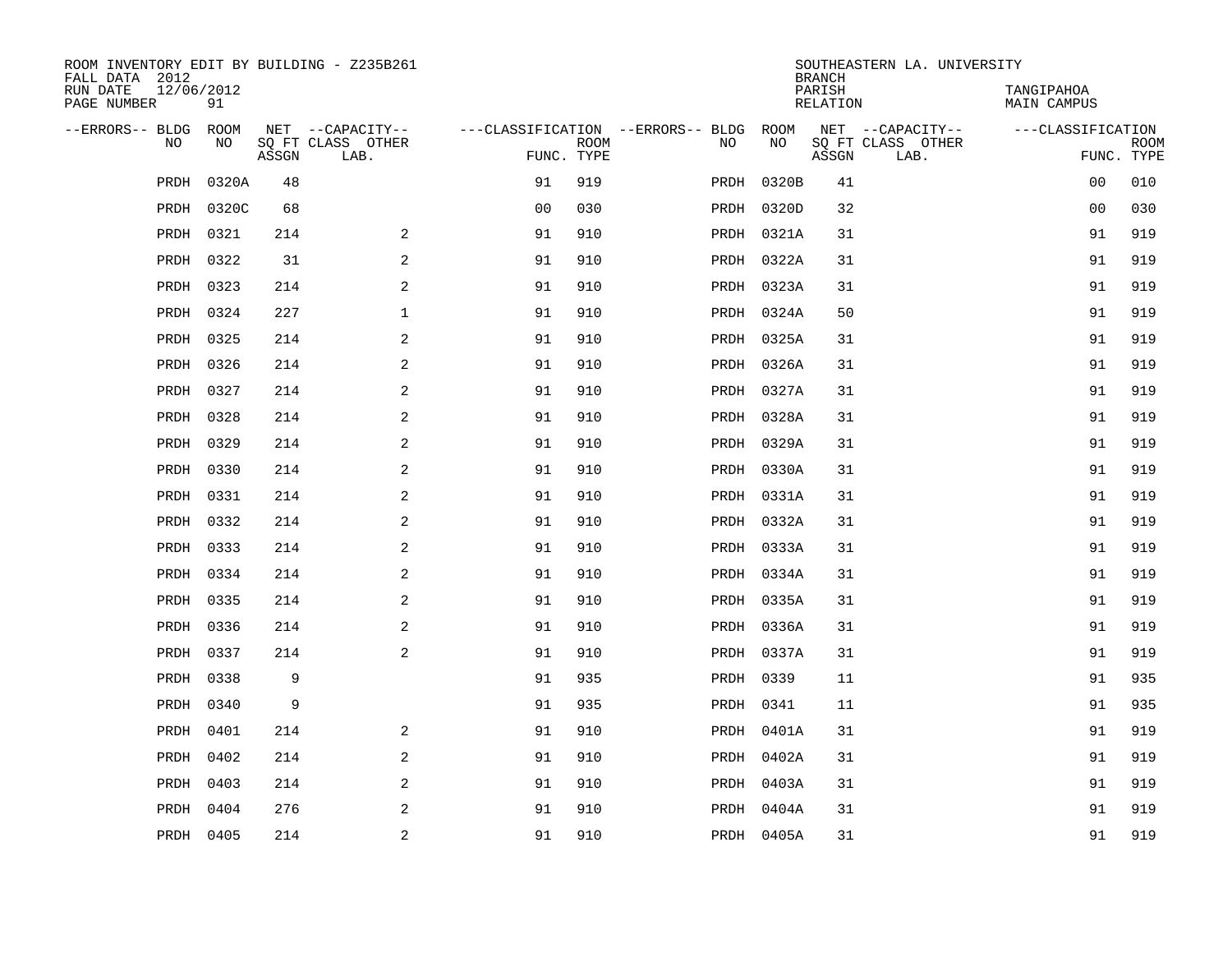| FALL DATA 2012          |            |             |       | ROOM INVENTORY EDIT BY BUILDING - Z235B261    |                                                      |             |           |            | <b>BRANCH</b>      | SOUTHEASTERN LA. UNIVERSITY                   |                                  |                           |
|-------------------------|------------|-------------|-------|-----------------------------------------------|------------------------------------------------------|-------------|-----------|------------|--------------------|-----------------------------------------------|----------------------------------|---------------------------|
| RUN DATE<br>PAGE NUMBER | 12/06/2012 | 92          |       |                                               |                                                      |             |           |            | PARISH<br>RELATION |                                               | TANGIPAHOA<br><b>MAIN CAMPUS</b> |                           |
| --ERRORS-- BLDG         | <b>NO</b>  | ROOM<br>NO. | ASSGN | NET --CAPACITY--<br>SQ FT CLASS OTHER<br>LAB. | ---CLASSIFICATION --ERRORS-- BLDG ROOM<br>FUNC. TYPE | <b>ROOM</b> | NO        | NO         | ASSGN              | NET --CAPACITY--<br>SQ FT CLASS OTHER<br>LAB. | ---CLASSIFICATION                | <b>ROOM</b><br>FUNC. TYPE |
|                         | PRDH       | 0406        | 406   | 2                                             | 91                                                   | 910         |           | PRDH 0406A | 31                 |                                               | 91                               | 919                       |
|                         | PRDH       | 0407        | 214   | 2                                             | 91                                                   | 910         |           | PRDH 0407A | 31                 |                                               | 91                               | 919                       |
|                         | PRDH       | 0408        | 214   | 2                                             | 91                                                   | 910         |           | PRDH 0408A | 31                 |                                               | 91                               | 919                       |
|                         | PRDH       | 0409        | 341   | $\overline{2}$                                | 91                                                   | 910         |           | PRDH 0409A | 32                 |                                               | 91                               | 919                       |
|                         | PRDH       | 0410        | 214   | $\mathbf{2}$                                  | 91                                                   | 910         |           | PRDH 0410A | 31                 |                                               | 91                               | 919                       |
|                         | PRDH       | 0411        | 214   | 2                                             | 91                                                   | 910         |           | PRDH 0411A | 31                 |                                               | 91                               | 919                       |
|                         | PRDH       | 0412        | 214   | 2                                             | 91                                                   | 910         |           | PRDH 0412A | 31                 |                                               | 91                               | 919                       |
|                         |            | PRDH 0413   | 214   | 2                                             | 91                                                   | 910         |           | PRDH 0413A | 31                 |                                               | 91                               | 919                       |
|                         | PRDH       | 0414        | 214   | 2                                             | 91                                                   | 910         |           | PRDH 0414A | 31                 |                                               | 91                               | 919                       |
|                         | PRDH       | 0415        | 214   | 2                                             | 91                                                   | 910         |           | PRDH 0415A | 31                 |                                               | 91                               | 919                       |
|                         | PRDH       | 0416        | 227   | $\mathbf 1$                                   | 91                                                   | 910         |           | PRDH 0416A | 50                 |                                               | 91                               | 919                       |
|                         | PRDH       | 0417        | 214   | 2                                             | 91                                                   | 910         |           | PRDH 0417A | 31                 |                                               | 91                               | 919                       |
|                         | PRDH       | 0418        | 214   | 2                                             | 91                                                   | 910         |           | PRDH 0418A | 31                 |                                               | 91                               | 919                       |
|                         | PRDH       | 0419        | 373   |                                               | 91                                                   | 680         |           | PRDH 0420  | 170                |                                               | 0 <sub>0</sub>                   | 030                       |
|                         | PRDH       | 0420A       | 48    |                                               | 0 <sub>0</sub>                                       | 030         |           | PRDH 0420B | 421                |                                               | 0 <sub>0</sub>                   | 010                       |
|                         | PRDH       | 0420C       | 68    |                                               | 0 <sub>0</sub>                                       | 030         |           | PRDH 0420D | 89                 |                                               | 91                               | 935                       |
|                         | PRDH       | 0420E       | 116   |                                               | 0 <sub>0</sub>                                       | 030         |           | PRDH 0421  | 214                | 2                                             | 91                               | 910                       |
|                         | PRDH       | 0421A       | 31    |                                               | 91                                                   | 919         |           | PRDH 0422  | 214                | 2                                             | 91                               | 910                       |
|                         | PRDH       | 0422A       | 31    |                                               | 91                                                   | 919         | PRDH 0423 |            | 214                | 2                                             | 91                               | 910                       |
|                         | PRDH       | 0423A       | 31    |                                               | 91                                                   | 919         | PRDH 0424 |            | 228                | $\mathbf{1}$                                  | 91                               | 910                       |
|                         | PRDH       | 0424A       | 50    |                                               | 91                                                   | 919         | PRDH 0425 |            | 214                | 2                                             | 91                               | 910                       |
|                         | PRDH       | 0425A       | 31    |                                               | 91                                                   | 919         | PRDH 0426 |            | 214                | 2                                             | 91                               | 910                       |
|                         | PRDH       | 0426A       | 31    |                                               | 91                                                   | 919         | PRDH 0427 |            | 214                | 2                                             | 91                               | 910                       |
|                         | PRDH       | 0427A       | 31    |                                               | 91                                                   | 919         | PRDH 0428 |            | 214                | $\overline{a}$                                | 91                               | 910                       |
|                         | PRDH       | 0428A       | 31    |                                               | 91                                                   | 919         | PRDH 0429 |            | 214                | 2                                             | 91                               | 910                       |
|                         |            | PRDH 0429A  | 31    |                                               | 91                                                   | 919         |           | PRDH 0430  | 214                | $\overline{2}$                                | 91                               | 910                       |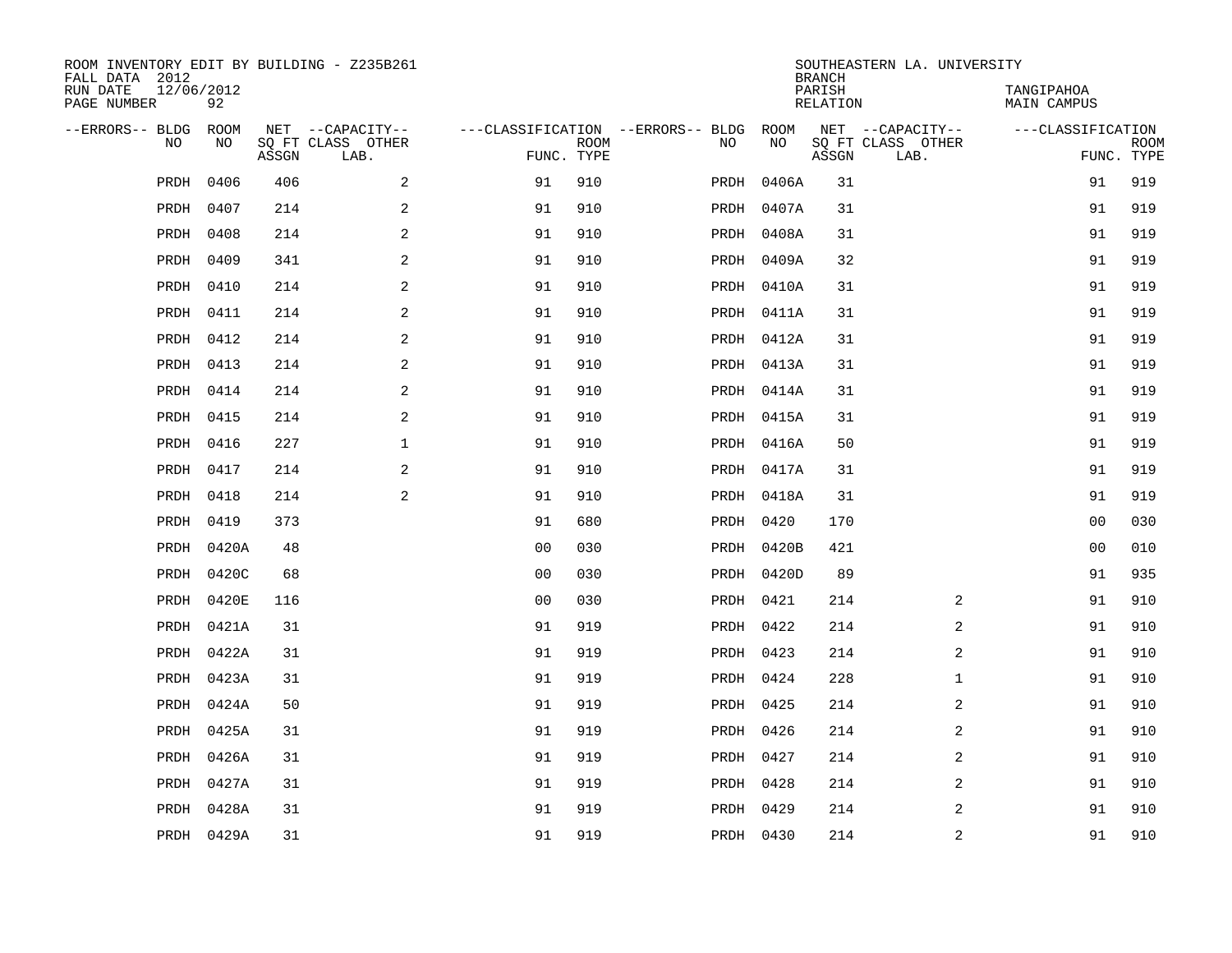| ROOM INVENTORY EDIT BY BUILDING - Z235B261<br>FALL DATA 2012 |                |       |                           |                                        |      |           |                                                  | <b>BRANCH</b>      | SOUTHEASTERN LA. UNIVERSITY                                                                                |                           |                           |
|--------------------------------------------------------------|----------------|-------|---------------------------|----------------------------------------|------|-----------|--------------------------------------------------|--------------------|------------------------------------------------------------------------------------------------------------|---------------------------|---------------------------|
| RUN DATE<br>12/06/2012<br>PAGE NUMBER                        | 93             |       |                           |                                        |      |           |                                                  | PARISH<br>RELATION |                                                                                                            | TANGIPAHOA<br>MAIN CAMPUS |                           |
| --ERRORS-- BLDG ROOM                                         |                |       | NET --CAPACITY--          | ---CLASSIFICATION --ERRORS-- BLDG ROOM |      |           |                                                  |                    | NET --CAPACITY--                                                                                           | ---CLASSIFICATION         |                           |
| NO                                                           | NO             | ASSGN | SQ FT CLASS OTHER<br>LAB. | FUNC. TYPE                             | ROOM | NO.       | NO                                               | ASSGN              | SQ FT CLASS OTHER<br>LAB.                                                                                  |                           | <b>ROOM</b><br>FUNC. TYPE |
| PRDH                                                         | 0430A          | 31    |                           | 91                                     | 919  | PRDH 0431 |                                                  | 214                | 2                                                                                                          | 91                        | 910                       |
|                                                              | PRDH 0431A     | 31    |                           | 91                                     | 919  | PRDH 0432 |                                                  | 214                | 2                                                                                                          | 91                        | 910                       |
|                                                              | PRDH 0432A     | 31    |                           | 91                                     | 919  | PRDH 0433 |                                                  | 214                | $\overline{a}$                                                                                             | 91                        | 910                       |
|                                                              | PRDH 0433A     | 31    |                           | 91                                     | 919  | PRDH 0434 |                                                  | 214                | 2                                                                                                          | 91                        | 910                       |
|                                                              | PRDH 0434A     | 31    |                           | 91                                     | 919  | PRDH 0435 |                                                  | 214                | 2                                                                                                          | 91                        | 910                       |
|                                                              | PRDH 0435A     | 31    |                           | 91                                     | 919  | PRDH 0436 |                                                  | 214                | 2                                                                                                          | 91                        | 910                       |
|                                                              | PRDH 0436A     | 31    |                           | 91                                     | 919  | PRDH 0437 |                                                  | 214                | 2                                                                                                          | 91                        | 910                       |
|                                                              | PRDH 0437A     | 31    |                           | 91                                     | 919  | PRDH 0438 |                                                  | 9                  |                                                                                                            | 91                        | 935                       |
|                                                              | PRDH 0439      | 11    |                           | 91                                     | 935  | PRDH 0440 |                                                  | 9                  |                                                                                                            | 91                        | 935                       |
|                                                              | PRDH 0441      | 11    |                           | 91                                     | 935  |           | TOTAL NUMBER CLASSROOMS<br>TOTAL NUMBER LABS 210 |                    | TOTAL NET ASSIGN SQ. FT. IN ROOM FILE<br>TOTAL NUMBER COMPUTER CLASSROOMS<br>TOTAL NUMBER SPECIAL LABS 220 | 35,629                    |                           |
|                                                              | PSCH 0101 1918 |       |                           | 75                                     | 580  |           | TOTAL NUMBER CLASSROOMS<br>TOTAL NUMBER LABS 210 |                    | TOTAL NET ASSIGN SQ. FT. IN ROOM FILE<br>TOTAL NUMBER COMPUTER CLASSROOMS<br>TOTAL NUMBER SPECIAL LABS 220 | 1,918                     |                           |
| SAC0                                                         | 0030           | 1187  |                           | 0 <sub>0</sub>                         | 030  | SAC0 0100 |                                                  | 4500               |                                                                                                            | 00                        | 020                       |
| SAC0                                                         | 0100C          | 484   |                           | 11                                     | 660  | SAC0      | 0101                                             | 300                |                                                                                                            | 00                        | 020                       |
| SAC0                                                         | 0102           | 44    |                           | 0 <sub>0</sub>                         | 030  | SAC0      | 0103                                             | 145                |                                                                                                            | 0 <sub>0</sub>            | 030                       |
| SAC0                                                         | 0104           | 169   |                           | 0 <sub>0</sub>                         | 030  | SAC0      | 0105                                             | 347                | $\mathbf{1}$                                                                                               | 11                        | 310                       |
| SAC0                                                         | 0106           | 780   |                           | 11                                     | 315  | SAC0      | 0106A                                            | 252                |                                                                                                            | 11                        | 670                       |
| SAC0                                                         | 0106C          | 80    |                           | 57                                     | 850  | SAC0      | 0106D                                            | 79                 |                                                                                                            | 57                        | 850                       |
| SAC0                                                         | 0106E          | 85    |                           | 57                                     | 850  | SAC0      | 0106F                                            | 84                 | $\mathbf{1}$                                                                                               | 11                        | 850                       |
| SAC0                                                         | 0106G          | 145   | $\mathbf{1}$              | 11                                     | 310  | SAC0      | 0106H                                            | 29                 |                                                                                                            | 11                        | 315                       |
| SAC0                                                         | 0106J          | 118   |                           | 11                                     | 670  | SAC0      | 0107                                             | 862                | 43                                                                                                         | 11                        | 680                       |
|                                                              | SAC0 0107A     | 142   |                           | 11                                     | 685  | SAC0 0108 |                                                  | 1048               | 52                                                                                                         | 11                        | 680                       |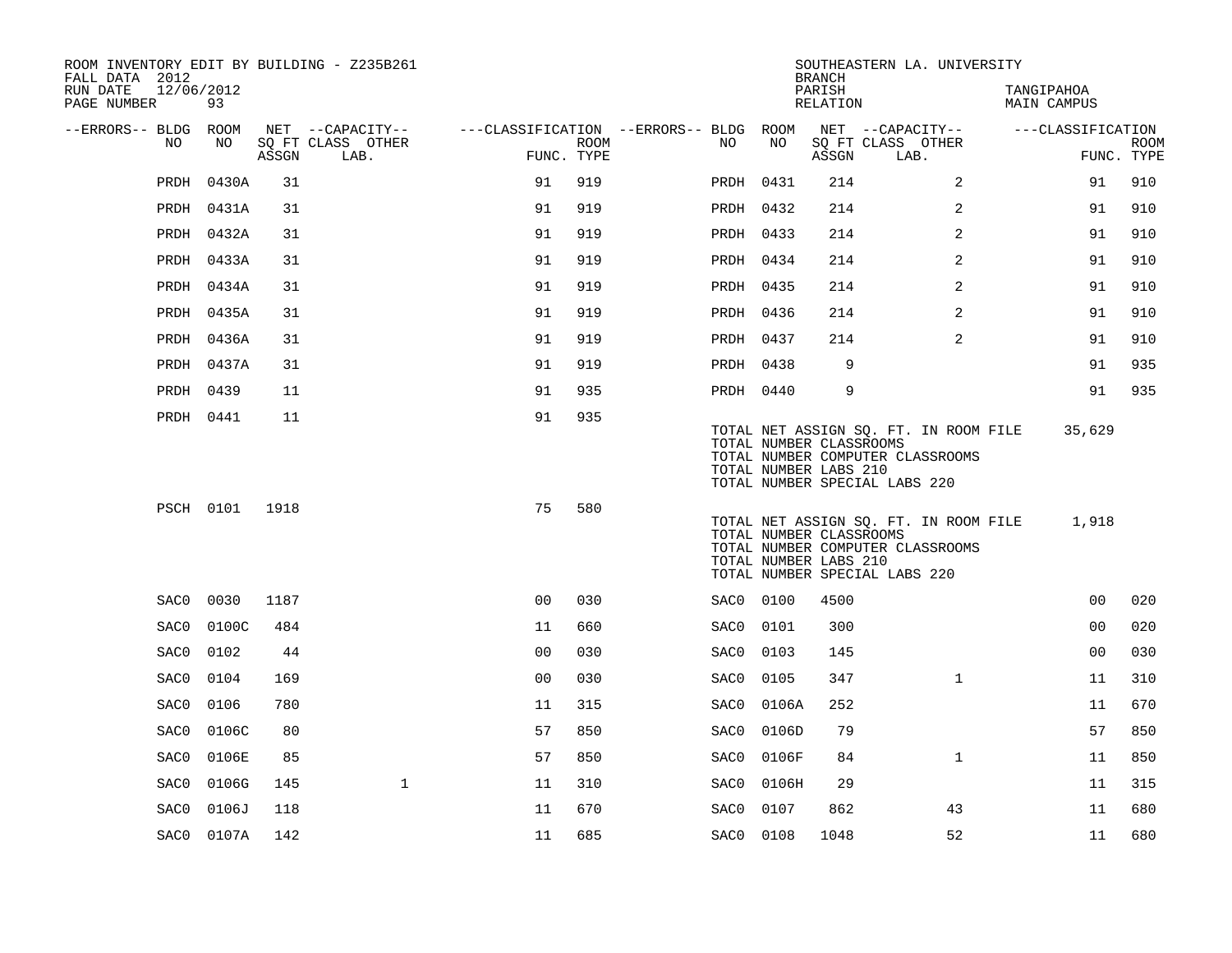| ROOM INVENTORY EDIT BY BUILDING - Z235B261<br>FALL DATA 2012 |                  |       |                                       |                |             |                                          |                   | <b>BRANCH</b>      | SOUTHEASTERN LA. UNIVERSITY |                           |             |
|--------------------------------------------------------------|------------------|-------|---------------------------------------|----------------|-------------|------------------------------------------|-------------------|--------------------|-----------------------------|---------------------------|-------------|
| RUN DATE<br>PAGE NUMBER                                      | 12/06/2012<br>94 |       |                                       |                |             |                                          |                   | PARISH<br>RELATION |                             | TANGIPAHOA<br>MAIN CAMPUS |             |
| --ERRORS-- BLDG<br>N <sub>O</sub>                            | ROOM<br>NO.      |       | NET --CAPACITY--<br>SO FT CLASS OTHER |                |             | ---CLASSIFICATION --ERRORS-- BLDG<br>NO. | ROOM<br><b>NO</b> |                    | NET --CAPACITY--            | ---CLASSIFICATION         |             |
|                                                              |                  | ASSGN | LAB.                                  | FUNC. TYPE     | <b>ROOM</b> |                                          |                   | ASSGN              | SQ FT CLASS OTHER<br>LAB.   | FUNC. TYPE                | <b>ROOM</b> |
| SAC0                                                         | 0108A            | 60    |                                       | 0 <sub>0</sub> | 030         | SAC0                                     | 0108B             | 153                |                             | 11                        | 680         |
| SAC0                                                         | 0108C            | 43    |                                       | 0 <sub>0</sub> | 010         | SAC0                                     | 0109              | 2390               |                             | 0 <sub>0</sub>            | 020         |
| SAC0                                                         | 0110             | 52    |                                       | 0 <sub>0</sub> | 030         | SAC0                                     | 0111              | 77                 |                             | 0 <sub>0</sub>            | 030         |
| SAC0                                                         | 0112             | 70    |                                       | 0 <sub>0</sub> | 020         | SAC0                                     | 0113              | 125                |                             | 0 <sub>0</sub>            | 030         |
| SAC0                                                         | 0114             | 43    |                                       | 00             | 030         | SAC0                                     | 0115              | 268                |                             | 0 <sub>0</sub>            | 020         |
| SAC0                                                         | 0116             | 268   |                                       | 0 <sub>0</sub> | 020         | SAC0                                     |                   | 0117 25669         |                             | 11                        | 670         |
| SAC0                                                         | 0117A            | 184   |                                       | 11             | 675         | SAC0                                     | 0117B             | 184                |                             | 11                        | 675         |
| SAC0                                                         | 0117C            | 47    |                                       | 0 <sub>0</sub> | 010         | SAC0                                     | 0118              | 619                |                             | 0 <sub>0</sub>            | 020         |
| SAC0                                                         | 0119             | 1302  |                                       | 0 <sub>0</sub> | 030         | SAC0                                     | 0119A             | 358                |                             | 0 <sub>0</sub>            | 030         |
| SAC0                                                         | 0119B            | 79    |                                       | 0 <sub>0</sub> | 030         | SAC0                                     | 0119C             | 102                |                             | 0 <sub>0</sub>            | 020         |
| SAC0                                                         | 0120             | 814   |                                       | 11             | 675         | SAC0                                     | 0120A             | 172                |                             | 11                        | 675         |
| SAC0                                                         | 0120B            | 148   |                                       | 0 <sub>0</sub> | 030         | SAC0                                     | 0121              | 1264               |                             | 0 <sub>0</sub>            | 030         |
| SAC0                                                         | 0121A            | 395   |                                       | 0 <sub>0</sub> | 030         | SAC0                                     | 0121B             | 79                 |                             | 00                        | 030         |
| SAC0                                                         | 0121C            | 102   |                                       | 0 <sub>0</sub> | 030         | SAC0                                     | 0122              | 54                 |                             | 00                        | 010         |
| SAC0                                                         | 0123             | 125   |                                       | 0 <sub>0</sub> | 030         | SAC0                                     | 0124              | 180                |                             | 00                        | 020         |
| SAC0                                                         | 0125             | 9852  |                                       | 11             | 670         | SAC0                                     | 0126              | 459                |                             | 0 <sub>0</sub>            | 020         |
| SAC0                                                         | 0127             | 801   |                                       | 11             | 670         | SAC0                                     | 0128              | 801                |                             | 11                        | 670         |
| SAC0                                                         | 0129             | 800   |                                       | 11             | 670         | SAC0                                     | 0130A             | 57                 |                             | 00                        | 010         |
| SAC0                                                         | 0131A            | 98    |                                       | 0 <sub>0</sub> | 030         | SAC0                                     | 0200A             | 265                |                             | 00                        | 020         |
| SAC0                                                         | 0201             | 218   | $\mathbf{1}$                          | 11             | 310         | SAC0                                     | 0202              | 448                |                             | 0 <sub>0</sub>            | 020         |
| SAC0                                                         | 0203             | 98    | $\mathbf 1$                           | 11             | 310         | SAC0                                     | 0205              | 116                | $\mathbf{1}$                | 11                        | 310         |
| SAC0                                                         | 0205A            | 246   | $\mathbf 1$                           | 11             | 310         | SAC0                                     | 0206              | 90                 | $\mathbf{1}$                | 11                        | 310         |
| SAC0                                                         | 0207             | 116   | 1                                     | 11             | 310         | SAC0                                     | 0209              | 116                | $\mathbf{1}$                | 11                        | 310         |
| SAC0                                                         | 0210             | 302   | $\mathbf 1$                           | 11             | 315         | SAC0                                     | 0210A             | 62                 |                             | 11                        | 315         |
| SAC0                                                         | 0211             | 105   | $\mathbf 1$                           | 11             | 310         | SAC0                                     | 0212              | 110                | $\mathbf{1}$                | 11                        | 310         |
| SAC0                                                         | 0213             | 103   | $\mathbf{1}$                          | 11             | 310         |                                          | SAC0 0213A        | 168                | $\mathbf{1}$                | 11                        | 310         |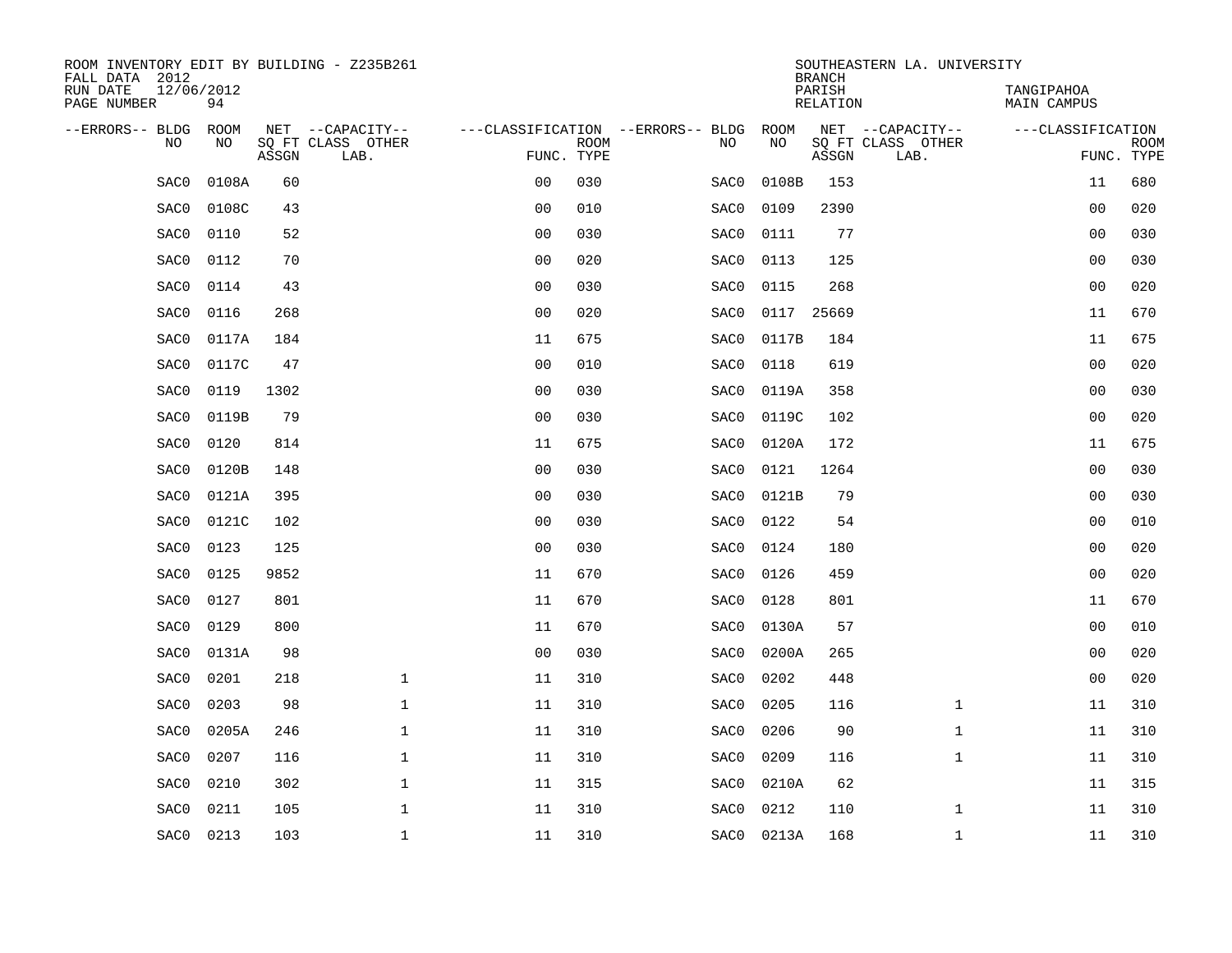| ROOM INVENTORY EDIT BY BUILDING - Z235B261<br>FALL DATA 2012<br>RUN DATE<br>PAGE NUMBER | 12/06/2012<br>95 |       |                                               |                |                           |                                               |            | <b>BRANCH</b><br>PARISH<br><b>RELATION</b>             | SOUTHEASTERN LA. UNIVERSITY                                                                                |              | TANGIPAHOA<br>MAIN CAMPUS |                           |
|-----------------------------------------------------------------------------------------|------------------|-------|-----------------------------------------------|----------------|---------------------------|-----------------------------------------------|------------|--------------------------------------------------------|------------------------------------------------------------------------------------------------------------|--------------|---------------------------|---------------------------|
| --ERRORS-- BLDG<br>NO.                                                                  | ROOM<br>NO       | ASSGN | NET --CAPACITY--<br>SQ FT CLASS OTHER<br>LAB. |                | <b>ROOM</b><br>FUNC. TYPE | ---CLASSIFICATION --ERRORS-- BLDG ROOM<br>NO. | NO         | ASSGN                                                  | NET --CAPACITY--<br>SQ FT CLASS OTHER<br>LAB.                                                              |              | ---CLASSIFICATION         | <b>ROOM</b><br>FUNC. TYPE |
| SAC0                                                                                    | 0215             | 118   | $\mathbf{1}$                                  | 11             | 310                       | SAC0                                          | 0216       | 135                                                    |                                                                                                            |              | 11                        | 315                       |
| SAC0                                                                                    | 0217             | 125   | $\mathbf{1}$                                  | 11             | 310                       | SAC0                                          | 0218       | 303                                                    |                                                                                                            | $\mathbf{1}$ | 11                        | 350                       |
| SAC0                                                                                    | 0219             | 2455  |                                               | 0 <sub>0</sub> | 020                       | SAC0                                          | 0221       | 34                                                     |                                                                                                            |              | 0 <sub>0</sub>            | 010                       |
| SAC0                                                                                    | 0222             | 188   |                                               | 0 <sub>0</sub> | 020                       | SAC0                                          | 0224       | 408                                                    |                                                                                                            |              | 0 <sub>0</sub>            | 020                       |
| SAC0                                                                                    | 0224A            | 207   |                                               | 0 <sub>0</sub> | 020                       | SAC0                                          | 0225       | 1490                                                   |                                                                                                            | 74           | 11                        | 670                       |
| SAC0                                                                                    | 0225A            | 220   |                                               | 11             | 675                       | SAC0                                          | 0226       | 194                                                    |                                                                                                            |              | 0 <sub>0</sub>            | 030                       |
| SAC0                                                                                    | 0227             | 194   |                                               | 0 <sub>0</sub> | 030                       | SAC0                                          | 0228       | 1961                                                   |                                                                                                            |              | 11                        | 670                       |
| SAC0                                                                                    | 0228A            | 106   |                                               | 00             | 020                       |                                               | SAC0 0229  | 63<br>TOTAL NUMBER CLASSROOMS<br>TOTAL NUMBER LABS 210 | TOTAL NET ASSIGN SQ. FT. IN ROOM FILE<br>TOTAL NUMBER COMPUTER CLASSROOMS<br>TOTAL NUMBER SPECIAL LABS 220 |              | 00<br>50,167              | 030                       |
| SBA0                                                                                    | 0100             | 2040  |                                               | 0 <sub>0</sub> | 020                       |                                               | SBA0 0100A | 134                                                    |                                                                                                            |              | 0 <sub>0</sub>            | 020                       |
| SBA0                                                                                    | 0101             | 177   |                                               | 0 <sub>0</sub> | 030                       | SBA0                                          | 0102       | 24                                                     |                                                                                                            |              | 0 <sub>0</sub>            | 010                       |
| SBA0                                                                                    | 0103             | 57    |                                               | 0 <sub>0</sub> | 010                       | SBA0                                          | 0104       | 146                                                    |                                                                                                            |              | 0 <sub>0</sub>            | 030                       |
| SBA0                                                                                    | 0105             | 564   | 27                                            | 11             | 110                       | SBA0                                          | 0106       | 981                                                    | 49                                                                                                         |              | 11                        | 110                       |
| SBA0                                                                                    | 0107             | 572   | 28                                            | 11             | 110                       | SBA0                                          | 0108       | 684                                                    | 34                                                                                                         |              | 11                        | 110                       |
| SBA0                                                                                    | 0109             | 177   |                                               | 0 <sub>0</sub> | 030                       | SBA0                                          | 0110       | 576                                                    | 28                                                                                                         |              | 11                        | 110                       |
| SBA0                                                                                    | 0111             | 340   |                                               | 0 <sub>0</sub> | 030                       | SBA0                                          | 0112       | 862                                                    | 43                                                                                                         |              | 11                        | 110                       |
| SBA0                                                                                    | 0113             | 645   | 32                                            | 11             | 110                       | SBA0                                          | 0115       | 769                                                    | 39                                                                                                         |              | 11                        | 110                       |
| SBA0                                                                                    | 0116             | 176   | 8                                             | 11             | 350                       | SBA0                                          | 0117       | 92                                                     |                                                                                                            | $\mathbf{1}$ | 11                        | 310                       |
| SBA0                                                                                    | 0118             | 83    |                                               | 50             | 650                       | SBA0                                          | 0119       | 109                                                    |                                                                                                            | $\mathbf{1}$ | 11                        | 310                       |
| SBA0                                                                                    | 0119A            | 7     |                                               | 11             | 710                       | SBA0                                          | 0213       | 13                                                     |                                                                                                            |              | 00                        | 010                       |
| SBA0                                                                                    | 0214             | 162   |                                               | 0 <sub>0</sub> | 030                       | SBA0                                          | 0215       | 152                                                    |                                                                                                            |              | 0 <sub>0</sub>            | 030                       |
| SBA0                                                                                    | 0219             | 1817  |                                               | 0 <sub>0</sub> | 020                       | SBA0                                          | 0220       | 141                                                    |                                                                                                            | $\mathbf{1}$ | 11                        | 310                       |
| SBA0                                                                                    | 0221             | 110   | 1                                             | 11             | 310                       | SBA0                                          | 0225       | 120                                                    |                                                                                                            | $\mathbf{1}$ | 11                        | 310                       |
| SBA0                                                                                    | 0229             | 84    |                                               | 11             | 315                       |                                               | SBA0 0230  | 541                                                    | 27                                                                                                         |              | 11                        | 110                       |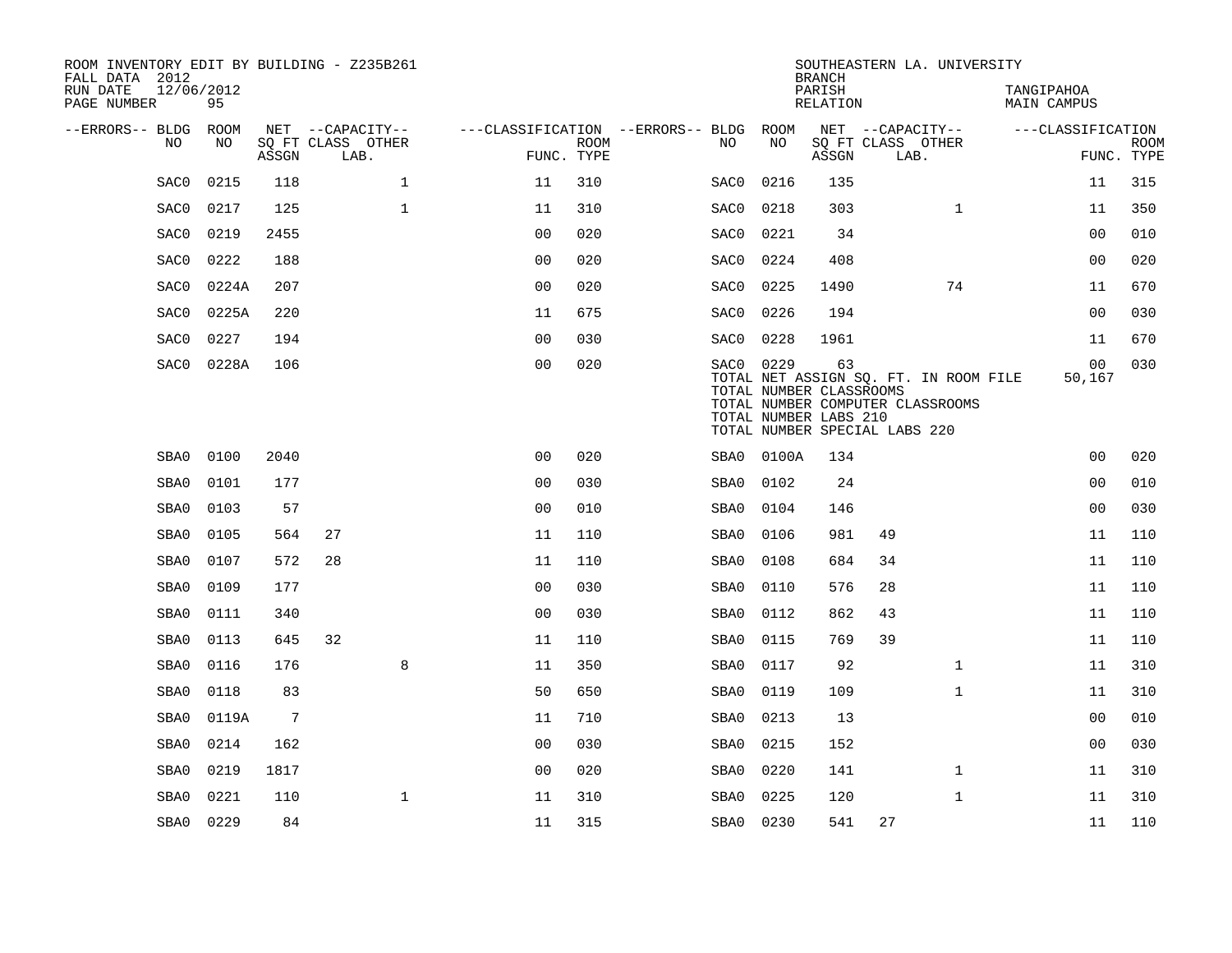| ROOM INVENTORY EDIT BY BUILDING - Z235B261<br>FALL DATA 2012 |                  |       |                           |                                        |             |           |                                                  | <b>BRANCH</b>      |                               | SOUTHEASTERN LA. UNIVERSITY                                               |                                  |                           |
|--------------------------------------------------------------|------------------|-------|---------------------------|----------------------------------------|-------------|-----------|--------------------------------------------------|--------------------|-------------------------------|---------------------------------------------------------------------------|----------------------------------|---------------------------|
| RUN DATE<br>PAGE NUMBER                                      | 12/06/2012<br>96 |       |                           |                                        |             |           |                                                  | PARISH<br>RELATION |                               |                                                                           | TANGIPAHOA<br><b>MAIN CAMPUS</b> |                           |
| --ERRORS-- BLDG ROOM                                         |                  |       | NET --CAPACITY--          | ---CLASSIFICATION --ERRORS-- BLDG ROOM |             |           |                                                  |                    |                               | NET --CAPACITY--                                                          | ---CLASSIFICATION                |                           |
| NO.                                                          | NO               | ASSGN | SQ FT CLASS OTHER<br>LAB. | FUNC. TYPE                             | <b>ROOM</b> | NO.       | NO                                               | ASSGN              | LAB.                          | SQ FT CLASS OTHER                                                         |                                  | <b>ROOM</b><br>FUNC. TYPE |
| SBA0                                                         | 0231             | 721   | 36                        | 11                                     | 110         | SBA0      | 0232                                             | 666                | 33                            |                                                                           | 11                               | 110                       |
| SBA0                                                         | 0233             | 688   | 34                        | 11                                     | 110         | SBA0      | 0234                                             | 627                | 31                            |                                                                           | 11                               | 110                       |
| SBA0                                                         | 0235             | 732   | 36                        | 11                                     | 110         | SBA0      | 0236                                             | 679                | 34                            |                                                                           | 11                               | 110                       |
| SBA0                                                         | 0236A            | 35    |                           | 0 <sub>0</sub>                         | 030         | SBA0      | 0237                                             | 599                | 30                            |                                                                           | 11                               | 110                       |
| SBA0                                                         | 0238             | 540   | 27                        | 11                                     | 110         | SBA0      | 0239                                             | 538                | 26                            |                                                                           | 11                               | 110                       |
| SBA0                                                         | 0240             | 526   | 26                        | 11                                     | 110         |           | TOTAL NUMBER CLASSROOMS<br>TOTAL NUMBER LABS 210 |                    | TOTAL NUMBER SPECIAL LABS 220 | TOTAL NET ASSIGN SQ. FT. IN ROOM FILE<br>TOTAL NUMBER COMPUTER CLASSROOMS | 13,432<br>19                     |                           |
| SCF0                                                         | 0100             | 5116  | 102                       | 93                                     | 520         | SCF0 0101 |                                                  | 144                |                               | 2                                                                         | 93                               | 310                       |
| SCF0                                                         | 0102             | 120   | 2                         | 93                                     | 310         | SCF0 0103 |                                                  | 101                |                               |                                                                           | 0 <sub>0</sub>                   | 030                       |
| SCF0                                                         | 0104             | 28    |                           | 0 <sub>0</sub>                         | 030         | SCF0 0105 |                                                  | 54                 |                               |                                                                           | 93                               | 525                       |
|                                                              | SCF0 0106        | 30    |                           | 0 <sub>0</sub>                         | 030         | SCF0 0107 | TOTAL NUMBER CLASSROOMS<br>TOTAL NUMBER LABS 210 | 30                 | TOTAL NUMBER SPECIAL LABS 220 | TOTAL NET ASSIGN SQ. FT. IN ROOM FILE<br>TOTAL NUMBER COMPUTER CLASSROOMS | 00 <sup>o</sup><br>5,434         | 030                       |
| SEH0                                                         | 0001             | 1004  |                           | 0 <sub>0</sub>                         | 030         | SEH0 0099 |                                                  | 928                |                               |                                                                           | 0 <sub>0</sub>                   | 030                       |
| SEH0                                                         | 0100             | 204   |                           | 0 <sub>0</sub>                         | 020         | SEH0      | 0101                                             | 194                |                               | 2                                                                         | 30                               | 310                       |
| SEH0                                                         | 0102             | 186   | 2                         | 30                                     | 310         | SEH0      | 0103                                             | 193                |                               | 2                                                                         | 30                               | 310                       |
| SEH0                                                         | 0104             | 185   | 2                         | 30                                     | 310         | SEH0      | 0105                                             | 194                |                               | 2                                                                         | 30                               | 310                       |
| SEH0                                                         | 0106             | 131   | 2                         | 55                                     | 919         | SEH0      | 0107                                             | 205                |                               | $\overline{a}$                                                            | 30                               | 310                       |
| SEH0                                                         | 0108             | 114   | 2                         | 30                                     | 315         | SEH0      | 0109                                             | 64                 |                               | $\mathbf{1}$                                                              | 0 <sub>0</sub>                   | 010                       |
| SEH0                                                         | 0110             | 185   | 2                         | 30                                     | 310         | SEH0      | 0110A                                            | 7                  |                               |                                                                           | 0 <sub>0</sub>                   | 030                       |
| SEH0                                                         | 0111             | 74    | $\mathbf 1$               | 55                                     | 315         | SEH0      | 0111A                                            | 207                |                               | $\mathbf{1}$                                                              | 11                               | 310                       |
| SEH0                                                         | 0111B            | 99    |                           | 11                                     | 315         | SEH0      | 0111C                                            | 208                |                               | $\mathbf{1}$                                                              | 11                               | 310                       |
| SEH0                                                         | 0112             | 30    |                           | 11                                     | 315         | SEH0      | 0112A                                            | 227                |                               | 2                                                                         | 55                               | 310                       |
|                                                              | SEH0 0112B       | 208   | 2                         | 55                                     | 310         | SEH0 0113 |                                                  | 166                |                               | $\mathbf{1}$                                                              | 55                               | 310                       |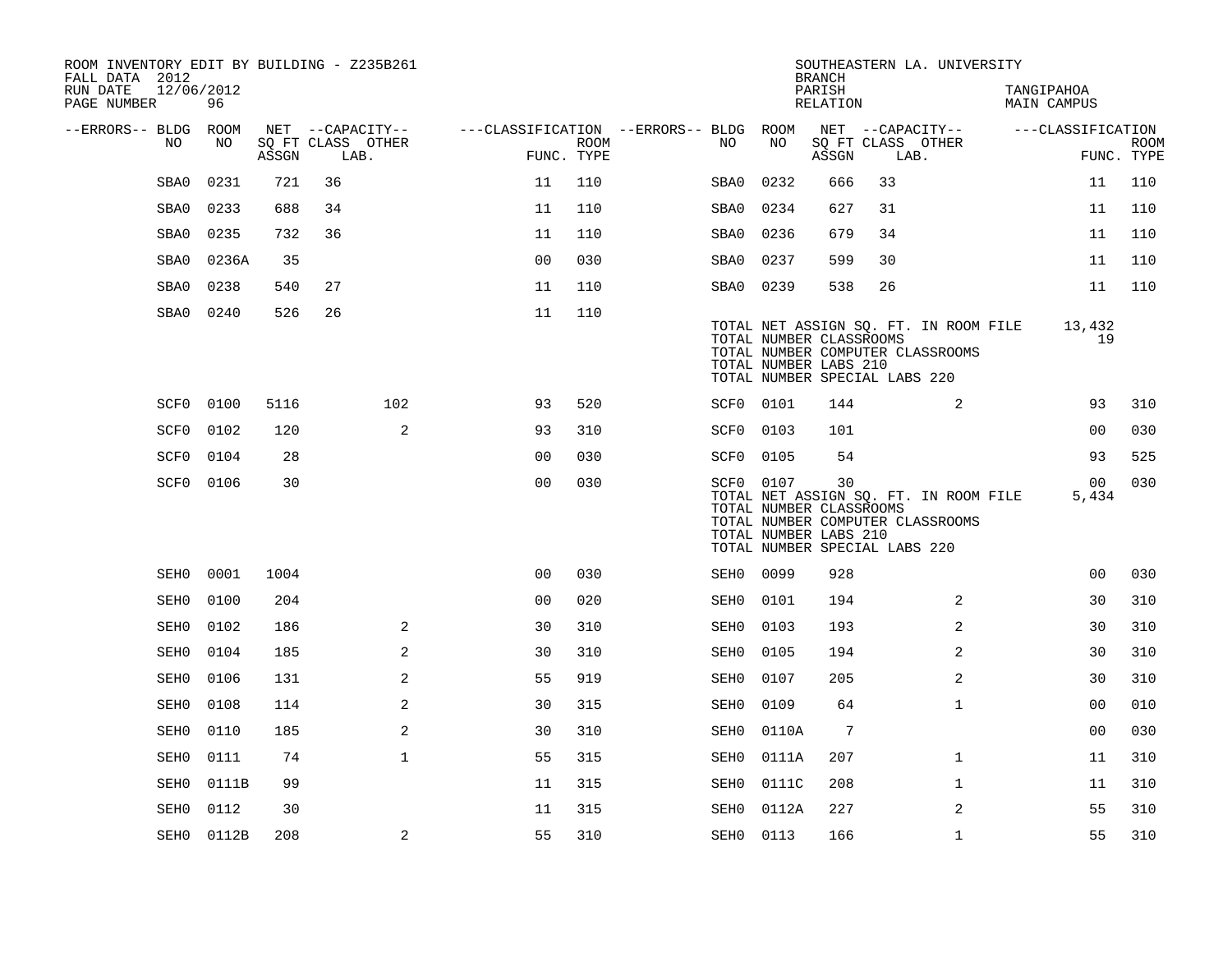| ROOM INVENTORY EDIT BY BUILDING - Z235B261<br>FALL DATA 2012 |                  |       |                           |            |             |                                   |      | <b>BRANCH</b>             | SOUTHEASTERN LA. UNIVERSITY |                                  |                           |
|--------------------------------------------------------------|------------------|-------|---------------------------|------------|-------------|-----------------------------------|------|---------------------------|-----------------------------|----------------------------------|---------------------------|
| RUN DATE<br>PAGE NUMBER                                      | 12/06/2012<br>97 |       |                           |            |             |                                   |      | PARISH<br><b>RELATION</b> |                             | TANGIPAHOA<br><b>MAIN CAMPUS</b> |                           |
| --ERRORS-- BLDG                                              | ROOM             |       | NET --CAPACITY--          |            |             | ---CLASSIFICATION --ERRORS-- BLDG | ROOM |                           | NET --CAPACITY--            | ---CLASSIFICATION                |                           |
| NO.                                                          | NO               | ASSGN | SQ FT CLASS OTHER<br>LAB. | FUNC. TYPE | <b>ROOM</b> | NO                                | NO   | ASSGN                     | SQ FT CLASS OTHER<br>LAB.   |                                  | <b>ROOM</b><br>FUNC. TYPE |
| SEH0                                                         | 0113A            | 32    |                           | 55         | 315         | SEH0                              | 0114 | 1453                      | 73                          | 11                               | 410                       |
| SEH0                                                         | 0115             | 207   | 4                         | 55         | 350         | SEH0                              | 0116 | 106                       | 2                           | 55                               | 315                       |
| SEH0                                                         | 0117             | 190   | 2                         | 30         | 310         | SEH0                              | 0118 | 185                       | 2                           | 30                               | 310                       |
| SEH0                                                         | 0119             | 189   | 2                         | 30         | 310         | SEH0                              | 0120 | 185                       | 2                           | 30                               | 310                       |
| SEH0                                                         | 0121             | 189   | 2                         | 30         | 310         | SEH0                              | 0122 | 185                       | $\mathbf{1}$                | 55                               | 310                       |
| SEH0                                                         | 0123             | 189   | $\mathbf{2}$              | 30         | 310         | SEH0                              | 0124 | 262                       | 5                           | 55                               | 919                       |
| SEH0                                                         | 0125             | 194   | 2                         | 30         | 310         | SEH0                              | 0126 | 179                       | $\mathbf{1}$                | 55                               | 310                       |
| SEH0                                                         | 0127             | 194   | $\mathbf{2}$              | 30         | 310         | SEH0                              | 0128 | 180                       | 2                           | 30                               | 310                       |
| SEH0                                                         | 0129             | 193   | 2                         | 30         | 310         | SEH0                              | 0131 | 194                       | 2                           | 30                               | 310                       |
| SEH0                                                         | 0201             | 194   | $\mathbf{1}$              | 11         | 310         | SEH0                              | 0202 | 187                       | $\mathbf{1}$                | 11                               | 310                       |
| SEH0                                                         | 0203             | 193   | $\mathbf 1$               | 11         | 310         | SEH0                              | 0204 | 185                       | $\mathbf{1}$                | 11                               | 310                       |
| SEH0                                                         | 0205             | 194   | $\mathbf 1$               | 11         | 310         | SEH0                              | 0206 | 262                       |                             | 0 <sub>0</sub>                   | 030                       |
| SEH0                                                         | 0207             | 194   | $\mathbf 1$               | 11         | 310         | SEH0                              | 0208 | 175                       | $\mathbf{1}$                | 55                               | 310                       |
| SEH0                                                         | 0209             | 189   | $\mathbf 1$               | 11         | 310         | SEH0                              | 0210 | 15                        |                             | 00                               | 010                       |
| SEH0                                                         | 0211             | 189   | $\mathbf 1$               | 11         | 310         | SEH0                              | 0212 | 185                       | $\mathbf{1}$                | 11                               | 310                       |
| SEH0                                                         | 0213             | 189   | $\mathbf 1$               | 11         | 310         | SEH0                              | 0214 | 185                       | $\mathbf{1}$                | 11                               | 310                       |
| SEH0                                                         | 0215             | 191   | $\mathbf 1$               | 11         | 310         | SEH0                              | 0216 | 187                       | $\mathbf{1}$                | 11                               | 310                       |
| SEH0                                                         | 0217             | 189   | $\mathbf 1$               | 11         | 310         | SEH0                              | 0218 | 185                       | $\mathbf{1}$                | 11                               | 310                       |
| SEH0                                                         | 0219             | 189   | $\mathbf 1$               | 11         | 310         | SEH0                              | 0220 | 185                       | $\mathbf{1}$                | 11                               | 310                       |
| SEH0                                                         | 0221             | 189   | $\mathbf 1$               | 11         | 310         | SEH0                              | 0222 | 185                       | $\mathbf{1}$                | 11                               | 310                       |
| SEH0                                                         | 0223             | 191   | $\mathbf{1}$              | 11         | 310         | SEH0                              | 0224 | 187                       | $\mathbf{1}$                | 11                               | 310                       |
| SEH0                                                         | 0225             | 189   | $\mathbf{1}$              | 11         | 310         | SEH0                              | 0226 | 185                       | $\mathbf{1}$                | 11                               | 310                       |
| SEH0                                                         | 0227             | 189   | $\mathbf{1}$              | 11         | 310         | SEH0                              | 0228 | 185                       | $\mathbf{1}$                | 11                               | 310                       |
| SEH0                                                         | 0229             | 189   | $\mathbf 1$               | 11         | 310         | SEH0                              | 0230 | 154                       | $\mathbf{1}$                | 11                               | 310                       |
| SEH0                                                         | 0231             | 194   | $\mathbf{1}$              | 11         | 310         | SEH0                              | 0232 | 232                       |                             | 0 <sub>0</sub>                   | 030                       |
| SEH0                                                         | 0233             | 194   | $\mathbf 1$               | 11         | 310         | SEH0                              | 0234 | 185                       | $\mathbf{1}$                | 11                               | 310                       |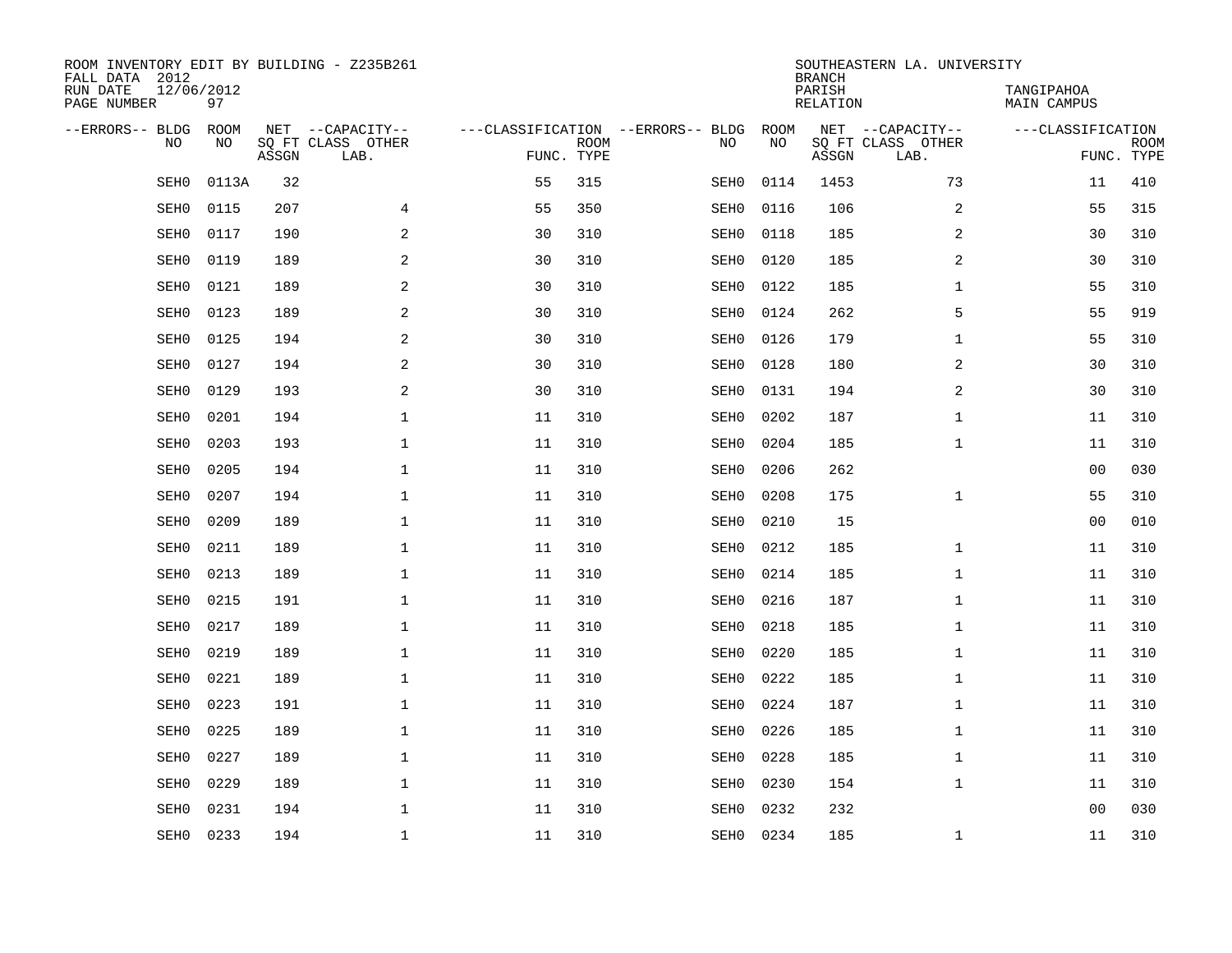| ROOM INVENTORY EDIT BY BUILDING - Z235B261<br>FALL DATA 2012<br>RUN DATE<br>PAGE NUMBER | 12/06/2012<br>98 |       |                           |                                        |                    |           |                                                               | <b>BRANCH</b><br>PARISH<br>RELATION | SOUTHEASTERN LA. UNIVERSITY                                                                                |              | TANGIPAHOA<br><b>MAIN CAMPUS</b> |                   |                           |
|-----------------------------------------------------------------------------------------|------------------|-------|---------------------------|----------------------------------------|--------------------|-----------|---------------------------------------------------------------|-------------------------------------|------------------------------------------------------------------------------------------------------------|--------------|----------------------------------|-------------------|---------------------------|
| --ERRORS-- BLDG ROOM                                                                    |                  |       | NET --CAPACITY--          | ---CLASSIFICATION --ERRORS-- BLDG ROOM |                    |           |                                                               |                                     | NET --CAPACITY--                                                                                           |              |                                  | ---CLASSIFICATION |                           |
| NO                                                                                      | NO               | ASSGN | SQ FT CLASS OTHER<br>LAB. |                                        | ROOM<br>FUNC. TYPE | NO        | NO                                                            | ASSGN                               | SQ FT CLASS OTHER<br>LAB.                                                                                  |              |                                  |                   | <b>ROOM</b><br>FUNC. TYPE |
| SEH0                                                                                    | 0235             | 193   | $\mathbf 1$               | 11                                     | 310                | SEH0      | 0236                                                          | 186                                 |                                                                                                            | $\mathbf{1}$ |                                  | 11                | 310                       |
| SEH0                                                                                    | 0237             | 194   | $\mathbf{1}$              | 11                                     | 310                |           | SEH0 0300<br>TOTAL NUMBER CLASSROOMS<br>TOTAL NUMBER LABS 210 | 9360                                | TOTAL NET ASSIGN SQ. FT. IN ROOM FILE<br>TOTAL NUMBER COMPUTER CLASSROOMS<br>TOTAL NUMBER SPECIAL LABS 220 |              |                                  | 00<br>13,686      | 030                       |
|                                                                                         | SEOA 0101        | 711   |                           | 91                                     | 650                |           | SEOA 0101A                                                    | 75                                  |                                                                                                            |              |                                  | 91                | 935                       |
|                                                                                         | SEOA 0101B       | 82    |                           | 91                                     | 315                |           | SEOA 0101C                                                    | 95                                  |                                                                                                            |              |                                  | 0 <sub>0</sub>    | 030                       |
|                                                                                         | SEOA 0101D       | 18    |                           | 0 <sub>0</sub>                         | 010                |           | SEOA 0101E                                                    | 112                                 |                                                                                                            |              |                                  | 00                | 030                       |
|                                                                                         | SEOA 0102        | 87    |                           | 0 <sub>0</sub>                         | 020                | SEOA 0103 |                                                               | 386                                 |                                                                                                            |              |                                  | 91                | 935                       |
|                                                                                         | SEOA 0104        | 91    |                           | 0 <sub>0</sub>                         | 030                | SEOA 0106 |                                                               | 176                                 |                                                                                                            |              |                                  | 91                | 935                       |
|                                                                                         | SEOA 0150        | 491   | $\mathbf{1}$              | 91                                     | 950                |           | TOTAL NUMBER CLASSROOMS<br>TOTAL NUMBER LABS 210              |                                     | TOTAL NET ASSIGN SQ. FT. IN ROOM FILE<br>TOTAL NUMBER COMPUTER CLASSROOMS<br>TOTAL NUMBER SPECIAL LABS 220 |              |                                  | 1,921             |                           |
|                                                                                         | SE01 0100        | 100   |                           | 93                                     | 525                | SE01 0101 |                                                               | 426                                 |                                                                                                            |              |                                  | 91                | 935                       |
|                                                                                         | SE01 0101A       | 129   | $\mathbf 1$               | 91                                     | 910                |           | SE01 0101B                                                    | 140                                 |                                                                                                            | $\mathbf{1}$ |                                  | 91                | 910                       |
|                                                                                         | SE01 0101C       | 140   | $\mathbf 1$               | 91                                     | 910                |           | SE01 0101D                                                    | 129                                 |                                                                                                            | $\mathbf{1}$ |                                  | 91                | 910                       |
|                                                                                         | SE01 0102        | 426   |                           | 91                                     | 935                |           | SE01 0102A                                                    | 129                                 |                                                                                                            | $\mathbf{1}$ |                                  | 91                | 910                       |
| SE01                                                                                    | 0102B            | 140   | $\mathbf 1$               | 91                                     | 910                |           | SE01 0102C                                                    | 140                                 |                                                                                                            | $\mathbf{1}$ |                                  | 91                | 910                       |
| SE01                                                                                    | 0102D            | 129   | $\mathbf 1$               | 91                                     | 910                | SE01 0103 |                                                               | 426                                 |                                                                                                            |              |                                  | 91                | 935                       |
|                                                                                         | SE01 0103A       | 129   | $\mathbf{1}$              | 91                                     | 910                |           | SE01 0103B                                                    | 140                                 |                                                                                                            | $\mathbf{1}$ |                                  | 91                | 910                       |
|                                                                                         | SE01 0103C       | 140   | $\mathbf 1$               | 91                                     | 910                |           | SE01 0103D                                                    | 129                                 |                                                                                                            | $\mathbf{1}$ |                                  | 91                | 910                       |
| SE01                                                                                    | 0104             | 426   |                           | 91                                     | 935                |           | SE01 0104A                                                    | 129                                 |                                                                                                            | $\mathbf{1}$ |                                  | 91                | 910                       |
| SE01                                                                                    | 0104B            | 140   | $\mathbf{1}$              | 91                                     | 910                |           | SE01 0104C                                                    | 140                                 |                                                                                                            | $\mathbf{1}$ |                                  | 91                | 910                       |
| SE01                                                                                    | 0104D            | 129   | $\mathbf{1}$              | 91                                     | 910                | SE01 0201 |                                                               | 426                                 |                                                                                                            |              |                                  | 91                | 935                       |
|                                                                                         | SE01 0201A       | 129   | $\mathbf 1$               | 91                                     | 910                |           | SE01 0201B                                                    | 140                                 |                                                                                                            | $\mathbf{1}$ |                                  | 91                | 910                       |
|                                                                                         | SE01 0201C       | 140   | $\mathbf{1}$              | 91                                     | 910                |           | SE01 0201D                                                    | 129                                 |                                                                                                            | $\mathbf{1}$ |                                  | 91                | 910                       |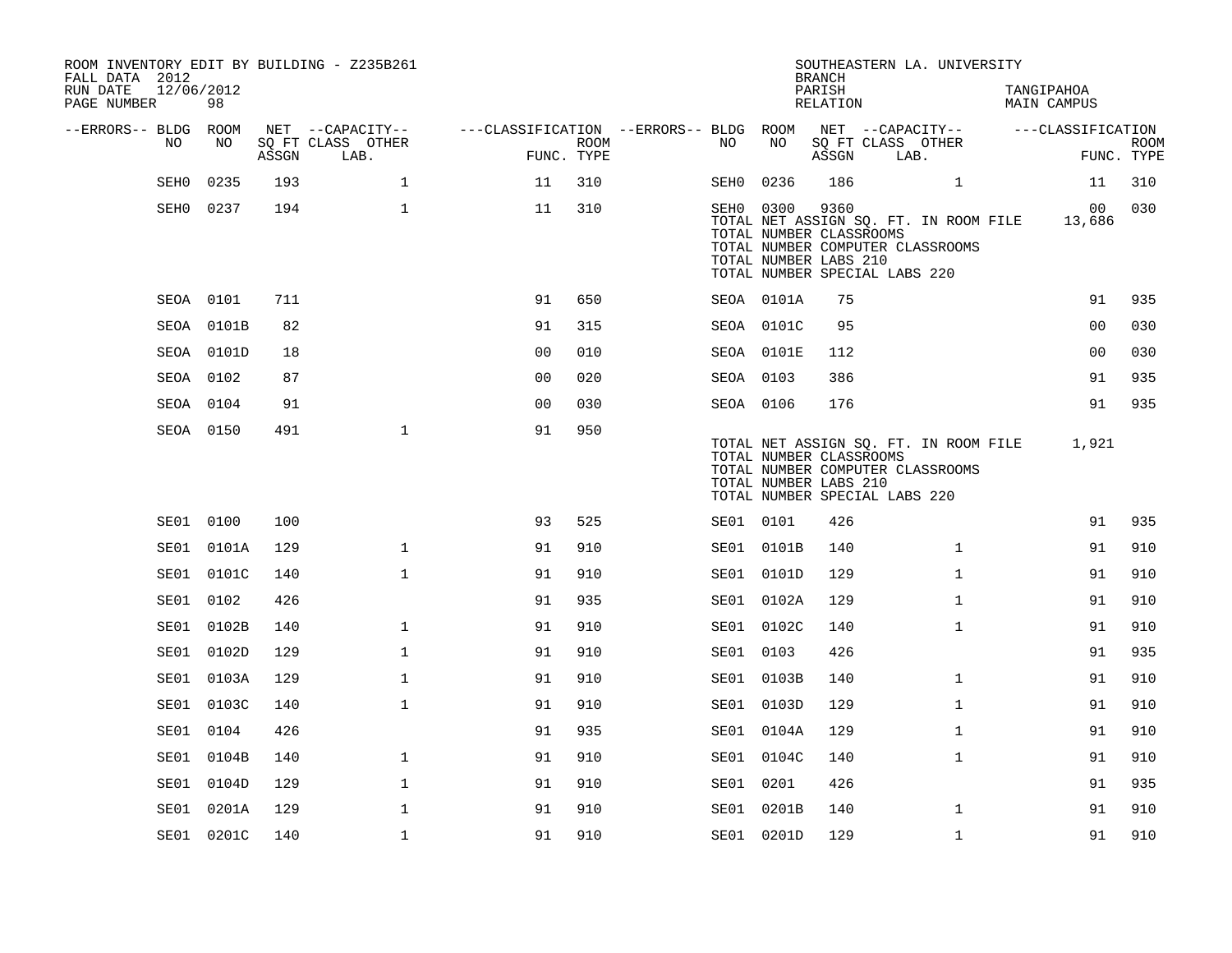| ROOM INVENTORY EDIT BY BUILDING - Z235B261<br>FALL DATA 2012 |                  |       |                           |            |             |                                   |            | <b>BRANCH</b>                                    | SOUTHEASTERN LA. UNIVERSITY                                                                                |                           |                           |
|--------------------------------------------------------------|------------------|-------|---------------------------|------------|-------------|-----------------------------------|------------|--------------------------------------------------|------------------------------------------------------------------------------------------------------------|---------------------------|---------------------------|
| RUN DATE<br>PAGE NUMBER                                      | 12/06/2012<br>99 |       |                           |            |             |                                   |            | PARISH<br>RELATION                               |                                                                                                            | TANGIPAHOA<br>MAIN CAMPUS |                           |
| --ERRORS-- BLDG                                              | ROOM             |       | NET --CAPACITY--          |            |             | ---CLASSIFICATION --ERRORS-- BLDG | ROOM       |                                                  | NET --CAPACITY--                                                                                           | ---CLASSIFICATION         |                           |
| NO                                                           | NO               | ASSGN | SQ FT CLASS OTHER<br>LAB. | FUNC. TYPE | <b>ROOM</b> | NO.                               | NO         | ASSGN                                            | SQ FT CLASS OTHER<br>LAB.                                                                                  |                           | <b>ROOM</b><br>FUNC. TYPE |
| SE01                                                         | 0202             | 426   |                           | 91         | 935         | SE01                              | 0202A      | 129                                              | $\mathbf{1}$                                                                                               | 91                        | 910                       |
| SE01                                                         | 0202B            | 140   | $\mathbf{1}$              | 91         | 910         |                                   | SE01 0202C | 140                                              | $\mathbf{1}$                                                                                               | 91                        | 910                       |
| SE01                                                         | 0202D            | 129   | $\mathbf 1$               | 91         | 910         |                                   | SE01 0203  | 426                                              |                                                                                                            | 91                        | 935                       |
| SE01                                                         | 0203A            | 129   | $\mathbf{1}$              | 91         | 910         |                                   | SE01 0203B | 140                                              | $\mathbf{1}$                                                                                               | 91                        | 910                       |
| SE01                                                         | 0203C            | 140   | $\mathbf{1}$              | 91         | 910         |                                   | SE01 0203D | 129                                              | $\mathbf{1}$                                                                                               | 91                        | 910                       |
| SE01                                                         | 0204             | 426   |                           | 91         | 935         |                                   | SE01 0204A | 129                                              | $\mathbf{1}$                                                                                               | 91                        | 910                       |
| SE01                                                         | 0204B            | 140   | $\mathbf{1}$              | 91         | 910         |                                   | SE01 0204C | 140                                              | $\mathbf{1}$                                                                                               | 91                        | 910                       |
| SE01                                                         | 0204D            | 129   | $\mathbf{1}$              | 91         | 910         |                                   | SE01 0301  | 426                                              |                                                                                                            | 91                        | 935                       |
| SE01                                                         | 0301A            | 129   | $\mathbf 1$               | 91         | 910         |                                   | SE01 0301B | 140                                              | $\mathbf{1}$                                                                                               | 91                        | 910                       |
| SE01                                                         | 0301C            | 140   | $\mathbf{1}$              | 91         | 910         |                                   | SE01 0301D | 129                                              | $\mathbf{1}$                                                                                               | 91                        | 910                       |
| SE01                                                         | 0302             | 426   |                           | 91         | 935         |                                   | SE01 0302A | 129                                              | $\mathbf{1}$                                                                                               | 91                        | 910                       |
| SE01                                                         | 0302B            | 140   | $\mathbf{1}$              | 91         | 910         |                                   | SE01 0302C | 140                                              | $\mathbf{1}$                                                                                               | 91                        | 910                       |
| SE01                                                         | 0302D            | 129   | $\mathbf{1}$              | 91         | 910         |                                   | SE01 0303  | 426                                              |                                                                                                            | 91                        | 935                       |
| SE01                                                         | 0303A            | 129   | $\mathbf 1$               | 91         | 910         |                                   | SE01 0303B | 140                                              | $\mathbf{1}$                                                                                               | 91                        | 910                       |
| SE01                                                         | 0303C            | 140   | $\mathbf{1}$              | 91         | 910         |                                   | SE01 0303D | 129                                              | $\mathbf{1}$                                                                                               | 91                        | 910                       |
| SE01                                                         | 0304             | 426   |                           | 91         | 935         |                                   | SE01 0304A | 129                                              | $\mathbf{1}$                                                                                               | 91                        | 910                       |
| SE01                                                         | 0304B            | 140   | $\mathbf{1}$              | 91         | 910         |                                   | SE01 0304C | 140                                              | $\mathbf{1}$                                                                                               | 91                        | 910                       |
|                                                              | SE01 0304D       | 129   | $\mathbf 1$               | 91         | 910         |                                   |            | TOTAL NUMBER CLASSROOMS<br>TOTAL NUMBER LABS 210 | TOTAL NET ASSIGN SQ. FT. IN ROOM FILE<br>TOTAL NUMBER COMPUTER CLASSROOMS<br>TOTAL NUMBER SPECIAL LABS 220 | 11,668                    |                           |
| SE02                                                         | 0105             | 426   |                           | 91         | 935         |                                   | SE02 0105A | 149                                              | $\mathbf{1}$                                                                                               | 91                        | 910                       |
| SE02                                                         | 0105B            | 140   | $\mathbf{1}$              | 91         | 910         |                                   | SE02 0105C | 140                                              | $\mathbf{1}$                                                                                               | 91                        | 910                       |
| SE02                                                         | 0105D            | 129   | $\mathbf{1}$              | 91         | 910         |                                   | SE02 0106  | 426                                              |                                                                                                            | 91                        | 935                       |
| SE02                                                         | 0106A            | 129   | $\mathbf{1}$              | 91         | 910         |                                   | SE02 0106B | 140                                              | $\mathbf{1}$                                                                                               | 91                        | 910                       |
|                                                              | SE02 0106C       | 140   | $\mathbf 1$               | 91         | 910         |                                   | SE02 0106D | 129                                              | $\mathbf{1}$                                                                                               | 91                        | 910                       |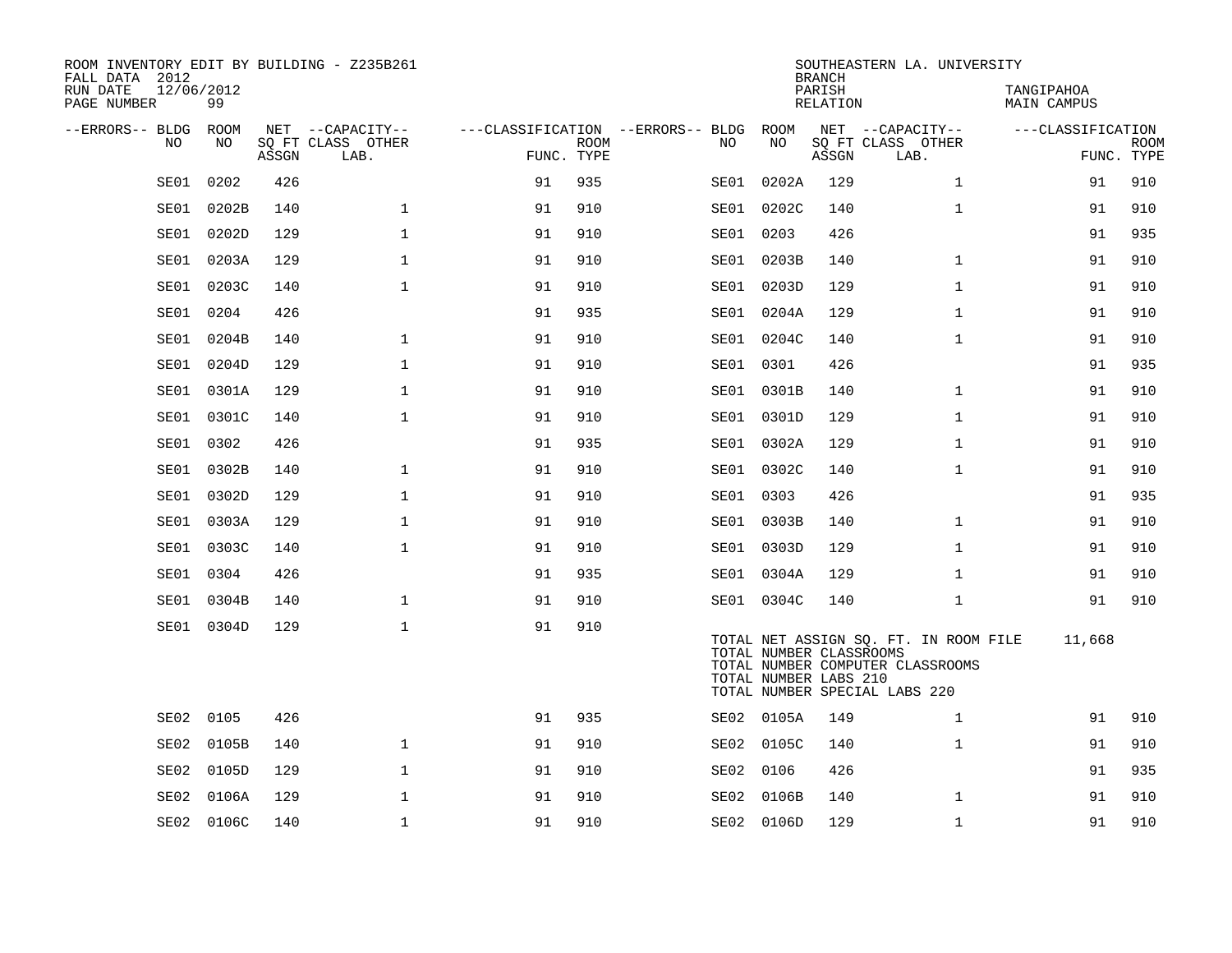| ROOM INVENTORY EDIT BY BUILDING - Z235B261<br>FALL DATA 2012<br>RUN DATE<br>PAGE NUMBER | 12/06/2012<br>100 |       |                                               |            |             |                                         |            | <b>BRANCH</b><br>PARISH<br>RELATION | SOUTHEASTERN LA. UNIVERSITY                   | TANGIPAHOA<br><b>MAIN CAMPUS</b> |                           |
|-----------------------------------------------------------------------------------------|-------------------|-------|-----------------------------------------------|------------|-------------|-----------------------------------------|------------|-------------------------------------|-----------------------------------------------|----------------------------------|---------------------------|
| --ERRORS-- BLDG<br>NO                                                                   | ROOM<br>NO        | ASSGN | NET --CAPACITY--<br>SQ FT CLASS OTHER<br>LAB. | FUNC. TYPE | <b>ROOM</b> | ---CLASSIFICATION --ERRORS-- BLDG<br>NO | ROOM<br>NO | ASSGN                               | NET --CAPACITY--<br>SQ FT CLASS OTHER<br>LAB. | ---CLASSIFICATION                | <b>ROOM</b><br>FUNC. TYPE |
| SE02                                                                                    | 0107              | 426   |                                               | 91         | 935         | SE02                                    | 0107A      | 129                                 | $\mathbf{1}$                                  | 91                               | 910                       |
| SE02                                                                                    | 0107B             | 140   | 1                                             | 91         | 910         | SE02                                    | 0107C      | 140                                 | $\mathbf{1}$                                  | 91                               | 910                       |
| SE02                                                                                    | 0107D             | 129   | $\mathbf{1}$                                  | 91         | 910         | SE02                                    | 0108       | 426                                 |                                               | 91                               | 935                       |
| SE02                                                                                    | 0108A             | 129   | 1                                             | 91         | 910         | SE02                                    | 0108B      | 140                                 | $\mathbf{1}$                                  | 91                               | 910                       |
| SE02                                                                                    | 0108C             | 140   | $\mathbf{1}$                                  | 91         | 910         | SE02                                    | 0108D      | 129                                 | $\mathbf{1}$                                  | 91                               | 910                       |
| SE02                                                                                    | 0205              | 426   |                                               | 91         | 935         | SE02                                    | 0205A      | 129                                 | $\mathbf{1}$                                  | 91                               | 910                       |
| SE02                                                                                    | 0205B             | 140   | $\mathbf 1$                                   | 91         | 910         | SE02                                    | 0205C      | 140                                 | $\mathbf{1}$                                  | 91                               | 910                       |
| SE02                                                                                    | 0205D             | 129   | $\mathbf{1}$                                  | 91         | 910         | SE02                                    | 0206       | 426                                 |                                               | 91                               | 935                       |
| SE02                                                                                    | 0206A             | 129   | $\mathbf{1}$                                  | 91         | 910         | SE02                                    | 0206B      | 140                                 | $\mathbf{1}$                                  | 91                               | 910                       |
| SE02                                                                                    | 0206C             | 140   | $\mathbf 1$                                   | 91         | 910         | SE02                                    | 0206D      | 129                                 | $\mathbf{1}$                                  | 91                               | 910                       |
| SE02                                                                                    | 0207              | 426   |                                               | 91         | 935         | SE02                                    | 0207A      | 129                                 | $\mathbf{1}$                                  | 91                               | 910                       |
| SE02                                                                                    | 0207B             | 104   | $\mathbf{1}$                                  | 91         | 910         | SE02                                    | 0207C      | 140                                 | $\mathbf{1}$                                  | 91                               | 910                       |
| SE02                                                                                    | 0207D             | 129   | $\mathbf{1}$                                  | 91         | 910         | SE02                                    | 0208       | 426                                 |                                               | 91                               | 935                       |
| SE02                                                                                    | 0208A             | 129   | 1                                             | 91         | 910         | SE02                                    | 0208B      | 140                                 | $\mathbf{1}$                                  | 91                               | 910                       |
| SE02                                                                                    | 0208C             | 140   | $\mathbf{1}$                                  | 91         | 910         | SE02                                    | 0208D      | 129                                 | $\mathbf{1}$                                  | 91                               | 910                       |
| SE02                                                                                    | 0209A             | 153   | 1                                             | 91         | 910         | SE02                                    | 0305       | 426                                 |                                               | 91                               | 935                       |
| SE02                                                                                    | 0305A             | 129   | $\mathbf 1$                                   | 91         | 910         | SE02                                    | 0305B      | 140                                 | $\mathbf{1}$                                  | 91                               | 910                       |
| SE02                                                                                    | 0305C             | 140   | $\mathbf{1}$                                  | 91         | 910         | SE02                                    | 0305D      | 129                                 | $\mathbf{1}$                                  | 91                               | 910                       |
| SE02                                                                                    | 0306              | 426   |                                               | 91         | 935         | SE02                                    | 0306A      | 129                                 | $\mathbf{1}$                                  | 91                               | 910                       |
| SE02                                                                                    | 0306B             | 140   | 1                                             | 91         | 910         | SE02                                    | 0306C      | 140                                 | $\mathbf{1}$                                  | 91                               | 910                       |
| SE02                                                                                    | 0306D             | 129   | $\mathbf{1}$                                  | 91         | 910         | SE02                                    | 0307       | 426                                 |                                               | 91                               | 935                       |
| SE02                                                                                    | 0307A             | 129   | $\mathbf{1}$                                  | 91         | 910         |                                         | SE02 0307B | 140                                 | $\mathbf{1}$                                  | 91                               | 910                       |
| SE02                                                                                    | 0307C             | 140   | $\mathbf 1$                                   | 91         | 910         | SE02                                    | 0307D      | 129                                 | $\mathbf{1}$                                  | 91                               | 910                       |
| SE02                                                                                    | 0308              | 426   |                                               | 91         | 935         | SE02                                    | 0308A      | 129                                 | $\mathbf{1}$                                  | 91                               | 910                       |
| SE02                                                                                    | 0308B             | 140   | 1                                             | 91         | 910         |                                         | SE02 0308C | 140                                 | $\mathbf{1}$                                  | 91                               | 910                       |
| SE02                                                                                    | 0308D             | 129   | $\mathbf{1}$                                  | 91         | 910         |                                         |            |                                     | TOTAL NET ASSIGN SQ. FT. IN ROOM FILE         | 11,705                           |                           |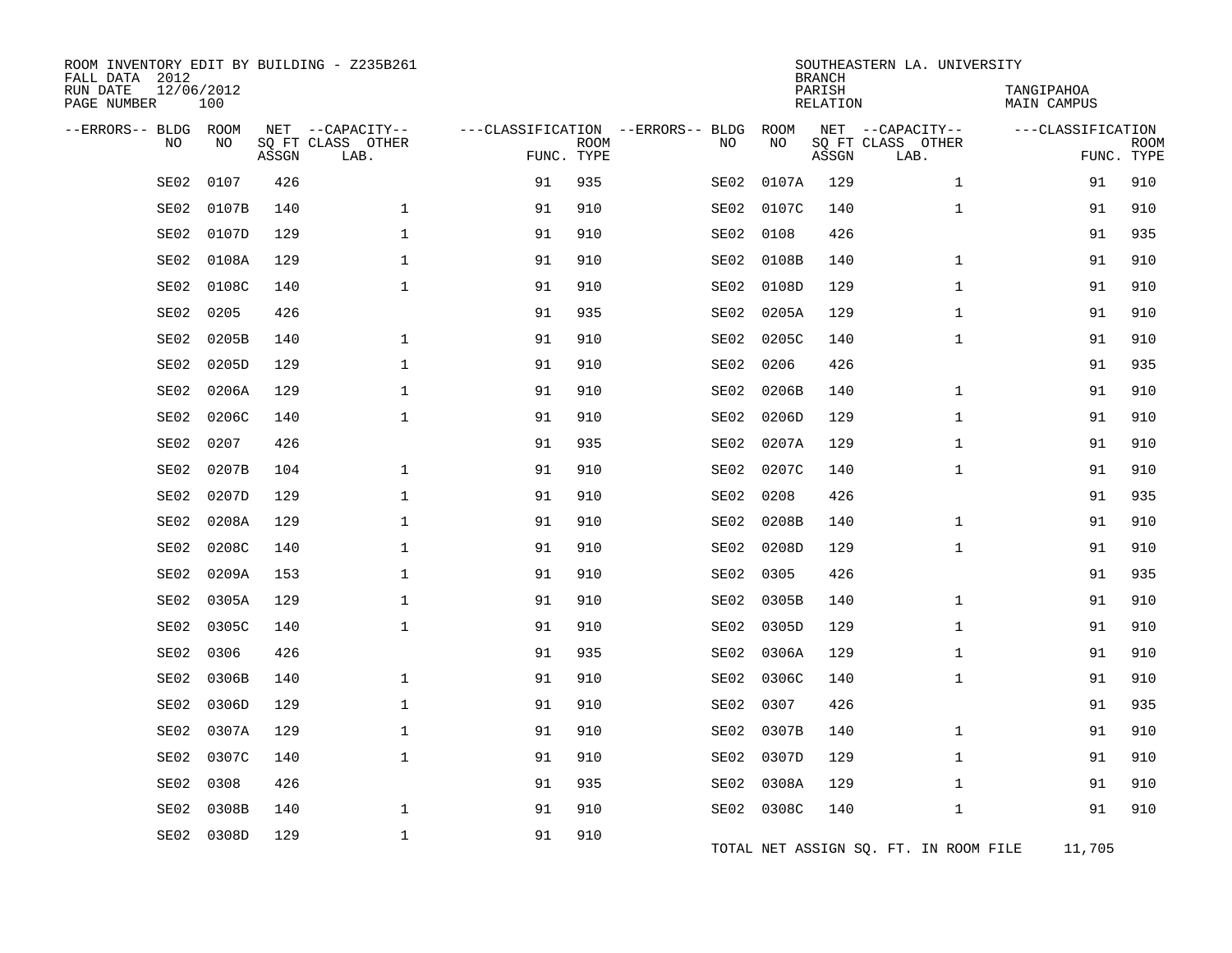| ROOM INVENTORY EDIT BY BUILDING - Z235B261<br>FALL DATA 2012 |            |       |                                       |                                                         |      |           |                                                  | <b>BRANCH</b>      | SOUTHEASTERN LA. UNIVERSITY                                                                                |                           |                           |
|--------------------------------------------------------------|------------|-------|---------------------------------------|---------------------------------------------------------|------|-----------|--------------------------------------------------|--------------------|------------------------------------------------------------------------------------------------------------|---------------------------|---------------------------|
| 12/06/2012<br>RUN DATE<br>PAGE NUMBER                        | 101        |       |                                       |                                                         |      |           |                                                  | PARISH<br>RELATION |                                                                                                            | TANGIPAHOA<br>MAIN CAMPUS |                           |
| --ERRORS-- BLDG ROOM<br>NO                                   | NO         |       | NET --CAPACITY--<br>SQ FT CLASS OTHER | ---CLASSIFICATION --ERRORS-- BLDG ROOM NET --CAPACITY-- | ROOM | NO        | NO                                               |                    | SQ FT CLASS OTHER                                                                                          | ---CLASSIFICATION         |                           |
|                                                              |            | ASSGN | LAB.                                  | FUNC. TYPE                                              |      |           | TOTAL NUMBER CLASSROOMS<br>TOTAL NUMBER LABS 210 | ASSGN              | LAB.<br>TOTAL NUMBER COMPUTER CLASSROOMS<br>TOTAL NUMBER SPECIAL LABS 220                                  |                           | <b>ROOM</b><br>FUNC. TYPE |
|                                                              | SE03 0109  | 345   |                                       | 91                                                      | 935  |           | SE03 0109A                                       | 153                | $\mathbf{1}$                                                                                               | 91                        | 910                       |
| SE03                                                         | 0109B      | 156   | $\mathbf{1}$                          | 91                                                      | 910  | SE03      | 0110                                             | 345                |                                                                                                            | 91                        | 935                       |
| SE03                                                         | 0110A      | 153   | $\mathbf{1}$                          | 91                                                      | 910  |           | SE03 0110B                                       | 156                | $\mathbf{1}$                                                                                               | 91                        | 910                       |
| SE03                                                         | 0111       | 345   |                                       | 91                                                      | 935  |           | SE03 0111A                                       | 153                | $\mathbf{1}$                                                                                               | 91                        | 910                       |
| SE03                                                         | 0111B      | 156   | $\mathbf{1}$                          | 91                                                      | 910  | SE03 0112 |                                                  | 345                |                                                                                                            | 91                        | 935                       |
| SE03                                                         | 0112A      | 153   | $\mathbf{1}$                          | 91                                                      | 910  | SE03      | 0112B                                            | 156                | $\mathbf{1}$                                                                                               | 91                        | 910                       |
| SE03                                                         | 0209       | 345   |                                       | 91                                                      | 935  | SE03      | 0209B                                            | 156                | $\mathbf{1}$                                                                                               | 91                        | 910                       |
| SE03                                                         | 0210       | 345   |                                       | 91                                                      | 935  |           | SE03 0210A                                       | 153                | $\mathbf{1}$                                                                                               | 91                        | 910                       |
| SE03                                                         | 0210B      | 156   | $\mathbf 1$                           | 91                                                      | 910  | SE03      | 0211                                             | 345                |                                                                                                            | 91                        | 935                       |
| SE03                                                         | 0211A      | 153   | $\mathbf 1$                           | 91                                                      | 910  | SE03      | 0211B                                            | 156                | $\mathbf{1}$                                                                                               | 91                        | 910                       |
| SE03                                                         | 0212       | 345   |                                       | 91                                                      | 935  |           | SE03 0212A                                       | 153                | $\mathbf{1}$                                                                                               | 91                        | 910                       |
| SE03                                                         | 0212B      | 156   | $\mathbf{1}$                          | 91                                                      | 910  | SE03      | 0309                                             | 345                |                                                                                                            | 91                        | 935                       |
| SE03                                                         | 0309A      | 153   | $\mathbf 1$                           | 91                                                      | 910  | SE03      | 0309B                                            | 156                | $\mathbf{1}$                                                                                               | 91                        | 910                       |
| SE03                                                         | 0310       | 345   |                                       | 91                                                      | 935  | SE03      | 0310A                                            | 153                | $\mathbf{1}$                                                                                               | 91                        | 910                       |
| SE03                                                         | 0310B      | 153   | $\mathbf{1}$                          | 91                                                      | 910  | SE03      | 0311                                             | 345                |                                                                                                            | 91                        | 935                       |
| SE03                                                         | 0311A      | 153   | $\mathbf 1$                           | 91                                                      | 910  |           | SE03 0311B                                       | 156                | $\mathbf{1}$                                                                                               | 91                        | 910                       |
| SE03                                                         | 0312       | 345   |                                       | 91                                                      | 935  |           | SE03 0312A                                       | 156                | $\mathbf{1}$                                                                                               | 91                        | 910                       |
|                                                              | SE03 0312B | 156   | $\mathbf{1}$                          | 91                                                      | 910  |           | TOTAL NUMBER CLASSROOMS<br>TOTAL NUMBER LABS 210 |                    | TOTAL NET ASSIGN SQ. FT. IN ROOM FILE<br>TOTAL NUMBER COMPUTER CLASSROOMS<br>TOTAL NUMBER SPECIAL LABS 220 | 7,695                     |                           |
|                                                              | SE04 0113  | 426   |                                       | 91                                                      | 935  |           | SE04 0113A                                       | 129                | $\mathbf{1}$                                                                                               | 91                        | 910                       |
| SE04                                                         | 0113B      | 140   | $\mathbf{1}$                          | 91                                                      | 910  |           | SE04 0113C                                       | 140                | $\mathbf{1}$                                                                                               | 91                        | 910                       |
|                                                              | SE04 0113D | 129   | $\mathbf 1$                           | 91                                                      | 910  | SE04 0114 |                                                  | 426                |                                                                                                            | 91                        | 935                       |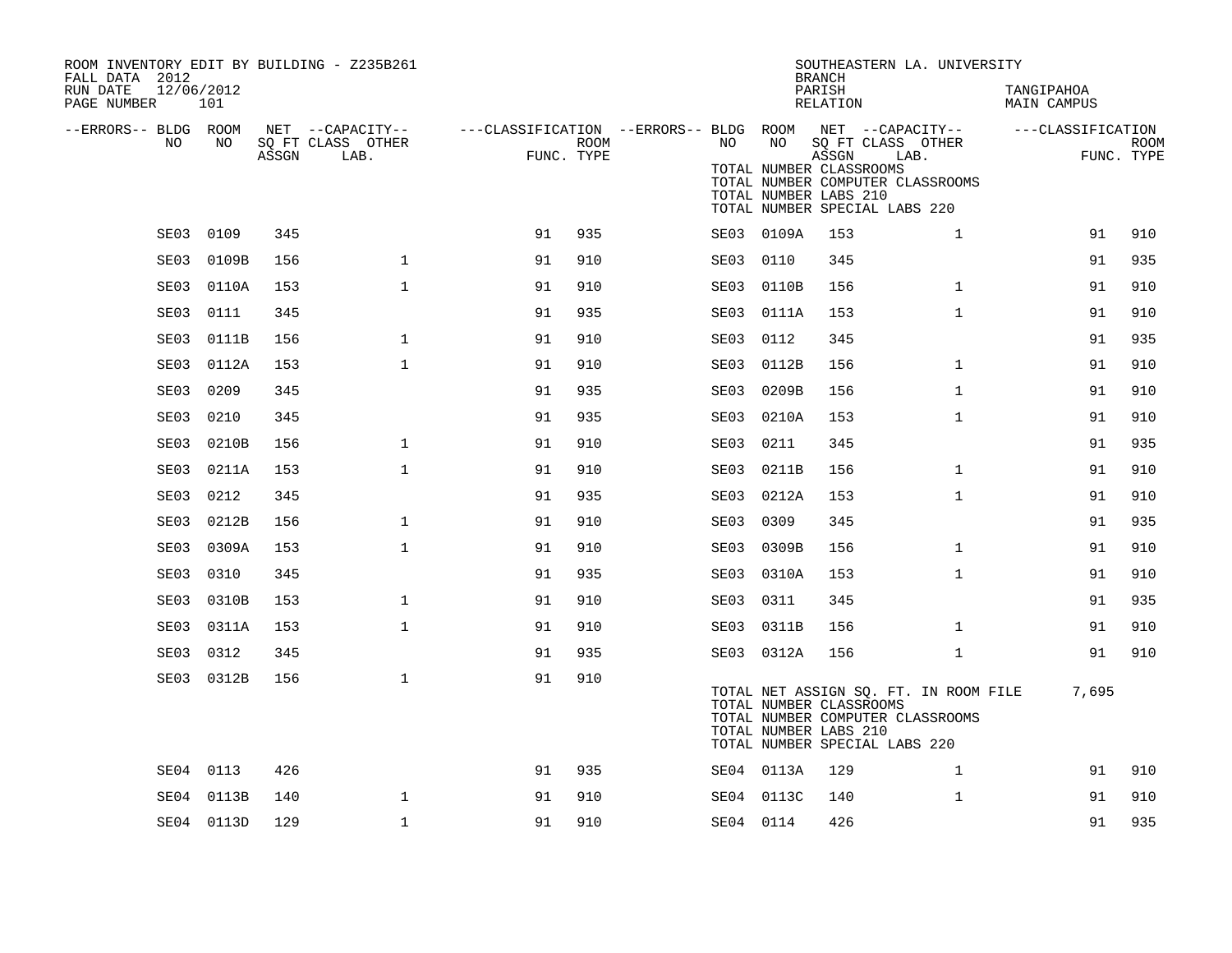| FALL DATA 2012<br>RUN DATE<br>PAGE NUMBER | 12/06/2012<br>102 |       | ROOM INVENTORY EDIT BY BUILDING - Z235B261    |                                                 |             |      |            | <b>BRANCH</b><br>PARISH<br>RELATION | SOUTHEASTERN LA. UNIVERSITY                   | TANGIPAHOA<br>MAIN CAMPUS |                           |
|-------------------------------------------|-------------------|-------|-----------------------------------------------|-------------------------------------------------|-------------|------|------------|-------------------------------------|-----------------------------------------------|---------------------------|---------------------------|
| --ERRORS-- BLDG ROOM                      | <b>NO</b><br>NO.  | ASSGN | NET --CAPACITY--<br>SQ FT CLASS OTHER<br>LAB. | ---CLASSIFICATION --ERRORS-- BLDG<br>FUNC. TYPE | <b>ROOM</b> | NO   | ROOM<br>NO | ASSGN                               | NET --CAPACITY--<br>SQ FT CLASS OTHER<br>LAB. | ---CLASSIFICATION         | <b>ROOM</b><br>FUNC. TYPE |
|                                           | SE04<br>0114A     | 129   | $\mathbf{1}$                                  | 91                                              | 910         | SE04 | 0114B      | 140                                 | $\mathbf{1}$                                  | 91                        | 910                       |
|                                           | 0114C<br>SE04     | 129   | $\mathbf{1}$                                  | 91                                              | 910         |      | SE04 0114D | 129                                 | $\mathbf{1}$                                  | 91                        | 910                       |
|                                           | 0115<br>SE04      | 426   |                                               | 91                                              | 935         |      | SE04 0115A | 129                                 | $\mathbf{1}$                                  | 91                        | 910                       |
|                                           | 0115B<br>SE04     | 140   | $\mathbf{1}$                                  | 91                                              | 910         |      | SE04 0115C | 140                                 | $\mathbf{1}$                                  | 91                        | 910                       |
|                                           | 0115D<br>SE04     | 129   | $\mathbf{1}$                                  | 91                                              | 910         | SE04 | 0116       | 426                                 |                                               | 91                        | 935                       |
|                                           | SE04<br>0116A     | 129   | $\mathbf 1$                                   | 91                                              | 910         |      | SE04 0116B | 140                                 | $\mathbf{1}$                                  | 91                        | 910                       |
|                                           | SE04<br>0116C     | 140   | $\mathbf 1$                                   | 91                                              | 910         |      | SE04 0116D | 129                                 | $\mathbf{1}$                                  | 91                        | 910                       |
|                                           | 0213<br>SE04      | 426   |                                               | 91                                              | 935         |      | SE04 0213A | 129                                 | $\mathbf{1}$                                  | 91                        | 910                       |
|                                           | SE04<br>0213B     | 140   | $\mathbf 1$                                   | 91                                              | 910         |      | SE04 0213C | 140                                 | $\mathbf{1}$                                  | 91                        | 910                       |
|                                           | SE04<br>0213D     | 129   | $\mathbf 1$                                   | 91                                              | 910         |      | SE04 0214  | 426                                 |                                               | 91                        | 935                       |
|                                           | SE04<br>0214A     | 129   | $\mathbf 1$                                   | 91                                              | 910         |      | SE04 0214B | 140                                 | $\mathbf{1}$                                  | 91                        | 910                       |
|                                           | 0214C<br>SE04     | 140   | $\mathbf{1}$                                  | 91                                              | 910         |      | SE04 0214D | 129                                 | $\mathbf{1}$                                  | 91                        | 910                       |
|                                           | 0215<br>SE04      | 426   |                                               | 91                                              | 935         |      | SE04 0215A | 129                                 | $\mathbf{1}$                                  | 91                        | 910                       |
|                                           | 0215B<br>SE04     | 140   | $\mathbf{1}$                                  | 91                                              | 910         |      | SE04 0215C | 140                                 | $\mathbf{1}$                                  | 91                        | 910                       |
|                                           | 0215D<br>SE04     | 129   | $\mathbf{1}$                                  | 91                                              | 910         |      | SE04 0216  | 426                                 |                                               | 91                        | 935                       |
|                                           | 0216A<br>SE04     | 129   | 1                                             | 91                                              | 910         |      | SE04 0216B | 140                                 | $\mathbf{1}$                                  | 91                        | 910                       |
|                                           | 0216C<br>SE04     | 140   | $\mathbf{1}$                                  | 91                                              | 910         |      | SE04 0216D | 129                                 | $\mathbf{1}$                                  | 91                        | 910                       |
|                                           | 0313<br>SE04      | 426   |                                               | 91                                              | 935         |      | SE04 0313A | 129                                 | $\mathbf{1}$                                  | 91                        | 910                       |
|                                           | SE04<br>0313B     | 140   | 1                                             | 91                                              | 910         |      | SE04 0313C | 140                                 | $\mathbf{1}$                                  | 91                        | 910                       |
|                                           | SE04<br>0313D     | 129   | $\mathbf 1$                                   | 91                                              | 910         |      | SE04 0314  | 426                                 |                                               | 91                        | 935                       |
|                                           | 0314A<br>SE04     | 129   | $\mathbf 1$                                   | 91                                              | 910         |      | SE04 0314B | 140                                 | $\mathbf{1}$                                  | 91                        | 910                       |
|                                           | 0314C<br>SE04     | 140   | $\mathbf 1$                                   | 91                                              | 910         |      | SE04 0314D | 129                                 | $\mathbf{1}$                                  | 91                        | 910                       |
|                                           | 0315<br>SE04      | 426   |                                               | 91                                              | 935         |      | SE04 0315A | 129                                 | $\mathbf{1}$                                  | 91                        | 910                       |
|                                           | SE04<br>0315B     | 140   | $\mathbf{1}$                                  | 91                                              | 910         |      | SE04 0315C | 140                                 | $\mathbf{1}$                                  | 91                        | 910                       |
|                                           | SE04<br>0315D     | 129   | $\mathbf 1$                                   | 91                                              | 910         |      | SE04 0316  | 426                                 |                                               | 91                        | 935                       |
|                                           | SE04 0316A        | 129   | $\mathbf{1}$                                  | 91                                              | 910         |      | SE04 0316B | 140                                 | $\mathbf{1}$                                  | 91                        | 910                       |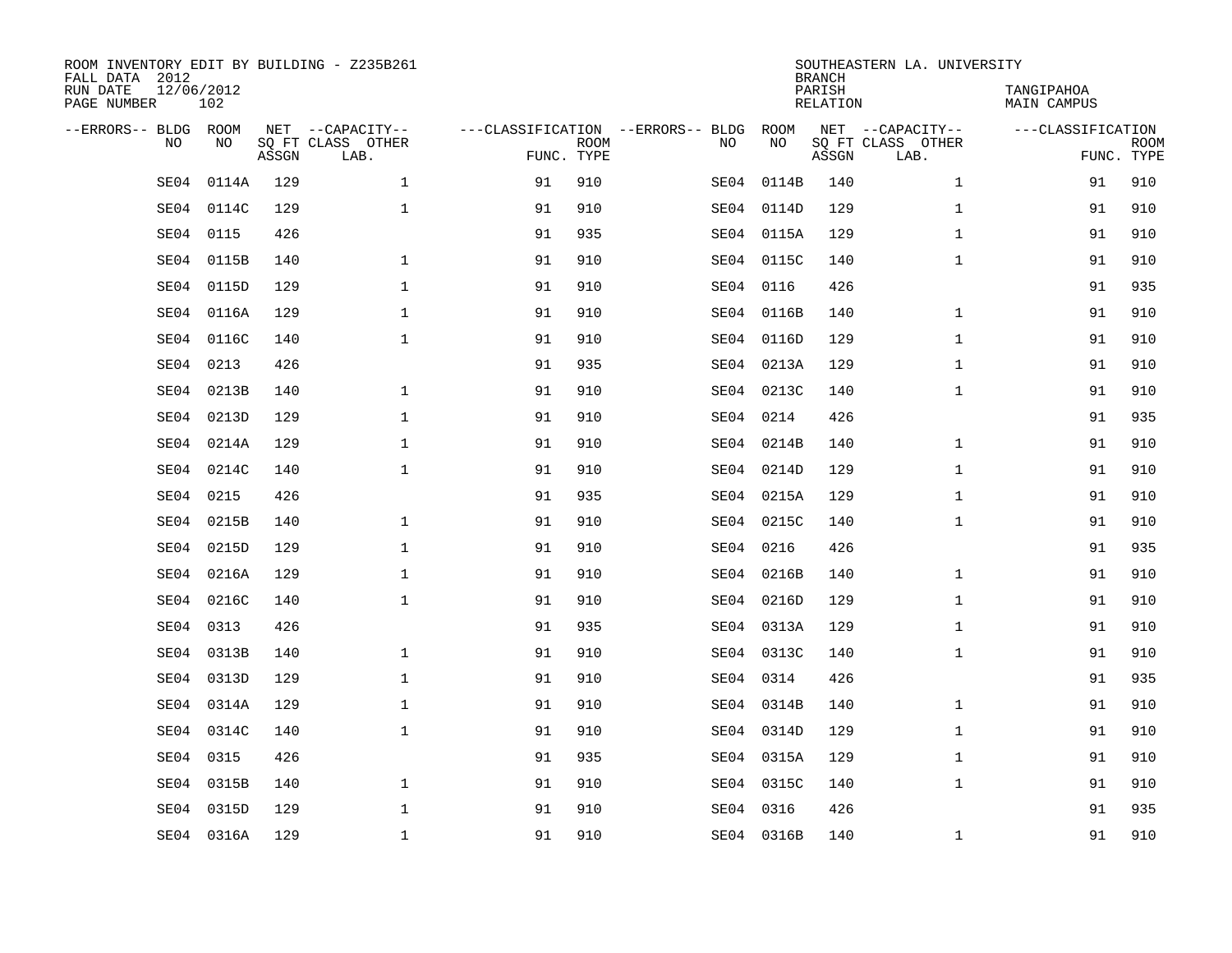| ROOM INVENTORY EDIT BY BUILDING - Z235B261<br>FALL DATA 2012<br>RUN DATE<br>PAGE NUMBER | 12/06/2012<br>103 |       |                           |                                                         |                    |           |                                                                    | <b>BRANCH</b><br>PARISH<br>RELATION |                               | SOUTHEASTERN LA. UNIVERSITY                                                               | TANGIPAHOA | <b>MAIN CAMPUS</b> |                           |
|-----------------------------------------------------------------------------------------|-------------------|-------|---------------------------|---------------------------------------------------------|--------------------|-----------|--------------------------------------------------------------------|-------------------------------------|-------------------------------|-------------------------------------------------------------------------------------------|------------|--------------------|---------------------------|
| --ERRORS-- BLDG ROOM                                                                    |                   |       | NET --CAPACITY--          | ---CLASSIFICATION --ERRORS-- BLDG ROOM NET --CAPACITY-- |                    |           |                                                                    |                                     |                               |                                                                                           |            | ---CLASSIFICATION  |                           |
| NO                                                                                      | NO                | ASSGN | SQ FT CLASS OTHER<br>LAB. |                                                         | ROOM<br>FUNC. TYPE | NO        | NO                                                                 | ASSGN                               | SQ FT CLASS OTHER<br>LAB.     |                                                                                           |            |                    | <b>ROOM</b><br>FUNC. TYPE |
|                                                                                         | SE04 0316C        | 140   | 1                         | 91                                                      | 910                |           | SE04 0316D 129<br>TOTAL NUMBER CLASSROOMS<br>TOTAL NUMBER LABS 210 |                                     | TOTAL NUMBER SPECIAL LABS 220 | $\mathbf{1}$<br>TOTAL NET ASSIGN SQ. FT. IN ROOM FILE<br>TOTAL NUMBER COMPUTER CLASSROOMS |            | 11,557             | 91 910                    |
|                                                                                         | SE05 0117         | 426   |                           | 91                                                      | 935                |           | SE05 0117A                                                         | 129                                 |                               | $\mathbf{1}$                                                                              |            | 91                 | 910                       |
| SE05                                                                                    | 0117B             | 140   | $\mathbf 1$               | 91                                                      | 910                |           | SE05 0117C                                                         | 140                                 |                               | $\mathbf{1}$                                                                              |            | 91                 | 910                       |
| SE05                                                                                    | 0117D             | 129   | $\mathbf 1$               | 91                                                      | 910                | SE05 0118 |                                                                    | 426                                 |                               |                                                                                           |            | 91                 | 935                       |
| SE05                                                                                    | 0118A             | 129   | $\mathbf{1}$              | 91                                                      | 910                |           | SE05 0118B                                                         | 140                                 |                               | $\mathbf{1}$                                                                              |            | 91                 | 910                       |
| SE05                                                                                    | 0118C             | 140   | $\mathbf{1}$              | 91                                                      | 910                |           | SE05 0118D                                                         | 129                                 |                               | $\mathbf{1}$                                                                              |            | 91                 | 910                       |
| SE05                                                                                    | 0119              | 426   |                           | 91                                                      | 935                |           | SE05 0119A                                                         | 140                                 |                               | $\mathbf{1}$                                                                              |            | 91                 | 910                       |
| SE05                                                                                    | 0119B             | 140   | $\mathbf{1}$              | 91                                                      | 910                |           | SE05 0119C                                                         | 140                                 |                               | $\mathbf{1}$                                                                              |            | 91                 | 910                       |
| SE05                                                                                    | 0119D             | 129   | $\mathbf{1}$              | 91                                                      | 910                | SE05      | 0120                                                               | 426                                 |                               |                                                                                           |            | 91                 | 935                       |
| SE05                                                                                    | 0120A             | 129   | $\mathbf 1$               | 91                                                      | 910                |           | SE05 0120B                                                         | 140                                 |                               | $\mathbf{1}$                                                                              |            | 91                 | 910                       |
| SE05                                                                                    | 0120C             | 140   | $\mathbf{1}$              | 91                                                      | 910                |           | SE05 0120D                                                         | 129                                 |                               | $\mathbf{1}$                                                                              |            | 91                 | 910                       |
| SE05                                                                                    | 0217              | 426   |                           | 91                                                      | 935                |           | SE05 0217A                                                         | 129                                 |                               | $\mathbf{1}$                                                                              |            | 91                 | 910                       |
| SE05                                                                                    | 0217B             | 140   | $\mathbf{1}$              | 91                                                      | 910                |           | SE05 0217C                                                         | 140                                 |                               | $\mathbf{1}$                                                                              |            | 91                 | 910                       |
| SE05                                                                                    | 0217D             | 129   | $\mathbf 1$               | 91                                                      | 910                | SE05 0218 |                                                                    | 426                                 |                               |                                                                                           |            | 91                 | 935                       |
| SE05                                                                                    | 0218A             | 129   | $\mathbf{1}$              | 91                                                      | 910                | SE05      | 0218B                                                              | 140                                 |                               | $\mathbf{1}$                                                                              |            | 91                 | 910                       |
| SE05                                                                                    | 0218C             | 140   | $\mathbf 1$               | 91                                                      | 910                |           | SE05 0218D                                                         | 129                                 |                               | $\mathbf{1}$                                                                              |            | 91                 | 910                       |
| SE05                                                                                    | 0219              | 426   |                           | 91                                                      | 935                |           | SE05 0219A                                                         | 129                                 |                               | $\mathbf{1}$                                                                              |            | 91                 | 910                       |
| SE05                                                                                    | 0219B             | 140   | $\mathbf 1$               | 91                                                      | 910                |           | SE05 0219C                                                         | 140                                 |                               | $\mathbf{1}$                                                                              |            | 91                 | 910                       |
| SE05                                                                                    | 0219D             | 129   | $\mathbf{1}$              | 91                                                      | 910                | SE05      | 0220                                                               | 426                                 |                               |                                                                                           |            | 91                 | 935                       |
| SE05                                                                                    | 0220A             | 129   | $\mathbf 1$               | 91                                                      | 910                |           | SE05 0220B                                                         | 140                                 |                               | $\mathbf{1}$                                                                              |            | 91                 | 910                       |
| SE05                                                                                    | 0220C             | 140   | $\mathbf{1}$              | 91                                                      | 910                |           | SE05 0220D                                                         | 129                                 |                               | $\mathbf{1}$                                                                              |            | 91                 | 910                       |
| SE05                                                                                    | 0317              | 426   |                           | 91                                                      | 935                | SE05      | 0317A                                                              | 129                                 |                               | $\mathbf{1}$                                                                              |            | 91                 | 910                       |
|                                                                                         | SE05 0317B        | 140   | $\mathbf{1}$              | 91                                                      | 910                |           | SE05 0317C                                                         | 140                                 |                               | $\mathbf{1}$                                                                              |            | 91                 | 910                       |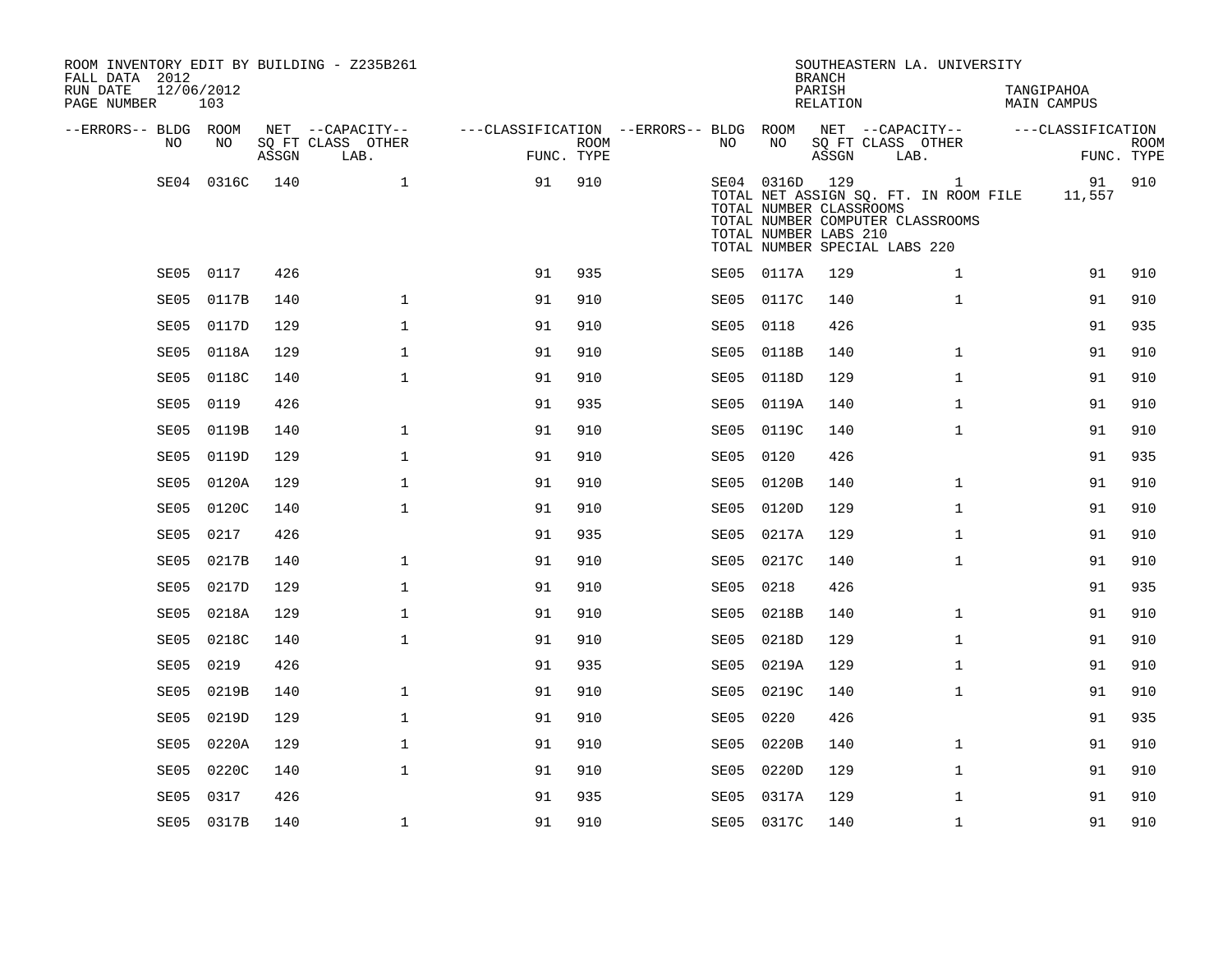| FALL DATA 2012<br>RUN DATE<br>PAGE NUMBER | 12/06/2012 | 104        |       | ROOM INVENTORY EDIT BY BUILDING - Z235B261    |                                                      |             |           |                                                                | <b>BRANCH</b><br>PARISH<br><b>RELATION</b> | SOUTHEASTERN LA. UNIVERSITY                                                                                                | TANGIPAHOA<br><b>MAIN CAMPUS</b> |                           |
|-------------------------------------------|------------|------------|-------|-----------------------------------------------|------------------------------------------------------|-------------|-----------|----------------------------------------------------------------|--------------------------------------------|----------------------------------------------------------------------------------------------------------------------------|----------------------------------|---------------------------|
| --ERRORS-- BLDG ROOM                      | NO         | NO         | ASSGN | NET --CAPACITY--<br>SQ FT CLASS OTHER<br>LAB. | ---CLASSIFICATION --ERRORS-- BLDG ROOM<br>FUNC. TYPE | <b>ROOM</b> | NO.       | NO                                                             | ASSGN                                      | NET --CAPACITY--<br>SQ FT CLASS OTHER<br>LAB.                                                                              | ---CLASSIFICATION                | <b>ROOM</b><br>FUNC. TYPE |
|                                           | SE05       | 0317D      | 129   | $\mathbf{1}$                                  | 91                                                   | 910         | SE05      | 0318                                                           | 426                                        |                                                                                                                            | 91                               | 935                       |
|                                           | SE05       | 0318A      | 129   | $\mathbf{1}$                                  | 91                                                   | 910         | SE05      | 0318B                                                          | 140                                        | $\mathbf{1}$                                                                                                               | 91                               | 910                       |
|                                           | SE05       | 0318C      | 140   | $\mathbf 1$                                   | 91                                                   | 910         | SE05      | 0318D                                                          | 129                                        | $\mathbf{1}$                                                                                                               | 91                               | 910                       |
|                                           | SE05       | 0319       | 426   |                                               | 91                                                   | 935         | SE05      | 0319A                                                          | 129                                        | $\mathbf{1}$                                                                                                               | 91                               | 910                       |
|                                           | SE05       | 0319B      | 140   | $\mathbf 1$                                   | 91                                                   | 910         |           | SE05 0319C                                                     | 140                                        | $\mathbf{1}$                                                                                                               | 91                               | 910                       |
|                                           | SE05       | 0319D      | 129   | $\mathbf{1}$                                  | 91                                                   | 910         | SE05 0320 |                                                                | 426                                        |                                                                                                                            | 91                               | 935                       |
|                                           | SE05       | 0320A      | 129   | 1                                             | 91                                                   | 910         |           | SE05 0320B                                                     | 140                                        | $\mathbf{1}$                                                                                                               | 91                               | 910                       |
|                                           | SE05       | 0320C      | 140   | $\mathbf{1}$                                  | 91                                                   | 910         |           | SE05 0320D<br>TOTAL NUMBER CLASSROOMS<br>TOTAL NUMBER LABS 210 | 129                                        | $\mathbf{1}$<br>TOTAL NET ASSIGN SO. FT. IN ROOM FILE<br>TOTAL NUMBER COMPUTER CLASSROOMS<br>TOTAL NUMBER SPECIAL LABS 220 | 91<br>11,579                     | 910                       |
|                                           | SE06       | 0121       | 426   |                                               | 91                                                   | 935         |           | SE06 0121A                                                     | 129                                        | $\mathbf{1}$                                                                                                               | 91                               | 910                       |
|                                           | SE06       | 0121B      | 140   | $\mathbf{1}$                                  | 91                                                   | 910         |           | SE06 0121C                                                     | 140                                        | $\mathbf{1}$                                                                                                               | 91                               | 910                       |
|                                           | SE06       | 0121D      | 129   | $\mathbf{1}$                                  | 91                                                   | 910         | SE06      | 0122                                                           | 426                                        |                                                                                                                            | 91                               | 935                       |
|                                           | SE06       | 0122A      | 129   | $\mathbf{1}$                                  | 91                                                   | 910         |           | SE06 0122B                                                     | 140                                        | $\mathbf{1}$                                                                                                               | 91                               | 910                       |
|                                           | SE06       | 0122C      | 140   | $\mathbf{1}$                                  | 91                                                   | 910         | SE06      | 0122D                                                          | 129                                        | $\mathbf{1}$                                                                                                               | 91                               | 910                       |
|                                           | SE06       | 0123       | 426   |                                               | 91                                                   | 935         |           | SE06 0123A                                                     | 129                                        | $\mathbf{1}$                                                                                                               | 91                               | 910                       |
|                                           | SE06       | 0123B      | 140   | $\mathbf 1$                                   | 91                                                   | 910         | SE06      | 0123C                                                          | 140                                        | $\mathbf{1}$                                                                                                               | 91                               | 910                       |
|                                           | SE06       | 0123D      | 129   | $\mathbf 1$                                   | 91                                                   | 910         | SE06      | 0124                                                           | 426                                        |                                                                                                                            | 91                               | 935                       |
|                                           | SE06       | 0124A      | 129   | $\mathbf 1$                                   | 91                                                   | 910         | SE06      | 0124B                                                          | 140                                        | $\mathbf{1}$                                                                                                               | 91                               | 910                       |
|                                           | SE06       | 0124C      | 140   | $\mathbf 1$                                   | 91                                                   | 910         | SE06      | 0124D                                                          | 129                                        | $\mathbf{1}$                                                                                                               | 91                               | 910                       |
|                                           | SE06       | 0125       | 426   |                                               | 91                                                   | 935         | SE06      | 0125A                                                          | 129                                        | $\mathbf{1}$                                                                                                               | 91                               | 910                       |
|                                           | SE06       | 0125B      | 140   | $\mathbf 1$                                   | 91                                                   | 910         | SE06      | 0125C                                                          | 140                                        | $\mathbf{1}$                                                                                                               | 91                               | 910                       |
|                                           | SE06       | 0125D      | 129   | $\mathbf 1$                                   | 91                                                   | 910         | SE06      | 0126                                                           | 129                                        |                                                                                                                            | 91                               | 935                       |
|                                           | SE06       | 0126A      | 129   | $\mathbf 1$                                   | 91                                                   | 910         | SE06      | 0126B                                                          | 140                                        | $\mathbf{1}$                                                                                                               | 91                               | 910                       |
|                                           |            | SE06 0126C | 140   | $\mathbf{1}$                                  | 91                                                   | 910         |           | SE06 0126D                                                     | 129                                        | $\mathbf{1}$                                                                                                               | 91                               | 910                       |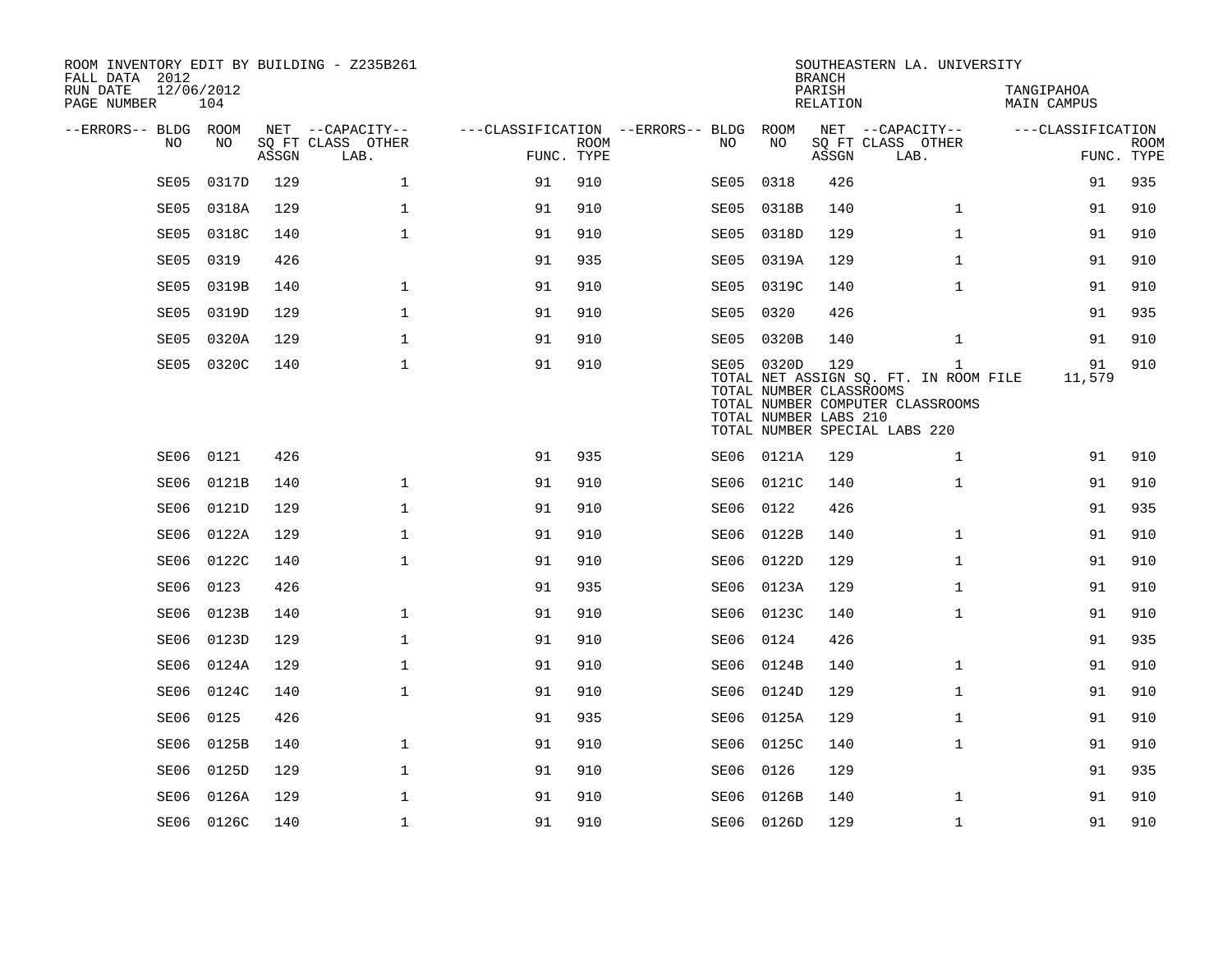| ROOM INVENTORY EDIT BY BUILDING - Z235B261<br>FALL DATA 2012 |                   |       |                           |            |             |                                   |            | <b>BRANCH</b>             | SOUTHEASTERN LA. UNIVERSITY |                                  |             |
|--------------------------------------------------------------|-------------------|-------|---------------------------|------------|-------------|-----------------------------------|------------|---------------------------|-----------------------------|----------------------------------|-------------|
| RUN DATE<br>PAGE NUMBER                                      | 12/06/2012<br>105 |       |                           |            |             |                                   |            | PARISH<br><b>RELATION</b> |                             | TANGIPAHOA<br><b>MAIN CAMPUS</b> |             |
| --ERRORS-- BLDG ROOM                                         |                   |       | NET --CAPACITY--          |            |             | ---CLASSIFICATION --ERRORS-- BLDG | ROOM       |                           | NET --CAPACITY--            | ---CLASSIFICATION                |             |
| NO                                                           | NO                | ASSGN | SQ FT CLASS OTHER<br>LAB. | FUNC. TYPE | <b>ROOM</b> | NO                                | NO         | ASSGN                     | SQ FT CLASS OTHER<br>LAB.   | FUNC. TYPE                       | <b>ROOM</b> |
| SE06                                                         | 0127              | 426   |                           | 91         | 935         | SE06                              | 0127A      | 129                       | $\mathbf{1}$                | 91                               | 910         |
| SE06                                                         | 0127B             | 140   | $\mathbf 1$               | 91         | 910         | SE06                              | 0127C      | 140                       | $\mathbf{1}$                | 91                               | 910         |
| SE06                                                         | 0127D             | 129   | 1                         | 91         | 910         | SE06                              | 0128       | 426                       |                             | 91                               | 935         |
| SE06                                                         | 0128A             | 129   | 1                         | 91         | 910         | SE06                              | 0128B      | 140                       | $\mathbf{1}$                | 91                               | 910         |
| SE06                                                         | 0128C             | 140   | $\mathbf{1}$              | 91         | 910         | SE06                              | 0128D      | 129                       | $\mathbf{1}$                | 91                               | 910         |
| SE06                                                         | 0221              | 426   |                           | 91         | 935         | SE06                              | 0221A      | 129                       | $\mathbf{1}$                | 91                               | 910         |
| SE06                                                         | 0221B             | 140   | $\mathbf{1}$              | 91         | 910         | SE06                              | 0221C      | 140                       | $\mathbf{1}$                | 91                               | 910         |
| SE06                                                         | 0221D             | 129   | $\mathbf{1}$              | 91         | 910         | SE06                              | 0222       | 426                       |                             | 91                               | 935         |
| SE06                                                         | 0222A             | 129   | $\mathbf{1}$              | 91         | 910         | SE06                              | 0222B      | 140                       | $\mathbf{1}$                | 91                               | 910         |
| SE06                                                         | 0222C             | 140   | $\mathbf{1}$              | 91         | 910         | SE06                              | 0222D      | 129                       | $\mathbf{1}$                | 91                               | 910         |
| SE06                                                         | 0223              | 426   |                           | 91         | 935         | SE06                              | 0223A      | 129                       | $\mathbf{1}$                | 91                               | 910         |
| SE06                                                         | 0223B             | 140   | 1                         | 91         | 910         | SE06                              | 0223C      | 140                       | $\mathbf{1}$                | 91                               | 910         |
| SE06                                                         | 0223D             | 129   | $\mathbf{1}$              | 91         | 910         | SE06                              | 0224       | 426                       |                             | 91                               | 935         |
| SE06                                                         | 0224A             | 129   | $\mathbf 1$               | 91         | 910         | SE06                              | 0224B      | 140                       | $\mathbf{1}$                | 91                               | 910         |
| SE06                                                         | 0224C             | 140   | $\mathbf{1}$              | 91         | 910         | SE06                              | 0224D      | 129                       | $\mathbf{1}$                | 91                               | 910         |
| SE06                                                         | 0225              | 426   |                           | 91         | 935         | SE06                              | 0225A      | 129                       | $\mathbf{1}$                | 91                               | 910         |
| SE06                                                         | 0225B             | 140   | $\mathbf{1}$              | 91         | 910         | SE06                              | 0225C      | 140                       | $\mathbf{1}$                | 91                               | 910         |
| SE06                                                         | 0225D             | 129   | $\mathbf 1$               | 91         | 910         | SE06                              | 0226       | 426                       |                             | 91                               | 935         |
| SE06                                                         | 0226A             | 129   | $\mathbf 1$               | 91         | 910         | SE06                              | 0226B      | 140                       | $\mathbf{1}$                | 91                               | 910         |
| SE06                                                         | 0226C             | 140   | $\mathbf 1$               | 91         | 910         | SE06                              | 0226D      | 129                       | $\mathbf{1}$                | 91                               | 910         |
| SE06                                                         | 0227              | 426   |                           | 91         | 935         | SE06                              | 0227A      | 129                       | $\mathbf{1}$                | 91                               | 910         |
| SE06                                                         | 0227B             | 140   | $\mathbf{1}$              | 91         | 910         | SE06                              | 0227C      | 140                       | $\mathbf{1}$                | 91                               | 910         |
| SE06                                                         | 0227D             | 129   | $\mathbf{1}$              | 91         | 910         | SE06                              | 0228       | 426                       |                             | 91                               | 935         |
| SE06                                                         | 0228A             | 129   | $\mathbf 1$               | 91         | 910         | SE06                              | 0228B      | 140                       | $\mathbf{1}$                | 91                               | 910         |
| SE06                                                         | 0228C             | 140   | $\mathbf{1}$              | 91         | 910         | SE06                              | 0228D      | 129                       | $\mathbf{1}$                | 91                               | 910         |
|                                                              | SE06 0321         | 426   |                           | 91         | 935         |                                   | SE06 0321A | 129                       | $\mathbf{1}$                | 91                               | 910         |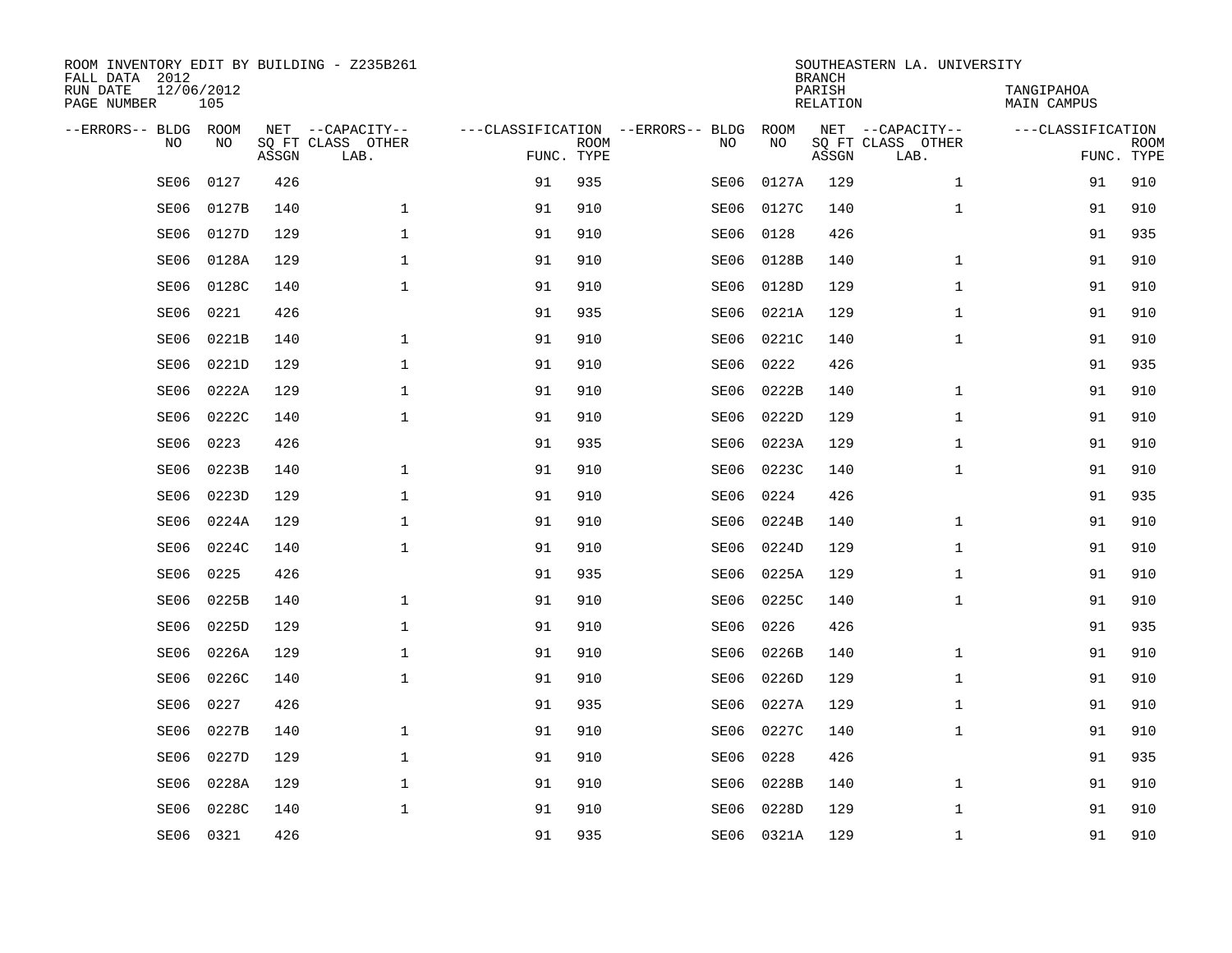| ROOM INVENTORY EDIT BY BUILDING - Z235B261<br>FALL DATA 2012 |                   |       |                           |            |             |                                        |                                                                | <b>BRANCH</b>             | SOUTHEASTERN LA. UNIVERSITY                                                                                                |                           |                           |
|--------------------------------------------------------------|-------------------|-------|---------------------------|------------|-------------|----------------------------------------|----------------------------------------------------------------|---------------------------|----------------------------------------------------------------------------------------------------------------------------|---------------------------|---------------------------|
| RUN DATE<br>PAGE NUMBER                                      | 12/06/2012<br>106 |       |                           |            |             |                                        |                                                                | PARISH<br><b>RELATION</b> |                                                                                                                            | TANGIPAHOA<br>MAIN CAMPUS |                           |
| --ERRORS-- BLDG ROOM                                         |                   |       | NET --CAPACITY--          |            |             | ---CLASSIFICATION --ERRORS-- BLDG ROOM |                                                                |                           | NET --CAPACITY--                                                                                                           | ---CLASSIFICATION         |                           |
| NO                                                           | NO                | ASSGN | SQ FT CLASS OTHER<br>LAB. | FUNC. TYPE | <b>ROOM</b> | NO.                                    | NO                                                             | ASSGN                     | SQ FT CLASS OTHER<br>LAB.                                                                                                  |                           | <b>ROOM</b><br>FUNC. TYPE |
| SE06                                                         | 0321B             | 140   | $\mathbf{1}$              | 91         | 910         | SE06                                   | 0321C                                                          | 140                       | $\mathbf{1}$                                                                                                               | 91                        | 910                       |
| SE06                                                         | 0321D             | 129   | $\mathbf{1}$              | 91         | 910         | SE06                                   | 0322                                                           | 426                       |                                                                                                                            | 91                        | 935                       |
| SE06                                                         | 0322A             | 129   | $\mathbf 1$               | 91         | 910         | SE06                                   | 0322B                                                          | 140                       | $\mathbf{1}$                                                                                                               | 91                        | 910                       |
| SE06                                                         | 0322C             | 140   | $\mathbf 1$               | 91         | 910         | SE06                                   | 0322D                                                          | 129                       | $\mathbf{1}$                                                                                                               | 91                        | 910                       |
| SE06                                                         | 0323              | 426   |                           | 91         | 935         | SE06                                   | 0323A                                                          | 129                       | $\mathbf{1}$                                                                                                               | 91                        | 910                       |
| SE06                                                         | 0323B             | 140   | $\mathbf 1$               | 91         | 910         |                                        | SE06 0323C                                                     | 140                       | $\mathbf{1}$                                                                                                               | 91                        | 910                       |
| SE06                                                         | 0323D             | 129   | $\mathbf{1}$              | 91         | 910         | SE06                                   | 0324                                                           | 426                       |                                                                                                                            | 91                        | 935                       |
| SE06                                                         | 0324A             | 129   | $\mathbf{1}$              | 91         | 910         |                                        | SE06 0324B                                                     | 140                       | $\mathbf{1}$                                                                                                               | 91                        | 910                       |
| SE06                                                         | 0324C             | 140   | $\mathbf{1}$              | 91         | 910         |                                        | SE06 0324D                                                     | 129                       | $\mathbf{1}$                                                                                                               | 91                        | 910                       |
| SE06                                                         | 0325              | 426   |                           | 91         | 935         |                                        | SE06 0325A                                                     | 129                       | $\mathbf{1}$                                                                                                               | 91                        | 910                       |
| SE06                                                         | 0325B             | 140   | $\mathbf{1}$              | 91         | 910         |                                        | SE06 0325C                                                     | 140                       | $\mathbf{1}$                                                                                                               | 91                        | 910                       |
| SE06                                                         | 0325D             | 129   | $\mathbf{1}$              | 91         | 910         |                                        | SE06 0326                                                      | 426                       |                                                                                                                            | 91                        | 935                       |
| SE06                                                         | 0326A             | 129   | $\mathbf 1$               | 91         | 910         | SE06                                   | 0326B                                                          | 140                       | $\mathbf{1}$                                                                                                               | 91                        | 910                       |
| SE06                                                         | 0326C             | 140   | $\mathbf 1$               | 91         | 910         | SE06                                   | 0326D                                                          | 129                       | $\mathbf{1}$                                                                                                               | 91                        | 910                       |
| SE06                                                         | 0327              | 426   |                           | 91         | 935         | SE06                                   | 0327A                                                          | 129                       | $\mathbf{1}$                                                                                                               | 91                        | 910                       |
| SE06                                                         | 0327B             | 140   | $\mathbf 1$               | 91         | 910         |                                        | SE06 0327C                                                     | 140                       | $\mathbf{1}$                                                                                                               | 91                        | 910                       |
| SE06                                                         | 0327D             | 129   | $\mathbf 1$               | 91         | 910         | SE06                                   | 0328                                                           | 426                       |                                                                                                                            | 91                        | 935                       |
| SE06                                                         | 0328A             | 129   | $\mathbf{1}$              | 91         | 910         |                                        | SE06 0328B                                                     | 140                       | $\mathbf{1}$                                                                                                               | 91                        | 910                       |
|                                                              | SE06 0328C        | 140   | $\mathbf{1}$              | 91         | 910         |                                        | SE06 0328D<br>TOTAL NUMBER CLASSROOMS<br>TOTAL NUMBER LABS 210 | 129                       | $\mathbf{1}$<br>TOTAL NET ASSIGN SQ. FT. IN ROOM FILE<br>TOTAL NUMBER COMPUTER CLASSROOMS<br>TOTAL NUMBER SPECIAL LABS 220 | 91<br>22,839              | 910                       |
|                                                              | SGCW 0101 1152    |       |                           | 50         | 590         |                                        | TOTAL NUMBER CLASSROOMS<br>TOTAL NUMBER LABS 210               |                           | TOTAL NET ASSIGN SQ. FT. IN ROOM FILE<br>TOTAL NUMBER COMPUTER CLASSROOMS<br>TOTAL NUMBER SPECIAL LABS 220                 | 1,152                     |                           |
|                                                              | SHAA 0101         | 83    |                           | 91         | 935         |                                        | SHAA 0101A                                                     | 32                        |                                                                                                                            | 91                        | 919                       |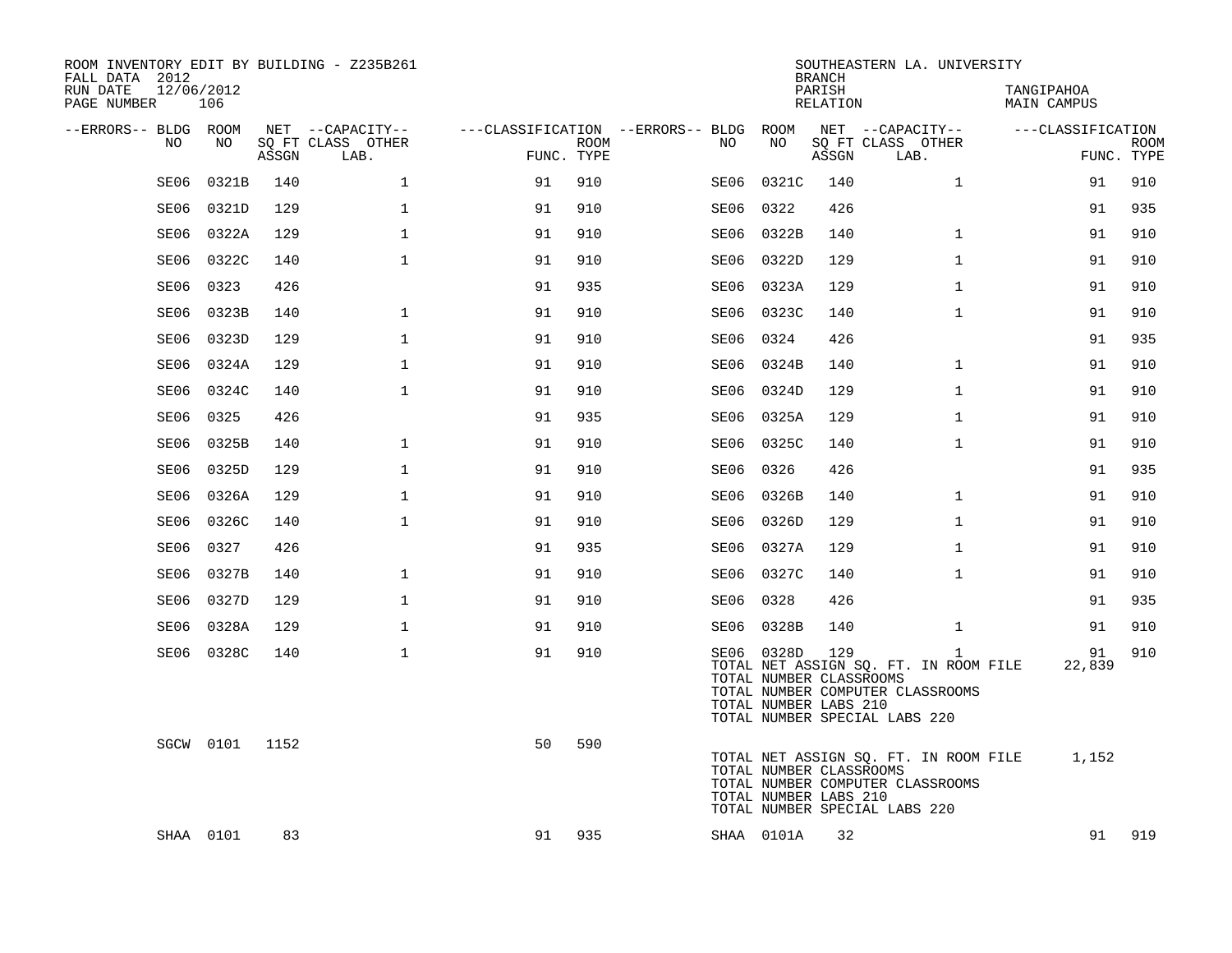| ROOM INVENTORY EDIT BY BUILDING - Z235B261<br>FALL DATA 2012 |                   |       |                           |                |                           |                                   |            | <b>BRANCH</b>             | SOUTHEASTERN LA. UNIVERSITY |                                  |                           |
|--------------------------------------------------------------|-------------------|-------|---------------------------|----------------|---------------------------|-----------------------------------|------------|---------------------------|-----------------------------|----------------------------------|---------------------------|
| RUN DATE<br>PAGE NUMBER                                      | 12/06/2012<br>107 |       |                           |                |                           |                                   |            | PARISH<br><b>RELATION</b> |                             | TANGIPAHOA<br><b>MAIN CAMPUS</b> |                           |
| --ERRORS-- BLDG ROOM                                         |                   |       | NET --CAPACITY--          |                |                           | ---CLASSIFICATION --ERRORS-- BLDG | ROOM       |                           | NET --CAPACITY--            | ---CLASSIFICATION                |                           |
| NO                                                           | NO                | ASSGN | SQ FT CLASS OTHER<br>LAB. |                | <b>ROOM</b><br>FUNC. TYPE | NO                                | NO         | ASSGN                     | SQ FT CLASS OTHER<br>LAB.   |                                  | <b>ROOM</b><br>FUNC. TYPE |
| SHAA                                                         | 0101B             | 109   | $\mathbf{1}$              | 91             | 910                       | SHAA                              | 0101C      | 109                       | $\mathbf{1}$                | 91                               | 910                       |
| SHAA                                                         | 0102A             | 103   |                           | 0 <sub>0</sub> | 030                       | SHAA                              | 0102B      | 64                        |                             | 00                               | 030                       |
| SHAA                                                         | 0102C             | 173   |                           | 00             | 030                       |                                   | SHAA 0103  | 83                        |                             | 91                               | 935                       |
| SHAA                                                         | 0103A             | 32    |                           | 91             | 919                       |                                   | SHAA 0103B | 109                       | $\mathbf{1}$                | 91                               | 910                       |
| <b>SHAA</b>                                                  | 0103C             | 109   | $\mathbf{1}$              | 91             | 910                       |                                   | SHAA 0104  | 83                        |                             | 91                               | 935                       |
| <b>SHAA</b>                                                  | 0104A             | 32    |                           | 91             | 919                       |                                   | SHAA 0104B | 109                       | $\mathbf{1}$                | 91                               | 910                       |
| <b>SHAA</b>                                                  | 0104C             | 109   | $\mathbf{1}$              | 91             | 910                       |                                   | SHAA 0105  | 83                        |                             | 91                               | 935                       |
| <b>SHAA</b>                                                  | 0105A             | 32    |                           | 91             | 919                       |                                   | SHAA 0105B | 109                       | $\mathbf{1}$                | 91                               | 910                       |
| <b>SHAA</b>                                                  | 0105C             | 109   | $\mathbf{1}$              | 91             | 910                       |                                   | SHAA 0107  | 83                        |                             | 91                               | 935                       |
| SHAA                                                         | 0107A             | 32    |                           | 91             | 919                       |                                   | SHAA 0107B | 109                       | $\mathbf{1}$                | 91                               | 910                       |
| SHAA                                                         | 0107C             | 109   | $\mathbf 1$               | 91             | 910                       |                                   | SHAA 0108  | 530                       |                             | 91                               | 935                       |
| SHAA                                                         | 0108C             | 7     |                           | 0 <sub>0</sub> | 030                       |                                   | SHAA 0108D | 130                       |                             | 00                               | 030                       |
| <b>SHAA</b>                                                  | 0109              | 83    |                           | 91             | 935                       |                                   | SHAA 0109A | 32                        |                             | 91                               | 919                       |
| SHAA                                                         | 0109B             | 109   | $\mathbf 1$               | 91             | 910                       |                                   | SHAA 0109C | 109                       | $\mathbf{1}$                | 91                               | 910                       |
| SHAA                                                         | 0110              | 93    |                           | 0 <sub>0</sub> | 030                       |                                   | SHAA 0111  | 83                        |                             | 91                               | 935                       |
| SHAA                                                         | 0111A             | 32    |                           | 91             | 919                       |                                   | SHAA 0111B | 109                       | $\mathbf{1}$                | 91                               | 910                       |
| SHAA                                                         | 0111C             | 109   | $\mathbf{1}$              | 91             | 910                       |                                   | SHAA 0112  | 41                        |                             | 0 <sub>0</sub>                   | 010                       |
| SHAA                                                         | 0113              | 30    |                           | 0 <sub>0</sub> | 020                       |                                   | SHAA 0114A | 54                        |                             | 00                               | 030                       |
| SHAA                                                         | 0114B             | 61    |                           | 91             | 935                       |                                   | SHAA 0115  | 83                        |                             | 91                               | 935                       |
| SHAA                                                         | 0115A             | 32    |                           | 91             | 919                       |                                   | SHAA 0115B | 109                       | $\mathbf{1}$                | 91                               | 910                       |
| <b>SHAA</b>                                                  | 0115C             | 109   | $\mathbf 1$               | 91             | 910                       |                                   | SHAA 0116  | 153                       |                             | 00                               | 030                       |
| SHAA                                                         | 0117              | 83    |                           | 91             | 935                       |                                   | SHAA 0117A | 32                        |                             | 91                               | 919                       |
| <b>SHAA</b>                                                  | 0117B             | 109   | $\mathbf{1}$              | 91             | 910                       |                                   | SHAA 0117C | 109                       | $\mathbf{1}$                | 91                               | 910                       |
| <b>SHAA</b>                                                  | 0119              | 83    |                           | 91             | 935                       |                                   | SHAA 0119A | 32                        |                             | 91                               | 919                       |
| <b>SHAA</b>                                                  | 0119B             | 109   | $\mathbf 1$               | 91             | 910                       |                                   | SHAA 0119C | 109                       | $\mathbf{1}$                | 91                               | 910                       |
|                                                              | SHAA 0120         | 686   |                           | 91             | 950                       |                                   | SHAA 0121  | 83                        |                             | 91                               | 935                       |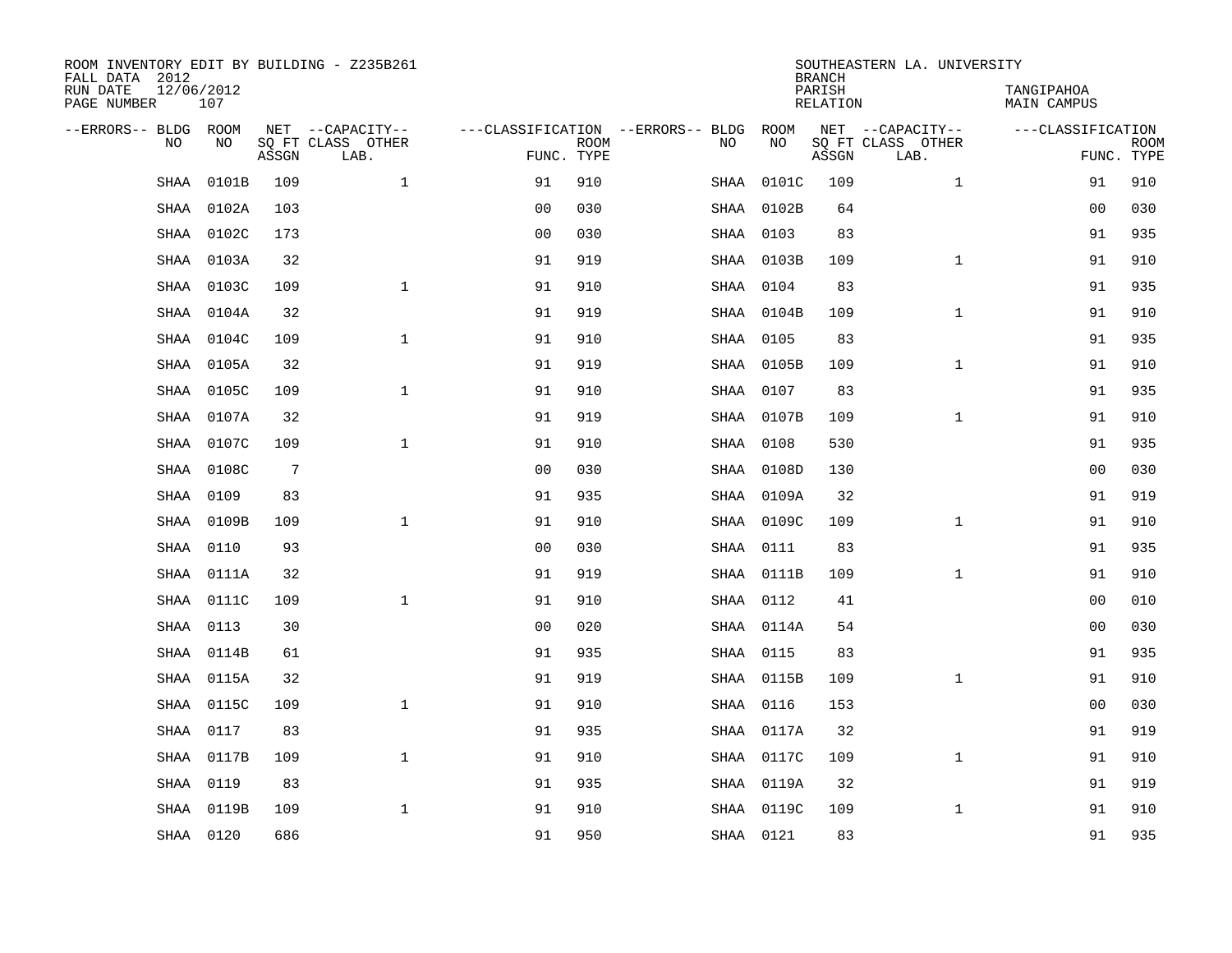| ROOM INVENTORY EDIT BY BUILDING - Z235B261<br>FALL DATA 2012 |                   |       |                           |            |             |                                   |               | <b>BRANCH</b>             |       | SOUTHEASTERN LA. UNIVERSITY |                                  |             |
|--------------------------------------------------------------|-------------------|-------|---------------------------|------------|-------------|-----------------------------------|---------------|---------------------------|-------|-----------------------------|----------------------------------|-------------|
| RUN DATE<br>PAGE NUMBER                                      | 12/06/2012<br>108 |       |                           |            |             |                                   |               | PARISH<br><b>RELATION</b> |       |                             | TANGIPAHOA<br><b>MAIN CAMPUS</b> |             |
| --ERRORS-- BLDG ROOM                                         |                   |       | NET --CAPACITY--          |            |             | ---CLASSIFICATION --ERRORS-- BLDG | ROOM          |                           |       | NET --CAPACITY--            | ---CLASSIFICATION                |             |
| NO                                                           | NO                | ASSGN | SQ FT CLASS OTHER<br>LAB. | FUNC. TYPE | <b>ROOM</b> | NO                                | NO            |                           | ASSGN | SQ FT CLASS OTHER<br>LAB.   | FUNC. TYPE                       | <b>ROOM</b> |
| SHAA                                                         | 0121A             | 32    |                           | 91         | 919         | SHAA                              |               | 0121B                     | 109   | $\mathbf{1}$                | 91                               | 910         |
| SHAA                                                         | 0121C             | 109   | $\mathbf{1}$              | 91         | 910         | SHAA                              | 0123          |                           | 83    |                             | 91                               | 935         |
| SHAA                                                         | 0123A             | 32    |                           | 91         | 919         |                                   | SHAA 0123B    |                           | 109   | $\mathbf{1}$                | 91                               | 910         |
| <b>SHAA</b>                                                  | 0123C             | 109   | $\mathbf{1}$              | 91         | 910         |                                   | SHAA 0125     |                           | 83    |                             | 91                               | 935         |
| <b>SHAA</b>                                                  | 0125A             | 32    |                           | 91         | 919         |                                   | SHAA 0125B    |                           | 109   | $\mathbf{1}$                | 91                               | 910         |
| SHAA                                                         | 0125C             | 109   | $\mathbf{1}$              | 91         | 910         |                                   | SHAA 0126     |                           | 83    |                             | 91                               | 935         |
| SHAA                                                         | 0126A             | 32    |                           | 91         | 919         |                                   | SHAA 0126B    |                           | 109   | $\mathbf{1}$                | 91                               | 910         |
| <b>SHAA</b>                                                  | 0126C             | 109   | $\mathbf{1}$              | 91         | 910         |                                   | SHAA 0127     |                           | 83    |                             | 91                               | 935         |
| <b>SHAA</b>                                                  | 0127A             | 32    |                           | 91         | 919         |                                   | SHAA 0127B    |                           | 109   | $\mathbf{1}$                | 91                               | 910         |
| <b>SHAA</b>                                                  | 0127C             | 109   | $\mathbf{1}$              | 91         | 910         |                                   | SHAA 0128     |                           | 83    |                             | 91                               | 935         |
| SHAA                                                         | 0128A             | 32    |                           | 91         | 919         |                                   | SHAA 0128B    |                           | 109   | $\mathbf{1}$                | 91                               | 910         |
| SHAA                                                         | 0128C             | 109   | $\mathbf{1}$              | 91         | 910         |                                   | SHAA 0129     |                           | 83    |                             | 91                               | 935         |
| SHAA                                                         | 0129A             | 32    |                           | 91         | 919         |                                   | SHAA 0129B    |                           | 109   | $\mathbf{1}$                | 91                               | 910         |
| SHAA                                                         | 0129C             | 109   | $\mathbf 1$               | 91         | 910         |                                   | SHAA 0131     |                           | 83    |                             | 91                               | 935         |
| SHAA                                                         | 0131A             | 32    |                           | 91         | 919         |                                   | SHAA 0131B    |                           | 109   | $\mathbf{1}$                | 91                               | 910         |
| SHAA                                                         | 0131C             | 109   | $\mathbf{1}$              | 91         | 910         |                                   | SHAA 0201     |                           | 83    |                             | 91                               | 935         |
| SHAA                                                         | 0201A             | 32    |                           | 91         | 919         |                                   | SHAA<br>0201B |                           | 109   | $\mathbf{1}$                | 91                               | 910         |
| <b>SHAA</b>                                                  | 0201C             | 109   | $\mathbf{1}$              | 91         | 910         |                                   | SHAA 0202     |                           | 83    |                             | 91                               | 935         |
| <b>SHAA</b>                                                  | 0202A             | 32    |                           | 91         | 919         |                                   | SHAA 0202B    |                           | 109   | $\mathbf{1}$                | 91                               | 910         |
| SHAA                                                         | 0202C             | 109   | $\mathbf 1$               | 91         | 910         |                                   | SHAA 0203     |                           | 83    |                             | 91                               | 935         |
| SHAA                                                         | 0203A             | 32    |                           | 91         | 919         |                                   | SHAA 0203B    |                           | 109   | $\mathbf{1}$                | 91                               | 910         |
| SHAA                                                         | 0203C             | 109   | $\mathbf{1}$              | 91         | 910         | SHAA                              | 0204          |                           | 83    |                             | 91                               | 935         |
| <b>SHAA</b>                                                  | 0204A             | 32    |                           | 91         | 919         | SHAA                              | 0204B         |                           | 109   | $\mathbf{1}$                | 91                               | 910         |
| <b>SHAA</b>                                                  | 0204C             | 109   | $\mathbf{1}$              | 91         | 910         |                                   | SHAA 0205     |                           | 83    |                             | 91                               | 935         |
| <b>SHAA</b>                                                  | 0205A             | 32    |                           | 91         | 919         | SHAA                              | 0205B         |                           | 109   | $\mathbf{1}$                | 91                               | 910         |
|                                                              | SHAA 0205C        | 109   | $\mathbf{1}$              | 91         | 910         |                                   | SHAA 0207     |                           | 83    |                             | 91                               | 935         |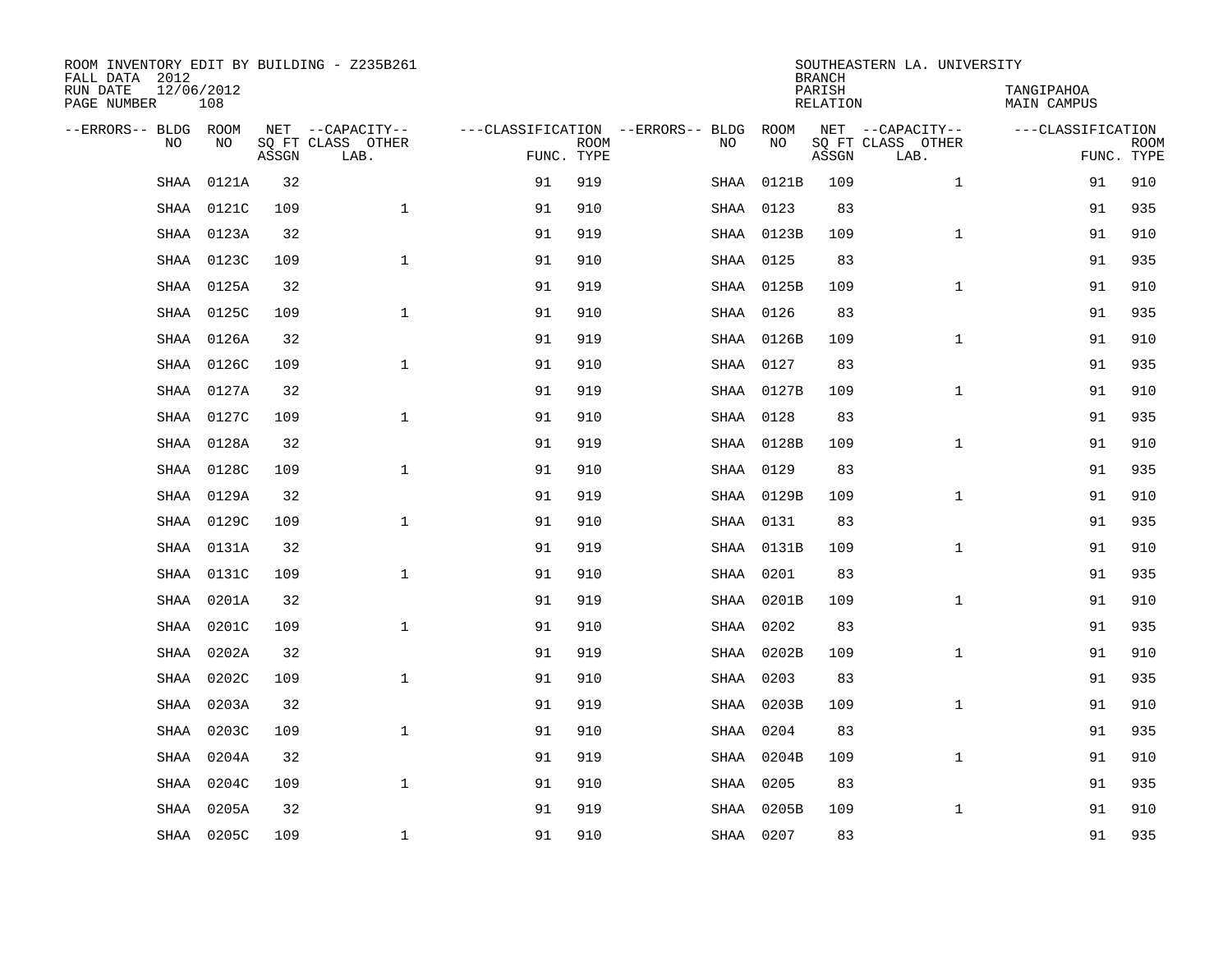| ROOM INVENTORY EDIT BY BUILDING - Z235B261<br>FALL DATA 2012 |                   |       |                                       |                |             |                                          |                   | <b>BRANCH</b>      | SOUTHEASTERN LA. UNIVERSITY           |                           |                           |
|--------------------------------------------------------------|-------------------|-------|---------------------------------------|----------------|-------------|------------------------------------------|-------------------|--------------------|---------------------------------------|---------------------------|---------------------------|
| RUN DATE<br>PAGE NUMBER                                      | 12/06/2012<br>109 |       |                                       |                |             |                                          |                   | PARISH<br>RELATION |                                       | TANGIPAHOA<br>MAIN CAMPUS |                           |
| --ERRORS-- BLDG ROOM<br>N <sub>O</sub>                       | NO.               |       | NET --CAPACITY--<br>SO FT CLASS OTHER |                |             | ---CLASSIFICATION --ERRORS-- BLDG<br>NO. | ROOM<br><b>NO</b> |                    | NET --CAPACITY--<br>SO FT CLASS OTHER | ---CLASSIFICATION         |                           |
|                                                              |                   | ASSGN | LAB.                                  | FUNC. TYPE     | <b>ROOM</b> |                                          |                   | ASSGN              | LAB.                                  |                           | <b>ROOM</b><br>FUNC. TYPE |
| SHAA                                                         | 0207A             | 32    |                                       | 91             | 919         | SHAA                                     | 0207B             | 109                | $\mathbf{1}$                          | 91                        | 910                       |
| <b>SHAA</b>                                                  | 0207C             | 109   | $\mathbf{1}$                          | 91             | 910         | SHAA                                     | 0208              | 124                |                                       | 91                        | 935                       |
| SHAA                                                         | 0208A             | 65    |                                       | 91             | 919         |                                          | SHAA 0208B        | 141                | $\mathbf{1}$                          | 91                        | 910                       |
| SHAA                                                         | 0208C             | 148   | $\mathbf{1}$                          | 91             | 910         | SHAA                                     | 0209              | 83                 |                                       | 91                        | 935                       |
| SHAA                                                         | 0209A             | 32    |                                       | 91             | 919         | SHAA                                     | 0209B             | 109                | $\mathbf{1}$                          | 91                        | 910                       |
| SHAA                                                         | 0209C             | 109   | $\mathbf{1}$                          | 91             | 910         | SHAA                                     | 0210              | 72                 |                                       | 0 <sub>0</sub>            | 030                       |
| SHAA                                                         | 0211              | 83    |                                       | 91             | 935         |                                          | SHAA 0211A        | 32                 |                                       | 91                        | 919                       |
| <b>SHAA</b>                                                  | 0211B             | 109   | $\mathbf{1}$                          | 91             | 910         |                                          | SHAA 0211C        | 109                | $\mathbf{1}$                          | 91                        | 910                       |
| <b>SHAA</b>                                                  | 0212              | 61    |                                       | 0 <sub>0</sub> | 010         | SHAA                                     | 0214              | 77                 |                                       | 91                        | 935                       |
| SHAA                                                         | 0214A             | 77    |                                       | 91             | 919         |                                          | SHAA 0214B        | 142                | $\mathbf{1}$                          | 91                        | 910                       |
| SHAA                                                         | 0214C             | 147   | $\mathbf{1}$                          | 91             | 910         |                                          | SHAA 0215         | 83                 |                                       | 91                        | 935                       |
| <b>SHAA</b>                                                  | 0215A             | 32    |                                       | 91             | 919         |                                          | SHAA 0215B        | 109                | $\mathbf{1}$                          | 91                        | 910                       |
| <b>SHAA</b>                                                  | 0215C             | 109   | $\mathbf{1}$                          | 91             | 910         |                                          | SHAA 0216         | 26                 |                                       | 0 <sub>0</sub>            | 030                       |
| <b>SHAA</b>                                                  | 0217              | 83    |                                       | 91             | 935         |                                          | SHAA 0217A        | 32                 |                                       | 91                        | 919                       |
| SHAA                                                         | 0217B             | 109   | $\mathbf{1}$                          | 91             | 910         |                                          | SHAA 0217C        | 109                | $\mathbf{1}$                          | 91                        | 910                       |
| SHAA                                                         | 0219              | 83    |                                       | 91             | 935         |                                          | SHAA 0219A        | 32                 |                                       | 91                        | 919                       |
| SHAA                                                         | 0219B             | 109   | $\mathbf{1}$                          | 91             | 910         |                                          | SHAA 0219C        | 109                | $\mathbf{1}$                          | 91                        | 910                       |
| SHAA                                                         | 0220              | 83    |                                       | 91             | 935         |                                          | SHAA 0220A        | 32                 |                                       | 91                        | 919                       |
| <b>SHAA</b>                                                  | 0220B             | 109   | $\mathbf{1}$                          | 91             | 910         | SHAA                                     | 0220C             | 109                | $\mathbf{1}$                          | 91                        | 910                       |
| <b>SHAA</b>                                                  | 0221              | 83    |                                       | 91             | 935         |                                          | SHAA 0221A        | 32                 |                                       | 91                        | 919                       |
| SHAA                                                         | 0221B             | 109   | $\mathbf{1}$                          | 91             | 910         |                                          | SHAA 0221C        | 109                | $\mathbf{1}$                          | 91                        | 910                       |
| SHAA                                                         | 0222              | 83    |                                       | 91             | 935         | SHAA                                     | 0222A             | 32                 |                                       | 91                        | 919                       |
| SHAA                                                         | 0222B             | 109   | $\mathbf{1}$                          | 91             | 910         | SHAA                                     | 0222C             | 109                | $\mathbf{1}$                          | 91                        | 910                       |
| <b>SHAA</b>                                                  | 0223              | 83    |                                       | 91             | 935         |                                          | SHAA 0223A        | 32                 |                                       | 91                        | 919                       |
| <b>SHAA</b>                                                  | 0223B             | 109   | $\mathbf 1$                           | 91             | 910         |                                          | SHAA 0223C        | 109                | $\mathbf{1}$                          | 91                        | 910                       |
|                                                              | SHAA 0225         | 83    |                                       | 91             | 935         |                                          | SHAA 0225A        | 32                 |                                       | 91                        | 919                       |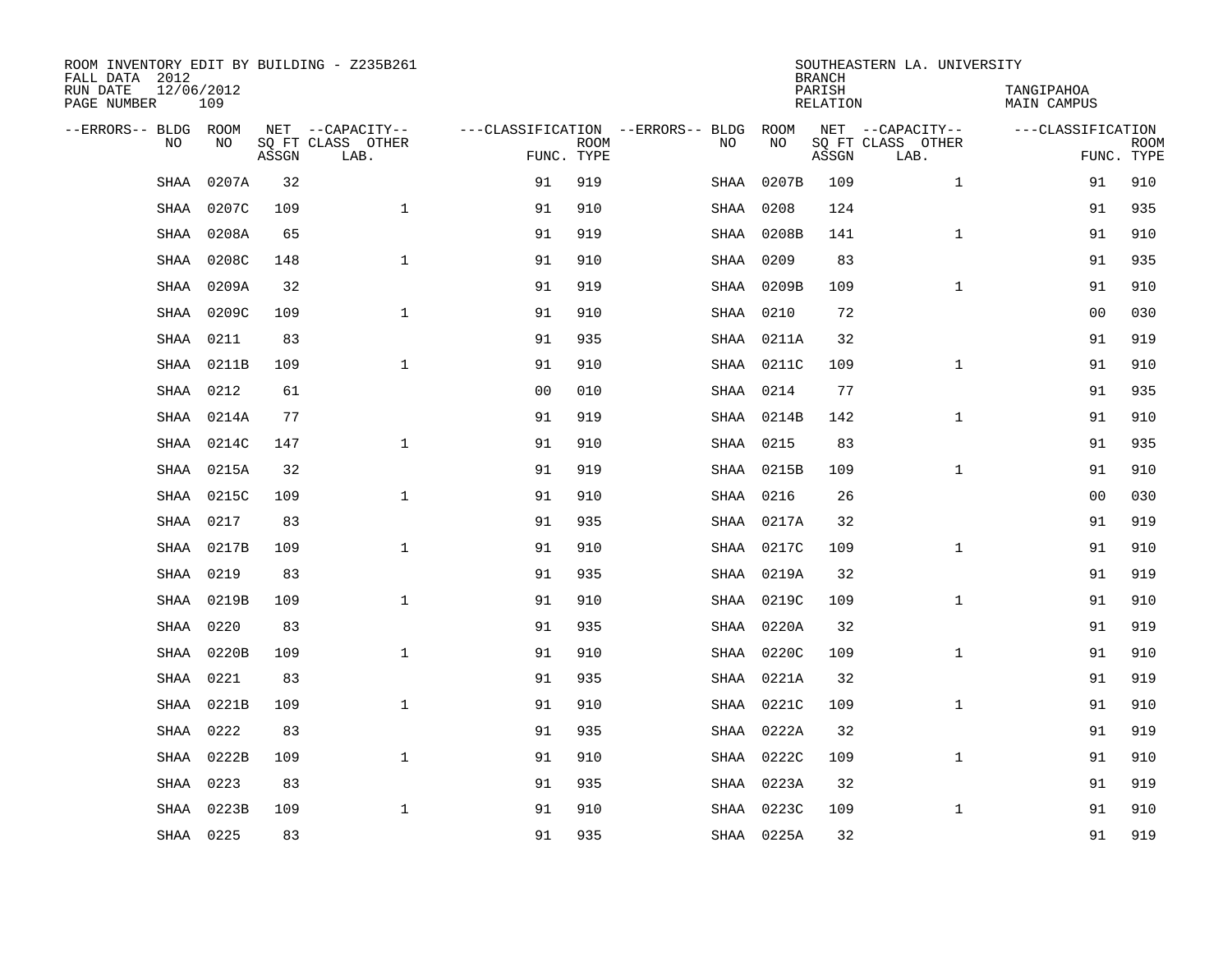| ROOM INVENTORY EDIT BY BUILDING - Z235B261<br>FALL DATA 2012 |                   |       |                           |            |             |                                   |            | <b>BRANCH</b>             | SOUTHEASTERN LA. UNIVERSITY |                                  |                           |
|--------------------------------------------------------------|-------------------|-------|---------------------------|------------|-------------|-----------------------------------|------------|---------------------------|-----------------------------|----------------------------------|---------------------------|
| RUN DATE<br>PAGE NUMBER                                      | 12/06/2012<br>110 |       |                           |            |             |                                   |            | PARISH<br><b>RELATION</b> |                             | TANGIPAHOA<br><b>MAIN CAMPUS</b> |                           |
| --ERRORS-- BLDG ROOM                                         |                   |       | NET --CAPACITY--          |            |             | ---CLASSIFICATION --ERRORS-- BLDG | ROOM       |                           | NET --CAPACITY--            | ---CLASSIFICATION                |                           |
| NO                                                           | NO                | ASSGN | SQ FT CLASS OTHER<br>LAB. | FUNC. TYPE | <b>ROOM</b> | NO                                | NO         | ASSGN                     | SQ FT CLASS OTHER<br>LAB.   |                                  | <b>ROOM</b><br>FUNC. TYPE |
| SHAA                                                         | 0225B             | 109   | $\mathbf{1}$              | 91         | 910         | SHAA                              | 0225C      | 109                       | $\mathbf{1}$                | 91                               | 910                       |
| SHAA                                                         | 0226              | 83    |                           | 91         | 935         | SHAA                              | 0226A      | 32                        |                             | 91                               | 919                       |
| SHAA                                                         | 0226B             | 109   | $\mathbf 1$               | 91         | 910         | SHAA                              | 0226C      | 109                       | $\mathbf{1}$                | 91                               | 910                       |
| <b>SHAA</b>                                                  | 0227              | 83    |                           | 91         | 935         | SHAA                              | 0227A      | 32                        |                             | 91                               | 919                       |
| <b>SHAA</b>                                                  | 0227B             | 109   | $\mathbf{1}$              | 91         | 910         |                                   | SHAA 0227C | 109                       | $\mathbf{1}$                | 91                               | 910                       |
| SHAA                                                         | 0228              | 83    |                           | 91         | 935         |                                   | SHAA 0228A | 32                        |                             | 91                               | 919                       |
| SHAA                                                         | 0228B             | 109   | $\mathbf{1}$              | 91         | 910         |                                   | SHAA 0228C | 109                       | $\mathbf{1}$                | 91                               | 910                       |
| <b>SHAA</b>                                                  | 0229              | 83    |                           | 91         | 935         | SHAA                              | 0229A      | 32                        |                             | 91                               | 919                       |
| <b>SHAA</b>                                                  | 0229B             | 109   | $\mathbf 1$               | 91         | 910         |                                   | SHAA 0229C | 109                       | $\mathbf{1}$                | 91                               | 910                       |
| <b>SHAA</b>                                                  | 0231              | 83    |                           | 91         | 935         |                                   | SHAA 0231A | 32                        |                             | 91                               | 919                       |
| SHAA                                                         | 0231B             | 109   | $\mathbf{1}$              | 91         | 910         |                                   | SHAA 0231C | 109                       | $\mathbf{1}$                | 91                               | 910                       |
| SHAA                                                         | 0301              | 83    |                           | 91         | 935         |                                   | SHAA 0301A | 32                        |                             | 91                               | 919                       |
| SHAA                                                         | 0301B             | 109   | $\mathbf{1}$              | 91         | 910         | SHAA                              | 0301C      | 109                       | $\mathbf{1}$                | 91                               | 910                       |
| SHAA                                                         | 0302              | 83    |                           | 91         | 935         |                                   | SHAA 0302A | 32                        |                             | 91                               | 919                       |
| SHAA                                                         | 0302B             | 109   | $\mathbf{1}$              | 91         | 910         |                                   | SHAA 0302C | 109                       | $\mathbf{1}$                | 91                               | 910                       |
| SHAA                                                         | 0303              | 83    |                           | 91         | 935         |                                   | SHAA 0303A | 32                        |                             | 91                               | 919                       |
| SHAA                                                         | 0303B             | 109   | $\mathbf{1}$              | 91         | 910         |                                   | SHAA 0303C | 109                       | $\mathbf{1}$                | 91                               | 910                       |
| <b>SHAA</b>                                                  | 0304              | 83    |                           | 91         | 935         |                                   | SHAA 0304A | 32                        |                             | 91                               | 919                       |
| <b>SHAA</b>                                                  | 0304B             | 109   | $\mathbf{1}$              | 91         | 910         |                                   | SHAA 0304C | 109                       | $\mathbf{1}$                | 91                               | 910                       |
| SHAA                                                         | 0305              | 83    |                           | 91         | 935         |                                   | SHAA 0305A | 32                        |                             | 91                               | 919                       |
| SHAA                                                         | 0305B             | 109   | $\mathbf 1$               | 91         | 910         |                                   | SHAA 0305C | 109                       | $\mathbf{1}$                | 91                               | 910                       |
| SHAA                                                         | 0307              | 83    |                           | 91         | 935         | SHAA                              | 0307A      | 32                        |                             | 91                               | 919                       |
| <b>SHAA</b>                                                  | 0307B             | 109   | $\mathbf{1}$              | 91         | 910         | SHAA                              | 0307C      | 109                       | $\mathbf{1}$                | 91                               | 910                       |
| <b>SHAA</b>                                                  | 0308              | 124   |                           | 91         | 935         |                                   | SHAA 0308A | 65                        |                             | 91                               | 919                       |
| <b>SHAA</b>                                                  | 0308B             | 141   | $\mathbf 1$               | 91         | 910         | SHAA                              | 0308C      | 148                       | $\mathbf{1}$                | 91                               | 910                       |
|                                                              | SHAA 0309         | 83    |                           | 91         | 935         |                                   | SHAA 0309A | 32                        |                             | 91                               | 919                       |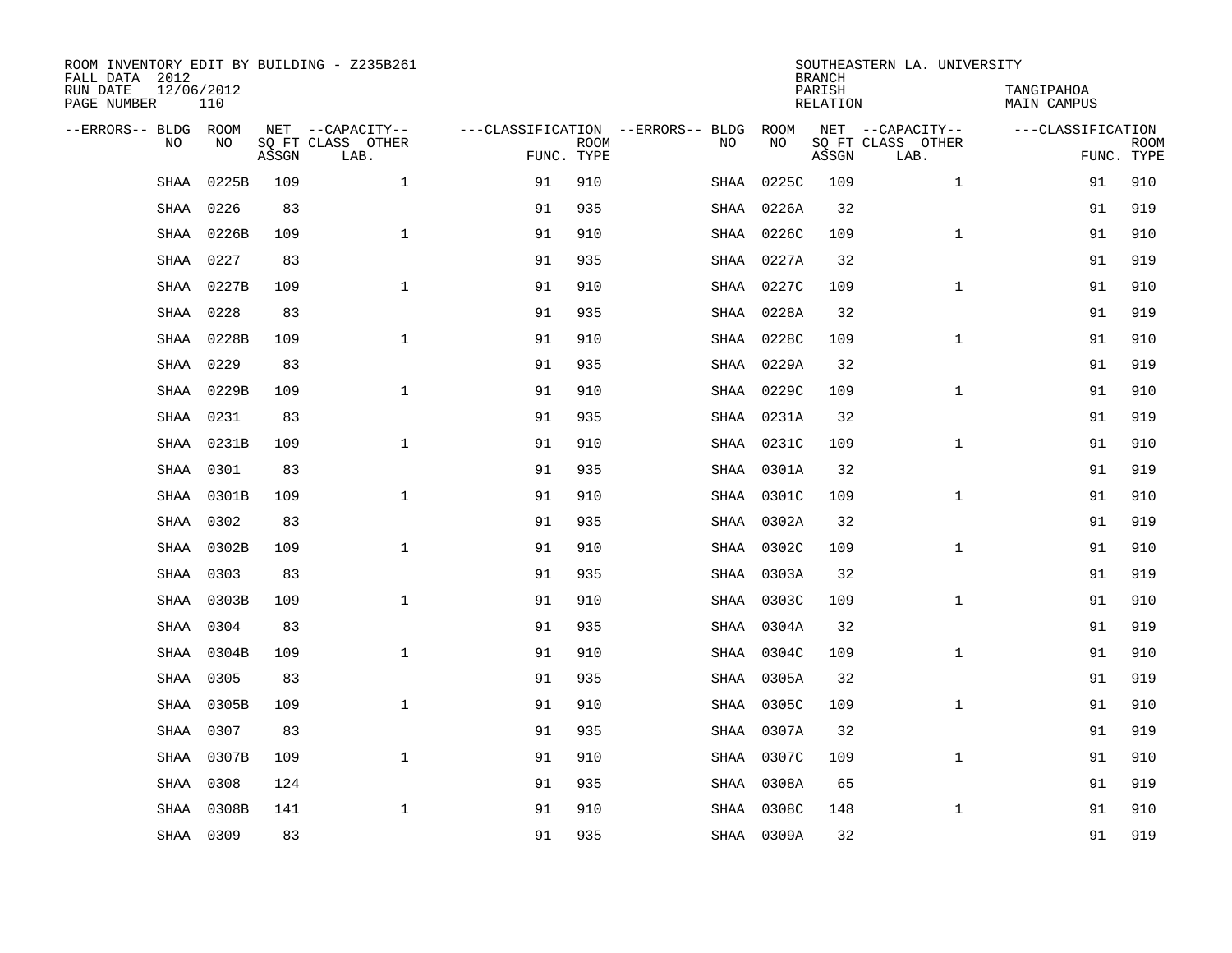| ROOM INVENTORY EDIT BY BUILDING - Z235B261<br>FALL DATA 2012 |                   |       |                           |                                   |             |      |            | <b>BRANCH</b>             | SOUTHEASTERN LA. UNIVERSITY |                                  |             |
|--------------------------------------------------------------|-------------------|-------|---------------------------|-----------------------------------|-------------|------|------------|---------------------------|-----------------------------|----------------------------------|-------------|
| RUN DATE<br>PAGE NUMBER                                      | 12/06/2012<br>111 |       |                           |                                   |             |      |            | PARISH<br><b>RELATION</b> |                             | TANGIPAHOA<br><b>MAIN CAMPUS</b> |             |
| --ERRORS-- BLDG ROOM                                         |                   |       | NET --CAPACITY--          | ---CLASSIFICATION --ERRORS-- BLDG |             |      | ROOM       |                           | NET --CAPACITY--            | ---CLASSIFICATION                |             |
| NO                                                           | NO                | ASSGN | SQ FT CLASS OTHER<br>LAB. | FUNC. TYPE                        | <b>ROOM</b> | NO   | NO         | ASSGN                     | SQ FT CLASS OTHER<br>LAB.   | FUNC. TYPE                       | <b>ROOM</b> |
| SHAA                                                         | 0309B             | 109   | $\mathbf{1}$              | 91                                | 910         | SHAA | 0309C      | 109                       | $\mathbf{1}$                | 91                               | 910         |
| SHAA                                                         | 0310              | 72    |                           | 0 <sub>0</sub>                    | 030         | SHAA | 0311       | 83                        |                             | 91                               | 935         |
| SHAA                                                         | 0311A             | 32    |                           | 91                                | 919         |      | SHAA 0311B | 109                       | $\mathbf{1}$                | 91                               | 910         |
| SHAA                                                         | 0311C             | 109   | $\mathbf 1$               | 91                                | 910         |      | SHAA 0312  | 61                        |                             | 00                               | 030         |
| SHAA                                                         | 0313              | 385   |                           | 91                                | 680         |      | SHAA 0313B | 142                       | $\mathbf{1}$                | 91                               | 910         |
| <b>SHAA</b>                                                  | 0313C             | 142   | $\overline{a}$            | 91                                | 910         |      | SHAA 0314  | 77                        |                             | 91                               | 935         |
| SHAA                                                         | 0314A             | 66    |                           | 91                                | 919         |      | SHAA 0314B | 142                       | $\mathbf{1}$                | 91                               | 910         |
| SHAA                                                         | 0314C             | 147   | $\mathbf{1}$              | 91                                | 910         |      | SHAA 0315  | 83                        |                             | 91                               | 935         |
| SHAA                                                         | 0315A             | 32    |                           | 91                                | 919         |      | SHAA 0315B | 109                       | $\mathbf{1}$                | 91                               | 910         |
| SHAA                                                         | 0315C             | 109   | $\mathbf{1}$              | 91                                | 910         |      | SHAA 0316  | 26                        |                             | 00                               | 030         |
| <b>SHAA</b>                                                  | 0317              | 83    |                           | 91                                | 935         |      | SHAA 0317A | 32                        |                             | 91                               | 919         |
| SHAA                                                         | 0317B             | 109   | $\mathbf 1$               | 91                                | 910         |      | SHAA 0317C | 109                       | $\mathbf{1}$                | 91                               | 910         |
| <b>SHAA</b>                                                  | 0319              | 83    |                           | 91                                | 935         |      | SHAA 0319A | 32                        |                             | 91                               | 919         |
| <b>SHAA</b>                                                  | 0319B             | 109   | $\mathbf{1}$              | 91                                | 910         |      | SHAA 0319C | 109                       | $\mathbf{1}$                | 91                               | 910         |
| <b>SHAA</b>                                                  | 0320              | 83    |                           | 91                                | 935         |      | SHAA 0320A | 32                        |                             | 91                               | 919         |
| SHAA                                                         | 0320B             | 109   | $\mathbf{1}$              | 91                                | 910         |      | SHAA 0320C | 109                       | $\mathbf{1}$                | 91                               | 910         |
| SHAA                                                         | 0321              | 83    |                           | 91                                | 935         |      | SHAA 0321A | 32                        |                             | 91                               | 919         |
| SHAA                                                         | 0321B             | 109   | $\mathbf 1$               | 91                                | 910         |      | SHAA 0321C | 109                       | $\mathbf{1}$                | 91                               | 910         |
| SHAA                                                         | 0322              | 83    |                           | 91                                | 935         |      | SHAA 0322A | 32                        |                             | 91                               | 919         |
| SHAA                                                         | 0322B             | 109   | $\mathbf{1}$              | 91                                | 910         |      | SHAA 0322C | 109                       | $\mathbf{1}$                | 91                               | 910         |
| <b>SHAA</b>                                                  | 0323              | 83    |                           | 91                                | 935         |      | SHAA 0323A | 32                        |                             | 91                               | 919         |
| <b>SHAA</b>                                                  | 0323B             | 109   | $\mathbf{1}$              | 91                                | 910         |      | SHAA 0323C | 109                       | $\mathbf{1}$                | 91                               | 910         |
| <b>SHAA</b>                                                  | 0325              | 83    |                           | 91                                | 935         |      | SHAA 0325A | 32                        |                             | 91                               | 919         |
| SHAA                                                         | 0325B             | 109   | $\mathbf 1$               | 91                                | 910         |      | SHAA 0325C | 109                       | $\mathbf{1}$                | 91                               | 910         |
| SHAA                                                         | 0326              | 83    |                           | 91                                | 935         |      | SHAA 0326A | 32                        |                             | 91                               | 919         |
|                                                              | SHAA 0326B        | 109   | 1                         | 91                                | 910         |      | SHAA 0326C | 109                       | $\mathbf{1}$                | 91                               | 910         |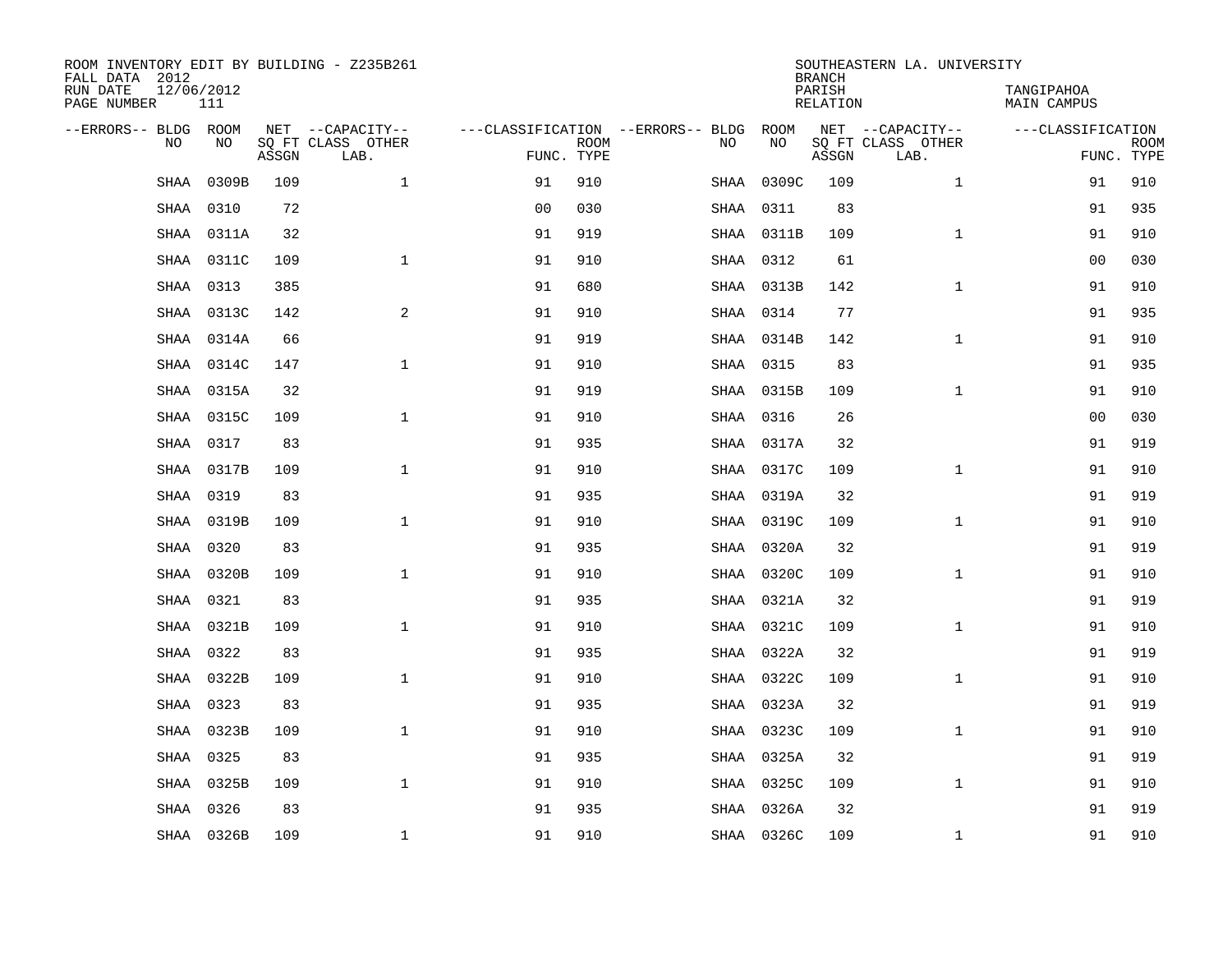| ROOM INVENTORY EDIT BY BUILDING - Z235B261<br>FALL DATA 2012 |                   |       |                           | SOUTHEASTERN LA. UNIVERSITY<br><b>BRANCH</b> |             |                                   |            |                    |                           |                           |                           |  |
|--------------------------------------------------------------|-------------------|-------|---------------------------|----------------------------------------------|-------------|-----------------------------------|------------|--------------------|---------------------------|---------------------------|---------------------------|--|
| RUN DATE<br>PAGE NUMBER                                      | 12/06/2012<br>112 |       |                           |                                              |             |                                   |            | PARISH<br>RELATION |                           | TANGIPAHOA<br>MAIN CAMPUS |                           |  |
| --ERRORS-- BLDG ROOM                                         |                   |       | NET --CAPACITY--          |                                              |             | ---CLASSIFICATION --ERRORS-- BLDG | ROOM       |                    | NET --CAPACITY--          | ---CLASSIFICATION         |                           |  |
| N <sub>O</sub>                                               | NO.               | ASSGN | SO FT CLASS OTHER<br>LAB. | FUNC. TYPE                                   | <b>ROOM</b> | NO.                               | <b>NO</b>  | ASSGN              | SQ FT CLASS OTHER<br>LAB. |                           | <b>ROOM</b><br>FUNC. TYPE |  |
| SHAA                                                         | 0327              | 83    |                           | 91                                           | 935         | SHAA                              | 0327A      | 32                 |                           | 91                        | 919                       |  |
| SHAA                                                         | 0327B             | 109   | $\mathbf{1}$              | 91                                           | 910         | SHAA                              | 0327C      | 109                | $\mathbf{1}$              | 91                        | 910                       |  |
| SHAA                                                         | 0328              | 83    |                           | 91                                           | 935         |                                   | SHAA 0328A | 32                 |                           | 91                        | 919                       |  |
| SHAA                                                         | 0328B             | 109   | $\mathbf{1}$              | 91                                           | 910         |                                   | SHAA 0328C | 109                | $\mathbf{1}$              | 91                        | 910                       |  |
| SHAA                                                         | 0329              | 83    |                           | 91                                           | 935         |                                   | SHAA 0329A | 32                 |                           | 91                        | 919                       |  |
| SHAA                                                         | 0329B             | 109   | $\mathbf{1}$              | 91                                           | 910         |                                   | SHAA 0329C | 109                | $\mathbf{1}$              | 91                        | 910                       |  |
| SHAA                                                         | 0331              | 83    |                           | 91                                           | 935         |                                   | SHAA 0331A | 32                 |                           | 91                        | 919                       |  |
| <b>SHAA</b>                                                  | 0331B             | 109   | $\mathbf{1}$              | 91                                           | 910         |                                   | SHAA 0331C | 109                | $\mathbf{1}$              | 91                        | 910                       |  |
| <b>SHAA</b>                                                  | 0401              | 83    |                           | 91                                           | 935         | SHAA                              | 0401A      | 32                 |                           | 91                        | 919                       |  |
| SHAA                                                         | 0401B             | 109   | $\mathbf{1}$              | 91                                           | 910         |                                   | SHAA 0401C | 109                | $\mathbf{1}$              | 91                        | 910                       |  |
| SHAA                                                         | 0402              | 83    |                           | 91                                           | 935         |                                   | SHAA 0402A | 32                 |                           | 91                        | 919                       |  |
| SHAA                                                         | 0402B             | 109   | $\mathbf{1}$              | 91                                           | 910         |                                   | SHAA 0402C | 109                | $\mathbf{1}$              | 91                        | 910                       |  |
| <b>SHAA</b>                                                  | 0403              | 403   |                           | 91                                           | 935         |                                   | SHAA 0403A | 32                 |                           | 91                        | 919                       |  |
| <b>SHAA</b>                                                  | 0403B             | 109   | $\mathbf{1}$              | 91                                           | 910         |                                   | SHAA 0403C | 109                | $\mathbf{1}$              | 91                        | 910                       |  |
| SHAA                                                         | 0404              | 83    |                           | 91                                           | 935         |                                   | SHAA 0404A | 32                 |                           | 91                        | 919                       |  |
| SHAA                                                         | 0404B             | 109   | $\mathbf{1}$              | 91                                           | 910         |                                   | SHAA 0404C | 109                | $\mathbf{1}$              | 91                        | 910                       |  |
| SHAA                                                         | 0405              | 83    |                           | 91                                           | 935         |                                   | SHAA 0405A | 83                 |                           | 91                        | 919                       |  |
| SHAA                                                         | 0405B             | 109   | $\mathbf 1$               | 91                                           | 910         |                                   | SHAA 0405C | 109                | $\mathbf{1}$              | 91                        | 910                       |  |
| <b>SHAA</b>                                                  | 0407              | 83    |                           | 91                                           | 935         |                                   | SHAA 0407A | 32                 |                           | 91                        | 919                       |  |
| <b>SHAA</b>                                                  | 0407B             | 109   | $\mathbf{1}$              | 91                                           | 910         |                                   | SHAA 0407C | 109                | $\mathbf{1}$              | 91                        | 910                       |  |
| SHAA                                                         | 0408              | 124   |                           | 91                                           | 935         |                                   | SHAA 0408A | 67                 |                           | 91                        | 919                       |  |
| SHAA                                                         | 0408B             | 140   | $\mathbf{1}$              | 91                                           | 910         | SHAA                              | 0408C      | 147                | $\mathbf{1}$              | 91                        | 910                       |  |
| <b>SHAA</b>                                                  | 0409              | 83    |                           | 91                                           | 935         | SHAA                              | 0409A      | 32                 |                           | 91                        | 919                       |  |
| SHAA                                                         | 0409B             | 109   | $\mathbf{1}$              | 91                                           | 910         |                                   | SHAA 0409C | 109                | $\mathbf{1}$              | 91                        | 910                       |  |
| <b>SHAA</b>                                                  | 0410              | 72    |                           | 0 <sub>0</sub>                               | 030         |                                   | SHAA 0411  | 83                 |                           | 91                        | 935                       |  |
|                                                              | SHAA 0411A        | 32    |                           | 91                                           | 919         |                                   | SHAA 0411B | 109                | $\mathbf{1}$              | 91                        | 910                       |  |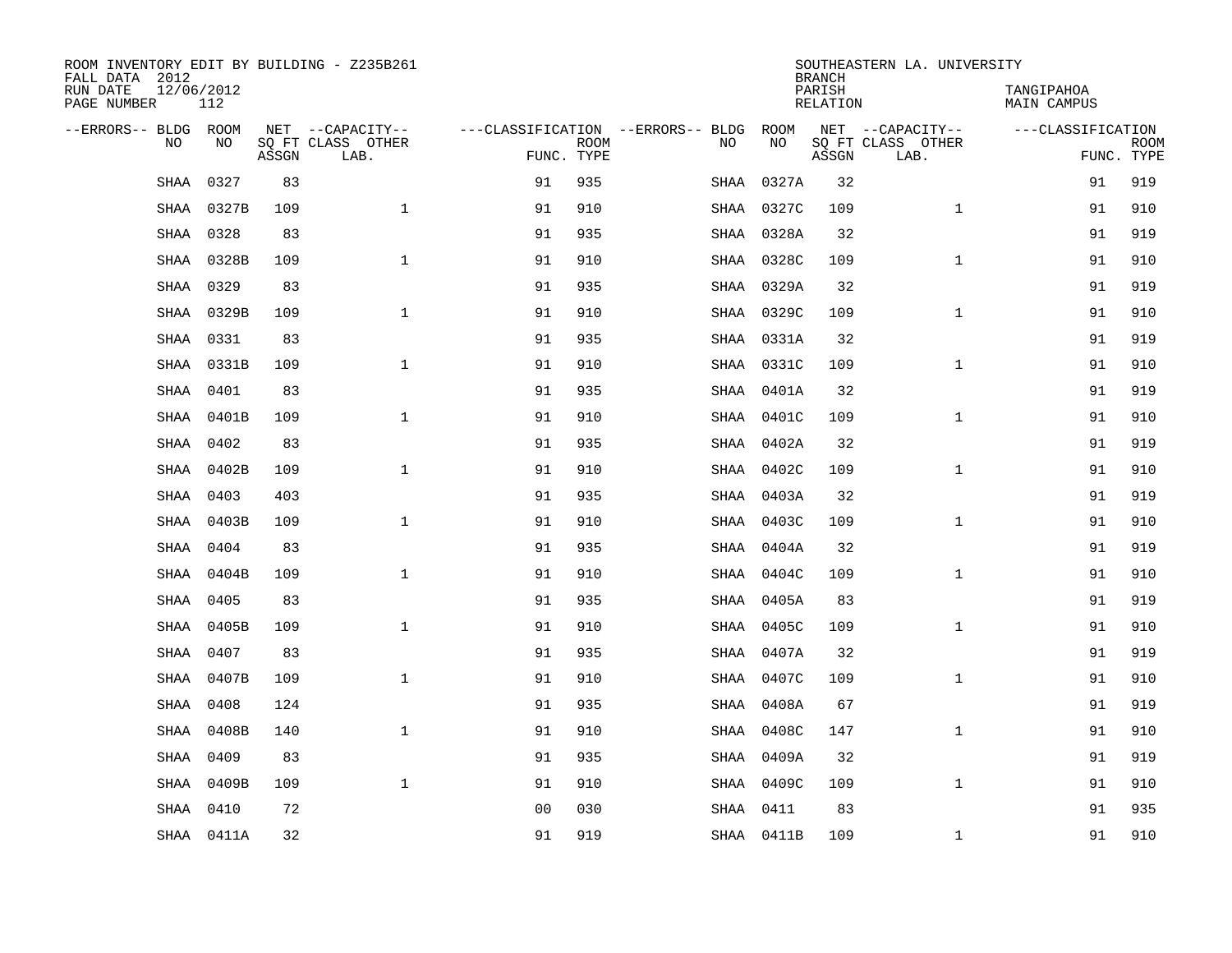| ROOM INVENTORY EDIT BY BUILDING - Z235B261<br>FALL DATA 2012 |                   |       |                           | SOUTHEASTERN LA. UNIVERSITY<br><b>BRANCH</b> |             |                                   |            |                    |                           |                                  |                           |  |  |
|--------------------------------------------------------------|-------------------|-------|---------------------------|----------------------------------------------|-------------|-----------------------------------|------------|--------------------|---------------------------|----------------------------------|---------------------------|--|--|
| RUN DATE<br>PAGE NUMBER                                      | 12/06/2012<br>113 |       |                           |                                              |             |                                   |            | PARISH<br>RELATION |                           | TANGIPAHOA<br><b>MAIN CAMPUS</b> |                           |  |  |
| --ERRORS-- BLDG ROOM                                         |                   |       | NET --CAPACITY--          |                                              |             | ---CLASSIFICATION --ERRORS-- BLDG | ROOM       |                    | NET --CAPACITY--          | ---CLASSIFICATION                |                           |  |  |
| N <sub>O</sub>                                               | NO.               | ASSGN | SO FT CLASS OTHER<br>LAB. | FUNC. TYPE                                   | <b>ROOM</b> | NO.                               | <b>NO</b>  | ASSGN              | SO FT CLASS OTHER<br>LAB. |                                  | <b>ROOM</b><br>FUNC. TYPE |  |  |
| SHAA                                                         | 0411C             | 109   | $\mathbf{1}$              | 91                                           | 910         | SHAA                              | 0412       | 61                 |                           | 00                               | 030                       |  |  |
| <b>SHAA</b>                                                  | 0414              | 77    |                           | 91                                           | 935         |                                   | SHAA 0414A | 67                 |                           | 91                               | 919                       |  |  |
| SHAA                                                         | 0414B             | 140   | $\mathbf{1}$              | 91                                           | 910         |                                   | SHAA 0414C | 147                | $\mathbf{1}$              | 91                               | 910                       |  |  |
| SHAA                                                         | 0415              | 83    |                           | 91                                           | 935         |                                   | SHAA 0415A | 32                 |                           | 91                               | 919                       |  |  |
| SHAA                                                         | 0415B             | 109   | $\mathbf 1$               | 91                                           | 910         |                                   | SHAA 0415C | 109                | $\mathbf{1}$              | 91                               | 910                       |  |  |
| SHAA                                                         | 0416              | 26    |                           | 0 <sub>0</sub>                               | 030         |                                   | SHAA 0417  | 83                 |                           | 91                               | 935                       |  |  |
| SHAA                                                         | 0417A             | 32    |                           | 91                                           | 919         |                                   | SHAA 0417B | 109                | $\mathbf{1}$              | 91                               | 910                       |  |  |
| <b>SHAA</b>                                                  | 0417C             | 109   | $\mathbf{1}$              | 91                                           | 910         |                                   | SHAA 0419  | 83                 |                           | 91                               | 935                       |  |  |
| <b>SHAA</b>                                                  | 0419A             | 32    |                           | 91                                           | 919         |                                   | SHAA 0419B | 109                | $\mathbf{1}$              | 91                               | 910                       |  |  |
| SHAA                                                         | 0419C             | 109   | $\mathbf{1}$              | 91                                           | 910         |                                   | SHAA 0420  | 83                 |                           | 91                               | 935                       |  |  |
| SHAA                                                         | 0420A             | 32    |                           | 91                                           | 919         |                                   | SHAA 0420B | 109                | $\mathbf{1}$              | 91                               | 910                       |  |  |
| SHAA                                                         | 0420C             | 109   | $\mathbf{1}$              | 91                                           | 910         |                                   | SHAA 0421  | 83                 |                           | 91                               | 935                       |  |  |
| SHAA                                                         | 0421A             | 32    |                           | 91                                           | 919         |                                   | SHAA 0421B | 109                | $\mathbf{1}$              | 91                               | 910                       |  |  |
| <b>SHAA</b>                                                  | 0421C             | 109   | $\mathbf{1}$              | 91                                           | 910         |                                   | SHAA 0422  | 83                 |                           | 91                               | 935                       |  |  |
| SHAA                                                         | 0422A             | 32    |                           | 91                                           | 919         |                                   | SHAA 0422B | 109                | $\mathbf{1}$              | 91                               | 910                       |  |  |
| SHAA                                                         | 0422C             | 109   | $\mathbf{1}$              | 91                                           | 910         |                                   | SHAA 0423  | 83                 |                           | 91                               | 935                       |  |  |
| SHAA                                                         | 0423A             | 32    |                           | 91                                           | 919         |                                   | SHAA 0423B | 109                | $\mathbf{1}$              | 91                               | 910                       |  |  |
| SHAA                                                         | 0423C             | 109   | $\mathbf 1$               | 91                                           | 910         |                                   | SHAA 0425  | 83                 |                           | 91                               | 935                       |  |  |
| <b>SHAA</b>                                                  | 0425A             | 32    |                           | 91                                           | 919         |                                   | SHAA 0425B | 109                | $\mathbf{1}$              | 91                               | 910                       |  |  |
| <b>SHAA</b>                                                  | 0425C             | 109   | $\mathbf{1}$              | 91                                           | 910         |                                   | SHAA 0426  | 83                 |                           | 91                               | 935                       |  |  |
| SHAA                                                         | 0426A             | 32    |                           | 91                                           | 919         |                                   | SHAA 0426B | 109                | $\mathbf{1}$              | 91                               | 910                       |  |  |
| SHAA                                                         | 0426C             | 109   | $\mathbf{1}$              | 91                                           | 910         |                                   | SHAA 0427  | 83                 |                           | 91                               | 935                       |  |  |
| SHAA                                                         | 0427A             | 32    |                           | 91                                           | 919         |                                   | SHAA 0427B | 109                | $\mathbf{1}$              | 91                               | 910                       |  |  |
| SHAA                                                         | 0427C             | 109   | $\mathbf{1}$              | 91                                           | 910         |                                   | SHAA 0428  | 83                 |                           | 91                               | 935                       |  |  |
| <b>SHAA</b>                                                  | 0428A             | 32    |                           | 91                                           | 919         |                                   | SHAA 0428B | 109                | $\mathbf{1}$              | 91                               | 910                       |  |  |
|                                                              | SHAA 0428C        | 109   | $\mathbf{1}$              | 91                                           | 910         |                                   | SHAA 0429  | 83                 |                           | 91                               | 935                       |  |  |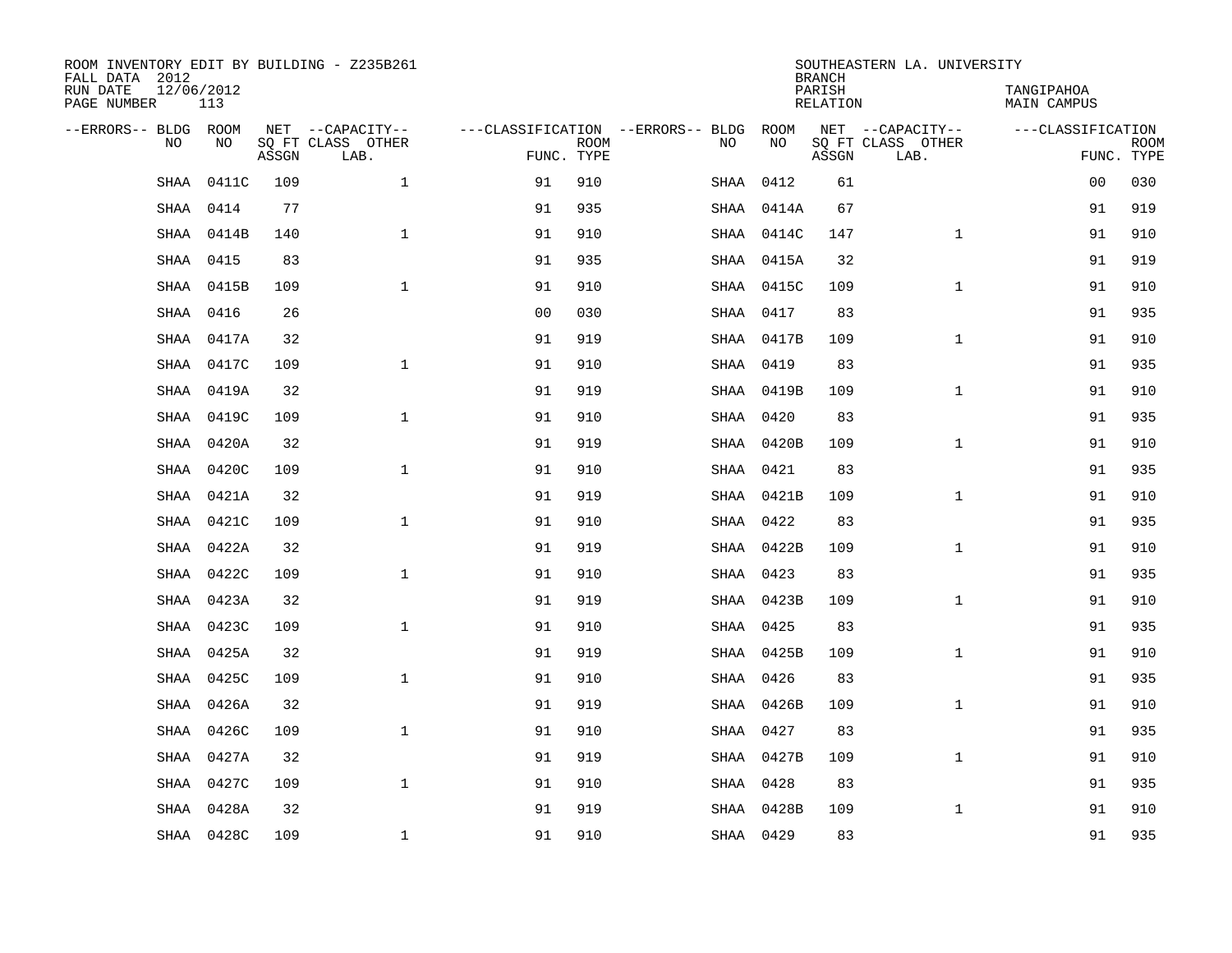| FALL DATA 2012<br>RUN DATE<br>PAGE NUMBER | 12/06/2012  | 114        |       | ROOM INVENTORY EDIT BY BUILDING - Z235B261    |                                                      |             |           |                                                  | <b>BRANCH</b><br>PARISH<br>RELATION | SOUTHEASTERN LA. UNIVERSITY                                                                                |              | TANGIPAHOA<br>MAIN CAMPUS |                           |
|-------------------------------------------|-------------|------------|-------|-----------------------------------------------|------------------------------------------------------|-------------|-----------|--------------------------------------------------|-------------------------------------|------------------------------------------------------------------------------------------------------------|--------------|---------------------------|---------------------------|
| --ERRORS-- BLDG ROOM                      | NO          | NO         | ASSGN | NET --CAPACITY--<br>SQ FT CLASS OTHER<br>LAB. | ---CLASSIFICATION --ERRORS-- BLDG ROOM<br>FUNC. TYPE | <b>ROOM</b> | NO        | NO                                               | ASSGN                               | NET --CAPACITY--<br>SQ FT CLASS OTHER<br>LAB.                                                              |              | ---CLASSIFICATION         | <b>ROOM</b><br>FUNC. TYPE |
|                                           | SHAA        | 0429A      | 32    |                                               | 91                                                   | 919         |           | SHAA 0429B                                       | 109                                 |                                                                                                            | $\mathbf{1}$ | 91                        | 910                       |
|                                           | SHAA        | 0429C      | 109   | $\mathbf{1}$                                  | 91                                                   | 910         | SHAA 0431 |                                                  | 83                                  |                                                                                                            |              | 91                        | 935                       |
|                                           | SHAA        | 0431A      | 32    |                                               | 91                                                   | 919         |           | SHAA 0431B                                       | 109                                 |                                                                                                            | $\mathbf{1}$ | 91                        | 910                       |
|                                           |             | SHAA 0431C | 109   | $\mathbf{1}$                                  | 91                                                   | 910         |           | TOTAL NUMBER CLASSROOMS<br>TOTAL NUMBER LABS 210 |                                     | TOTAL NET ASSIGN SQ. FT. IN ROOM FILE<br>TOTAL NUMBER COMPUTER CLASSROOMS<br>TOTAL NUMBER SPECIAL LABS 220 |              | 32,030                    |                           |
|                                           | SHAB        | 0101       | 83    |                                               | 91                                                   | 935         |           | SHAB 0101A                                       | 32                                  |                                                                                                            |              | 91                        | 919                       |
|                                           | <b>SHAB</b> | 0101B      | 109   | $\mathbf{1}$                                  | 91                                                   | 910         | SHAB      | 0101C                                            | 109                                 |                                                                                                            | $\mathbf{1}$ | 91                        | 910                       |
|                                           | SHAB        | 0102A      | 103   |                                               | 0 <sub>0</sub>                                       | 030         | SHAB      | 0102B                                            | 64                                  |                                                                                                            |              | 0 <sub>0</sub>            | 030                       |
|                                           | SHAB        | 0102C      | 173   |                                               | 00                                                   | 030         | SHAB      | 0103                                             | 83                                  |                                                                                                            |              | 91                        | 935                       |
|                                           | SHAB        | 0103A      | 32    |                                               | 91                                                   | 919         | SHAB      | 0103B                                            | 109                                 |                                                                                                            | $\mathbf{1}$ | 91                        | 910                       |
|                                           | SHAB        | 0103C      | 109   | $\mathbf{1}$                                  | 91                                                   | 910         | SHAB      | 0104                                             | 83                                  |                                                                                                            |              | 91                        | 935                       |
|                                           | <b>SHAB</b> | 0104A      | 32    |                                               | 91                                                   | 919         | SHAB      | 0104B                                            | 109                                 |                                                                                                            | $\mathbf{1}$ | 91                        | 910                       |
|                                           | SHAB        | 0104C      | 109   | $\mathbf{1}$                                  | 91                                                   | 910         | SHAB      | 0105                                             | 83                                  |                                                                                                            |              | 91                        | 935                       |
|                                           | SHAB        | 0105A      | 32    |                                               | 91                                                   | 919         | SHAB      | 0105B                                            | 109                                 |                                                                                                            | $\mathbf{1}$ | 91                        | 910                       |
|                                           | SHAB        | 0105C      | 109   | $\mathbf{1}$                                  | 91                                                   | 910         | SHAB      | 0107                                             | 83                                  |                                                                                                            |              | 91                        | 935                       |
|                                           | SHAB        | 0107A      | 32    |                                               | 91                                                   | 919         | SHAB      | 0107B                                            | 109                                 |                                                                                                            | $\mathbf{1}$ | 91                        | 910                       |
|                                           | SHAB        | 0107C      | 109   | $\mathbf{1}$                                  | 91                                                   | 910         | SHAB      | 0108                                             | 124                                 |                                                                                                            |              | 91                        | 935                       |
|                                           | SHAB        | 0108A      | 67    |                                               | 91                                                   | 919         | SHAB      | 0108B                                            | 141                                 |                                                                                                            | $\mathbf{1}$ | 91                        | 910                       |
|                                           | <b>SHAB</b> | 0108C      | 147   | $\mathbf{1}$                                  | 91                                                   | 910         | SHAB      | 0109                                             | 83                                  |                                                                                                            |              | 91                        | 935                       |
|                                           | SHAB        | 0109A      | 32    |                                               | 91                                                   | 919         | SHAB      | 0109B                                            | 109                                 |                                                                                                            | $\mathbf{1}$ | 91                        | 910                       |
|                                           | SHAB        | 0109C      | 109   | $\mathbf{1}$                                  | 91                                                   | 910         | SHAB      | 0110                                             | 93                                  |                                                                                                            |              | 00                        | 030                       |
|                                           | SHAB        | 0111       | 83    |                                               | 91                                                   | 935         |           | SHAB 0111A                                       | 32                                  |                                                                                                            |              | 91                        | 919                       |
|                                           | SHAB        | 0111B      | 109   | $\mathbf{1}$                                  | 91                                                   | 910         |           | SHAB 0111C                                       | 109                                 |                                                                                                            | $\mathbf{1}$ | 91                        | 910                       |
|                                           | SHAB 0112   |            | 40    |                                               | 00                                                   | 010         | SHAB 0113 |                                                  | 337                                 |                                                                                                            |              | 0 <sub>0</sub>            | 020                       |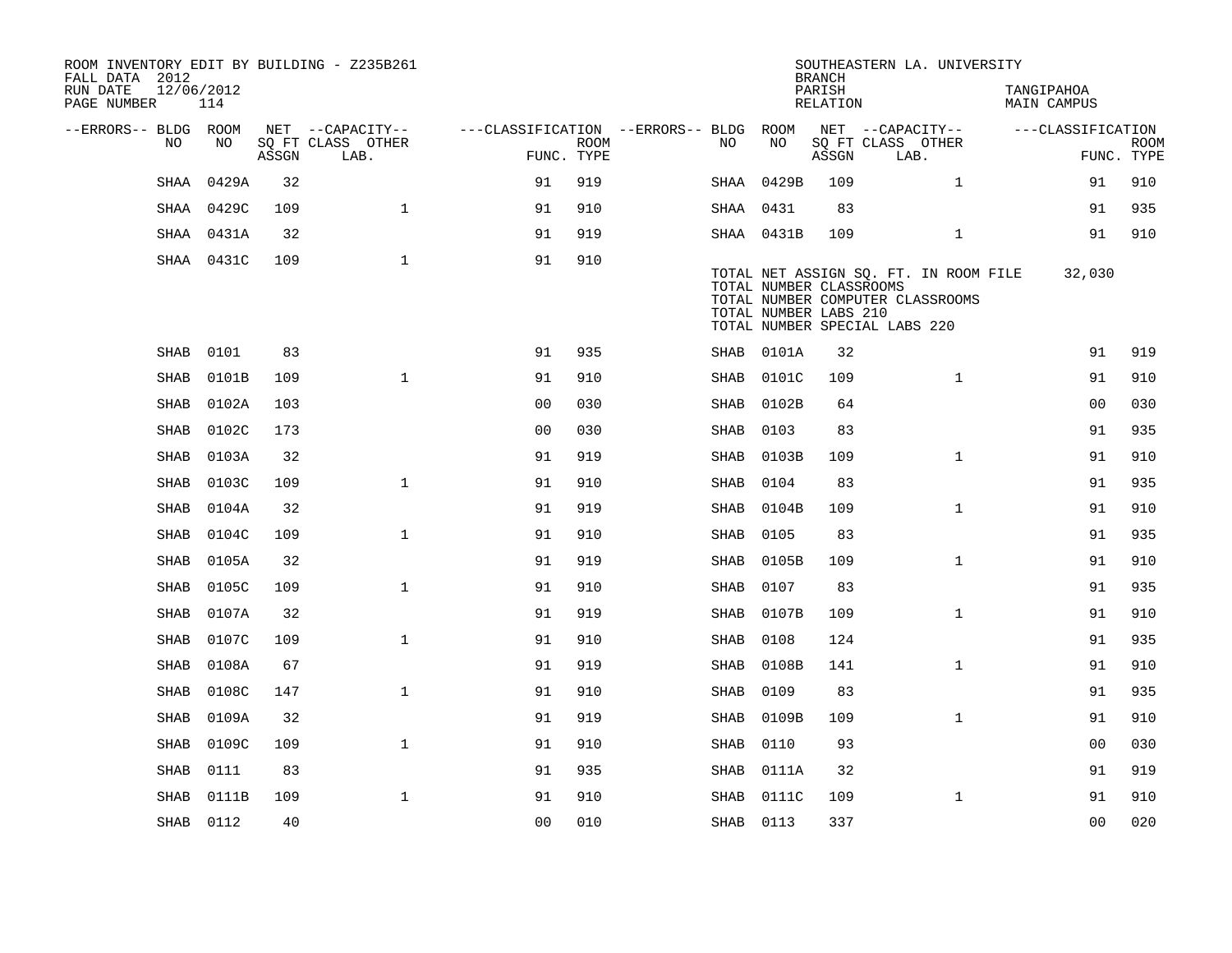| ROOM INVENTORY EDIT BY BUILDING - Z235B261<br>FALL DATA 2012 |                   |       |                           | SOUTHEASTERN LA. UNIVERSITY<br><b>BRANCH</b> |             |  |      |                   |                    |                           |                           |             |  |
|--------------------------------------------------------------|-------------------|-------|---------------------------|----------------------------------------------|-------------|--|------|-------------------|--------------------|---------------------------|---------------------------|-------------|--|
| RUN DATE<br>PAGE NUMBER                                      | 12/06/2012<br>115 |       |                           |                                              |             |  |      |                   | PARISH<br>RELATION |                           | TANGIPAHOA<br>MAIN CAMPUS |             |  |
| --ERRORS-- BLDG ROOM<br>N <sub>O</sub>                       | NO.               |       | NET --CAPACITY--          | ---CLASSIFICATION --ERRORS-- BLDG            |             |  | NO.  | ROOM<br><b>NO</b> |                    | NET --CAPACITY--          | ---CLASSIFICATION         |             |  |
|                                                              |                   | ASSGN | SQ FT CLASS OTHER<br>LAB. | FUNC. TYPE                                   | <b>ROOM</b> |  |      |                   | ASSGN              | SQ FT CLASS OTHER<br>LAB. | FUNC. TYPE                | <b>ROOM</b> |  |
| <b>SHAB</b>                                                  | 0114A             | 54    |                           | 0 <sub>0</sub>                               | 030         |  | SHAB | 0114B             | 63                 |                           | 91                        | 935         |  |
| SHAB                                                         | 0115              | 83    |                           | 91                                           | 935         |  | SHAB | 0115A             | 32                 |                           | 91                        | 919         |  |
| SHAB                                                         | 0115B             | 109   | $\mathbf 1$               | 91                                           | 910         |  | SHAB | 0115C             | 109                | $\mathbf{1}$              | 91                        | 910         |  |
| SHAB                                                         | 0116              | 340   |                           | 0 <sub>0</sub>                               | 010         |  | SHAB | 0117              | 83                 |                           | 91                        | 935         |  |
| <b>SHAB</b>                                                  | 0117A             | 32    |                           | 91                                           | 919         |  | SHAB | 0117B             | 109                | $\mathbf{1}$              | 91                        | 910         |  |
| <b>SHAB</b>                                                  | 0117C             | 109   | $\mathbf{1}$              | 91                                           | 910         |  | SHAB | 0119              | 83                 |                           | 91                        | 935         |  |
| SHAB                                                         | 0119A             | 32    |                           | 91                                           | 919         |  | SHAB | 0119B             | 109                | $\mathbf{1}$              | 91                        | 910         |  |
| SHAB                                                         | 0119C             | 109   | $\mathbf 1$               | 91                                           | 910         |  | SHAB | 0120              | 83                 |                           | 91                        | 935         |  |
| <b>SHAB</b>                                                  | 0120A             | 32    |                           | 91                                           | 919         |  | SHAB | 0120B             | 109                | $\mathbf{1}$              | 91                        | 910         |  |
| <b>SHAB</b>                                                  | 0120C             | 109   | $\mathbf{1}$              | 91                                           | 910         |  | SHAB | 0121              | 83                 |                           | 91                        | 935         |  |
| <b>SHAB</b>                                                  | 0121A             | 32    |                           | 91                                           | 919         |  | SHAB | 0121B             | 109                | $\mathbf{1}$              | 91                        | 910         |  |
| SHAB                                                         | 0121C             | 109   | $\mathbf{1}$              | 91                                           | 910         |  | SHAB | 0122              | 83                 |                           | 91                        | 935         |  |
| <b>SHAB</b>                                                  | 0122A             | 32    |                           | 91                                           | 919         |  | SHAB | 0122B             | 109                | $\mathbf{1}$              | 91                        | 910         |  |
| SHAB                                                         | 0122C             | 109   | $\mathbf{1}$              | 91                                           | 910         |  | SHAB | 0123              | 83                 |                           | 91                        | 935         |  |
| <b>SHAB</b>                                                  | 0123A             | 32    |                           | 91                                           | 919         |  | SHAB | 0123B             | 109                | $\mathbf{1}$              | 91                        | 910         |  |
| <b>SHAB</b>                                                  | 0123C             | 109   | $\mathbf{1}$              | 91                                           | 910         |  | SHAB | 0125              | 83                 |                           | 91                        | 935         |  |
| SHAB                                                         | 0125A             | 32    |                           | 91                                           | 919         |  | SHAB | 0125B             | 109                | $\mathbf{1}$              | 91                        | 910         |  |
| <b>SHAB</b>                                                  | 0125C             | 109   | $\mathbf{1}$              | 91                                           | 910         |  | SHAB | 0126              | 83                 |                           | 91                        | 935         |  |
| <b>SHAB</b>                                                  | 0126A             | 32    |                           | 91                                           | 919         |  | SHAB | 0126B             | 109                | $\mathbf{1}$              | 91                        | 910         |  |
| <b>SHAB</b>                                                  | 0126C             | 109   | $\mathbf{1}$              | 91                                           | 910         |  | SHAB | 0127              | 83                 |                           | 91                        | 935         |  |
| SHAB                                                         | 0127A             | 32    |                           | 91                                           | 919         |  | SHAB | 0127B             | 109                | $\mathbf{1}$              | 91                        | 910         |  |
| <b>SHAB</b>                                                  | 0127C             | 109   | $\mathbf{1}$              | 91                                           | 910         |  | SHAB | 0128              | 83                 |                           | 91                        | 935         |  |
| <b>SHAB</b>                                                  | 0128A             | 32    |                           | 91                                           | 919         |  | SHAB | 0128B             | 109                | $\mathbf{1}$              | 91                        | 910         |  |
| <b>SHAB</b>                                                  | 0128C             | 109   | $\mathbf{1}$              | 91                                           | 910         |  | SHAB | 0129              | 83                 |                           | 91                        | 935         |  |
| <b>SHAB</b>                                                  | 0129A             | 32    |                           | 91                                           | 919         |  | SHAB | 0129B             | 109                | $\mathbf{1}$              | 91                        | 910         |  |
|                                                              | SHAB 0129C        | 109   | $\mathbf{1}$              | 91                                           | 910         |  |      | SHAB 0131         | 83                 |                           | 91                        | 935         |  |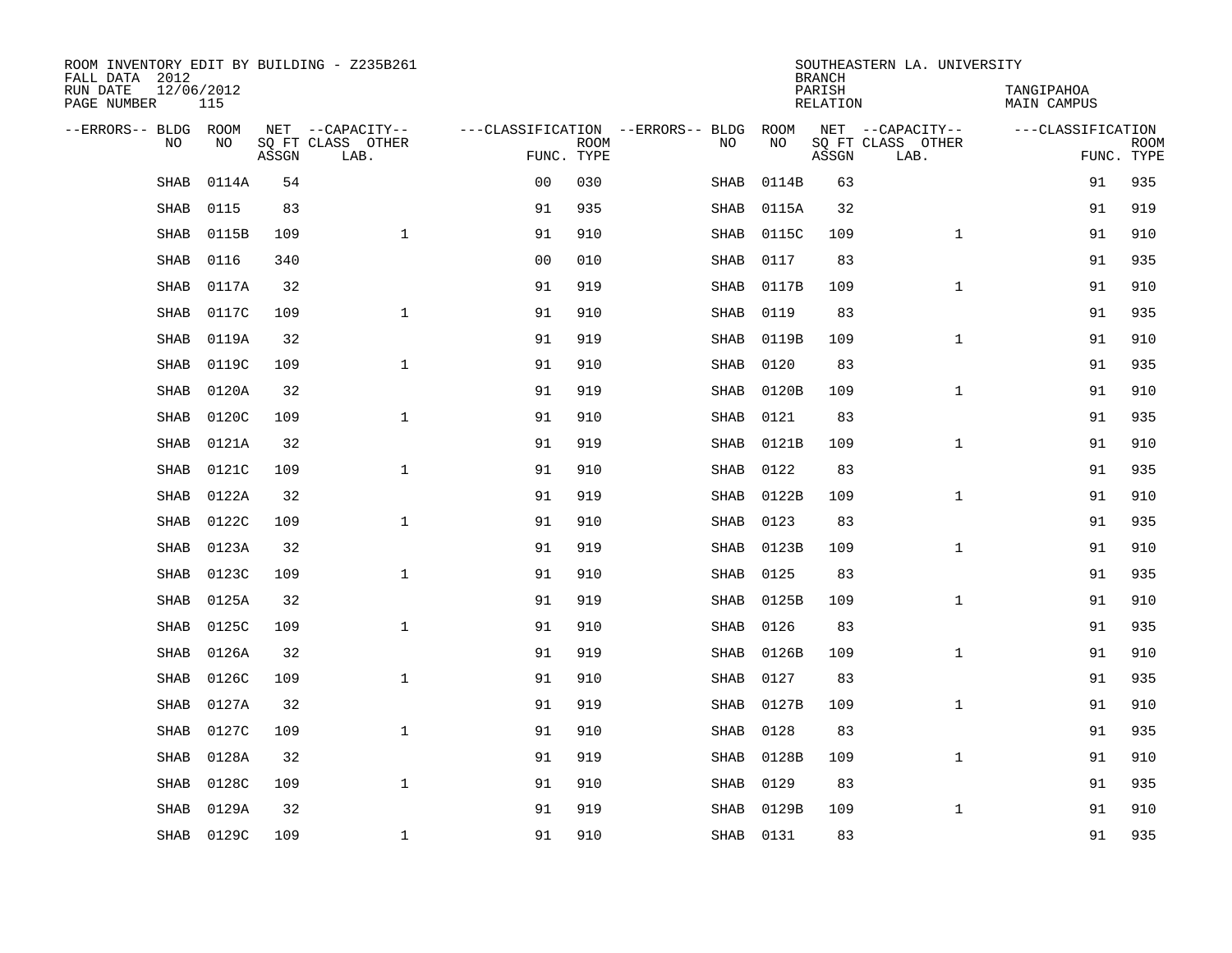| ROOM INVENTORY EDIT BY BUILDING - Z235B261<br>FALL DATA 2012 |                   |       |                           |                                   |             |             |            | <b>BRANCH</b>             | SOUTHEASTERN LA. UNIVERSITY |                                  |             |
|--------------------------------------------------------------|-------------------|-------|---------------------------|-----------------------------------|-------------|-------------|------------|---------------------------|-----------------------------|----------------------------------|-------------|
| RUN DATE<br>PAGE NUMBER                                      | 12/06/2012<br>116 |       |                           |                                   |             |             |            | PARISH<br><b>RELATION</b> |                             | TANGIPAHOA<br><b>MAIN CAMPUS</b> |             |
| --ERRORS-- BLDG ROOM                                         |                   |       | NET --CAPACITY--          | ---CLASSIFICATION --ERRORS-- BLDG |             |             | ROOM       |                           | NET --CAPACITY--            | ---CLASSIFICATION                |             |
| NO                                                           | NO                | ASSGN | SQ FT CLASS OTHER<br>LAB. | FUNC. TYPE                        | <b>ROOM</b> | NO          | NO         | ASSGN                     | SQ FT CLASS OTHER<br>LAB.   | FUNC. TYPE                       | <b>ROOM</b> |
| SHAB                                                         | 0131A             | 32    |                           | 91                                | 919         | SHAB        | 0131B      | 109                       | $\mathbf{1}$                | 91                               | 910         |
| <b>SHAB</b>                                                  | 0131C             | 109   | $\mathbf{1}$              | 91                                | 910         | SHAB        | 0201       | 83                        |                             | 91                               | 935         |
| <b>SHAB</b>                                                  | 0201A             | 32    |                           | 91                                | 919         | SHAB        | 0201B      | 109                       | $\mathbf{1}$                | 91                               | 910         |
| <b>SHAB</b>                                                  | 0201C             | 109   | $\mathbf{1}$              | 91                                | 910         | SHAB        | 0202       | 83                        |                             | 91                               | 935         |
| <b>SHAB</b>                                                  | 0202A             | 32    |                           | 91                                | 919         | SHAB        | 0202B      | 109                       | $\mathbf{1}$                | 91                               | 910         |
| SHAB                                                         | 0202C             | 109   | $\mathbf{1}$              | 91                                | 910         | SHAB        | 0203       | 83                        |                             | 91                               | 935         |
| <b>SHAB</b>                                                  | 0203A             | 32    |                           | 91                                | 919         | SHAB        | 0203B      | 109                       | $\mathbf{1}$                | 91                               | 910         |
| <b>SHAB</b>                                                  | 0203C             | 109   | $\mathbf{1}$              | 91                                | 910         | <b>SHAB</b> | 0204       | 83                        |                             | 91                               | 935         |
| <b>SHAB</b>                                                  | 0204A             | 32    |                           | 91                                | 919         | SHAB        | 0204B      | 109                       | $\mathbf{1}$                | 91                               | 910         |
| <b>SHAB</b>                                                  | 0204C             | 109   | $\mathbf{1}$              | 91                                | 910         | SHAB        | 0205       | 83                        |                             | 91                               | 935         |
| <b>SHAB</b>                                                  | 0205A             | 32    |                           | 91                                | 919         | SHAB        | 0205B      | 109                       | $\mathbf{1}$                | 91                               | 910         |
| <b>SHAB</b>                                                  | 0205C             | 109   | $\mathbf{1}$              | 91                                | 910         | SHAB        | 0207       | 83                        |                             | 91                               | 935         |
| SHAB                                                         | 0207A             | 32    |                           | 91                                | 919         | SHAB        | 0207B      | 109                       | $\mathbf{1}$                | 91                               | 910         |
| <b>SHAB</b>                                                  | 0207C             | 109   | $\mathbf 1$               | 91                                | 910         | SHAB        | 0208       | 124                       |                             | 91                               | 935         |
| <b>SHAB</b>                                                  | 0208A             | 66    |                           | 91                                | 919         | SHAB        | 0208B      | 141                       | $\mathbf{1}$                | 91                               | 910         |
| <b>SHAB</b>                                                  | 0208C             | 148   | $\mathbf{1}$              | 91                                | 910         | SHAB        | 0209       | 83                        |                             | 91                               | 935         |
| <b>SHAB</b>                                                  | 0209A             | 32    |                           | 91                                | 919         | SHAB        | 0209B      | 109                       | $\mathbf{1}$                | 91                               | 910         |
| <b>SHAB</b>                                                  | 0209C             | 109   | $\mathbf 1$               | 91                                | 910         | SHAB        | 0210       | 83                        |                             | 0 <sub>0</sub>                   | 030         |
| <b>SHAB</b>                                                  | 0211              | 83    |                           | 91                                | 935         | SHAB        | 0211A      | 32                        |                             | 91                               | 919         |
| <b>SHAB</b>                                                  | 0211B             | 109   | $\mathbf 1$               | 91                                | 910         | SHAB        | 0211C      | 109                       | $\mathbf{1}$                | 91                               | 910         |
| <b>SHAB</b>                                                  | 0212              | 61    |                           | 0 <sub>0</sub>                    | 010         | SHAB        | 0214       | 77                        |                             | 91                               | 935         |
| <b>SHAB</b>                                                  | 0214A             | 67    |                           | 91                                | 919         | SHAB        | 0214B      | 142                       | $\mathbf{1}$                | 91                               | 910         |
| <b>SHAB</b>                                                  | 0214C             | 147   | $\mathbf{1}$              | 91                                | 910         | SHAB        | 0215       | 83                        |                             | 91                               | 935         |
| <b>SHAB</b>                                                  | 0215A             | 32    |                           | 91                                | 919         | SHAB        | 0215B      | 109                       | $\mathbf{1}$                | 91                               | 910         |
| <b>SHAB</b>                                                  | 0215C             | 109   | $\mathbf 1$               | 91                                | 910         | SHAB        | 0216       | 20                        |                             | 00                               | 030         |
|                                                              | SHAB 0217         | 83    |                           | 91                                | 935         |             | SHAB 0217A | 32                        |                             | 91                               | 919         |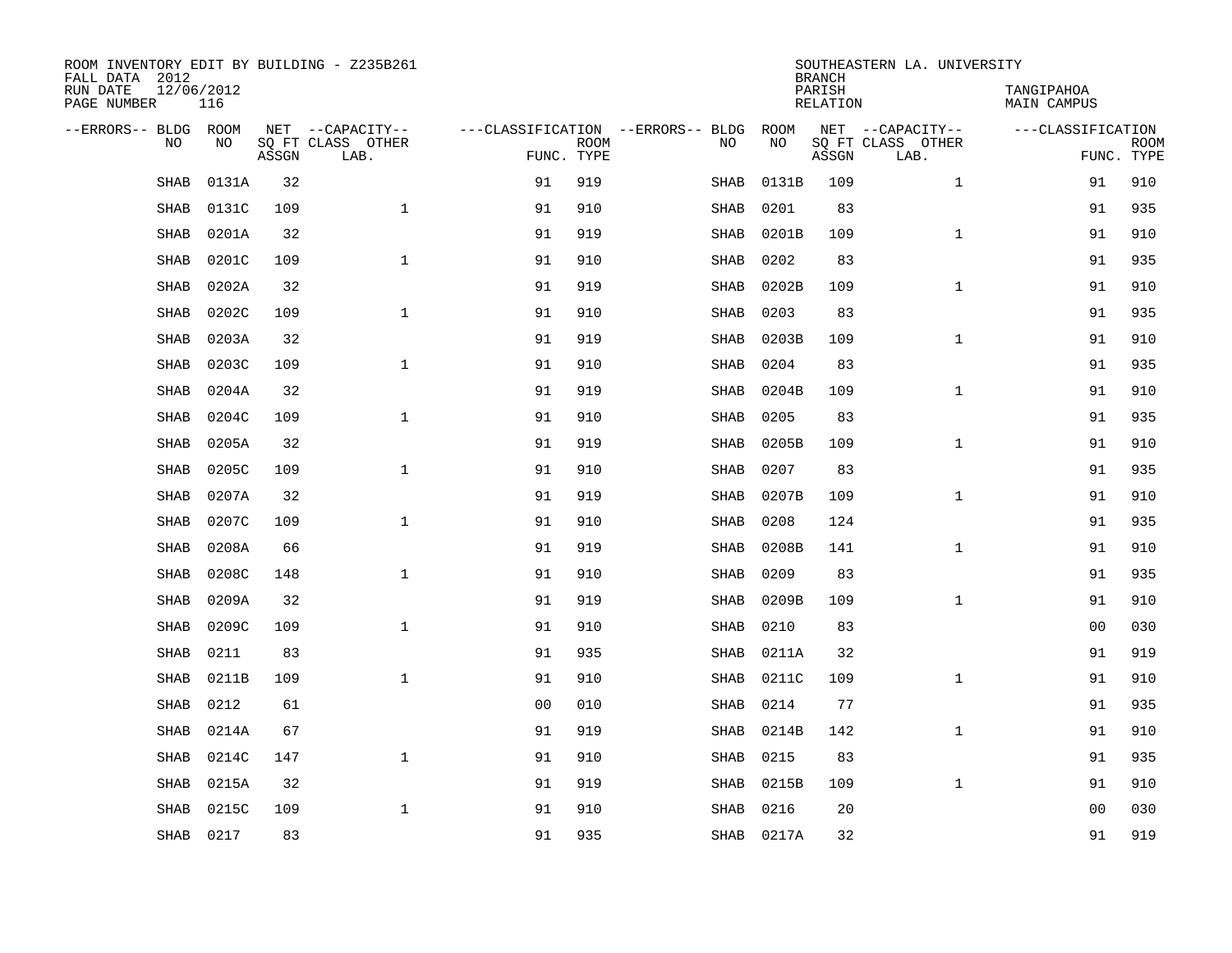| ROOM INVENTORY EDIT BY BUILDING - Z235B261<br>FALL DATA 2012 |                   |       |                           |            |             |                                   |            | <b>BRANCH</b>             | SOUTHEASTERN LA. UNIVERSITY |                                  |                           |
|--------------------------------------------------------------|-------------------|-------|---------------------------|------------|-------------|-----------------------------------|------------|---------------------------|-----------------------------|----------------------------------|---------------------------|
| RUN DATE<br>PAGE NUMBER                                      | 12/06/2012<br>117 |       |                           |            |             |                                   |            | PARISH<br><b>RELATION</b> |                             | TANGIPAHOA<br><b>MAIN CAMPUS</b> |                           |
| --ERRORS-- BLDG ROOM                                         |                   |       | NET --CAPACITY--          |            |             | ---CLASSIFICATION --ERRORS-- BLDG | ROOM       |                           | NET --CAPACITY--            | ---CLASSIFICATION                |                           |
| NO                                                           | NO                | ASSGN | SQ FT CLASS OTHER<br>LAB. | FUNC. TYPE | <b>ROOM</b> | NO                                | NO         | ASSGN                     | SQ FT CLASS OTHER<br>LAB.   |                                  | <b>ROOM</b><br>FUNC. TYPE |
| SHAB                                                         | 0217B             | 109   | $\mathbf{1}$              | 91         | 910         | SHAB                              | 0217C      | 109                       | $\mathbf{1}$                | 91                               | 910                       |
| <b>SHAB</b>                                                  | 0219              | 83    |                           | 91         | 935         | SHAB                              | 0219A      | 32                        |                             | 91                               | 919                       |
| SHAB                                                         | 0219B             | 109   | $\mathbf 1$               | 91         | 910         | SHAB                              | 0219C      | 109                       | $\mathbf{1}$                | 91                               | 910                       |
| <b>SHAB</b>                                                  | 0220              | 83    |                           | 91         | 935         | SHAB                              | 0220A      | 32                        |                             | 91                               | 919                       |
| <b>SHAB</b>                                                  | 0220B             | 109   | $\mathbf{1}$              | 91         | 910         | <b>SHAB</b>                       | 0220C      | 109                       | $\mathbf{1}$                | 91                               | 910                       |
| SHAB                                                         | 0221              | 83    |                           | 91         | 935         | SHAB                              | 0221A      | 32                        |                             | 91                               | 919                       |
| SHAB                                                         | 0221B             | 109   | $\mathbf{1}$              | 91         | 910         | SHAB                              | 0221C      | 109                       | $\mathbf{1}$                | 91                               | 910                       |
| <b>SHAB</b>                                                  | 0222              | 83    |                           | 91         | 935         | <b>SHAB</b>                       | 0222A      | 32                        |                             | 91                               | 919                       |
| <b>SHAB</b>                                                  | 0222B             | 109   | $\mathbf 1$               | 91         | 910         | SHAB                              | 0222C      | 109                       | $\mathbf{1}$                | 91                               | 910                       |
| <b>SHAB</b>                                                  | 0223              | 83    |                           | 91         | 935         | SHAB                              | 0223A      | 32                        |                             | 91                               | 919                       |
| <b>SHAB</b>                                                  | 0223B             | 109   | $\mathbf{1}$              | 91         | 910         | SHAB                              | 0223C      | 109                       | $\mathbf{1}$                | 91                               | 910                       |
| <b>SHAB</b>                                                  | 0225              | 83    |                           | 91         | 935         | SHAB                              | 0225A      | 32                        |                             | 91                               | 919                       |
| SHAB                                                         | 0225B             | 109   | $\mathbf 1$               | 91         | 910         | SHAB                              | 0225C      | 109                       | $\mathbf{1}$                | 91                               | 910                       |
| <b>SHAB</b>                                                  | 0226              | 83    |                           | 91         | 935         | SHAB                              | 0226A      | 32                        |                             | 91                               | 919                       |
| SHAB                                                         | 0226B             | 109   | $\mathbf{1}$              | 91         | 910         | SHAB                              | 0226C      | 109                       | $\mathbf{1}$                | 91                               | 910                       |
| SHAB                                                         | 0227              | 83    |                           | 91         | 935         | SHAB                              | 0227A      | 32                        |                             | 91                               | 919                       |
| <b>SHAB</b>                                                  | 0227B             | 109   | $\mathbf{1}$              | 91         | 910         | SHAB                              | 0227C      | 109                       | $\mathbf{1}$                | 91                               | 910                       |
| <b>SHAB</b>                                                  | 0228              | 83    |                           | 91         | 935         | <b>SHAB</b>                       | 0228A      | 83                        |                             | 91                               | 919                       |
| <b>SHAB</b>                                                  | 0228B             | 109   | $\mathbf{1}$              | 91         | 910         | SHAB                              | 0228C      | 109                       | $\mathbf{1}$                | 91                               | 910                       |
| <b>SHAB</b>                                                  | 0229              | 83    |                           | 91         | 935         | SHAB                              | 0229A      | 32                        |                             | 91                               | 919                       |
| <b>SHAB</b>                                                  | 0229B             | 109   | $\mathbf 1$               | 91         | 910         | SHAB                              | 0229C      | 109                       | $\mathbf{1}$                | 91                               | 910                       |
| <b>SHAB</b>                                                  | 0231              | 83    |                           | 91         | 935         | SHAB                              | 0231A      | 32                        |                             | 91                               | 919                       |
| <b>SHAB</b>                                                  | 0231B             | 109   | $\mathbf{1}$              | 91         | 910         | SHAB                              | 0231C      | 109                       | $\mathbf{1}$                | 91                               | 910                       |
| <b>SHAB</b>                                                  | 0301              | 83    |                           | 91         | 935         | SHAB                              | 0301A      | 32                        |                             | 91                               | 919                       |
| <b>SHAB</b>                                                  | 0301B             | 109   | $\mathbf{1}$              | 91         | 910         | SHAB                              | 0301C      | 109                       | $\mathbf{1}$                | 91                               | 910                       |
|                                                              | SHAB 0302         | 83    |                           | 91         | 935         |                                   | SHAB 0302A | 32                        |                             | 91                               | 919                       |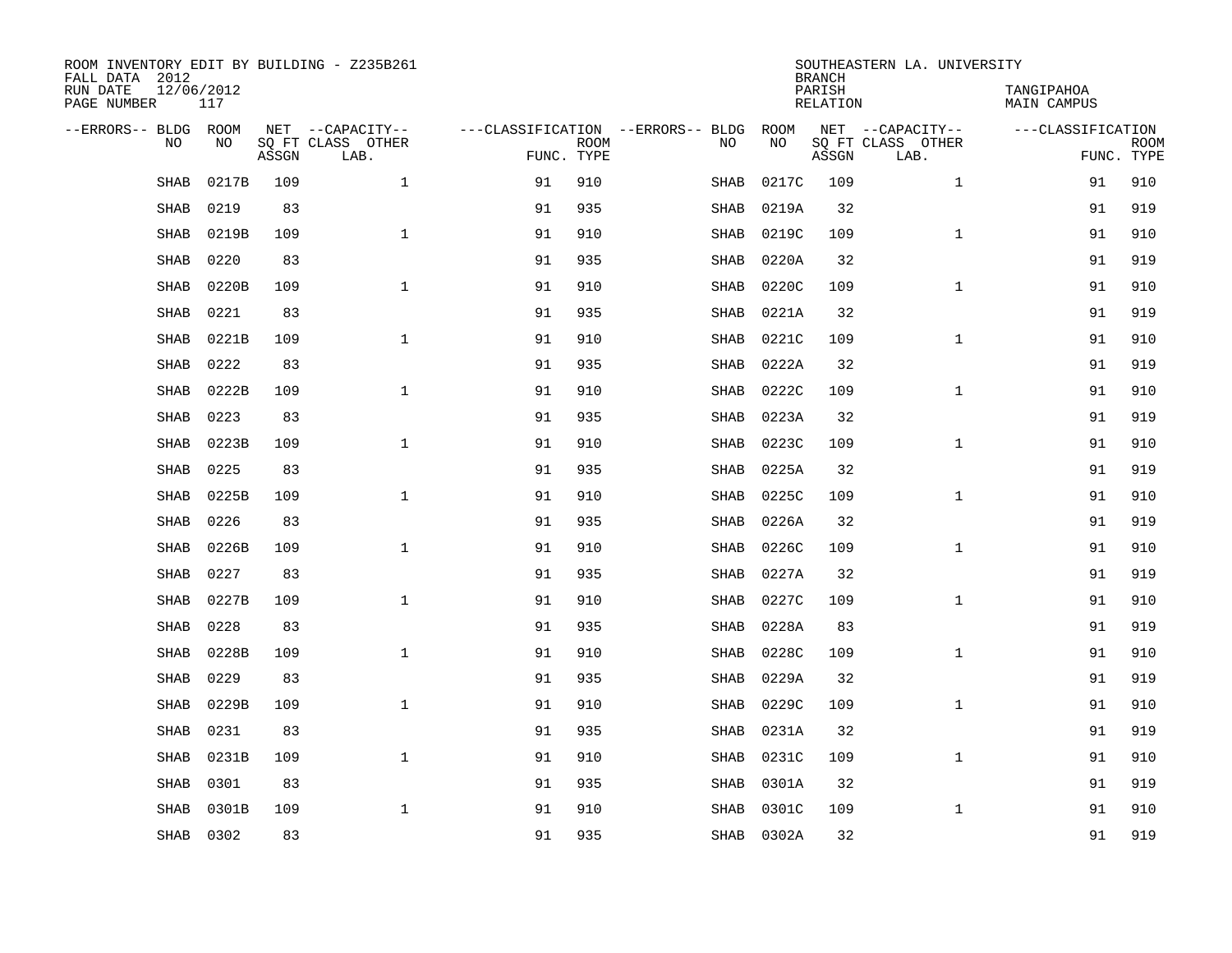| ROOM INVENTORY EDIT BY BUILDING - Z235B261<br>FALL DATA 2012 |                   |       |                           |                |             |                                   |            | <b>BRANCH</b>             | SOUTHEASTERN LA. UNIVERSITY |                                  |                           |
|--------------------------------------------------------------|-------------------|-------|---------------------------|----------------|-------------|-----------------------------------|------------|---------------------------|-----------------------------|----------------------------------|---------------------------|
| RUN DATE<br>PAGE NUMBER                                      | 12/06/2012<br>118 |       |                           |                |             |                                   |            | PARISH<br><b>RELATION</b> |                             | TANGIPAHOA<br><b>MAIN CAMPUS</b> |                           |
| --ERRORS-- BLDG ROOM                                         |                   |       | NET --CAPACITY--          |                |             | ---CLASSIFICATION --ERRORS-- BLDG | ROOM       |                           | NET --CAPACITY--            | ---CLASSIFICATION                |                           |
| NO                                                           | NO                | ASSGN | SQ FT CLASS OTHER<br>LAB. | FUNC. TYPE     | <b>ROOM</b> | NO                                | NO         | ASSGN                     | SQ FT CLASS OTHER<br>LAB.   |                                  | <b>ROOM</b><br>FUNC. TYPE |
| SHAB                                                         | 0302B             | 109   | $\mathbf 1$               | 91             | 910         | SHAB                              | 0302C      | 109                       | $\mathbf{1}$                | 91                               | 910                       |
| SHAB                                                         | 0303              | 83    |                           | 91             | 935         | SHAB                              | 0303A      | 32                        |                             | 91                               | 919                       |
| <b>SHAB</b>                                                  | 0303B             | 109   | $\mathbf{1}$              | 91             | 910         | SHAB                              | 0303C      | 109                       | $\mathbf{1}$                | 91                               | 910                       |
| SHAB                                                         | 0304              | 83    |                           | 91             | 935         | SHAB                              | 0304A      | 32                        |                             | 91                               | 919                       |
| <b>SHAB</b>                                                  | 0304B             | 109   | $\mathbf{1}$              | 91             | 910         | SHAB                              | 0304C      | 109                       | $\mathbf{1}$                | 91                               | 910                       |
| <b>SHAB</b>                                                  | 0305              | 83    |                           | 91             | 935         | SHAB                              | 0305A      | 32                        |                             | 91                               | 919                       |
| <b>SHAB</b>                                                  | 0305B             | 109   | $\mathbf{1}$              | 91             | 910         | SHAB                              | 0305C      | 109                       | $\mathbf{1}$                | 91                               | 910                       |
| SHAB                                                         | 0307              | 83    |                           | 91             | 935         | SHAB                              | 0307A      | 32                        |                             | 91                               | 919                       |
| SHAB                                                         | 0307B             | 109   | $\mathbf{1}$              | 91             | 910         | SHAB                              | 0307C      | 109                       | $\mathbf{1}$                | 91                               | 910                       |
| <b>SHAB</b>                                                  | 0308              | 124   |                           | 91             | 935         | SHAB                              | 0308A      | 66                        |                             | 91                               | 919                       |
| <b>SHAB</b>                                                  | 0308B             | 141   | $\mathbf{1}$              | 91             | 910         | SHAB                              | 0308C      | 148                       | $\mathbf{1}$                | 91                               | 910                       |
| <b>SHAB</b>                                                  | 0309              | 83    |                           | 91             | 935         | SHAB                              | 0309A      | 32                        |                             | 91                               | 919                       |
| <b>SHAB</b>                                                  | 0309B             | 109   | $\mathbf{1}$              | 91             | 910         | SHAB                              | 0309C      | 109                       | $\mathbf{1}$                | 91                               | 910                       |
| <b>SHAB</b>                                                  | 0310              | 72    |                           | 0 <sub>0</sub> | 030         | SHAB                              | 0311       | 83                        |                             | 91                               | 935                       |
| <b>SHAB</b>                                                  | 0311A             | 32    |                           | 91             | 919         | SHAB                              | 0311B      | 109                       | $\mathbf{1}$                | 91                               | 910                       |
| <b>SHAB</b>                                                  | 0311C             | 109   | $\mathbf{1}$              | 91             | 910         | SHAB                              | 0312       | 61                        |                             | 00                               | 030                       |
| SHAB                                                         | 0313              | 83    |                           | 91             | 935         | SHAB                              | 0313A      | 32                        |                             | 91                               | 919                       |
| <b>SHAB</b>                                                  | 0313B             | 109   | $\mathbf 1$               | 91             | 910         | SHAB                              | 0313C      | 109                       | $\mathbf{1}$                | 91                               | 910                       |
| SHAB                                                         | 0314              | 77    |                           | 91             | 935         | SHAB                              | 0314A      | 67                        |                             | 91                               | 919                       |
| <b>SHAB</b>                                                  | 0314B             | 142   | $\mathbf{1}$              | 91             | 910         | SHAB                              | 0314C      | 147                       | $\mathbf{1}$                | 91                               | 910                       |
| <b>SHAB</b>                                                  | 0315              | 83    |                           | 91             | 935         | SHAB                              | 0315A      | 32                        |                             | 91                               | 919                       |
| <b>SHAB</b>                                                  | 0315B             | 109   | $\mathbf{1}$              | 91             | 910         | SHAB                              | 0315C      | 109                       | $\mathbf{1}$                | 91                               | 910                       |
| <b>SHAB</b>                                                  | 0316              | 27    |                           | 0 <sub>0</sub> | 030         | SHAB                              | 0317       | 83                        |                             | 91                               | 935                       |
| <b>SHAB</b>                                                  | 0317A             | 32    |                           | 91             | 919         | SHAB                              | 0317B      | 109                       | $\mathbf{1}$                | 91                               | 910                       |
| SHAB                                                         | 0317C             | 109   | $\mathbf{1}$              | 91             | 910         | SHAB                              | 0319       | 83                        |                             | 91                               | 935                       |
|                                                              | SHAB 0319A        | 32    |                           | 91             | 919         |                                   | SHAB 0319B | 109                       | $\mathbf{1}$                | 91                               | 910                       |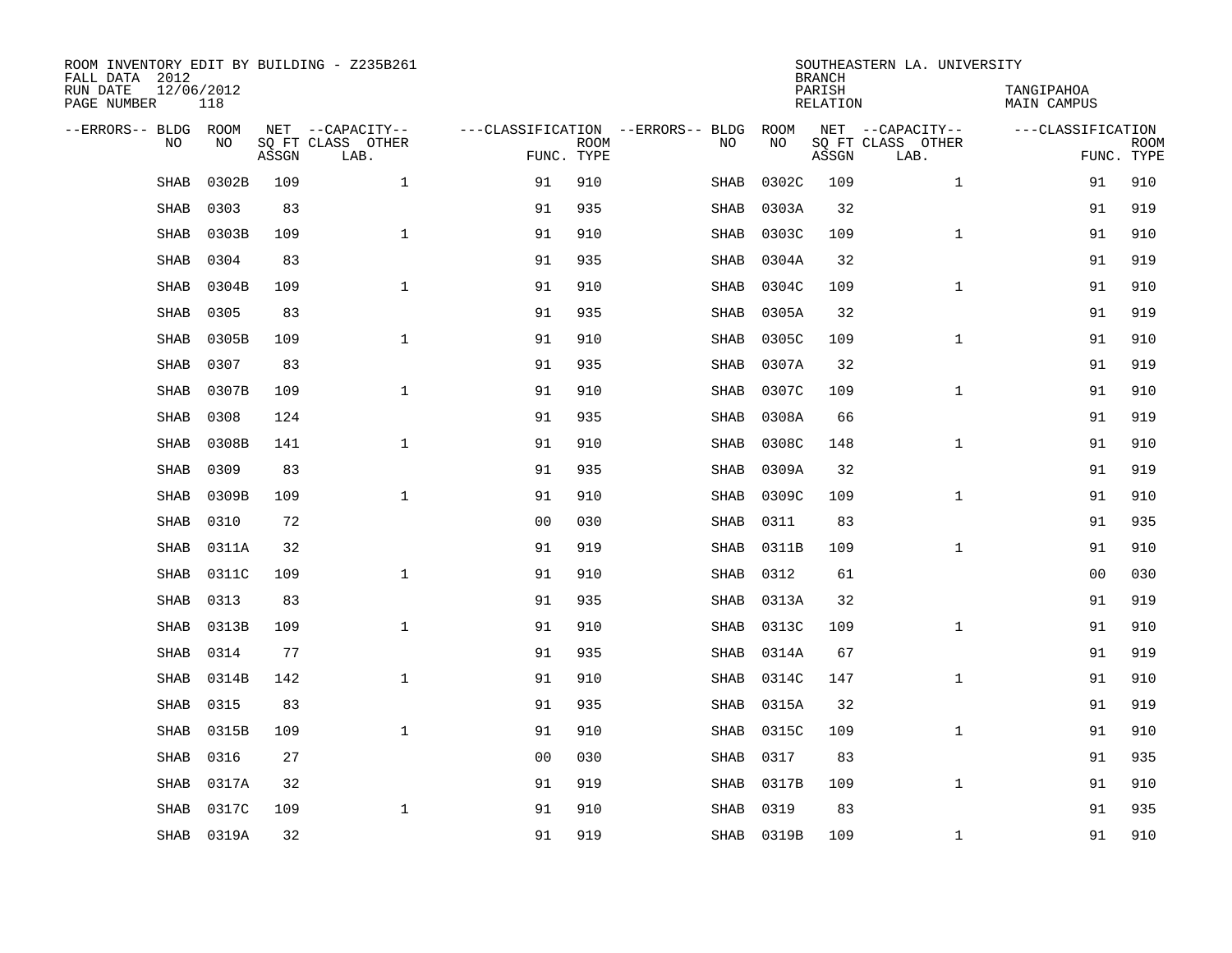| ROOM INVENTORY EDIT BY BUILDING - Z235B261<br>FALL DATA 2012 |                   |       |                           | SOUTHEASTERN LA. UNIVERSITY<br><b>BRANCH</b> |             |                                   |            |                    |                           |                                  |                           |  |  |
|--------------------------------------------------------------|-------------------|-------|---------------------------|----------------------------------------------|-------------|-----------------------------------|------------|--------------------|---------------------------|----------------------------------|---------------------------|--|--|
| RUN DATE<br>PAGE NUMBER                                      | 12/06/2012<br>119 |       |                           |                                              |             |                                   |            | PARISH<br>RELATION |                           | TANGIPAHOA<br><b>MAIN CAMPUS</b> |                           |  |  |
| --ERRORS-- BLDG ROOM                                         |                   |       | NET --CAPACITY--          |                                              |             | ---CLASSIFICATION --ERRORS-- BLDG | ROOM       |                    | NET --CAPACITY--          | ---CLASSIFICATION                |                           |  |  |
| N <sub>O</sub>                                               | NO.               | ASSGN | SO FT CLASS OTHER<br>LAB. | FUNC. TYPE                                   | <b>ROOM</b> | NO.                               | NO         | ASSGN              | SO FT CLASS OTHER<br>LAB. |                                  | <b>ROOM</b><br>FUNC. TYPE |  |  |
| <b>SHAB</b>                                                  | 0319C             | 109   | $\mathbf{1}$              | 91                                           | 910         | SHAB                              | 0320       | 83                 |                           | 91                               | 935                       |  |  |
| <b>SHAB</b>                                                  | 0320A             | 32    |                           | 91                                           | 919         | SHAB                              | 0320B      | 109                | $\mathbf{1}$              | 91                               | 910                       |  |  |
| <b>SHAB</b>                                                  | 0320C             | 109   | $\mathbf{1}$              | 91                                           | 910         | SHAB                              | 0321       | 83                 |                           | 91                               | 935                       |  |  |
| SHAB                                                         | 0321A             | 32    |                           | 91                                           | 919         | SHAB                              | 0321B      | 109                | $\mathbf{1}$              | 91                               | 910                       |  |  |
| SHAB                                                         | 0321C             | 109   | $\mathbf{1}$              | 91                                           | 910         | SHAB                              | 0322       | 83                 |                           | 91                               | 935                       |  |  |
| <b>SHAB</b>                                                  | 0322A             | 32    |                           | 91                                           | 919         | SHAB                              | 0322B      | 109                | $\mathbf{1}$              | 91                               | 910                       |  |  |
| <b>SHAB</b>                                                  | 0322C             | 109   | $\mathbf{1}$              | 91                                           | 910         | SHAB                              | 0323       | 83                 |                           | 91                               | 935                       |  |  |
| <b>SHAB</b>                                                  | 0323A             | 32    |                           | 91                                           | 919         | SHAB                              | 0323B      | 109                | $\mathbf{1}$              | 91                               | 910                       |  |  |
| <b>SHAB</b>                                                  | 0323C             | 109   | $\mathbf{1}$              | 91                                           | 910         | <b>SHAB</b>                       | 0325       | 83                 |                           | 91                               | 935                       |  |  |
| <b>SHAB</b>                                                  | 0325A             | 32    |                           | 91                                           | 919         | SHAB                              | 0325B      | 109                | $\mathbf{1}$              | 91                               | 910                       |  |  |
| SHAB                                                         | 0325C             | 109   | $\mathbf{1}$              | 91                                           | 910         | SHAB                              | 0326       | 83                 |                           | 91                               | 935                       |  |  |
| <b>SHAB</b>                                                  | 0326A             | 32    |                           | 91                                           | 919         | SHAB                              | 0326B      | 109                | $\mathbf{1}$              | 91                               | 910                       |  |  |
| <b>SHAB</b>                                                  | 0326C             | 109   | $\mathbf{1}$              | 91                                           | 910         | SHAB                              | 0327       | 83                 |                           | 91                               | 935                       |  |  |
| <b>SHAB</b>                                                  | 0327A             | 32    |                           | 91                                           | 919         | SHAB                              | 0327B      | 109                | $\mathbf{1}$              | 91                               | 910                       |  |  |
| SHAB                                                         | 0327C             | 109   | $\mathbf{1}$              | 91                                           | 910         | SHAB                              | 0328       | 83                 |                           | 91                               | 935                       |  |  |
| SHAB                                                         | 0328A             | 32    |                           | 91                                           | 919         | SHAB                              | 0328B      | 109                | $\mathbf{1}$              | 91                               | 910                       |  |  |
| SHAB                                                         | 0328C             | 109   | $\mathbf{1}$              | 91                                           | 910         | SHAB                              | 0329       | 83                 |                           | 91                               | 935                       |  |  |
| SHAB                                                         | 0329A             | 32    |                           | 91                                           | 919         | SHAB                              | 0329B      | 109                | $\mathbf{1}$              | 91                               | 910                       |  |  |
| <b>SHAB</b>                                                  | 0329C             | 109   | $\mathbf{1}$              | 91                                           | 910         | SHAB                              | 0331       | 83                 |                           | 91                               | 935                       |  |  |
| <b>SHAB</b>                                                  | 0331A             | 32    |                           | 91                                           | 919         | SHAB                              | 0331B      | 109                | $\mathbf{1}$              | 91                               | 910                       |  |  |
| SHAB                                                         | 0331C             | 109   | $\mathbf{1}$              | 91                                           | 910         | SHAB                              | 0401       | 83                 |                           | 91                               | 935                       |  |  |
| <b>SHAB</b>                                                  | 0401A             | 32    |                           | 91                                           | 919         | SHAB                              | 0401B      | 109                | $\mathbf{1}$              | 91                               | 910                       |  |  |
| SHAB                                                         | 0401C             | 109   | $\mathbf{1}$              | 91                                           | 910         | SHAB                              | 0402       | 83                 |                           | 91                               | 935                       |  |  |
| <b>SHAB</b>                                                  | 0402A             | 32    |                           | 91                                           | 919         | SHAB                              | 0402B      | 109                | $\mathbf{1}$              | 91                               | 910                       |  |  |
| <b>SHAB</b>                                                  | 0402C             | 109   | $\mathbf 1$               | 91                                           | 910         | SHAB                              | 0403       | 83                 |                           | 91                               | 935                       |  |  |
|                                                              | SHAB 0403A        | 32    |                           | 91                                           | 919         |                                   | SHAB 0403B | 109                | $\mathbf{1}$              | 91                               | 910                       |  |  |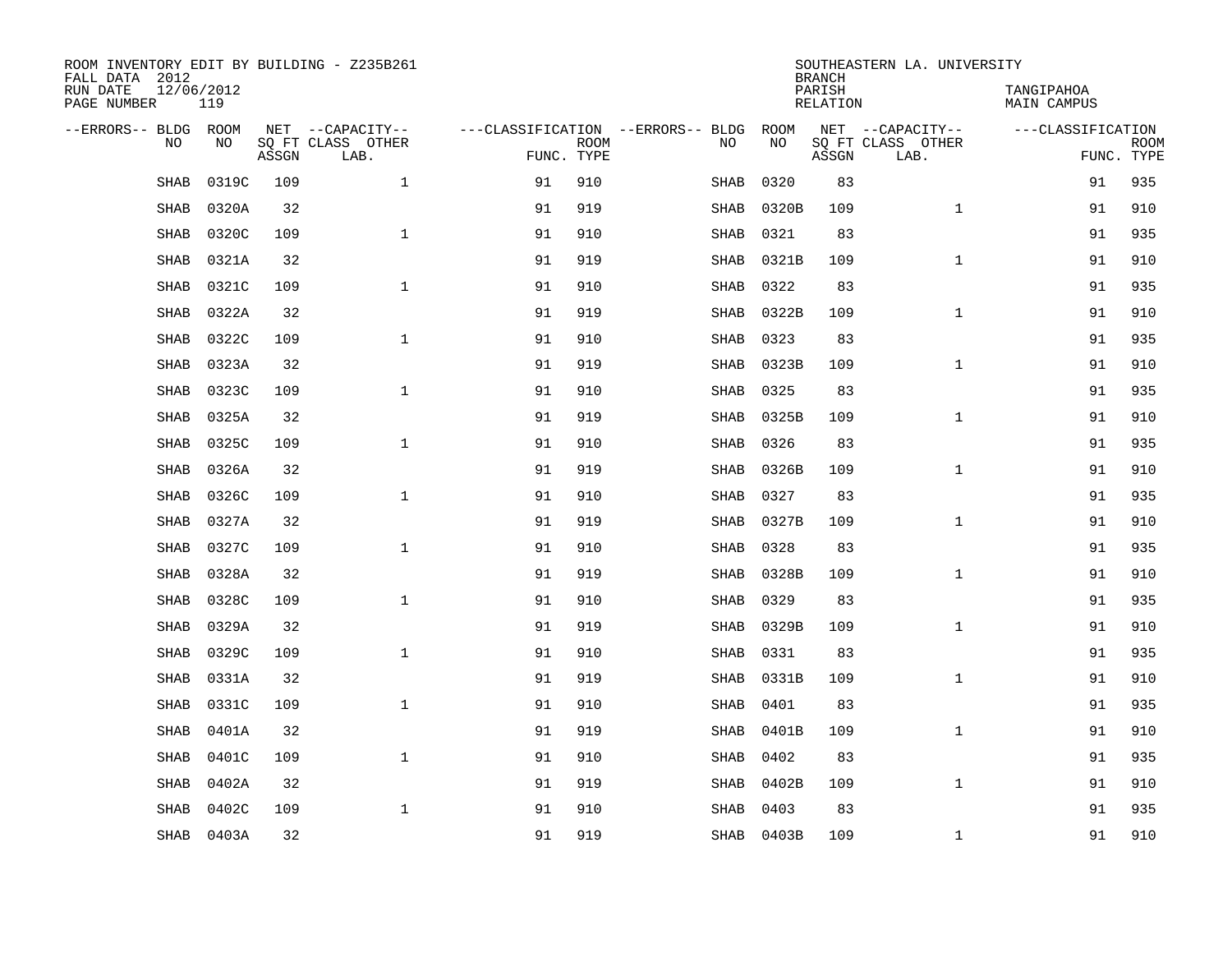| ROOM INVENTORY EDIT BY BUILDING - Z235B261<br>FALL DATA 2012 |                   |       |                           | SOUTHEASTERN LA. UNIVERSITY<br><b>BRANCH</b> |             |  |             |            |                    |                           |                                  |             |  |
|--------------------------------------------------------------|-------------------|-------|---------------------------|----------------------------------------------|-------------|--|-------------|------------|--------------------|---------------------------|----------------------------------|-------------|--|
| RUN DATE<br>PAGE NUMBER                                      | 12/06/2012<br>120 |       |                           |                                              |             |  |             |            | PARISH<br>RELATION |                           | TANGIPAHOA<br><b>MAIN CAMPUS</b> |             |  |
| --ERRORS-- BLDG ROOM                                         |                   |       | NET --CAPACITY--          | ---CLASSIFICATION --ERRORS-- BLDG            |             |  |             | ROOM       |                    | NET --CAPACITY--          | ---CLASSIFICATION                |             |  |
| N <sub>O</sub>                                               | NO.               | ASSGN | SO FT CLASS OTHER<br>LAB. | FUNC. TYPE                                   | <b>ROOM</b> |  | NO.         | <b>NO</b>  | ASSGN              | SO FT CLASS OTHER<br>LAB. | FUNC. TYPE                       | <b>ROOM</b> |  |
| <b>SHAB</b>                                                  | 0403C             | 109   | $\mathbf{1}$              | 91                                           | 910         |  | SHAB        | 0404       | 83                 |                           | 91                               | 935         |  |
| <b>SHAB</b>                                                  | 0404A             | 32    |                           | 91                                           | 919         |  | SHAB        | 0404B      | 109                | $\mathbf{1}$              | 91                               | 910         |  |
| <b>SHAB</b>                                                  | 0404C             | 109   | $\mathbf{1}$              | 91                                           | 910         |  | SHAB        | 0405       | 83                 |                           | 91                               | 935         |  |
| <b>SHAB</b>                                                  | 0405A             | 32    |                           | 91                                           | 919         |  | SHAB        | 0405B      | 109                | $\mathbf{1}$              | 91                               | 910         |  |
| SHAB                                                         | 0405C             | 109   | $\mathbf 1$               | 91                                           | 910         |  | SHAB        | 0407       | 83                 |                           | 91                               | 935         |  |
| <b>SHAB</b>                                                  | 0407A             | 32    |                           | 91                                           | 919         |  | SHAB        | 0407B      | 109                | $\mathbf{1}$              | 91                               | 910         |  |
| <b>SHAB</b>                                                  | 0407C             | 109   | $\mathbf{1}$              | 91                                           | 910         |  | SHAB        | 0408       | 124                |                           | 91                               | 935         |  |
| <b>SHAB</b>                                                  | 0408A             | 67    |                           | 91                                           | 919         |  | SHAB        | 0408B      | 140                | $\mathbf{1}$              | 91                               | 910         |  |
| <b>SHAB</b>                                                  | 0408C             | 147   | $\mathbf{1}$              | 91                                           | 910         |  | <b>SHAB</b> | 0409       | 83                 |                           | 91                               | 935         |  |
| <b>SHAB</b>                                                  | 0409A             | 32    |                           | 91                                           | 919         |  | SHAB        | 0409B      | 109                | $\mathbf{1}$              | 91                               | 910         |  |
| <b>SHAB</b>                                                  | 0409C             | 109   | $\mathbf{1}$              | 91                                           | 910         |  | SHAB        | 0410       | 72                 |                           | 00                               | 030         |  |
| <b>SHAB</b>                                                  | 0411              | 83    |                           | 91                                           | 935         |  | SHAB        | 0411A      | 32                 |                           | 91                               | 919         |  |
| <b>SHAB</b>                                                  | 0411B             | 109   | $\mathbf{1}$              | 91                                           | 910         |  | SHAB        | 0411C      | 109                | $\mathbf{1}$              | 91                               | 910         |  |
| <b>SHAB</b>                                                  | 0412              | 61    |                           | 0 <sub>0</sub>                               | 030         |  | SHAB        | 0413       | 385                |                           | 91                               | 680         |  |
| SHAB                                                         | 0414              | 77    |                           | 91                                           | 935         |  | SHAB        | 0414A      | 67                 |                           | 91                               | 919         |  |
| SHAB                                                         | 0414B             | 141   | $\mathbf 1$               | 91                                           | 910         |  | SHAB        | 0414C      | 147                | $\mathbf{1}$              | 91                               | 910         |  |
| SHAB                                                         | 0415              | 83    |                           | 91                                           | 935         |  | SHAB        | 0415A      | 32                 |                           | 91                               | 919         |  |
| SHAB                                                         | 0415B             | 109   | $\mathbf 1$               | 91                                           | 910         |  | SHAB        | 0415C      | 109                | $\mathbf{1}$              | 91                               | 910         |  |
| <b>SHAB</b>                                                  | 0416              | 27    |                           | 0 <sub>0</sub>                               | 030         |  | SHAB        | 0417       | 83                 |                           | 91                               | 935         |  |
| <b>SHAB</b>                                                  | 0417A             | 32    |                           | 91                                           | 919         |  | SHAB        | 0417B      | 109                | $\mathbf{1}$              | 91                               | 910         |  |
| SHAB                                                         | 0417C             | 109   | $\mathbf{1}$              | 91                                           | 910         |  | SHAB        | 0419       | 83                 |                           | 91                               | 935         |  |
| SHAB                                                         | 0419A             | 32    |                           | 91                                           | 919         |  | SHAB        | 0419B      | 109                | $\mathbf{1}$              | 91                               | 910         |  |
| SHAB                                                         | 0419C             | 109   | $\mathbf{1}$              | 91                                           | 910         |  | SHAB        | 0420       | 83                 |                           | 91                               | 935         |  |
| <b>SHAB</b>                                                  | 0420A             | 32    |                           | 91                                           | 919         |  | SHAB        | 0420B      | 109                | $\mathbf{1}$              | 91                               | 910         |  |
| <b>SHAB</b>                                                  | 0420C             | 109   | $\mathbf 1$               | 91                                           | 910         |  | SHAB        | 0421       | 83                 |                           | 91                               | 935         |  |
|                                                              | SHAB 0421A        | 32    |                           | 91                                           | 919         |  |             | SHAB 0421B | 109                | $\mathbf{1}$              | 91                               | 910         |  |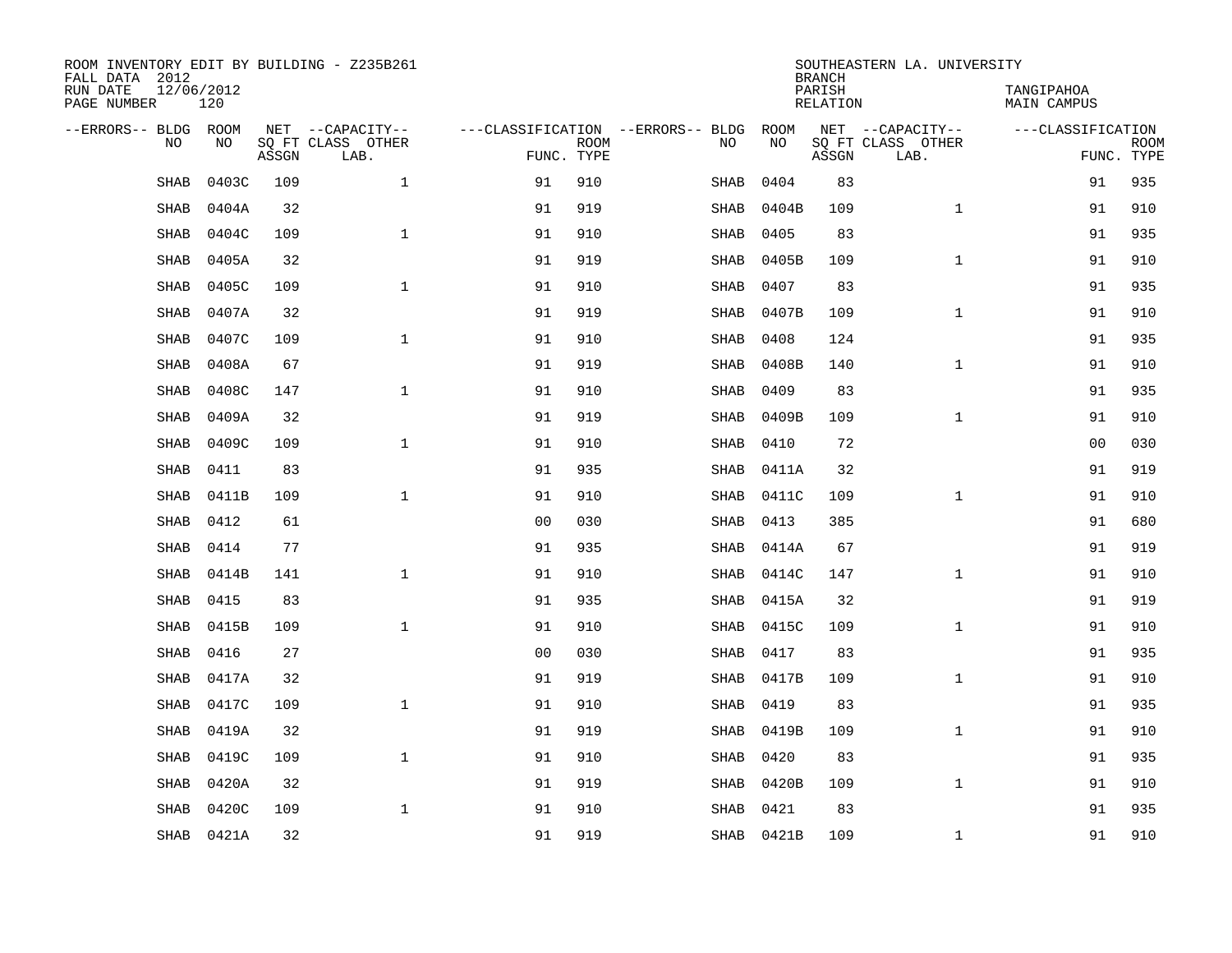| ROOM INVENTORY EDIT BY BUILDING - Z235B261<br>FALL DATA 2012 |                   |       |                           |            |             |                                   |                                                  | <b>BRANCH</b>      | SOUTHEASTERN LA. UNIVERSITY                                                                                |                           |                           |
|--------------------------------------------------------------|-------------------|-------|---------------------------|------------|-------------|-----------------------------------|--------------------------------------------------|--------------------|------------------------------------------------------------------------------------------------------------|---------------------------|---------------------------|
| RUN DATE<br>PAGE NUMBER                                      | 12/06/2012<br>121 |       |                           |            |             |                                   |                                                  | PARISH<br>RELATION |                                                                                                            | TANGIPAHOA<br>MAIN CAMPUS |                           |
| --ERRORS-- BLDG ROOM                                         |                   |       | NET --CAPACITY--          |            |             | ---CLASSIFICATION --ERRORS-- BLDG | ROOM                                             |                    | NET --CAPACITY--                                                                                           | ---CLASSIFICATION         |                           |
| NO                                                           | NO                | ASSGN | SQ FT CLASS OTHER<br>LAB. | FUNC. TYPE | <b>ROOM</b> | NO                                | NO                                               | ASSGN              | SQ FT CLASS OTHER<br>LAB.                                                                                  |                           | <b>ROOM</b><br>FUNC. TYPE |
| <b>SHAB</b>                                                  | 0421C             | 109   | $\mathbf{1}$              | 91         | 910         | SHAB                              | 0422                                             | 83                 |                                                                                                            | 91                        | 935                       |
| SHAB                                                         | 0422A             | 32    |                           | 91         | 919         | SHAB                              | 0422B                                            | 109                | $\mathbf{1}$                                                                                               | 91                        | 910                       |
| <b>SHAB</b>                                                  | 0422C             | 109   | $\mathbf{1}$              | 91         | 910         | SHAB                              | 0423                                             | 83                 |                                                                                                            | 91                        | 935                       |
| SHAB                                                         | 0423A             | 32    |                           | 91         | 919         | SHAB                              | 0423B                                            | 109                | $\mathbf{1}$                                                                                               | 91                        | 910                       |
| <b>SHAB</b>                                                  | 0423C             | 109   | $\mathbf{1}$              | 91         | 910         | SHAB                              | 0425                                             | 83                 |                                                                                                            | 91                        | 935                       |
| SHAB                                                         | 0425A             | 32    |                           | 91         | 919         |                                   | SHAB 0425B                                       | 109                | $\mathbf{1}$                                                                                               | 91                        | 910                       |
| SHAB                                                         | 0425C             | 109   | $\mathbf{1}$              | 91         | 910         | SHAB                              | 0426                                             | 83                 |                                                                                                            | 91                        | 935                       |
| SHAB                                                         | 0426A             | 32    |                           | 91         | 919         | SHAB                              | 0426B                                            | 109                | $\mathbf{1}$                                                                                               | 91                        | 910                       |
| SHAB                                                         | 0426C             | 109   | $\mathbf{1}$              | 91         | 910         | SHAB                              | 0427                                             | 83                 |                                                                                                            | 91                        | 935                       |
| SHAB                                                         | 0427A             | 32    |                           | 91         | 919         | SHAB                              | 0427B                                            | 109                | $\mathbf{1}$                                                                                               | 91                        | 910                       |
| SHAB                                                         | 0427C             | 109   | $\mathbf{1}$              | 91         | 910         | SHAB                              | 0428                                             | 83                 |                                                                                                            | 91                        | 935                       |
| <b>SHAB</b>                                                  | 0428A             | 32    |                           | 91         | 919         | SHAB                              | 0428B                                            | 109                | $\mathbf{1}$                                                                                               | 91                        | 910                       |
| <b>SHAB</b>                                                  | 0428C             | 109   | $\mathbf{1}$              | 91         | 910         | SHAB                              | 0429                                             | 83                 |                                                                                                            | 91                        | 935                       |
| <b>SHAB</b>                                                  | 0429A             | 32    |                           | 91         | 919         |                                   | SHAB 0429B                                       | 109                | $\mathbf{1}$                                                                                               | 91                        | 910                       |
| SHAB                                                         | 0429C             | 109   | $\mathbf 1$               | 91         | 910         |                                   | SHAB 0431                                        | 83                 |                                                                                                            | 91                        | 935                       |
| <b>SHAB</b>                                                  | 0431A             | 32    |                           | 91         | 919         |                                   | SHAB 0431B                                       | 109                | $\mathbf{1}$                                                                                               | 91                        | 910                       |
| SHAB                                                         | 0431C             | 109   | $\mathbf{1}$              | 91         | 910         |                                   | TOTAL NUMBER CLASSROOMS<br>TOTAL NUMBER LABS 210 |                    | TOTAL NET ASSIGN SQ. FT. IN ROOM FILE<br>TOTAL NUMBER COMPUTER CLASSROOMS<br>TOTAL NUMBER SPECIAL LABS 220 | 31,684                    |                           |
| <b>SHAC</b>                                                  | 0100              | 214   | 2                         | 91         | 920         |                                   | SHAC 0100A                                       | 31                 |                                                                                                            | 91                        | 919                       |
| <b>SHAC</b>                                                  | 0101              | 214   | 2                         | 91         | 920         | SHAC                              | 0101A                                            | 31                 |                                                                                                            | 91                        | 919                       |
| <b>SHAC</b>                                                  | 0102              | 214   | 2                         | 91         | 920         | SHAC                              | 0102A                                            | 31                 |                                                                                                            | 91                        | 919                       |
| SHAC                                                         | 0103              | 214   | 2                         | 91         | 920         |                                   | SHAC 0103A                                       | 31                 |                                                                                                            | 91                        | 919                       |
| <b>SHAC</b>                                                  | 0104              | 214   | 2                         | 91         | 920         | SHAC                              | 0104A                                            | 31                 |                                                                                                            | 91                        | 919                       |
|                                                              | SHAC 0105         | 223   | $\sqrt{2}$                | 91         | 920         |                                   | SHAC 0105A                                       | 52                 |                                                                                                            | 91                        | 919                       |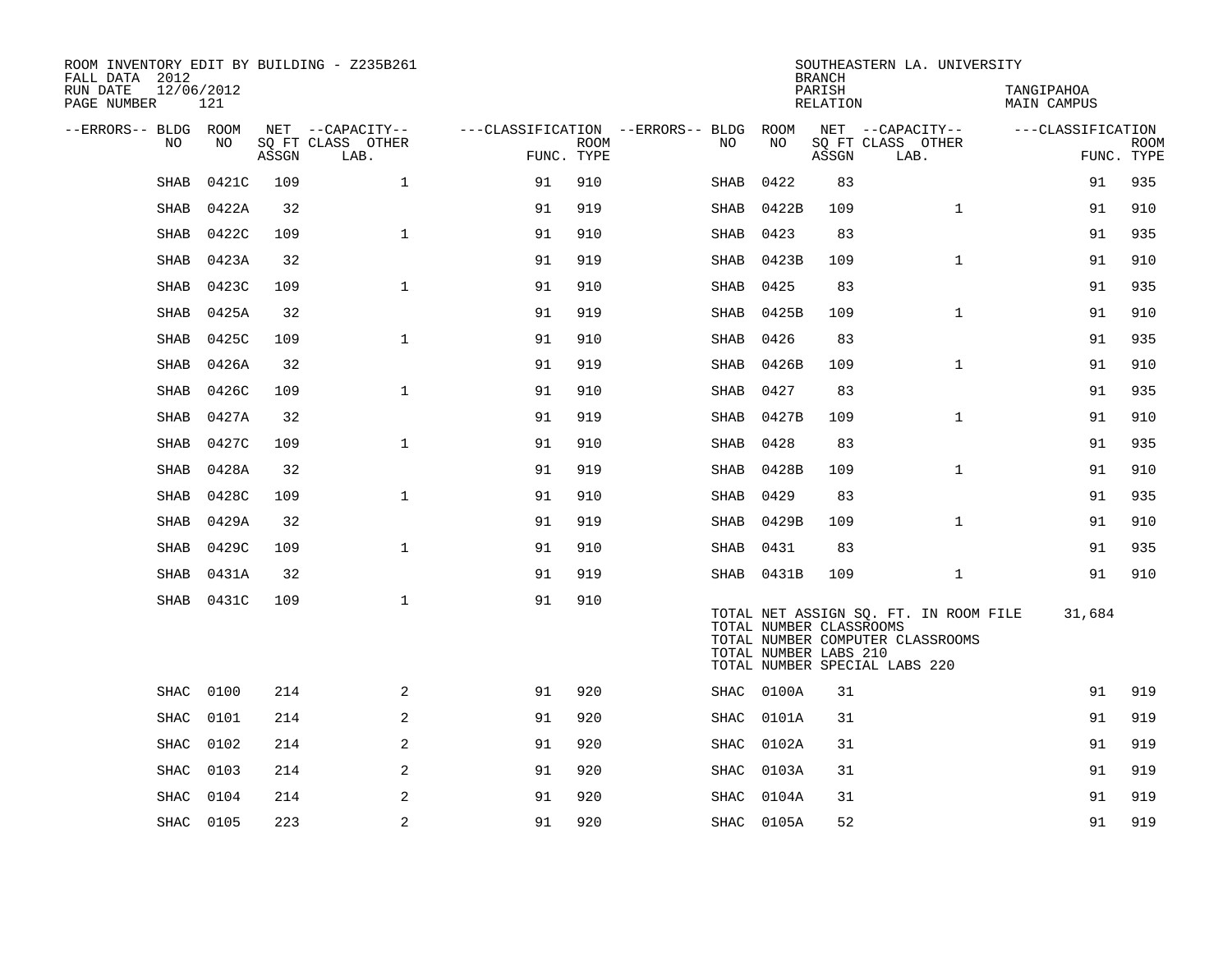| ROOM INVENTORY EDIT BY BUILDING - Z235B261<br>FALL DATA 2012 |                   |       |                           |                |             |                                   |           |       | <b>BRANCH</b>      | SOUTHEASTERN LA. UNIVERSITY |                                  |             |
|--------------------------------------------------------------|-------------------|-------|---------------------------|----------------|-------------|-----------------------------------|-----------|-------|--------------------|-----------------------------|----------------------------------|-------------|
| RUN DATE<br>PAGE NUMBER                                      | 12/06/2012<br>122 |       |                           |                |             |                                   |           |       | PARISH<br>RELATION |                             | TANGIPAHOA<br><b>MAIN CAMPUS</b> |             |
| --ERRORS-- BLDG ROOM                                         |                   |       | NET --CAPACITY--          |                |             | ---CLASSIFICATION --ERRORS-- BLDG |           | ROOM  |                    | NET --CAPACITY--            | ---CLASSIFICATION                |             |
| NO                                                           | NO                | ASSGN | SQ FT CLASS OTHER<br>LAB. | FUNC. TYPE     | <b>ROOM</b> | NO                                |           | NO    | ASSGN              | SQ FT CLASS OTHER<br>LAB.   | FUNC. TYPE                       | <b>ROOM</b> |
| SHAC                                                         | 0106              | 214   | 2                         | 91             | 920         | SHAC                              |           | 0106A | 31                 |                             | 91                               | 919         |
| SHAC                                                         | 0107              | 221   |                           | 91             | 935         | SHAC                              |           | 0107A | 68                 |                             | 00                               | 030         |
| SHAC                                                         | 0107B             | 50    |                           | 91             | 935         | SHAC                              |           | 0107C | 93                 |                             | 00                               | 030         |
| <b>SHAC</b>                                                  | 0108              | 214   | 2                         | 91             | 920         | SHAC                              |           | 0108A | 31                 |                             | 91                               | 919         |
| <b>SHAC</b>                                                  | 0109              | 214   | 2                         | 91             | 920         | <b>SHAC</b>                       |           | 0109A | 31                 |                             | 91                               | 919         |
| <b>SHAC</b>                                                  | 0110              | 214   | 2                         | 91             | 920         | SHAC                              |           | 0110A | 31                 |                             | 91                               | 919         |
| <b>SHAC</b>                                                  | 0111              | 258   |                           | 0 <sub>0</sub> | 030         | <b>SHAC</b>                       |           | 0111A | 25                 |                             | 0 <sub>0</sub>                   | 010         |
| <b>SHAC</b>                                                  | 0112              | 214   | $\overline{a}$            | 91             | 920         | <b>SHAC</b>                       |           | 0112A | 31                 |                             | 91                               | 919         |
| <b>SHAC</b>                                                  | 0113              | 214   | 2                         | 91             | 920         | <b>SHAC</b>                       |           | 0113A | 31                 |                             | 91                               | 919         |
| SHAC                                                         | 0114              | 214   | 2                         | 91             | 920         | SHAC                              |           | 0114A | 31                 |                             | 91                               | 919         |
| SHAC                                                         | 0115              | 214   | 2                         | 91             | 920         | SHAC                              |           | 0115A | 31                 |                             | 91                               | 919         |
| SHAC                                                         | 0116              | 214   | 2                         | 91             | 920         | SHAC                              |           | 0116A | 31                 |                             | 91                               | 919         |
| <b>SHAC</b>                                                  | 0117              | 214   | 2                         | 91             | 920         | SHAC                              |           | 0117A | 31                 |                             | 91                               | 919         |
| SHAC                                                         | 0118              | 214   | 2                         | 91             | 920         | SHAC                              |           | 0118A | 31                 |                             | 91                               | 919         |
| SHAC                                                         | 0119              | 214   | 2                         | 91             | 920         | SHAC                              |           | 0119A | 31                 |                             | 91                               | 919         |
| <b>SHAC</b>                                                  | 0200              | 214   | 2                         | 91             | 920         | SHAC                              |           | 0200A | 31                 |                             | 91                               | 919         |
| SHAC                                                         | 0201              | 214   | 2                         | 91             | 920         | SHAC                              |           | 0201A | 214                |                             | 91                               | 919         |
| SHAC                                                         | 0202              | 214   | $\overline{a}$            | 91             | 920         | SHAC                              |           | 0202A | 31                 |                             | 91                               | 919         |
| SHAC                                                         | 0203              | 214   | 2                         | 91             | 920         | SHAC                              |           | 0203A | 31                 |                             | 91                               | 919         |
| SHAC                                                         | 0204              | 214   | 2                         | 91             | 920         | SHAC                              |           | 0204A | 31                 |                             | 91                               | 919         |
| <b>SHAC</b>                                                  | 0205              | 223   | 2                         | 91             | 920         | SHAC                              |           | 0205A | 52                 |                             | 91                               | 919         |
| <b>SHAC</b>                                                  | 0206              | 214   | 2                         | 91             | 920         | SHAC                              |           | 0206A | 31                 |                             | 91                               | 919         |
| <b>SHAC</b>                                                  | 0207              | 179   | $\mathbf{1}$              | 91             | 935         | SHAC                              |           | 0207A | 41                 |                             | 0 <sub>0</sub>                   | 030         |
| <b>SHAC</b>                                                  | 0207B             | 86    |                           | 91             | 935         | SHAC                              |           | 0207C | 73                 |                             | 0 <sub>0</sub>                   | 030         |
| <b>SHAC</b>                                                  | 0207D             | 32    |                           | 0 <sub>0</sub> | 010         | <b>SHAC</b>                       |           | 0208  | 214                | 2                           | 91                               | 920         |
|                                                              | SHAC 0208A        | 31    |                           | 91             | 919         |                                   | SHAC 0209 |       | 214                | $\boldsymbol{2}$            | 91                               | 920         |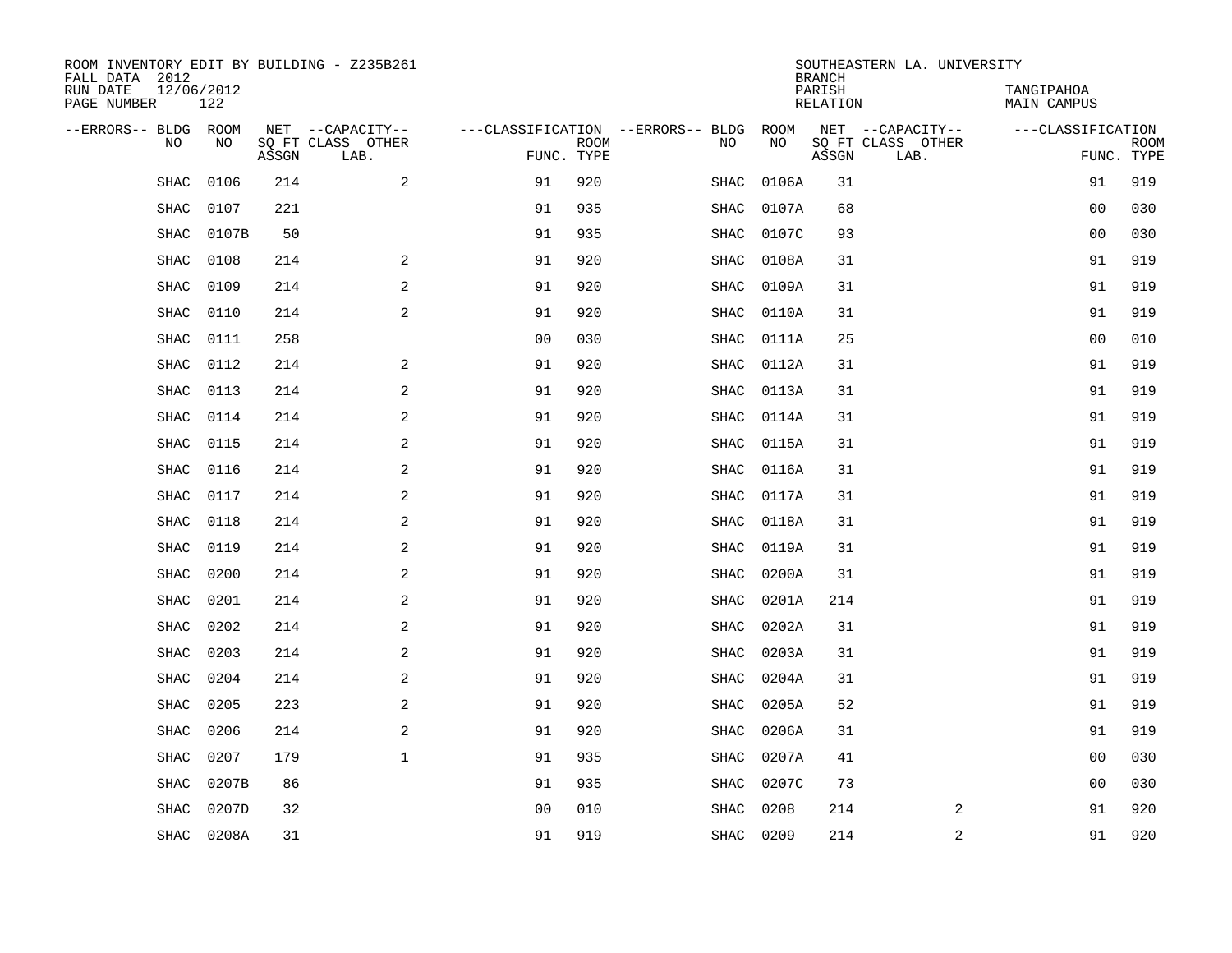| ROOM INVENTORY EDIT BY BUILDING - Z235B261<br>FALL DATA 2012 |                   |       |                           |                |             |                                        |            | <b>BRANCH</b>      | SOUTHEASTERN LA. UNIVERSITY |                           |             |
|--------------------------------------------------------------|-------------------|-------|---------------------------|----------------|-------------|----------------------------------------|------------|--------------------|-----------------------------|---------------------------|-------------|
| RUN DATE<br>PAGE NUMBER                                      | 12/06/2012<br>123 |       |                           |                |             |                                        |            | PARISH<br>RELATION |                             | TANGIPAHOA<br>MAIN CAMPUS |             |
| --ERRORS-- BLDG ROOM                                         |                   |       | NET --CAPACITY--          |                |             | ---CLASSIFICATION --ERRORS-- BLDG ROOM |            |                    | NET --CAPACITY--            | ---CLASSIFICATION         |             |
| NO                                                           | NO                | ASSGN | SQ FT CLASS OTHER<br>LAB. | FUNC. TYPE     | <b>ROOM</b> | NO                                     | NO         | ASSGN              | SQ FT CLASS OTHER<br>LAB.   | FUNC. TYPE                | <b>ROOM</b> |
| SHAC                                                         | 0209A             | 31    |                           | 91             | 919         | SHAC                                   | 0210       | 214                | $\overline{a}$              | 91                        | 920         |
| SHAC                                                         | 0210A             | 31    |                           | 91             | 919         | SHAC                                   | 0211       | 223                | 2                           | 91                        | 920         |
| SHAC                                                         | 0211A             | 52    |                           | 91             | 919         | SHAC                                   | 0212       | 214                | $\overline{2}$              | 91                        | 920         |
| SHAC                                                         | 0212A             | 31    |                           | 91             | 919         | SHAC                                   | 0213       | 214                | 2                           | 91                        | 920         |
| SHAC                                                         | 0213A             | 31    |                           | 91             | 919         | SHAC                                   | 0214       | 214                | 2                           | 91                        | 920         |
| <b>SHAC</b>                                                  | 0214A             | 31    |                           | 91             | 919         | SHAC                                   | 0215       | 214                | 2                           | 91                        | 920         |
| SHAC                                                         | 0215A             | 31    |                           | 91             | 919         | SHAC                                   | 0216       | 214                | 2                           | 91                        | 920         |
| <b>SHAC</b>                                                  | 0216A             | 31    |                           | 91             | 919         | SHAC                                   | 0217       | 214                | 2                           | 91                        | 920         |
| <b>SHAC</b>                                                  | 0217A             | 31    |                           | 91             | 919         | <b>SHAC</b>                            | 0218       | 214                | 2                           | 91                        | 920         |
| <b>SHAC</b>                                                  | 0218A             | 31    |                           | 91             | 919         | SHAC                                   | 0219       | 214                | 2                           | 91                        | 920         |
| SHAC                                                         | 0219A             | 31    |                           | 91             | 919         | SHAC                                   | 0300       | 214                | $\overline{a}$              | 91                        | 920         |
| SHAC                                                         | 0300A             | 31    |                           | 91             | 919         | SHAC                                   | 0301       | 214                | 2                           | 91                        | 920         |
| <b>SHAC</b>                                                  | 0301A             | 31    |                           | 91             | 919         | SHAC                                   | 0302       | 214                | $\overline{a}$              | 91                        | 920         |
| SHAC                                                         | 0302A             | 31    |                           | 91             | 919         | SHAC                                   | 0303       | 214                | 2                           | 91                        | 920         |
| SHAC                                                         | 0303A             | 31    |                           | 91             | 919         | SHAC                                   | 0304       | 214                | 2                           | 91                        | 920         |
| SHAC                                                         | 0304A             | 31    |                           | 91             | 919         | SHAC                                   | 0305       | 223                | 2                           | 91                        | 920         |
| SHAC                                                         | 0305A             | 52    |                           | 91             | 919         | SHAC                                   | 0306       | 214                | 2                           | 91                        | 920         |
| SHAC                                                         | 0306A             | 31    |                           | 91             | 919         | SHAC                                   | 0307       | 41                 |                             | 00                        | 030         |
| <b>SHAC</b>                                                  | 0308              | 214   | 2                         | 91             | 920         | SHAC                                   | 0308A      | 31                 |                             | 91                        | 919         |
| <b>SHAC</b>                                                  | 0309              | 255   | 2                         | 91             | 920         | SHAC                                   | 0309A      | 31                 |                             | 91                        | 919         |
| SHAC                                                         | 0310              | 344   | $\sqrt{2}$                | 91             | 920         | SHAC                                   | 0310A      | 32                 |                             | 91                        | 919         |
| SHAC                                                         | 0311              | 214   | $\overline{a}$            | 91             | 920         | SHAC                                   | 0311A      | 31                 |                             | 91                        | 919         |
| <b>SHAC</b>                                                  | 0312              | 214   | 2                         | 91             | 920         | SHAC                                   | 0312A      | 31                 |                             | 91                        | 919         |
| SHAC                                                         | 0313              | 73    |                           | 0 <sub>0</sub> | 030         | SHAC                                   | 0313A      | 32                 |                             | 0 <sub>0</sub>            | 010         |
| <b>SHAC</b>                                                  | 0314              | 214   | 2                         | 91             | 920         | SHAC                                   | 0314A      | 31                 |                             | 91                        | 919         |
|                                                              | SHAC 0315         | 223   | 2                         | 91             | 920         |                                        | SHAC 0315A | 52                 |                             | 91                        | 919         |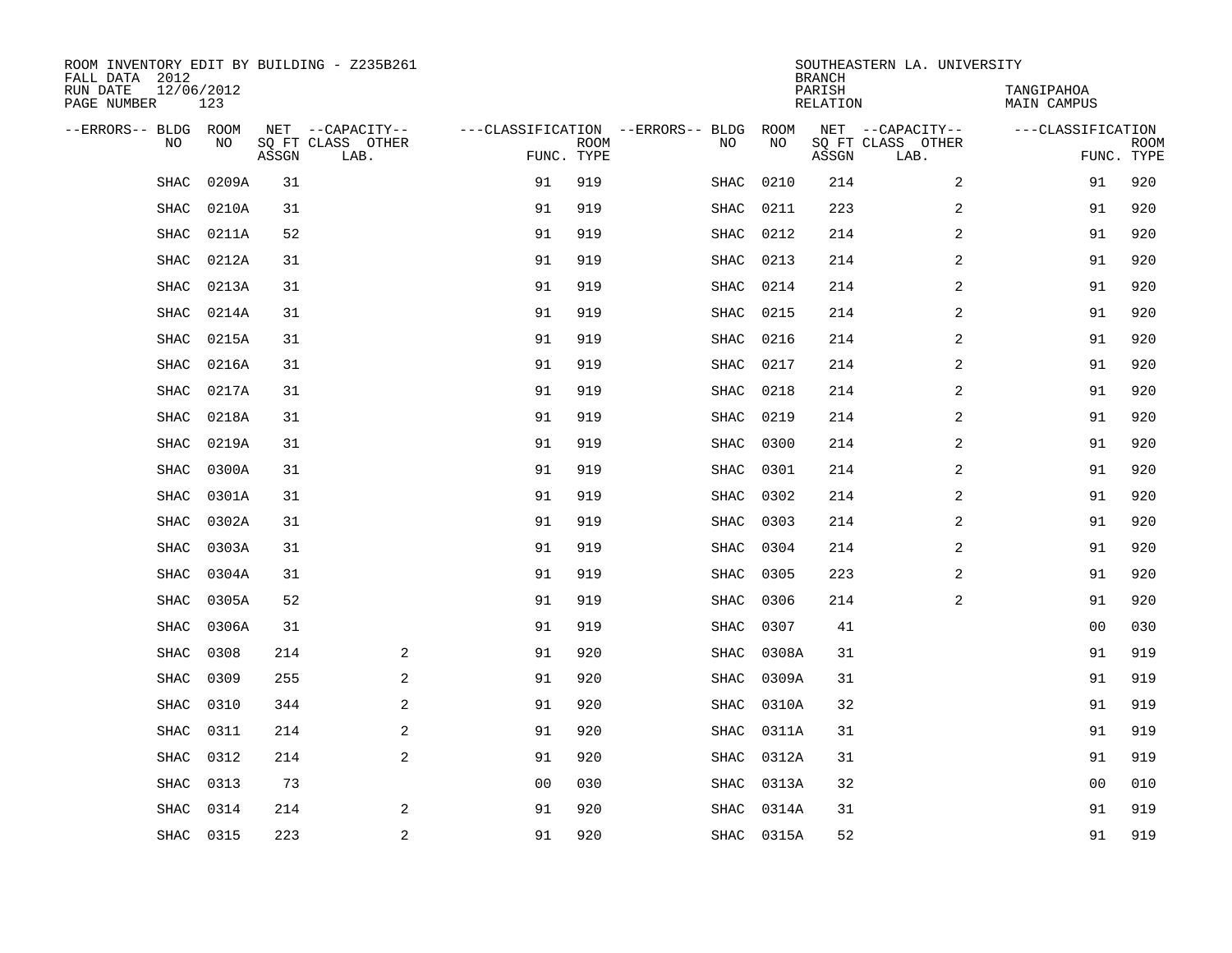| ROOM INVENTORY EDIT BY BUILDING - Z235B261<br>FALL DATA 2012 |                   |       |                           |                                        |             |             |            | <b>BRANCH</b>             | SOUTHEASTERN LA. UNIVERSITY |                                  |             |
|--------------------------------------------------------------|-------------------|-------|---------------------------|----------------------------------------|-------------|-------------|------------|---------------------------|-----------------------------|----------------------------------|-------------|
| RUN DATE<br>PAGE NUMBER                                      | 12/06/2012<br>124 |       |                           |                                        |             |             |            | PARISH<br><b>RELATION</b> |                             | TANGIPAHOA<br><b>MAIN CAMPUS</b> |             |
| --ERRORS-- BLDG ROOM                                         |                   |       | NET --CAPACITY--          | ---CLASSIFICATION --ERRORS-- BLDG ROOM |             |             |            |                           | NET --CAPACITY--            | ---CLASSIFICATION                |             |
| NO                                                           | NO                | ASSGN | SQ FT CLASS OTHER<br>LAB. | FUNC. TYPE                             | <b>ROOM</b> | NO          | NO         | ASSGN                     | SQ FT CLASS OTHER<br>LAB.   | FUNC. TYPE                       | <b>ROOM</b> |
| SHAC                                                         | 0316              | 214   | 2                         | 91                                     | 920         | SHAC        | 0316A      | 31                        |                             | 91                               | 919         |
| <b>SHAC</b>                                                  | 0317              | 214   | 2                         | 91                                     | 920         | SHAC        | 0317A      | 31                        |                             | 91                               | 919         |
| <b>SHAC</b>                                                  | 0318              | 214   | 2                         | 91                                     | 920         | SHAC        | 0318A      | 31                        |                             | 91                               | 919         |
| <b>SHAC</b>                                                  | 0319              | 214   | $\overline{a}$            | 91                                     | 920         | SHAC        | 0319A      | 31                        |                             | 91                               | 919         |
| <b>SHAC</b>                                                  | 0320              | 214   | 2                         | 91                                     | 920         | SHAC        | 0320A      | 31                        |                             | 91                               | 919         |
| SHAC                                                         | 0321              | 214   | 2                         | 91                                     | 920         | SHAC        | 0321A      | 31                        |                             | 91                               | 919         |
| SHAC                                                         | 0322              | 214   | $\overline{a}$            | 91                                     | 920         | SHAC        | 0322A      | 31                        |                             | 91                               | 919         |
| <b>SHAC</b>                                                  | 0400              | 214   | 2                         | 91                                     | 920         | SHAC        | 0400A      | 31                        |                             | 91                               | 919         |
| <b>SHAC</b>                                                  | 0401              | 214   | 2                         | 91                                     | 920         | <b>SHAC</b> | 0401A      | 31                        |                             | 91                               | 919         |
| <b>SHAC</b>                                                  | 0402              | 214   | 2                         | 91                                     | 920         | SHAC        | 0402A      | 31                        |                             | 91                               | 919         |
| <b>SHAC</b>                                                  | 0403              | 214   | 2                         | 91                                     | 920         | SHAC        | 0403A      | 31                        |                             | 91                               | 919         |
| <b>SHAC</b>                                                  | 0404              | 214   | 2                         | 91                                     | 920         | SHAC        | 0404A      | 31                        |                             | 91                               | 919         |
| SHAC                                                         | 0405              | 223   | 2                         | 91                                     | 920         | SHAC        | 0405A      | 52                        |                             | 91                               | 919         |
| SHAC                                                         | 0406              | 214   | $\mathbf{2}$              | 91                                     | 920         | SHAC        | 0406A      | 31                        |                             | 91                               | 919         |
| SHAC                                                         | 0407              | 120   |                           | 91                                     | 935         | SHAC        | 0407A      | 41                        |                             | 00                               | 030         |
| SHAC                                                         | 0407B             | 171   |                           | 0 <sub>0</sub>                         | 030         | SHAC        | 0407C      | 73                        |                             | 00                               | 030         |
| <b>SHAC</b>                                                  | 0407D             | 32    |                           | 0 <sub>0</sub>                         | 010         | SHAC        | 0408       | 214                       | $\overline{a}$              | 91                               | 920         |
| <b>SHAC</b>                                                  | 0408A             | 31    |                           | 91                                     | 919         | SHAC        | 0409       | 385                       |                             | 91                               | 680         |
| SHAC                                                         | 0410              | 214   | 2                         | 91                                     | 920         | SHAC        | 0410A      | 31                        |                             | 91                               | 919         |
| SHAC                                                         | 0411              | 214   | 2                         | 91                                     | 920         | SHAC        | 0411A      | 31                        |                             | 91                               | 919         |
| SHAC                                                         | 0412              | 214   | 2                         | 91                                     | 920         | SHAC        | 0412A      | 31                        |                             | 91                               | 919         |
| SHAC                                                         | 0413              | 223   | 2                         | 91                                     | 920         | SHAC        | 0413A      | 52                        |                             | 91                               | 919         |
| <b>SHAC</b>                                                  | 0414              | 214   | 2                         | 91                                     | 920         | SHAC        | 0414A      | 31                        |                             | 91                               | 919         |
| <b>SHAC</b>                                                  | 0415              | 214   | 2                         | 91                                     | 920         |             | SHAC 0415A | 31                        |                             | 91                               | 919         |
| <b>SHAC</b>                                                  | 0416              | 214   | 2                         | 91                                     | 920         | SHAC        | 0416A      | 31                        |                             | 91                               | 919         |
|                                                              | SHAC 0417         | 214   | $\overline{c}$            | 91                                     | 920         |             | SHAC 0417A | 31                        |                             | 91                               | 919         |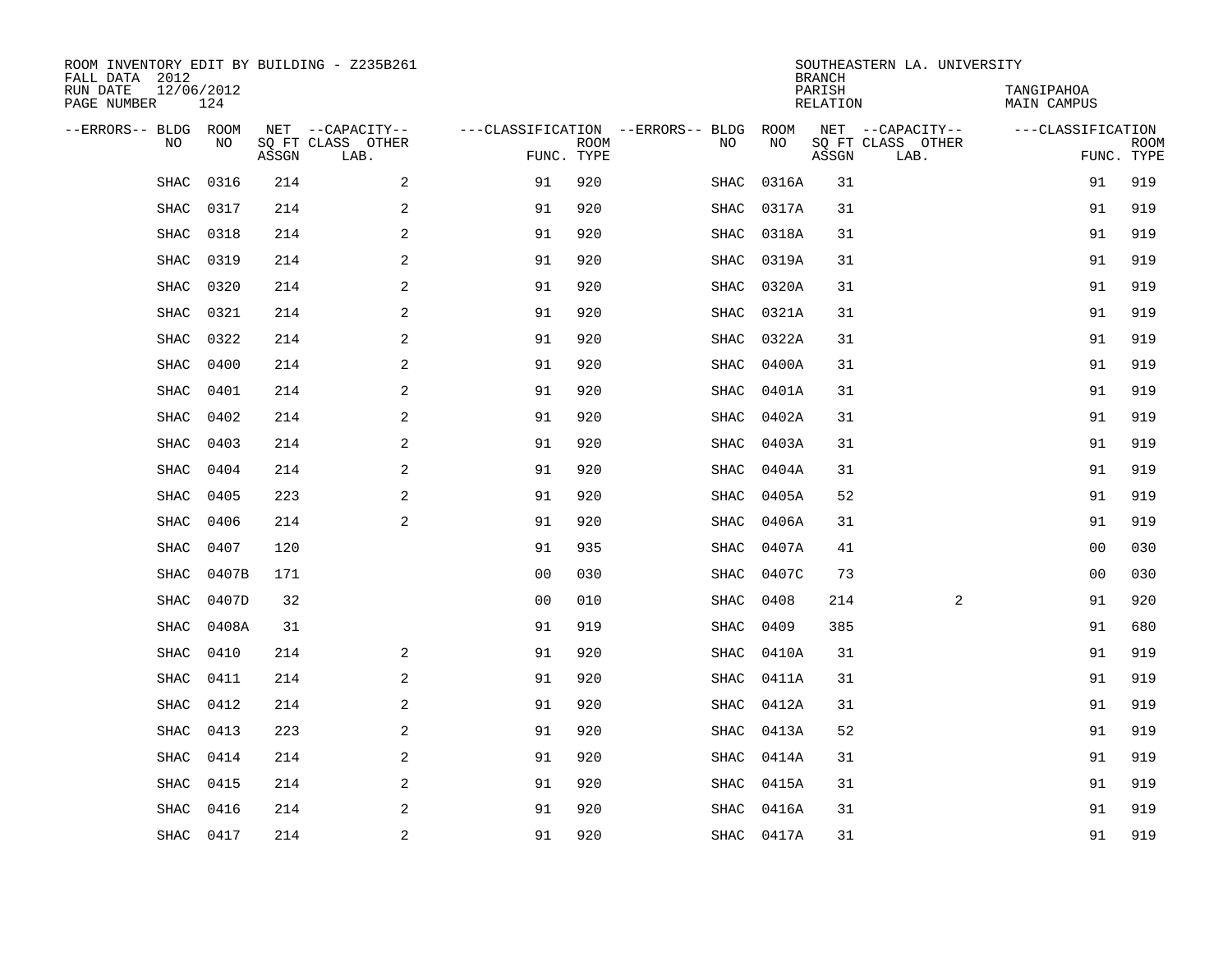| FALL DATA 2012<br>RUN DATE<br>PAGE NUMBER | 12/06/2012  | 125   |       | ROOM INVENTORY EDIT BY BUILDING - Z235B261 |                                        |                           |      |            | <b>BRANCH</b><br>PARISH<br>RELATION                    | SOUTHEASTERN LA. UNIVERSITY                                                                                | TANGIPAHOA<br><b>MAIN CAMPUS</b> |                           |
|-------------------------------------------|-------------|-------|-------|--------------------------------------------|----------------------------------------|---------------------------|------|------------|--------------------------------------------------------|------------------------------------------------------------------------------------------------------------|----------------------------------|---------------------------|
| --ERRORS-- BLDG ROOM                      |             |       |       | NET --CAPACITY--                           | ---CLASSIFICATION --ERRORS-- BLDG ROOM |                           |      |            |                                                        | NET --CAPACITY--                                                                                           | ---CLASSIFICATION                |                           |
|                                           | NO          | NO    | ASSGN | SQ FT CLASS OTHER<br>LAB.                  |                                        | <b>ROOM</b><br>FUNC. TYPE | NO.  | NO         | ASSGN                                                  | SQ FT CLASS OTHER<br>LAB.                                                                                  |                                  | <b>ROOM</b><br>FUNC. TYPE |
|                                           | <b>SHAC</b> | 0418  | 214   | 2                                          | 91                                     | 920                       | SHAC | 0418A      | 31                                                     |                                                                                                            | 91                               | 919                       |
|                                           | SHAC        | 0419  | 214   | 2                                          | 91                                     | 920                       |      | SHAC 0419A | 31                                                     |                                                                                                            | 91                               | 919                       |
|                                           | SHAC 0420   |       | 214   | $\mathbf{2}$                               | 91                                     | 920                       |      | SHAC 0420A | 31<br>TOTAL NUMBER CLASSROOMS<br>TOTAL NUMBER LABS 210 | TOTAL NET ASSIGN SQ. FT. IN ROOM FILE<br>TOTAL NUMBER COMPUTER CLASSROOMS<br>TOTAL NUMBER SPECIAL LABS 220 | 91<br>20,471                     | 919                       |
|                                           | SHAD        | 0100  | 214   | 2                                          | 91                                     | 920                       |      | SHAD 0100A | 31                                                     |                                                                                                            | 91                               | 919                       |
|                                           | SHAD        | 0101  | 250   |                                            | 91                                     | 919                       | SHAD | 0102       | 214                                                    | 2                                                                                                          | 91                               | 920                       |
|                                           | SHAD        | 0102A | 31    |                                            | 91                                     | 919                       | SHAD | 0103       | 214                                                    | 2                                                                                                          | 91                               | 920                       |
|                                           | SHAD        | 0103A | 31    |                                            | 91                                     | 919                       | SHAD | 0104       | 214                                                    | 2                                                                                                          | 91                               | 920                       |
|                                           | SHAD        | 0104A | 31    |                                            | 91                                     | 919                       | SHAD | 0105       | 223                                                    | 2                                                                                                          | 91                               | 920                       |
|                                           | SHAD        | 0105A | 52    |                                            | 91                                     | 919                       | SHAD | 0106       | 214                                                    | 2                                                                                                          | 91                               | 920                       |
|                                           | SHAD        | 0106A | 31    |                                            | 91                                     | 919                       | SHAD | 0107       | 247                                                    |                                                                                                            | 91                               | 935                       |
|                                           | SHAD        | 0107A | 68    |                                            | 0 <sub>0</sub>                         | 030                       | SHAD | 0107B      | 60                                                     |                                                                                                            | 91                               | 935                       |
|                                           | SHAD        | 0107C | 135   |                                            | 0 <sub>0</sub>                         | 030                       | SHAD | 0108       | 214                                                    | 2                                                                                                          | 91                               | 920                       |
|                                           | SHAD        | 0108A | 31    |                                            | 91                                     | 919                       | SHAD | 0109       | 258                                                    |                                                                                                            | 0 <sub>0</sub>                   | 030                       |
|                                           | SHAD        | 0109A | 25    |                                            | 0 <sub>0</sub>                         | 010                       | SHAD | 0110       | 744                                                    |                                                                                                            | 91                               | 950                       |
|                                           | SHAD        | 0111  | 214   | $\mathbf{2}$                               | 91                                     | 920                       | SHAD | 0111A      | 31                                                     |                                                                                                            | 91                               | 919                       |
|                                           | SHAD        | 0112  | 214   | 2                                          | 91                                     | 920                       | SHAD | 0112A      | 31                                                     |                                                                                                            | 91                               | 919                       |
|                                           | SHAD        | 0113  | 731   |                                            | 91                                     | 935                       | SHAD | 0113A      | 24                                                     |                                                                                                            | 0 <sub>0</sub>                   | 030                       |
|                                           | SHAD        | 0114  | 214   | 2                                          | 91                                     | 920                       | SHAD | 0114A      | 31                                                     |                                                                                                            | 91                               | 919                       |
|                                           | SHAD        | 0115  | 214   | 2                                          | 91                                     | 920                       | SHAD | 0115A      | 31                                                     |                                                                                                            | 91                               | 919                       |
|                                           | SHAD        | 0116  | 214   | 2                                          | 91                                     | 920                       | SHAD | 0116A      | 31                                                     |                                                                                                            | 91                               | 919                       |
|                                           | SHAD        | 0117  | 214   | 2                                          | 91                                     | 920                       | SHAD | 0117A      | 31                                                     |                                                                                                            | 91                               | 935                       |
|                                           | SHAD        | 0118  | 214   | 2                                          | 91                                     | 920                       | SHAD | 0118A      | 31                                                     |                                                                                                            | 91                               | 935                       |
|                                           | SHAD 0119   |       | 214   | 2                                          | 91                                     | 920                       |      | SHAD 0119A | 31                                                     |                                                                                                            | 91                               | 919                       |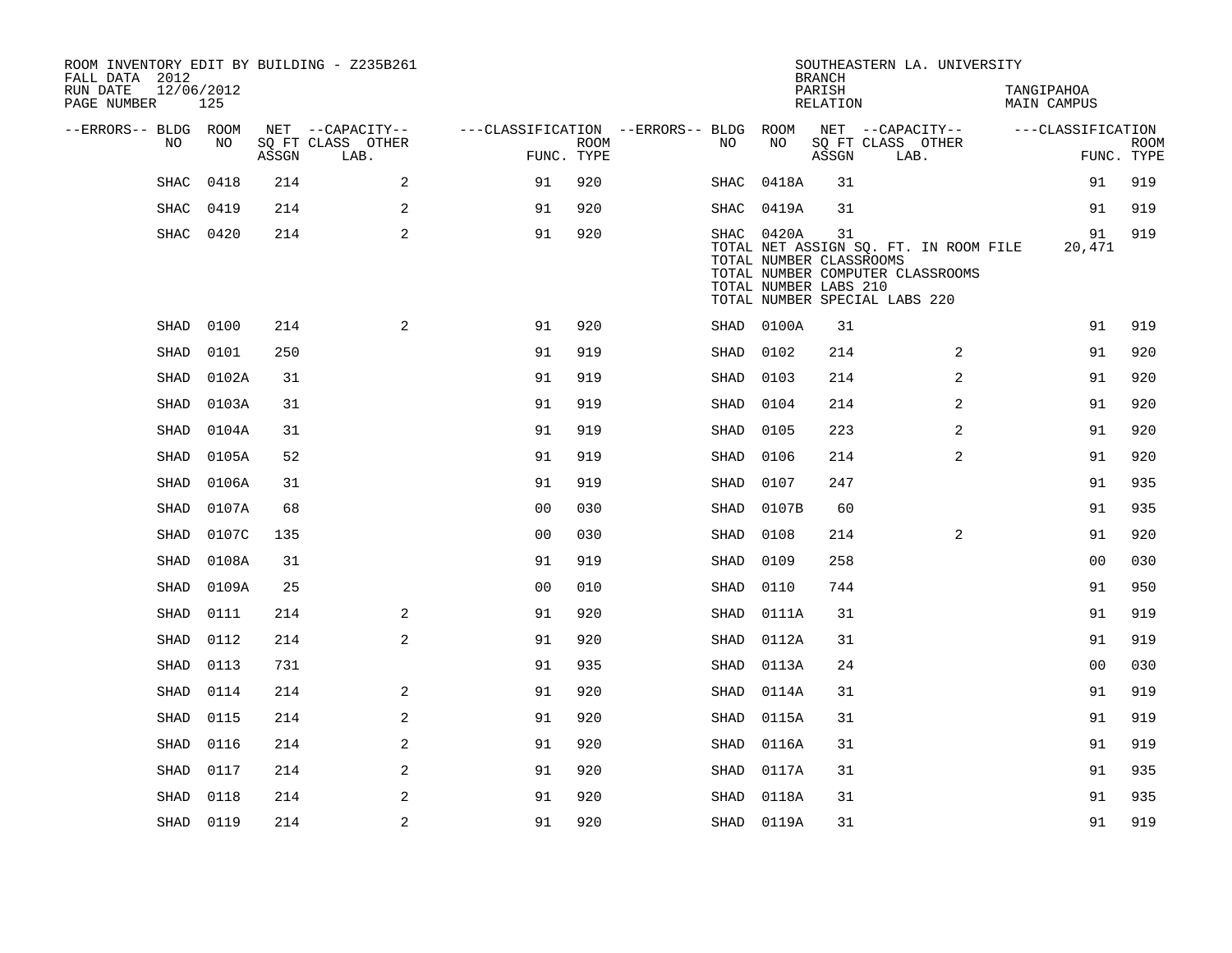| ROOM INVENTORY EDIT BY BUILDING - Z235B261<br>FALL DATA 2012 |                   |       |                           |                                   |                           |      |           | <b>BRANCH</b>      | SOUTHEASTERN LA. UNIVERSITY |                                  |             |
|--------------------------------------------------------------|-------------------|-------|---------------------------|-----------------------------------|---------------------------|------|-----------|--------------------|-----------------------------|----------------------------------|-------------|
| RUN DATE<br>PAGE NUMBER                                      | 12/06/2012<br>126 |       |                           |                                   |                           |      |           | PARISH<br>RELATION |                             | TANGIPAHOA<br><b>MAIN CAMPUS</b> |             |
| --ERRORS-- BLDG ROOM                                         |                   |       | NET --CAPACITY--          | ---CLASSIFICATION --ERRORS-- BLDG |                           |      | ROOM      |                    | NET --CAPACITY--            | ---CLASSIFICATION                |             |
| NO                                                           | NO                | ASSGN | SQ FT CLASS OTHER<br>LAB. |                                   | <b>ROOM</b><br>FUNC. TYPE | NO   | NO        | ASSGN              | SQ FT CLASS OTHER<br>LAB.   | FUNC. TYPE                       | <b>ROOM</b> |
| SHAD                                                         | 0120              | 214   | 2                         | 91                                | 920                       | SHAD | 0120A     | 31                 |                             | 91                               | 919         |
| SHAD                                                         | 0121              | 214   | $\sqrt{2}$                | 91                                | 920                       | SHAD | 0121A     | 31                 |                             | 91                               | 919         |
| SHAD                                                         | 0122              | 214   | $\sqrt{2}$                | 91                                | 920                       | SHAD | 0122A     | 31                 |                             | 91                               | 919         |
| <b>SHAD</b>                                                  | 0123              | 214   | 2                         | 91                                | 920                       | SHAD | 0123A     | 31                 |                             | 91                               | 919         |
| <b>SHAD</b>                                                  | 0200              | 214   | 2                         | 91                                | 920                       | SHAD | 0200A     | 31                 |                             | 91                               | 919         |
| <b>SHAD</b>                                                  | 0201              | 214   | 2                         | 91                                | 920                       | SHAD | 0201A     | 31                 |                             | 91                               | 919         |
| <b>SHAD</b>                                                  | 0202              | 214   | 2                         | 91                                | 920                       | SHAD | 0202A     | 31                 |                             | 91                               | 919         |
| <b>SHAD</b>                                                  | 0203              | 214   | 2                         | 91                                | 920                       | SHAD | 0203A     | 31                 |                             | 91                               | 919         |
| <b>SHAD</b>                                                  | 0204              | 214   | 2                         | 91                                | 920                       | SHAD | 0204A     | 31                 |                             | 91                               | 919         |
| SHAD                                                         | 0205              | 223   | $\mathbf{2}$              | 91                                | 920                       | SHAD | 0205A     | 52                 |                             | 91                               | 919         |
| SHAD                                                         | 0206              | 214   | 2                         | 91                                | 920                       | SHAD | 0206A     | 31                 |                             | 91                               | 919         |
| SHAD                                                         | 0207              | 251   |                           | 91                                | 935                       | SHAD | 0207A     | 41                 |                             | 00                               | 030         |
| <b>SHAD</b>                                                  | 0207B             | 105   |                           | 91                                | 935                       | SHAD | 0207C     | 68                 |                             | 00                               | 030         |
| SHAD                                                         | 0207D             | 48    |                           | 0 <sub>0</sub>                    | 010                       | SHAD | 0208      | 214                | 2                           | 91                               | 920         |
| <b>SHAD</b>                                                  | 0208A             | 31    |                           | 91                                | 919                       | SHAD | 0209      | 214                | 2                           | 91                               | 920         |
| <b>SHAD</b>                                                  | 0209A             | 31    |                           | 91                                | 919                       | SHAD | 0210      | 214                | $\overline{a}$              | 91                               | 920         |
| SHAD                                                         | 0210A             | 31    |                           | 91                                | 919                       | SHAD | 0211      | 223                | 2                           | 91                               | 920         |
| SHAD                                                         | 0211A             | 52    |                           | 91                                | 919                       | SHAD | 0212      | 214                | 2                           | 91                               | 920         |
| SHAD                                                         | 0212A             | 31    |                           | 91                                | 919                       | SHAD | 0213      | 214                | 2                           | 91                               | 920         |
| SHAD                                                         | 0213A             | 31    |                           | 91                                | 919                       | SHAD | 0214      | 214                | 2                           | 91                               | 920         |
| <b>SHAD</b>                                                  | 0214A             | 214   |                           | 91                                | 919                       | SHAD | 0215      | 214                | 2                           | 91                               | 920         |
| <b>SHAD</b>                                                  | 0215A             | 31    |                           | 91                                | 919                       | SHAD | 0216      | 214                | 2                           | 91                               | 920         |
| <b>SHAD</b>                                                  | 0216A             | 31    |                           | 91                                | 919                       | SHAD | 0217      | 214                | 2                           | 91                               | 920         |
| <b>SHAD</b>                                                  | 0217A             | 31    |                           | 91                                | 919                       | SHAD | 0218      | 214                | $\overline{a}$              | 91                               | 920         |
| SHAD                                                         | 0218A             | 31    |                           | 91                                | 919                       | SHAD | 0219      | 214                | 2                           | 91                               | 920         |
|                                                              | SHAD 0219A        | 31    |                           | 91                                | 919                       |      | SHAD 0220 | 214                | $\mathbf 2$                 | 91                               | 920         |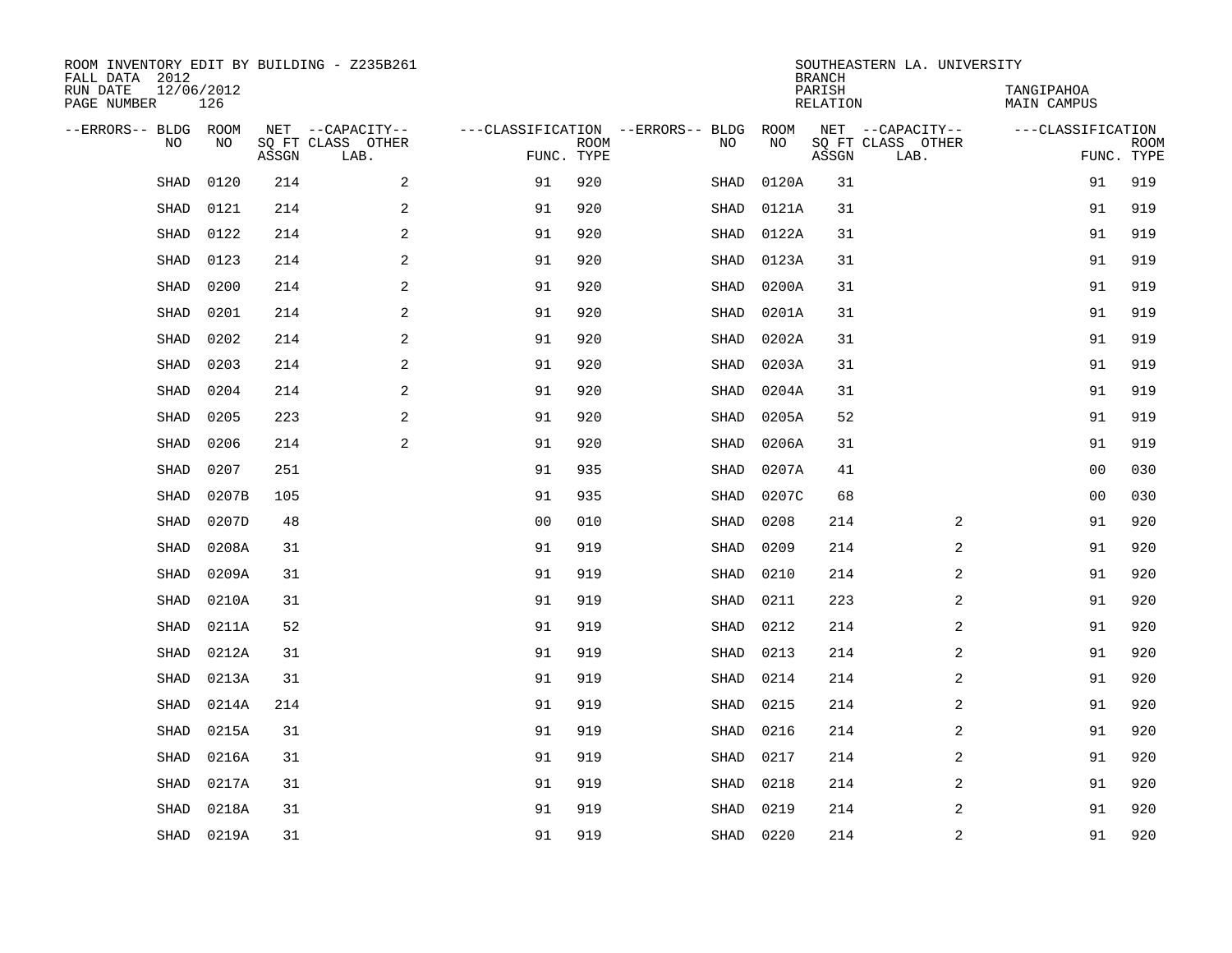| ROOM INVENTORY EDIT BY BUILDING - Z235B261<br>FALL DATA 2012 |                   |       |                           |                |             |                                   |            | <b>BRANCH</b>      | SOUTHEASTERN LA. UNIVERSITY |                           |                           |
|--------------------------------------------------------------|-------------------|-------|---------------------------|----------------|-------------|-----------------------------------|------------|--------------------|-----------------------------|---------------------------|---------------------------|
| RUN DATE<br>PAGE NUMBER                                      | 12/06/2012<br>127 |       |                           |                |             |                                   |            | PARISH<br>RELATION |                             | TANGIPAHOA<br>MAIN CAMPUS |                           |
| --ERRORS-- BLDG ROOM                                         |                   |       | NET --CAPACITY--          |                |             | ---CLASSIFICATION --ERRORS-- BLDG | ROOM       |                    | NET --CAPACITY--            | ---CLASSIFICATION         |                           |
| NO                                                           | NO                | ASSGN | SQ FT CLASS OTHER<br>LAB. | FUNC. TYPE     | <b>ROOM</b> | NO                                | NO         | ASSGN              | SQ FT CLASS OTHER<br>LAB.   |                           | <b>ROOM</b><br>FUNC. TYPE |
| SHAD                                                         | 0220A             | 31    |                           | 91             | 919         | SHAD                              | 0221       | 214                | $\overline{a}$              | 91                        | 920                       |
| SHAD                                                         | 0221A             | 31    |                           | 91             | 935         | SHAD                              | 0222       | 214                | 2                           | 91                        | 920                       |
| <b>SHAD</b>                                                  | 0222A             | 31    |                           | 91             | 935         | SHAD                              | 0223       | 214                | 2                           | 91                        | 920                       |
| SHAD                                                         | 0223A             | 31    |                           | 91             | 919         | SHAD                              | 0224       | 214                | $\overline{a}$              | 91                        | 920                       |
| SHAD                                                         | 0224A             | 31    |                           | 91             | 919         | SHAD                              | 0225       | 214                | 2                           | 91                        | 920                       |
| SHAD                                                         | 0225A             | 31    |                           | 91             | 919         | SHAD                              | 0226       | 214                | 2                           | 91                        | 920                       |
| <b>SHAD</b>                                                  | 0226A             | 31    |                           | 91             | 919         | SHAD                              | 0227       | 214                | $\overline{a}$              | 91                        | 920                       |
| SHAD                                                         | 0227A             | 31    |                           | 91             | 919         | SHAD                              | 0300       | 214                | 2                           | 91                        | 920                       |
| SHAD                                                         | 0300A             | 31    |                           | 91             | 919         | SHAD                              | 0301       | 214                | 2                           | 91                        | 920                       |
| <b>SHAD</b>                                                  | 0301A             | 31    |                           | 91             | 919         | SHAD                              | 0302       | 214                | 2                           | 91                        | 920                       |
| <b>SHAD</b>                                                  | 0302A             | 31    |                           | 91             | 919         | SHAD                              | 0303       | 214                | 2                           | 91                        | 920                       |
| SHAD                                                         | 0303A             | 31    |                           | 91             | 919         | SHAD                              | 0304       | 214                | 2                           | 91                        | 920                       |
| SHAD                                                         | 0304A             | 31    |                           | 91             | 919         | SHAD                              | 0305       | 223                | 2                           | 91                        | 920                       |
| SHAD                                                         | 0305A             | 52    |                           | 91             | 919         | SHAD                              | 0306       | 214                | $\overline{a}$              | 91                        | 920                       |
| <b>SHAD</b>                                                  | 0306A             | 31    |                           | 91             | 919         | SHAD                              | 0307       | 40                 |                             | 0 <sub>0</sub>            | 030                       |
| SHAD                                                         | 0308              | 214   | $\mathbf{2}$              | 91             | 920         | SHAD                              | 0308A      | 31                 |                             | 91                        | 919                       |
| <b>SHAD</b>                                                  | 0309              | 336   | 2                         | 91             | 920         | SHAD                              | 0309A      | 32                 |                             | 91                        | 919                       |
| <b>SHAD</b>                                                  | 0310              | 328   | 3                         | 91             | 920         | SHAD                              | 0310A      | 32                 |                             | 91                        | 919                       |
| <b>SHAD</b>                                                  | 0311              | 214   | 2                         | 91             | 920         | SHAD                              | 0311A      | 31                 |                             | 91                        | 919                       |
| SHAD                                                         | 0312              | 214   | $\mathbf{2}$              | 91             | 920         | SHAD                              | 0312A      | 31                 |                             | 91                        | 919                       |
| <b>SHAD</b>                                                  | 0313              | 68    |                           | 0 <sub>0</sub> | 030         | SHAD                              | 0313A      | 48                 |                             | 00                        | 010                       |
| <b>SHAD</b>                                                  | 0314              | 214   | 2                         | 91             | 920         | SHAD                              | 0314A      | 31                 |                             | 91                        | 919                       |
| SHAD                                                         | 0315              | 223   | $\mathbf{2}$              | 91             | 920         | SHAD                              | 0315A      | 52                 |                             | 91                        | 919                       |
| SHAD                                                         | 0316              | 214   | 2                         | 91             | 920         | SHAD                              | 0316A      | 31                 |                             | 91                        | 919                       |
| <b>SHAD</b>                                                  | 0317              | 214   | 2                         | 91             | 920         | SHAD                              | 0317A      | 31                 |                             | 91                        | 919                       |
| SHAD                                                         | 0318              | 214   | $\overline{a}$            | 91             | 920         |                                   | SHAD 0318A | 31                 |                             | 91                        | 919                       |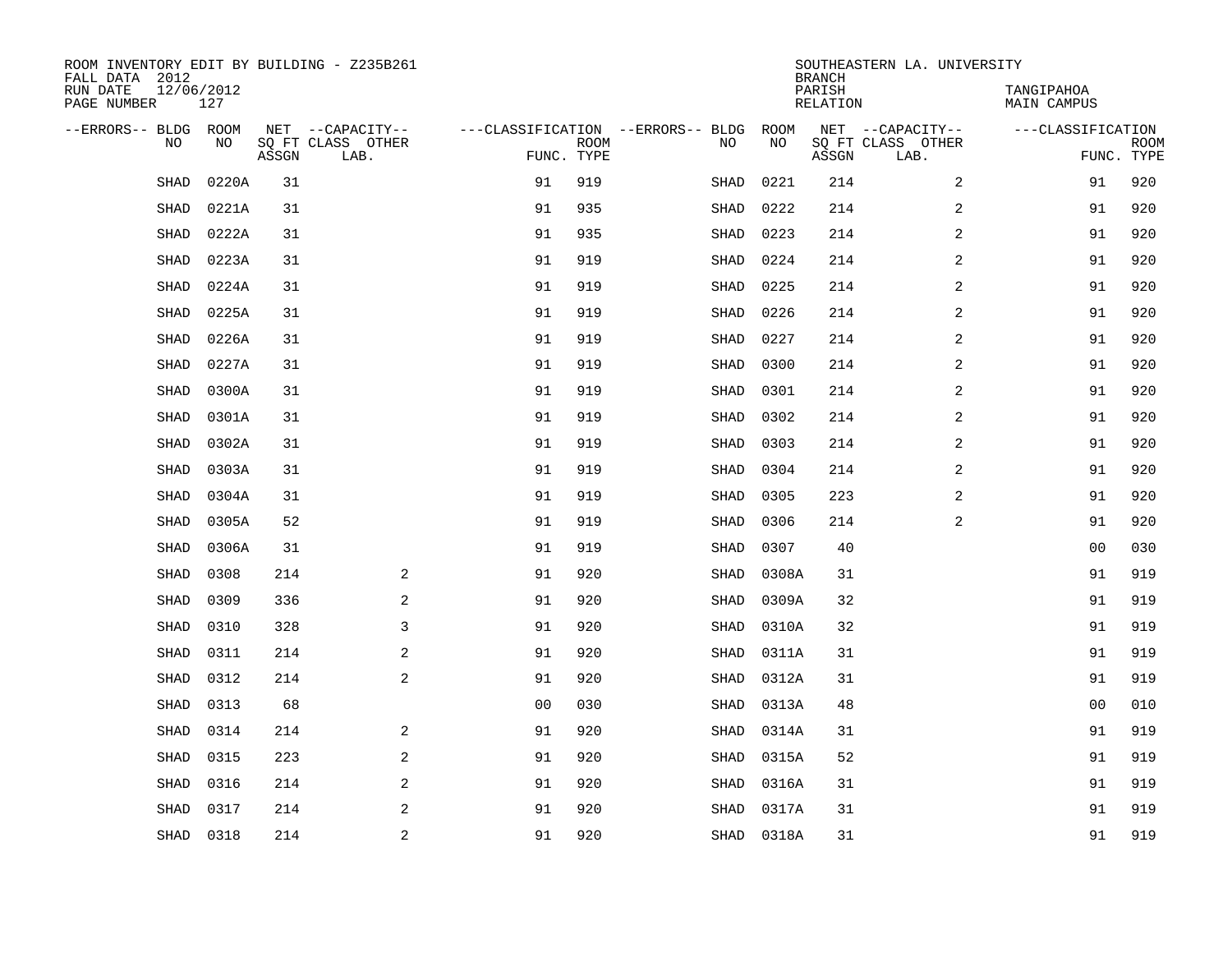| ROOM INVENTORY EDIT BY BUILDING - Z235B261<br>FALL DATA 2012 |                   |       |                           |                |             |                                   |            | <b>BRANCH</b>      | SOUTHEASTERN LA. UNIVERSITY |                                  |                           |
|--------------------------------------------------------------|-------------------|-------|---------------------------|----------------|-------------|-----------------------------------|------------|--------------------|-----------------------------|----------------------------------|---------------------------|
| RUN DATE<br>PAGE NUMBER                                      | 12/06/2012<br>128 |       |                           |                |             |                                   |            | PARISH<br>RELATION |                             | TANGIPAHOA<br><b>MAIN CAMPUS</b> |                           |
| --ERRORS-- BLDG ROOM                                         |                   |       | NET --CAPACITY--          |                |             | ---CLASSIFICATION --ERRORS-- BLDG | ROOM       |                    | NET --CAPACITY--            | ---CLASSIFICATION                |                           |
| NO                                                           | NO                | ASSGN | SQ FT CLASS OTHER<br>LAB. | FUNC. TYPE     | <b>ROOM</b> | NO                                | NO         | ASSGN              | SQ FT CLASS OTHER<br>LAB.   |                                  | <b>ROOM</b><br>FUNC. TYPE |
| SHAD                                                         | 0319              | 214   | 2                         | 91             | 920         | SHAD                              | 0319A      | 31                 |                             | 91                               | 919                       |
| SHAD                                                         | 0320              | 214   | $\sqrt{2}$                | 91             | 920         | SHAD                              | 0320A      | 31                 |                             | 91                               | 919                       |
| SHAD                                                         | 0321              | 214   | $\sqrt{2}$                | 91             | 920         | SHAD                              | 0321A      | 31                 |                             | 91                               | 919                       |
| <b>SHAD</b>                                                  | 0322              | 214   | 2                         | 91             | 920         | SHAD                              | 0322A      | 31                 |                             | 91                               | 919                       |
| <b>SHAD</b>                                                  | 0323              | 214   | 2                         | 91             | 920         | SHAD                              | 0323A      | 31                 |                             | 91                               | 919                       |
| <b>SHAD</b>                                                  | 0324              | 214   | 2                         | 91             | 920         | SHAD                              | 0324A      | 31                 |                             | 91                               | 935                       |
| <b>SHAD</b>                                                  | 0325              | 214   | 2                         | 91             | 920         | SHAD                              | 0325A      | 31                 |                             | 91                               | 935                       |
| <b>SHAD</b>                                                  | 0326              | 214   | 2                         | 91             | 920         | SHAD                              | 0326A      | 31                 |                             | 91                               | 919                       |
| <b>SHAD</b>                                                  | 0327              | 214   | 2                         | 91             | 920         | SHAD                              | 0327A      | 31                 |                             | 91                               | 919                       |
| SHAD                                                         | 0328              | 214   | $\mathbf{2}$              | 91             | 920         | SHAD                              | 0328A      | 31                 |                             | 91                               | 919                       |
| SHAD                                                         | 0329              | 214   | 2                         | 91             | 920         | SHAD                              | 0329A      | 31                 |                             | 91                               | 919                       |
| SHAD                                                         | 0330              | 214   | 2                         | 91             | 920         | SHAD                              | 0330A      | 31                 |                             | 91                               | 919                       |
| <b>SHAD</b>                                                  | 0400              | 214   | 2                         | 91             | 920         | SHAD                              | 0400A      | 31                 |                             | 91                               | 919                       |
| SHAD                                                         | 0401              | 214   | $\mathbf{2}$              | 91             | 920         | SHAD                              | 0401A      | 31                 |                             | 91                               | 919                       |
| <b>SHAD</b>                                                  | 0402              | 214   | 2                         | 91             | 920         | SHAD                              | 0402A      | 214                |                             | 91                               | 919                       |
| <b>SHAD</b>                                                  | 0403              | 214   | 2                         | 91             | 920         | SHAD                              | 0403A      | 31                 |                             | 91                               | 919                       |
| SHAD                                                         | 0404              | 214   | 2                         | 91             | 920         | SHAD                              | 0404A      | 31                 |                             | 91                               | 919                       |
| SHAD                                                         | 0405              | 223   | $\mathbf{2}$              | 91             | 920         | SHAD                              | 0405A      | 52                 |                             | 91                               | 919                       |
| SHAD                                                         | 0406              | 214   | 2                         | 91             | 920         | SHAD                              | 0406A      | 31                 |                             | 91                               | 919                       |
| SHAD                                                         | 0407              | 137   |                           | 91             | 935         | SHAD                              | 0407A      | 52                 |                             | 00                               | 030                       |
| <b>SHAD</b>                                                  | 0407B             | 238   |                           | 0 <sub>0</sub> | 030         | SHAD                              | 0407C      | 68                 |                             | 00                               | 030                       |
| <b>SHAD</b>                                                  | 0407D             | 45    |                           | 00             | 010         | <b>SHAD</b>                       | 0408       | 214                | 2                           | 91                               | 920                       |
| <b>SHAD</b>                                                  | 0408A             | 31    |                           | 91             | 919         | SHAD                              | 0409       | 373                |                             | 91                               | 680                       |
| <b>SHAD</b>                                                  | 0410              | 214   | 2                         | 91             | 920         | SHAD                              | 0410A      | 31                 |                             | 91                               | 919                       |
| SHAD                                                         | 0411              | 214   | 2                         | 91             | 920         | SHAD                              | 0411A      | 31                 |                             | 91                               | 919                       |
| SHAD                                                         | 0412              | 214   | $\sqrt{2}$                | 91             | 920         |                                   | SHAD 0412A | 31                 |                             | 91                               | 919                       |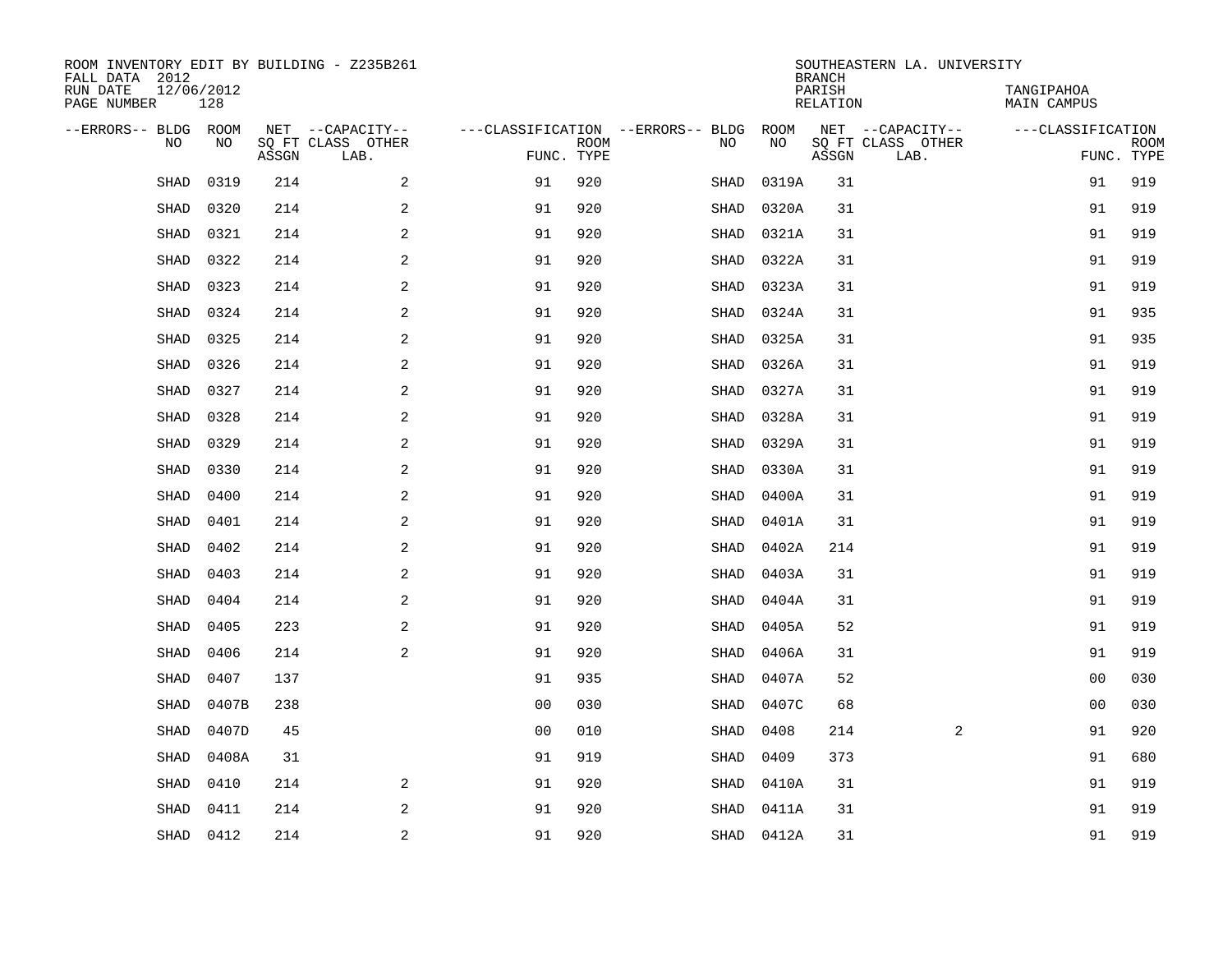| ROOM INVENTORY EDIT BY BUILDING - Z235B261<br>FALL DATA 2012 |           |       |                           |                |             |                                        |                                                                | <b>BRANCH</b>      | SOUTHEASTERN LA. UNIVERSITY                                                                                |                           |                           |
|--------------------------------------------------------------|-----------|-------|---------------------------|----------------|-------------|----------------------------------------|----------------------------------------------------------------|--------------------|------------------------------------------------------------------------------------------------------------|---------------------------|---------------------------|
| 12/06/2012<br>RUN DATE<br>PAGE NUMBER                        | 129       |       |                           |                |             |                                        |                                                                | PARISH<br>RELATION |                                                                                                            | TANGIPAHOA<br>MAIN CAMPUS |                           |
| --ERRORS-- BLDG ROOM                                         |           |       | NET --CAPACITY--          |                |             | ---CLASSIFICATION --ERRORS-- BLDG ROOM |                                                                |                    | NET --CAPACITY--                                                                                           | ---CLASSIFICATION         |                           |
| NO                                                           | NO        | ASSGN | SO FT CLASS OTHER<br>LAB. | FUNC. TYPE     | <b>ROOM</b> | NO                                     | NO                                                             | ASSGN              | SQ FT CLASS OTHER<br>LAB.                                                                                  |                           | <b>ROOM</b><br>FUNC. TYPE |
| <b>SHAD</b>                                                  | 0413      | 223   | 2                         | 91             | 920         | SHAD                                   | 0413A                                                          | 52                 |                                                                                                            | 91                        | 919                       |
| SHAD                                                         | 0414      | 214   | 2                         | 91             | 920         | SHAD                                   | 0414A                                                          | 31                 |                                                                                                            | 91                        | 919                       |
| <b>SHAD</b>                                                  | 0415      | 214   | 2                         | 91             | 920         | SHAD                                   | 0415A                                                          | 31                 |                                                                                                            | 91                        | 919                       |
| <b>SHAD</b>                                                  | 0416      | 214   | 2                         | 91             | 920         | SHAD                                   | 0416A                                                          | 31                 |                                                                                                            | 91                        | 919                       |
| <b>SHAD</b>                                                  | 0417      | 214   | 2                         | 91             | 920         | SHAD                                   | 0417A                                                          | 31                 |                                                                                                            | 91                        | 919                       |
| SHAD                                                         | 0418      | 214   | 2                         | 91             | 920         | SHAD                                   | 0418A                                                          | 31                 |                                                                                                            | 91                        | 919                       |
| SHAD                                                         | 0419      | 214   | 2                         | 91             | 920         | SHAD                                   | 0419A                                                          | 31                 |                                                                                                            | 91                        | 919                       |
| SHAD                                                         | 0420      | 214   | 2                         | 91             | 920         | SHAD                                   | 0420A                                                          | 31                 |                                                                                                            | 91                        | 919                       |
| SHAD                                                         | 0421      | 214   | 2                         | 91             | 920         | SHAD                                   | 0421A                                                          | 31                 |                                                                                                            | 91                        | 919                       |
| SHAD                                                         | 0422      | 214   | $\mathbf{2}$              | 91             | 920         | SHAD                                   | 0422A                                                          | 31                 |                                                                                                            | 91                        | 935                       |
| SHAD                                                         | 0423      | 214   | 2                         | 91             | 920         | SHAD                                   | 0423A                                                          | 214                |                                                                                                            | 91                        | 935                       |
| SHAD                                                         | 0424      | 214   | 2                         | 91             | 920         | SHAD                                   | 0424A                                                          | 31                 |                                                                                                            | 91                        | 919                       |
| SHAD                                                         | 0425      | 214   | 2                         | 91             | 920         | SHAD                                   | 0425A                                                          | 31                 |                                                                                                            | 91                        | 919                       |
| SHAD                                                         | 0426      | 214   | 2                         | 91             | 920         |                                        | SHAD 0426A                                                     | 31                 |                                                                                                            | 91                        | 919                       |
| SHAD                                                         | 0427      | 214   | 2                         | 91             | 920         |                                        | SHAD 0427A                                                     | 31                 |                                                                                                            | 91                        | 919                       |
| SHAD                                                         | 0428      | 214   | 2                         | 91             | 920         |                                        | SHAD 0428A<br>TOTAL NUMBER CLASSROOMS<br>TOTAL NUMBER LABS 210 | 31                 | TOTAL NET ASSIGN SQ. FT. IN ROOM FILE<br>TOTAL NUMBER COMPUTER CLASSROOMS<br>TOTAL NUMBER SPECIAL LABS 220 | 91<br>28,885              | 919                       |
|                                                              | SIMS 0101 | 2248  |                           | 0 <sub>0</sub> | 030         | SIMS 0102                              |                                                                | 468                |                                                                                                            | 0 <sub>0</sub>            | 030                       |
| SIMS                                                         | 0103      | 177   |                           | 0 <sub>0</sub> | 020         | SIMS 0104                              |                                                                | 82                 |                                                                                                            | 0 <sub>0</sub>            | 020                       |
| SIMS                                                         | 0105A     | 56    |                           | 0 <sub>0</sub> | 020         |                                        | SIMS 0105B                                                     | 56                 |                                                                                                            | 0 <sub>0</sub>            | 020                       |
| SIMS                                                         | 0106      | 7608  |                           | 0 <sub>0</sub> | 020         |                                        | SIMS 0106A                                                     | 100                |                                                                                                            | 91                        | 660                       |
| SIMS                                                         | 0107      | 189   |                           | 0 <sub>0</sub> | 020         | SIMS 0108                              |                                                                | 183                |                                                                                                            | 0 <sub>0</sub>            | 020                       |
| SIMS                                                         | 0109      | 364   |                           | 41             | 315         | SIMS 0112                              |                                                                | 101                | $\mathbf{1}$                                                                                               | 41                        | 310                       |
|                                                              | SIMS 0113 | 71    |                           | 0 <sub>0</sub> | 030         | SIMS 0114                              |                                                                | 87                 |                                                                                                            | 0 <sub>0</sub>            | 030                       |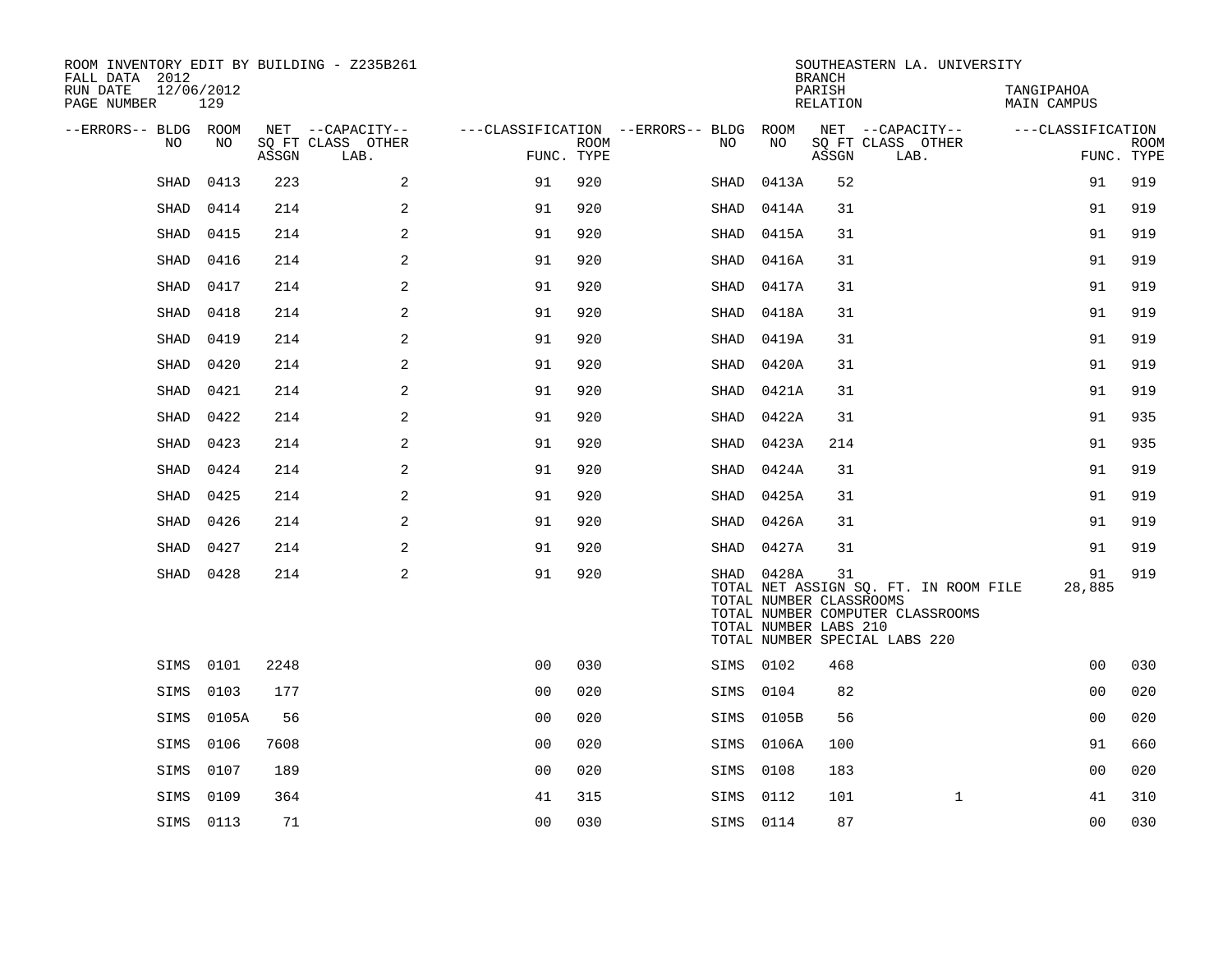| ROOM INVENTORY EDIT BY BUILDING - Z235B261<br>FALL DATA 2012 |                   |       |                           |                |             |                                   |           | <b>BRANCH</b>             | SOUTHEASTERN LA. UNIVERSITY |                                  |                           |
|--------------------------------------------------------------|-------------------|-------|---------------------------|----------------|-------------|-----------------------------------|-----------|---------------------------|-----------------------------|----------------------------------|---------------------------|
| RUN DATE<br>PAGE NUMBER                                      | 12/06/2012<br>130 |       |                           |                |             |                                   |           | PARISH<br><b>RELATION</b> |                             | TANGIPAHOA<br><b>MAIN CAMPUS</b> |                           |
| --ERRORS-- BLDG ROOM                                         |                   |       | NET --CAPACITY--          |                |             | ---CLASSIFICATION --ERRORS-- BLDG | ROOM      |                           | NET --CAPACITY--            | ---CLASSIFICATION                |                           |
| <b>NO</b>                                                    | NO.               | ASSGN | SO FT CLASS OTHER<br>LAB. | FUNC. TYPE     | <b>ROOM</b> | NO.                               | NO        | ASSGN                     | SO FT CLASS OTHER<br>LAB.   |                                  | <b>ROOM</b><br>FUNC. TYPE |
| SIMS                                                         | 0115              | 47    |                           | 0 <sub>0</sub> | 010         | SIMS                              | 0116      | 461                       |                             | 00                               | 030                       |
| SIMS                                                         | 0117              | 246   |                           | 0 <sub>0</sub> | 030         | SIMS                              | 0119      | 244                       |                             | 00                               | 030                       |
| SIMS                                                         | 0121              | 75    |                           | 0 <sub>0</sub> | 010         | SIMS                              | 0122      | 152                       | $\mathbf{1}$                | 41                               | 310                       |
| SIMS                                                         | 0123              | 152   | $\mathbf{1}$              | 41             | 310         | SIMS                              | 0124      | 86                        |                             | 0 <sub>0</sub>                   | 020                       |
| SIMS                                                         | 0125              | 6628  | 10                        | 41             | 440         | SIMS                              | 0126      | 1009                      |                             | 0 <sub>0</sub>                   | 020                       |
| SIMS                                                         | 0127              | 457   |                           | 41             | 455         | SIMS                              | 0128      | 76                        |                             | 0 <sub>0</sub>                   | 030                       |
| SIMS                                                         | 0129              | 457   | $\mathbf 1$               | 41             | 310         | SIMS                              | 0130      | 157                       | 2                           | 41                               | 310                       |
| SIMS                                                         | 0131              | 157   | 2                         | 41             | 310         | SIMS                              | 0132      | 157                       | 2                           | 41                               | 310                       |
| SIMS                                                         | 0133              | 157   | 2                         | 41             | 310         | SIMS                              | 0134      | 157                       | $\mathbf{1}$                | 41                               | 310                       |
| SIMS                                                         | 0135              | 150   | $\mathbf{1}$              | 41             | 310         |                                   | SIMS 0136 | 443                       |                             | 0 <sub>0</sub>                   | 030                       |
| SIMS                                                         | 0137              | 52    |                           | 0 <sub>0</sub> | 010         | SIMS                              | 0138      | 78                        |                             | 0 <sub>0</sub>                   | 030                       |
| SIMS                                                         | 0139              | 182   |                           | 0 <sub>0</sub> | 020         | SIMS                              | 0140      | 405                       |                             | 0 <sub>0</sub>                   | 020                       |
| SIMS                                                         | 0141              | 1111  | $\mathbf{1}$              | 41             | 310         | SIMS                              | 0142      | 101                       |                             | 41                               | 315                       |
| SIMS                                                         | 0143              | 6399  | 127                       | 41             | 430         | SIMS                              | 0145      | 182                       |                             | 00                               | 020                       |
| SIMS                                                         | 0201              | 1109  | 6                         | 41             | 440         | SIMS                              | 0202      | 450                       |                             | 00                               | 030                       |
| SIMS                                                         | 0203              | 47    |                           | 0 <sub>0</sub> | 030         | SIMS                              | 0204      | 12                        |                             | 00                               | 010                       |
| SIMS                                                         | 0205              | 217   | 10                        | 41             | 650         | SIMS                              | 0205B     | 155                       | 2                           | 41                               | 310                       |
| SIMS                                                         | 0206              | 168   | 3                         | 41             | 310         | SIMS                              | 0207      | 156                       | 3                           | 41                               | 310                       |
| SIMS                                                         | 0208              | 3406  | 37                        | 41             | 420         | SIMS                              | 0208A     | 903                       | 6                           | 41                               | 350                       |
| SIMS                                                         | 0210              | 213   |                           | 0 <sub>0</sub> | 020         | SIMS                              | 0211      | 5243                      |                             | 00                               | 020                       |
| SIMS                                                         | 0212              | 184   |                           | 0 <sub>0</sub> | 020         | SIMS                              | 0213      | 178                       |                             | 0 <sub>0</sub>                   | 020                       |
| SIMS                                                         | 0214              | 246   |                           | 0 <sub>0</sub> | 030         | SIMS                              | 0216      | 244                       |                             | 0 <sub>0</sub>                   | 030                       |
| SIMS                                                         | 0218              | 75    |                           | 0 <sub>0</sub> | 010         | SIMS                              | 0220      | 52                        |                             | 0 <sub>0</sub>                   | 030                       |
| SIMS                                                         | 0221              | 47    |                           | 0 <sub>0</sub> | 010         | SIMS                              | 0222      | 461                       |                             | 0 <sub>0</sub>                   | 030                       |
| SIMS                                                         | 0223              | 2238  | 6                         | 41             | 440         | SIMS                              | 0224      | 98                        | 3                           | 41                               | 310                       |
| SIMS                                                         | 0225              | 182   |                           | 00             | 020         |                                   | SIMS 0226 | 9087                      | 182                         | 41                               | 430                       |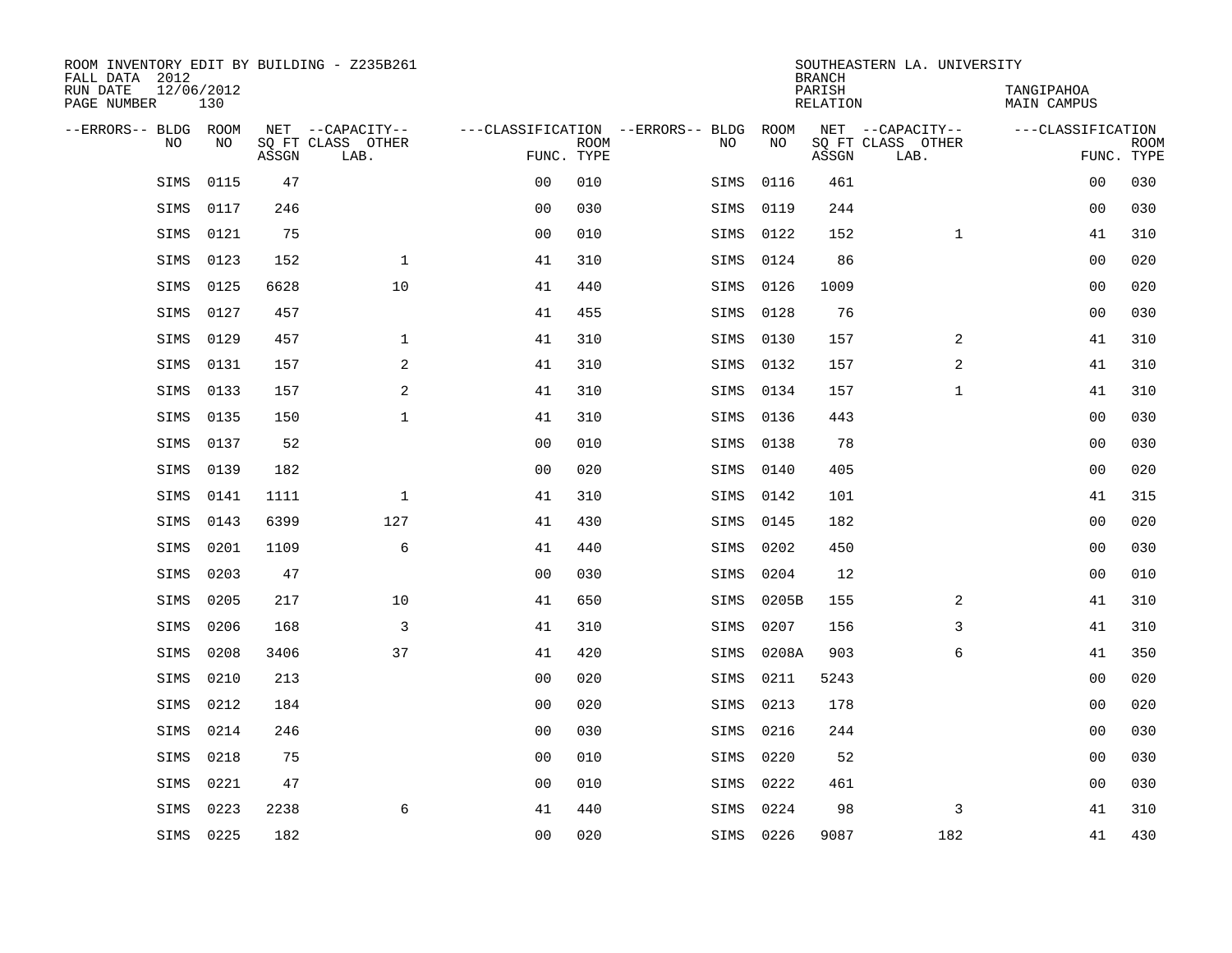| ROOM INVENTORY EDIT BY BUILDING - Z235B261<br>FALL DATA 2012<br>RUN DATE<br>PAGE NUMBER | 12/06/2012<br>131 |            |                                               |                |             |                                         |            | <b>BRANCH</b><br>PARISH<br><b>RELATION</b> | SOUTHEASTERN LA. UNIVERSITY                   | TANGIPAHOA<br><b>MAIN CAMPUS</b> |                           |
|-----------------------------------------------------------------------------------------|-------------------|------------|-----------------------------------------------|----------------|-------------|-----------------------------------------|------------|--------------------------------------------|-----------------------------------------------|----------------------------------|---------------------------|
| --ERRORS-- BLDG ROOM<br>NO                                                              | NO                | ASSGN      | NET --CAPACITY--<br>SQ FT CLASS OTHER<br>LAB. | FUNC. TYPE     | <b>ROOM</b> | ---CLASSIFICATION --ERRORS-- BLDG<br>NO | ROOM<br>NO | ASSGN                                      | NET --CAPACITY--<br>SQ FT CLASS OTHER<br>LAB. | ---CLASSIFICATION                | <b>ROOM</b><br>FUNC. TYPE |
| SIMS                                                                                    | 0228              | 90         | 4                                             | 41             | 310         | SIMS                                    | 0229       | 85                                         | 4                                             | 41                               | 410                       |
| SIMS                                                                                    | 0230              | 59         | 3                                             | 41             | 410         | SIMS                                    | 0231       | 88                                         | 4                                             | 41                               | 310                       |
| SIMS                                                                                    | 0232              | 85         | 4                                             | 41             | 310         | SIMS                                    | 0233       | 4008                                       | 26                                            | 41                               | 420                       |
| SIMS                                                                                    | 0234              | 174        | 2                                             | 41             | 310         | SIMS                                    | 0235       | 173                                        | $\overline{a}$                                | 41                               | 315                       |
| SIMS                                                                                    | 0236              | 471        |                                               | 0 <sub>0</sub> | 030         | SIMS                                    | 0237       | 52                                         |                                               | 0 <sub>0</sub>                   | 010                       |
| SIMS                                                                                    | 0238              | 52         |                                               | 0 <sub>0</sub> | 030         | SIMS                                    | 0239       | 182                                        |                                               | 0 <sub>0</sub>                   | 020                       |
| SIMS                                                                                    | 0240              | 1271       | 39                                            | 41             | 650         | SIMS                                    | 0241       | 802                                        | 6                                             | 41                               | 310                       |
| SIMS                                                                                    | 0243              | 300        | 16                                            | 41             | 350         | SIMS                                    | 0244       | 129                                        |                                               | 41                               | 315                       |
| SIMS                                                                                    | 0247              | 161        | $\mathbf{1}$                                  | 41             | 310         | SIMS                                    | 0248       | 331                                        | $\mathbf{1}$                                  | 41                               | 310                       |
| SIMS                                                                                    | 0249              | 30         |                                               | 0 <sub>0</sub> | 030         | SIMS                                    | 0250       | 71                                         |                                               | 0 <sub>0</sub>                   | 030                       |
| SIMS                                                                                    | 0251              | 188        |                                               | 41             | 315         | SIMS                                    | 0252       | 541                                        | 27                                            | 11                               | 110                       |
| SIMS                                                                                    | 0254              | 65         |                                               | 0 <sub>0</sub> | 030         | SIMS                                    | 0256       | 281                                        | 14                                            | 11                               | 110                       |
| SIMS                                                                                    | 0259              | 89         | 3                                             | 41             | 410         | SIMS                                    | 0260       | 84                                         | 3                                             | 41                               | 410                       |
| SIMS                                                                                    | 0261              | 65         | 3                                             | 41             | 410         | SIMS                                    | 0262       | 67                                         | 3                                             | 41                               | 410                       |
| SIMS                                                                                    | 0263              | 67         | 3                                             | 41             | 410         | SIMS                                    | 0301       | 157                                        | $\mathbf{1}$                                  | 41                               | 310                       |
| SIMS                                                                                    | 0302              | 360        |                                               | 41             | 315         | SIMS                                    | 0303       | 497                                        |                                               | 00                               | 030                       |
| SIMS                                                                                    | 0304              | 52         |                                               | 0 <sub>0</sub> | 010         | SIMS                                    | 0305       | 52                                         |                                               | 0 <sub>0</sub>                   | 030                       |
| SIMS                                                                                    | 0306              | 6103       |                                               | 41             | 420         | SIMS                                    | 0308       | 141                                        | $\mathbf{1}$                                  | 41                               | 310                       |
| SIMS                                                                                    | 0309              | 184        |                                               | 0 <sub>0</sub> | 020         | SIMS                                    | 0310       | 178                                        |                                               | 0 <sub>0</sub>                   | 020                       |
| SIMS                                                                                    | 0311              | 246        |                                               | 0 <sub>0</sub> | 030         | SIMS                                    | 0312       | 244                                        |                                               | 00                               | 030                       |
| SIMS                                                                                    |                   | 0313 17038 | $\mathbf{1}$                                  | 41             | 430         | SIMS                                    | 0315       | 75                                         |                                               | 00                               | 010                       |
| SIMS                                                                                    | 0316              | 81         |                                               | 41             | 455         | SIMS                                    | 0317       | 58                                         |                                               | 00                               | 030                       |
| SIMS                                                                                    | 0318              | 48         |                                               | 0 <sub>0</sub> | 010         | SIMS                                    | 0319       | 455                                        |                                               | 0 <sub>0</sub>                   | 030                       |
| SIMS                                                                                    | 0320              | 36         | $\mathbf{1}$                                  | 41             | 410         | SIMS                                    | 0321       | 36                                         | $\mathbf{1}$                                  | 41                               | 410                       |
| SIMS                                                                                    | 0322              | 36         | $\mathbf 1$                                   | 41             | 410         | SIMS                                    | 0323       | 35                                         | $\mathbf{1}$                                  | 41                               | 410                       |
|                                                                                         | SIMS 0324         | 36         | $\mathbf{1}$                                  | 41             | 410         |                                         | SIMS 0325  | 36                                         | $\mathbf{1}$                                  | 41                               | 410                       |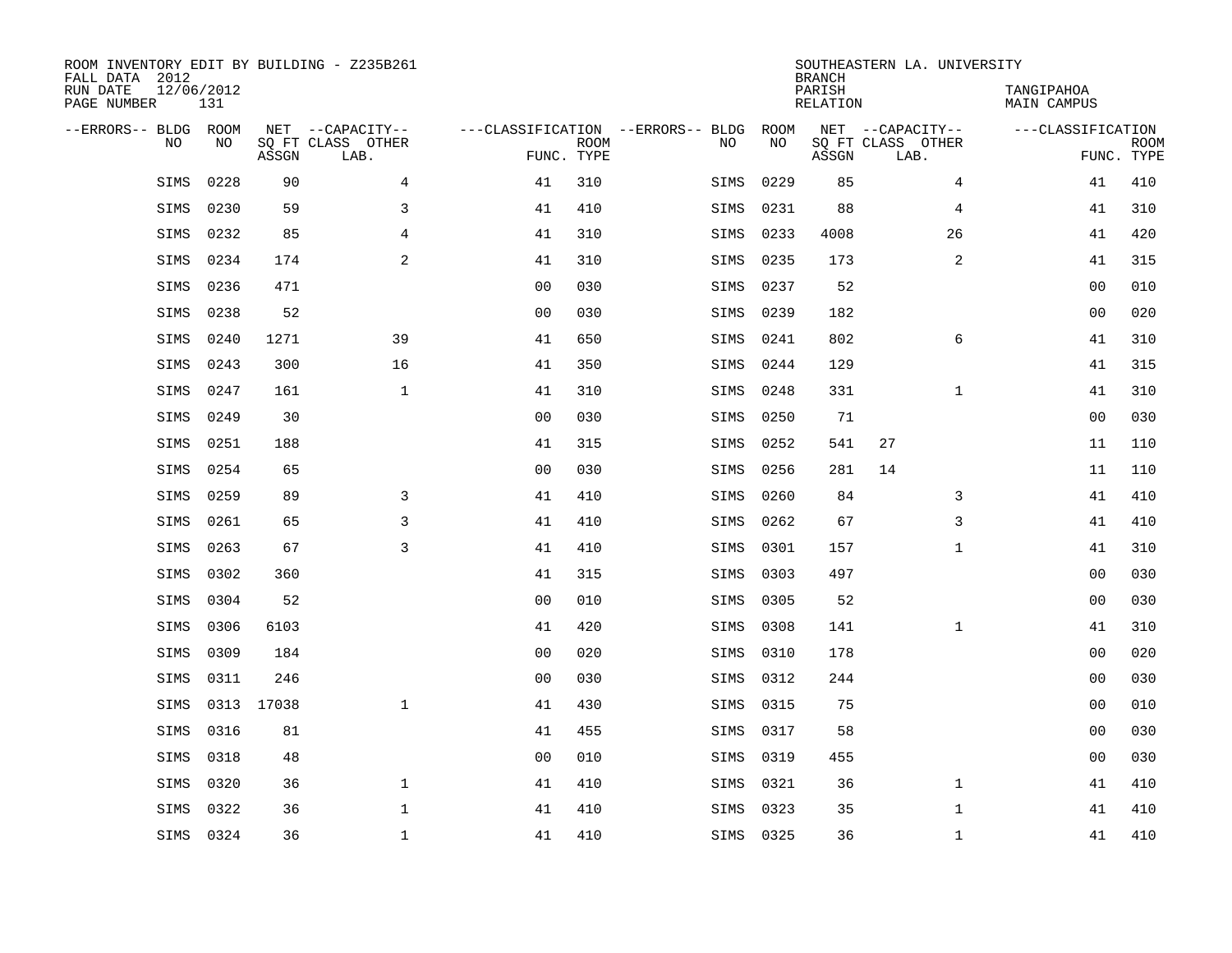| FALL DATA 2012<br>RUN DATE<br>PAGE NUMBER | 12/06/2012 | 132         |       | ROOM INVENTORY EDIT BY BUILDING - Z235B261    |                                                 |             |      |            | <b>BRANCH</b><br>PARISH<br>RELATION | SOUTHEASTERN LA. UNIVERSITY                   | TANGIPAHOA<br>MAIN CAMPUS |                           |
|-------------------------------------------|------------|-------------|-------|-----------------------------------------------|-------------------------------------------------|-------------|------|------------|-------------------------------------|-----------------------------------------------|---------------------------|---------------------------|
| --ERRORS-- BLDG                           | <b>NO</b>  | ROOM<br>NO. | ASSGN | NET --CAPACITY--<br>SO FT CLASS OTHER<br>LAB. | ---CLASSIFICATION --ERRORS-- BLDG<br>FUNC. TYPE | <b>ROOM</b> | NO   | ROOM<br>NO | ASSGN                               | NET --CAPACITY--<br>SQ FT CLASS OTHER<br>LAB. | ---CLASSIFICATION         | <b>ROOM</b><br>FUNC. TYPE |
|                                           | SIMS       | 0326        | 36    | $\mathbf{1}$                                  | 41                                              | 410         | SIMS | 0327       | 35                                  | $\mathbf{1}$                                  | 41                        | 410                       |
|                                           | SIMS       | 0328        | 36    | $\mathbf 1$                                   | 41                                              | 410         | SIMS | 0329       | 36                                  | $\mathbf{1}$                                  | 41                        | 410                       |
|                                           | SIMS       | 0330        | 94    |                                               | 41                                              | 455         | SIMS | 0331       | 36                                  | $\mathbf{1}$                                  | 41                        | 410                       |
|                                           | SIMS       | 0332        | 36    | $\mathbf{1}$                                  | 41                                              | 410         | SIMS | 0333       | 36                                  | $\mathbf{1}$                                  | 41                        | 410                       |
|                                           | SIMS       | 0334        | 36    | $\mathbf{1}$                                  | 41                                              | 410         | SIMS | 0335       | 35                                  | $\mathbf{1}$                                  | 41                        | 410                       |
|                                           | SIMS       | 0336        | 36    | $\mathbf{1}$                                  | 41                                              | 410         | SIMS | 0337       | 36                                  | $\mathbf{1}$                                  | 41                        | 410                       |
|                                           | SIMS       | 0338        | 36    | $\mathbf{1}$                                  | 41                                              | 410         | SIMS | 0339       | 35                                  | $\mathbf{1}$                                  | 41                        | 410                       |
|                                           | SIMS       | 0340        | 36    | $\mathbf{1}$                                  | 41                                              | 410         | SIMS | 0341       | 36                                  | $\mathbf{1}$                                  | 41                        | 410                       |
|                                           | SIMS       | 0342        | 35    | $\mathbf{1}$                                  | 41                                              | 410         | SIMS | 0343       | 343                                 | 11                                            | 41                        | 410                       |
|                                           | SIMS       | 0344        | 176   | $\mathbf 1$                                   | 41                                              | 310         | SIMS | 0345       | 162                                 | $\mathbf{1}$                                  | 41                        | 310                       |
|                                           | SIMS       | 0346        | 60    | 2                                             | 41                                              | 410         | SIMS | 0347       | 59                                  | 2                                             | 41                        | 410                       |
|                                           | SIMS       | 0348        | 59    | 2                                             | 41                                              | 410         | SIMS | 0349       | 86                                  | 2                                             | 41                        | 310                       |
|                                           | SIMS       | 0350        | 60    | 2                                             | 41                                              | 410         | SIMS | 0351       | 59                                  | 2                                             | 41                        | 410                       |
|                                           | SIMS       | 0352        | 59    | $\mathbf{2}$                                  | 41                                              | 410         | SIMS | 0353       | 86                                  | 2                                             | 41                        | 310                       |
|                                           | SIMS       | 0354        | 182   |                                               | 0 <sub>0</sub>                                  | 020         | SIMS | 0355       | 643                                 | 32                                            | 11                        | 110                       |
|                                           | SIMS       | 0356        | 471   |                                               | 0 <sub>0</sub>                                  | 030         | SIMS | 0357       | 52                                  |                                               | 00                        | 010                       |
|                                           | SIMS       | 0358        | 52    |                                               | 0 <sub>0</sub>                                  | 030         | SIMS | 0359       | 182                                 |                                               | 0 <sub>0</sub>            | 020                       |
|                                           | SIMS       | 0401        | 90    | $\overline{4}$                                | 41                                              | 410         | SIMS | 0402       | 97                                  | 4                                             | 41                        | 410                       |
|                                           | SIMS       | 0403        | 96    | $\overline{4}$                                | 41                                              | 410         | SIMS | 0404       | 96                                  | $\overline{4}$                                | 41                        | 410                       |
|                                           | SIMS       | 0405        | 97    | $\overline{4}$                                | 41                                              | 410         | SIMS | 0406       | 96                                  | $\overline{4}$                                | 41                        | 410                       |
|                                           | SIMS       | 0407        | 96    | $\overline{4}$                                | 41                                              | 410         | SIMS | 0408       | 97                                  | $\overline{4}$                                | 41                        | 410                       |
|                                           | SIMS       | 0409        | 96    | $\overline{4}$                                | 41                                              | 410         | SIMS | 0410       | 92                                  | $\overline{4}$                                | 41                        | 410                       |
|                                           | SIMS       | 0411        | 682   |                                               | 0 <sub>0</sub>                                  | 030         | SIMS | 0412       | 52                                  |                                               | 0 <sub>0</sub>            | 010                       |
|                                           | SIMS       | 0413        | 52    |                                               | 00                                              | 030         | SIMS | 0414       | 134                                 |                                               | 0 <sub>0</sub>            | 020                       |
|                                           | SIMS       | 0415        | 134   |                                               | 0 <sub>0</sub>                                  | 020         | SIMS | 0416       | 306                                 |                                               | 41                        | 315                       |
|                                           | SIMS 0417  |             | 246   |                                               | 00                                              | 030         |      | SIMS 0418  | 74                                  |                                               | 0 <sub>0</sub>            | 020                       |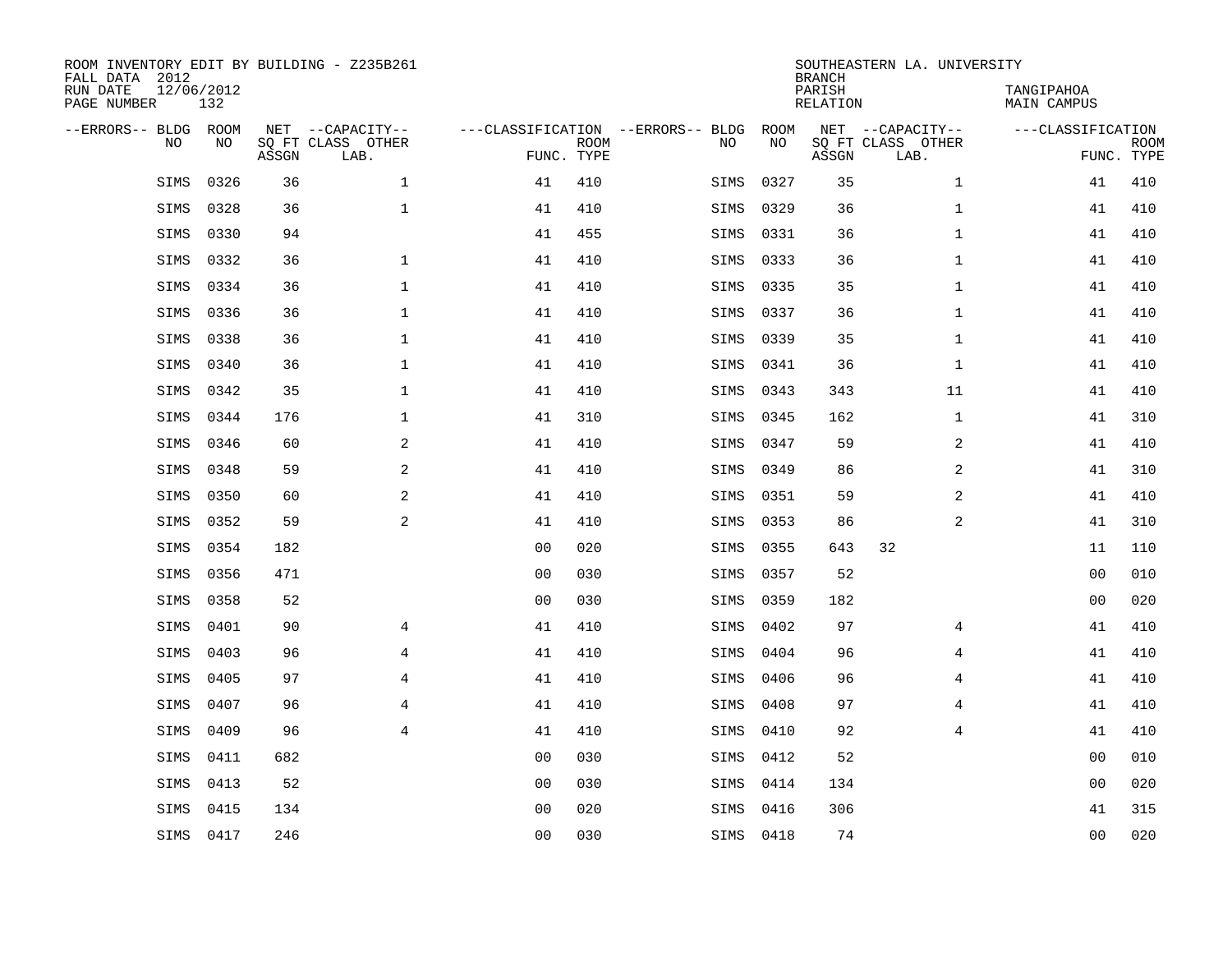| ROOM INVENTORY EDIT BY BUILDING - Z235B261<br>FALL DATA 2012 |                   |       |                           |                |             |                                   |           | <b>BRANCH</b>             | SOUTHEASTERN LA. UNIVERSITY |                                  |                           |
|--------------------------------------------------------------|-------------------|-------|---------------------------|----------------|-------------|-----------------------------------|-----------|---------------------------|-----------------------------|----------------------------------|---------------------------|
| RUN DATE<br>PAGE NUMBER                                      | 12/06/2012<br>133 |       |                           |                |             |                                   |           | PARISH<br><b>RELATION</b> |                             | TANGIPAHOA<br><b>MAIN CAMPUS</b> |                           |
| --ERRORS-- BLDG ROOM                                         |                   |       | NET --CAPACITY--          |                |             | ---CLASSIFICATION --ERRORS-- BLDG | ROOM      |                           | NET --CAPACITY--            | ---CLASSIFICATION                |                           |
| NO                                                           | NO                | ASSGN | SQ FT CLASS OTHER<br>LAB. | FUNC. TYPE     | <b>ROOM</b> | NO                                | NO        | ASSGN                     | SQ FT CLASS OTHER<br>LAB.   |                                  | <b>ROOM</b><br>FUNC. TYPE |
| SIMS                                                         | 0419              | 244   |                           | 0 <sub>0</sub> | 030         | SIMS                              | 0420      | 455                       |                             | 0 <sub>0</sub>                   | 030                       |
| SIMS                                                         | 0421              | 58    |                           | 0 <sub>0</sub> | 030         | SIMS                              | 0422      | 48                        |                             | 00                               | 030                       |
| SIMS                                                         | 0424              | 81    | 2                         | 41             | 410         | SIMS                              | 0425      | 36                        | $\mathbf{1}$                | 41                               | 410                       |
| SIMS                                                         | 0426              | 36    | $\mathbf 1$               | 41             | 410         | SIMS                              | 0427      | 36                        | $\mathbf{1}$                | 41                               | 410                       |
| SIMS                                                         | 0428              | 35    | $\mathbf{1}$              | 41             | 410         | SIMS                              | 0429      | 36                        | $\mathbf{1}$                | 41                               | 410                       |
| SIMS                                                         | 0430              | 36    | $\mathbf 1$               | 41             | 410         | SIMS                              | 0431      | 36                        | $\mathbf{1}$                | 41                               | 410                       |
| SIMS                                                         | 0432              | 35    | $\mathbf{1}$              | 41             | 410         | SIMS                              | 0433      | 36                        | $\mathbf{1}$                | 41                               | 410                       |
| SIMS                                                         | 0434              | 36    | $\mathbf{1}$              | 41             | 410         | SIMS                              | 0435      | 94                        |                             | 41                               | 455                       |
| SIMS                                                         | 0436              | 85    | 2                         | 41             | 410         | SIMS                              | 0437      | 36                        | $\mathbf{1}$                | 41                               | 410                       |
| SIMS                                                         | 0438              | 36    | $\mathbf 1$               | 41             | 410         | SIMS                              | 0439      | 36                        | $\mathbf{1}$                | 41                               | 410                       |
| SIMS                                                         | 0440              | 36    | $\mathbf{1}$              | 41             | 410         | SIMS                              | 0441      | 36                        | $\mathbf{1}$                | 41                               | 410                       |
| SIMS                                                         | 0442              | 36    | $\mathbf 1$               | 41             | 410         | SIMS                              | 0443      | 36                        | $\mathbf{1}$                | 41                               | 410                       |
| SIMS                                                         | 0444              | 36    | $\mathbf{1}$              | 41             | 410         | SIMS                              | 0445      | 36                        | $\mathbf{1}$                | 41                               | 410                       |
| SIMS                                                         | 0446              | 36    | $\mathbf 1$               | 41             | 410         | SIMS                              | 0447      | 85                        | 2                           | 41                               | 410                       |
| SIMS                                                         | 0448              | 40    | $\mathbf{1}$              | 41             | 410         | SIMS                              | 0449      | 59                        | 2                           | 41                               | 410                       |
| SIMS                                                         | 0450              | 44    | $\mathbf{1}$              | 41             | 410         | SIMS                              | 0451      | 44                        | $\mathbf{1}$                | 41                               | 410                       |
| SIMS                                                         | 0452              | 44    | $\mathbf{1}$              | 41             | 410         | SIMS                              | 0453      | 44                        | $\mathbf{1}$                | 41                               | 410                       |
| SIMS                                                         | 0454              | 44    | $\mathbf 1$               | 41             | 410         | SIMS                              | 0455      | 44                        | $\mathbf{1}$                | 41                               | 410                       |
| SIMS                                                         | 0456              | 59    | 2                         | 41             | 410         | SIMS                              | 0457      | 40                        | $\mathbf{1}$                | 41                               | 410                       |
| SIMS                                                         | 0458              | 39    | $\mathbf 1$               | 41             | 410         | SIMS                              | 0459      | 39                        | $\mathbf{1}$                | 41                               | 410                       |
| SIMS                                                         | 0460              | 39    | $\mathbf{1}$              | 41             | 410         | SIMS                              | 0461      | 41                        | $\mathbf{1}$                | 41                               | 410                       |
| SIMS                                                         | 0462              | 41    | $\mathbf{1}$              | 41             | 410         | SIMS                              | 0463      | 39                        | $\mathbf{1}$                | 41                               | 410                       |
| SIMS                                                         | 0464              | 39    | $\mathbf{1}$              | 41             | 410         | SIMS                              | 0465      | 40                        | $\mathbf{1}$                | 41                               | 410                       |
| SIMS                                                         | 0466              | 41    | $\mathbf 1$               | 41             | 410         | SIMS                              | 0467      | 41                        | $\mathbf{1}$                | 41                               | 410                       |
| SIMS                                                         | 0469              | 27407 | 136                       | 41             | 420         | SIMS                              | 0470      | 672                       |                             | 0 <sub>0</sub>                   | 030                       |
|                                                              | SIMS 0471         | 44    |                           | 41             | 625         |                                   | SIMS 0472 | 52                        |                             | 00                               | 010                       |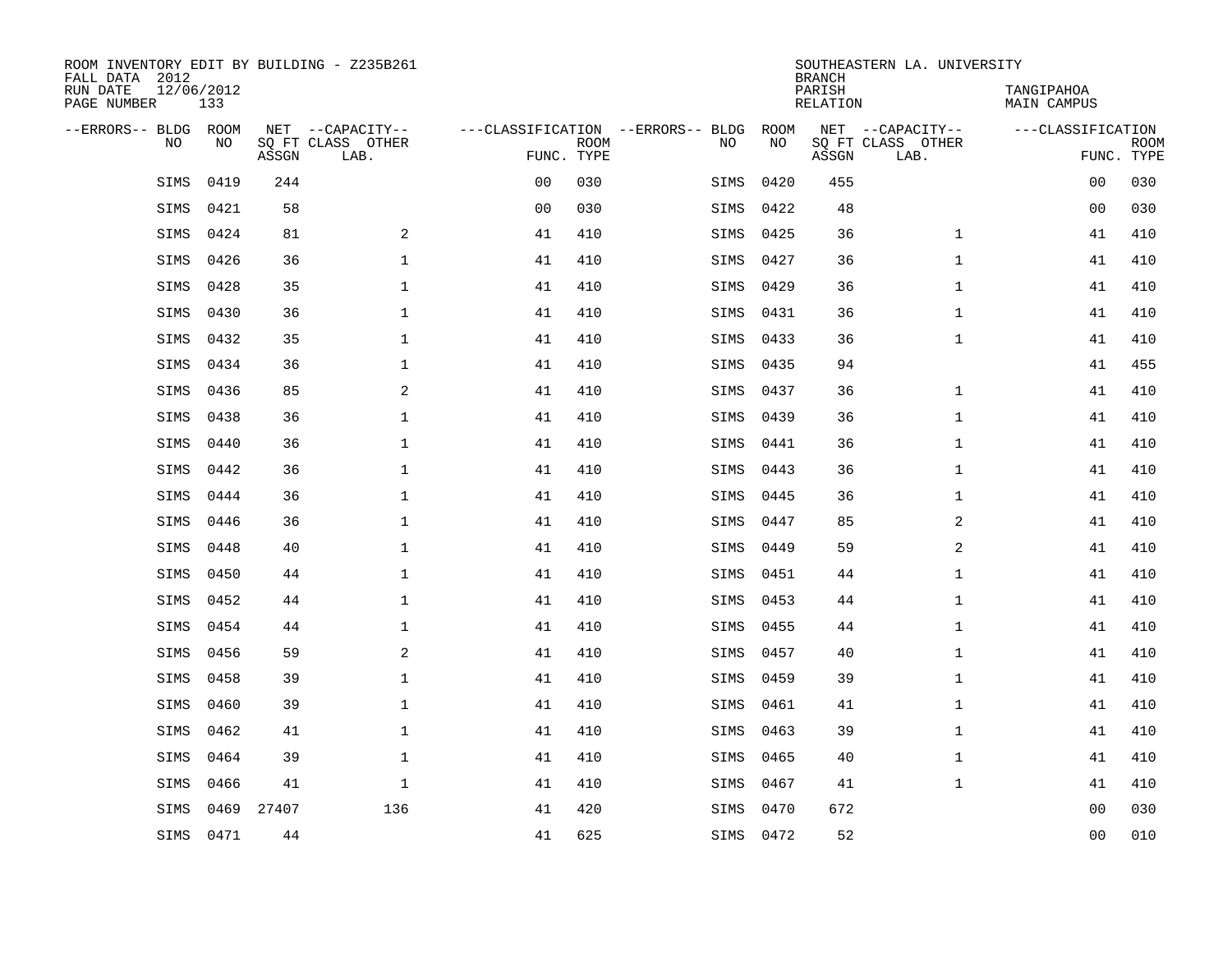| FALL DATA 2012<br>RUN DATE<br>PAGE NUMBER | 12/06/2012  | 134   |       | ROOM INVENTORY EDIT BY BUILDING - Z235B261 |                                        |                           |           |            | <b>BRANCH</b><br>PARISH<br>RELATION              | SOUTHEASTERN LA. UNIVERSITY                                                                                | TANGIPAHOA<br><b>MAIN CAMPUS</b> |                   |                           |
|-------------------------------------------|-------------|-------|-------|--------------------------------------------|----------------------------------------|---------------------------|-----------|------------|--------------------------------------------------|------------------------------------------------------------------------------------------------------------|----------------------------------|-------------------|---------------------------|
| --ERRORS-- BLDG ROOM                      |             |       |       | NET --CAPACITY--                           | ---CLASSIFICATION --ERRORS-- BLDG ROOM |                           |           |            |                                                  | NET --CAPACITY--                                                                                           |                                  | ---CLASSIFICATION |                           |
|                                           | NO.         | NO.   | ASSGN | SO FT CLASS OTHER<br>LAB.                  |                                        | <b>ROOM</b><br>FUNC. TYPE | NO        | NO         | ASSGN                                            | SQ FT CLASS OTHER<br>LAB.                                                                                  |                                  |                   | <b>ROOM</b><br>FUNC. TYPE |
|                                           | SIMS        | 0473  | 52    |                                            | 0 <sub>0</sub>                         | 030                       | SIMS      | 0474       | 1569                                             | 38                                                                                                         |                                  | 41                | 620                       |
|                                           | SIMS        | 0475  | 203   | 2                                          | 41                                     | 310                       | SIMS 0476 |            | 133                                              |                                                                                                            |                                  | 00                | 020                       |
|                                           | SIMS 0477   |       | 122   |                                            | 0 <sub>0</sub>                         | 020                       |           |            | TOTAL NUMBER CLASSROOMS<br>TOTAL NUMBER LABS 210 | TOTAL NET ASSIGN SQ. FT. IN ROOM FILE<br>TOTAL NUMBER COMPUTER CLASSROOMS<br>TOTAL NUMBER SPECIAL LABS 220 |                                  | 102,651<br>3      |                           |
|                                           | SLBC        | 0101A | 47    |                                            | 0 <sub>0</sub>                         | 030                       | SLBC 0102 |            | 1435                                             |                                                                                                            |                                  | 0 <sub>0</sub>    | 020                       |
|                                           | SLBC        | 0102A | 125   | $\mathbf{1}$                               | 31                                     | 315                       | SLBC 0103 |            | 217                                              | 2                                                                                                          |                                  | 31                | 350                       |
|                                           | <b>SLBC</b> | 0104  | 144   | $\mathbf 1$                                | 31                                     | 310                       | SLBC 0105 |            | 215                                              | 2                                                                                                          |                                  | 31                | 310                       |
|                                           | SLBC        | 0106  | 151   | $\mathbf{1}$                               | 31                                     | 310                       | SLBC      | 0107       | 132                                              | $\mathbf{1}$                                                                                               |                                  | 31                | 310                       |
|                                           | <b>SLBC</b> | 0108  | 130   | $\mathbf 1$                                | 31                                     | 310                       | SLBC 0109 |            | 130                                              | $\mathbf{1}$                                                                                               |                                  | 31                | 310                       |
|                                           | <b>SLBC</b> | 0110  | 132   | $\mathbf{1}$                               | 31                                     | 310                       | SLBC 0111 |            | 154                                              | $\mathbf{1}$                                                                                               |                                  | 31                | 310                       |
|                                           | <b>SLBC</b> | 0112  | 22    |                                            | 0 <sub>0</sub>                         | 010                       | SLBC 0113 |            | 148                                              |                                                                                                            |                                  | 0 <sub>0</sub>    | 020                       |
|                                           | SLBC        | 0114  | 32    |                                            | 00                                     | 030                       | SLBC      | 0115       | 50                                               |                                                                                                            |                                  | 0 <sub>0</sub>    | 030                       |
|                                           | <b>SLBC</b> | 0116  | 121   | $\mathbf 1$                                | 31                                     | 310                       |           | SLBC 0116A | 272                                              | 2                                                                                                          |                                  | 31                | 310                       |
|                                           | SLBC        | 0116B | 228   | 2                                          | 31                                     | 350                       |           | SLBC 0116C | 10                                               |                                                                                                            |                                  | 31                | 315                       |
|                                           | SLBC        | 0117  | 131   | $\mathbf 1$                                | 31                                     | 350                       | SLBC 0118 |            | 92                                               |                                                                                                            |                                  | 0 <sub>0</sub>    | 020                       |
|                                           | SLBC        | 0119  | 31    |                                            | 0 <sub>0</sub>                         | 010                       | SLBC 0126 |            | 126                                              |                                                                                                            |                                  | 31                | 650                       |
|                                           | <b>SLBC</b> | 0127  | 108   |                                            | 0 <sub>0</sub>                         | 030                       | SLBC 0128 |            | 107                                              |                                                                                                            |                                  | 00                | 030                       |
|                                           | SLBC        | 0129  | 197   | 2                                          | 31                                     | 310                       | SLBC 0130 |            | 101                                              | $\mathbf{1}$                                                                                               |                                  | 31                | 310                       |
|                                           | SLBC        | 0131  | 222   | 2                                          | 31                                     | 310                       | SLBC 0132 |            | 180                                              | 2                                                                                                          |                                  | 31                | 310                       |
|                                           | SLBC        | 0133  | 124   | $\mathbf{1}$                               | 31                                     | 310                       | SLBC 0134 |            | 376                                              | 3                                                                                                          |                                  | 31                | 310                       |
|                                           | <b>SLBC</b> | 0135  | 159   | $\mathbf{1}$                               | 31                                     | 310                       | SLBC      | 0136       | 198                                              | 2                                                                                                          |                                  | 31                | 310                       |
|                                           | SLBC        | 0137  | 23    |                                            | 0 <sub>0</sub>                         | 030                       | SLBC 0138 |            | 154                                              |                                                                                                            |                                  | 0 <sub>0</sub>    | 020                       |
|                                           | SLBC        | 0139  | 65    |                                            | 0 <sub>0</sub>                         | 030                       | SLBC      | 0140A      | 86                                               |                                                                                                            |                                  | 31                | 315                       |
|                                           | SLBC 0201   |       | 232   | 1                                          | 31                                     | 310                       | SLBC 0202 |            | 47                                               |                                                                                                            |                                  | 0 <sub>0</sub>    | 030                       |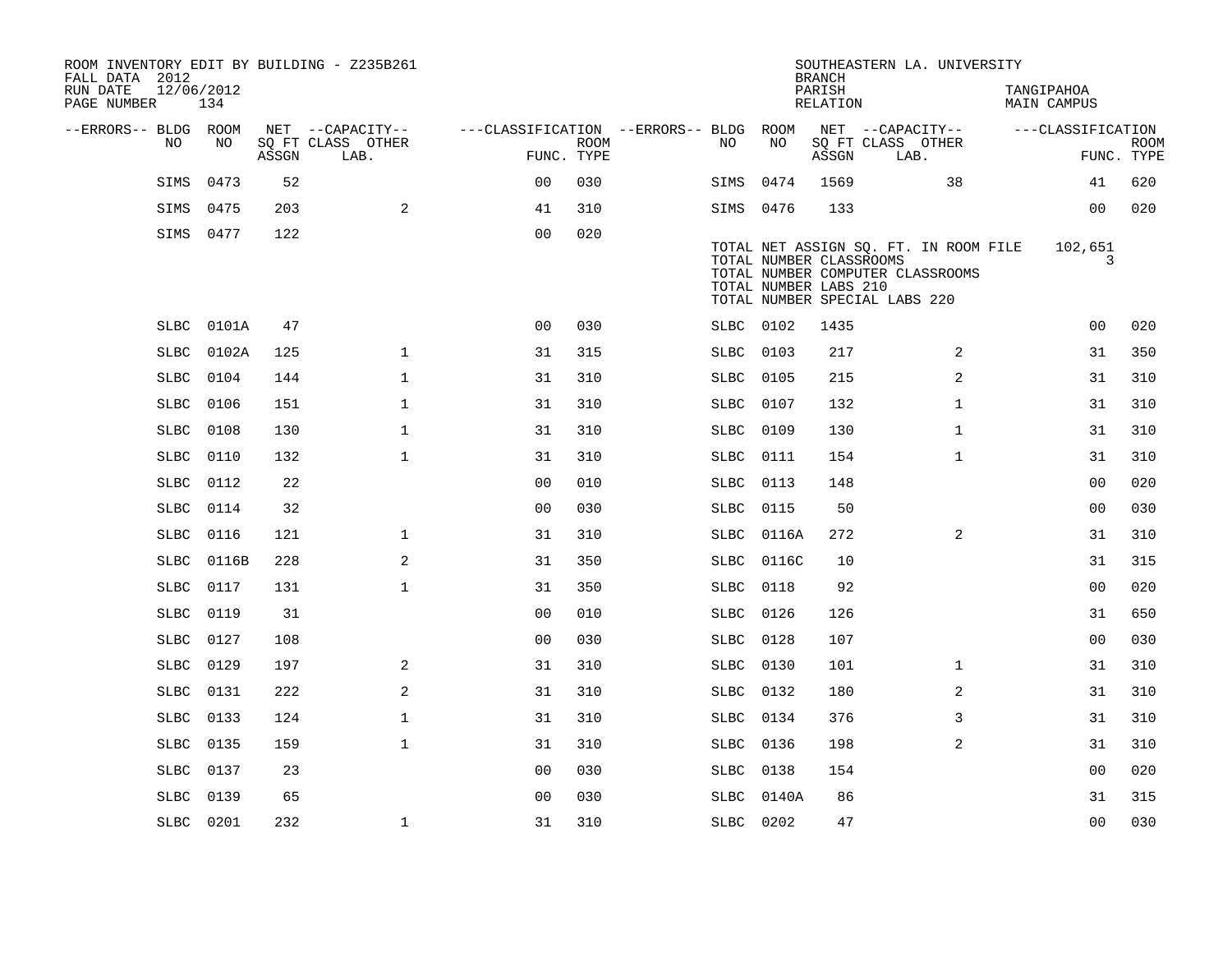| ROOM INVENTORY EDIT BY BUILDING - Z235B261<br>FALL DATA 2012 |                   |       |                           |                |             |                                        |                                                  | <b>BRANCH</b>      | SOUTHEASTERN LA. UNIVERSITY                                                                                |                                  |                           |
|--------------------------------------------------------------|-------------------|-------|---------------------------|----------------|-------------|----------------------------------------|--------------------------------------------------|--------------------|------------------------------------------------------------------------------------------------------------|----------------------------------|---------------------------|
| RUN DATE<br>PAGE NUMBER                                      | 12/06/2012<br>135 |       |                           |                |             |                                        |                                                  | PARISH<br>RELATION |                                                                                                            | TANGIPAHOA<br><b>MAIN CAMPUS</b> |                           |
| --ERRORS-- BLDG ROOM                                         |                   |       | NET --CAPACITY--          |                |             | ---CLASSIFICATION --ERRORS-- BLDG ROOM |                                                  |                    | NET --CAPACITY--                                                                                           | ---CLASSIFICATION                |                           |
| NO                                                           | NO                | ASSGN | SQ FT CLASS OTHER<br>LAB. | FUNC. TYPE     | <b>ROOM</b> | NO.                                    | NO                                               | ASSGN              | SQ FT CLASS OTHER<br>LAB.                                                                                  |                                  | <b>ROOM</b><br>FUNC. TYPE |
| <b>SLBC</b>                                                  | 0204              | 157   |                           | 0 <sub>0</sub> | 020         | <b>SLBC</b>                            | 0205                                             | 158                | $\mathbf{1}$                                                                                               | 31                               | 310                       |
| SLBC                                                         | 0207              | 149   |                           | 31             | 710         | SLBC                                   | 0208                                             | 1346               |                                                                                                            | 31                               | 680                       |
| <b>SLBC</b>                                                  | 0208A             | 63    |                           | 31             | 685         | <b>SLBC</b>                            | 0208B                                            | 99                 |                                                                                                            | 31                               | 685                       |
| SLBC                                                         | 0209              | 255   | $\mathbf{1}$              | 31             | 310         | SLBC                                   | 0210                                             | 163                | $\mathbf{1}$                                                                                               | 31                               | 310                       |
| <b>SLBC</b>                                                  | 0211              | 203   | $\mathbf{1}$              | 31             | 310         | SLBC                                   | 0212                                             | 203                | $\mathbf{1}$                                                                                               | 31                               | 310                       |
| SLBC                                                         | 0213              | 210   | $\mathbf{1}$              | 31             | 310         | SLBC                                   | 0214                                             | 57                 | $\mathbf{1}$                                                                                               | 31                               | 310                       |
| <b>SLBC</b>                                                  | 0216              | 42    |                           | 0 <sub>0</sub> | 010         | SLBC                                   | 0218                                             | 23                 |                                                                                                            | 0 <sub>0</sub>                   | 030                       |
| SLBC                                                         | 0219              | 167   | $\mathbf 1$               | 31             | 310         | SLBC                                   | 0220                                             | 153                |                                                                                                            | 0 <sub>0</sub>                   | 030                       |
| <b>SLBC</b>                                                  | 0231              | 132   |                           | 0 <sub>0</sub> | 030         | SLBC                                   | 0232                                             | 133                |                                                                                                            | 0 <sub>0</sub>                   | 030                       |
| SLBC                                                         | 0234              | 163   | $\mathbf 1$               | 31             | 310         |                                        | SLBC 0235                                        | 117                | $\mathbf{1}$                                                                                               | 31                               | 310                       |
| SLBC                                                         | 0236              | 175   | $\mathbf{1}$              | 31             | 310         |                                        | SLBC 0237                                        | 119                | $\mathbf{1}$                                                                                               | 31                               | 310                       |
| SLBC                                                         | 0238              | 184   | $\mathbf 1$               | 31             | 310         |                                        | SLBC 0239                                        | 122                | $\mathbf{1}$                                                                                               | 31                               | 310                       |
| <b>SLBC</b>                                                  | 0240              | 168   | $\mathbf{1}$              | 31             | 310         |                                        | SLBC 0241                                        | 127                | $\mathbf{1}$                                                                                               | 31                               | 310                       |
| SLBC                                                         | 0242              | 185   | $\mathbf 1$               | 31             | 310         |                                        | SLBC 0243                                        | 122                | $\mathbf{1}$                                                                                               | 31                               | 310                       |
|                                                              | SLBC 0245         | 69    |                           | 0 <sub>0</sub> | 030         |                                        | SLBC 0246                                        | 186                | $\mathbf{1}$                                                                                               | 31                               | 310                       |
|                                                              | SLBC 0247         | 24    |                           | 00             | 030         |                                        | SLBC 0248                                        | 153                |                                                                                                            | 00                               | 020                       |
|                                                              | SLBC C0100        | 476   |                           | 0 <sub>0</sub> | 020         |                                        | SLBC C0101                                       | 464                |                                                                                                            | 0 <sub>0</sub>                   | 020                       |
|                                                              | SLBC C0102        | 51    |                           | 0 <sub>0</sub> | 020         |                                        | SLBC C0103                                       | 50                 |                                                                                                            | 00                               | 020                       |
|                                                              | SLBC C0200        | 248   |                           | 0 <sub>0</sub> | 020         |                                        | SLBC C0201                                       | 499                |                                                                                                            | 0 <sub>0</sub>                   | 020                       |
|                                                              | SLBC C0202        | 696   |                           | 0 <sub>0</sub> | 020         |                                        | TOTAL NUMBER CLASSROOMS<br>TOTAL NUMBER LABS 210 |                    | TOTAL NET ASSIGN SQ. FT. IN ROOM FILE<br>TOTAL NUMBER COMPUTER CLASSROOMS<br>TOTAL NUMBER SPECIAL LABS 220 | 9,034                            |                           |
|                                                              | SOCR 0100         | 94    |                           | 93             | 525         |                                        | SOCR 0101                                        | 271                |                                                                                                            | 93                               | 525                       |
| SOCR                                                         | 0102              | 271   |                           | 93             | 525         |                                        | SOCR 0103                                        | 68                 |                                                                                                            | 0 <sub>0</sub>                   | 020                       |
|                                                              | SOCR 0200         | 162   |                           | 93             | 525         |                                        | SOCR 0201                                        | 68                 |                                                                                                            | 0 <sub>0</sub>                   | 020                       |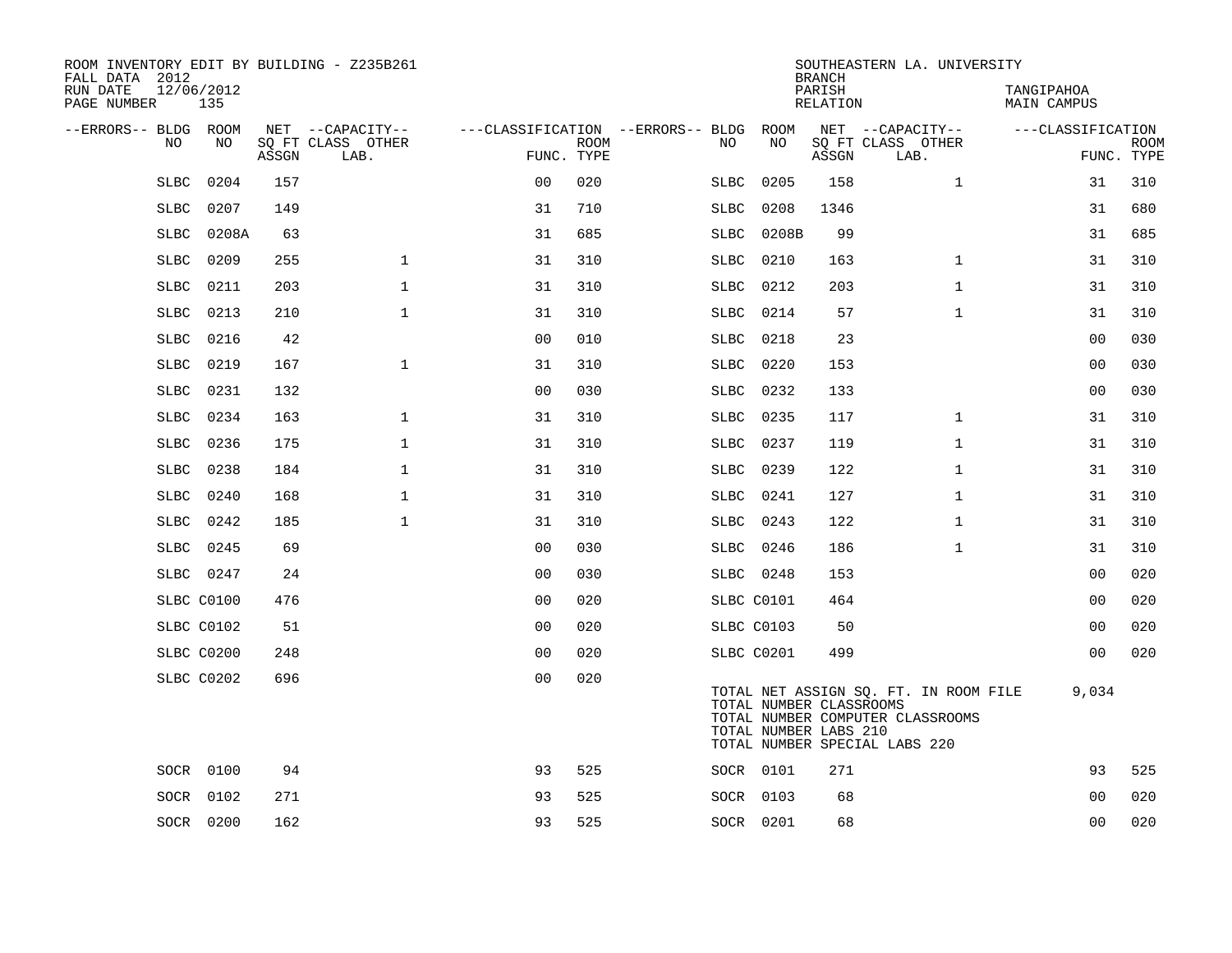| ROOM INVENTORY EDIT BY BUILDING - Z235B261<br>FALL DATA 2012<br>RUN DATE<br>PAGE NUMBER |     | 12/06/2012<br>136 |                            |                  |      |              |                                                                               |                    |           |                                                                                   | <b>BRANCH</b><br>PARISH<br>RELATION |      | SOUTHEASTERN LA. UNIVERSITY                                                                       | TANGIPAHOA<br><b>MAIN CAMPUS</b> |                           |
|-----------------------------------------------------------------------------------------|-----|-------------------|----------------------------|------------------|------|--------------|-------------------------------------------------------------------------------|--------------------|-----------|-----------------------------------------------------------------------------------|-------------------------------------|------|---------------------------------------------------------------------------------------------------|----------------------------------|---------------------------|
| --ERRORS-- BLDG ROOM                                                                    | NO. | NO                | SQ FT CLASS OTHER<br>ASSGN | NET --CAPACITY-- | LAB. |              | ---CLASSIFICATION --ERRORS-- BLDG ROOM NET --CAPACITY--     ---CLASSIFICATION | ROOM<br>FUNC. TYPE | NO        | TOTAL NUMBER CLASSROOMS<br>TOTAL NUMBER LABS 210<br>TOTAL NUMBER SPECIAL LABS 220 | ASSGN                               | LAB. | NO SQ FT CLASS OTHER<br>TOTAL NET ASSIGN SQ. FT. IN ROOM FILE<br>TOTAL NUMBER COMPUTER CLASSROOMS | 798                              | <b>ROOM</b><br>FUNC. TYPE |
|                                                                                         |     | STAM 0300         | 152                        |                  |      |              | 0 <sub>0</sub>                                                                | 020                |           | STAM 0301                                                                         | 1191                                |      |                                                                                                   | 0 <sub>0</sub>                   | 020                       |
|                                                                                         |     | STAM 0302         | 3042                       |                  |      |              | 0 <sub>0</sub>                                                                | 020                |           | STAM 0303                                                                         | 52                                  |      |                                                                                                   | 0 <sub>0</sub>                   | 030                       |
|                                                                                         |     | STAM 0304         | 48                         |                  |      |              | 11                                                                            | 315                |           | STAM 0305                                                                         | 31                                  |      |                                                                                                   | 0 <sub>0</sub>                   | 030                       |
|                                                                                         |     | STAM 0306         | 271                        |                  |      |              | 0 <sub>0</sub>                                                                | 030                |           | STAM 0307                                                                         | 348                                 |      |                                                                                                   | 0 <sub>0</sub>                   | 030                       |
|                                                                                         |     | STAM 0308         | 50                         |                  |      |              | 0 <sub>0</sub>                                                                | 030                | STAM 0309 |                                                                                   | 87                                  |      |                                                                                                   | 0 <sub>0</sub>                   | 030                       |
|                                                                                         |     | STAM 0310         | 271                        |                  |      |              | 11                                                                            | 115                |           | STAM 0311                                                                         | 90                                  |      |                                                                                                   | 0 <sub>0</sub>                   | 030                       |
|                                                                                         |     | STAM 0313         | 496                        |                  |      | $\mathbf{1}$ | 11                                                                            | 310                |           | STAM 0313A                                                                        | 247                                 |      | $\mathbf{1}$                                                                                      | 11                               | 310                       |
|                                                                                         |     | STAM 0315         | 729                        | 36               |      |              | 11                                                                            | 110                |           | STAM 0316                                                                         | 47                                  |      |                                                                                                   | 0 <sub>0</sub>                   | 030                       |
|                                                                                         |     | STAM 0317         | 289                        |                  |      |              | 11                                                                            | 315                |           | STAM 0318                                                                         | 75                                  |      |                                                                                                   | 0 <sub>0</sub>                   | 030                       |
|                                                                                         |     | STAM 0319         | 141                        |                  |      | $\mathbf{1}$ | 11                                                                            | 310                |           | STAM 0320                                                                         | 139                                 |      | $\mathbf{1}$                                                                                      | 11                               | 310                       |
|                                                                                         |     | STAM 0321         | 851                        | 42               |      |              | 11                                                                            | 110                |           | STAM 0322                                                                         | 519                                 |      |                                                                                                   | 11                               | 650                       |
|                                                                                         |     | STAM 0323         | 1097                       | 54               |      |              | 11                                                                            | 110                | STAM 0325 |                                                                                   | 878                                 | 43   |                                                                                                   | 11                               | 110                       |
|                                                                                         |     | STAM 0326         | 760                        | 38               |      |              | 11                                                                            | 110                |           | STAM 0327                                                                         | 1242                                | 62   |                                                                                                   | 11                               | 110                       |
|                                                                                         |     | STAM 0329         | 711                        | 35               |      |              | 11                                                                            | 110                |           | STAM 0330                                                                         | 844                                 | 42   |                                                                                                   | 11                               | 110                       |
|                                                                                         |     | STAM 0331         | 433                        | 21               |      |              | 11                                                                            | 110                |           | STAM 0332                                                                         | 612                                 | 30   |                                                                                                   | 11                               | 110                       |
|                                                                                         |     | STAM 0334         | 618                        | 30               |      |              | 11                                                                            | 110                |           | STAM 0335                                                                         | 651                                 | 32   |                                                                                                   | 11                               | 110                       |
|                                                                                         |     | STAM 0336         | 657                        | 32               |      |              | 11                                                                            | 110                |           | STAM 0337                                                                         | 582                                 | 29   |                                                                                                   | 11                               | 110                       |
|                                                                                         |     | STAM 0338         | 1249                       |                  | 24   |              | 11                                                                            | 210                |           | STAM 0338A                                                                        | 96                                  |      |                                                                                                   | 11                               | 215                       |
|                                                                                         |     | STAM 0340         | 1305                       |                  | 26   |              | 11                                                                            | 210                |           | STAM 0340A                                                                        | 9                                   |      |                                                                                                   | 0 <sub>0</sub>                   | 030                       |
|                                                                                         |     | STAM 0340B        | 13                         |                  |      |              | 0 <sub>0</sub>                                                                | 030                |           | TOTAL NUMBER CLASSROOMS<br>TOTAL NUMBER LABS 210<br>TOTAL NUMBER SPECIAL LABS 220 |                                     |      | TOTAL NET ASSIGN SQ. FT. IN ROOM FILE<br>TOTAL NUMBER COMPUTER CLASSROOMS                         | 15,465<br>14<br>$\overline{a}$   |                           |
|                                                                                         |     | STT0 0101         | 308                        |                  |      | 15           | 50                                                                            | 610                |           |                                                                                   |                                     |      | TOTAL NET ASSIGN SQ. FT. IN ROOM FILE                                                             | 308                              |                           |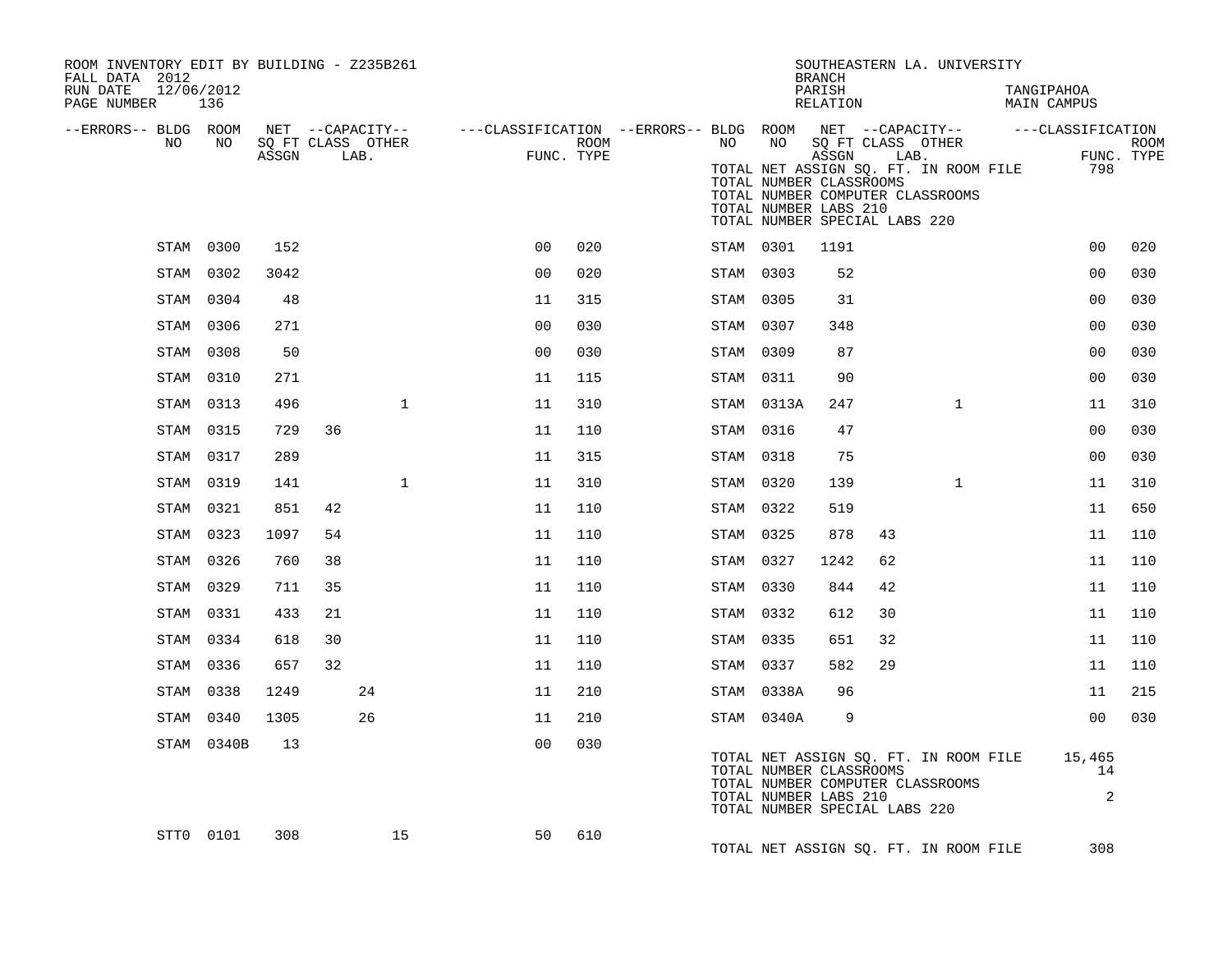| ROOM INVENTORY EDIT BY BUILDING - Z235B261<br>FALL DATA 2012 |           |       |                                       |                                                         |      |      |                                                  | <b>BRANCH</b>      | SOUTHEASTERN LA. UNIVERSITY                                               |                           |             |
|--------------------------------------------------------------|-----------|-------|---------------------------------------|---------------------------------------------------------|------|------|--------------------------------------------------|--------------------|---------------------------------------------------------------------------|---------------------------|-------------|
| RUN DATE<br>12/06/2012<br>PAGE NUMBER                        | 137       |       |                                       |                                                         |      |      |                                                  | PARISH<br>RELATION |                                                                           | TANGIPAHOA<br>MAIN CAMPUS |             |
| --ERRORS-- BLDG ROOM<br>NO                                   | NO        |       | NET --CAPACITY--<br>SQ FT CLASS OTHER | ---CLASSIFICATION --ERRORS-- BLDG ROOM NET --CAPACITY-- | ROOM | NO   | NO                                               |                    | SQ FT CLASS OTHER                                                         | ---CLASSIFICATION         | <b>ROOM</b> |
|                                                              |           | ASSGN | LAB.                                  | FUNC. TYPE                                              |      |      | TOTAL NUMBER CLASSROOMS<br>TOTAL NUMBER LABS 210 | ASSGN              | LAB.<br>TOTAL NUMBER COMPUTER CLASSROOMS<br>TOTAL NUMBER SPECIAL LABS 220 |                           | FUNC. TYPE  |
| SUA0                                                         | 0030      | 129   |                                       | 0 <sub>0</sub>                                          | 030  |      | SUA0 0140                                        | 7014               | 100                                                                       | 91                        | 660         |
| SUA0                                                         | 0140A     | 99    |                                       | 91                                                      | 665  | SUA0 | 0141                                             | 160                | $\mathbf{1}$                                                              | 91                        | 310         |
| SUA0                                                         | 0141A     | 15    |                                       | 91                                                      | 315  | SUA0 | 0142                                             | 136                | $\mathbf{1}$                                                              | 91                        | 310         |
| SUA0                                                         | 0142A     | 15    | $\mathbf{1}$                          | 91                                                      | 315  | SUA0 | 0143                                             | 42                 |                                                                           | 91                        | 665         |
| SUA0                                                         | 0144      | 47    |                                       | 0 <sub>0</sub>                                          | 030  | SUA0 | 0145                                             | 46                 |                                                                           | 0 <sub>0</sub>            | 030         |
| SUA0                                                         | 0146      | 22    |                                       | 0 <sub>0</sub>                                          | 010  | SUA0 | 0147                                             | 159                |                                                                           | 0 <sub>0</sub>            | 020         |
| SUA0                                                         | 0148      | 967   |                                       | 91                                                      | 665  | SUA0 | 0149                                             | 2913               | 100                                                                       | 91                        | 670         |
| SUA0                                                         | 0149A     | 804   |                                       | 91                                                      | 670  | SUA0 | 0150                                             | 98                 |                                                                           | 91                        | 675         |
| SUA0                                                         | 0150A     | 52    | $\mathbf{1}$                          | 91                                                      | 675  | SUA0 | 0151                                             | 144                |                                                                           | 0 <sub>0</sub>            | 030         |
| SUA0                                                         | 0152      | 129   |                                       | 0 <sub>0</sub>                                          | 030  | SUA0 | 0153                                             | 23                 |                                                                           | 0 <sub>0</sub>            | 010         |
| SUA0                                                         | 0154      | 61    |                                       | 0 <sub>0</sub>                                          | 030  | SUA0 | 0155                                             | 325                |                                                                           | 00                        | 030         |
| SUA0                                                         | 0156      | 88    |                                       | 0 <sub>0</sub>                                          | 020  | SUA0 | 0157                                             | 39                 |                                                                           | 00                        | 030         |
| SUA0                                                         | 0158      | 67    |                                       | 0 <sub>0</sub>                                          | 020  | SUA0 | 0240                                             | 2818               |                                                                           | 0 <sub>0</sub>            | 020         |
| SUA0                                                         | 0240A     | 147   |                                       | 0 <sub>0</sub>                                          | 020  | SUA0 | 0240B                                            | 1924               | 39                                                                        | 91                        | 410         |
| SUA0                                                         | 0240C     | 39    |                                       | 0 <sub>0</sub>                                          | 030  | SUA0 | 0241                                             | 1376               | $\mathbf{1}$                                                              | 11                        | 310         |
| SUA0                                                         | 0241A     | 119   | $\mathbf{1}$                          | 11                                                      | 310  | SUA0 | 0241B                                            | 80                 | $\mathbf{1}$                                                              | 91                        | 315         |
| SUA0                                                         | 0241C     | 80    | $\mathbf{1}$                          | 11                                                      | 310  | SUA0 | 0241D                                            | 80                 | $\mathbf{1}$                                                              | 11                        | 310         |
| SUA0                                                         | 0241E     | 174   | $\mathbf 1$                           | 91                                                      | 310  | SUA0 | 0241F                                            | 120                | $\mathbf{1}$                                                              | 91                        | 310         |
| SUA0                                                         | 0241G     | 83    | $\mathbf 1$                           | 91                                                      | 315  | SUA0 | 0242                                             | 134                | $\mathbf{1}$                                                              | 91                        | 315         |
| SUA0                                                         | 0243      | 129   | $\mathbf{1}$                          | 91                                                      | 315  | SUA0 | 0244                                             | 362                | 10                                                                        | 91                        | 350         |
| SUA0                                                         | 0245      | 68    |                                       | 0 <sub>0</sub>                                          | 010  | SUA0 | 0246                                             | 37                 |                                                                           | 0 <sub>0</sub>            | 030         |
| SUA0                                                         | 0247      | 114   |                                       | 91                                                      | 630  | SUA0 | 0248                                             | 355                |                                                                           | 00                        | 030         |
| SUA0                                                         | 0249A     | 138   |                                       | 0 <sub>0</sub>                                          | 030  | SUA0 | 0249B                                            | 153                |                                                                           | 0 <sub>0</sub>            | 030         |
|                                                              | SUA0 0251 | 3778  | 150                                   | 91                                                      | 610  |      | SUA0 0251A                                       | 186                |                                                                           | 91                        | 615         |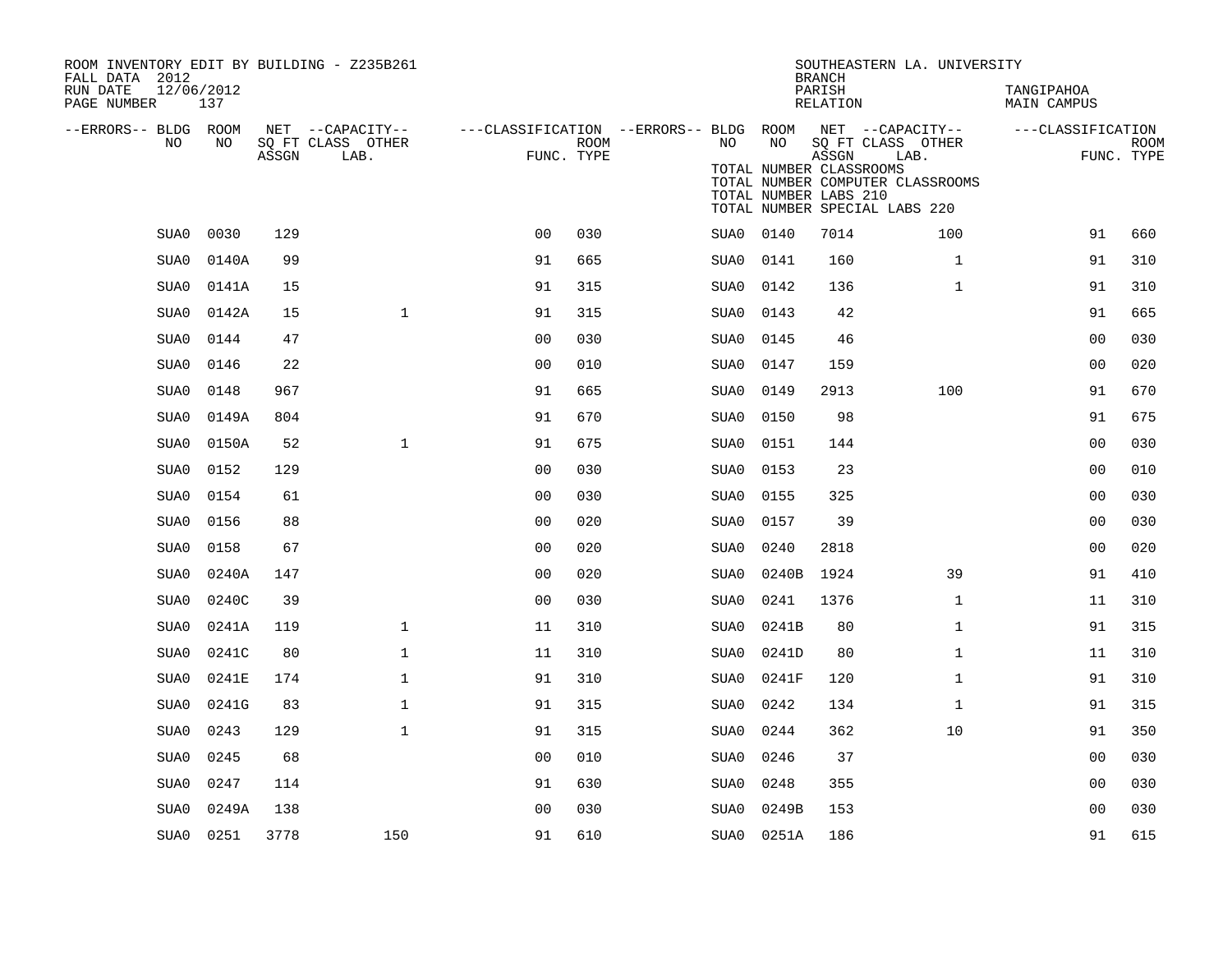| FALL DATA 2012<br>RUN DATE<br>PAGE NUMBER |                   | 12/06/2012<br>138 |       | ROOM INVENTORY EDIT BY BUILDING - Z235B261 |                                        |                           |      |                                                  | <b>BRANCH</b><br>PARISH<br>RELATION |                               | SOUTHEASTERN LA. UNIVERSITY                                               | TANGIPAHOA<br><b>MAIN CAMPUS</b> |                           |
|-------------------------------------------|-------------------|-------------------|-------|--------------------------------------------|----------------------------------------|---------------------------|------|--------------------------------------------------|-------------------------------------|-------------------------------|---------------------------------------------------------------------------|----------------------------------|---------------------------|
| --ERRORS-- BLDG ROOM                      |                   |                   |       | NET --CAPACITY--                           | ---CLASSIFICATION --ERRORS-- BLDG ROOM |                           |      |                                                  |                                     | NET --CAPACITY--              |                                                                           | ---CLASSIFICATION                |                           |
|                                           | NO.               | NO.               | ASSGN | SQ FT CLASS OTHER<br>LAB.                  |                                        | <b>ROOM</b><br>FUNC. TYPE | NO   | NO                                               | ASSGN                               | SQ FT CLASS OTHER<br>LAB.     |                                                                           |                                  | <b>ROOM</b><br>FUNC. TYPE |
|                                           | SUA0              | 0251B             | 72    |                                            | 91                                     | 615                       |      | SUA0 0251C                                       | 91                                  |                               |                                                                           | 91                               | 315                       |
|                                           | SUA0              | 0251D             | 39    |                                            | 0 <sub>0</sub>                         | 020                       |      |                                                  |                                     |                               |                                                                           |                                  |                           |
|                                           |                   |                   |       |                                            |                                        |                           |      | TOTAL NUMBER CLASSROOMS<br>TOTAL NUMBER LABS 210 |                                     | TOTAL NUMBER SPECIAL LABS 220 | TOTAL NET ASSIGN SQ. FT. IN ROOM FILE<br>TOTAL NUMBER COMPUTER CLASSROOMS | 21,217                           |                           |
|                                           | SU00              | 0100              | 1518  |                                            | 0 <sub>0</sub>                         | 020                       |      | SU00 0100A                                       | 97                                  |                               |                                                                           | 0 <sub>0</sub>                   | 020                       |
|                                           | SU00              | 0101              | 1057  | 10                                         | 91                                     | 660                       | SU00 | 0102                                             | 759                                 |                               | 10                                                                        | 91                               | 630                       |
|                                           | SU00              | 0104              | 1606  | 10                                         | 90                                     | 750                       | SU00 | 0104A                                            | 100                                 |                               |                                                                           | 91                               | 755                       |
|                                           | SU <sub>0</sub> 0 | 0104B             | 29    |                                            | 91                                     | 755                       | SU00 | 0104C                                            | 65                                  |                               |                                                                           | 0 <sub>0</sub>                   | 030                       |
|                                           | SU00              | 0105              | 103   |                                            | 0 <sub>0</sub>                         | 030                       | SU00 | 0106                                             | 47                                  |                               |                                                                           | 0 <sub>0</sub>                   | 030                       |
|                                           | SU00              | 0107              | 81    |                                            | 0 <sub>0</sub>                         | 030                       | SU00 | 0108                                             | 1446                                |                               |                                                                           | 0 <sub>0</sub>                   | 030                       |
|                                           | SU <sub>0</sub> 0 | 0110A             | 329   | $\mathbf{1}$                               | 11                                     | 310                       | SU00 | 0110B                                            | 136                                 |                               | $\mathbf{1}$                                                              | 11                               | 310                       |
|                                           | SU00              | 0110C             | 133   | $\mathbf{1}$                               | 91                                     | 315                       | SU00 | 0110D                                            | 20                                  |                               |                                                                           | 91                               | 315                       |
|                                           | SU00              | 0110E             | 127   | $\mathbf{1}$                               | 11                                     | 310                       | SU00 | 0110F                                            | 237                                 |                               | $\mathbf{1}$                                                              | 11                               | 310                       |
|                                           | SU00              | 0111A             | 327   | $\mathbf 1$                                | 11                                     | 310                       | SU00 | 0111B                                            | 137                                 |                               | $\mathbf{1}$                                                              | 91                               | 310                       |
|                                           | SU00              | 0111C             | 60    |                                            | 91                                     | 315                       | SU00 | 0112A                                            | 284                                 |                               | $\mathbf{1}$                                                              | 11                               | 310                       |
|                                           | SU00              | 0112B             | 137   | $\mathbf{1}$                               | 11                                     | 310                       | SU00 | 0112C                                            | 21                                  |                               |                                                                           | 91                               | 315                       |
|                                           | SU00              | 0112D             | 8     |                                            | 91                                     | 315                       | SU00 | 0113A                                            | 374                                 |                               | $\mathbf{1}$                                                              | 91                               | 310                       |
|                                           | SU00              | 0113B             | 113   | $\mathbf{1}$                               | 91                                     | 310                       | SU00 | 0113C                                            | 59                                  |                               | $\mathbf{1}$                                                              | 91                               | 315                       |
|                                           | SU00              | 0114A             | 428   |                                            | 0 <sub>0</sub>                         | 020                       | SU00 | 0114B                                            | 120                                 |                               |                                                                           | 00                               | 030                       |
|                                           | SU00              | 0114C             | 129   |                                            | 0 <sub>0</sub>                         | 030                       | SU00 | 0114D                                            | 203                                 |                               | $\mathbf{1}$                                                              | 11                               | 310                       |
|                                           | SU00              | 0114E             | 30    |                                            | 00                                     | 010                       | SU00 | 0114F                                            | 12                                  |                               |                                                                           | 91                               | 315                       |
|                                           | SU00              | 0114G             | 204   | $\mathbf{1}$                               | 91                                     | 315                       | SU00 | 0114H                                            | 269                                 |                               | 5                                                                         | 11                               | 250                       |
|                                           | SU00              | 0115              | 116   |                                            | 0 <sub>0</sub>                         | 030                       | SU00 | 0115A                                            | 51                                  |                               |                                                                           | 0 <sub>0</sub>                   | 030                       |
|                                           | SU00              | 0120              | 8527  | 150                                        | 91                                     | 630                       | SU00 | 0121                                             | 2840                                |                               |                                                                           | 91                               | 635                       |
|                                           |                   | SU00 0121A        | 60    |                                            | 91                                     | 635                       |      | SU00 0121B                                       | 461                                 |                               |                                                                           | 91                               | 635                       |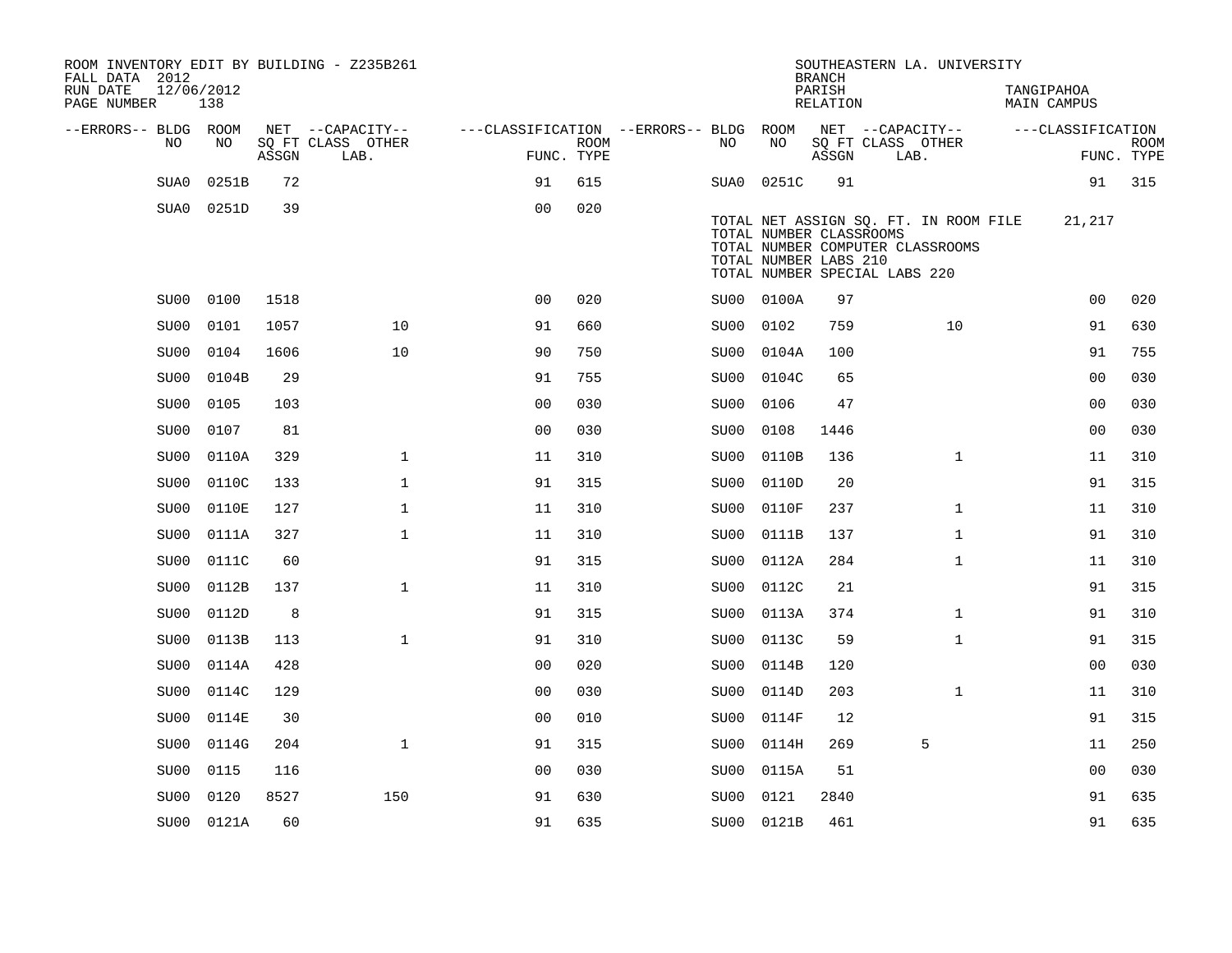| ROOM INVENTORY EDIT BY BUILDING - Z235B261<br>FALL DATA 2012 |                   |       |                           |                                   |             |                   |       | <b>BRANCH</b>             | SOUTHEASTERN LA. UNIVERSITY |                                  |                           |
|--------------------------------------------------------------|-------------------|-------|---------------------------|-----------------------------------|-------------|-------------------|-------|---------------------------|-----------------------------|----------------------------------|---------------------------|
| RUN DATE<br>PAGE NUMBER                                      | 12/06/2012<br>139 |       |                           |                                   |             |                   |       | PARISH<br><b>RELATION</b> |                             | TANGIPAHOA<br><b>MAIN CAMPUS</b> |                           |
| --ERRORS-- BLDG ROOM                                         |                   |       | NET --CAPACITY--          | ---CLASSIFICATION --ERRORS-- BLDG |             |                   | ROOM  |                           | NET --CAPACITY--            | ---CLASSIFICATION                |                           |
| NO                                                           | NO                | ASSGN | SQ FT CLASS OTHER<br>LAB. | FUNC. TYPE                        | <b>ROOM</b> | NO                | NO    | ASSGN                     | SQ FT CLASS OTHER<br>LAB.   |                                  | <b>ROOM</b><br>FUNC. TYPE |
| SU00                                                         | 0121C             | 209   |                           | 91                                | 635         | SU00              | 0121D | 262                       |                             | 91                               | 635                       |
| SU00                                                         | 0121E             | 98    |                           | 91                                | 635         | SU00              | 0121F | 247                       |                             | 91                               | 635                       |
| SU00                                                         | 0121G             | 18    |                           | 91                                | 635         | SU00              | 0121H | 266                       |                             | 91                               | 635                       |
| SU00                                                         | 0121I             | 169   | $\mathbf 1$               | 91                                | 310         | SU00              | 0121J | 165                       |                             | 91                               | 635                       |
| SU00                                                         | 0121K             | 32    |                           | 91                                | 635         | SU00              | 0122  | 277                       |                             | 0 <sub>0</sub>                   | 030                       |
| SU00                                                         | 0123              | 277   |                           | 0 <sub>0</sub>                    | 030         | SU <sub>0</sub> 0 | 0124  | 442                       |                             | 91                               | 635                       |
| SU00                                                         | 0124A             | 66    |                           | 0 <sub>0</sub>                    | 010         | SU00              | 0124B | 21                        |                             | 91                               | 635                       |
| SU00                                                         | 0124C             | 27    |                           | 91                                | 635         | SU00              | 0125  | 541                       |                             | 91                               | 635                       |
| SU00                                                         | 0125A             | 143   |                           | 91                                | 635         | SU00              | 0125B | 12                        |                             | 91                               | 635                       |
| SU00                                                         | 0125C             | 31    |                           | 91                                | 635         | SU00              | 0125E | 55                        |                             | 91                               | 635                       |
| SU00                                                         | 0126              | 49    |                           | 91                                | 635         | SU00              | 0127  | 495                       |                             | 91                               | 635                       |
| SU00                                                         | 0128              | 149   |                           | 91                                | 635         | SU00              | 0200  | 1299                      |                             | 0 <sub>0</sub>                   | 020                       |
| SU00                                                         | 0200A             | 97    |                           | 0 <sub>0</sub>                    | 030         | SU00              | 0200B | 97                        |                             | 00                               | 030                       |
| SU00                                                         | 0200C             | 34    |                           | 0 <sub>0</sub>                    | 010         | SU00              | 0201  | 467                       | $\mathbf{1}$                | 11                               | 310                       |
| SU00                                                         | 0201A             | 252   | $\mathbf 1$               | 11                                | 310         | SU00              | 0201B | 116                       |                             | 91                               | 315                       |
| SU00                                                         | 0202              | 470   | $\mathbf{1}$              | 91                                | 310         | SU00              | 0202A | 247                       | $\mathbf{1}$                | 91                               | 310                       |
| SU00                                                         | 0202B             | 124   |                           | 91                                | 315         | SU00              | 0203  | 391                       | $\mathbf{1}$                | 91                               | 310                       |
| SU00                                                         | 0203A             | 251   | $\mathbf{1}$              | 91                                | 310         | SU00              | 0203B | 118                       |                             | 91                               | 315                       |
| SU00                                                         | 0204              | 298   | $\mathbf{1}$              | 11                                | 310         | SU00              | 0204A | 178                       | $\mathbf{1}$                | 91                               | 310                       |
| SU00                                                         | 0205              | 190   | $\mathbf 1$               | 11                                | 310         | SU00              | 0205A | 191                       | $\mathbf{1}$                | 11                               | 310                       |
| SU00                                                         | 0206              | 190   | $\mathbf 1$               | 91                                | 310         | SU00              | 0206A | 180                       | $\mathbf{1}$                | 11                               | 310                       |
| SU00                                                         | 0207              | 598   | $\mathbf 1$               | 91                                | 310         | SU00              | 0207A | 112                       | $\mathbf{1}$                | 91                               | 310                       |
| SU00                                                         | 0207E             | 112   | $\mathbf 1$               | 91                                | 310         | SU00              | 0207F | 9                         |                             | 91                               | 315                       |
| SU00                                                         | 0207G             | 119   | $\mathbf{1}$              | 91                                | 310         | SU00              | 0207H | 162                       | $\mathbf{1}$                | 91                               | 310                       |
| SU00                                                         | 0207I             | 73    | $\mathbf{1}$              | 91                                | 310         | SU <sub>0</sub> 0 | 0207J | 74                        | $\mathbf{1}$                | 91                               | 310                       |
| SU00                                                         | 0207K             | 55    |                           | 91                                | 650         | SU00              | 0208  | 49                        |                             | 0 <sub>0</sub>                   | 020                       |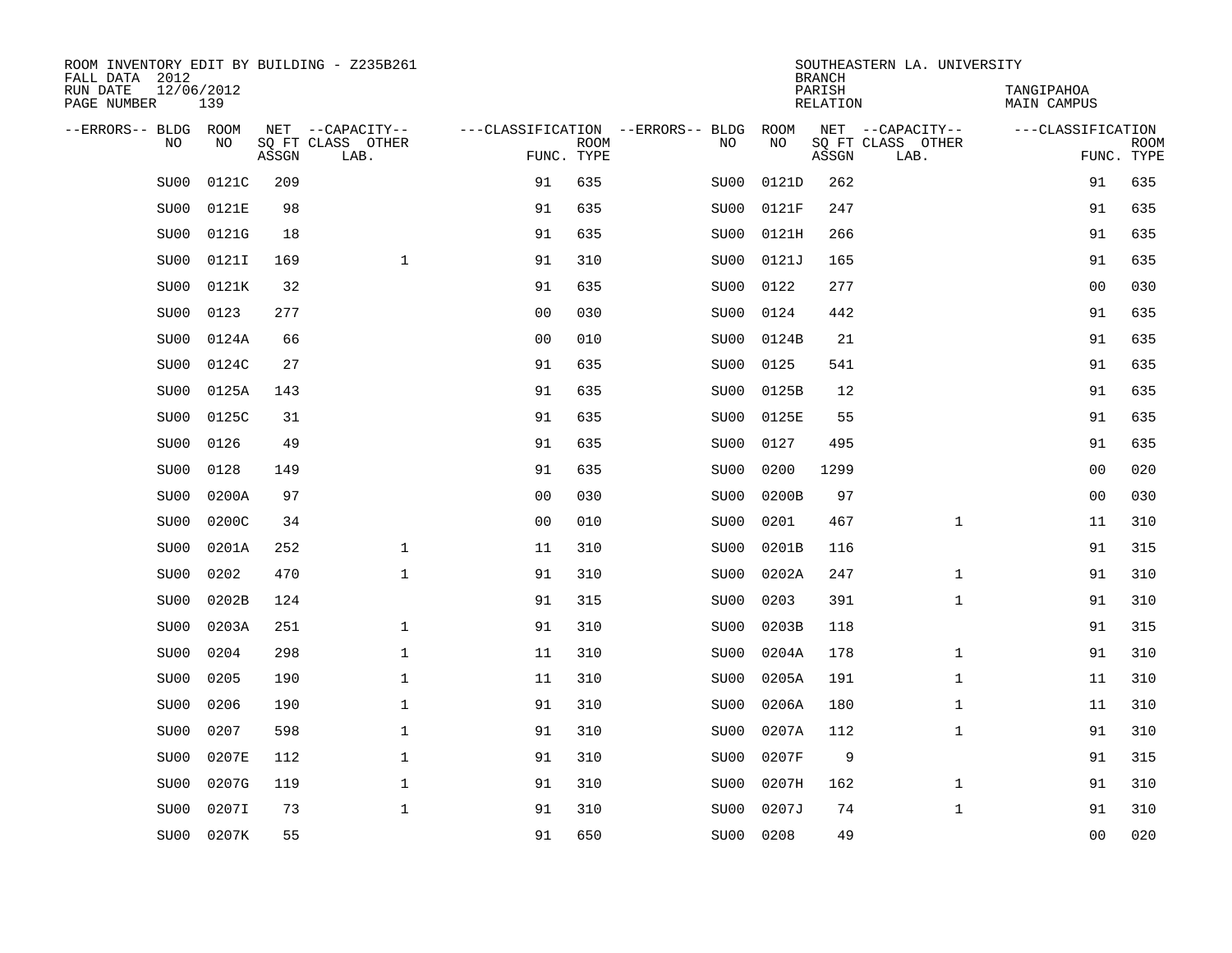| ROOM INVENTORY EDIT BY BUILDING - Z235B261<br>FALL DATA 2012 |                   |       |                           |                |             |                                   |           | <b>BRANCH</b>             | SOUTHEASTERN LA. UNIVERSITY |                                  |                           |
|--------------------------------------------------------------|-------------------|-------|---------------------------|----------------|-------------|-----------------------------------|-----------|---------------------------|-----------------------------|----------------------------------|---------------------------|
| RUN DATE<br>PAGE NUMBER                                      | 12/06/2012<br>140 |       |                           |                |             |                                   |           | PARISH<br><b>RELATION</b> |                             | TANGIPAHOA<br><b>MAIN CAMPUS</b> |                           |
| --ERRORS-- BLDG ROOM                                         |                   |       | NET --CAPACITY--          |                |             | ---CLASSIFICATION --ERRORS-- BLDG | ROOM      |                           | NET --CAPACITY--            | ---CLASSIFICATION                |                           |
| NO                                                           | NO                | ASSGN | SQ FT CLASS OTHER<br>LAB. | FUNC. TYPE     | <b>ROOM</b> | NO                                | NO        | ASSGN                     | SQ FT CLASS OTHER<br>LAB.   |                                  | <b>ROOM</b><br>FUNC. TYPE |
| SU00                                                         | 0208A             | 147   | $\mathbf{1}$              | 91             | 310         | SU00                              | 0208B     | 104                       | $\mathbf{1}$                | 91                               | 310                       |
| SU00                                                         | 0210              | 603   |                           | 0 <sub>0</sub> | 020         | SU00                              | 0210A     | 119                       |                             | 0 <sub>0</sub>                   | 030                       |
| SU00                                                         | 0210B             | 119   |                           | 0 <sub>0</sub> | 030         | SU00                              | 0210C     | 8                         |                             | 0 <sub>0</sub>                   | 010                       |
| SU00                                                         | 0211A             | 163   | $\mathbf 1$               | 11             | 310         | SU00                              | 0211B     | 4                         |                             | 91                               | 315                       |
| SU00                                                         | 0211C             | 176   | $\mathbf{1}$              | 11             | 310         | SU00                              | 0211D     | 345                       | $\mathbf{1}$                | 91                               | 310                       |
| SU00                                                         | 0211E             | 351   | $\mathbf 1$               | 91             | 310         | SU00                              | 0211F     | 61                        |                             | 91                               | 315                       |
| SU00                                                         | 0212              | 221   | 10                        | 91             | 350         | SU00                              | 0213      | 139                       | $\mathbf{1}$                | 91                               | 315                       |
| SU00                                                         | 0213A             | 8     |                           | 91             | 315         | SU00                              | 0214A     | 195                       | $\mathbf{1}$                | 91                               | 310                       |
| SU00                                                         | 0214B             | 182   | $\mathbf{1}$              | 91             | 310         | SU00                              | 0214C     | 260                       | $\mathbf{1}$                | 91                               | 310                       |
| SU00                                                         | 0214D             | 342   | $\mathbf 1$               | 91             | 310         | SU00                              | 0214E     | 160                       | $\mathbf{1}$                | 91                               | 310                       |
| SU00                                                         | 0214F             | 174   | $\mathbf{1}$              | 91             | 310         | SU00                              | 0214G     | 161                       | $\mathbf{1}$                | 91                               | 310                       |
| SU00                                                         | 0214H             | 33    |                           | 91             | 315         | SU00                              | 0214I     | 147                       | $\mathbf{1}$                | 91                               | 350                       |
| SU00                                                         | 0214J             | 185   | 10                        | 91             | 650         | SU <sub>0</sub> 0                 | 0214K     | 17                        |                             | 91                               | 655                       |
| SU00                                                         | 0215              | 115   |                           | 00             | 030         | SU00                              | 0215A     | 50                        |                             | 0 <sub>0</sub>                   | 030                       |
| SU00                                                         | 0220              | 1744  |                           | 0 <sub>0</sub> | 020         | SU00                              | 0220A     | 8                         |                             | 91                               | 685                       |
| SU00                                                         | 0220D             | 10    |                           | 0 <sub>0</sub> | 030         | SU00                              | 0220E     | 10                        |                             | 00                               | 030                       |
| SU00                                                         | 0220F             | 9     |                           | 0 <sub>0</sub> | 030         | SU00                              | 0220G     | 10                        |                             | 00                               | 030                       |
| SU00                                                         | 0220H             | 72    |                           | 0 <sub>0</sub> | 010         | SU00                              | 0221      | 448                       | 10                          | 91                               | 680                       |
| SU00                                                         | 0222              | 404   | 10                        | 91             | 680         | SU00                              | 0223      | 1408                      | 10                          | 91                               | 680                       |
| SU00                                                         | 0224              | 421   | 10                        | 91             | 680         | SU00                              | 0225      | 322                       | $\mathbf{1}$                | 91                               | 310                       |
| SU00                                                         | 0225B             | 109   |                           | 91             | 635         | SU <sub>0</sub> 0                 | 0226A     | 279                       |                             | 0 <sub>0</sub>                   | 030                       |
| SU00                                                         | 0226B             | 286   |                           | 0 <sub>0</sub> | 030         | SU00                              | 0227      | 422                       | 10                          | 91                               | 680                       |
| SU00                                                         | 0228              | 937   | 10                        | 91             | 680         | SU <sub>0</sub> 0                 | 0229      | 916                       | 10                          | 91                               | 680                       |
| SU00                                                         | 0229A             | 283   |                           | 91             | 685         | SU00                              | 0230      | 6636                      | 418                         | 91                               | 610                       |
| SU00                                                         | 0230A             | 559   |                           | 0 <sub>0</sub> | 010         | SU <sub>0</sub> 0                 | 0230B     | 180                       | 10                          | 91                               | 685                       |
| SU00                                                         | 0230C             | 96    |                           | 91             | 685         |                                   | SU00 0231 | 104                       | $\mathbf{1}$                | 91                               | 310                       |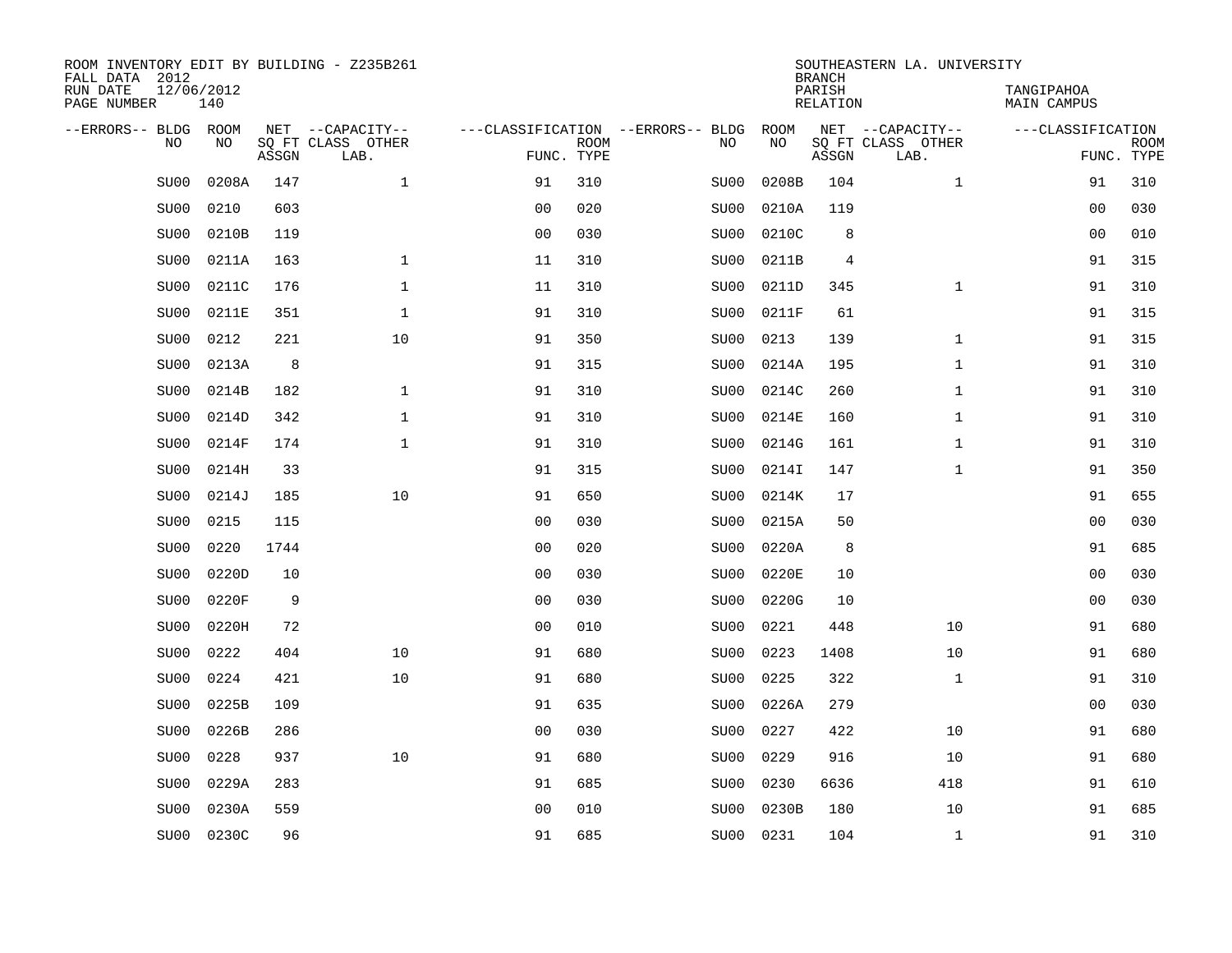| ROOM INVENTORY EDIT BY BUILDING - Z235B261<br>FALL DATA 2012<br>RUN DATE<br>12/06/2012<br>PAGE NUMBER | 141        |       |                           |                                        |                    |           |                                                                                   | <b>BRANCH</b><br>PARISH<br>RELATION |                           | SOUTHEASTERN LA. UNIVERSITY                                               | TANGIPAHOA<br>MAIN CAMPUS |                           |
|-------------------------------------------------------------------------------------------------------|------------|-------|---------------------------|----------------------------------------|--------------------|-----------|-----------------------------------------------------------------------------------|-------------------------------------|---------------------------|---------------------------------------------------------------------------|---------------------------|---------------------------|
| --ERRORS-- BLDG ROOM                                                                                  |            |       | NET --CAPACITY--          | ---CLASSIFICATION --ERRORS-- BLDG ROOM |                    |           |                                                                                   |                                     |                           | NET --CAPACITY--                                                          | ---CLASSIFICATION         |                           |
| NO                                                                                                    | NO         | ASSGN | SQ FT CLASS OTHER<br>LAB. |                                        | ROOM<br>FUNC. TYPE | NO        | NO                                                                                | ASSGN                               | SQ FT CLASS OTHER<br>LAB. |                                                                           |                           | <b>ROOM</b><br>FUNC. TYPE |
| SU00                                                                                                  | 0232       | 119   | $\mathbf 1$               | 91                                     | 310                | SU00 0233 |                                                                                   | 119                                 |                           | $\mathbf{1}$                                                              | 11                        | 310                       |
|                                                                                                       | SU00 0234  | 358   | $\mathbf{1}$              | 91                                     | 615                |           | TOTAL NUMBER CLASSROOMS<br>TOTAL NUMBER LABS 210<br>TOTAL NUMBER SPECIAL LABS 220 |                                     |                           | TOTAL NET ASSIGN SO. FT. IN ROOM FILE<br>TOTAL NUMBER COMPUTER CLASSROOMS | 43,902                    |                           |
|                                                                                                       | TAYH 0101  | 214   | 2                         | 91                                     | 910                |           | TAYH 0101A                                                                        | 31                                  |                           |                                                                           | 91                        | 919                       |
|                                                                                                       | TAYH 0102  | 214   | 2                         | 91                                     | 910                |           | TAYH 0102A                                                                        | 31                                  |                           |                                                                           | 91                        | 919                       |
|                                                                                                       | TAYH 0103  | 214   | 2                         | 91                                     | 910                |           | TAYH 0103A                                                                        | 31                                  |                           |                                                                           | 91                        | 919                       |
|                                                                                                       | TAYH 0104  | 214   | 2                         | 91                                     | 910                |           | TAYH 0104A                                                                        | 31                                  |                           |                                                                           | 91                        | 919                       |
|                                                                                                       | TAYH 0105  | 214   | 2                         | 91                                     | 910                |           | TAYH 0105A                                                                        | 31                                  |                           |                                                                           | 91                        | 919                       |
|                                                                                                       | TAYH 0106  | 214   | 2                         | 91                                     | 910                |           | TAYH 0106A                                                                        | 31                                  |                           |                                                                           | 91                        | 919                       |
|                                                                                                       | TAYH 0107  | 214   | 2                         | 91                                     | 910                |           | TAYH 0107A                                                                        | 31                                  |                           |                                                                           | 91                        | 919                       |
|                                                                                                       | TAYH 0108  | 214   | 2                         | 91                                     | 910                |           | TAYH 0108A                                                                        | 31                                  |                           |                                                                           | 91                        | 919                       |
|                                                                                                       | TAYH 0109  | 214   | 2                         | 91                                     | 910                |           | TAYH 0109A                                                                        | 31                                  |                           |                                                                           | 91                        | 919                       |
|                                                                                                       | TAYH 0110  | 214   | 2                         | 91                                     | 910                |           | TAYH 0110A                                                                        | 31                                  |                           |                                                                           | 91                        | 919                       |
|                                                                                                       | TAYH 0111  | 214   | 2                         | 91                                     | 910                |           | TAYH 0111A                                                                        | 31                                  |                           |                                                                           | 91                        | 919                       |
|                                                                                                       | TAYH 0112  | 214   | 2                         | 91                                     | 910                |           | TAYH 0112A                                                                        | 31                                  |                           |                                                                           | 91                        | 919                       |
|                                                                                                       | TAYH 0113  | 214   | 2                         | 91                                     | 910                |           | TAYH 0113A                                                                        | 31                                  |                           |                                                                           | 91                        | 919                       |
|                                                                                                       | TAYH 0114  | 227   | $\mathbf 1$               | 91                                     | 910                |           | TAYH 0114A                                                                        | 51                                  |                           |                                                                           | 91                        | 919                       |
|                                                                                                       | TAYH 0115  | 214   | 2                         | 91                                     | 910                |           | TAYH 0115A                                                                        | 31                                  |                           |                                                                           | 91                        | 919                       |
|                                                                                                       | TAYH 0116  | 214   | 2                         | 91                                     | 910                |           | TAYH 0116A                                                                        | 31                                  |                           |                                                                           | 91                        | 919                       |
|                                                                                                       | TAYH 0117  | 214   | 2                         | 91                                     | 910                |           | TAYH 0117A                                                                        | 31                                  |                           |                                                                           | 91                        | 919                       |
|                                                                                                       | TAYH 0118  | 70    |                           | 0 <sub>0</sub>                         | 030                |           | TAYH 0118A                                                                        | 70                                  |                           |                                                                           | 0 <sub>0</sub>            | 030                       |
|                                                                                                       | TAYH 0118B | 24    |                           | 0 <sub>0</sub>                         | 010                |           | TAYH 0118C                                                                        | 128                                 |                           |                                                                           | 0 <sub>0</sub>            | 030                       |
|                                                                                                       | TAYH 0118D | 61    |                           | 0 <sub>0</sub>                         | 030                |           | TAYH 0118E                                                                        | 32                                  |                           |                                                                           | 0 <sub>0</sub>            | 020                       |
|                                                                                                       | TAYH 0119  | 214   | 2                         | 91                                     | 910                |           | TAYH 0119A                                                                        | 31                                  |                           |                                                                           | 91                        | 919                       |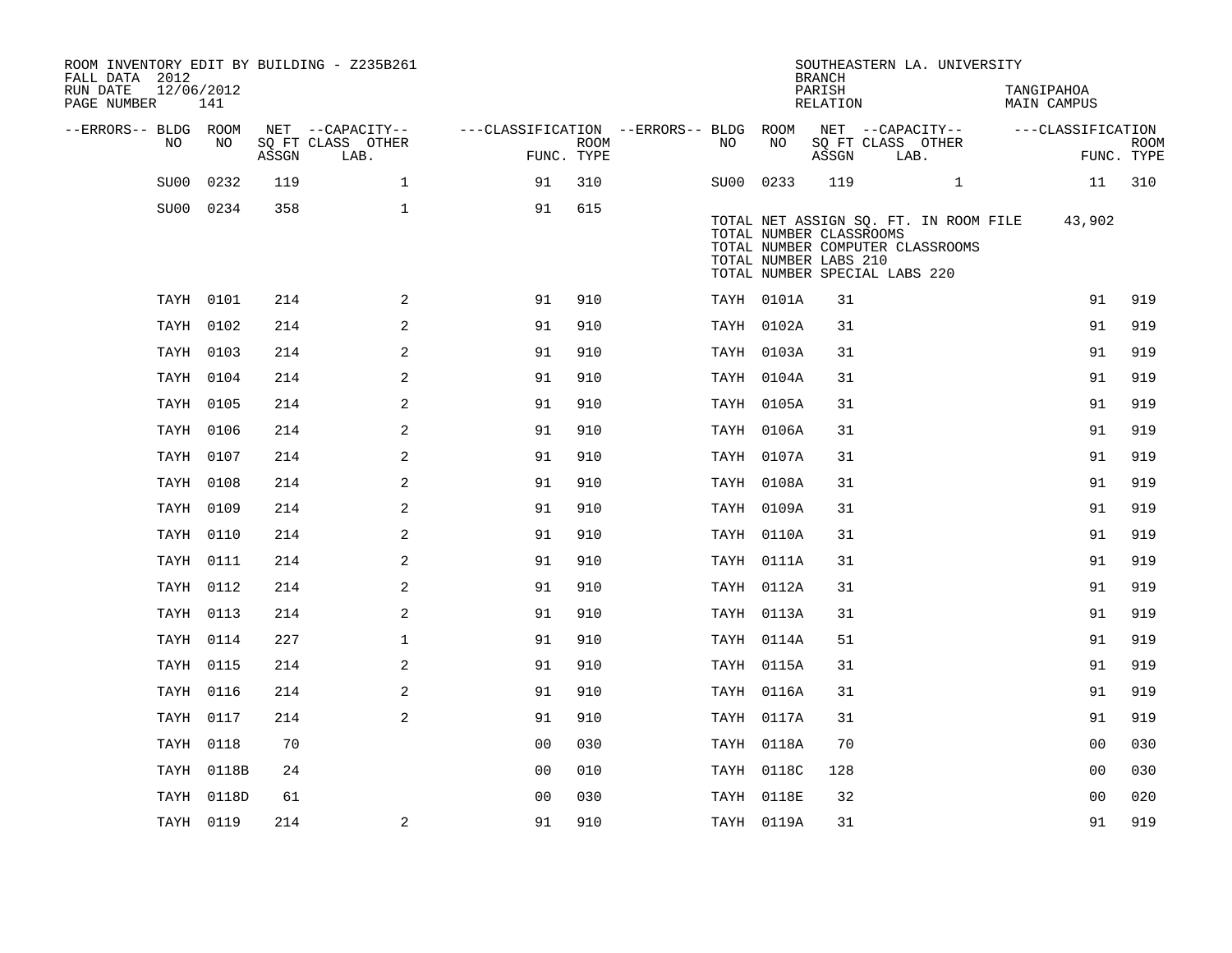| ROOM INVENTORY EDIT BY BUILDING - Z235B261<br>FALL DATA 2012 |                   |       |                           |                |                           |                                        |            | <b>BRANCH</b>             | SOUTHEASTERN LA. UNIVERSITY |                                  |                           |
|--------------------------------------------------------------|-------------------|-------|---------------------------|----------------|---------------------------|----------------------------------------|------------|---------------------------|-----------------------------|----------------------------------|---------------------------|
| RUN DATE<br>PAGE NUMBER                                      | 12/06/2012<br>142 |       |                           |                |                           |                                        |            | PARISH<br><b>RELATION</b> |                             | TANGIPAHOA<br><b>MAIN CAMPUS</b> |                           |
| --ERRORS-- BLDG ROOM                                         |                   |       | NET --CAPACITY--          |                |                           | ---CLASSIFICATION --ERRORS-- BLDG ROOM |            |                           | NET --CAPACITY--            | ---CLASSIFICATION                |                           |
| NO                                                           | NO                | ASSGN | SQ FT CLASS OTHER<br>LAB. |                | <b>ROOM</b><br>FUNC. TYPE | NO                                     | NO         | ASSGN                     | SQ FT CLASS OTHER<br>LAB.   |                                  | <b>ROOM</b><br>FUNC. TYPE |
| TAYH                                                         | 0120              | 214   | 2                         | 91             | 910                       |                                        | TAYH 0120A | 31                        |                             | 91                               | 919                       |
| TAYH                                                         | 0121              | 214   | $\mathbf{2}$              | 91             | 910                       |                                        | TAYH 0121A | 31                        |                             | 91                               | 919                       |
|                                                              | TAYH 0122         | 260   |                           | 0 <sub>0</sub> | 030                       |                                        | TAYH 0123  | 214                       | 2                           | 91                               | 910                       |
| TAYH                                                         | 0123A             | 31    |                           | 91             | 919                       |                                        | TAYH 0124  | 214                       | 2                           | 91                               | 910                       |
| TAYH                                                         | 0124A             | 31    |                           | 91             | 919                       |                                        | TAYH 0125  | 214                       | 2                           | 91                               | 910                       |
| TAYH                                                         | 0125A             | 31    |                           | 91             | 919                       |                                        | TAYH 0126  | 214                       | 2                           | 91                               | 910                       |
|                                                              | TAYH 0126A        | 31    |                           | 91             | 919                       |                                        | TAYH 0127  | 214                       | 2                           | 91                               | 910                       |
|                                                              | TAYH 0127A        | 31    |                           | 91             | 919                       |                                        | TAYH 0128  | 214                       | 2                           | 91                               | 910                       |
|                                                              | TAYH 0128A        | 31    |                           | 91             | 919                       |                                        | TAYH 0129  | 213                       | 2                           | 91                               | 910                       |
|                                                              | TAYH 0129A        | 31    |                           | 91             | 919                       |                                        | TAYH 0130  | 9                         |                             | 91                               | 935                       |
|                                                              | TAYH 0131         | 473   |                           | 0 <sub>0</sub> | 020                       |                                        | TAYH 0132  | 9                         |                             | 91                               | 935                       |
|                                                              | TAYH 0133         | 9     |                           | 91             | 935                       |                                        | TAYH 0201  | 214                       | 2                           | 91                               | 910                       |
|                                                              | TAYH 0201A        | 31    |                           | 91             | 919                       |                                        | TAYH 0202  | 214                       | 2                           | 91                               | 910                       |
|                                                              | TAYH 0202A        | 31    |                           | 91             | 919                       |                                        | TAYH 0203  | 214                       | 2                           | 91                               | 910                       |
|                                                              | TAYH 0203A        | 31    |                           | 91             | 919                       |                                        | TAYH 0204  | 214                       | 2                           | 91                               | 910                       |
|                                                              | TAYH 0204A        | 31    |                           | 91             | 919                       |                                        | TAYH 0205  | 214                       | $\overline{a}$              | 91                               | 910                       |
|                                                              | TAYH 0205A        | 31    |                           | 91             | 919                       |                                        | TAYH 0206  | 214                       | 2                           | 91                               | 910                       |
| TAYH                                                         | 0206A             | 31    |                           | 91             | 919                       |                                        | TAYH 0207  | 214                       | $\overline{a}$              | 91                               | 910                       |
|                                                              | TAYH 0207A        | 31    |                           | 91             | 919                       |                                        | TAYH 0208  | 214                       | 2                           | 91                               | 910                       |
|                                                              | TAYH 0208A        | 31    |                           | 91             | 919                       |                                        | TAYH 0209  | 214                       | 2                           | 91                               | 910                       |
|                                                              | TAYH 0209A        | 31    |                           | 91             | 919                       |                                        | TAYH 0210  | 214                       | 2                           | 91                               | 910                       |
| TAYH                                                         | 0210A             | 31    |                           | 91             | 919                       |                                        | TAYH 0211  | 214                       | 2                           | 91                               | 910                       |
|                                                              | TAYH 0211A        | 31    |                           | 91             | 919                       |                                        | TAYH 0212  | 214                       | 2                           | 91                               | 910                       |
|                                                              | TAYH 0212A        | 31    |                           | 91             | 919                       |                                        | TAYH 0213  | 214                       | $\overline{a}$              | 91                               | 910                       |
|                                                              | TAYH 0213A        | 31    |                           | 91             | 919                       |                                        | TAYH 0214  | 228                       | $\mathbf{1}$                | 91                               | 910                       |
|                                                              | TAYH 0214A        | 51    |                           | 91             | 919                       |                                        | TAYH 0215  | 214                       | $\overline{2}$              | 91                               | 910                       |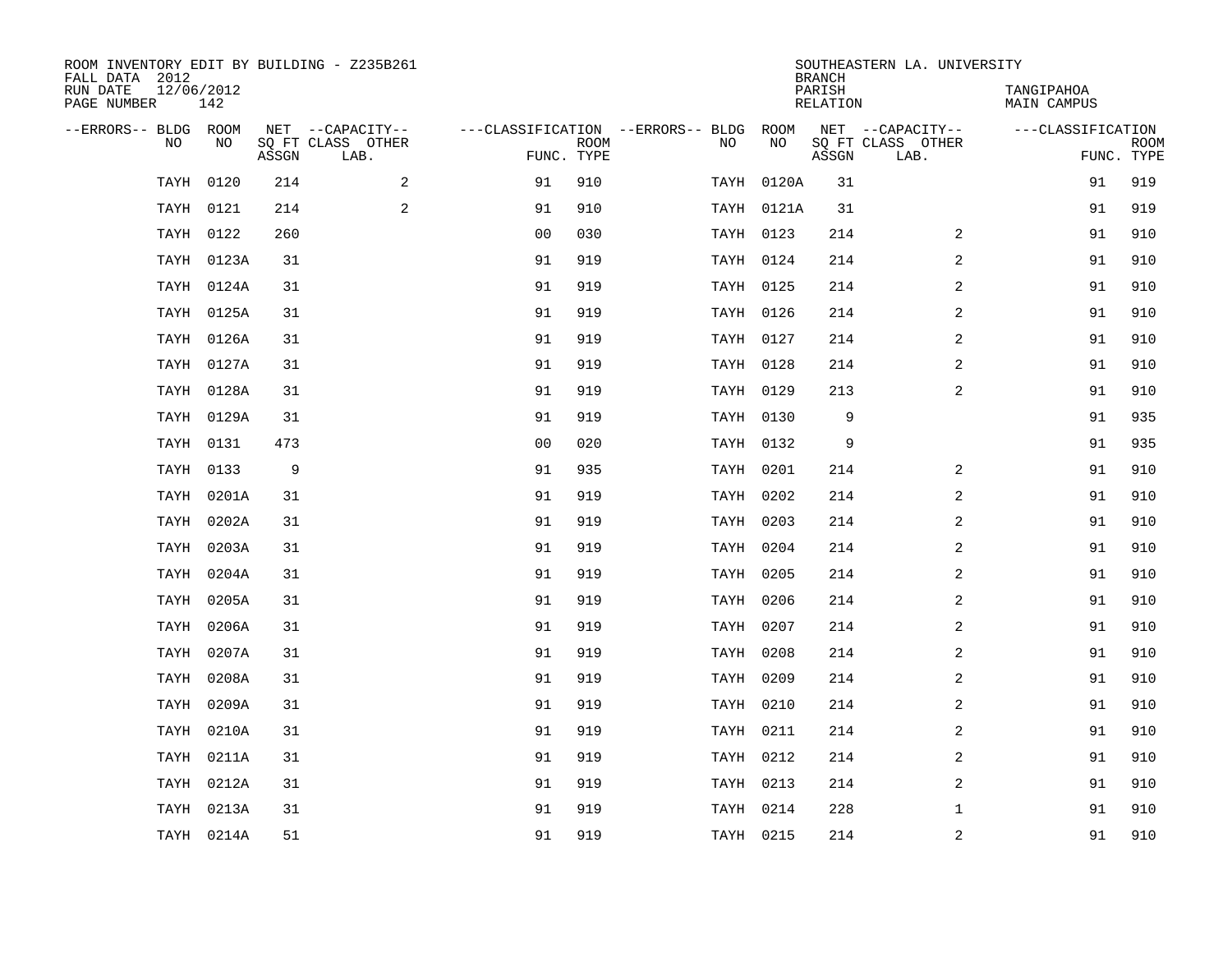| ROOM INVENTORY EDIT BY BUILDING - Z235B261<br>FALL DATA 2012 |            |       |                           |                |             |                                        |            | <b>BRANCH</b>      | SOUTHEASTERN LA. UNIVERSITY |                           |             |
|--------------------------------------------------------------|------------|-------|---------------------------|----------------|-------------|----------------------------------------|------------|--------------------|-----------------------------|---------------------------|-------------|
| 12/06/2012<br>RUN DATE<br>PAGE NUMBER                        | 143        |       |                           |                |             |                                        |            | PARISH<br>RELATION |                             | TANGIPAHOA<br>MAIN CAMPUS |             |
| --ERRORS-- BLDG ROOM                                         |            |       | NET --CAPACITY--          |                |             | ---CLASSIFICATION --ERRORS-- BLDG ROOM |            |                    | NET --CAPACITY--            | ---CLASSIFICATION         |             |
| NO                                                           | NO         | ASSGN | SQ FT CLASS OTHER<br>LAB. | FUNC. TYPE     | <b>ROOM</b> | NO                                     | NO         | ASSGN              | SQ FT CLASS OTHER<br>LAB.   | FUNC. TYPE                | <b>ROOM</b> |
| TAYH                                                         | 0215A      | 31    |                           | 91             | 919         |                                        | TAYH 0216  | 214                | 2                           | 91                        | 910         |
|                                                              | TAYH 0216A | 31    |                           | 91             | 919         |                                        | TAYH 0217  | 214                | 2                           | 91                        | 910         |
|                                                              | TAYH 0217A | 31    |                           | 91             | 919         |                                        | TAYH 0218  | 64                 |                             | 0 <sub>0</sub>            | 030         |
|                                                              | TAYH 0218A | 41    |                           | 0 <sub>0</sub> | 030         |                                        | TAYH 0218B | 37                 |                             | 0 <sub>0</sub>            | 010         |
|                                                              | TAYH 0218C | 78    |                           | 00             | 030         |                                        | TAYH 0218D | 131                |                             | 91                        | 935         |
|                                                              | TAYH 0218E | 87    |                           | 91             | 660         |                                        | TAYH 0219  | 214                | 2                           | 91                        | 910         |
|                                                              | TAYH 0219A | 31    |                           | 91             | 919         |                                        | TAYH 0220  | 214                | 2                           | 91                        | 910         |
| TAYH                                                         | 0220A      | 31    |                           | 91             | 919         |                                        | TAYH 0221  | 214                | 2                           | 91                        | 910         |
|                                                              | TAYH 0221A | 31    |                           | 91             | 919         |                                        | TAYH 0222  | 227                | $\mathbf{1}$                | 91                        | 910         |
|                                                              | TAYH 0222A | 50    |                           | 91             | 919         |                                        | TAYH 0223  | 214                | 2                           | 91                        | 910         |
|                                                              | TAYH 0223A | 31    |                           | 91             | 919         |                                        | TAYH 0224  | 214                | 2                           | 91                        | 910         |
|                                                              | TAYH 0224A | 31    |                           | 91             | 919         |                                        | TAYH 0225  | 214                | 2                           | 91                        | 910         |
|                                                              | TAYH 0225A | 31    |                           | 91             | 919         |                                        | TAYH 0226  | 214                | 2                           | 91                        | 910         |
|                                                              | TAYH 0226A | 31    |                           | 91             | 919         |                                        | TAYH 0227  | 214                | 2                           | 91                        | 910         |
|                                                              | TAYH 0227A | 31    |                           | 91             | 919         |                                        | TAYH 0228  | 214                | 2                           | 91                        | 910         |
|                                                              | TAYH 0228A | 31    |                           | 91             | 919         |                                        | TAYH 0229  | 229                | $\overline{a}$              | 91                        | 910         |
|                                                              | TAYH 0229A | 31    |                           | 91             | 919         |                                        | TAYH 0230  | 9                  |                             | 91                        | 935         |
| TAYH                                                         | 0231       | 11    |                           | 91             | 935         |                                        | TAYH 0232  | 9                  |                             | 91                        | 935         |
|                                                              | TAYH 0233  | 11    |                           | 91             | 935         |                                        | TAYH 0301  | 214                | 2                           | 91                        | 910         |
|                                                              | TAYH 0301A | 31    |                           | 91             | 919         |                                        | TAYH 0302  | 214                | $\overline{a}$              | 91                        | 910         |
|                                                              | TAYH 0302A | 31    |                           | 91             | 919         |                                        | TAYH 0303  | 214                | 2                           | 91                        | 910         |
| TAYH                                                         | 0303A      | 31    |                           | 91             | 919         |                                        | TAYH 0304  | 214                | $\overline{a}$              | 91                        | 910         |
| TAYH                                                         | 0304A      | 31    |                           | 91             | 919         |                                        | TAYH 0305  | 214                | $\boldsymbol{2}$            | 91                        | 910         |
| TAYH                                                         | 0305A      | 31    |                           | 91             | 919         |                                        | TAYH 0306  | 214                | 2                           | 91                        | 910         |
| TAYH                                                         | 0306A      | 31    |                           | 91             | 919         |                                        | TAYH 0307  | 214                | 2                           | 91                        | 910         |
|                                                              | TAYH 0307A | 31    |                           | 91             | 919         |                                        | TAYH 0308  | 214                | 2                           | 91                        | 910         |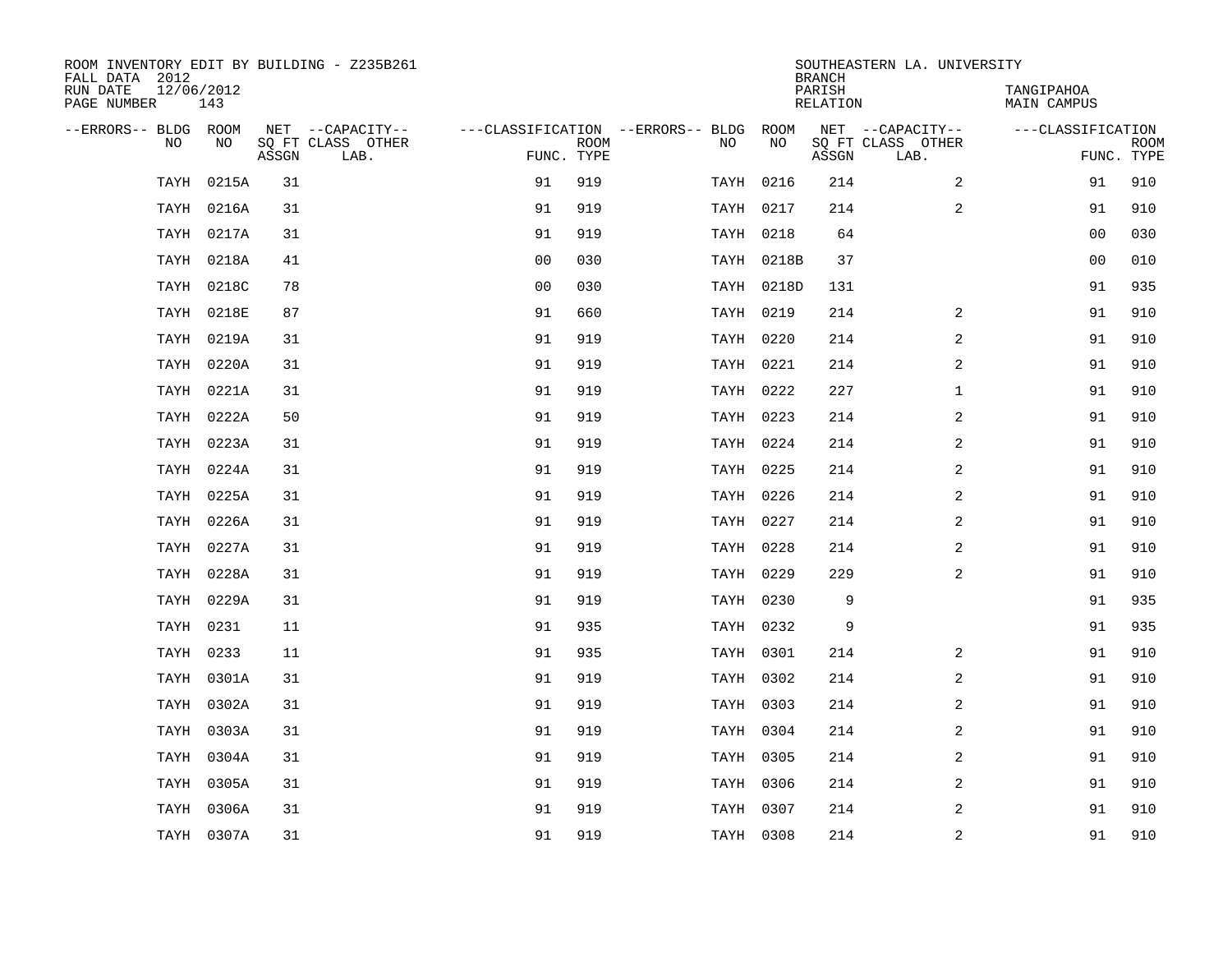| ROOM INVENTORY EDIT BY BUILDING - Z235B261<br>FALL DATA 2012 |                   |       |                           |                |      |                                        |            | <b>BRANCH</b>      | SOUTHEASTERN LA. UNIVERSITY |                           |                           |
|--------------------------------------------------------------|-------------------|-------|---------------------------|----------------|------|----------------------------------------|------------|--------------------|-----------------------------|---------------------------|---------------------------|
| RUN DATE<br>PAGE NUMBER                                      | 12/06/2012<br>144 |       |                           |                |      |                                        |            | PARISH<br>RELATION |                             | TANGIPAHOA<br>MAIN CAMPUS |                           |
| --ERRORS-- BLDG ROOM                                         |                   |       | NET --CAPACITY--          |                |      | ---CLASSIFICATION --ERRORS-- BLDG ROOM |            |                    | NET --CAPACITY--            | ---CLASSIFICATION         |                           |
| N <sub>O</sub>                                               | NO.               | ASSGN | SO FT CLASS OTHER<br>LAB. | FUNC. TYPE     | ROOM | NO.                                    | <b>NO</b>  | ASSGN              | SO FT CLASS OTHER<br>LAB.   |                           | <b>ROOM</b><br>FUNC. TYPE |
| TAYH                                                         | 0308A             | 31    |                           | 91             | 919  |                                        | TAYH 0309  | 214                | $\overline{2}$              | 91                        | 910                       |
| TAYH                                                         | 0309A             | 31    |                           | 91             | 919  |                                        | TAYH 0310  | 214                | $\overline{2}$              | 91                        | 910                       |
|                                                              | TAYH 0310A        | 31    |                           | 91             | 919  |                                        | TAYH 0311  | 214                | 2                           | 91                        | 910                       |
|                                                              | TAYH 0311A        | 31    |                           | 91             | 919  |                                        | TAYH 0312  | 214                | 2                           | 91                        | 910                       |
|                                                              | TAYH 0312A        | 31    |                           | 91             | 919  |                                        | TAYH 0313  | 214                | 2                           | 91                        | 910                       |
| TAYH                                                         | 0313A             | 31    |                           | 91             | 919  |                                        | TAYH 0314  | 228                | $\mathbf{1}$                | 91                        | 910                       |
|                                                              | TAYH 0314A        | 50    |                           | 91             | 919  |                                        | TAYH 0315  | 214                | $\overline{a}$              | 91                        | 910                       |
|                                                              | TAYH 0315A        | 31    |                           | 91             | 919  |                                        | TAYH 0316  | 214                | $\overline{a}$              | 91                        | 910                       |
| TAYH                                                         | 0316A             | 31    |                           | 91             | 919  |                                        | TAYH 0317  | 214                | 2                           | 91                        | 910                       |
|                                                              | TAYH 0317A        | 31    |                           | 91             | 919  |                                        | TAYH 0318  | 285                | 2                           | 91                        | 910                       |
|                                                              | TAYH 0318A        | 41    |                           | 91             | 919  |                                        | TAYH 0318B | 37                 |                             | 00                        | 030                       |
|                                                              | TAYH 0318C        | 78    |                           | 0 <sub>0</sub> | 010  |                                        | TAYH 0318D | 32                 |                             | 0 <sub>0</sub>            | 030                       |
|                                                              | TAYH 0319         | 472   | 2                         | 91             | 910  |                                        | TAYH 0319A | 32                 |                             | 91                        | 919                       |
|                                                              | TAYH 0320         | 214   | 2                         | 91             | 910  |                                        | TAYH 0320A | 31                 |                             | 91                        | 919                       |
|                                                              | TAYH 0321         | 214   | 2                         | 91             | 910  |                                        | TAYH 0321A | 31                 |                             | 91                        | 919                       |
|                                                              | TAYH 0322         | 228   | $\mathbf{1}$              | 91             | 910  |                                        | TAYH 0322A | 50                 |                             | 91                        | 919                       |
| TAYH                                                         | 0323              | 214   | $\mathbf{2}$              | 91             | 910  |                                        | TAYH 0323A | 31                 |                             | 91                        | 919                       |
| TAYH                                                         | 0324              | 214   | 2                         | 91             | 910  |                                        | TAYH 0324A | 31                 |                             | 91                        | 919                       |
|                                                              | TAYH 0325         | 214   | 2                         | 91             | 910  |                                        | TAYH 0325A | 31                 |                             | 91                        | 919                       |
|                                                              | TAYH 0326         | 214   | 2                         | 91             | 910  |                                        | TAYH 0326A | 31                 |                             | 91                        | 919                       |
|                                                              | TAYH 0327         | 214   | 2                         | 91             | 910  |                                        | TAYH 0327A | 31                 |                             | 91                        | 919                       |
| TAYH                                                         | 0328              | 214   | 2                         | 91             | 910  |                                        | TAYH 0328A | 31                 |                             | 91                        | 919                       |
| TAYH                                                         | 0329              | 214   | 2                         | 91             | 910  |                                        | TAYH 0329A | 31                 |                             | 91                        | 919                       |
|                                                              | TAYH 0330         | 214   | 2                         | 91             | 910  |                                        | TAYH 0330A | 31                 |                             | 91                        | 919                       |
|                                                              | TAYH 0331         | 9     |                           | 91             | 935  |                                        | TAYH 0332  | 11                 |                             | 91                        | 935                       |
|                                                              | TAYH 0333         | 9     |                           | 91             | 935  |                                        | TAYH 0334  | 11                 |                             | 91                        | 935                       |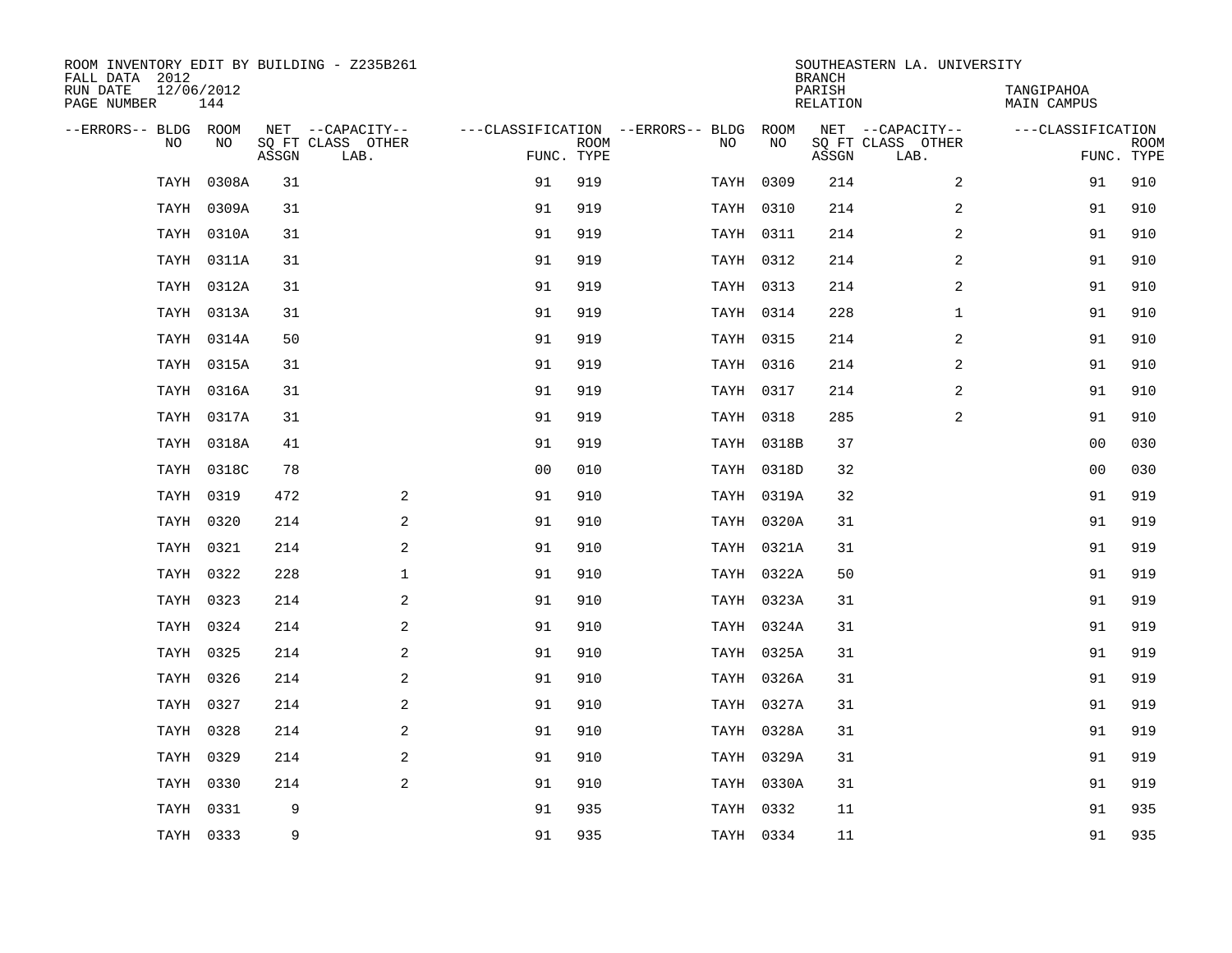| ROOM INVENTORY EDIT BY BUILDING - Z235B261<br>FALL DATA 2012 |                   |       |                           |                |                           |                                        |            | <b>BRANCH</b>             | SOUTHEASTERN LA. UNIVERSITY |                                  |                           |
|--------------------------------------------------------------|-------------------|-------|---------------------------|----------------|---------------------------|----------------------------------------|------------|---------------------------|-----------------------------|----------------------------------|---------------------------|
| RUN DATE<br>PAGE NUMBER                                      | 12/06/2012<br>145 |       |                           |                |                           |                                        |            | PARISH<br><b>RELATION</b> |                             | TANGIPAHOA<br><b>MAIN CAMPUS</b> |                           |
| --ERRORS-- BLDG ROOM                                         |                   |       | NET --CAPACITY--          |                |                           | ---CLASSIFICATION --ERRORS-- BLDG ROOM |            |                           | NET --CAPACITY--            | ---CLASSIFICATION                |                           |
| NO                                                           | NO                | ASSGN | SQ FT CLASS OTHER<br>LAB. |                | <b>ROOM</b><br>FUNC. TYPE | NO                                     | NO         | ASSGN                     | SQ FT CLASS OTHER<br>LAB.   |                                  | <b>ROOM</b><br>FUNC. TYPE |
| TAYH                                                         | 0401              | 214   | 2                         | 91             | 910                       |                                        | TAYH 0401A | 31                        |                             | 91                               | 919                       |
| TAYH                                                         | 0402              | 214   | $\mathbf{2}$              | 91             | 910                       |                                        | TAYH 0402A | 31                        |                             | 91                               | 919                       |
|                                                              | TAYH 0403         | 214   | $\sqrt{2}$                | 91             | 910                       |                                        | TAYH 0403A | 214                       |                             | 91                               | 919                       |
|                                                              | TAYH 0404         | 214   | 2                         | 91             | 910                       |                                        | TAYH 0404A | 31                        |                             | 91                               | 919                       |
| TAYH                                                         | 0405              | 214   | 2                         | 91             | 910                       |                                        | TAYH 0405A | 31                        |                             | 91                               | 919                       |
| TAYH                                                         | 0406              | 214   | 2                         | 91             | 910                       |                                        | TAYH 0406A | 31                        |                             | 91                               | 919                       |
| TAYH                                                         | 0407              | 214   | 2                         | 91             | 910                       |                                        | TAYH 0407A | 31                        |                             | 91                               | 919                       |
|                                                              | TAYH 0408         | 213   | 2                         | 91             | 910                       |                                        | TAYH 0408A | 31                        |                             | 91                               | 919                       |
|                                                              | TAYH 0409         | 214   | 2                         | 91             | 910                       |                                        | TAYH 0409A | 31                        |                             | 91                               | 919                       |
|                                                              | TAYH 0410         | 214   | $\mathbf{2}$              | 91             | 910                       |                                        | TAYH 0410A | 31                        |                             | 91                               | 919                       |
|                                                              | TAYH 0411         | 214   | 2                         | 91             | 910                       |                                        | TAYH 0411A | 31                        |                             | 91                               | 919                       |
|                                                              | TAYH 0412         | 214   | 2                         | 91             | 910                       |                                        | TAYH 0412A | 31                        |                             | 91                               | 919                       |
|                                                              | TAYH 0413         | 214   | 2                         | 91             | 910                       |                                        | TAYH 0413A | 31                        |                             | 91                               | 919                       |
|                                                              | TAYH 0414         | 227   | $\mathbf 1$               | 91             | 910                       |                                        | TAYH 0414A | 50                        |                             | 91                               | 919                       |
|                                                              | TAYH 0415         | 214   | 2                         | 91             | 910                       |                                        | TAYH 0415A | 31                        |                             | 91                               | 919                       |
|                                                              | TAYH 0416         | 214   | 2                         | 91             | 910                       |                                        | TAYH 0416A | 31                        |                             | 91                               | 919                       |
|                                                              | TAYH 0417         | 214   | 2                         | 91             | 910                       |                                        | TAYH 0417A | 31                        |                             | 91                               | 919                       |
|                                                              | TAYH 0418         | 200   |                           | 0 <sub>0</sub> | 030                       |                                        | TAYH 0418A | 41                        |                             | 00                               | 030                       |
|                                                              | TAYH 0418B        | 37    |                           | 0 <sub>0</sub> | 010                       |                                        | TAYH 0418C | 77                        |                             | 00                               | 030                       |
|                                                              | TAYH 0418D        | 119   |                           | 0 <sub>0</sub> | 030                       |                                        | TAYH 0419  | 511                       |                             | 91                               | 680                       |
|                                                              | TAYH 0420         | 214   | 2                         | 91             | 910                       |                                        | TAYH 0420A | 31                        |                             | 91                               | 919                       |
|                                                              | TAYH 0421         | 214   | 2                         | 91             | 910                       |                                        | TAYH 0421A | 31                        |                             | 91                               | 919                       |
|                                                              | TAYH 0422         | 227   | $\mathbf{1}$              | 91             | 910                       |                                        | TAYH 0422A | 50                        |                             | 91                               | 919                       |
|                                                              | TAYH 0423         | 214   | 2                         | 91             | 910                       |                                        | TAYH 0423A | 31                        |                             | 91                               | 919                       |
|                                                              | TAYH 0424         | 214   | 2                         | 91             | 910                       |                                        | TAYH 0424A | 31                        |                             | 91                               | 919                       |
|                                                              | TAYH 0425         | 214   | $\overline{c}$            | 91             | 910                       |                                        | TAYH 0425A | 31                        |                             | 91                               | 919                       |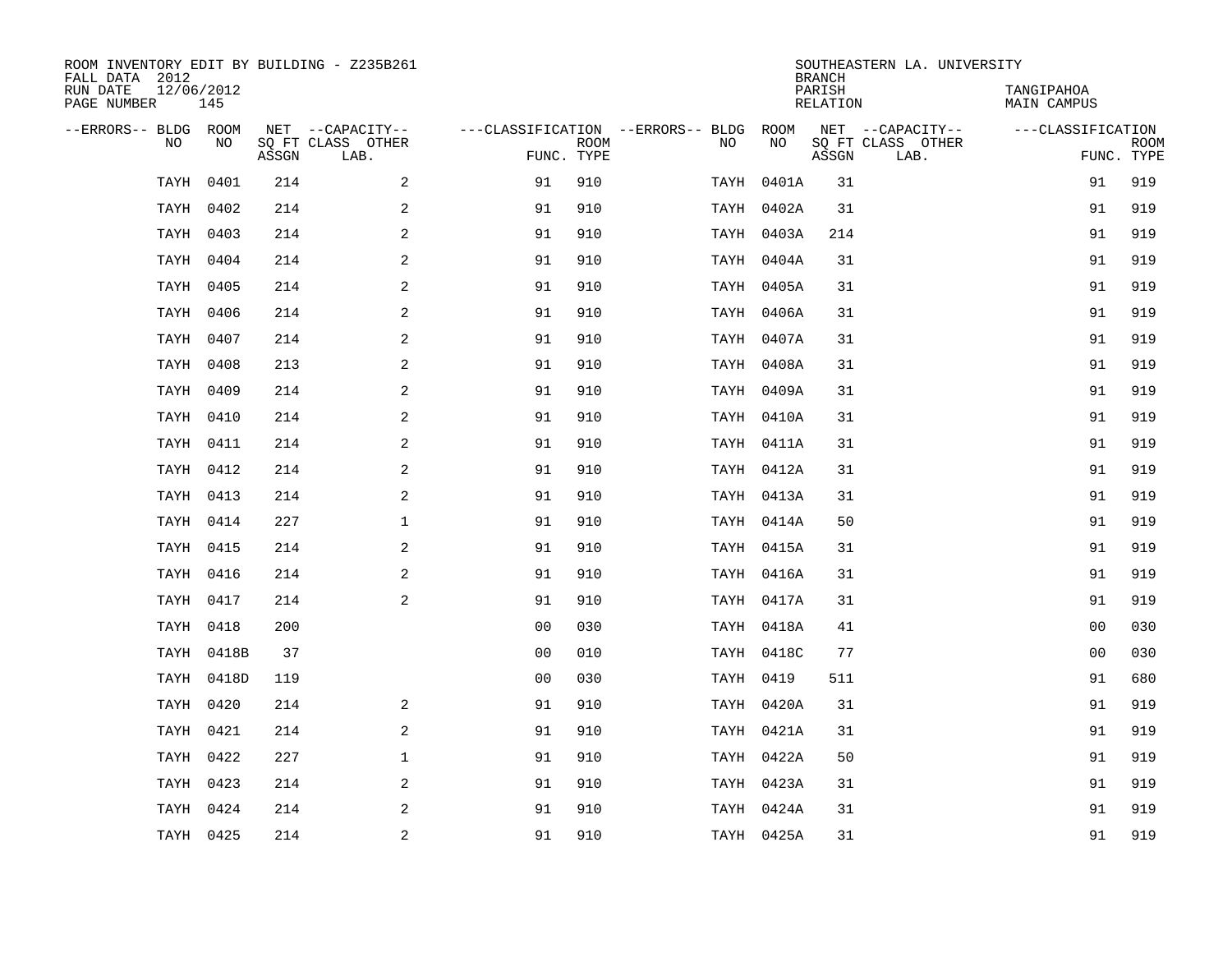| ROOM INVENTORY EDIT BY BUILDING - Z235B261<br>FALL DATA 2012 |                   |       |                           |                                        |             |           |                                                  | <b>BRANCH</b>      | SOUTHEASTERN LA. UNIVERSITY                                                                                |                           |                           |
|--------------------------------------------------------------|-------------------|-------|---------------------------|----------------------------------------|-------------|-----------|--------------------------------------------------|--------------------|------------------------------------------------------------------------------------------------------------|---------------------------|---------------------------|
| RUN DATE<br>PAGE NUMBER                                      | 12/06/2012<br>146 |       |                           |                                        |             |           |                                                  | PARISH<br>RELATION |                                                                                                            | TANGIPAHOA<br>MAIN CAMPUS |                           |
| --ERRORS-- BLDG ROOM                                         |                   |       | NET --CAPACITY--          | ---CLASSIFICATION --ERRORS-- BLDG ROOM |             |           |                                                  |                    | NET --CAPACITY--                                                                                           | ---CLASSIFICATION         |                           |
| NO                                                           | NO                | ASSGN | SQ FT CLASS OTHER<br>LAB. | FUNC. TYPE                             | <b>ROOM</b> | NO        | NO                                               | ASSGN              | SQ FT CLASS OTHER<br>LAB.                                                                                  |                           | <b>ROOM</b><br>FUNC. TYPE |
| TAYH                                                         | 0426              | 214   | 2                         | 91                                     | 910         |           | TAYH 0426A                                       | 31                 |                                                                                                            | 91                        | 919                       |
|                                                              | TAYH 0427         | 214   | 2                         | 91                                     | 910         |           | TAYH 0427A                                       | 31                 |                                                                                                            | 91                        | 919                       |
|                                                              | TAYH 0428         | 214   | 2                         | 91                                     | 910         |           | TAYH 0428A                                       | 31                 |                                                                                                            | 91                        | 919                       |
|                                                              | TAYH 0429         | 214   | $\overline{2}$            | 91                                     | 910         |           | TAYH 0429A                                       | 31                 |                                                                                                            | 91                        | 919                       |
|                                                              | TAYH 0430         | 214   | 2                         | 91                                     | 910         |           | TAYH 0430A                                       | 31                 |                                                                                                            | 91                        | 919                       |
|                                                              | TAYH 0431         | 9     |                           | 91                                     | 935         | TAYH 0432 |                                                  | 11                 |                                                                                                            | 91                        | 935                       |
|                                                              | TAYH 0433         | 9     |                           | 91                                     | 935         | TAYH 0434 | TOTAL NUMBER CLASSROOMS<br>TOTAL NUMBER LABS 210 | 11                 | TOTAL NET ASSIGN SQ. FT. IN ROOM FILE<br>TOTAL NUMBER COMPUTER CLASSROOMS<br>TOTAL NUMBER SPECIAL LABS 220 | 91<br>29,326              | 935                       |
| TAY0                                                         | 0100              | 3370  | 75                        | 91                                     | 910         |           | TAY0 0100E                                       | 2024               | 20                                                                                                         | 91                        | 910                       |
| TAY0                                                         | 0100W             | 2024  | 50                        | 91                                     | 910         | TAY0      | 0101                                             | 177                | $\mathbf{1}$                                                                                               | 91                        | 910                       |
| TAY0                                                         | 0101E             | 208   | $\mathbf 1$               | 91                                     | 910         | TAY0      | 0101W                                            | 208                | $\mathbf{1}$                                                                                               | 91                        | 910                       |
| TAY0                                                         | 0102              | 440   | 2                         | 91                                     | 910         | TAY0      | 0102E                                            | 656                | $\mathbf{1}$                                                                                               | 91                        | 910                       |
| TAY0                                                         | 0102W             | 352   | 8                         | 91                                     | 910         | TAY0      | 0103                                             | 24                 | $\mathbf{1}$                                                                                               | 91                        | 910                       |
| TAY0                                                         | 0103E             | 339   | 3                         | 91                                     | 910         | TAY0      | 0103W                                            | 339                | 3                                                                                                          | 91                        | 910                       |
| TAY0                                                         | 0104              | 45    | $\mathbf 1$               | 91                                     | 910         | TAY0      | 0104E                                            | 352                | 8                                                                                                          | 91                        | 910                       |
| TAY0                                                         | 0104W             | 176   | $\overline{4}$            | 91                                     | 910         | TAY0      | 0105                                             | 543                | 2                                                                                                          | 91                        | 910                       |
| TAY0                                                         | 0105E             | 339   | $\overline{3}$            | 91                                     | 910         | TAY0      | 0105W                                            | 339                | 3                                                                                                          | 91                        | 910                       |
| TAY0                                                         | 0106E             | 176   | $\overline{4}$            | 91                                     | 910         | TAY0      | 0106W                                            | 208                | $\mathbf{1}$                                                                                               | 91                        | 910                       |
| TAY0                                                         | 0107E             | 208   | $\mathbf 1$               | 91                                     | 910         | TAY0      | 0107W                                            | 208                | $\mathbf{1}$                                                                                               | 91                        | 910                       |
| TAY0                                                         | 0108E             | 208   | $\mathbf 1$               | 91                                     | 910         | TAY0      | 0108W                                            | 4752               | 54                                                                                                         | 91                        | 910                       |
| TAY0                                                         | 0109E             | 4224  | 482                       | 91                                     | 910         | TAY0      | 0200E                                            | 4454               | 75                                                                                                         | 91                        | 910                       |
| TAY0                                                         | 0200W             | 4080  | 75                        | 91                                     | 910         | TAY0      | 0201E                                            | 6160               | 68                                                                                                         | 91                        | 910                       |
| TAY0                                                         | 0201W             | 6688  | 74                        | 91                                     | 910         | TAY0      | 0300E                                            | 4080               | 75                                                                                                         | 91                        | 910                       |
|                                                              | TAY0 0300W 4080   |       | 50                        | 91                                     | 910         |           | TAY0 0301E 6688                                  |                    | 74                                                                                                         | 91                        | 910                       |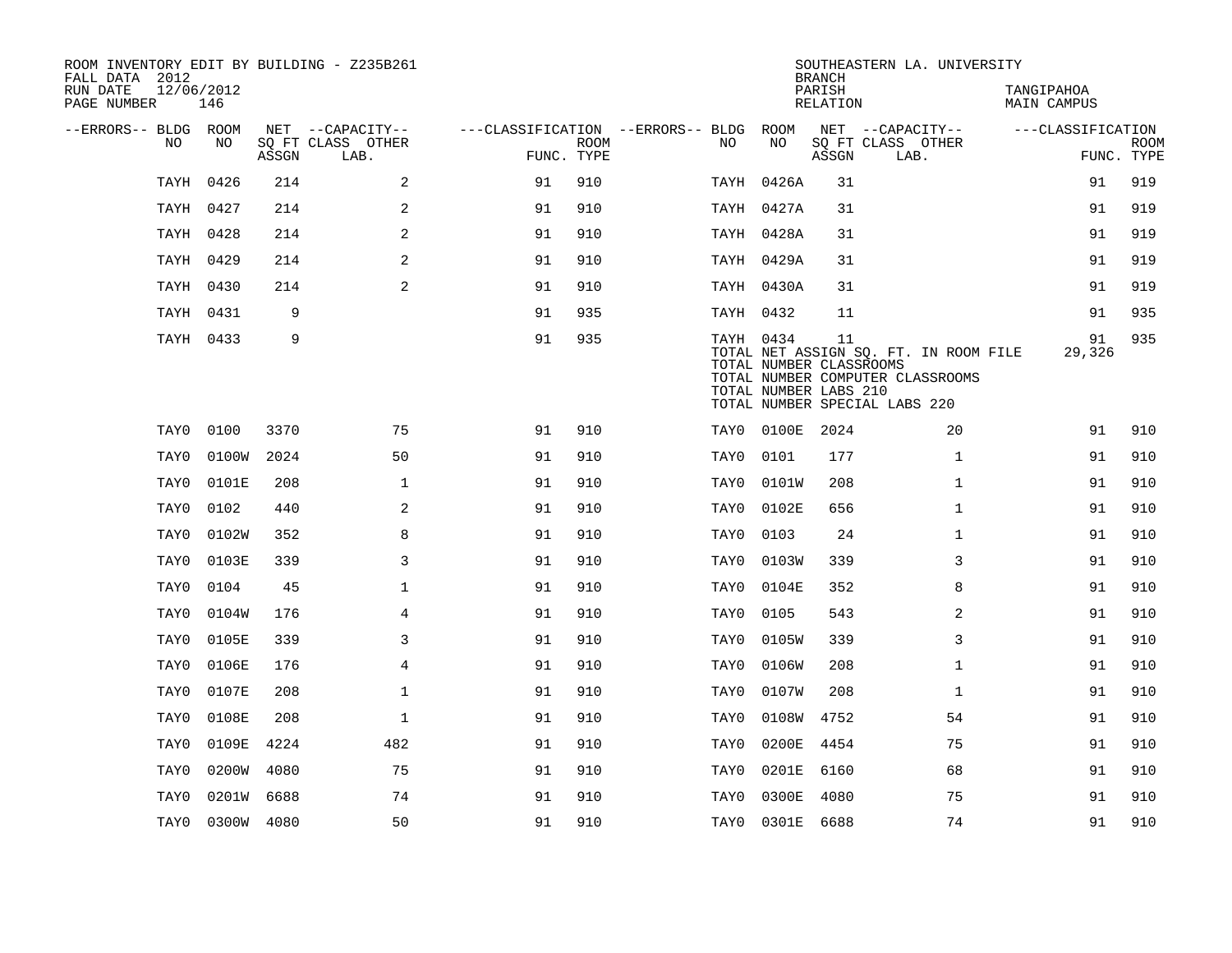| ROOM INVENTORY EDIT BY BUILDING - Z235B261<br>FALL DATA 2012<br>12/06/2012<br>RUN DATE<br>PAGE NUMBER 147 |                 |      |                                 |                                                                                                  |     |                                   |    |            | SOUTHEASTERN LA. UNIVERSITY<br><b>BRANCH</b><br>PARISH<br>RELATION                                                                                             |              | TANGIPAHOA<br>MAIN CAMPUS                    |                    |
|-----------------------------------------------------------------------------------------------------------|-----------------|------|---------------------------------|--------------------------------------------------------------------------------------------------|-----|-----------------------------------|----|------------|----------------------------------------------------------------------------------------------------------------------------------------------------------------|--------------|----------------------------------------------|--------------------|
| --ERRORS-- BLDG ROOM                                                                                      |                 |      |                                 | NET --CAPACITY--    ---CLASSIFICATION --ERRORS-- BLDG ROOM NET --CAPACITY--    ---CLASSIFICATION |     |                                   |    |            |                                                                                                                                                                |              |                                              |                    |
| NO                                                                                                        | NO              |      | SQ FT CLASS OTHER<br>ASSGN LAB. | $\sim$ $\sim$ $\sim$ $\sim$ $\sim$<br>FUNC. TYPE                                                 |     | ROOM <b>NAME IS NOT THE STATE</b> | NO | NO         | SQ FT CLASS OTHER<br>ASSGN LAB.                                                                                                                                |              |                                              | ROOM<br>FUNC. TYPE |
|                                                                                                           | TAY0 0301W 6688 |      | 74                              | 91                                                                                               | 910 |                                   |    |            | TOTAL NUMBER CLASSROOMS<br>TOTAL NUMBER COMPUTER CLASSROOMS<br>TOTAL NUMBER LABS 210<br>TOTAL NUMBER SPECIAL LABS 220                                          |              | TOTAL NET ASSIGN SQ. FT. IN ROOM FILE 64,857 |                    |
|                                                                                                           | TCBH 0001       | 990  |                                 | 82                                                                                               | 082 |                                   |    |            | TOTAL NET ASSIGN SQ. FT. IN ROOM FILE<br>TOTAL NUMBER CLASSROOMS<br>TOTAL NUMBER COMPUTER CLASSROOMS<br>TOTAL NUMBER LABS 210<br>TOTAL NUMBER SPECIAL LABS 220 |              | 990                                          |                    |
|                                                                                                           | TCCR 0001 1250  |      |                                 | 82                                                                                               | 082 |                                   |    |            | TOTAL NET ASSIGN SQ. FT. IN ROOM FILE<br>TOTAL NUMBER CLASSROOMS<br>TOTAL NUMBER COMPUTER CLASSROOMS<br>TOTAL NUMBER LABS 210<br>TOTAL NUMBER SPECIAL LABS 220 |              | 1,250                                        |                    |
|                                                                                                           | TCGC 0100       | 61   |                                 | 0 <sup>0</sup>                                                                                   | 030 |                                   |    | TCGC 0101  | 464                                                                                                                                                            |              | 32                                           | 740                |
|                                                                                                           | TCGC 0102       | 464  |                                 | 32                                                                                               | 740 |                                   |    | TCGC 0103  | 464                                                                                                                                                            |              | 32                                           | 740                |
|                                                                                                           | TCGC 0104       | 584  |                                 | 0 <sub>0</sub>                                                                                   | 020 |                                   |    | TCGC 0202  | 83                                                                                                                                                             | $\mathbf{1}$ | 32                                           | 310                |
|                                                                                                           | TCGC 0203       | 366  | 18                              | 32                                                                                               | 680 |                                   |    | TCGC 0203A | 90                                                                                                                                                             | $\mathbf{1}$ | 32                                           | 310                |
|                                                                                                           | TCGC 0203B      | 11   |                                 | 32                                                                                               | 685 |                                   |    |            | TOTAL NET ASSIGN SQ. FT. IN ROOM FILE<br>TOTAL NUMBER CLASSROOMS<br>TOTAL NUMBER COMPUTER CLASSROOMS<br>TOTAL NUMBER LABS 210<br>TOTAL NUMBER SPECIAL LABS 220 |              | 1,942                                        |                    |
|                                                                                                           | TCGH 0100       | 5820 |                                 | 91                                                                                               | 970 |                                   |    |            | TOTAL NET ASSIGN SQ. FT. IN ROOM FILE<br>TOTAL NUMBER CLASSROOMS<br>TOTAL NUMBER COMPUTER CLASSROOMS<br>TOTAL NUMBER LABS 210<br>TOTAL NUMBER SPECIAL LABS 220 |              | 5,820                                        |                    |
|                                                                                                           | TECM M0001      | 108  | $\mathbf{1}$                    | 75                                                                                               | 310 |                                   |    |            | TOTAL NET ASSIGN SQ. FT. IN ROOM FILE<br>TOTAL NUMBER CLASSROOMS<br>TOTAL NUMBER COMPUTER CLASSROOMS<br>TOTAL NUMBER LABS 210<br>TOTAL NUMBER SPECIAL LABS 220 |              | 108                                          |                    |
|                                                                                                           | TECS 0100       | 558  |                                 | 75                                                                                               | 720 |                                   |    | TECS 0101  | 37                                                                                                                                                             |              | 75                                           | 725                |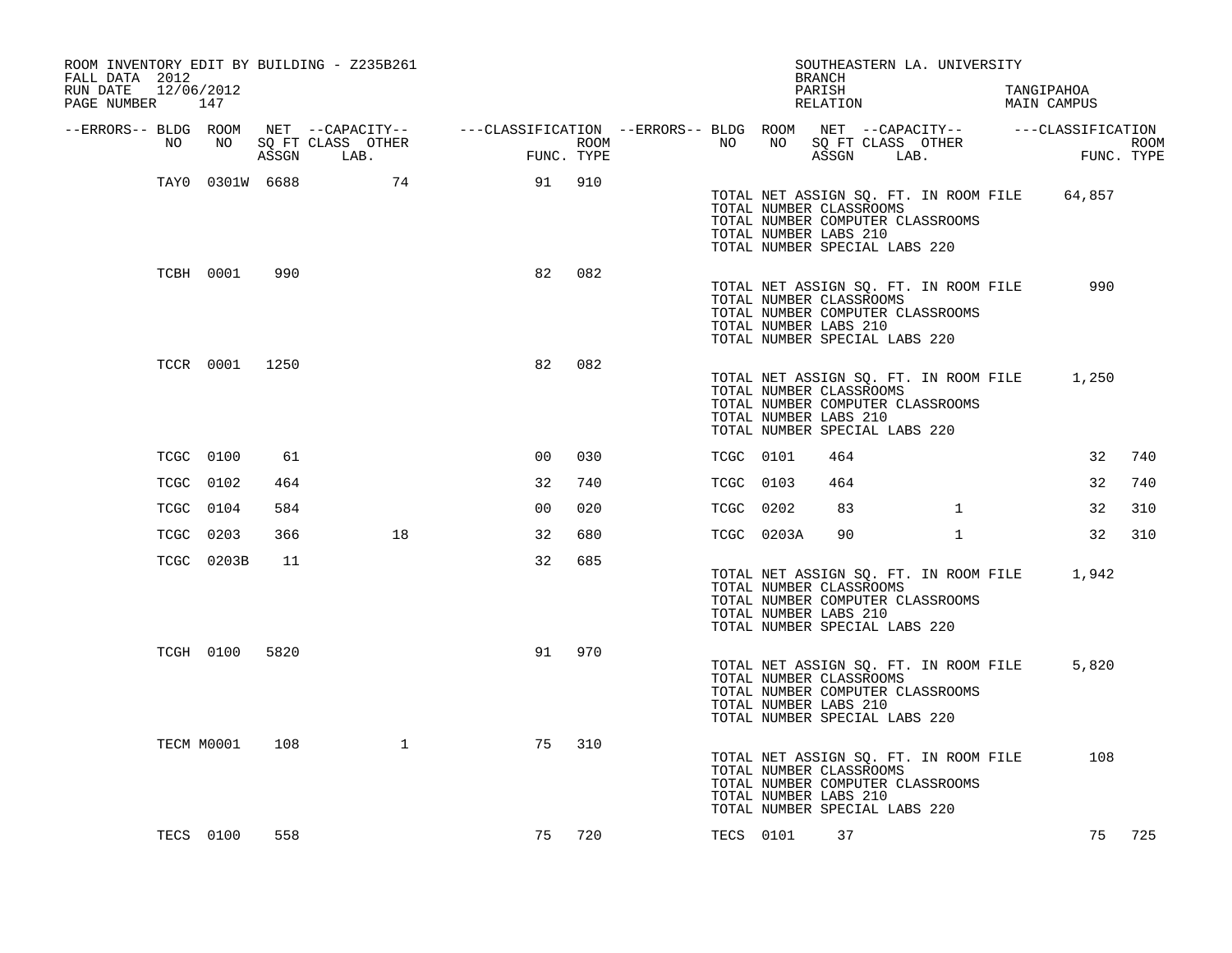| ROOM INVENTORY EDIT BY BUILDING - Z235B261<br>FALL DATA 2012<br>RUN DATE<br>PAGE NUMBER | 12/06/2012<br>148 |                 |    |                           |                                                         |                    |           |                                                        | <b>BRANCH</b><br>PARISH<br>RELATION | SOUTHEASTERN LA. UNIVERSITY                                                                                                             | TANGIPAHOA<br><b>MAIN CAMPUS</b> |                   |                           |
|-----------------------------------------------------------------------------------------|-------------------|-----------------|----|---------------------------|---------------------------------------------------------|--------------------|-----------|--------------------------------------------------------|-------------------------------------|-----------------------------------------------------------------------------------------------------------------------------------------|----------------------------------|-------------------|---------------------------|
| --ERRORS-- BLDG ROOM                                                                    |                   |                 |    | NET --CAPACITY--          | ---CLASSIFICATION --ERRORS-- BLDG ROOM NET --CAPACITY-- |                    |           |                                                        |                                     |                                                                                                                                         |                                  | ---CLASSIFICATION |                           |
| NO.                                                                                     | NO.               | ASSGN           |    | SQ FT CLASS OTHER<br>LAB. |                                                         | ROOM<br>FUNC. TYPE | NO .      | NO<br>TOTAL NUMBER CLASSROOMS<br>TOTAL NUMBER LABS 210 | ASSGN                               | SQ FT CLASS OTHER<br>LAB.<br>TOTAL NET ASSIGN SQ. FT. IN ROOM FILE<br>TOTAL NUMBER COMPUTER CLASSROOMS<br>TOTAL NUMBER SPECIAL LABS 220 |                                  | 595               | <b>ROOM</b><br>FUNC. TYPE |
| TEC0                                                                                    | 0101              | 138             |    |                           | 0 <sub>0</sub>                                          | 030                | TEC0      | 0102                                                   | 7427                                | 204                                                                                                                                     |                                  | 11                | 430                       |
| TEC0                                                                                    | 0103              | 763             | 38 |                           | 11                                                      | 110                | TEC0      | 0103A                                                  | 55                                  |                                                                                                                                         |                                  | 0 <sub>0</sub>    | 030                       |
| TEC0                                                                                    | 0104              | 722             |    |                           | 11                                                      | 315                | TEC0      | 0105                                                   | 1045                                | 52                                                                                                                                      |                                  | 11                | 110                       |
| TEC0                                                                                    | 0105A             | 55              |    |                           | 0 <sub>0</sub>                                          | 030                | TEC0      | 0106                                                   | 501                                 | $\mathbf{1}$                                                                                                                            |                                  | 11                | 310                       |
| TEC0                                                                                    | 0107              | 135             |    |                           | 0 <sub>0</sub>                                          | 030                | TEC0      | 0109                                                   | 760                                 | 15                                                                                                                                      |                                  | 11                | 210                       |
| TEC0                                                                                    | 0109A             | 15              |    |                           | 11                                                      | 215                | TEC0      | 0109B                                                  | 15                                  |                                                                                                                                         |                                  | 11                | 215                       |
| TEC0                                                                                    | 0110              | 692             | 34 |                           | 11                                                      | 110                | TEC0      | 0110A                                                  | 16                                  |                                                                                                                                         |                                  | 11                | 115                       |
| TEC0                                                                                    | 0111              | 438             | 21 |                           | 11                                                      | 110                | TEC0      | 0112                                                   | 939                                 | 23                                                                                                                                      |                                  | 11                | 315                       |
| TEC0                                                                                    | 0114              | 35              |    |                           | 0 <sub>0</sub>                                          | 030                | TEC0      | 0115                                                   | 35                                  |                                                                                                                                         |                                  | 0 <sub>0</sub>    | 010                       |
| TEC0                                                                                    | 0116              | 43              |    |                           | 0 <sub>0</sub>                                          | 030                | TEC0      | 0120                                                   | 7394 369                            |                                                                                                                                         |                                  | 11                | 110                       |
| TEC0                                                                                    | 0120A             | 100             |    | 14                        | 11                                                      | 550                | TEC0      | 0131                                                   | 458                                 | 13                                                                                                                                      |                                  | 11                | 650                       |
| TEC0                                                                                    | 0132              | 389             |    | 16                        | 11                                                      | 315                | TEC0      | 0134                                                   | 220                                 | 9                                                                                                                                       |                                  | 11                | 310                       |
| TEC0                                                                                    | 0134A             | $7\phantom{.0}$ |    |                           | 11                                                      | 315                | TEC0      | 0135                                                   | 143                                 | $\mathbf{1}$                                                                                                                            |                                  | 11                | 315                       |
| TEC0                                                                                    | 0135A             | 74              |    | $\mathbf{1}$              | 11                                                      | 310                | TEC0      | 0135B                                                  | 75                                  | $\mathbf{1}$                                                                                                                            |                                  | 11                | 315                       |
| TEC0                                                                                    | 0135C             | 172             |    | $\mathbf{1}$              | 11                                                      | 310                | TEC0      | 0135D                                                  | 82                                  | $\mathbf{1}$                                                                                                                            |                                  | 11                | 310                       |
| TEC0                                                                                    | 0135E             | 131             |    | $\mathbf{1}$              | 11                                                      | 315                | TEC0      | 0135F                                                  | 107                                 | $\mathbf{1}$                                                                                                                            |                                  | 11                | 310                       |
| TEC0                                                                                    | 0135G             | 112             |    |                           | 11                                                      | 315                | TEC0      | 0135H                                                  | 220                                 |                                                                                                                                         |                                  | 0 <sub>0</sub>    | 020                       |
| TEC0                                                                                    | 0137              | 771             | 38 |                           | 11                                                      | 110                | TEC0      | 0137A                                                  | 17                                  |                                                                                                                                         |                                  | 11                | 115                       |
| TEC0                                                                                    | 0138              | 911             | 45 |                           | 11                                                      | 110                | TEC0      | 0141                                                   | 254                                 |                                                                                                                                         |                                  | 0 <sub>0</sub>    | 030                       |
| TEC0                                                                                    | 0142              | 128             |    |                           | 0 <sub>0</sub>                                          | 030                | TEC0      | 0143                                                   | 21                                  |                                                                                                                                         |                                  | 0 <sub>0</sub>    | 010                       |
| TEC0                                                                                    | 0144              | 127             |    |                           | 00                                                      | 030                | TEC0      | 0145                                                   | 130                                 |                                                                                                                                         |                                  | 00                | 010                       |
| TEC0                                                                                    | 0146              | 127             |    |                           | 0 <sub>0</sub>                                          | 030                | TEC0      | 0147                                                   | 21                                  |                                                                                                                                         |                                  | 00                | 010                       |
|                                                                                         | TEC0 0148         | 128             |    |                           | 0 <sub>0</sub>                                          | 030                | TEC0 0149 |                                                        | 269                                 |                                                                                                                                         |                                  | 0 <sub>0</sub>    | 030                       |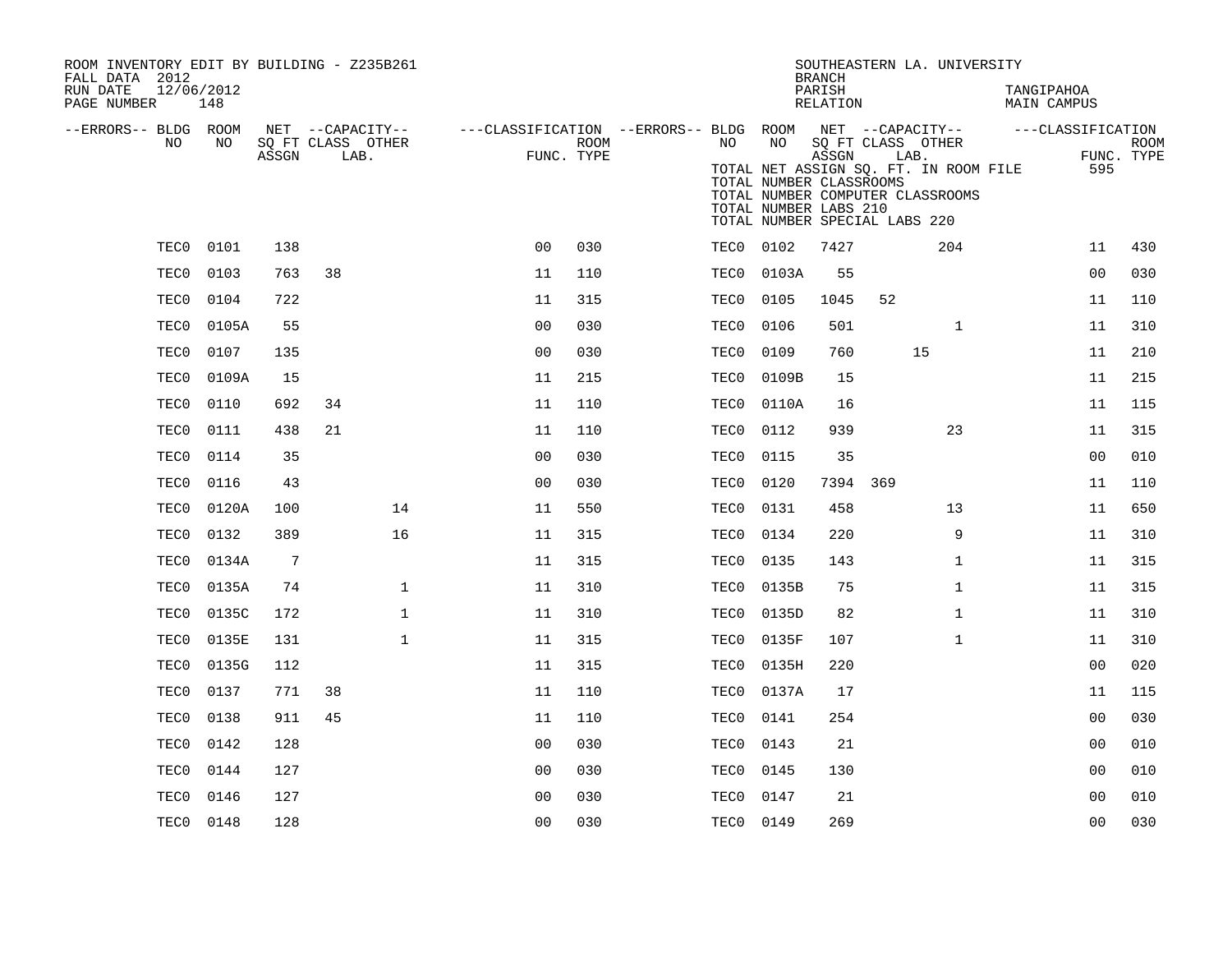| ROOM INVENTORY EDIT BY BUILDING - Z235B261<br>FALL DATA 2012 |                   |       |                           |                |             |                                   |       | <b>BRANCH</b>      | SOUTHEASTERN LA. UNIVERSITY |                                  |                           |
|--------------------------------------------------------------|-------------------|-------|---------------------------|----------------|-------------|-----------------------------------|-------|--------------------|-----------------------------|----------------------------------|---------------------------|
| RUN DATE<br>PAGE NUMBER                                      | 12/06/2012<br>149 |       |                           |                |             |                                   |       | PARISH<br>RELATION |                             | TANGIPAHOA<br><b>MAIN CAMPUS</b> |                           |
| --ERRORS-- BLDG                                              | ROOM              |       | NET --CAPACITY--          |                |             | ---CLASSIFICATION --ERRORS-- BLDG | ROOM  |                    | NET --CAPACITY--            | ---CLASSIFICATION                |                           |
| N <sub>O</sub>                                               | NO.               | ASSGN | SO FT CLASS OTHER<br>LAB. | FUNC. TYPE     | <b>ROOM</b> | NO.                               | NO    | ASSGN              | SQ FT CLASS OTHER<br>LAB.   |                                  | <b>ROOM</b><br>FUNC. TYPE |
| TEC0                                                         | 0150              | 1322  | 100                       | 11             | 630         | TEC0                              | 0151  | 857                |                             | 11                               | 635                       |
| TEC0                                                         | 0151A             | 200   |                           | 11             | 635         | TEC0                              | 0151B | 36                 |                             | 11                               | 635                       |
| TEC0                                                         | 0151C             | 38    |                           | 0 <sub>0</sub> | 030         | TEC0                              | 0152  | 25                 |                             | 0 <sub>0</sub>                   | 030                       |
| TEC0                                                         | 0153              | 169   |                           | 11             | 635         | TEC0                              | 0154  | 60                 |                             | 0 <sub>0</sub>                   | 030                       |
| TEC0                                                         | 0160              | 4445  |                           | 11             | 520         | TEC0                              | 0161  | 422                |                             | 00                               | 030                       |
| TEC0                                                         | 0163              | 436   |                           | 0 <sub>0</sub> | 030         | TEC0                              | 0170  | 1322               | 66                          | 11                               | 110                       |
| TEC0                                                         | 0170A             | 63    | $\mathbf{1}$              | 11             | 310         | TEC0                              | 0170B | 87                 |                             | 11                               | 115                       |
| TEC0                                                         | 0170C             | 279   |                           | 11             | 355         | TEC0                              | 0171  | 85                 |                             | 11                               | 115                       |
| TEC0                                                         | 0173              | 512   | 25                        | 11             | 110         | TEC0                              | 0173A | 40                 |                             | 11                               | 115                       |
| TEC0                                                         | 0201              | 318   | 7                         | 11             | 310         | TEC0                              | 0201A | 124                | $\mathbf{1}$                | 11                               | 310                       |
| TEC0                                                         | 0201B             | 229   | $\mathbf 1$               | 11             | 310         | TEC0                              | 0201C | 123                | 13                          | 11                               | 310                       |
| TEC0                                                         | 0201D             | 96    | $\mathbf 1$               | 11             | 310         | TEC0                              | 0202  | 172                |                             | 0 <sub>0</sub>                   | 030                       |
| TEC0                                                         | 0204              | 133   |                           | 0 <sub>0</sub> | 030         | TEC0                              | 0205  | 125                | $\mathbf{1}$                | 11                               | 310                       |
| TEC0                                                         | 0206              | 172   | $\mathbf 1$               | 11             | 310         | TEC0                              | 0207  | 1032               | $\mathbf{1}$                | 11                               | 310                       |
| TEC0                                                         | 0208              | 122   | $\mathbf 1$               | 11             | 310         | TEC0                              | 0209  | 109                | $\mathbf{1}$                | 11                               | 310                       |
| TEC0                                                         | 0210              | 109   | $\mathbf 1$               | 11             | 310         | TEC0                              | 0211  | 109                | $\mathbf{1}$                | 11                               | 310                       |
| TEC0                                                         | 0212              | 109   | $\mathbf 1$               | 11             | 310         | TEC0                              | 0213  | 109                | $\mathbf{1}$                | 11                               | 310                       |
| TEC0                                                         | 0214              | 109   | $\mathbf 1$               | 11             | 310         | TEC0                              | 0215  | 109                | $\mathbf{1}$                | 11                               | 310                       |
| TEC0                                                         | 0216              | 109   | $\mathbf{1}$              | 11             | 310         | TEC0                              | 0217  | 109                | $\mathbf{1}$                | 11                               | 310                       |
| TEC0                                                         | 0218              | 109   | $\mathbf{1}$              | 11             | 310         | TEC0                              | 0219  | 84                 |                             | 0 <sub>0</sub>                   | 030                       |
| TEC0                                                         | 0220              | 58    |                           | 0 <sub>0</sub> | 030         | TEC0                              | 0221  | 204                | 7                           | 11                               | 650                       |
| TEC0                                                         | 0222              | 100   | $\mathbf{1}$              | 11             | 310         | TEC0                              | 0223  | 100                | $\mathbf{1}$                | 11                               | 310                       |
| TEC0                                                         | 0224              | 100   | $\mathbf{1}$              | 11             | 310         | TEC0                              | 0225  | 100                | $\mathbf{1}$                | 11                               | 310                       |
| TEC0                                                         | 0226              | 83    |                           | 0 <sub>0</sub> | 010         | TEC0                              | 0227  | 158                |                             | 00                               | 030                       |
| TEC0                                                         | 0228              | 429   | $\mathbf 1$               | 11             | 315         | TEC0                              | 0228A | 180                | $\mathbf{1}$                | 11                               | 310                       |
| TEC0                                                         | 0228B             | 177   | $\mathbf{1}$              | 11             | 310         | TEC0                              | 0228C | 110                | $\mathbf{1}$                | 11                               | 310                       |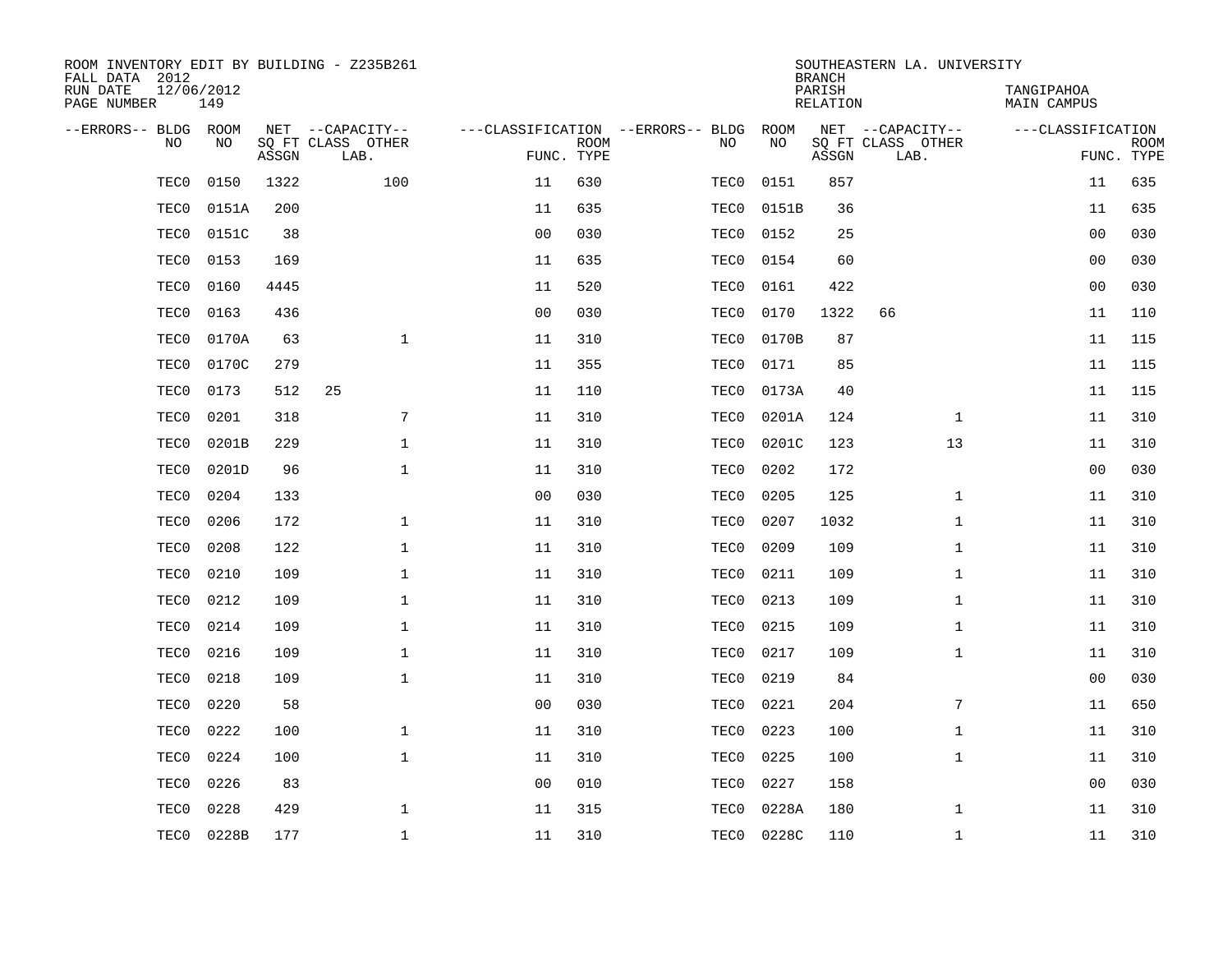| ROOM INVENTORY EDIT BY BUILDING - Z235B261<br>FALL DATA 2012 |                   |       |    |                           |                                   |                           |      |           | <b>BRANCH</b>             | SOUTHEASTERN LA. UNIVERSITY |                                  |                           |
|--------------------------------------------------------------|-------------------|-------|----|---------------------------|-----------------------------------|---------------------------|------|-----------|---------------------------|-----------------------------|----------------------------------|---------------------------|
| RUN DATE<br>PAGE NUMBER                                      | 12/06/2012<br>150 |       |    |                           |                                   |                           |      |           | PARISH<br><b>RELATION</b> |                             | TANGIPAHOA<br><b>MAIN CAMPUS</b> |                           |
| --ERRORS-- BLDG ROOM                                         |                   |       |    | NET --CAPACITY--          | ---CLASSIFICATION --ERRORS-- BLDG |                           |      | ROOM      |                           | NET --CAPACITY--            | ---CLASSIFICATION                |                           |
| NO                                                           | NO                | ASSGN |    | SQ FT CLASS OTHER<br>LAB. |                                   | <b>ROOM</b><br>FUNC. TYPE | NO   | NO        | ASSGN                     | SQ FT CLASS OTHER<br>LAB.   |                                  | <b>ROOM</b><br>FUNC. TYPE |
| TEC0                                                         | 0228D             | 109   |    | $\mathbf{1}$              | 11                                | 310                       | TEC0 | 0229      | 39                        |                             | 0 <sub>0</sub>                   | 030                       |
| TEC0                                                         | 0230              | 585   |    | 28                        | 11                                | 210                       | TEC0 | 0231      | 567                       | 11                          | 11                               | 210                       |
| TEC0                                                         | 0232              | 367   |    | $\mathbf 1$               | 11                                | 310                       | TEC0 | 0232A     | 118                       | $\mathbf{1}$                | 11                               | 310                       |
| TEC0                                                         | 0232B             | 118   |    | 1                         | 11                                | 310                       | TEC0 | 0232C     | 114                       | 6                           | 11                               | 310                       |
| TEC0                                                         | 0232D             | 112   |    | $\overline{4}$            | 11                                | 310                       | TEC0 | 0232E     | 131                       | $\mathbf{1}$                | 11                               | 310                       |
| TEC0                                                         | 0232F             | 129   |    | $\mathbf 1$               | 11                                | 310                       | TEC0 | 0232G     | 6                         |                             | 11                               | 315                       |
| TEC0                                                         | 0233              | 489   |    | 8                         | 11                                | 310                       | TEC0 | 0234      | 268                       |                             | 0 <sub>0</sub>                   | 020                       |
| TEC0                                                         | 0234A             | 127   |    | $\mathbf{1}$              | 11                                | 310                       | TEC0 | 0234B     | 94                        | $\mathbf{1}$                | 11                               | 310                       |
| TEC0                                                         | 0234C             | 127   |    | $\mathbf{1}$              | 11                                | 310                       | TEC0 | 0234D     | 94                        | $\mathbf{1}$                | 11                               | 310                       |
| TEC0                                                         | 0234E             | 92    |    | 1                         | 11                                | 310                       | TEC0 | 0234F     | 112                       | $\mathbf{1}$                | 11                               | 310                       |
| TEC0                                                         | 0234G             | 113   |    | $\mathbf 1$               | 11                                | 310                       | TEC0 | 0234H     | 156                       | $\mathbf{1}$                | 11                               | 310                       |
| TEC0                                                         | 0234J             | 113   |    | $\mathbf{1}$              | 11                                | 310                       | TEC0 | 0236      | 458                       | 9                           | 11                               | 210                       |
| TEC0                                                         | 0237              | 586   | 29 |                           | 11                                | 110                       | TEC0 | 0237A     | 16                        |                             | 11                               | 115                       |
| TEC0                                                         | 0238              | 642   | 32 |                           | 11                                | 110                       | TEC0 | 0239      | 641                       | 12                          | 11                               | 210                       |
| TEC0                                                         | 0240              | 635   |    | 12                        | 11                                | 210                       | TEC0 | 0241      | 250                       |                             | 0 <sub>0</sub>                   | 030                       |
| TEC0                                                         | 0241A             | 119   |    |                           | 00                                | 030                       | TEC0 | 0242      | 188                       |                             | 00                               | 030                       |
| TEC0                                                         | 0243              | 267   |    |                           | 11                                | 115                       | TEC0 | 0243A     | 29                        |                             | 11                               | 115                       |
| TEC0                                                         | 0243B             | 762   |    |                           | 0 <sub>0</sub>                    | 030                       | TEC0 | 0244      | 180                       |                             | 00                               | 030                       |
| TEC0                                                         | 0245              | 250   |    |                           | 0 <sub>0</sub>                    | 030                       | TEC0 | 0245A     | 119                       |                             | 00                               | 030                       |
| TEC0                                                         | 0246              | 636   |    | 20                        | 11                                | 310                       | TEC0 | 0247      | 641                       | 23                          | 11                               | 310                       |
| TEC0                                                         | 0248              | 641   |    | 32                        | 11                                | 210                       | TEC0 | 0249      | 586                       | 11                          | 11                               | 210                       |
| TEC0                                                         | 0249A             | 16    |    |                           | 11                                | 215                       | TEC0 | 0250      | 5396                      | 250                         | 11                               | 610                       |
| TEC0                                                         | 1001              | 506   | 25 |                           | 11                                | 110                       | TEC0 | 1002      | 483                       |                             | 0 <sub>0</sub>                   | 020                       |
| TEC0                                                         | 1003              | 161   |    |                           | 11                                | 315                       | TEC0 | 1004      | 284                       | $\mathbf{1}$                | 11                               | 310                       |
| TEC0                                                         | 1004A             | 181   |    | $\mathbf{1}$              | 11                                | 310                       | TEC0 | 1004B     | 107                       | $\mathbf{1}$                | 11                               | 310                       |
|                                                              | TEC0 1005         | 510   | 25 |                           | 11                                | 110                       |      | TEC0 1006 | 488                       |                             | 00                               | 020                       |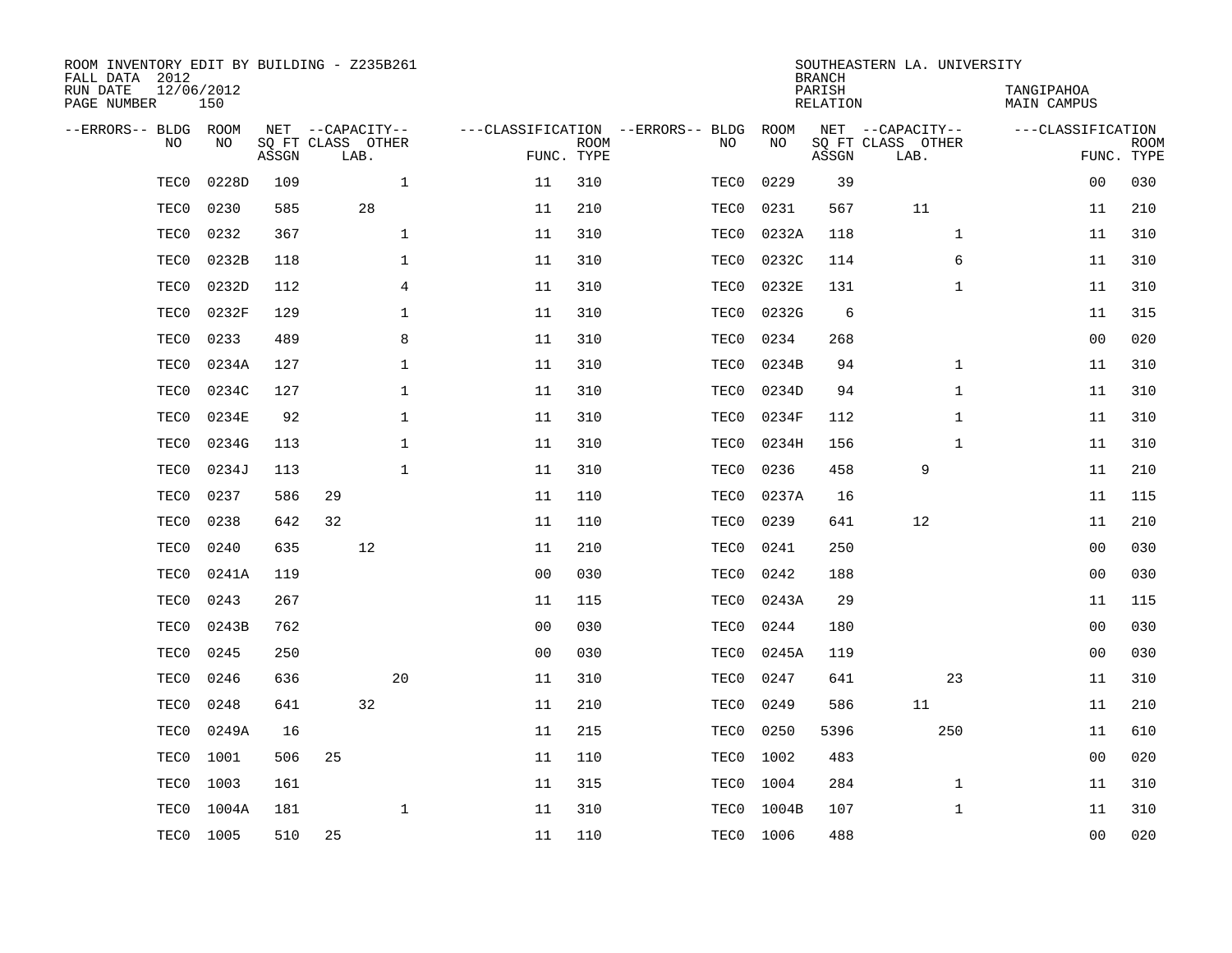| ROOM INVENTORY EDIT BY BUILDING - Z235B261<br>FALL DATA 2012 |                   |       |                           |              |                |             |                                   |       | <b>BRANCH</b>             |     | SOUTHEASTERN LA. UNIVERSITY |                                  |                   |                           |
|--------------------------------------------------------------|-------------------|-------|---------------------------|--------------|----------------|-------------|-----------------------------------|-------|---------------------------|-----|-----------------------------|----------------------------------|-------------------|---------------------------|
| RUN DATE<br>PAGE NUMBER                                      | 12/06/2012<br>151 |       |                           |              |                |             |                                   |       | PARISH<br><b>RELATION</b> |     |                             | TANGIPAHOA<br><b>MAIN CAMPUS</b> |                   |                           |
| --ERRORS-- BLDG                                              | ROOM              |       | NET --CAPACITY--          |              |                |             | ---CLASSIFICATION --ERRORS-- BLDG | ROOM  |                           |     | NET --CAPACITY--            |                                  | ---CLASSIFICATION |                           |
| N <sub>O</sub>                                               | NO.               | ASSGN | SO FT CLASS OTHER<br>LAB. |              | FUNC. TYPE     | <b>ROOM</b> | NO.                               | NO    | ASSGN                     |     | SQ FT CLASS OTHER<br>LAB.   |                                  |                   | <b>ROOM</b><br>FUNC. TYPE |
| TEC0                                                         | 1006A             | 30    |                           |              | 0 <sub>0</sub> | 030         | TEC0                              | 1006B |                           | 47  |                             |                                  | 00                | 030                       |
| TEC0                                                         | 1006C             | 111   |                           |              | 11             | 315         | TEC0                              | 1006D | 107                       |     | $\mathbf{1}$                |                                  | 11                | 310                       |
| TEC0                                                         | 1006E             | 108   |                           | $\mathbf{1}$ | 11             | 310         | TEC0                              | 1006F | 107                       |     | $\mathbf{1}$                |                                  | 11                | 310                       |
| TEC0                                                         | 1006G             | 326   |                           | $\mathbf{1}$ | 11             | 350         | TEC0                              | 1006H | 107                       |     | $\mathbf{1}$                |                                  | 11                | 310                       |
| TEC0                                                         | 1006J             | 108   |                           | $\mathbf{1}$ | 11             | 310         | TEC0                              | 1006K | 335                       |     |                             |                                  | 11                | 315                       |
| TEC0                                                         | 1006L             | 104   |                           | $\mathbf 1$  | 11             | 310         | TEC0                              | 1006M |                           | 104 | $\mathbf{1}$                |                                  | 11                | 310                       |
| TEC0                                                         | 1007              | 510   | 25                        |              | 11             | 110         | TEC0                              | 1008  |                           | 58  |                             |                                  | 00                | 010                       |
| TEC0                                                         | 1009              | 39    |                           |              | 11             | 315         | TEC0                              | 1010  | 210                       |     |                             |                                  | 00                | 030                       |
| TEC0                                                         | 1011              | 506   | 25                        |              | 11             | 110         | TEC0                              | 1012  | 315                       |     |                             |                                  | 0 <sub>0</sub>    | 030                       |
| TEC0                                                         | 1013              | 506   | 25                        |              | 11             | 110         | TEC0                              | 1014  | 243                       |     |                             |                                  | 0 <sub>0</sub>    | 030                       |
| TEC0                                                         | 1015              | 161   |                           | 6            | 11             | 315         | TEC0                              | 1016  |                           | 237 |                             |                                  | 0 <sub>0</sub>    | 030                       |
| TEC0                                                         | 1017              | 510   | 25                        |              | 11             | 110         | TEC0                              | 1018  |                           | 233 | $\mathbf{1}$                |                                  | 11                | 310                       |
| TEC0                                                         | 1018A             | 499   |                           | $\mathbf{1}$ | 11             | 310         | TEC0                              | 1018B | 174                       |     | $\mathbf{1}$                |                                  | 11                | 310                       |
| TEC0                                                         | 1018C             | 197   |                           | $\mathbf 1$  | 11             | 310         | TEC0                              | 1018D | 158                       |     | $\mathbf{1}$                |                                  | 11                | 310                       |
| TEC0                                                         | 1018E             | 104   |                           | $\mathbf{1}$ | 11             | 310         | TEC0                              | 1018F | 144                       |     | $\mathbf{1}$                |                                  | 11                | 310                       |
| TEC0                                                         | 1018G             | 148   |                           |              | 11             | 315         | TEC0                              | 1019  | 100                       |     |                             |                                  | 00                | 030                       |
| TEC0                                                         | 1020              | 312   |                           | $\mathbf{1}$ | 11             | 350         | TEC0                              | 1021  |                           | 227 |                             |                                  | 0 <sub>0</sub>    | 020                       |
| TEC0                                                         | 1022              | 2073  | 200                       |              | 11             | 110         | TEC0                              | 1022A |                           | 19  |                             |                                  | 11                | 115                       |
| TEC0                                                         | 1022B             | 12    |                           |              | 11             | 115         | TEC0                              | 1022C |                           | 13  |                             |                                  | 11                | 115                       |
| TEC0                                                         | 1023              | 126   |                           |              | 0 <sub>0</sub> | 030         | TEC0                              | 2001  | 614                       |     |                             |                                  | 11                | 650                       |
| TEC0                                                         | 2002              | 458   |                           |              | 0 <sub>0</sub> | 020         | TEC0                              | 2003  | 847                       |     | 42                          |                                  | 11                | 110                       |
| TEC0                                                         | 2004              | 277   |                           | $\mathbf{1}$ | 11             | 310         | TEC0                              | 2004A | 178                       |     | $\mathbf{1}$                |                                  | 11                | 310                       |
| TEC0                                                         | 2004B             | 105   |                           | $\mathbf{1}$ | 11             | 310         | TEC0                              | 2005  | 847                       |     | 42                          |                                  | 11                | 110                       |
| TEC0                                                         | 2006              | 30    |                           |              | 0 <sub>0</sub> | 010         | TEC0                              | 2006A |                           | 46  |                             |                                  | 0 <sub>0</sub>    | 030                       |
| TEC0                                                         | 2006B             | 96    |                           |              | 0 <sub>0</sub> | 030         | TEC0                              | 2007  |                           | 704 | 35                          |                                  | 11                | 110                       |
| TEC0                                                         | 2008              | 59    |                           |              | 00             | 010         | TEC0                              | 2009  |                           | 272 |                             |                                  | 11                | 315                       |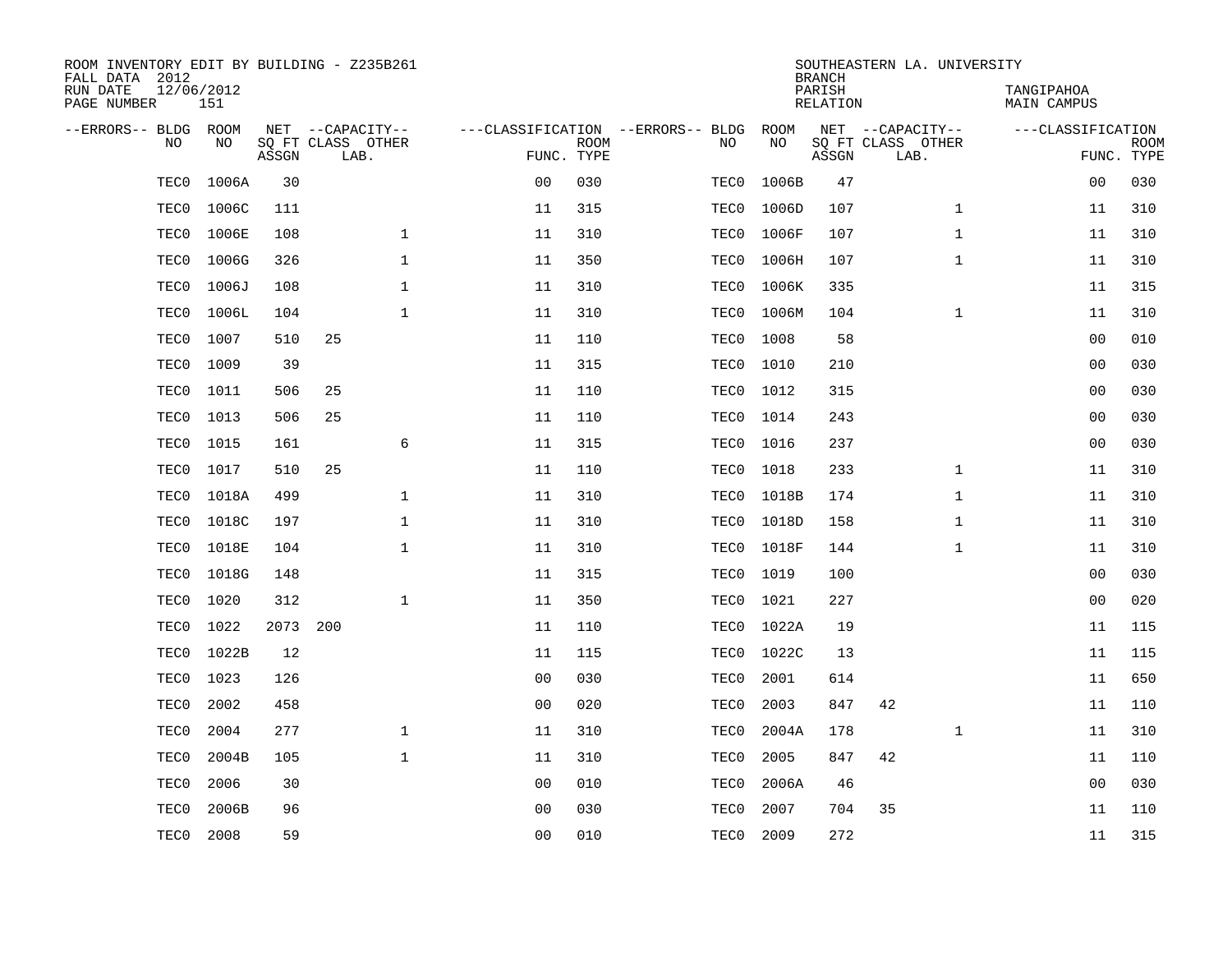| ROOM INVENTORY EDIT BY BUILDING - Z235B261<br>FALL DATA 2012 |                    |       |                           |                |             |                                   |                    | <b>BRANCH</b>      | SOUTHEASTERN LA. UNIVERSITY |                           |                           |
|--------------------------------------------------------------|--------------------|-------|---------------------------|----------------|-------------|-----------------------------------|--------------------|--------------------|-----------------------------|---------------------------|---------------------------|
| RUN DATE<br>PAGE NUMBER                                      | 12/06/2012<br>152  |       |                           |                |             |                                   |                    | PARISH<br>RELATION |                             | TANGIPAHOA<br>MAIN CAMPUS |                           |
| --ERRORS-- BLDG ROOM                                         |                    |       | NET --CAPACITY--          |                |             | ---CLASSIFICATION --ERRORS-- BLDG | ROOM               |                    | NET --CAPACITY--            | ---CLASSIFICATION         |                           |
| NO.                                                          | NO.                | ASSGN | SQ FT CLASS OTHER<br>LAB. | FUNC. TYPE     | <b>ROOM</b> | NO.                               | NO                 | ASSGN              | SQ FT CLASS OTHER<br>LAB.   |                           | <b>ROOM</b><br>FUNC. TYPE |
| TEC0                                                         | 2010               | 212   |                           | 0 <sub>0</sub> | 030         | TEC0                              | 2011               | 699                | 34                          | 11                        | 110                       |
| TEC0                                                         | 2012               | 315   |                           | 0 <sub>0</sub> | 030         | TEC0                              | 2013               | 842                | 42                          | 11                        | 110                       |
| TEC0                                                         | 2014               | 244   |                           | 0 <sub>0</sub> | 030         | TEC0                              | 2015               | 847                | 42                          | 11                        | 110                       |
| TEC0                                                         | 2016               | 233   |                           | 0 <sub>0</sub> | 030         | TEC0                              | 2017               | 97                 |                             | 00                        | 030                       |
| TEC0                                                         | 2018               | 982   | $\mathbf 1$               | 11             | 310         | TEC0                              | 2018A              | 105                | $\mathbf{1}$                | 11                        | 310                       |
| TEC0                                                         | 2018B              | 106   | $\mathbf 1$               | 11             | 310         | TEC0                              | 2018C              | 105                | $\mathbf{1}$                | 11                        | 310                       |
| TEC0                                                         | 2018D              | 105   | $\mathbf{1}$              | 11             | 310         | TEC0                              | 2018E              | 106                | $\mathbf{1}$                | 11                        | 310                       |
| TEC0                                                         | 2018F              | 105   | 1                         | 11             | 310         | TEC0                              | 2018G              | 105                | $\mathbf{1}$                | 11                        | 310                       |
| TEC0                                                         | 2018H              | 106   | $\mathbf 1$               | 11             | 310         | TEC0                              | 2018I              | 105                | $\mathbf{1}$                | 11                        | 310                       |
| TEC0                                                         | 2018J              | 105   | $\mathbf{1}$              | 11             | 310         | TEC0                              | 2018K              | 106                | $\mathbf{1}$                | 11                        | 310                       |
| TEC0                                                         | 2018L              | 320   |                           | 11             | 650         | TEC0                              | 2018M              | 274                |                             | 11                        | 315                       |
| TEC0                                                         | 2018N              | 111   |                           | 11             | 315         | TEC0                              | 20180              | 242                | $\mathbf{1}$                | 11                        | 310                       |
| TEC0                                                         | 2019               | 226   |                           | 0 <sub>0</sub> | 020         | TEC0                              | 2020               | 610                | $\mathbf{1}$                | 11                        | 350                       |
| TEC0                                                         | 2021               | 878   | 17                        | 11             | 210         | TEC0                              | 2021A              | 39                 |                             | 11                        | 215                       |
| TEC0                                                         | 2021B              | 50    |                           | 11             | 215         | TEC0                              | 2021C              | 129                |                             | 11                        | 215                       |
| TEC0                                                         | 2022               | 878   | 17                        | 11             | 210         | TEC0                              | 2022A              | 61                 |                             | 0 <sub>0</sub>            | 030                       |
| TEC0                                                         | 2022B              | 50    |                           | 11             | 215         | TEC0                              | 2022C              | 90                 |                             | 11                        | 215                       |
|                                                              | <b>TECO C0103</b>  | 125   |                           | 0 <sub>0</sub> | 020         |                                   | <b>TECO C0104</b>  | 125                |                             | 00                        | 020                       |
|                                                              | <b>TECO C0151</b>  | 122   |                           | 11             | 315         |                                   | <b>TECO C0203</b>  | 191                |                             | 00                        | 020                       |
|                                                              | <b>TEC0 C0204</b>  | 191   |                           | 0 <sub>0</sub> | 020         |                                   | <b>TECO C1000</b>  | 2887               |                             | 0 <sub>0</sub>            | 020                       |
|                                                              | <b>TEC0 C2000</b>  | 3493  |                           | 0 <sub>0</sub> | 020         |                                   | <b>TECO E0101</b>  | 25                 |                             | 0 <sub>0</sub>            | 030                       |
|                                                              | <b>TECO L0101</b>  | 635   |                           | 0 <sub>0</sub> | 020         |                                   | TEC0 L0102         | 635                |                             | 00                        | 020                       |
|                                                              | <b>TECO L1000A</b> | 777   |                           | 0 <sub>0</sub> | 020         |                                   | TECO L1000B        | 571                |                             | 00                        | 020                       |
|                                                              | TECO L1000E        | 145   |                           | 00             | 020         |                                   | TECO L2000A        | 686                |                             | 00                        | 020                       |
|                                                              | <b>TECO L2000B</b> | 72    |                           | 0 <sub>0</sub> | 020         |                                   | <b>TECO L2000C</b> | 72                 |                             | 0 <sub>0</sub>            | 020                       |
|                                                              | TECO MO101         | 169   |                           | 0 <sub>0</sub> | 030         |                                   | TEC0 M0102         | 169                |                             | 0 <sub>0</sub>            | 030                       |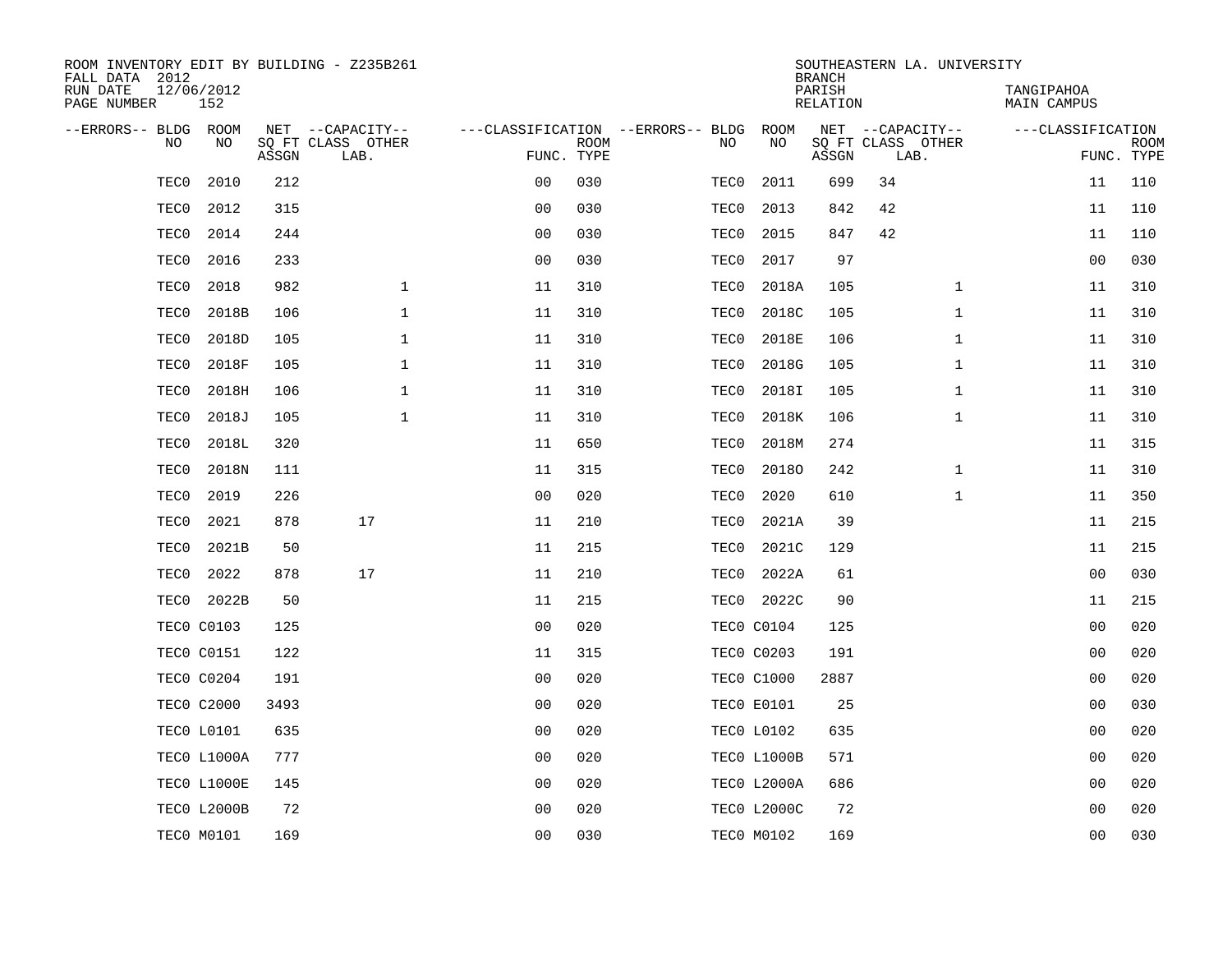| ROOM INVENTORY EDIT BY BUILDING - Z235B261<br>FALL DATA 2012<br>RUN DATE<br>PAGE NUMBER 153 | 12/06/2012        |       |                           |                                                         |                           |                   |                 | <b>BRANCH</b><br>PARISH<br>RELATION                                               |      | SOUTHEASTERN LA. UNIVERSITY                                                     | TANGIPAHOA<br><b>MAIN CAMPUS</b>            |                           |
|---------------------------------------------------------------------------------------------|-------------------|-------|---------------------------|---------------------------------------------------------|---------------------------|-------------------|-----------------|-----------------------------------------------------------------------------------|------|---------------------------------------------------------------------------------|---------------------------------------------|---------------------------|
| --ERRORS-- BLDG ROOM                                                                        |                   |       | NET --CAPACITY--          | ---CLASSIFICATION --ERRORS-- BLDG ROOM NET --CAPACITY-- |                           |                   |                 |                                                                                   |      |                                                                                 | ---CLASSIFICATION                           |                           |
| NO                                                                                          | NO                | ASSGN | SQ FT CLASS OTHER<br>LAB. |                                                         | <b>ROOM</b><br>FUNC. TYPE | NO .              | NO              | SQ FT CLASS OTHER<br>ASSGN                                                        | LAB. |                                                                                 |                                             | <b>ROOM</b><br>FUNC. TYPE |
|                                                                                             | <b>TECO S0102</b> | 149   |                           | 0 <sup>0</sup>                                          | 020                       | <b>TECO S0103</b> |                 | 149                                                                               |      |                                                                                 | 00                                          | 020                       |
|                                                                                             | <b>TECO S0151</b> | 200   |                           | 11                                                      | 635                       |                   | TEC0 S0160 1001 | TOTAL NUMBER CLASSROOMS<br>TOTAL NUMBER LABS 210<br>TOTAL NUMBER SPECIAL LABS 220 |      | 40<br>TOTAL NET ASSIGN SO. FT. IN ROOM FILE<br>TOTAL NUMBER COMPUTER CLASSROOMS | 11<br>76,858<br>24<br>10                    | 610                       |
|                                                                                             | TELE 0101         | 229   |                           | 0 <sub>0</sub>                                          | 030                       |                   |                 | TOTAL NUMBER CLASSROOMS<br>TOTAL NUMBER LABS 210<br>TOTAL NUMBER SPECIAL LABS 220 |      | TOTAL NET ASSIGN SQ. FT. IN ROOM FILE<br>TOTAL NUMBER COMPUTER CLASSROOMS       |                                             |                           |
| THA0                                                                                        | 0001              | 198   | 2                         | 47                                                      | 310                       | THA0 0002         |                 | 93                                                                                |      | $\mathbf{1}$                                                                    | 47                                          | 310                       |
| THA0                                                                                        | 0003              | 92    | $\mathbf{1}$              | 47                                                      | 315                       | THA0              | 0004            | 198                                                                               |      | $\overline{2}$                                                                  | 47                                          | 350                       |
| THA0                                                                                        | 0005              | 199   | 2                         | 47                                                      | 310                       | THA0              | 0006            | 197                                                                               |      | 2                                                                               | 47                                          | 310                       |
| THA0                                                                                        | 0007              | 196   | 2                         | 47                                                      | 310                       | THA0              | 0008            | 198                                                                               |      | $\mathbf{1}$                                                                    | 47                                          | 310                       |
| THA0                                                                                        | 0100              | 58    |                           | 0 <sub>0</sub>                                          | 030                       | THA0 0101         |                 | 58                                                                                |      |                                                                                 | 0 <sub>0</sub>                              | 030                       |
|                                                                                             | THA0 0102         | 566   |                           | 0 <sub>0</sub>                                          | 020                       |                   |                 | TOTAL NUMBER CLASSROOMS<br>TOTAL NUMBER LABS 210<br>TOTAL NUMBER SPECIAL LABS 220 |      | TOTAL NUMBER COMPUTER CLASSROOMS                                                | TOTAL NET ASSIGN SQ. FT. IN ROOM FILE 1,371 |                           |
|                                                                                             | TH00 0100         | 1460  |                           | 0 <sub>0</sub>                                          | 020                       |                   | TH00 0100A      | 18                                                                                |      |                                                                                 | 0 <sub>0</sub>                              | 010                       |
| TH00                                                                                        | 0100B             | 100   |                           | 0 <sub>0</sub>                                          | 020                       |                   | TH00 0100C      | $7\phantom{.0}$                                                                   |      |                                                                                 | 00                                          | 010                       |
| TH00                                                                                        | 0100D             | 111   |                           | 0 <sub>0</sub>                                          | 020                       | TH00              | 0101            | 894                                                                               | 44   |                                                                                 | 11                                          | 110                       |
| TH00                                                                                        | 0102              | 752   | 33                        | 11                                                      | 310                       | TH00              | 0103            | 770                                                                               |      |                                                                                 | 47                                          | 315                       |
| TH00                                                                                        | 0105              | 1992  | $\mathbf 1$               | 47                                                      | 310                       | TH00              | 0106A           | 130                                                                               |      | $\mathbf{1}$                                                                    | 47                                          | 310                       |
| TH00                                                                                        | 0106B             | 308   | $\mathbf{1}$              | 47                                                      | 315                       | TH00              | 0107            | 528                                                                               |      |                                                                                 | 0 <sub>0</sub>                              | 030                       |
| TH00                                                                                        | 0108              | 206   |                           | 0 <sub>0</sub>                                          | 030                       | TH00              | 0109            | 206                                                                               |      |                                                                                 | 00                                          | 030                       |
| TH00                                                                                        | 0200              | 1164  |                           | 00                                                      | 020                       | TH00              | 0200A           | 18                                                                                |      |                                                                                 | 0 <sub>0</sub>                              | 010                       |
|                                                                                             | TH00 0200B        | 18    |                           | 00                                                      | 010                       | TH00 0201         |                 | 890                                                                               | 44   |                                                                                 | 11                                          | 110                       |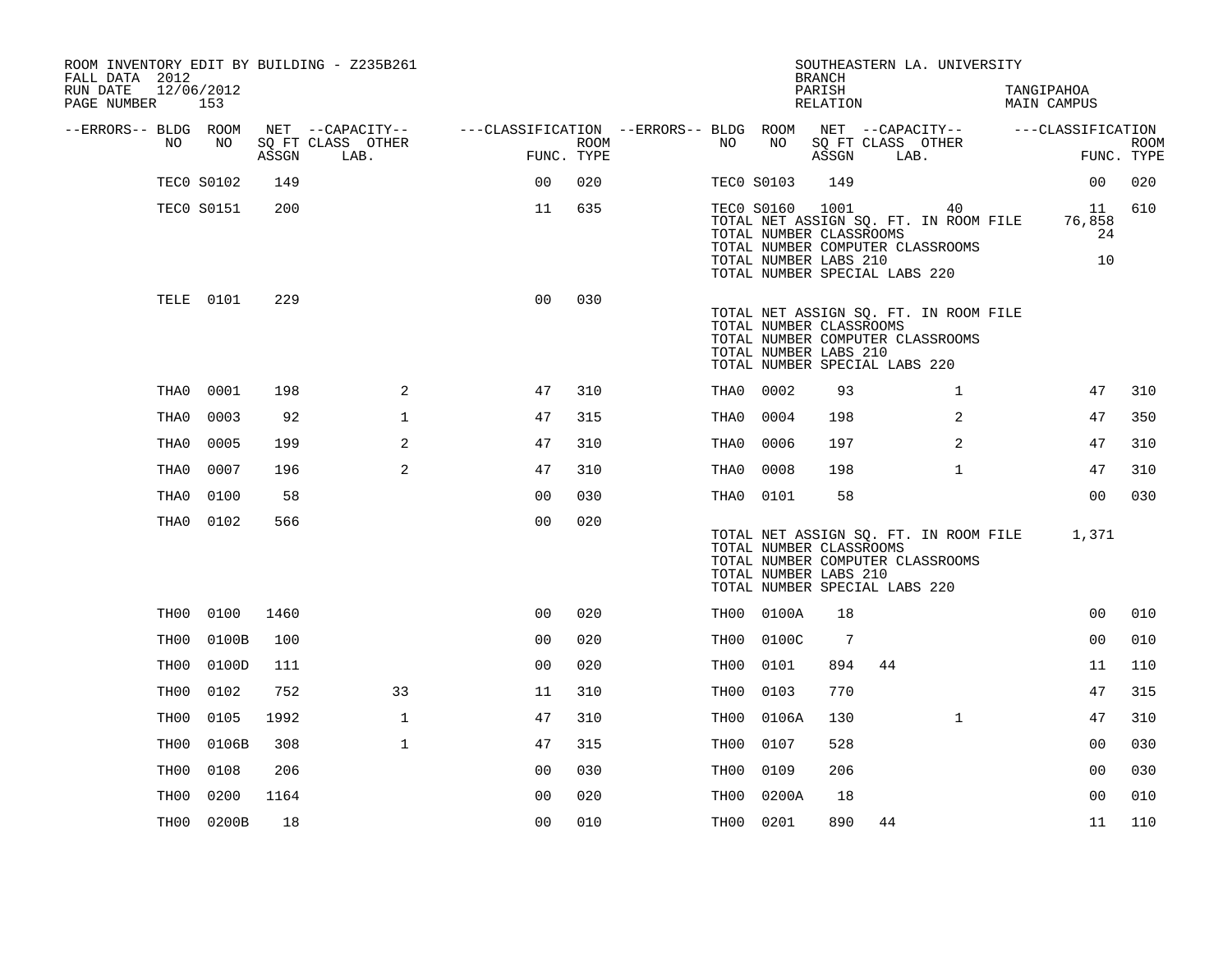| ROOM INVENTORY EDIT BY BUILDING - Z235B261<br>FALL DATA 2012 |                  |                   |       |    |                           |                |             |                                        |           |                                                                                   | <b>BRANCH</b>      |      | SOUTHEASTERN LA. UNIVERSITY                                               |                           |                           |
|--------------------------------------------------------------|------------------|-------------------|-------|----|---------------------------|----------------|-------------|----------------------------------------|-----------|-----------------------------------------------------------------------------------|--------------------|------|---------------------------------------------------------------------------|---------------------------|---------------------------|
| RUN DATE<br>PAGE NUMBER                                      |                  | 12/06/2012<br>154 |       |    |                           |                |             |                                        |           |                                                                                   | PARISH<br>RELATION |      |                                                                           | TANGIPAHOA<br>MAIN CAMPUS |                           |
| --ERRORS-- BLDG ROOM                                         |                  |                   |       |    | NET --CAPACITY--          |                |             | ---CLASSIFICATION --ERRORS-- BLDG ROOM |           |                                                                                   |                    |      | NET --CAPACITY--                                                          | ---CLASSIFICATION         |                           |
|                                                              | NO               | NO                | ASSGN |    | SQ FT CLASS OTHER<br>LAB. | FUNC. TYPE     | <b>ROOM</b> |                                        | NO        | NO                                                                                | ASSGN              | LAB. | SQ FT CLASS OTHER                                                         |                           | <b>ROOM</b><br>FUNC. TYPE |
|                                                              | TH <sub>00</sub> | 0202              | 767   | 38 |                           | 11             | 110         |                                        | TH00      | 0203                                                                              | 765                | 38   |                                                                           | 11                        | 110                       |
|                                                              | TH00             | 0204              | 771   | 38 |                           | 11             | 110         |                                        | TH00      | 0205                                                                              | 769                | 38   |                                                                           | 11                        | 110                       |
|                                                              | TH00             | 0206              | 765   | 38 |                           | 11             | 110         |                                        | TH00 0207 |                                                                                   | 765                |      | 38                                                                        | 11                        | 220                       |
|                                                              | TH00             | 0208              | 893   |    | 44                        | 11             | 220         |                                        |           | TOTAL NUMBER CLASSROOMS<br>TOTAL NUMBER LABS 210<br>TOTAL NUMBER SPECIAL LABS 220 |                    |      | TOTAL NET ASSIGN SQ. FT. IN ROOM FILE<br>TOTAL NUMBER COMPUTER CLASSROOMS | 11,231<br>7<br>2          |                           |
|                                                              | UC00             | 0001 15818        |       |    |                           | 93             | 520         |                                        | UC00 0002 |                                                                                   | 856                |      |                                                                           | 00                        | 020                       |
|                                                              | UC00             | 0003              | 700   |    |                           | 0 <sub>0</sub> | 020         |                                        | UC00      | 0003A                                                                             | 178                |      |                                                                           | 00                        | 030                       |
|                                                              | UC00             | 0004              | 200   |    |                           | 0 <sub>0</sub> | 020         |                                        | UC00      | 0005                                                                              | 8532               |      |                                                                           | 93                        | 520                       |
|                                                              | UC00             | 0006              | 400   |    |                           | 0 <sub>0</sub> | 020         |                                        | UC00      | 0007                                                                              | 400                |      |                                                                           | 0 <sub>0</sub>            | 020                       |
|                                                              | UC00             | 0008              | 1000  |    |                           | 0 <sub>0</sub> | 020         |                                        | UC00      | 0101                                                                              | 238                |      | 5                                                                         | 45                        | 310                       |
|                                                              | UC00             | 0101A             | 41    |    |                           | 0 <sub>0</sub> | 030         |                                        | UC00      | 0101B                                                                             | 305                |      | $\mathbf{1}$                                                              | 45                        | 310                       |
|                                                              | UC00             | 0102              | 43    |    |                           | 0 <sub>0</sub> | 010         |                                        | UC00      | 0103                                                                              | 649                |      | 2                                                                         | 45                        | 310                       |
|                                                              | UC00             | 0103A             | 113   |    |                           | 45             | 315         |                                        |           | UC00 0103B                                                                        | 90                 |      |                                                                           | 0 <sub>0</sub>            | 020                       |
|                                                              | UC00             | 0103C             | 47    |    |                           | 45             | 315         |                                        | UC00      | 0103D                                                                             | 22                 |      |                                                                           | 0 <sub>0</sub>            | 030                       |
|                                                              | UC00             | 0103E             | 205   |    | $\mathbf{1}$              | 45             | 310         |                                        | UC00      | 0103F                                                                             | 179                |      | $\mathbf{1}$                                                              | 45                        | 310                       |
|                                                              | UC00             | 0103G             | 161   |    | $\mathbf{1}$              | 45             | 310         |                                        | UC00      | 0103H                                                                             | 167                |      | $\mathbf{1}$                                                              | 45                        | 310                       |
|                                                              | UC00             | 0103J             | 9     |    |                           | 45             | 315         |                                        | UC00      | 0103K                                                                             | 308                |      | $\mathbf{1}$                                                              | 45                        | 310                       |
|                                                              | UC00             | 0104              | 657   |    | $\mathbf{1}$              | 45             | 350         |                                        | UC00      | 0105                                                                              | 416                |      |                                                                           | 0 <sub>0</sub>            | 020                       |
|                                                              | UC00             | 0106              | 653   |    | $\mathbf 1$               | 93             | 310         |                                        | UC00      | 0106A                                                                             | 86                 |      |                                                                           | 93                        | 315                       |
|                                                              | UC00             | 0106B             | 100   |    | $\mathbf{1}$              | 93             | 310         |                                        | UC00      | 0106C                                                                             | 220                |      | $\mathbf{1}$                                                              | 93                        | 310                       |
|                                                              | UC00             | 0106D             | 53    |    |                           | 0 <sub>0</sub> | 030         |                                        | UC00      | 0106E                                                                             | 162                |      | $\mathbf{1}$                                                              | 93                        | 310                       |
|                                                              | UC00             | 0106F             | 221   |    | $\mathbf{1}$              | 93             | 310         |                                        | UC00      | 0106G                                                                             | 123                |      |                                                                           | 93                        | 315                       |
|                                                              | UC00             | 0106H             | 48    |    |                           | 0 <sub>0</sub> | 020         |                                        | UC00      | 0107                                                                              | 46                 |      |                                                                           | 0 <sub>0</sub>            | 010                       |
|                                                              |                  | UC00 0108         | 123   |    |                           | 0 <sub>0</sub> | 020         |                                        |           | UC00 0108A                                                                        | 49                 |      |                                                                           | 0 <sub>0</sub>            | 030                       |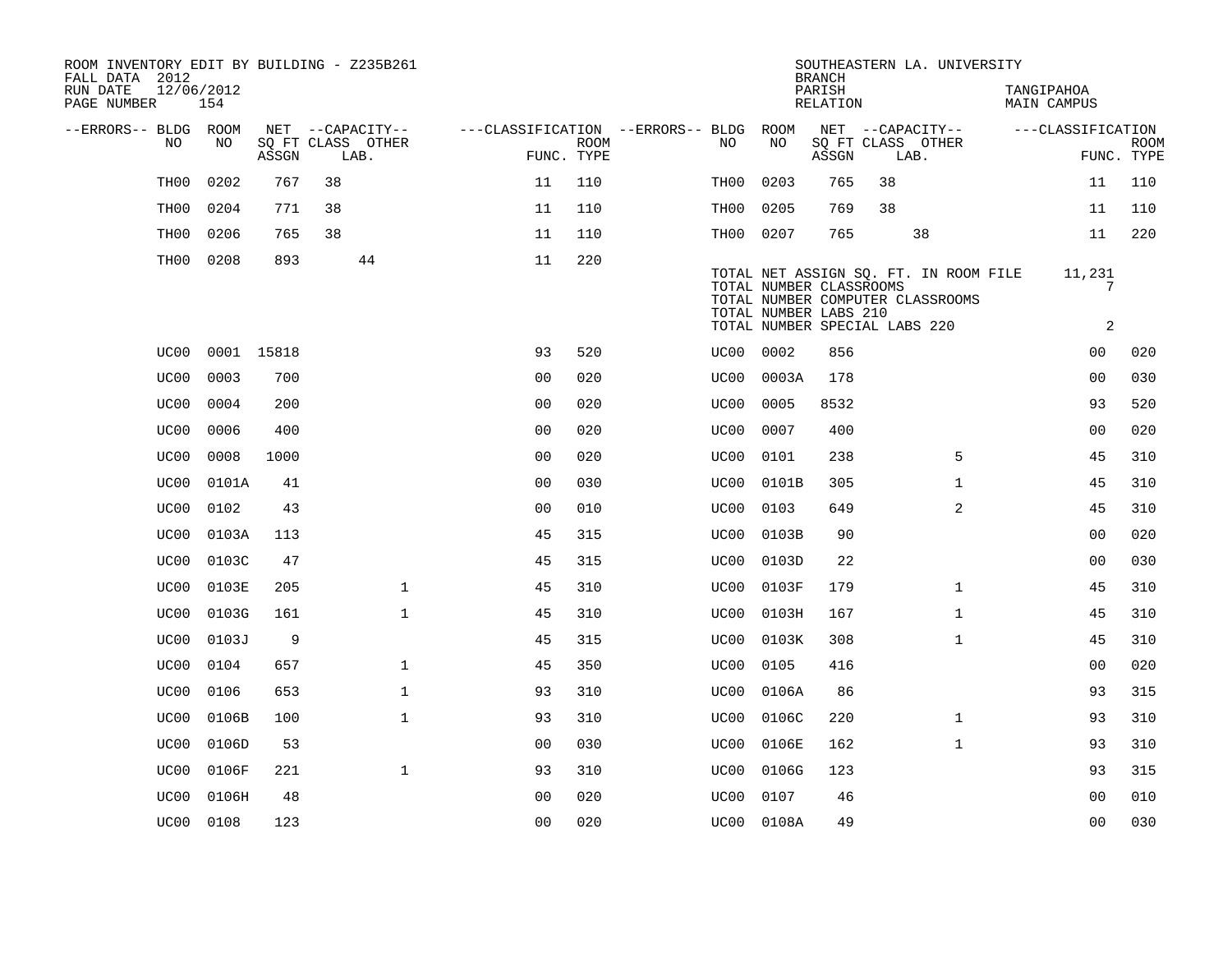| ROOM INVENTORY EDIT BY BUILDING - Z235B261<br>FALL DATA 2012 |                   |       |                           |                |             |                                   |            | <b>BRANCH</b>             | SOUTHEASTERN LA. UNIVERSITY |                                  |                           |
|--------------------------------------------------------------|-------------------|-------|---------------------------|----------------|-------------|-----------------------------------|------------|---------------------------|-----------------------------|----------------------------------|---------------------------|
| RUN DATE<br>PAGE NUMBER                                      | 12/06/2012<br>155 |       |                           |                |             |                                   |            | PARISH<br><b>RELATION</b> |                             | TANGIPAHOA<br><b>MAIN CAMPUS</b> |                           |
| --ERRORS-- BLDG ROOM                                         |                   |       | NET --CAPACITY--          |                |             | ---CLASSIFICATION --ERRORS-- BLDG | ROOM       |                           | NET --CAPACITY--            | ---CLASSIFICATION                |                           |
| NO                                                           | NO                | ASSGN | SQ FT CLASS OTHER<br>LAB. | FUNC. TYPE     | <b>ROOM</b> | NO                                | NO         | ASSGN                     | SQ FT CLASS OTHER<br>LAB.   |                                  | <b>ROOM</b><br>FUNC. TYPE |
| UC00                                                         | 0108B 1272        |       | $\mathbf 1$               | 93             | 520         | UC00                              | 0109       | 726                       |                             | 93                               | 520                       |
| UC00                                                         | 0110              | 67    |                           | 0 <sub>0</sub> | 020         | UC00                              | 0110A      | 73                        |                             | 00                               | 020                       |
| UC00                                                         | 0110B             | 50    |                           | 0 <sub>0</sub> | 020         | UC00                              | 0110C      | 495                       |                             | 93                               | 525                       |
| UC00                                                         | 0110D             | 436   |                           | 93             | 525         | UC00                              | 0110E      | 422                       |                             | 0 <sub>0</sub>                   | 030                       |
| UC00                                                         | 0111              | 633   | $\mathbf{1}$              | 93             | 660         | UC00                              | 0111A      | 24                        |                             | 0 <sub>0</sub>                   | 030                       |
| UC00                                                         | 0111B             | 25    |                           | 93             | 665         | UC00                              | 0112       | 34                        |                             | 0 <sub>0</sub>                   | 020                       |
| UC00                                                         | 0112A             | 192   |                           | 93             | 525         | UC00                              | 0112B      | 100                       |                             | 00                               | 030                       |
| UC00                                                         | 0113              | 46    |                           | 0 <sub>0</sub> | 010         | UC00                              | 0114       | 85                        |                             | 0 <sub>0</sub>                   | 020                       |
| UC00                                                         | 0114A 1133        |       |                           | 93             | 525         | UC00                              | 0114B      | 486                       |                             | 93                               | 525                       |
| UC00                                                         | 0114C             | 164   |                           | 93             | 525         | UC00                              | 0114D      | 102                       |                             | 0 <sub>0</sub>                   | 030                       |
| UC00                                                         | 0115              | 673   | $\mathbf{1}$              | 93             | 310         | UC00                              | 0115A      | 36                        |                             | 0 <sub>0</sub>                   | 020                       |
| UC00                                                         | 0115B             | 25    |                           | 0 <sub>0</sub> | 030         | UC00                              | 0115C      | 185                       | $\mathbf{1}$                | 93                               | 310                       |
| UC00                                                         | 0115D             | 266   | $\mathbf 1$               | 93             | 310         | UC00                              | 0115E      | 226                       | $\mathbf{1}$                | 93                               | 315                       |
| UC00                                                         | 0115F             | 185   | $\mathbf 1$               | 93             | 310         | UC00                              | 0115G      | 63                        |                             | 93                               | 315                       |
| UC00                                                         | 0115H             | 105   | $\mathbf 1$               | 93             | 310         | UC00                              | 0116       | 87                        |                             | 00                               | 020                       |
| UC00                                                         | 0116A 1036        |       |                           | 93             | 525         | UC00                              | 0116B      | 483                       |                             | 93                               | 525                       |
| UC00                                                         | 0116C             | 102   |                           | 0 <sub>0</sub> | 030         | UC00                              | 0116D      | 96                        |                             | 93                               | 525                       |
| UC00                                                         | 0116E             | 174   |                           | 93             | 525         | UC00                              | 0117       | 49                        |                             | 0 <sub>0</sub>                   | 010                       |
| UC00                                                         | 0118              | 33    |                           | 0 <sub>0</sub> | 020         | UC00                              | 0118A      | 212                       |                             | 93                               | 525                       |
| UC00                                                         | 0118B             | 102   |                           | 0 <sub>0</sub> | 030         | UC00                              | 0119       | 474                       |                             | 93                               | 525                       |
| UC00                                                         | 0119A             | 100   |                           | 93             | 525         | UC00                              | 0119B      | 25                        |                             | 93                               | 525                       |
| UC00                                                         | 0119C             | 25    |                           | 0 <sub>0</sub> | 030         | UC00                              | 0119D      | 58                        |                             | 0 <sub>0</sub>                   | 020                       |
| UC00                                                         | 0120              | 67    |                           | 0 <sub>0</sub> | 020         | UC00                              | 0120A      | 50                        |                             | 0 <sub>0</sub>                   | 020                       |
| UC00                                                         | 0120B             | 73    |                           | 0 <sub>0</sub> | 020         | UC00                              | 0120C      | 495                       |                             | 93                               | 525                       |
| UC00                                                         | 0120D             | 437   |                           | 93             | 525         | UC00                              | 0120E      | 420                       |                             | 00                               | 030                       |
| UC00                                                         | 0121              | 327   | $\mathbf{1}$              | 45             | 310         |                                   | UC00 0121A | 39                        |                             | 0 <sub>0</sub>                   | 030                       |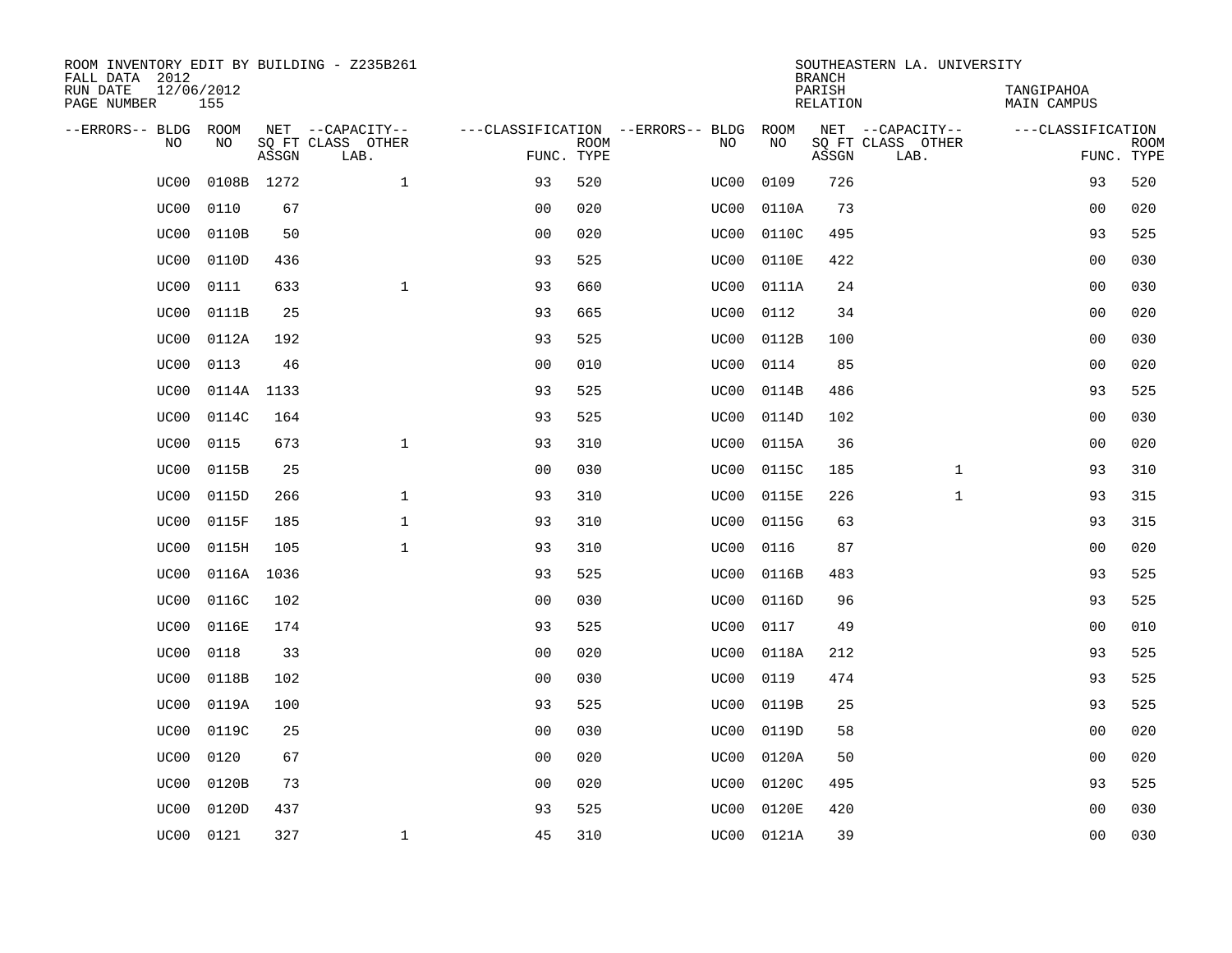| ROOM INVENTORY EDIT BY BUILDING - Z235B261<br>FALL DATA 2012 |                   |       |                           |                |             |                                   |            | <b>BRANCH</b>      | SOUTHEASTERN LA. UNIVERSITY |                                  |                           |
|--------------------------------------------------------------|-------------------|-------|---------------------------|----------------|-------------|-----------------------------------|------------|--------------------|-----------------------------|----------------------------------|---------------------------|
| RUN DATE<br>PAGE NUMBER                                      | 12/06/2012<br>156 |       |                           |                |             |                                   |            | PARISH<br>RELATION |                             | TANGIPAHOA<br><b>MAIN CAMPUS</b> |                           |
| --ERRORS-- BLDG ROOM                                         |                   |       | NET --CAPACITY--          |                |             | ---CLASSIFICATION --ERRORS-- BLDG | ROOM       |                    | NET --CAPACITY--            | ---CLASSIFICATION                |                           |
| N <sub>O</sub>                                               | NO.               | ASSGN | SO FT CLASS OTHER<br>LAB. | FUNC. TYPE     | <b>ROOM</b> | NO.                               | NO         | ASSGN              | SO FT CLASS OTHER<br>LAB.   |                                  | <b>ROOM</b><br>FUNC. TYPE |
| UC00                                                         | 0121B             | 31    |                           | 0 <sub>0</sub> | 030         | UC00                              | 0122       | 892                | 40                          | 45                               | 610                       |
| UC00                                                         | 0123              | 568   |                           | 45             | 615         | UC00                              | 0123A      | 63                 |                             | 0 <sub>0</sub>                   | 020                       |
| UC00                                                         | 0123B             | 308   |                           | 45             | 635         | UC00                              | 0123C      | 40                 |                             | 0 <sub>0</sub>                   | 030                       |
| UC00                                                         | 0124              | 206   |                           | 45             | 615         | UC00                              | 0125       | 2827               | 120                         | 45                               | 610                       |
| UC00                                                         | 0126              | 51    |                           | 0 <sub>0</sub> | 010         | UC00                              | 0127       | 892                | 40                          | 45                               | 610                       |
| UC00                                                         | 0128              | 566   |                           | 45             | 615         | UC00                              | 0129       | 68                 |                             | 33                               | 315                       |
| UC00                                                         | 0129A             | 206   | $\mathbf{1}$              | 33             | 310         | UC00                              | 0129B      | 228                | $\mathbf{1}$                | 33                               | 530                       |
| UC00                                                         | 0129C             | 57    | $\mathbf{1}$              | 33             | 535         | UC00                              | 0129D      | 854                |                             | 33                               | 530                       |
| UC00                                                         | 0129E             | 165   |                           | 0 <sub>0</sub> | 020         | UC00                              | 0130       | 68                 |                             | 0 <sub>0</sub>                   | 020                       |
| UC00                                                         | 0130A             | 355   | 2                         | 33             | 310         | UC00                              | 0130B      | 162                |                             | 00                               | 020                       |
| UC00                                                         | 0130C             | 268   |                           | 33             | 530         | UC00                              | 0130D      | 57                 |                             | 33                               | 535                       |
| UC00                                                         | 0130E             | 855   |                           | 33             | 530         | UC00                              | 0131       | 25                 |                             | 0 <sub>0</sub>                   | 030                       |
| UC00                                                         | 0133              | 2067  | 190                       | 45             | 350         | UC00                              | 0133A      | 70                 |                             | 45                               | 355                       |
| UC00                                                         | 0133B             | 69    |                           | 45             | 355         | UC00                              | 0134       | 44                 |                             | 0 <sub>0</sub>                   | 010                       |
| UC00                                                         | 0135              | 30    |                           | 00             | 020         | UC00                              | 0135A      | 149                |                             | 00                               | 030                       |
| UC00                                                         | 0137              | 787   | 39                        | 45             | 210         | UC00                              | 0138       | 30                 |                             | 00                               | 020                       |
| UC00                                                         | 0138A             | 149   |                           | 0 <sub>0</sub> | 030         | UC00                              | 0139       | 2066               | $\mathbf{1}$                | 45                               | 350                       |
| UC00                                                         | 0139A             | 69    |                           | 45             | 355         | UC00                              | 0139B      | 54                 |                             | 45                               | 355                       |
| UC00                                                         | 0140              | 46    |                           | 0 <sub>0</sub> | 010         | UC00                              | 0141       | 219                | $\mathbf{1}$                | 33                               | 310                       |
| UC00                                                         | 0141A             | 140   |                           | 33             | 535         | UC00                              | 0141B      | 674                |                             | 33                               | 535                       |
| UC00                                                         | 0141C             | 38    |                           | 0 <sub>0</sub> | 020         | UC00                              | 0141D      | 12                 |                             | 33                               | 535                       |
| UC00                                                         | 0141E             | 34    |                           | 33             | 535         | UC00                              | 0141F      | 187                | $\mathbf{1}$                | 33                               | 310                       |
| UC00                                                         | 0141G             | 68    | $\mathbf{1}$              | 33             | 310         | UC00                              | 0141H      | 69                 | $\mathbf{1}$                | 33                               | 310                       |
| UC00                                                         | 0141I             | 15    |                           | 0 <sub>0</sub> | 020         | UC00                              | 0141J      | 13                 |                             | 33                               | 535                       |
| UC00                                                         | 0141K             | 45    |                           | 0 <sub>0</sub> | 020         | UC00                              | 0142       | 219                | $\mathbf{1}$                | 33                               | 310                       |
| UC00                                                         | 0142A             | 41    |                           | 0 <sub>0</sub> | 020         |                                   | UC00 0142B | 52                 |                             | 33                               | 315                       |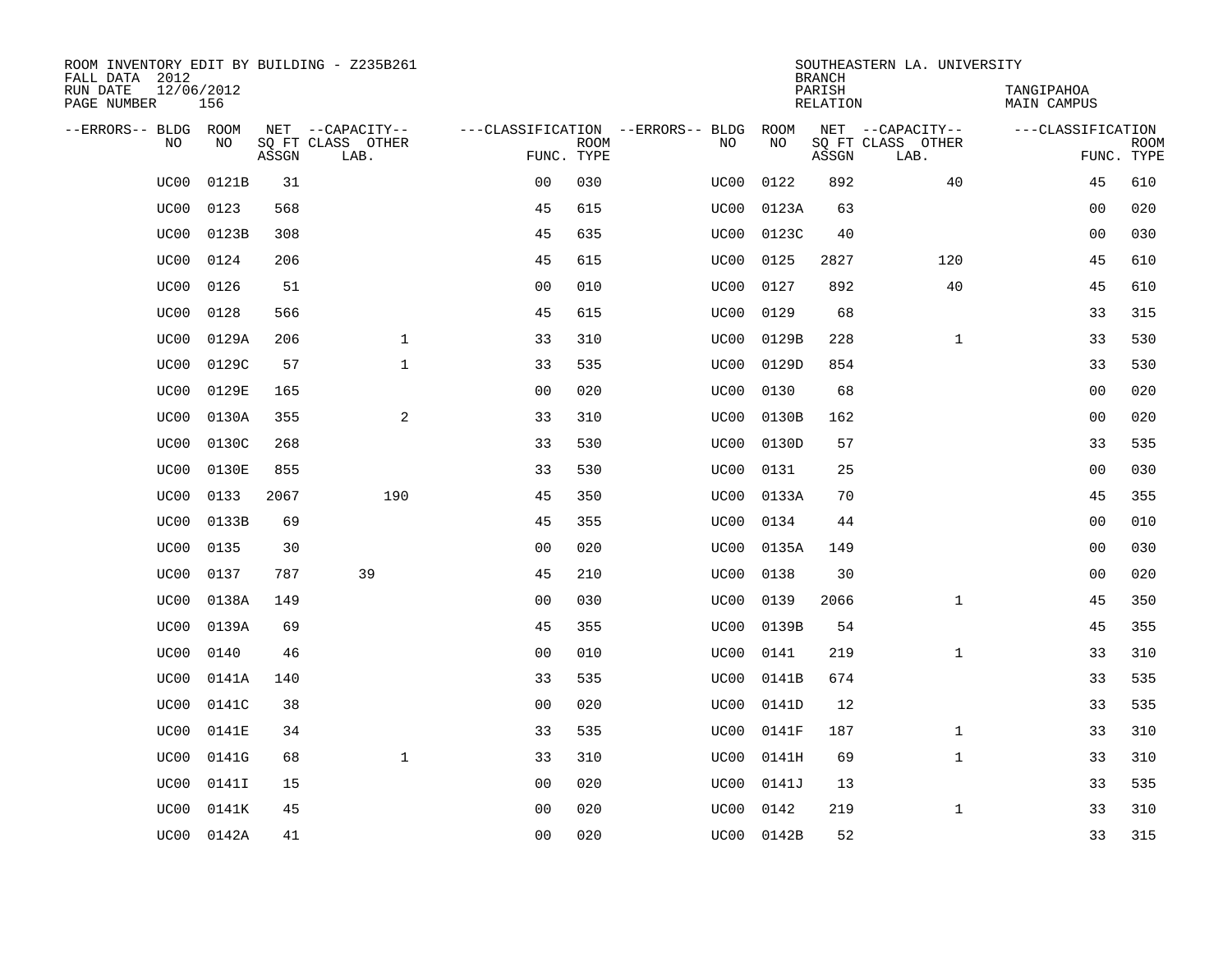| ROOM INVENTORY EDIT BY BUILDING - Z235B261<br>FALL DATA 2012 |                   |       |                           |                |             |                                   |           | <b>BRANCH</b>      | SOUTHEASTERN LA. UNIVERSITY |                                  |                           |
|--------------------------------------------------------------|-------------------|-------|---------------------------|----------------|-------------|-----------------------------------|-----------|--------------------|-----------------------------|----------------------------------|---------------------------|
| RUN DATE<br>PAGE NUMBER                                      | 12/06/2012<br>157 |       |                           |                |             |                                   |           | PARISH<br>RELATION |                             | TANGIPAHOA<br><b>MAIN CAMPUS</b> |                           |
| --ERRORS-- BLDG ROOM                                         |                   |       | NET --CAPACITY--          |                |             | ---CLASSIFICATION --ERRORS-- BLDG | ROOM      |                    | NET --CAPACITY--            | ---CLASSIFICATION                |                           |
| N <sub>O</sub>                                               | NO.               | ASSGN | SO FT CLASS OTHER<br>LAB. | FUNC. TYPE     | <b>ROOM</b> | NO.                               | <b>NO</b> | ASSGN              | SQ FT CLASS OTHER<br>LAB.   |                                  | <b>ROOM</b><br>FUNC. TYPE |
| UC00                                                         | 0143              | 2103  |                           | 0 <sub>0</sub> | 030         | UC00                              | 0201      | 724                |                             | 00                               | 020                       |
| UC00                                                         | 0203              | 778   |                           | 93             | 630         | UC00                              | 0203A     | 249                |                             | 93                               | 635                       |
| UC00                                                         | 0203B             | 249   |                           | 93             | 635         | UC00                              | 0203C     | 244                |                             | 93                               | 635                       |
| UC00                                                         | 0204              | 290   |                           | 93             | 650         | UC00                              | 0204A     | 25                 |                             | 0 <sub>0</sub>                   | 030                       |
| UC00                                                         | 0204B             | 39    |                           | 00             | 020         | UC00                              | 0204C     | 45                 |                             | 00                               | 030                       |
| UC00                                                         | 0204D             | 185   |                           | 93             | 525         | UC00                              | 0204E     | 184                |                             | 93                               | 525                       |
| UC00                                                         | 0204F             | 46    |                           | 0 <sub>0</sub> | 020         | UC00                              | 0204G     | 40                 |                             | 0 <sub>0</sub>                   | 030                       |
| UC00                                                         | 0205              | 252   |                           | 45             | 680         | UC00                              | 0205A     | 49                 |                             | 0 <sub>0</sub>                   | 030                       |
| UC00                                                         | 0206              | 165   |                           | 0 <sub>0</sub> | 020         | UC00                              | 0207      | 724                |                             | 0 <sub>0</sub>                   | 020                       |
| UC00                                                         | 0209              | 778   |                           | 45             | 630         | UC00                              | 0209A     | 181                |                             | 00                               | 010                       |
| UC00                                                         | 0209B             | 181   |                           | 0 <sub>0</sub> | 010         | UC00                              | 0209C     | 244                |                             | 93                               | 635                       |
| UC00                                                         | 0210              | 386   | 7                         | 60             | 350         | UC00                              | 0211      | 386                | 7                           | 11                               | 250                       |
| UC00                                                         | 0212              | 772   | 15                        | 60             | 680         | UC00                              | 0213      | 386                | $7\phantom{.0}$             | 60                               | 350                       |
| UC00                                                         | 0214              | 257   |                           | 60             | 730         | UC00                              | 0214A     | 129                |                             | 00                               | 030                       |
| UC00                                                         | 0230              | 570   |                           | 00             | 030         | UC00                              | 0230A     | 84                 |                             | 00                               | 010                       |
| UC00                                                         | 0231              | 570   |                           | 0 <sub>0</sub> | 030         | UC00                              | 0231A     | 84                 |                             | 00                               | 010                       |
| UC00                                                         | 0232              | 570   |                           | 0 <sub>0</sub> | 030         | UC00                              | 0232A     | 84                 |                             | 00                               | 010                       |
| UC00                                                         | 0233              | 570   |                           | 0 <sub>0</sub> | 030         | UC00                              | 0233A     | 84                 |                             | 00                               | 010                       |
| UC00                                                         | 0234              | 570   |                           | 0 <sub>0</sub> | 030         | UC00                              | 0234A     | 84                 |                             | 00                               | 010                       |
| UC00                                                         | 0235              | 570   |                           | 0 <sub>0</sub> | 030         | UC00                              | 0235A     | 84                 |                             | 0 <sub>0</sub>                   | 010                       |
| UC00                                                         | 0236              | 570   |                           | 0 <sub>0</sub> | 030         | UC00                              | 0236A     | 84                 |                             | 00                               | 010                       |
| UC00                                                         | 0237              | 570   |                           | 0 <sub>0</sub> | 030         | UC00                              | 0237A     | 84                 |                             | 00                               | 010                       |
| UC00                                                         | 0238              | 60    |                           | 93             | 660         | UC00                              | 0239      | 60                 |                             | 93                               | 660                       |
| UC00                                                         | 0240              | 60    |                           | 93             | 660         | UC00                              | 0300      | 1895               |                             | 0 <sub>0</sub>                   | 020                       |
| UC00                                                         | 0301              | 1173  |                           | 0 <sub>0</sub> | 030         | UC00                              | 0302      | 1179               |                             | 00                               | 030                       |
| UC00                                                         | 0303              | 1207  |                           | 0 <sub>0</sub> | 030         |                                   | UC00 0304 | 1207               |                             | 0 <sub>0</sub>                   | 030                       |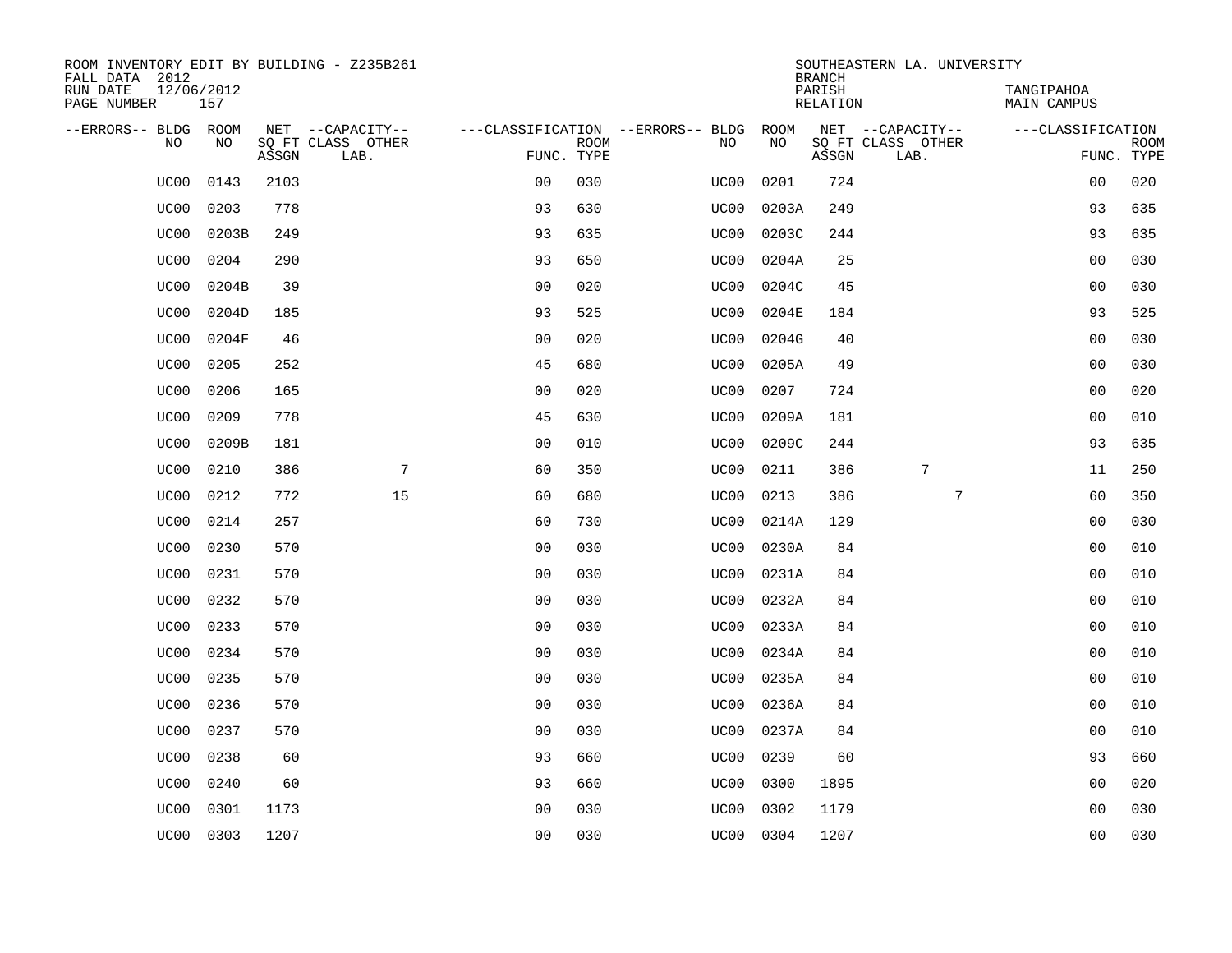| ROOM INVENTORY EDIT BY BUILDING - Z235B261<br>FALL DATA 2012 |                   |       |                           |                                        |             |      |                                                  | <b>BRANCH</b>      | SOUTHEASTERN LA. UNIVERSITY                                                                                |                                  |                           |
|--------------------------------------------------------------|-------------------|-------|---------------------------|----------------------------------------|-------------|------|--------------------------------------------------|--------------------|------------------------------------------------------------------------------------------------------------|----------------------------------|---------------------------|
| RUN DATE<br>PAGE NUMBER                                      | 12/06/2012<br>158 |       |                           |                                        |             |      |                                                  | PARISH<br>RELATION |                                                                                                            | TANGIPAHOA<br><b>MAIN CAMPUS</b> |                           |
| --ERRORS-- BLDG ROOM                                         |                   |       | NET --CAPACITY--          | ---CLASSIFICATION --ERRORS-- BLDG ROOM |             |      |                                                  |                    | NET --CAPACITY--                                                                                           | ---CLASSIFICATION                |                           |
| NO.                                                          | NO                | ASSGN | SQ FT CLASS OTHER<br>LAB. | FUNC. TYPE                             | <b>ROOM</b> | NO.  | NO                                               | ASSGN              | SQ FT CLASS OTHER<br>LAB.                                                                                  |                                  | <b>ROOM</b><br>FUNC. TYPE |
| UC00                                                         | 0305              | 1207  |                           | 0 <sup>0</sup>                         | 030         | UC00 | 0306                                             | 1207               |                                                                                                            | 0 <sub>0</sub>                   | 030                       |
| UC00                                                         | 0307              | 1207  |                           | 0 <sub>0</sub>                         | 030         | UC00 | 0308                                             | 798                |                                                                                                            | 0 <sub>0</sub>                   | 030                       |
| UC00                                                         | 0309              | 694   |                           | 0 <sub>0</sub>                         | 030         | UC00 | 0309A                                            | 38                 |                                                                                                            | 00                               | 030                       |
| UC00                                                         | 0309B             | 77    | $\mathbf{1}$              | 56                                     | 310         |      | UC00 0309C                                       | 24                 | $\mathbf{1}$                                                                                               | 56                               | 315                       |
| UC00                                                         | 0310              | 228   |                           | 56                                     | 525         |      | UC00 0311                                        | 426                |                                                                                                            | 56                               | 525                       |
|                                                              | UC00 C0101 10768  |       |                           | 0 <sub>0</sub>                         | 020         |      | UC00 C0201                                       | 7946               |                                                                                                            | 00                               | 020                       |
|                                                              | UC00 C0240        | 7535  |                           | 0 <sub>0</sub>                         | 020         |      | <b>UC00 E0121A</b>                               | 46                 |                                                                                                            | 0 <sub>0</sub>                   | 020                       |
|                                                              | UC00 E0121B       | 46    |                           | 0 <sub>0</sub>                         | 020         |      | TOTAL NUMBER CLASSROOMS<br>TOTAL NUMBER LABS 210 |                    | TOTAL NET ASSIGN SQ. FT. IN ROOM FILE<br>TOTAL NUMBER COMPUTER CLASSROOMS<br>TOTAL NUMBER SPECIAL LABS 220 | 62,728<br>$\mathbf{1}$           |                           |
|                                                              | UNIV 0100         | 6458  | $\mathbf{1}$              | 91                                     | 970         |      | TOTAL NUMBER CLASSROOMS<br>TOTAL NUMBER LABS 210 |                    | TOTAL NET ASSIGN SQ. FT. IN ROOM FILE<br>TOTAL NUMBER COMPUTER CLASSROOMS<br>TOTAL NUMBER SPECIAL LABS 220 | 6,458                            |                           |
| UPD0                                                         | 0100              | 986   |                           | 0 <sub>0</sub>                         | 020         |      | UPD0 0100A                                       | 26                 |                                                                                                            | 60                               | 315                       |
| UPD <sub>0</sub>                                             | 0101              | 192   |                           | 53                                     | 315         | UPD0 | 0102                                             | 190                | $\mathbf{1}$                                                                                               | 53                               | 310                       |
| UPD <sub>0</sub>                                             | 0104              | 201   | $\mathbf 1$               | 53                                     | 310         | UPD0 | 0105                                             | 166                | $\mathbf{1}$                                                                                               | 53                               | 310                       |
| UPD <sub>0</sub>                                             | 0106              | 160   | $\mathbf{1}$              | 53                                     | 310         | UPD0 | 0107                                             | 135                | $\mathbf{1}$                                                                                               | 60                               | 650                       |
| UPD <sub>0</sub>                                             | 0108              | 171   | $\mathbf{1}$              | 53                                     | 310         | UPD0 | 0109                                             | 85                 | $\mathbf{1}$                                                                                               | 53                               | 310                       |
| UPD <sub>0</sub>                                             | 0109A             | 107   | $\mathbf 1$               | 53                                     | 310         | UPD0 | 0109B                                            | 148                | $\mathbf{1}$                                                                                               | 53                               | 310                       |
| UPD <sub>0</sub>                                             | 0109C             | 73    | $\mathbf{1}$              | 53                                     | 540         | UPD0 | 0110                                             | 265                | 5                                                                                                          | 60                               | 350                       |
| UPD <sub>0</sub>                                             | 0111              | 53    |                           | 00                                     | 030         | UPD0 | 0112                                             | 151                |                                                                                                            | 0 <sub>0</sub>                   | 030                       |
| UPD <sub>0</sub>                                             | 0114              | 284   | $\mathbf 1$               | 70                                     | 310         |      | UPD0 0114A                                       | 558                | $\mathbf{1}$                                                                                               | 70                               | 310                       |
| UPD <sub>0</sub>                                             | 0114B             | 353   | $\mathbf{1}$              | 70                                     | 310         | UPD0 | 0115                                             | 610                |                                                                                                            | 70                               | 315                       |
| UPD <sub>0</sub>                                             | 0116              | 1625  | $\mathbf 1$               | 60                                     | 730         | UPD0 | 0117                                             | 96                 |                                                                                                            | 70                               | 315                       |
| UPD0                                                         | 0118              | 132   | $\mathbf{1}$              | 53                                     | 310         |      | UPD0 0119                                        | 114                |                                                                                                            | 53                               | 315                       |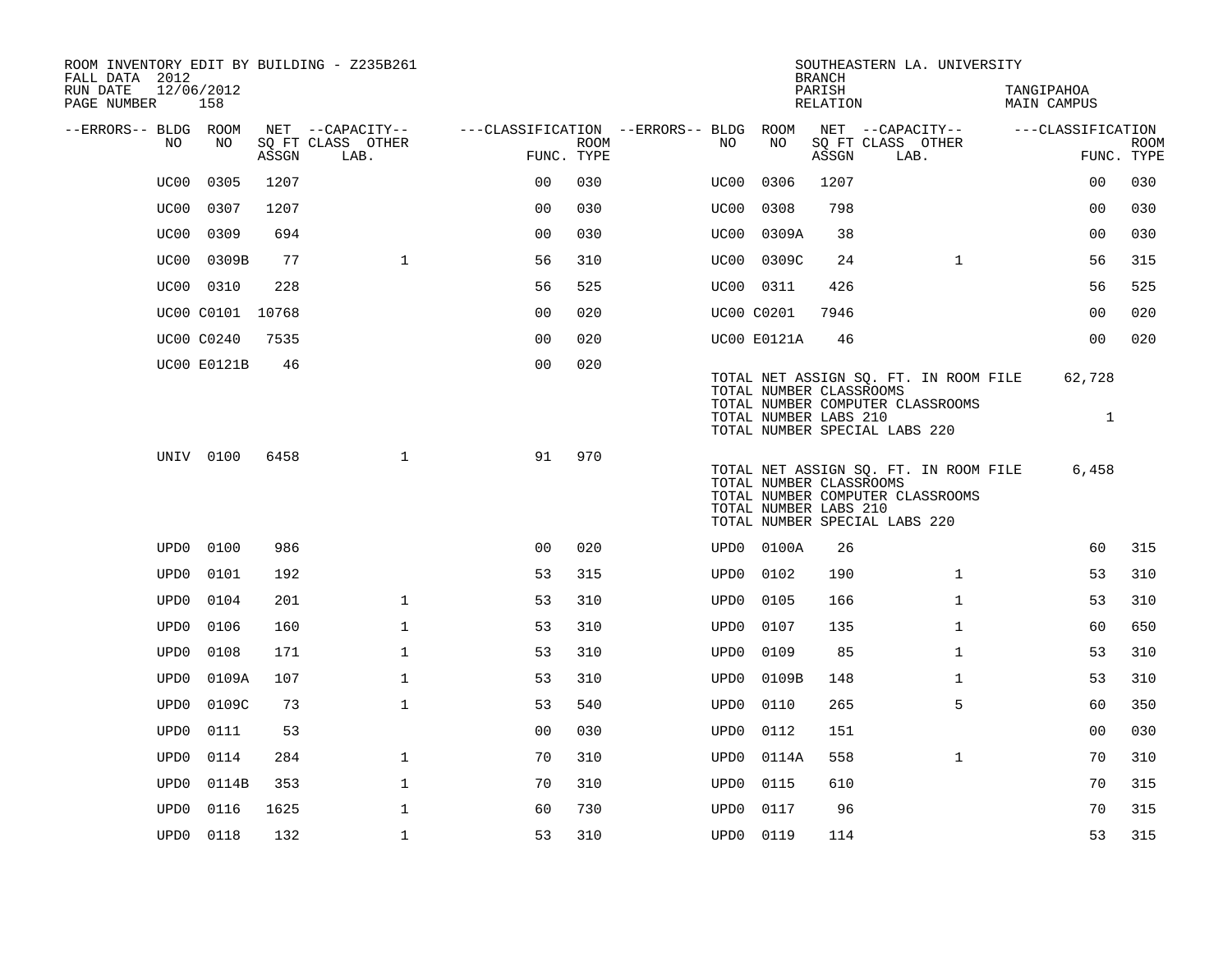| ROOM INVENTORY EDIT BY BUILDING - Z235B261<br>FALL DATA 2012<br>RUN DATE<br>12/06/2012<br>PAGE NUMBER | 159        |       |                                               |                                                                             |                    |      |            | SOUTHEASTERN LA. UNIVERSITY<br><b>BRANCH</b><br>PARISH<br>RELATION                                                                                                                              |              | TANGIPAHOA<br>MAIN CAMPUS |                    |
|-------------------------------------------------------------------------------------------------------|------------|-------|-----------------------------------------------|-----------------------------------------------------------------------------|--------------------|------|------------|-------------------------------------------------------------------------------------------------------------------------------------------------------------------------------------------------|--------------|---------------------------|--------------------|
| --ERRORS-- BLDG ROOM<br>NO.                                                                           | NO         | ASSGN | NET --CAPACITY--<br>SQ FT CLASS OTHER<br>LAB. | ---CLASSIFICATION --ERRORS-- BLDG ROOM NET --CAPACITY-- -----CLASSIFICATION | ROOM<br>FUNC. TYPE | NO   |            | NO SQ FT CLASS OTHER<br>ASSGN<br>TOTAL NET ASSIGN SQ. FT. IN ROOM FILE<br>TOTAL NUMBER CLASSROOMS<br>TOTAL NUMBER COMPUTER CLASSROOMS<br>TOTAL NUMBER LABS 210<br>TOTAL NUMBER SPECIAL LABS 220 | LAB.         | 5,691                     | ROOM<br>FUNC. TYPE |
|                                                                                                       | URMB 0101  | 220   |                                               | 75                                                                          | 590                |      |            | TOTAL NET ASSIGN SQ. FT. IN ROOM FILE<br>TOTAL NUMBER CLASSROOMS<br>TOTAL NUMBER COMPUTER CLASSROOMS<br>TOTAL NUMBER LABS 210<br>TOTAL NUMBER SPECIAL LABS 220                                  |              |                           | 220                |
|                                                                                                       | VILA 0101B | 233   | $\mathbf{1}$                                  | 91                                                                          | 910                |      | VILA 0101C | 233                                                                                                                                                                                             | $\mathbf{1}$ | 91                        | 910                |
|                                                                                                       | VILA 0102B | 119   | $\mathbf{1}$                                  | 91                                                                          | 910                |      | VILA 0102C | 119                                                                                                                                                                                             | $\mathbf{1}$ | 91                        | 910                |
|                                                                                                       | VILA 0103B | 233   | $\mathbf 1$                                   | 91                                                                          | 910                |      | VILA 0103C | 233                                                                                                                                                                                             | $\mathbf{1}$ | 91                        | 910                |
|                                                                                                       | VILA 0104B | 201   | $\mathbf{1}$                                  | 91                                                                          | 910                |      | VILA 0104C | 233                                                                                                                                                                                             | $\mathbf{1}$ | 91                        | 910                |
|                                                                                                       | VILA 0201B | 233   | $\mathbf{1}$                                  | 91                                                                          | 910                |      | VILA 0201C | 233                                                                                                                                                                                             | $\mathbf{1}$ | 91                        | 910                |
|                                                                                                       | VILA 0202B | 233   | $\mathbf 1$                                   | 91                                                                          | 910                |      | VILA 0202C | 233                                                                                                                                                                                             | $\mathbf{1}$ | 91                        | 910                |
|                                                                                                       | VILA 0203B | 233   | $\mathbf 1$                                   | 91                                                                          | 910                |      | VILA 0203C | 233                                                                                                                                                                                             | $\mathbf{1}$ | 91                        | 910                |
|                                                                                                       | VILA 0204B | 233   | $\mathbf{1}$                                  | 91                                                                          | 910                |      | VILA 0204C | 233<br>TOTAL NET ASSIGN SQ. FT. IN ROOM FILE<br>TOTAL NUMBER CLASSROOMS<br>TOTAL NUMBER COMPUTER CLASSROOMS<br>TOTAL NUMBER LABS 210<br>TOTAL NUMBER SPECIAL LABS 220                           | $\mathbf{1}$ | 91<br>3,468               | 910                |
|                                                                                                       | VILB 0101D | 233   | $\mathbf{1}$                                  | 91                                                                          | 910                |      | VILB 0101E | 233                                                                                                                                                                                             | $\mathbf{1}$ | 91                        | 910                |
|                                                                                                       | VILB 0102D | 210   | $\mathbf{1}$                                  | 91                                                                          | 910                | VILB | 0102E      | 210                                                                                                                                                                                             | $\mathbf{1}$ | 91                        | 910                |
|                                                                                                       | VILB 0103D | 233   | $\mathbf{1}$                                  | 91                                                                          | 910                | VILB | 0103E      | 233                                                                                                                                                                                             | $\mathbf{1}$ | 91                        | 910                |
| VILB                                                                                                  | 0201D      | 233   | $\mathbf 1$                                   | 91                                                                          | 910                | VILB | 0201E      | 233                                                                                                                                                                                             | $\mathbf{1}$ | 91                        | 910                |
| VILB                                                                                                  | 0202D      | 233   | $\mathbf{1}$                                  | 91                                                                          | 910                | VILB | 0202E      | 233                                                                                                                                                                                             | $\mathbf{1}$ | 91                        | 910                |
| VILB                                                                                                  | 0203D      | 233   | $\mathbf 1$                                   | 91                                                                          | 910                | VILB | 0203E      | 233                                                                                                                                                                                             | $\mathbf{1}$ | 91                        | 910                |
|                                                                                                       | VILB 0204D | 233   | $\mathbf 1$                                   | 91                                                                          | 910                | VILB | 0204E      | 233                                                                                                                                                                                             | $\mathbf{1}$ | 91                        | 910                |
| VILB                                                                                                  | 0205D      | 233   | $\mathbf 1$                                   | 91                                                                          | 910                | VILB | 0205E      | 233                                                                                                                                                                                             | $\mathbf{1}$ | 91                        | 910                |
|                                                                                                       | VILB 0206D | 233   | $\mathbf{1}$                                  | 91                                                                          | 910                |      | VILB 0206E | 233                                                                                                                                                                                             | $\mathbf{1}$ | 91                        | 910                |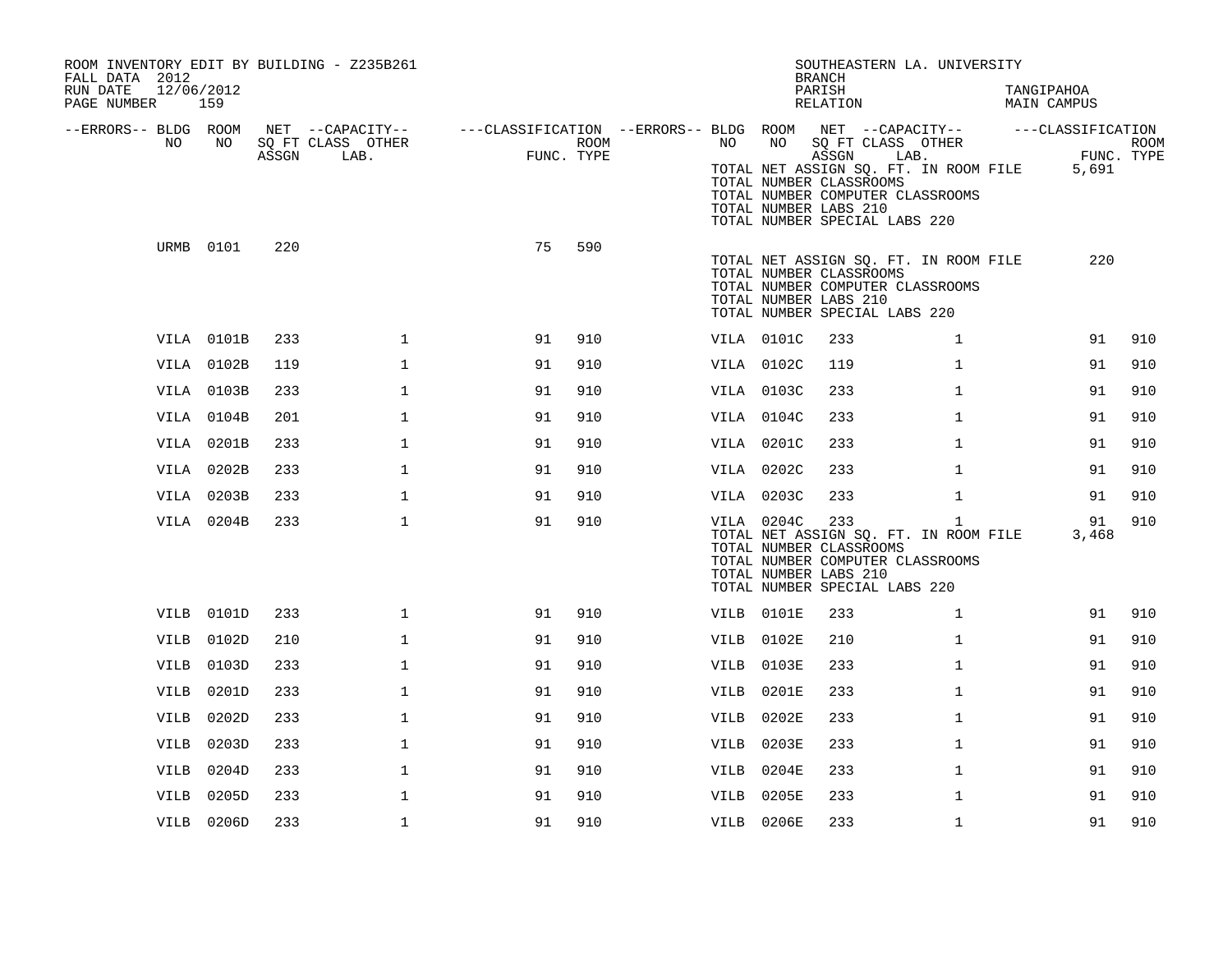| ROOM INVENTORY EDIT BY BUILDING - Z235B261<br>FALL DATA 2012<br>RUN DATE<br>PAGE NUMBER | 12/06/2012<br>160 |       |                           |                                        |             |      |                                                                | <b>BRANCH</b><br>PARISH<br>RELATION | SOUTHEASTERN LA. UNIVERSITY                                                                                                | TANGIPAHOA<br>MAIN CAMPUS |                           |
|-----------------------------------------------------------------------------------------|-------------------|-------|---------------------------|----------------------------------------|-------------|------|----------------------------------------------------------------|-------------------------------------|----------------------------------------------------------------------------------------------------------------------------|---------------------------|---------------------------|
| --ERRORS-- BLDG ROOM                                                                    |                   |       | NET --CAPACITY--          | ---CLASSIFICATION --ERRORS-- BLDG ROOM |             |      |                                                                |                                     | NET --CAPACITY--                                                                                                           | ---CLASSIFICATION         |                           |
| NO                                                                                      | NO                | ASSGN | SQ FT CLASS OTHER<br>LAB. | FUNC. TYPE                             | <b>ROOM</b> | NO   | NO                                                             | ASSGN                               | SQ FT CLASS OTHER<br>LAB.                                                                                                  |                           | <b>ROOM</b><br>FUNC. TYPE |
| VILB                                                                                    | 0207D             | 233   | $\mathbf{1}$              | 91                                     | 910         | VILB | 0207E                                                          | 233                                 | $\mathbf{1}$                                                                                                               | 91                        | 910                       |
|                                                                                         | VILB 0208D        | 233   | $\mathbf{1}$              | 91                                     | 910         |      | VILB 0208E<br>TOTAL NUMBER CLASSROOMS<br>TOTAL NUMBER LABS 210 | 233                                 | $\mathbf{1}$<br>TOTAL NET ASSIGN SQ. FT. IN ROOM FILE<br>TOTAL NUMBER COMPUTER CLASSROOMS<br>TOTAL NUMBER SPECIAL LABS 220 | 91<br>5,080               | 910                       |
|                                                                                         | VILD 0101G        | 233   | $\mathbf{1}$              | 91                                     | 910         |      | VILD 0101H                                                     | 233                                 | $\mathbf{1}$                                                                                                               | 91                        | 910                       |
| VILD                                                                                    | 0101I             | 233   | $\mathbf{1}$              | 91                                     | 910         |      | VILD 0101J                                                     | 119                                 | $\mathbf{1}$                                                                                                               | 91                        | 910                       |
| VILD                                                                                    | 0102G             | 210   | $\mathbf{1}$              | 91                                     | 910         |      | VILD 0102H                                                     | 210                                 | $\mathbf{1}$                                                                                                               | 91                        | 910                       |
| VILD                                                                                    | 0102I             | 210   | $\mathbf 1$               | 91                                     | 910         |      | VILD 0102J                                                     | 201                                 | $\mathbf{1}$                                                                                                               | 91                        | 910                       |
| VILD                                                                                    | 0103G             | 233   | $\mathbf{1}$              | 91                                     | 910         | VILD | 0103H                                                          | 233                                 | $\mathbf{1}$                                                                                                               | 91                        | 910                       |
| VILD                                                                                    | 0103I             | 233   | $\mathbf{1}$              | 91                                     | 910         | VILD | 0201G                                                          | 233                                 | $\mathbf{1}$                                                                                                               | 91                        | 910                       |
|                                                                                         | VILD 0201H        | 233   | $\mathbf{1}$              | 91                                     | 910         | VILD | 0201I                                                          | 233                                 | $\mathbf{1}$                                                                                                               | 91                        | 910                       |
| VILD                                                                                    | 0201J             | 233   | $\mathbf{1}$              | 91                                     | 910         | VILD | 0202G                                                          | 233                                 | $\mathbf{1}$                                                                                                               | 91                        | 910                       |
| VILD                                                                                    | 0202H             | 233   | $\mathbf{1}$              | 91                                     | 910         | VILD | 0202I                                                          | 233                                 | $\mathbf{1}$                                                                                                               | 91                        | 910                       |
| VILD                                                                                    | 0202J             | 233   | $\mathbf{1}$              | 91                                     | 910         | VILD | 0203G                                                          | 233                                 | $\mathbf{1}$                                                                                                               | 91                        | 910                       |
| VILD                                                                                    | 0203H             | 233   | $\mathbf{1}$              | 91                                     | 910         | VILD | 0203I                                                          | 233                                 | $\mathbf{1}$                                                                                                               | 91                        | 910                       |
| VILD                                                                                    | 0203J             | 233   | $\mathbf 1$               | 91                                     | 910         | VILD | 0204G                                                          | 233                                 | $\mathbf{1}$                                                                                                               | 91                        | 910                       |
| VILD                                                                                    | 0204H             | 233   | $\mathbf{1}$              | 91                                     | 910         | VILD | 0204I                                                          | 233                                 | $\mathbf{1}$                                                                                                               | 91                        | 910                       |
| VILD                                                                                    | 0204J             | 233   | $\mathbf{1}$              | 91                                     | 910         | VILD | 0205G                                                          | 233                                 | $\mathbf{1}$                                                                                                               | 91                        | 910                       |
| VILD                                                                                    | 0205H             | 233   | $\mathbf 1$               | 91                                     | 910         | VILD | 0205I                                                          | 233                                 | $\mathbf{1}$                                                                                                               | 91                        | 910                       |
| VILD                                                                                    | 0206G             | 233   | $\mathbf{1}$              | 91                                     | 910         | VILD | 0206H                                                          | 233                                 | $\mathbf{1}$                                                                                                               | 91                        | 910                       |
| VILD                                                                                    | 0206I             | 233   | $\mathbf{1}$              | 91                                     | 910         | VILD | 0207G                                                          | 233                                 | $\mathbf{1}$                                                                                                               | 91                        | 910                       |
| VILD                                                                                    | 0207H             | 233   | $\mathbf{1}$              | 91                                     | 910         | VILD | 0207I                                                          | 233                                 | $\mathbf{1}$                                                                                                               | 91                        | 910                       |
| VILD                                                                                    | 0208G             | 233   | $\mathbf 1$               | 91                                     | 910         |      | VILD 0208H                                                     | 233                                 | $\mathbf{1}$                                                                                                               | 91                        | 910                       |
| VILD                                                                                    | 0208I             | 233   | $\mathbf{1}$              | 91                                     | 910         |      | TOTAL NUMBER CLASSROOMS                                        |                                     | TOTAL NET ASSIGN SQ. FT. IN ROOM FILE                                                                                      | 8,872                     |                           |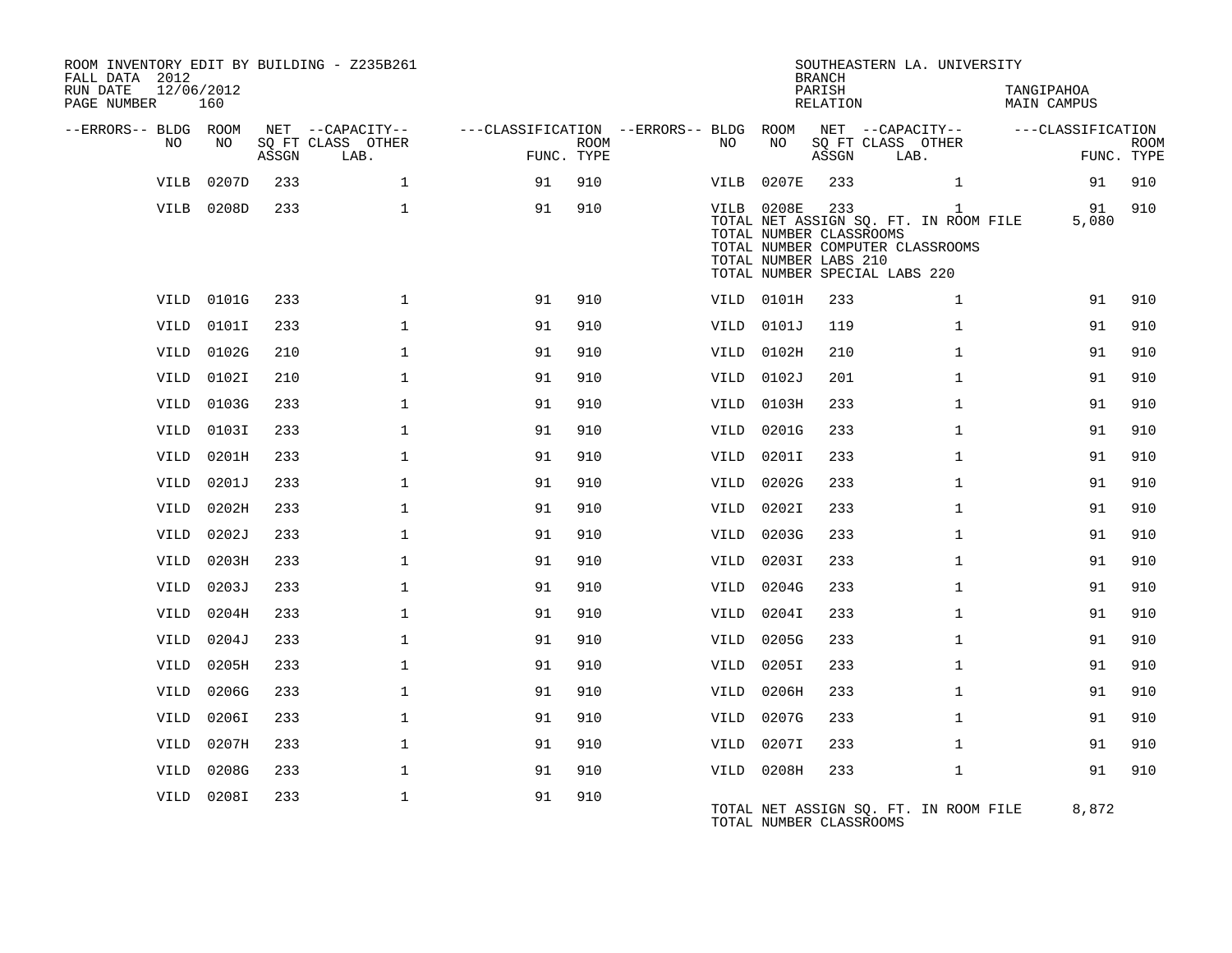| ROOM INVENTORY EDIT BY BUILDING - Z235B261<br>FALL DATA 2012<br>RUN DATE<br>PAGE NUMBER | 12/06/2012<br>161 |       |                                               |                                                      |      |             |                                                                | <b>BRANCH</b><br>PARISH<br>RELATION | SOUTHEASTERN LA. UNIVERSITY                                                                                                | TANGIPAHOA<br>MAIN CAMPUS |                           |
|-----------------------------------------------------------------------------------------|-------------------|-------|-----------------------------------------------|------------------------------------------------------|------|-------------|----------------------------------------------------------------|-------------------------------------|----------------------------------------------------------------------------------------------------------------------------|---------------------------|---------------------------|
| --ERRORS-- BLDG ROOM<br>NO                                                              | NO                | ASSGN | NET --CAPACITY--<br>SQ FT CLASS OTHER<br>LAB. | ---CLASSIFICATION --ERRORS-- BLDG ROOM<br>FUNC. TYPE | ROOM | NO.         | NO<br>TOTAL NUMBER LABS 210                                    | ASSGN                               | NET --CAPACITY--<br>SQ FT CLASS OTHER<br>LAB.<br>TOTAL NUMBER COMPUTER CLASSROOMS<br>TOTAL NUMBER SPECIAL LABS 220         | ---CLASSIFICATION         | <b>ROOM</b><br>FUNC. TYPE |
|                                                                                         | VILE 0101K        | 119   | $\mathbf{1}$                                  | 91                                                   | 910  |             | VILE 0101L                                                     | 119                                 | $\mathbf{1}$                                                                                                               | 91                        | 910                       |
| VILE                                                                                    | 0102K             | 233   | $\mathbf 1$                                   | 91                                                   | 910  |             | VILE 0102L                                                     | 233                                 | $\mathbf{1}$                                                                                                               | 91                        | 910                       |
|                                                                                         | VILE 0103K        | 204   | $\mathbf{1}$                                  | 91                                                   | 910  |             | VILE 0103L                                                     | 204                                 | $\mathbf{1}$                                                                                                               | 91                        | 910                       |
| VILE                                                                                    | 0104K             | 233   | $\mathbf{1}$                                  | 91                                                   | 910  |             | VILE 0104L                                                     | 233                                 | $\mathbf{1}$                                                                                                               | 91                        | 910                       |
|                                                                                         | VILE 0201K        | 233   | $\mathbf 1$                                   | 91                                                   | 910  | VILE        | 0201L                                                          | 233                                 | $\mathbf{1}$                                                                                                               | 91                        | 910                       |
| VILE                                                                                    | 0202K             | 233   | $\mathbf{1}$                                  | 91                                                   | 910  | VILE        | 0202L                                                          | 233                                 | $\mathbf{1}$                                                                                                               | 91                        | 910                       |
|                                                                                         | VILE 0203K        | 233   | $\mathbf{1}$                                  | 91                                                   | 910  |             | VILE 0203L                                                     | 233                                 | $\mathbf{1}$                                                                                                               | 91                        | 910                       |
|                                                                                         | VILE 0204K        | 233   | $\mathbf 1$                                   | 91                                                   | 910  |             | VILE 0204L<br>TOTAL NUMBER CLASSROOMS<br>TOTAL NUMBER LABS 210 | 233                                 | $\mathbf{1}$<br>TOTAL NET ASSIGN SQ. FT. IN ROOM FILE<br>TOTAL NUMBER COMPUTER CLASSROOMS<br>TOTAL NUMBER SPECIAL LABS 220 | 91<br>3,442               | 910                       |
| VILF                                                                                    | 0101M             | 199   | $\mathbf 1$                                   | 91                                                   | 910  | VILF        | 0102M                                                          | 200                                 | $\mathbf{1}$                                                                                                               | 91                        | 910                       |
| <b>VILF</b>                                                                             | 0103M             | 231   | $\mathbf{1}$                                  | 91                                                   | 910  | VILF        | 0104M                                                          | 201                                 | $\mathbf{1}$                                                                                                               | 91                        | 910                       |
| VILF                                                                                    | 0105M             | 231   | $\mathbf 1$                                   | 91                                                   | 910  | VILF        | 0106M                                                          | 222                                 | $\mathbf{1}$                                                                                                               | 91                        | 910                       |
| <b>VILF</b>                                                                             | 0107M             | 222   | $\mathbf 1$                                   | 91                                                   | 910  | VILF        | 0108M                                                          | 201                                 | $\mathbf{1}$                                                                                                               | 91                        | 910                       |
| <b>VILF</b>                                                                             | 0109M             | 223   | $\mathbf{1}$                                  | 91                                                   | 910  | VILF        | 0110M                                                          | 201                                 | $\mathbf{1}$                                                                                                               | 91                        | 910                       |
| VILF                                                                                    | 0111M             | 231   | $\mathbf 1$                                   | 91                                                   | 910  | VILF        | 0112M                                                          | 222                                 | $\mathbf{1}$                                                                                                               | 91                        | 910                       |
| VILF                                                                                    | 0113M             | 231   | 1                                             | 91                                                   | 910  | VILF        | 0115M                                                          | 223                                 | $\mathbf{1}$                                                                                                               | 91                        | 910                       |
| <b>VILF</b>                                                                             | 0201M             | 223   | $\mathbf{1}$                                  | 91                                                   | 910  | VILF        | 0202M                                                          | 221                                 | $\mathbf{1}$                                                                                                               | 91                        | 910                       |
| VILF                                                                                    | 0203M             | 231   | $\mathbf{1}$                                  | 91                                                   | 910  | VILF        | 0204M                                                          | 232                                 | $\mathbf{1}$                                                                                                               | 91                        | 910                       |
| <b>VILF</b>                                                                             | 0205M             | 231   | $\mathbf{1}$                                  | 91                                                   | 910  | VILF        | 0206M                                                          | 232                                 | $\mathbf{1}$                                                                                                               | 91                        | 910                       |
| VILF                                                                                    | 0207M             | 222   | $\mathbf 1$                                   | 91                                                   | 910  | VILF        | 0208M                                                          | 223                                 | $\mathbf{1}$                                                                                                               | 91                        | 910                       |
| <b>VILF</b>                                                                             | 0209M             | 223   | $\mathbf{1}$                                  | 91                                                   | 910  | <b>VILF</b> | 0210M                                                          | 224                                 | $\mathbf{1}$                                                                                                               | 91                        | 910                       |
| VILF                                                                                    | 0211M             | 231   | $\mathbf 1$                                   | 91                                                   | 910  | VILF        | 0212M                                                          | 231                                 | $\mathbf{1}$                                                                                                               | 91                        | 910                       |
|                                                                                         | VILF 0213M        | 231   | $\mathbf 1$                                   | 91                                                   | 910  |             | VILF 0214M                                                     | 231                                 | $\mathbf{1}$                                                                                                               | 91                        | 910                       |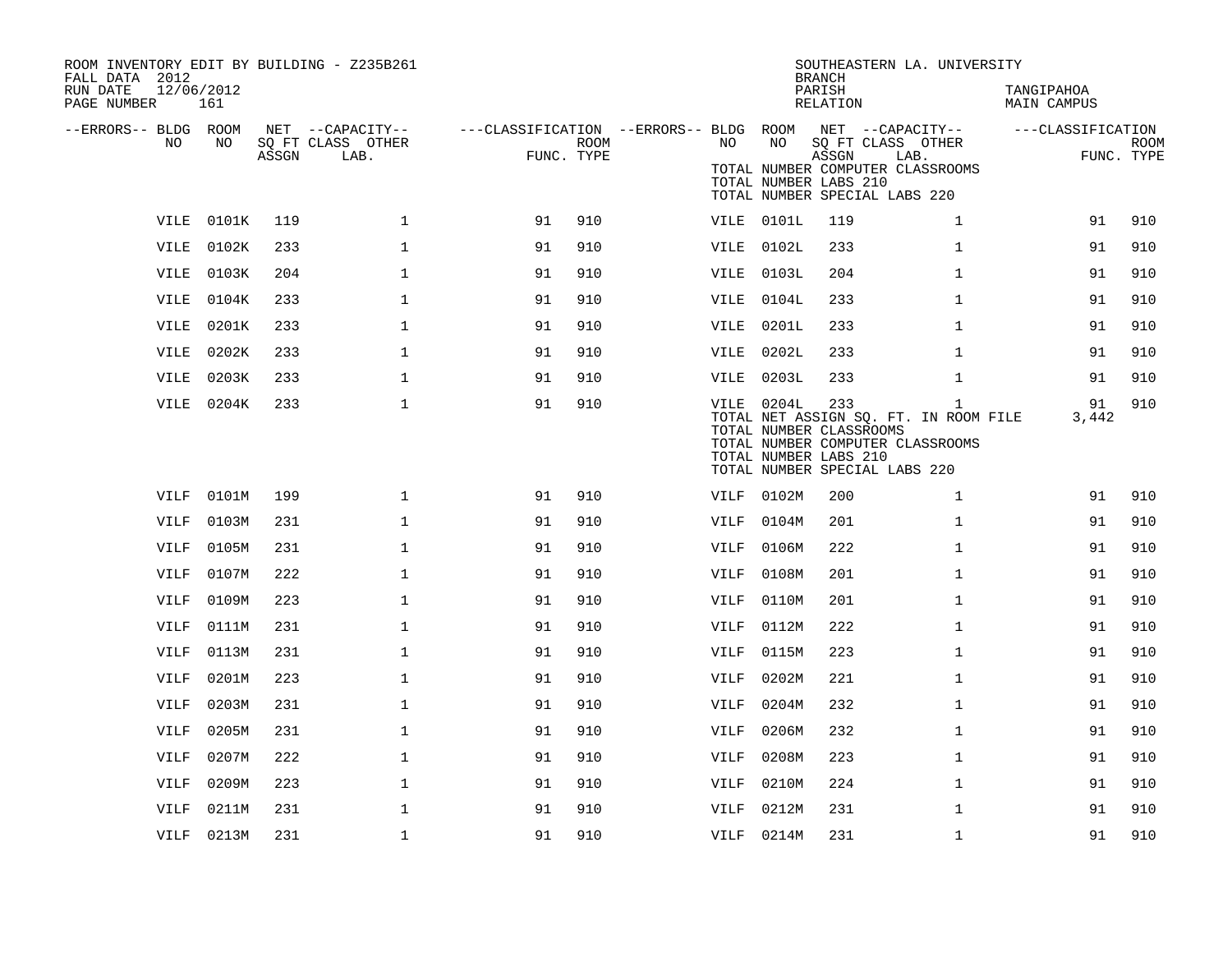| ROOM INVENTORY EDIT BY BUILDING - Z235B261<br>FALL DATA 2012 |            |       |                           |                                        |      |           |                                                                | <b>BRANCH</b>      | SOUTHEASTERN LA. UNIVERSITY                                                                                                |                           |                           |
|--------------------------------------------------------------|------------|-------|---------------------------|----------------------------------------|------|-----------|----------------------------------------------------------------|--------------------|----------------------------------------------------------------------------------------------------------------------------|---------------------------|---------------------------|
| RUN DATE<br>12/06/2012<br>PAGE NUMBER                        | 162        |       |                           |                                        |      |           |                                                                | PARISH<br>RELATION |                                                                                                                            | TANGIPAHOA<br>MAIN CAMPUS |                           |
| --ERRORS-- BLDG ROOM                                         |            |       | NET --CAPACITY--          | ---CLASSIFICATION --ERRORS-- BLDG ROOM |      |           |                                                                |                    | NET --CAPACITY--                                                                                                           | ---CLASSIFICATION         |                           |
| NO                                                           | NO         | ASSGN | SQ FT CLASS OTHER<br>LAB. | FUNC. TYPE                             | ROOM | NO.       | NO                                                             | ASSGN              | SQ FT CLASS OTHER<br>LAB.                                                                                                  |                           | <b>ROOM</b><br>FUNC. TYPE |
| VILF                                                         | 0215M      | 223   | $\mathbf{1}$              | 91                                     | 910  | VILF      | 0216M                                                          | 223                | $\mathbf{1}$                                                                                                               | 91                        | 910                       |
| VILF                                                         | 0301M      | 223   | $\mathbf 1$               | 91                                     | 910  | VILF      | 0302M                                                          | 221                | $\mathbf{1}$                                                                                                               | 91                        | 910                       |
| VILF                                                         | 0303M      | 231   | $\mathbf 1$               | 91                                     | 910  | VILF      | 0304M                                                          | 232                | $\mathbf{1}$                                                                                                               | 91                        | 910                       |
| VILF                                                         | 0305M      | 231   | $\mathbf{1}$              | 91                                     | 910  | VILF      | 0306M                                                          | 232                | $\mathbf{1}$                                                                                                               | 91                        | 910                       |
| VILF                                                         | 0307M      | 222   | $\mathbf{1}$              | 91                                     | 910  | VILF      | 0308M                                                          | 222                | $\mathbf{1}$                                                                                                               | 91                        | 910                       |
| VILF                                                         | 0309M      | 223   | 1                         | 91                                     | 910  | VILF      | 0310M                                                          | 222                | $\mathbf{1}$                                                                                                               | 91                        | 910                       |
| VILF                                                         | 0311M      | 231   | $\mathbf{1}$              | 91                                     | 910  |           | VILF 0312M                                                     | 231                | $\mathbf{1}$                                                                                                               | 91                        | 910                       |
| VILF                                                         | 0313M      | 231   | $\mathbf{1}$              | 91                                     | 910  | VILF      | 0314M                                                          | 232                | $\mathbf{1}$                                                                                                               | 91                        | 910                       |
|                                                              | VILF 0315M | 223   | $\mathbf 1$               | 91                                     | 910  |           | VILF 0316M<br>TOTAL NUMBER CLASSROOMS<br>TOTAL NUMBER LABS 210 | 223                | $\mathbf{1}$<br>TOTAL NET ASSIGN SQ. FT. IN ROOM FILE<br>TOTAL NUMBER COMPUTER CLASSROOMS<br>TOTAL NUMBER SPECIAL LABS 220 | 91<br>10,300              | 910                       |
|                                                              | VVS0 0101  | 97    |                           | 91                                     | 660  |           | TOTAL NUMBER CLASSROOMS<br>TOTAL NUMBER LABS 210               |                    | TOTAL NET ASSIGN SQ. FT. IN ROOM FILE<br>TOTAL NUMBER COMPUTER CLASSROOMS<br>TOTAL NUMBER SPECIAL LABS 220                 | 97                        |                           |
| WHO0                                                         | 0101       | 173   |                           | 0 <sub>0</sub>                         | 020  | WH00 0102 |                                                                | 2526               |                                                                                                                            | 0 <sub>0</sub>            | 020                       |
| WH00                                                         | 0103       | 99    | $\mathbf{1}$              | 11                                     | 310  | WH00      | 0104                                                           | 99                 | $\mathbf{1}$                                                                                                               | 11                        | 310                       |
| WH00                                                         | 0105       | 69    |                           | 0 <sub>0</sub>                         | 030  | WH00      | 0106                                                           | 48                 |                                                                                                                            | 0 <sub>0</sub>            | 030                       |
| WH00                                                         | 0107       | 20    |                           | 0 <sub>0</sub>                         | 010  | WH00      | 0108                                                           | 281                | 2                                                                                                                          | 11                        | 310                       |
| WHO0                                                         | 0108A      | 225   | $\mathbf 1$               | 11                                     | 310  | WHO0      | 0108B                                                          | 106                | $\mathbf{1}$                                                                                                               | 11                        | 310                       |
| WH00                                                         | 0108C      | 44    |                           | 60                                     | 710  | WH00      | 0109                                                           | 688                | 34                                                                                                                         | 11                        | 110                       |
| WH00                                                         | 0110       | 131   |                           | 00                                     | 020  | WH00      | 0110A                                                          | 105                | $\mathbf{1}$                                                                                                               | 11                        | 310                       |
| WHO0                                                         | 0110B      | 94    | $\mathbf{1}$              | 11                                     | 310  | WHO0      | 0110C                                                          | 115                | $\mathbf{1}$                                                                                                               | 11                        | 310                       |
| WHO0                                                         | 0110D      | 116   | $\mathbf{1}$              | 11                                     | 310  | WH00      | 0110E                                                          | 72                 | $\mathbf{1}$                                                                                                               | 11                        | 310                       |
| WH00                                                         | 0110F      | 22    |                           | 11                                     | 315  | WH00      | 0111                                                           | 688                | 34                                                                                                                         | 11                        | 110                       |
|                                                              | WH00 0112  | 670   | 33                        | 11                                     | 110  | WH00 0113 |                                                                | 688                | 34                                                                                                                         | 11                        | 110                       |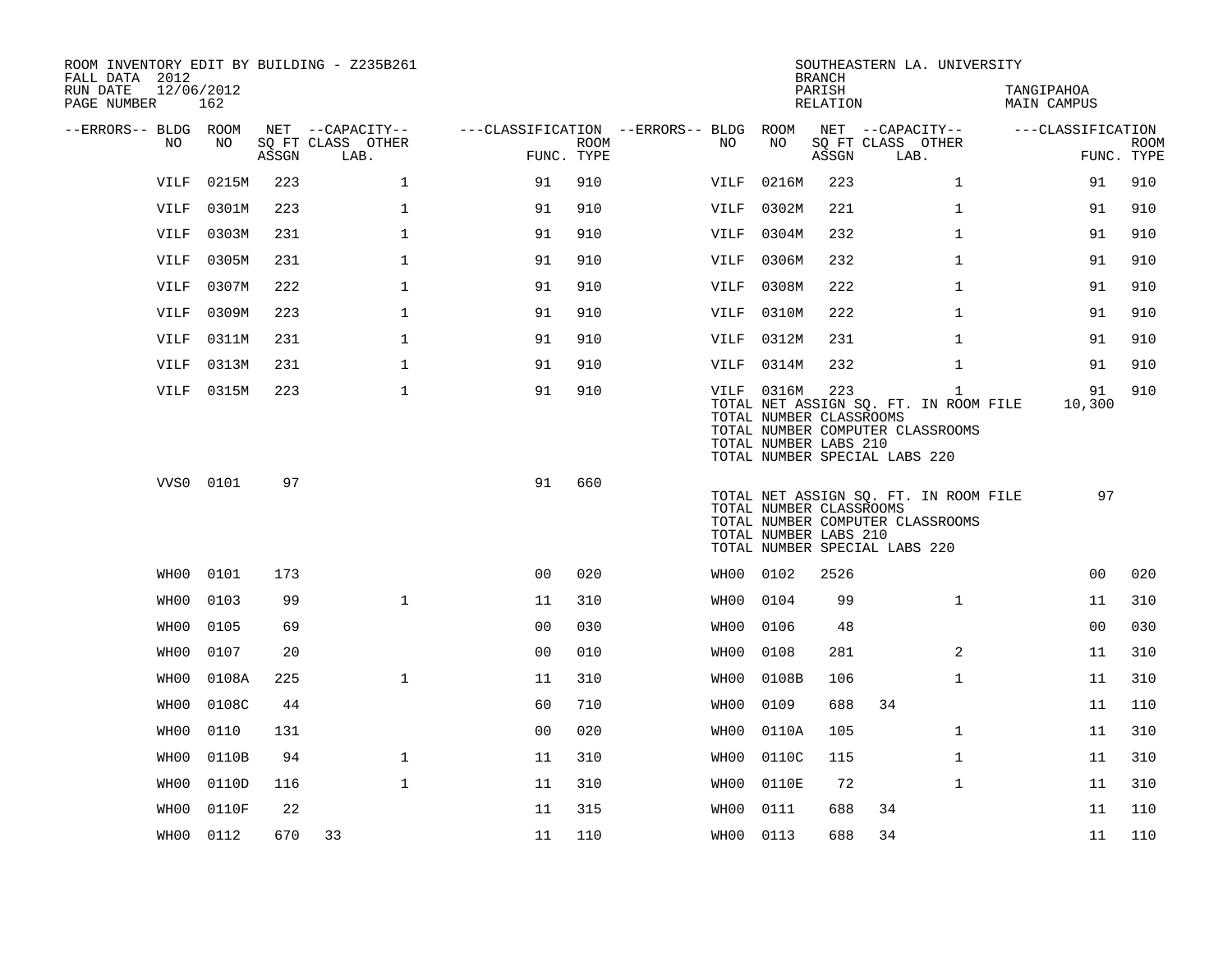| ROOM INVENTORY EDIT BY BUILDING - Z235B261<br>FALL DATA 2012 |                   |       |                           |                                   |                           |      |            | <b>BRANCH</b>             | SOUTHEASTERN LA. UNIVERSITY |              |                                  |                           |
|--------------------------------------------------------------|-------------------|-------|---------------------------|-----------------------------------|---------------------------|------|------------|---------------------------|-----------------------------|--------------|----------------------------------|---------------------------|
| RUN DATE<br>PAGE NUMBER                                      | 12/06/2012<br>163 |       |                           |                                   |                           |      |            | PARISH<br><b>RELATION</b> |                             |              | TANGIPAHOA<br><b>MAIN CAMPUS</b> |                           |
| --ERRORS-- BLDG ROOM                                         |                   |       | NET --CAPACITY--          | ---CLASSIFICATION --ERRORS-- BLDG |                           |      | ROOM       |                           | NET --CAPACITY--            |              | ---CLASSIFICATION                |                           |
| NO                                                           | NO                | ASSGN | SQ FT CLASS OTHER<br>LAB. |                                   | <b>ROOM</b><br>FUNC. TYPE | NO   | NO         | ASSGN                     | SQ FT CLASS OTHER<br>LAB.   |              |                                  | <b>ROOM</b><br>FUNC. TYPE |
| WH00                                                         | 0114              | 156   | $\mathbf{1}$              | 11                                | 310                       | WH00 | 0114A      | 78                        |                             | $\mathbf{1}$ | 11                               | 310                       |
| WH00                                                         | 0114B             | 99    | $\mathbf 1$               | 11                                | 310                       | WH00 | 0114C      | 104                       |                             | $\mathbf{1}$ | 11                               | 310                       |
| WH00                                                         | 0114D             | 148   | $\mathbf{1}$              | 11                                | 310                       | WHO0 | 0114E      | 76                        |                             |              | 11                               | 315                       |
| WH00                                                         | 0115              | 147   |                           | 0 <sub>0</sub>                    | 020                       | WH00 | 0115A      | 58                        | $\mathbf 1$                 |              | 22                               | 250                       |
| WH00                                                         | 0115B             | 58    | $\mathbf{1}$              | 22                                | 250                       | WH00 | 0115C      | 58                        | $\mathbf{1}$                |              | 22                               | 250                       |
| WH00                                                         | 0115D             | 89    | $\mathbf{1}$              | 22                                | 250                       | WH00 | 0115E      | 143                       | $\mathbf{1}$                |              | 22                               | 250                       |
| WH00                                                         | 0115F             | 78    | $\mathbf{1}$              | 22                                | 250                       | WH00 | 0116       | 101                       |                             |              | 0 <sub>0</sub>                   | 030                       |
| WH00                                                         | 0117              | 48    |                           | 0 <sub>0</sub>                    | 020                       | WH00 | 0118       | 160                       |                             |              | 0 <sub>0</sub>                   | 030                       |
| WH00                                                         | 0119              | 290   |                           | 0 <sub>0</sub>                    | 020                       | WH00 | 0120       | 84                        |                             |              | 11                               | 115                       |
| WH00                                                         | 0121              | 54    |                           | 11                                | 315                       | WH00 | 0122       | 177                       |                             | $\mathbf{1}$ | 11                               | 310                       |
| WH00                                                         | 0123              | 1164  | 58                        | 11                                | 110                       | WH00 | 0124       | 557                       | 27                          |              | 11                               | 110                       |
| WH00                                                         | 0125              | 68    | $\mathbf{1}$              | 11                                | 310                       | WH00 | 0126       | 68                        |                             | $\mathbf{1}$ | 11                               | 310                       |
| WH00                                                         | 0127              | 5     |                           | 11                                | 315                       | WH00 | 0128       | 6                         |                             |              | 11                               | 315                       |
| WH00                                                         | 0129              | 11    |                           | 11                                | 315                       | WH00 | 0130       | 3                         |                             |              | 11                               | 315                       |
| WH00                                                         | 0131              | 225   | $\mathbf{1}$              | 11                                | 310                       | WH00 | 0133       | 127                       |                             | $\mathbf{1}$ | 11                               | 310                       |
| WH00                                                         | 0134              | 203   |                           | 0 <sub>0</sub>                    | 030                       | WH00 | 0135       | 332                       |                             | 16           | 11                               | 350                       |
| WH00                                                         | 0137              | 555   | 27                        | 11                                | 110                       | WHO0 | 0138       | 928                       | 18                          |              | 11                               | 210                       |
| WH00                                                         | 0139              | 56    |                           | 11                                | 215                       | WH00 | 0140       | 118                       |                             |              | 11                               | 215                       |
| WH00                                                         | 0141              | 180   | $\mathbf{1}$              | 11                                | 315                       | WH00 | 0142       | 44                        |                             |              | 11                               | 315                       |
| WH00                                                         | 0143              | 38    |                           | 0 <sub>0</sub>                    | 030                       | WH00 | 0144       | 53                        |                             |              | 00                               | 020                       |
| WH00                                                         | 0145              | 290   |                           | 0 <sub>0</sub>                    | 020                       | WH00 | 0146       | 46                        |                             |              | 0 <sub>0</sub>                   | 020                       |
| WH00                                                         | 0147              | 101   |                           | 00                                | 030                       | WH00 | 0148       | 159                       |                             |              | 0 <sub>0</sub>                   | 030                       |
| WH00                                                         | 0149              | 33    |                           | 0 <sub>0</sub>                    | 020                       | WH00 | 0201       | 2521                      |                             |              | 0 <sub>0</sub>                   | 020                       |
| WH00                                                         | 0202              | 124   | $\mathbf{1}$              | 11                                | 310                       | WH00 | 0203       | 126                       |                             | $\mathbf{1}$ | 11                               | 310                       |
| WH00                                                         | 0204              | 126   | $\mathbf{1}$              | 11                                | 310                       | WH00 | 0205       | 124                       |                             | $\mathbf{1}$ | 11                               | 310                       |
| WH00                                                         | 0206              | 205   |                           | 22                                | 255                       |      | WH00 0206A | 159                       |                             |              | 22                               | 255                       |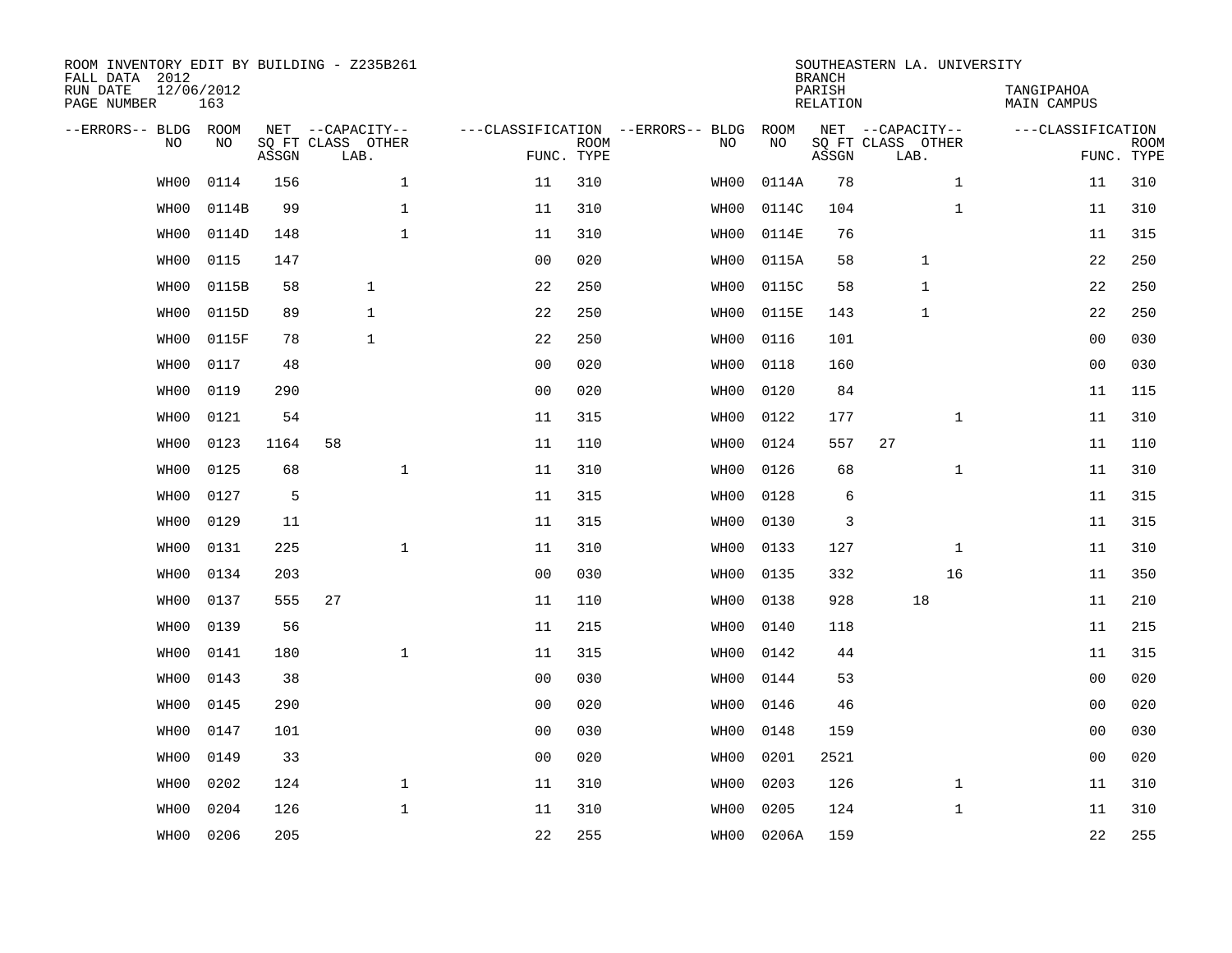| ROOM INVENTORY EDIT BY BUILDING - Z235B261<br>FALL DATA 2012 |                   |       |                           |                |             |                                        |                                      | <b>BRANCH</b>      |                               | SOUTHEASTERN LA. UNIVERSITY           |                           |                    |             |
|--------------------------------------------------------------|-------------------|-------|---------------------------|----------------|-------------|----------------------------------------|--------------------------------------|--------------------|-------------------------------|---------------------------------------|---------------------------|--------------------|-------------|
| RUN DATE<br>PAGE NUMBER                                      | 12/06/2012<br>164 |       |                           |                |             |                                        |                                      | PARISH<br>RELATION |                               |                                       | TANGIPAHOA<br>MAIN CAMPUS |                    |             |
| --ERRORS-- BLDG ROOM                                         |                   |       | NET --CAPACITY--          |                |             | ---CLASSIFICATION --ERRORS-- BLDG ROOM |                                      |                    | NET --CAPACITY--              |                                       | ---CLASSIFICATION         |                    |             |
| NO                                                           | NO                | ASSGN | SQ FT CLASS OTHER<br>LAB. | FUNC. TYPE     | <b>ROOM</b> | NO                                     | NO                                   | ASSGN              | SQ FT CLASS OTHER<br>LAB.     |                                       |                           | FUNC. TYPE         | <b>ROOM</b> |
| WH00                                                         | 0206B             | 144   | $\mathbf{1}$              | 22             | 250         | WH00                                   | 0206C                                | 144                |                               | $\mathbf{1}$                          |                           | 22                 | 250         |
| WH00                                                         | 0207              | 688   | 34                        | 11             | 110         | WH00                                   | 0208                                 | 688                | 34                            |                                       |                           | 11                 | 110         |
| WH00                                                         | 0209              | 688   | 34                        | 11             | 110         | WH00                                   | 0210                                 | 670                | 33                            |                                       |                           | 11                 | 110         |
| WH00                                                         | 0211              | 390   | 7                         | 11             | 210         | WH00                                   | 0211A                                | 149                |                               |                                       |                           | 11                 | 215         |
| WH00                                                         | 0211B             | 132   | 2                         | 11             | 210         | WH00                                   | 0211C                                | 10                 |                               |                                       |                           | 44                 | 710         |
| WH00                                                         | 0212              | 688   | 34                        | 22             | 250         | WH00                                   | 0213                                 | 132                |                               |                                       |                           | 0 <sub>0</sub>     | 020         |
| WH00                                                         | 0213A             | 108   | $\mathbf 1$               | 11             | 310         | WH00                                   | 0213B                                | 105                |                               | $\mathbf{1}$                          |                           | 11                 | 310         |
| WH00                                                         | 0213C             | 113   | $\mathbf{1}$              | 11             | 310         | WH00                                   | 0213D                                | 91                 |                               | $\mathbf{1}$                          |                           | 11                 | 310         |
| WH00                                                         | 0213E             | 88    | $\mathbf{1}$              | 11             | 310         | WH00                                   | 0213F                                | 23                 |                               |                                       |                           | 11                 | 315         |
| WH00                                                         | 0214              | 101   |                           | 0 <sub>0</sub> | 030         | WHO0                                   | 0215                                 | 48                 |                               |                                       |                           | 00                 | 020         |
| WH00                                                         | 0216              | 160   |                           | 0 <sub>0</sub> | 030         | WH00                                   | 0217                                 | 290                |                               |                                       |                           | 0 <sub>0</sub>     | 020         |
| WH00                                                         | 0218              | 626   |                           | 00             | 020         | WHO0                                   | 0219                                 | 1036               | 51                            |                                       |                           | 11                 | 110         |
| WH00                                                         | 0220              | 240   | $\overline{4}$            | 11             | 310         | WH00                                   | 0220A                                | 145                |                               |                                       |                           | 11                 | 315         |
| WH00                                                         | 0220B             | 161   | $\mathbf 1$               | 11             | 310         | WH00                                   | 0220C                                | 125                |                               | $\mathbf{1}$                          |                           | 11                 | 310         |
| WH00                                                         | 0221              | 212   | 2                         | 11             | 315         | WH00                                   | 0221A                                | 138                |                               | $\mathbf{1}$                          |                           | 11                 | 310         |
| WH00                                                         | 0221B             | 160   | $\mathbf 1$               | 11             | 310         | WH00                                   | 0221C                                | 142                |                               | $\mathbf{1}$                          |                           | 11                 | 310         |
| WH00                                                         | 0222              | 1018  | 50                        | 11             | 110         | WHO0                                   | 0223                                 | 212                |                               | 2                                     |                           | 11                 | 310         |
| WH00                                                         | 0223A             | 151   | $\mathbf 1$               | 11             | 310         | WH00                                   | 0223B                                | 142                |                               | $\mathbf{1}$                          |                           | 11                 | 310         |
| WH00                                                         | 0223C             | 142   | $\mathbf{1}$              | 11             | 310         | WH00                                   | 0224                                 | 64                 |                               |                                       |                           | 0 <sub>0</sub>     | 030         |
| WH00                                                         | 0225              | 21    |                           | 0 <sub>0</sub> | 010         | WH00                                   | 0226                                 | 80                 |                               |                                       |                           | 00                 | 030         |
| WH00                                                         | 0227              | 290   |                           | 0 <sub>0</sub> | 020         | WH00                                   | 0228                                 | 46                 |                               |                                       |                           | 0 <sub>0</sub>     | 020         |
| WH00                                                         | 0229              | 159   |                           | 0 <sub>0</sub> | 030         |                                        | WH00 0230<br>TOTAL NUMBER CLASSROOMS | 101                |                               | TOTAL NET ASSIGN SQ. FT. IN ROOM FILE |                           | 00<br>19,826<br>13 | 030         |
|                                                              |                   |       |                           |                |             |                                        | TOTAL NUMBER LABS 210                |                    | TOTAL NUMBER SPECIAL LABS 220 | TOTAL NUMBER COMPUTER CLASSROOMS      |                           | 3                  |             |
|                                                              | WIL0 0100         | 1142  |                           | 0 <sub>0</sub> | 020         |                                        | WIL0 0103                            | 183                |                               | $\mathbf{1}$                          |                           | 11                 | 310         |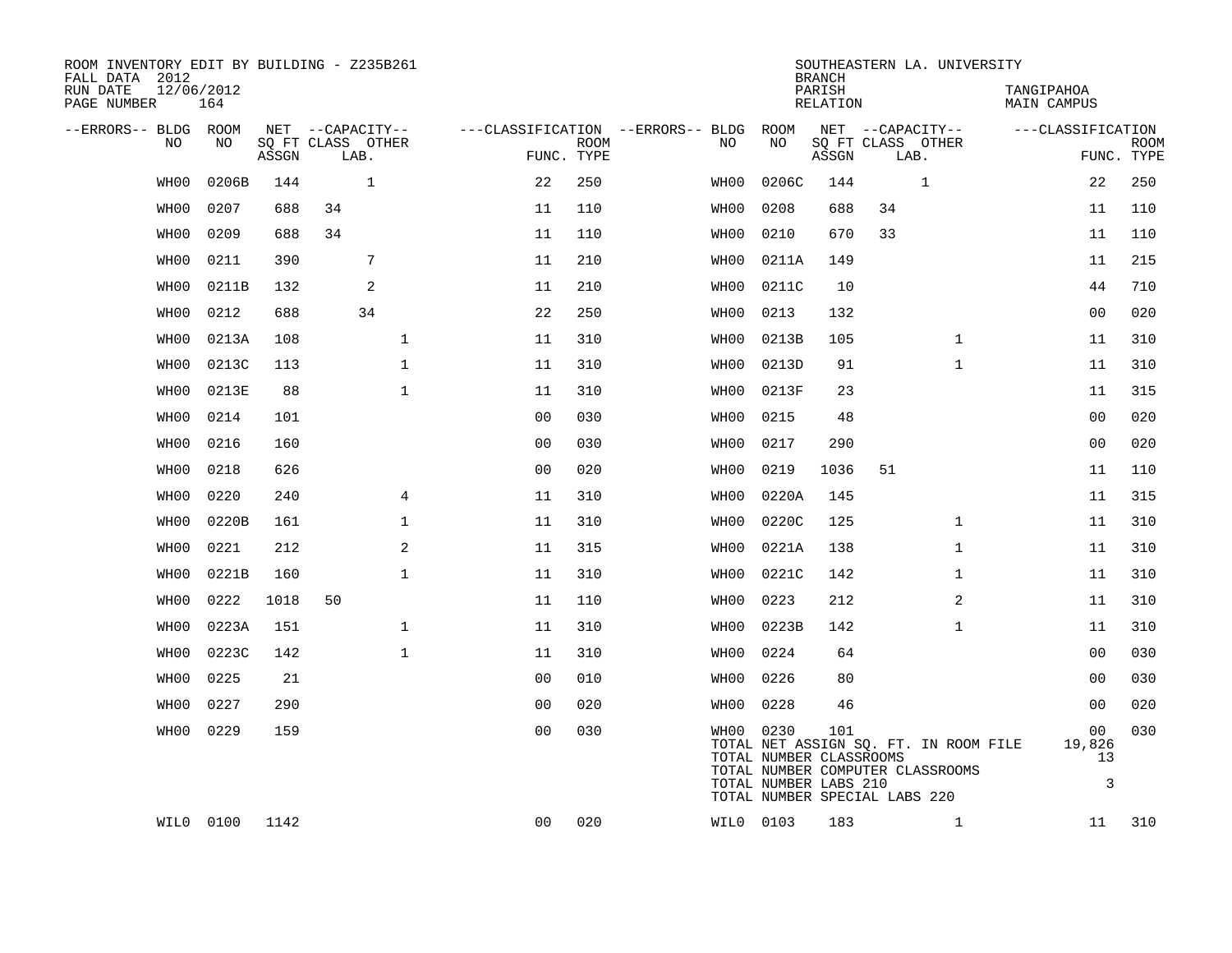| ROOM INVENTORY EDIT BY BUILDING - Z235B261<br>FALL DATA 2012<br>RUN DATE<br>PAGE NUMBER | 12/06/2012<br>165 |       |                           |                |                           |                                        |                         | <b>BRANCH</b><br>PARISH<br>RELATION | SOUTHEASTERN LA. UNIVERSITY                                       |              | TANGIPAHOA<br><b>MAIN CAMPUS</b> |                           |
|-----------------------------------------------------------------------------------------|-------------------|-------|---------------------------|----------------|---------------------------|----------------------------------------|-------------------------|-------------------------------------|-------------------------------------------------------------------|--------------|----------------------------------|---------------------------|
| --ERRORS-- BLDG ROOM                                                                    |                   |       | NET --CAPACITY--          |                |                           | ---CLASSIFICATION --ERRORS-- BLDG ROOM |                         |                                     | NET --CAPACITY--                                                  |              | ---CLASSIFICATION                |                           |
| NO.                                                                                     | NO.               | ASSGN | SQ FT CLASS OTHER<br>LAB. |                | <b>ROOM</b><br>FUNC. TYPE | NO                                     | NO.                     | ASSGN                               | SQ FT CLASS OTHER<br>LAB.                                         |              |                                  | <b>ROOM</b><br>FUNC. TYPE |
| WIL0                                                                                    | 0104              | 184   | $\mathbf{1}$              | 11             | 310                       | WIL0                                   | 0105                    | 121                                 |                                                                   |              | 22                               | 255                       |
| WIL0                                                                                    | 0106              | 753   | 15                        | 11             | 210                       | WIL0                                   | 0107                    | 120                                 |                                                                   | $\mathbf{1}$ | 11                               | 310                       |
| WIL0                                                                                    | 0108              | 121   | $\mathbf{1}$              | 11             | 310                       | WIL0                                   | 0109                    | 121                                 |                                                                   | $\mathbf{1}$ | 11                               | 310                       |
| WIL0                                                                                    | 0110              | 1136  | 22                        | 11             | 210                       | WILO                                   | 0112                    | 759                                 | 15                                                                |              | 11                               | 210                       |
| WIL0                                                                                    | 0113              | 62    |                           | 11             | 115                       | WIL0                                   | 0114                    | 28                                  |                                                                   |              | 11                               | 115                       |
| WIL0                                                                                    | 0115              | 44    | 40                        | 11             | 115                       | WILO                                   | 0116                    | 133                                 |                                                                   |              | 00                               | 030                       |
| WIL0                                                                                    | 0117              | 71    |                           | 11             | 730                       | WILO                                   | 0118                    | 32                                  |                                                                   |              | 0 <sub>0</sub>                   | 030                       |
| WIL0                                                                                    | 0119              | 58    | $\mathbf{1}$              | 00             | 030                       | WIL0                                   | 0120                    | 178                                 |                                                                   | $\mathbf{1}$ | 0 <sub>0</sub>                   | 030                       |
| WIL0                                                                                    | 0122              | 37    |                           | 22             | 255                       | WIL0 0123                              |                         | 36                                  |                                                                   |              | 0 <sub>0</sub>                   | 030                       |
| WILO                                                                                    | 0124              | 871   | 17                        | 22             | 250                       | WILO                                   | 0125                    | 374                                 |                                                                   |              | 22                               | 255                       |
| WIL0                                                                                    | 0126              | 133   |                           | 22             | 255                       | WIL0                                   | 0127                    | 166                                 |                                                                   |              | 22                               | 255                       |
| WIL0                                                                                    | 0128              | 113   | $\mathbf 1$               | 11             | 310                       | WIL0                                   | 0129                    | 22                                  |                                                                   |              | 0 <sub>0</sub>                   | 020                       |
| WILO                                                                                    | 0129A             | 88    | $\mathbf{1}$              | 11             | 310                       |                                        | WIL0 0129B              | 44                                  |                                                                   |              | 11                               | 315                       |
| WILO                                                                                    | 0129C             | 127   | $\mathbf{1}$              | 11             | 310                       | WILO 0130                              |                         | 88                                  |                                                                   |              | 11                               | 215                       |
| WIL0                                                                                    | 0131              | 759   | 15                        | 11             | 210                       |                                        | TOTAL NUMBER CLASSROOMS |                                     | TOTAL NET ASSIGN SQ. FT. IN ROOM FILE                             |              | 6,503                            |                           |
|                                                                                         |                   |       |                           |                |                           |                                        | TOTAL NUMBER LABS 210   |                                     | TOTAL NUMBER COMPUTER CLASSROOMS<br>TOTAL NUMBER SPECIAL LABS 220 |              | 4                                |                           |
| WS00                                                                                    | 0101              | 262   | 13                        | 93             | 410                       |                                        | WS00 0101B              | $7\phantom{.0}$                     |                                                                   |              | 93                               | 315                       |
| WS00                                                                                    | 0101C             | 43    |                           | 0 <sub>0</sub> | 030                       | WS00                                   | 0102                    | 119                                 |                                                                   |              | 0 <sub>0</sub>                   | 020                       |
| WS00                                                                                    | 0103              | 148   |                           | 0 <sub>0</sub> | 020                       | WS00                                   | 0103A                   | 423                                 |                                                                   | $\mathbf{1}$ | 93                               | 310                       |
| WS00                                                                                    | 0104              | 1724  | 36                        | 93             | 680                       | WS00                                   | 0104A                   | 128                                 |                                                                   |              | 00                               | 030                       |
| WS00                                                                                    | 0105              | 72    |                           | 0 <sub>0</sub> | 020                       | WS00                                   | 0105A                   | 178                                 |                                                                   |              | 93                               | 525                       |
| WS00                                                                                    | 0105B             | 199   |                           | 93             | 525                       | WS00                                   | 0105C                   | 182                                 |                                                                   |              | 93                               | 525                       |
| WS00                                                                                    | 0110              | 637   |                           | 93             | 525                       | WS00                                   | 0113                    | 325                                 |                                                                   | $\mathbf{1}$ | 93                               | 310                       |
|                                                                                         | WS00 0114         | 47    |                           | 00             | 020                       |                                        | WS00 0114A              | 408                                 |                                                                   |              | 0 <sub>0</sub>                   | 030                       |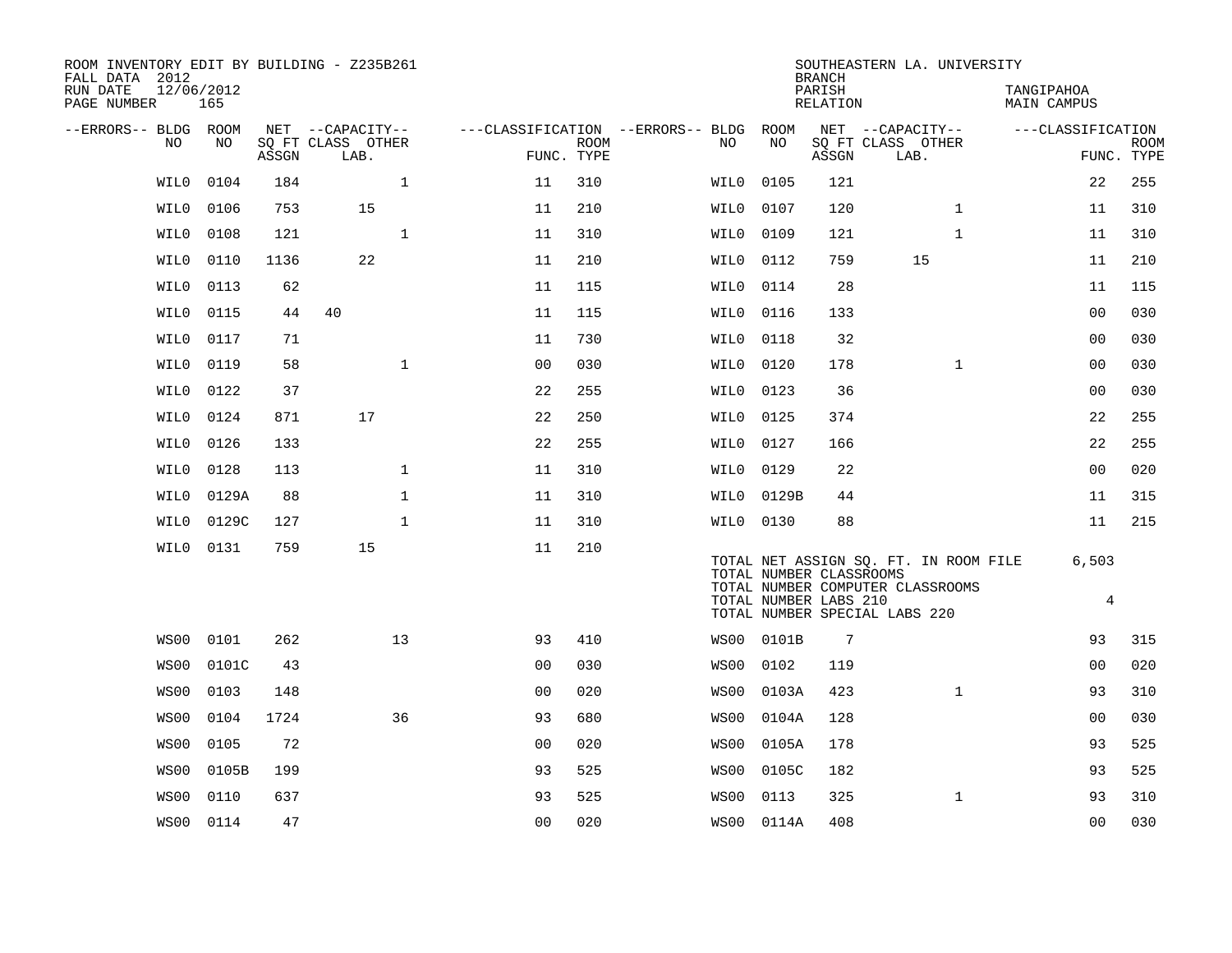| ROOM INVENTORY EDIT BY BUILDING - Z235B261<br>FALL DATA 2012 |                   |       |                                       |                |             |                                          |                   | <b>BRANCH</b>      | SOUTHEASTERN LA. UNIVERSITY           |                                  |                           |
|--------------------------------------------------------------|-------------------|-------|---------------------------------------|----------------|-------------|------------------------------------------|-------------------|--------------------|---------------------------------------|----------------------------------|---------------------------|
| RUN DATE<br>PAGE NUMBER                                      | 12/06/2012<br>166 |       |                                       |                |             |                                          |                   | PARISH<br>RELATION |                                       | TANGIPAHOA<br><b>MAIN CAMPUS</b> |                           |
| --ERRORS-- BLDG ROOM<br>N <sub>O</sub>                       | NO.               |       | NET --CAPACITY--<br>SO FT CLASS OTHER |                |             | ---CLASSIFICATION --ERRORS-- BLDG<br>NO. | ROOM<br><b>NO</b> |                    | NET --CAPACITY--<br>SO FT CLASS OTHER | ---CLASSIFICATION                |                           |
|                                                              |                   | ASSGN | LAB.                                  | FUNC. TYPE     | <b>ROOM</b> |                                          |                   | ASSGN              | LAB.                                  |                                  | <b>ROOM</b><br>FUNC. TYPE |
| WS00                                                         | 0114B             | 24    |                                       | 0 <sub>0</sub> | 030         | WS00                                     | 0115              | 315                |                                       | 00                               | 030                       |
| WS00                                                         | 0116              | 555   |                                       | 0 <sub>0</sub> | 030         | WS00                                     | 0117              | 1703               | 34                                    | 93                               | 220                       |
| WS00                                                         | 0117A             | 154   | $\overline{4}$                        | 93             | 410         | WS00                                     | 0117B             | 31                 |                                       | 93                               | 315                       |
| WS00                                                         | 0117C             | 157   | 5                                     | 93             | 410         | WS00                                     | 0117D             | 26                 |                                       | 93                               | 315                       |
| WS00                                                         | 0117E             | 135   | 4                                     | 93             | 410         | WS00                                     | 0117F             | 11                 |                                       | 93                               | 315                       |
| WS00                                                         | 0117G             | 205   | 6                                     | 93             | 410         | WS00                                     | 0118              | 52                 |                                       | 0 <sub>0</sub>                   | 020                       |
| WS00                                                         | 0118A             | 32    |                                       | 0 <sub>0</sub> | 020         | WS00                                     | 0118B             | 377                |                                       | 0 <sub>0</sub>                   | 030                       |
| WS00                                                         | 0118C             | 24    |                                       | 0 <sub>0</sub> | 010         | WS00                                     | 01206             | 37                 |                                       | 93                               | 525                       |
| WS00                                                         | 0121              | 418   |                                       | 0 <sub>0</sub> | 030         | WS00                                     | 0122              | 637                |                                       | 93                               | 525                       |
| WS00                                                         | 0123              | 637   |                                       | 93             | 525         | WS00                                     | 0124              | 423                |                                       | 93                               | 525                       |
| WS00                                                         | 0125              | 148   |                                       | 0 <sub>0</sub> | 020         | WS00                                     | 0126              | 119                |                                       | 93                               | 315                       |
| WS00                                                         | 0126A             | 262   | $\mathbf{1}$                          | 93             | 310         | WS00                                     | 0127              | 277                |                                       | 93                               | 525                       |
| WS00                                                         | 0127A             | 264   |                                       | 93             | 525         | WS00                                     | 0127B             | 295                |                                       | 93                               | 525                       |
| WS00                                                         | 0130              | 1302  |                                       | 93             | 525         | WS00                                     | 0130A             | 128                |                                       | 0 <sub>0</sub>                   | 030                       |
| WS00                                                         | 0130B             | 182   |                                       | 93             | 525         | WS00                                     | 0201              | 213                | $\mathbf{1}$                          | 52                               | 310                       |
| WS00                                                         | 0201A             | 40    |                                       | 60             | 315         | WS00                                     | 0201B             | 10                 |                                       | 60                               | 315                       |
| WS00                                                         | 0202              | 223   | 3                                     | 60             | 310         | WS00                                     | 0202A             | 10                 |                                       | 60                               | 315                       |
| WS00                                                         | 0202B             | 10    |                                       | 60             | 315         | WS00                                     | 0203              | 212                | 3                                     | 60                               | 310                       |
| WS00                                                         | 0203A             | 10    |                                       | 60             | 315         | WS00                                     | 0203B             | 10                 |                                       | 60                               | 315                       |
| WS00                                                         | 0204              | 212   | $\overline{3}$                        | 60             | 310         | WS00                                     | 0204A             | 10                 |                                       | 60                               | 315                       |
| WS00                                                         | 0204B             | 10    |                                       | 60             | 315         | WS00                                     | 0205              | 211                | 3                                     | 60                               | 310                       |
| WS00                                                         | 0205A             | 10    |                                       | 60             | 315         | WS00                                     | 0205B             | 10                 |                                       | 60                               | 315                       |
| WS00                                                         | 0206              | 207   | 2                                     | 60             | 310         | WS00                                     | 0206A             | 10                 |                                       | 60                               | 315                       |
| WS00                                                         | 0206B             | 10    |                                       | 60             | 315         | WS00                                     | 0207              | 213                | $\overline{a}$                        | 60                               | 310                       |
| WS00                                                         | 0207A             | 10    |                                       | 60             | 315         | WS00                                     | 0207B             | 10                 |                                       | 60                               | 315                       |
| WS00                                                         | 0208              | 210   | $\mathbf{2}$                          | 60             | 310         | WS00                                     | 0208A             | 10                 |                                       | 60                               | 315                       |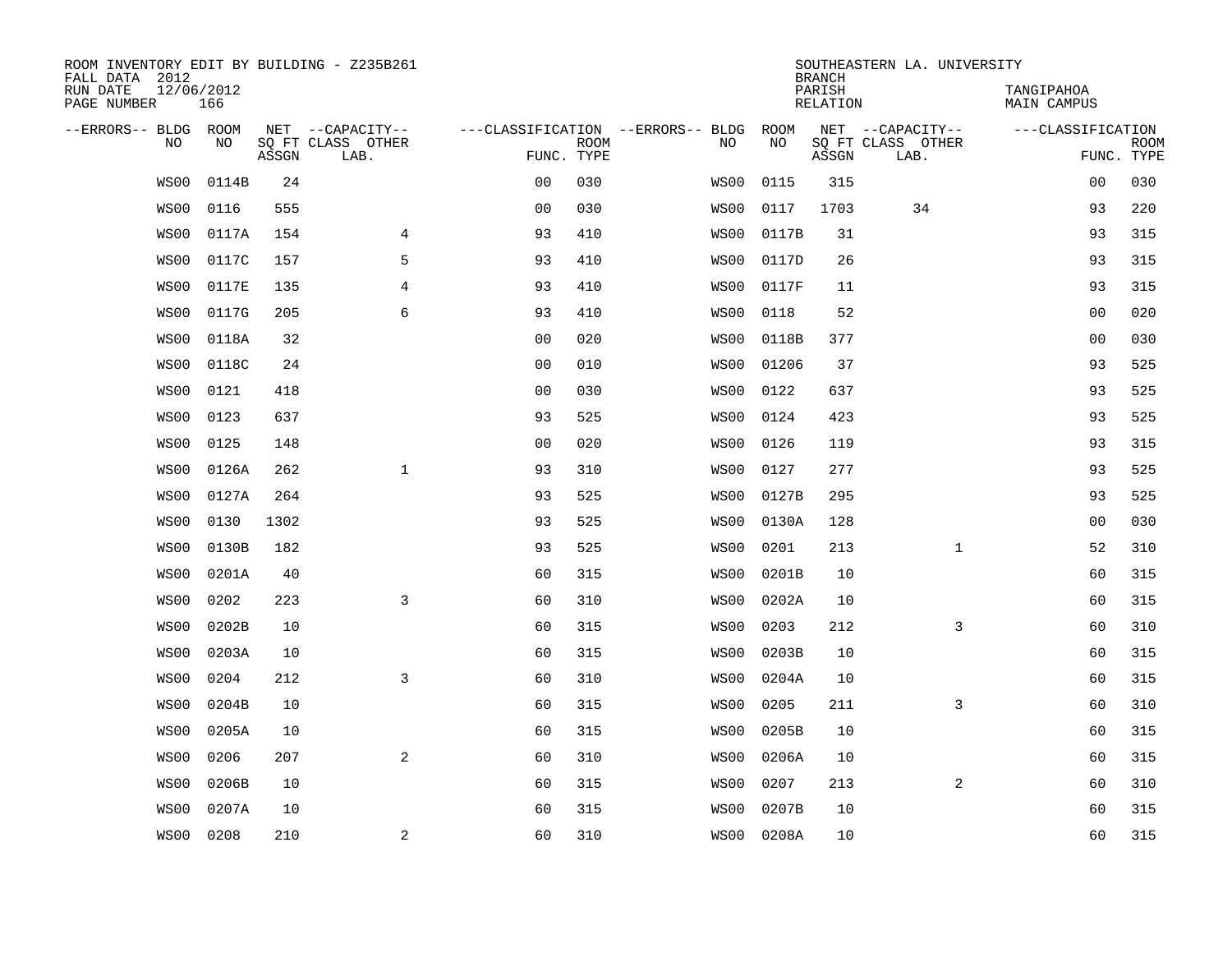| ROOM INVENTORY EDIT BY BUILDING - Z235B261<br>FALL DATA 2012 |                   |                |                           |                |             |                                   |           | <b>BRANCH</b>      | SOUTHEASTERN LA. UNIVERSITY |                                  |                           |
|--------------------------------------------------------------|-------------------|----------------|---------------------------|----------------|-------------|-----------------------------------|-----------|--------------------|-----------------------------|----------------------------------|---------------------------|
| RUN DATE<br>PAGE NUMBER                                      | 12/06/2012<br>167 |                |                           |                |             |                                   |           | PARISH<br>RELATION |                             | TANGIPAHOA<br><b>MAIN CAMPUS</b> |                           |
| --ERRORS-- BLDG ROOM                                         |                   |                | NET --CAPACITY--          |                |             | ---CLASSIFICATION --ERRORS-- BLDG | ROOM      |                    | NET --CAPACITY--            | ---CLASSIFICATION                |                           |
| N <sub>O</sub>                                               | NO.               | ASSGN          | SO FT CLASS OTHER<br>LAB. | FUNC. TYPE     | <b>ROOM</b> | NO.                               | <b>NO</b> | ASSGN              | SO FT CLASS OTHER<br>LAB.   |                                  | <b>ROOM</b><br>FUNC. TYPE |
| WS00                                                         | 0208B             | 10             |                           | 60             | 315         | WS00                              | 0209      | 210                | $\mathbf{1}$                | 60                               | 310                       |
| WS00                                                         | 0209A             | 10             |                           | 60             | 315         | WS00                              | 0209B     | 10                 |                             | 60                               | 315                       |
| WS00                                                         | 0210              | 213            | 3                         | 52             | 310         | WS00                              | 0210A     | 10                 |                             | 60                               | 315                       |
| WS00                                                         | 0210B             | 10             |                           | 60             | 315         | WS00                              | 0211      | 213                | 3                           | 60                               | 310                       |
| WS00                                                         | 0211A             | 10             |                           | 60             | 315         | WS00                              | 0211B     | 10                 |                             | 60                               | 315                       |
| WS00                                                         | 0212              | 213            | $\mathbf{2}$              | 60             | 310         | WS00                              | 0212A     | 10                 |                             | 60                               | 315                       |
| WS00                                                         | 0212B             | 10             |                           | 60             | 315         | WS00                              | 0213      | 213                | 2                           | 60                               | 310                       |
| WS00                                                         | 0213A             | 10             |                           | 60             | 315         | WS00                              | 0213B     | 10                 |                             | 60                               | 315                       |
| WS00                                                         | 0214              | 213            | $\overline{3}$            | 60             | 310         | WS00                              | 0214A     | 10                 |                             | 60                               | 315                       |
| WS00                                                         | 0214B             | 10             |                           | 60             | 315         | WS00                              | 0215      | 212                | $\mathbf{1}$                | 60                               | 310                       |
| WS00                                                         | 0215A             | 10             |                           | 60             | 315         | WS00                              | 0215B     | 10                 |                             | 60                               | 315                       |
| WS00                                                         | 0216              | 212            | $\mathbf{1}$              | 60             | 310         | WS00                              | 0216A     | 10                 |                             | 60                               | 315                       |
| WS00                                                         | 0216B             | 10             |                           | 60             | 315         | WS00                              | 0217      | 212                | $\mathbf{1}$                | 52                               | 310                       |
| WS00                                                         | 0217A             | 10             |                           | 60             | 315         | WS00                              | 0217B     | 10                 |                             | 60                               | 315                       |
| WS00                                                         | 0218              | 212            | $\mathbf{1}$              | 60             | 310         | WS00                              | 0218A     | 10                 |                             | 93                               | 315                       |
| WS00                                                         | 0218B             | 10             |                           | 60             | 315         | WS00                              | 0221      | 120                |                             | 00                               | 020                       |
| WS00                                                         | 0222              | 120            |                           | 0 <sub>0</sub> | 020         | WS00                              | 0223      | 123                |                             | 00                               | 010                       |
| WS00                                                         | 0224              | 27             |                           | 0 <sub>0</sub> | 010         | WS00                              | 0225      | 89                 |                             | 93                               | 655                       |
| WS00                                                         | 0226              | 92             |                           | 0 <sub>0</sub> | 010         | WS00                              | 0227      | 26                 |                             | 0 <sub>0</sub>                   | 010                       |
| WS00                                                         | 0229              | 48             |                           | 0 <sub>0</sub> | 020         | WS00                              | 0300      | 98                 |                             | 0 <sub>0</sub>                   | 020                       |
| WS00                                                         | 0301              | 31             |                           | 93             | 530         | WS00                              | 0302      | 62                 |                             | 93                               | 530                       |
| WS00                                                         | 0303              | 62             |                           | 93             | 530         | WS00                              | 0304      | 30                 |                             | 93                               | 530                       |
| WS00                                                         | 0305              | 271            |                           | 93             | 530         | WS00                              | 0306      | 114                |                             | 93                               | 530                       |
| WS00                                                         | 0307              | 61             |                           | 93             | 530         | WS00                              | 0308      | 61                 |                             | 93                               | 530                       |
| WS00                                                         | 0309              | 61             |                           | 93             | 530         | WS00                              | 0310      | 9                  |                             | 0 <sub>0</sub>                   | 030                       |
| WS00                                                         | 0311              | $\overline{7}$ |                           | 0 <sub>0</sub> | 010         |                                   | WS00 0399 | 96                 |                             | 0 <sub>0</sub>                   | 020                       |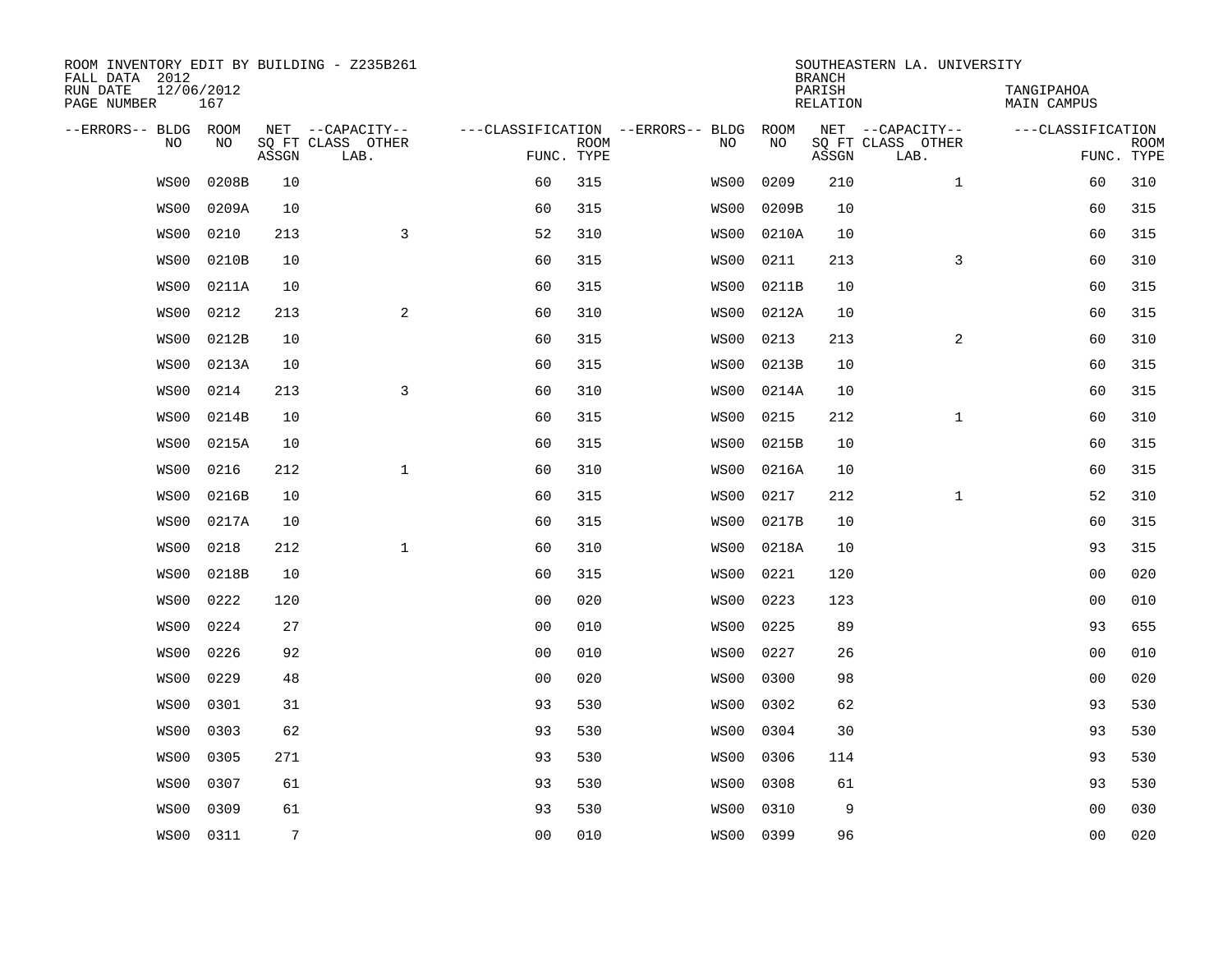| ROOM INVENTORY EDIT BY BUILDING - Z235B261<br>FALL DATA 2012 |            |       |                                       |                |             |                                          |            | <b>BRANCH</b>                                           | SOUTHEASTERN LA. UNIVERSITY                                                                                |                                  |             |
|--------------------------------------------------------------|------------|-------|---------------------------------------|----------------|-------------|------------------------------------------|------------|---------------------------------------------------------|------------------------------------------------------------------------------------------------------------|----------------------------------|-------------|
| 12/06/2012<br>RUN DATE<br>PAGE NUMBER                        | 168        |       |                                       |                |             |                                          |            | PARISH<br><b>RELATION</b>                               |                                                                                                            | TANGIPAHOA<br><b>MAIN CAMPUS</b> |             |
| --ERRORS-- BLDG<br>NO                                        | ROOM<br>NO |       | NET --CAPACITY--<br>SQ FT CLASS OTHER |                | <b>ROOM</b> | ---CLASSIFICATION --ERRORS-- BLDG<br>NO. | ROOM<br>NO |                                                         | NET --CAPACITY--<br>SQ FT CLASS OTHER                                                                      | ---CLASSIFICATION                | <b>ROOM</b> |
|                                                              |            | ASSGN | LAB.                                  | FUNC. TYPE     |             |                                          |            | ASSGN                                                   | LAB.                                                                                                       |                                  | FUNC. TYPE  |
| WS00                                                         | 0500       | 314   |                                       | 0 <sub>0</sub> | 020         | WS00                                     | 0501       | 1788                                                    |                                                                                                            | 0 <sub>0</sub>                   | 020         |
| WS00                                                         | 0502       | 212   |                                       | 0 <sub>0</sub> | 030         | WS00                                     | 0504       | 448                                                     |                                                                                                            | 0 <sub>0</sub>                   | 020         |
| WS00                                                         | 0504A      | 448   |                                       | 00             | 020         | WS00                                     | 0505A      | 168                                                     | 10                                                                                                         | 93                               | 523         |
| WS00                                                         | 0505B      | 154   | $7\phantom{.0}$                       | 93             | 523         | WS00                                     | 0506A      | 154                                                     | $7\phantom{.0}$                                                                                            | 93                               | 523         |
| WS00                                                         | 0506B      | 168   | 10                                    | 93             | 523         | WS00                                     | 0507       | 212                                                     |                                                                                                            | 0 <sub>0</sub>                   | 030         |
| WS00                                                         | 0508       | 186   |                                       | 00             | 020         | WS00                                     | 0509       | 218                                                     |                                                                                                            | 93                               | 630         |
| WS00                                                         | 0511       | 186   |                                       | 0 <sub>0</sub> | 020         | WS00                                     | 0600       | 1989                                                    |                                                                                                            | 0 <sub>0</sub>                   | 020         |
| WS00                                                         | 0601       | 247   |                                       | 93             | 530         | WS00                                     | 0602       | 193                                                     |                                                                                                            | 00                               | 030         |
| WS00                                                         | 0602A      | 16    |                                       | 0 <sub>0</sub> | 010         | WS00                                     | 0603       | 178                                                     |                                                                                                            | 00                               | 030         |
| WS00                                                         | 0603A      | 20    |                                       | 0 <sub>0</sub> | 010         | WS00                                     | 0604       | 391                                                     |                                                                                                            | 0 <sub>0</sub>                   | 020         |
| WS00                                                         | 0604A      | 391   |                                       | 00             | 020         | WS00                                     | 0606       | 257                                                     | 11                                                                                                         | 93                               | 523         |
| WS00                                                         | 0607       | 372   | 17                                    | 93             | 523         | WS00                                     | 0608       | 444                                                     |                                                                                                            | 93                               | 530         |
| WS00                                                         | 0609       | 261   | 8                                     | 93             | 525         | WS00                                     | 0610       | 168                                                     |                                                                                                            | 93                               | 530         |
| WS00                                                         | 0611       | 242   |                                       | 93             | 525         | WS00                                     | 0612       | 168                                                     |                                                                                                            | 93                               | 530         |
| WS00                                                         | 0613       | 279   |                                       | 93             | 530         | WS00                                     | 0614       | 170                                                     |                                                                                                            | 93                               | 530         |
| WS00                                                         | 0616       | 214   |                                       | 93             | 525         | WS00 0617                                |            | 232<br>TOTAL NUMBER CLASSROOMS<br>TOTAL NUMBER LABS 210 | TOTAL NET ASSIGN SQ. FT. IN ROOM FILE<br>TOTAL NUMBER COMPUTER CLASSROOMS<br>TOTAL NUMBER SPECIAL LABS 220 | 93<br>19,766<br>$\mathbf{1}$     | 630         |
|                                                              | ZTEB 0101  | 97    |                                       | 0 <sub>0</sub> | 030         |                                          |            | TOTAL NUMBER CLASSROOMS<br>TOTAL NUMBER LABS 210        | TOTAL NET ASSIGN SQ. FT. IN ROOM FILE<br>TOTAL NUMBER COMPUTER CLASSROOMS<br>TOTAL NUMBER SPECIAL LABS 220 |                                  |             |